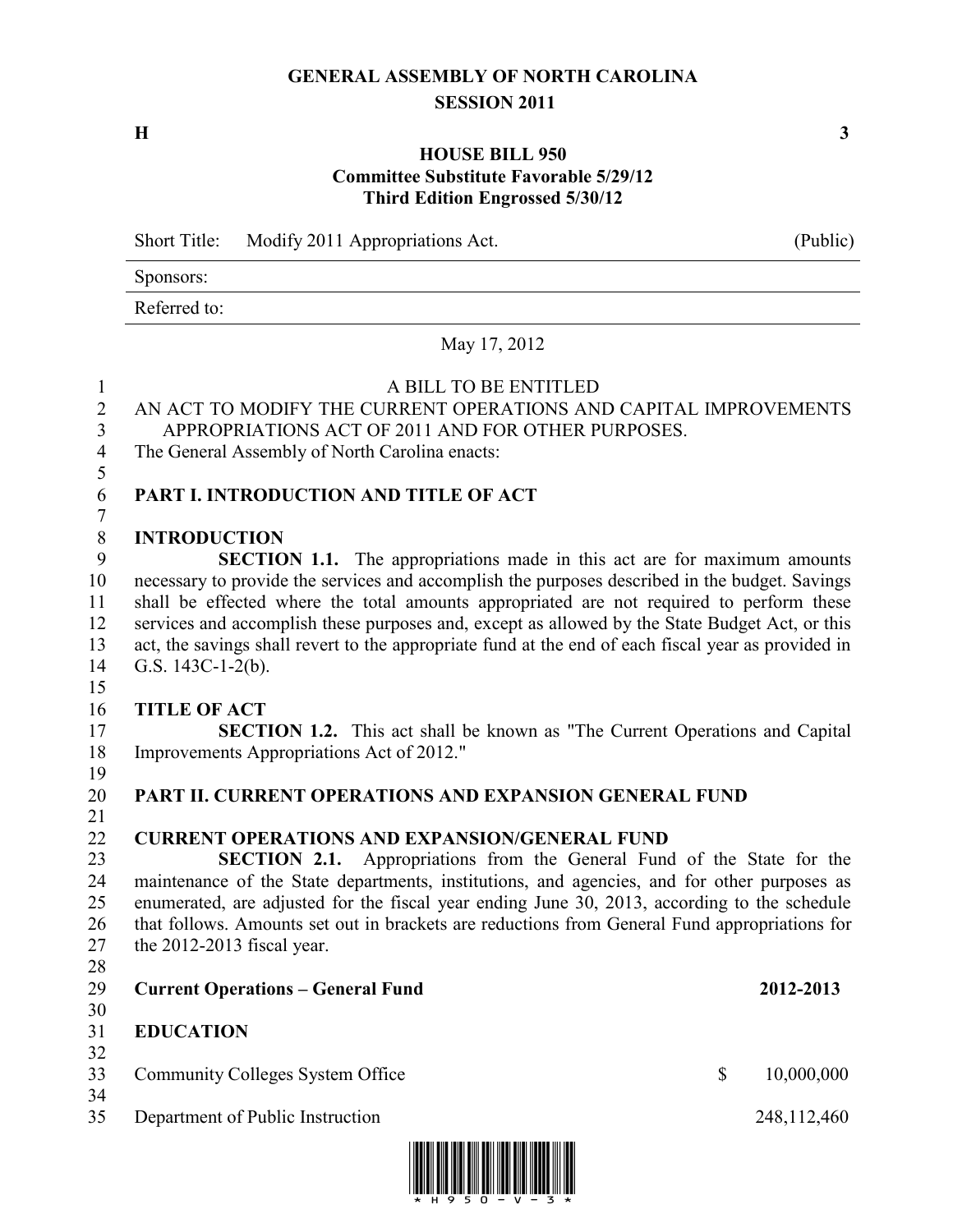| $\mathbf{1}$   |                                                             |              |              |
|----------------|-------------------------------------------------------------|--------------|--------------|
| $\overline{2}$ | University of North Carolina - Board of Governors           |              |              |
| $\mathfrak{Z}$ | Appalachian State University                                |              | (45,799)     |
| $\overline{4}$ | Elizabeth City State University                             |              | (179, 657)   |
| 5              | <b>Fayetteville State University</b>                        |              | (20, 364)    |
| 6              | NC A&T State University                                     |              | (179,398)    |
| $\overline{7}$ | NC Central University                                       |              | (29, 232)    |
| $\,8\,$        | NC State University                                         |              |              |
| 9              | Academic Affairs                                            |              | (893, 237)   |
| 10             | UNC-Asheville                                               |              | (46, 868)    |
| 11             | <b>UNC-Chapel Hill</b>                                      |              |              |
| 12             | Academic Affairs                                            |              | (3,946,960)  |
| 13             | <b>UNC-Charlotte</b>                                        |              | (52,060)     |
| 14             | UNC-Greensboro                                              |              | (292,968)    |
| 15             | UNC-School of the Arts                                      |              |              |
|                |                                                             |              | (237,985)    |
| 16             | UNC-Wilmington                                              |              | (130, 472)   |
| 17             | General Administration                                      |              | 9,058,141    |
| 18             | University Institution Programs                             |              | 20,773,483   |
| 19             | UNC Financial Aid Private Colleges                          |              | 4,781,517    |
| 20             | <b>UNC</b> Hospitals                                        |              | (18,000,000) |
| 21             | Total University of North Carolina – Board of Governors     | \$           | 10,558,141   |
| 22             |                                                             |              |              |
| 23             | <b>HEALTH AND HUMAN SERVICES</b>                            |              |              |
| 24             |                                                             |              |              |
| 25             | Department of Health and Human Services                     |              |              |
| 26             | Division of Central Management and Support                  | \$           | 1,507,641    |
| 27             | Division of Aging and Adult Services                        |              | 1,500,000    |
| 28             | Division of Services for Blind/Deaf/Hard of Hearing         |              | (168, 336)   |
| 29             | Division of Child Development                               |              | 14,500,000   |
| 30             | Division of Health Service Regulation                       |              | 1,792,559    |
| 31             | Division of Medical Assistance                              |              | 130,271,016  |
| 32             | Division of Mental Health, Dev. Disabilities and Sub. Abuse |              | 3,583,584    |
| 33             | NC Health Choice                                            |              | (2,007,430)  |
| 34             | Division of Public Health                                   |              | 20,770,395   |
| 35             | Division of Social Services                                 |              | (9,079,116)  |
| 36             | <b>Total Health and Human Services</b>                      | $\mathbb{S}$ | 162,670,313  |
| 37             |                                                             |              |              |
| 38             | <b>NATURAL AND ECONOMIC RESOURCES</b>                       |              |              |
| 39             |                                                             |              |              |
| 40             | Department of Agriculture and Consumer Services             | \$           | 49,576,024   |
| 41             |                                                             |              |              |
| 42             | Department of Commerce                                      |              |              |
| 43             | Commerce                                                    |              | 16,210,202   |
| 44             | Commerce State-Aid                                          |              | 1,633,038    |
| 45             |                                                             |              |              |
| 46             | Department of Environment and Natural Resources             |              | (44,868,945) |
| 47             |                                                             |              |              |
|                | <b>Wildlife Resources Commission</b>                        |              |              |
| 48             |                                                             |              | 478,821      |
| 49             |                                                             |              |              |
| 50             | <b>JUSTICE AND PUBLIC SAFETY</b>                            |              |              |
| 51             |                                                             |              |              |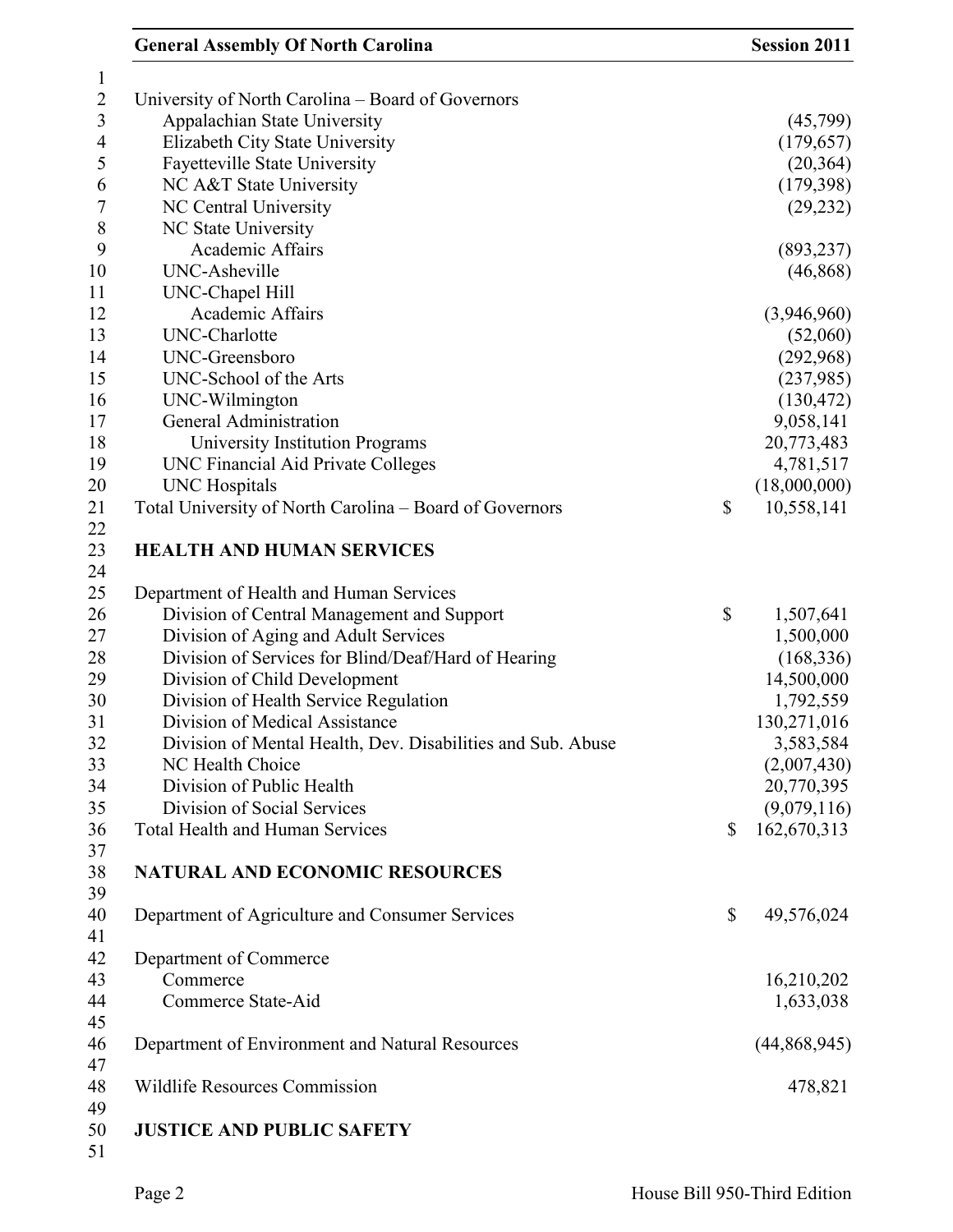| <b>General Assembly Of North Carolina</b>          |               | <b>Session 2011</b> |
|----------------------------------------------------|---------------|---------------------|
| Department of Public Safety                        | $\mathbb{S}$  | (16, 522, 833)      |
| Judicial Department                                |               | 1,172,655           |
| Department of Justice                              |               | (5, 138, 758)       |
| <b>GENERAL GOVERNMENT</b>                          |               |                     |
| Department of Administration                       | $\mathcal{S}$ | (1,002,667)         |
| Department of State Auditor                        |               | (160, 141)          |
| Office of State Controller                         |               | 1,580,412           |
| Department of Cultural Resources                   |               |                     |
| <b>Cultural Resources</b>                          |               | 502,603             |
| Roanoke Island Commission                          |               | (330,000)           |
| <b>State Board of Elections</b>                    |               | 587,037             |
| General Assembly                                   |               | 2,126,136           |
| Office of the Governor                             |               |                     |
| Office of the Governor                             |               | (84, 466)           |
| Office of State Budget and Management              |               | (288, 912)          |
| OSBM - Reserve for Special Appropriations          |               | 1,609,388           |
| Housing Finance Agency                             |               | (4, 497, 877)       |
| Department of Insurance                            |               |                     |
| Insurance                                          |               | 459,055             |
| Insurance - Volunteer Safety Workers' Compensation |               | 1,876,346           |
| Office of Lieutenant Governor                      |               | (4,166)             |
| Office of Administrative Hearings                  |               | 60,700              |
| Department of Revenue                              |               | (757, 866)          |
| Department of Secretary of State                   |               | 816,936             |
| <b>RESERVES, ADJUSTMENTS, AND DEBT SERVICE</b>     |               |                     |
| Information Technology Fund                        | \$            | (750,000)           |
| Job Development Investment Grants (JDIG) Reserve   |               | (6,500,000)         |
| <b>State Retirement System Contributions</b>       |               | (62,300,000)        |
| <b>Continuation/Justification Review Reserve</b>   |               | (35,576,758)        |
| Compensation and Performance Pay Reserve           |               | (121, 105, 840)     |
| <b>Compensation Bonus Reserve</b>                  |               | 79,086,788          |
| Disability Income Plan of North Carolina           |               | (8,688,000)         |
| Severance Expenditure Reserve                      |               | 4,000,000           |
|                                                    |               | 1,000,000           |

House Bill 950-Third Edition Page 3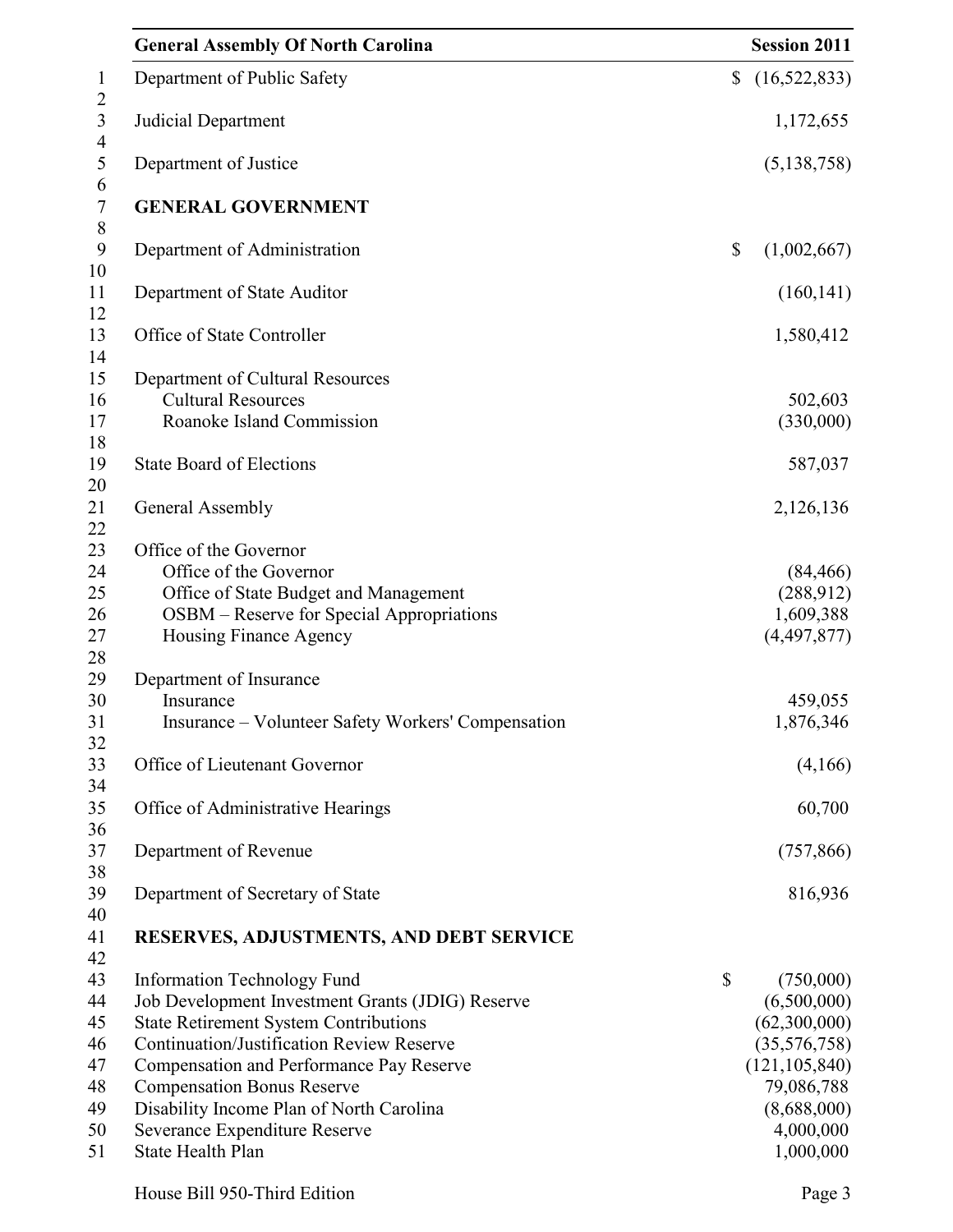| <b>General Assembly Of North Carolina</b>                                            | <b>Session 2011</b>  |
|--------------------------------------------------------------------------------------|----------------------|
| Transitions to Community Living Fund                                                 | 50,000,000           |
| Eugenics Reserve Fund                                                                | 11,050,000           |
| <b>VIPER Reserve</b>                                                                 | 20,000,000           |
| Debt Service                                                                         |                      |
| General Debt Service                                                                 | (52, 904, 635)       |
| <b>TOTAL CURRENT OPERATIONS - GENERAL FUND</b>                                       | 313,685,191<br>\$    |
| <b>GENERAL FUND AVAILABILITY STATEMENT</b>                                           |                      |
| <b>SECTION 2.2.(a)</b> Section 2.2(a) of S.L. 2011-145 is repealed. The General Fund |                      |
| availability used in adjusting the 2012-2013 budget is shown below:                  |                      |
|                                                                                      |                      |
|                                                                                      | FY 2012-2013         |
| <b>Unappropriated Balance Remaining</b>                                              | \$<br>41,232,325     |
| Anticipated Overcollections from FY 2011-2012                                        | 232,500,000          |
| Anticipated Reversions for FY 2011-2012                                              | 205,500,000          |
| Net Supplemental Medicaid Appropriation (S.L. 2012-2)                                | (154,000,000)        |
| Less Earmarkings of Year-End Fund Balance                                            |                      |
| <b>Savings Reserve Account</b>                                                       | $\theta$             |
| Repairs and Renovations Reserve Account                                              | (62,048,960)         |
| <b>Beginning Unreserved Fund Balance</b>                                             | \$<br>263, 183, 365  |
| <b>Revenue Based on Existing Tax Structure</b>                                       | \$<br>18,931,200,000 |
| <b>Nontax Revenue</b>                                                                |                      |
| <b>Investment Income</b>                                                             | \$<br>21,600,000     |
| Judicial Fees                                                                        | 258,700,000          |
| Disproportionate Share                                                               | 115,000,000          |
| Insurance                                                                            | 73,700,000           |
| <b>Other Nontax Revenues</b>                                                         | 304,400,000          |
| <b>Highway Trust Fund Transfer</b>                                                   | 27,600,000           |
| Highway Fund Transfer                                                                | 212,280,000          |
| <b>Total - Nontax Revenues</b>                                                       | \$<br>1,013,280,000  |
|                                                                                      |                      |
| <b>Subtotal General Fund Availability</b>                                            | \$20,207,663,365     |
|                                                                                      |                      |
| <b>Adjustments to Availability: 2012 Session</b>                                     |                      |
| Education Lottery Revenue to K-12                                                    | \$<br>41,974,141     |
| E-Commerce Reserve Cash Balance                                                      | 1,347,397            |
| <b>Charitable Licensing Receipts</b>                                                 | 979,752              |
| One NC Fund Cash Balance                                                             | 30,000,000           |
| <b>Insurance Regulatory Fund</b>                                                     | 166,613              |
| Work Opportunity Tax Credit Extension                                                | (800,000)            |
| Sales Tax Refund Application Extension for Passenger Air Carriers                    | (6,300,000)          |
| Judicial Fees                                                                        | (290,000)            |
| Sale of State Assets Receipt                                                         | (20,000,000)         |
| <b>Highway Fund Transfer</b>                                                         | 7,879,151            |
| Teaching Fellows Trust Fund Cash Balance                                             | 543,526              |
| Information Technology Internal Service Fund Cash Balance                            | 4,000,000            |
| Reserve for HB 1104 (Equal Opportunity Tax Credit)                                   | (617, 379)           |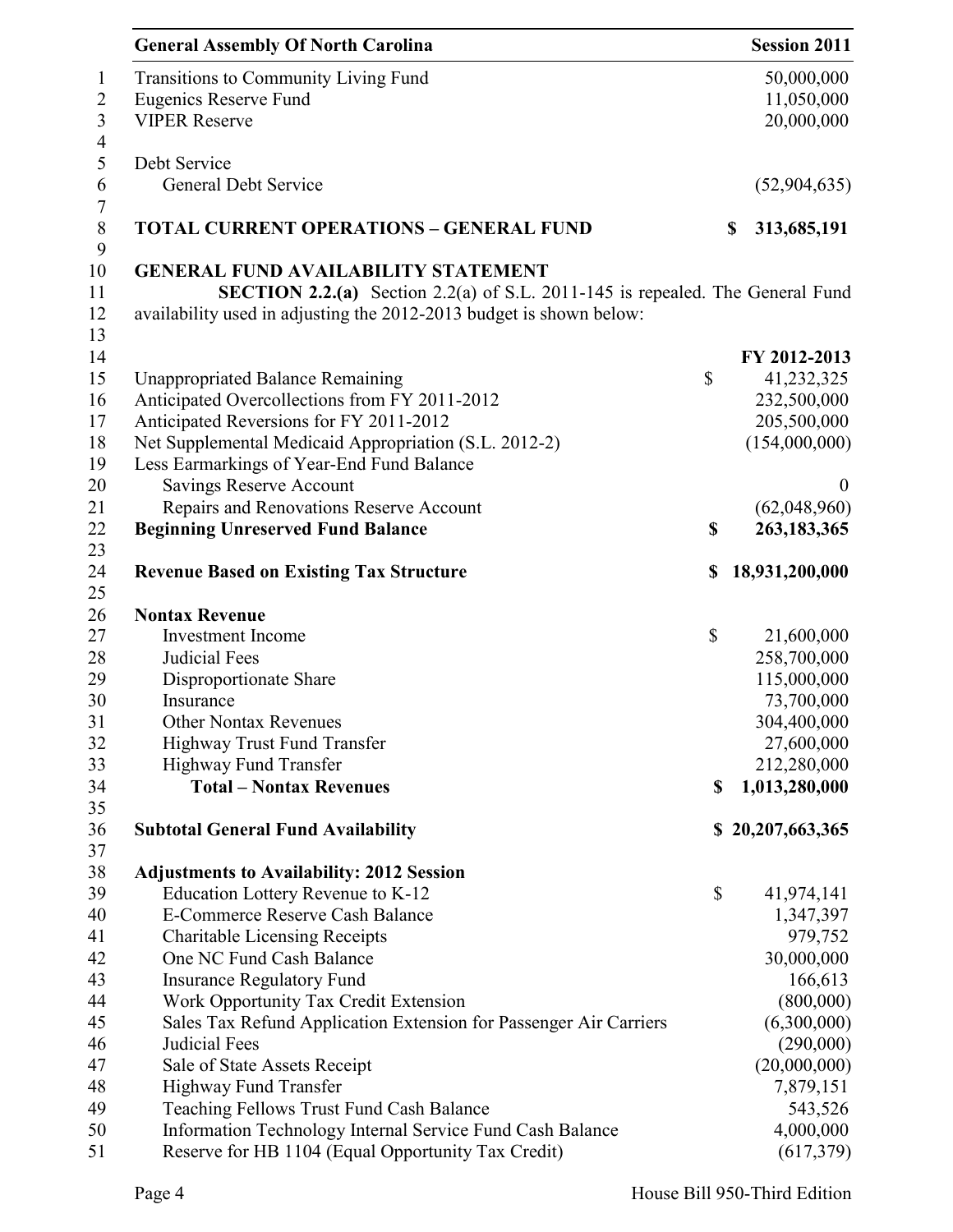| <b>General Assembly Of North Carolina</b>                                                                                                                                                       |         | <b>Session 2011</b>              |
|-------------------------------------------------------------------------------------------------------------------------------------------------------------------------------------------------|---------|----------------------------------|
| National Mortgage Settlement                                                                                                                                                                    |         | 9,610,000                        |
| <b>Subtotal Adjustments to Availability:</b>                                                                                                                                                    | \$      | 68,493,201                       |
| <b>Revised Total General Fund Availability</b><br><b>Less General Fund Appropriations</b>                                                                                                       | \$<br>S | 20,276,156,566<br>20,276,156,566 |
| <b>Balance Remaining</b>                                                                                                                                                                        | \$      | $\boldsymbol{0}$                 |
| <b>SECTION 2.2.(b)</b> Notwithstanding the provisions of G.S. 143C-4-3, the State                                                                                                               |         |                                  |
| Controller shall transfer only sixty-two million forty-eight thousand nine hundred sixty dollars<br>(\$62,048,960) from the unreserved fund balance to the Repairs and Renovations Reserve      |         |                                  |
| Account on June 30, 2012.                                                                                                                                                                       |         |                                  |
| <b>SECTION 2.2.(c)</b> Funds transferred under this section to the Repairs and                                                                                                                  |         |                                  |
| Renovations Reserve Account are appropriated for the 2012-2013 fiscal year to be used in<br>accordance with G.S. 143C-4-3.                                                                      |         |                                  |
| <b>SECTION 2.2.(d)</b> Notwithstanding G.S. 143C-4-2 and pursuant to subsection (a)                                                                                                             |         |                                  |
| of this section, the State Controller shall transfer any remaining unreserved fund balance to the                                                                                               |         |                                  |
| Savings Reserve Account on June 30, 2012. This is not an "appropriation made by law," as that                                                                                                   |         |                                  |
| phrase is used in Section 7(1) of Article V of the North Carolina Constitution.                                                                                                                 |         |                                  |
| <b>SECTION 2.2.(e)</b> Notwithstanding any other provision of law to the contrary, the                                                                                                          |         |                                  |
| sum of four million dollars (\$4,000,000) shall be transferred from the Information Technology                                                                                                  |         |                                  |
| Internal Service Fund ending balance for State fiscal year 2011-2012, Budget Code 74660, to                                                                                                     |         |                                  |
| the State Controller to be deposited in Nontax Budget Code 19978 or the appropriate budget                                                                                                      |         |                                  |
| code as determined by the State Controller for the 2012-2013 fiscal year.                                                                                                                       |         |                                  |
| <b>SECTION 2.2.(f)</b> Notwithstanding any other provision of law to the contrary, the                                                                                                          |         |                                  |
| sum of five hundred forty-three thousand five hundred twenty-six dollars (\$543,526) from the                                                                                                   |         |                                  |
| Department of Public Instruction Trust Special-Teaching Fellows shall be transferred to the                                                                                                     |         |                                  |
| State Controller to be deposited in Nontax Budget Code 19978 or the appropriate budget code                                                                                                     |         |                                  |
| as determined by the State Controller for the 2012-2013 fiscal year.                                                                                                                            |         |                                  |
| <b>SECTION 2.2.(g)</b> Notwithstanding any other provision of law to the contrary, the                                                                                                          |         |                                  |
| sum of thirty million dollars (\$30,000,000) from the Department of Commerce, One North                                                                                                         |         |                                  |
| Carolina Fund, shall be transferred to the State Controller to be deposited in Nontax Budget<br>Code 19978 or the appropriate budget code as determined by the State Controller for the         |         |                                  |
| 2012-2013 fiscal year.                                                                                                                                                                          |         |                                  |
| <b>SECTION 2.2.(h)</b> Notwithstanding any other provision of law to the contrary, the                                                                                                          |         |                                  |
| sum of one million three hundred forty-seven thousand three hundred ninety-seven dollars                                                                                                        |         |                                  |
| (\$1,347,397) from the E-Commerce Reserve, Budget Code 24100, shall be transferred to the                                                                                                       |         |                                  |
| State Controller to be deposited in Nontax Budget Code 19978 or the appropriate budget code                                                                                                     |         |                                  |
| as determined by the State Controller for the 2012-2013 fiscal year.                                                                                                                            |         |                                  |
| <b>SECTION 2.2(i).</b> Notwithstanding any other provision of law to the contrary, the                                                                                                          |         |                                  |
| sum of five million dollars (\$5,000,000) shall be transferred from the Highway Fund to the                                                                                                     |         |                                  |
| General Fund for the 2012-2013 fiscal year for the State Highway Patrol, four million dollars                                                                                                   |         |                                  |
| $(\$4,000,000)$ of which shall be used for retirement system contributions and one million dollars                                                                                              |         |                                  |
| $($1,000,000)$ of which shall be used for State Health Plan contributions.                                                                                                                      |         |                                  |
| <b>SECTION 2.2(j).</b> Notwithstanding any other provision of law to the contrary, the                                                                                                          |         |                                  |
| sum of two million two hundred ninety-four thousand one hundred fifty-one dollars                                                                                                               |         |                                  |
| (\$2,294,151), recurring, shall be transferred from the Highway Fund to the General Fund for                                                                                                    |         |                                  |
| the 2012-2013 fiscal year, and each year thereafter, and the sum of five hundred eighty-five                                                                                                    |         |                                  |
| thousand dollars (\$585,000), nonrecurring, shall be transferred from the Highway Fund to the<br>General Fund for the 2012-2013 fiscal year. The funds transferred under this subsection are to |         |                                  |
| be used to support operations and maintenance costs of the Voice Interoperability Plan for                                                                                                      |         |                                  |
|                                                                                                                                                                                                 |         |                                  |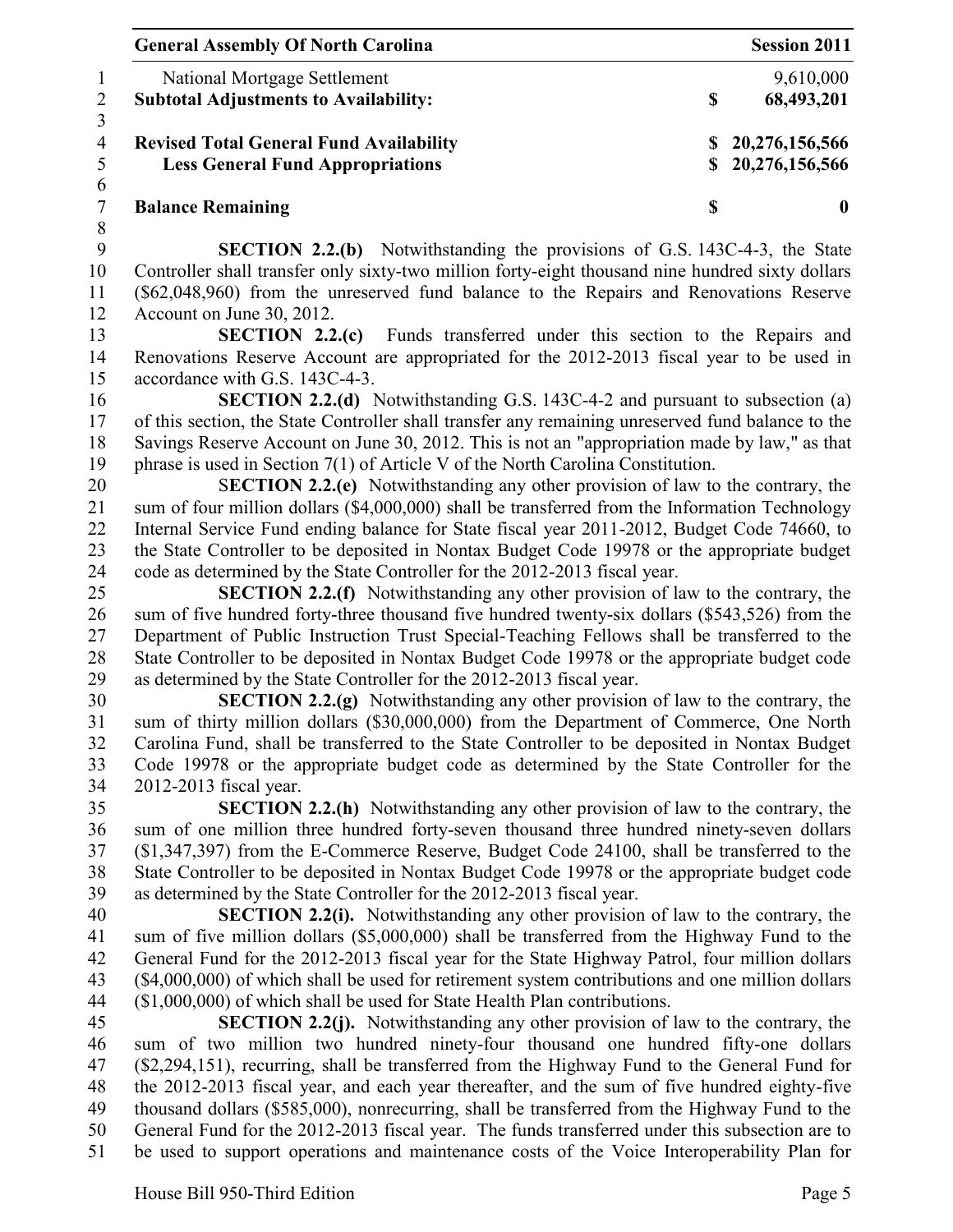|                                | <b>General Assembly Of North Carolina</b>                                                                 |              | <b>Session 2011</b>         |
|--------------------------------|-----------------------------------------------------------------------------------------------------------|--------------|-----------------------------|
| $\mathbf{I}$<br>$\overline{2}$ | Emergency Responders (VIPER) system operated by the Department of Public Safety, State<br>Highway Patrol. |              |                             |
| $\mathfrak{Z}$                 | <b>SECTION 2.2.(k)</b> This section becomes effective June 30, 2012.                                      |              |                             |
| $\overline{4}$<br>5            | PART III. CURRENT OPERATIONS/HIGHWAY FUND                                                                 |              |                             |
| 6                              | <b>CURRENT OPERATIONS/HIGHWAY FUND</b>                                                                    |              |                             |
| $\tau$<br>$\, 8$               | <b>SECTION 3.1.</b> Appropriations from the State Highway Fund for the maintenance                        |              |                             |
| 9                              | and operation of the Department of Transportation and for other purposes as enumerated are                |              |                             |
| 10                             | adjusted for the fiscal year ending June 30, 2013, according to the following schedule.                   |              |                             |
| 11                             | Amounts set out in brackets are reductions from Highway Fund Appropriations for the                       |              |                             |
| 12                             | 2012-2013 fiscal year.                                                                                    |              |                             |
| 13                             |                                                                                                           |              |                             |
| 14                             | <b>Current Operations - Highway Fund</b>                                                                  |              | 2012-2013                   |
| 15                             |                                                                                                           |              |                             |
| 16                             | Department of Transportation                                                                              |              |                             |
| 17                             | Administration                                                                                            | \$           | 1,595,705                   |
| 18                             |                                                                                                           |              |                             |
| 19                             | Division of Highways                                                                                      |              |                             |
| 20                             | Administration                                                                                            |              | (164, 266)                  |
| 21                             | Construction                                                                                              |              | (39, 431, 107)              |
| 22                             | Maintenance                                                                                               |              | (67,063,119)                |
| 23                             | Planning and Research                                                                                     |              | U                           |
| 24                             | <b>OSHA</b> Program                                                                                       |              | $\overline{0}$              |
| 25                             |                                                                                                           |              |                             |
| 26<br>27                       | Ferry Operations                                                                                          |              | (500,000)                   |
| 28                             | State Aid                                                                                                 |              |                             |
| 29                             | Municipalities                                                                                            |              | (912, 604)                  |
| 30                             | <b>Public Transportation</b>                                                                              |              | (2,588,327)                 |
| 31                             | Airports                                                                                                  |              | (3,909,618)                 |
| 32                             | Railroads                                                                                                 |              | (500,000)                   |
| 33                             |                                                                                                           |              |                             |
| 34                             | Governor's Highway Safety Program                                                                         |              | $\theta$                    |
| 35                             | Division of Motor Vehicles                                                                                |              | 50,204,157                  |
| 36                             | Other State Agencies, Reserves, and Transfers                                                             |              | (66, 860, 821)              |
| 37                             | Capital Improvements                                                                                      |              | $\theta$                    |
| 38                             |                                                                                                           |              |                             |
| 39                             | <b>Total</b>                                                                                              | \$           | (130, 130, 000)             |
| 40                             |                                                                                                           |              |                             |
| 41                             | <b>HIGHWAY FUND AVAILABILITY STATEMENT</b>                                                                |              |                             |
| 42                             | <b>SECTION 3.2.</b> Section 3.2 of S.L. 2011-145 is repealed. The Highway Fund                            |              |                             |
| 43                             | availability used in adjusting the 2012-2013 fiscal year budget is shown below:                           |              |                             |
| 44                             |                                                                                                           |              |                             |
| 45                             | <b>Highway Fund Availability Statement</b>                                                                |              | 2012-2013                   |
| 46                             | <b>Unreserved Fund Balance</b>                                                                            | $\mathbb{S}$ |                             |
| 47<br>48                       | Revenue Based On Existing Law                                                                             |              | 10,000,000<br>2,062,680,000 |
| 49                             | Adjustment to Revenue Availability (Civil Penalties)                                                      |              | (22,000,000)                |
| 50                             | Reserve for HB 142 (Economic Development and Finance Changes)                                             |              | (46, 650, 000)              |
| 51                             |                                                                                                           |              |                             |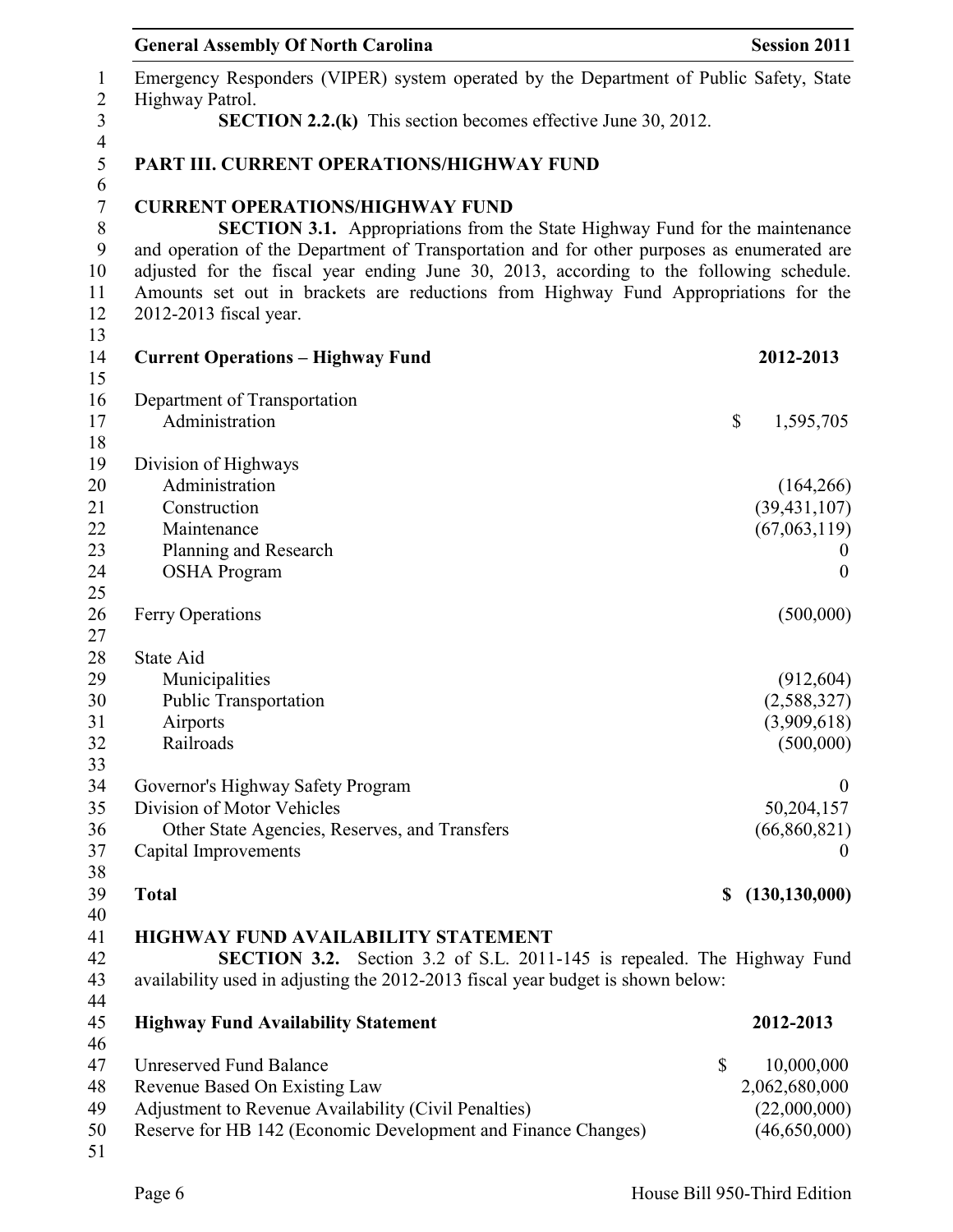| <b>General Assembly Of North Carolina</b>                                                     | <b>Session 2011</b>                                      |
|-----------------------------------------------------------------------------------------------|----------------------------------------------------------|
| <b>Revised Total Highway Fund Availability</b>                                                | 2,004,030,000                                            |
| <b>Unappropriated Balance</b>                                                                 | $\boldsymbol{\mathsf{S}}$<br>$\mathbf{0}$                |
| PART IV. HIGHWAY TRUST FUND APPROPRIATIONS                                                    |                                                          |
| <b>CURRENT OPERATIONS/HIGHWAY TRUST FUND</b><br><b>SECTION 4.1.</b>                           | Appropriations from the State Highway Trust Fund for the |
| maintenance and operation of the Department of Transportation and for other purposes as       |                                                          |
| enumerated are adjusted for the fiscal year ending June 30, 2013, according to the following  |                                                          |
| schedule. Amounts set out in brackets are reductions from Highway Trust Fund Appropriations   |                                                          |
| for the 2012-2013 fiscal year.                                                                |                                                          |
| <b>Current Operations - Highway Trust Fund</b>                                                | 2012-2013                                                |
| Intrastate System                                                                             | \$<br>(9,338,145)                                        |
| Aid to Municipalities                                                                         | (979, 789)                                               |
| <b>Secondary Roads</b>                                                                        | (979, 789)                                               |
| Urban Loops                                                                                   | (3,775,957)                                              |
| Program Administration                                                                        | (1,516,320)                                              |
| Turnpike Authority                                                                            | 0                                                        |
| <b>Transfer to General Fund</b>                                                               | $\boldsymbol{0}$                                         |
| Transfer to Highway Fund                                                                      | $\boldsymbol{0}$                                         |
| Debt Service                                                                                  | $\theta$                                                 |
| <b>Mobility Fund</b>                                                                          | 45,000,000                                               |
| Reserves                                                                                      | (45,000,000)                                             |
|                                                                                               |                                                          |
| <b>GRAND TOTAL CURRENT OPERATIONS</b>                                                         | \$(16,590,000)                                           |
| HIGHWAY TRUST FUND AVAILABILITY STATEMENT                                                     |                                                          |
| <b>SECTION 4.2.</b> Section 4.2 of S.L. 2011-145 is repealed. The Highway Trust Fund          |                                                          |
| availability used in developing the 2012-2013 fiscal year budget is shown below:              |                                                          |
|                                                                                               |                                                          |
| <b>Highway Trust Fund Availability</b>                                                        | 2012-2013                                                |
|                                                                                               |                                                          |
| <b>Unreserved Fund Balance</b>                                                                | $\mathbb{S}$<br>15,000,000                               |
| Revenue Based on Existing Law                                                                 | 1,070,870,000                                            |
| Reserve for HB 142 (Economic Development and Finance Changes)                                 | (15,550,000)                                             |
|                                                                                               |                                                          |
| <b>Revised Total Highway Trust Fund Availability</b>                                          | \$1,070,320,000                                          |
|                                                                                               |                                                          |
| <b>PART V. OTHER APPROPRIATIONS</b>                                                           |                                                          |
| <b>ELIMINATE</b><br><b>REPORTING</b><br>REQUIREMENT/APPROPRIATION                             | OF<br><b>OTHER</b>                                       |
| <b>FUNDS/USE OF DEPARTMENTAL RECEIPTS</b>                                                     |                                                          |
| <b>SECTION 5.1.</b> Section 5.1 of S.L. 2011-145 reads as rewritten:                          |                                                          |
| "SECTION 5.1.(a) State funds, as defined in G.S. $143C-1-1(d)(25)$ , are appropriated as      |                                                          |
| provided in G.S. 143C-1-2 for the 2011-2013 fiscal biennium, with the adjustments made to the |                                                          |
| continuation budget as reflected in the Governor's Recommended Budget and Budget Support      |                                                          |
| Document, as follows:                                                                         |                                                          |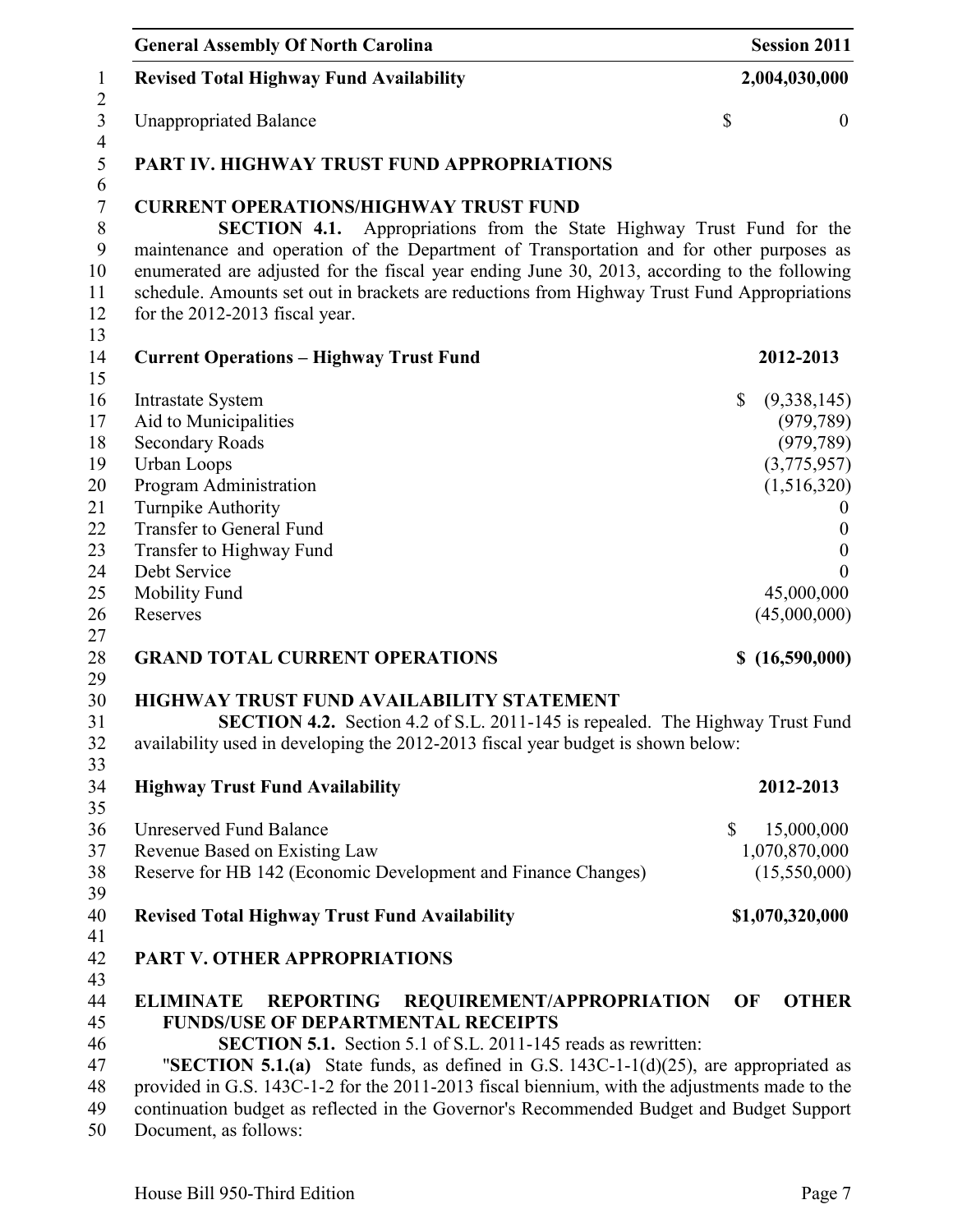| For all budget codes listed in "The State of North Carolina Governor's<br>(1)<br>1<br>$\overline{c}$<br>Recommended Budget, 2011-2013" and in the Budget Support Document,<br>$\mathfrak{Z}$<br>cash balances and receipts are appropriated up to the amounts specified, as<br>$\overline{4}$<br>adjusted by the General Assembly, for the 2011-2012 fiscal year and the<br>5<br>2012-2013 fiscal year. Funds may be expended only for the programs,<br>6<br>purposes, objects, and line items or as otherwise authorized by the General<br>$\overline{7}$<br>Assembly. Expansion budget funds listed in those documents are<br>$\,8\,$<br>appropriated only as otherwise provided in this act.<br>9<br>Notwithstanding the provisions of subdivision (1) of this subsection:<br>(2)<br>10<br>Any receipts that are required to be used to pay debt service<br>a.<br>requirements for various outstanding bond issues and certificates of<br>11<br>12<br>participation are appropriated up to the actual amounts received for<br>13<br>the 2011-2012 fiscal year and the 2012-2013 fiscal year and shall be<br>14<br>used only to pay debt service requirements.<br>15<br>$\mathbf b$ .<br>Other funds, cash balances, and receipts of funds that meet the<br>16<br>definition issued by the Governmental Accounting Standards Board<br>17<br>of a trust or agency fund are appropriated for and in the amounts<br>18<br>required to meet the legal requirements of the trust agreement for the<br>19<br>2011-2012 fiscal year and the 2012-2013 fiscal year.<br>20<br>"SECTION 5.1.(b) Receipts collected in a fiscal year in excess of the amounts authorized<br>21<br>by this section shall remain unexpended and unencumbered until appropriated by the General<br>22<br>Assembly in a subsequent fiscal year, unless the expenditure of overrealized receipts in the<br>23<br>fiscal year in which the receipts were collected is authorized by the State Budget Act.<br>Overrealized receipts are appropriated up to the amounts necessary to implement this<br>24<br>25<br>subsection.<br>26<br>"SECTION 5.1.(c) In addition to the consultation and reporting requirements set out in<br>G.S. 143C-6-4, the Office of State Budget and Management shall report to the Joint Legislative<br>27<br>Commission on Governmental Operations and to the Fiscal Research Division within 30 days<br>28<br>after the end of each quarter on any overrealized receipts approved for expenditure under this<br>29<br>subsection by the Director of the Budget. The report shall include the source of the receipt, the<br>30<br>amount overrealized, the amount authorized for expenditure, and the rationale for expenditure.<br>31<br>32<br>"SECTION 5.1.(d) Notwithstanding subsections (a) and (b) of this section, there is<br>appropriated from the Reserve for Reimbursements to Local Governments and Shared Tax<br>33<br>Revenues for each fiscal year an amount equal to the amount of the distributions required by<br>34<br>law to be made from that reserve for that fiscal year.<br>35<br>36<br>"SECTION 5.1.(e) Notwithstanding any State law to the contrary and consistent with any<br>37<br>applicable federal law and the State's Cash Management Policy, departmental receipts, as<br>38<br>defined in G.S. $143C-1-1(d)(10)$ , shall be used first and to the maximum amount available to<br>39<br>support agency operations, budgetary requirements, and any other legally authorized activities<br>40<br>prior to the use of funds from General Fund tax and nontax receipt sources specified in Section<br>$2.2(a)$ of this act for those same or related purposes."<br>41<br>42<br>43<br><b>RECEIPTS</b><br><b>GRANT</b><br><b>OTHER</b><br><b>FROM</b><br><b>PENDING</b><br><b>AWARDS</b><br>44<br><b>REVISIONS/SUBCOMMITTEE ESTABLISHED</b><br>45<br><b>SECTION 5.2.</b> Section 5.2 of S.L. 2011-145 is amended by adding a new<br>46<br>subsection to read:<br>47<br>The Joint Legislative Commission on Governmental Operations shall establish a<br>"(e)<br>48<br>subcommittee to review any budget-related issues, including pending grant awards received<br>pursuant to this section on a monthly basis. The subcommittee shall consist of, at a minimum,<br>49<br>50<br>the Chair of the Appropriations Committee of the House of Representatives, the Chair of the<br>Senate Appropriations/Base Budget Committee, at least one member from each of the<br>51 | <b>General Assembly Of North Carolina</b><br><b>Session 2011</b> |
|-------------------------------------------------------------------------------------------------------------------------------------------------------------------------------------------------------------------------------------------------------------------------------------------------------------------------------------------------------------------------------------------------------------------------------------------------------------------------------------------------------------------------------------------------------------------------------------------------------------------------------------------------------------------------------------------------------------------------------------------------------------------------------------------------------------------------------------------------------------------------------------------------------------------------------------------------------------------------------------------------------------------------------------------------------------------------------------------------------------------------------------------------------------------------------------------------------------------------------------------------------------------------------------------------------------------------------------------------------------------------------------------------------------------------------------------------------------------------------------------------------------------------------------------------------------------------------------------------------------------------------------------------------------------------------------------------------------------------------------------------------------------------------------------------------------------------------------------------------------------------------------------------------------------------------------------------------------------------------------------------------------------------------------------------------------------------------------------------------------------------------------------------------------------------------------------------------------------------------------------------------------------------------------------------------------------------------------------------------------------------------------------------------------------------------------------------------------------------------------------------------------------------------------------------------------------------------------------------------------------------------------------------------------------------------------------------------------------------------------------------------------------------------------------------------------------------------------------------------------------------------------------------------------------------------------------------------------------------------------------------------------------------------------------------------------------------------------------------------------------------------------------------------------------------------------------------------------------------------------------------------------------------------------------------------------------------------------------------------------------------------------------------------------------------------------------------------------------------------------------------------------------------------------------------------------------------------------------------------------------------------------------------------------------------------------------------------------------------------------------------------------------------------------------------------------------------------------------------------------------------------------------------------------------------------------------------------------------------------------------------------------------------------------------------------------------------------------------------------------------------------------------------------------------------------------------------------------------------------------------------------------------------------------------------------------------------------------------------------------------------------------------------------------------------------------------------------------------------------------------------|------------------------------------------------------------------|
|                                                                                                                                                                                                                                                                                                                                                                                                                                                                                                                                                                                                                                                                                                                                                                                                                                                                                                                                                                                                                                                                                                                                                                                                                                                                                                                                                                                                                                                                                                                                                                                                                                                                                                                                                                                                                                                                                                                                                                                                                                                                                                                                                                                                                                                                                                                                                                                                                                                                                                                                                                                                                                                                                                                                                                                                                                                                                                                                                                                                                                                                                                                                                                                                                                                                                                                                                                                                                                                                                                                                                                                                                                                                                                                                                                                                                                                                                                                                                                                                                                                                                                                                                                                                                                                                                                                                                                                                                                                                                                 |                                                                  |
|                                                                                                                                                                                                                                                                                                                                                                                                                                                                                                                                                                                                                                                                                                                                                                                                                                                                                                                                                                                                                                                                                                                                                                                                                                                                                                                                                                                                                                                                                                                                                                                                                                                                                                                                                                                                                                                                                                                                                                                                                                                                                                                                                                                                                                                                                                                                                                                                                                                                                                                                                                                                                                                                                                                                                                                                                                                                                                                                                                                                                                                                                                                                                                                                                                                                                                                                                                                                                                                                                                                                                                                                                                                                                                                                                                                                                                                                                                                                                                                                                                                                                                                                                                                                                                                                                                                                                                                                                                                                                                 |                                                                  |
|                                                                                                                                                                                                                                                                                                                                                                                                                                                                                                                                                                                                                                                                                                                                                                                                                                                                                                                                                                                                                                                                                                                                                                                                                                                                                                                                                                                                                                                                                                                                                                                                                                                                                                                                                                                                                                                                                                                                                                                                                                                                                                                                                                                                                                                                                                                                                                                                                                                                                                                                                                                                                                                                                                                                                                                                                                                                                                                                                                                                                                                                                                                                                                                                                                                                                                                                                                                                                                                                                                                                                                                                                                                                                                                                                                                                                                                                                                                                                                                                                                                                                                                                                                                                                                                                                                                                                                                                                                                                                                 |                                                                  |
|                                                                                                                                                                                                                                                                                                                                                                                                                                                                                                                                                                                                                                                                                                                                                                                                                                                                                                                                                                                                                                                                                                                                                                                                                                                                                                                                                                                                                                                                                                                                                                                                                                                                                                                                                                                                                                                                                                                                                                                                                                                                                                                                                                                                                                                                                                                                                                                                                                                                                                                                                                                                                                                                                                                                                                                                                                                                                                                                                                                                                                                                                                                                                                                                                                                                                                                                                                                                                                                                                                                                                                                                                                                                                                                                                                                                                                                                                                                                                                                                                                                                                                                                                                                                                                                                                                                                                                                                                                                                                                 |                                                                  |
|                                                                                                                                                                                                                                                                                                                                                                                                                                                                                                                                                                                                                                                                                                                                                                                                                                                                                                                                                                                                                                                                                                                                                                                                                                                                                                                                                                                                                                                                                                                                                                                                                                                                                                                                                                                                                                                                                                                                                                                                                                                                                                                                                                                                                                                                                                                                                                                                                                                                                                                                                                                                                                                                                                                                                                                                                                                                                                                                                                                                                                                                                                                                                                                                                                                                                                                                                                                                                                                                                                                                                                                                                                                                                                                                                                                                                                                                                                                                                                                                                                                                                                                                                                                                                                                                                                                                                                                                                                                                                                 |                                                                  |
|                                                                                                                                                                                                                                                                                                                                                                                                                                                                                                                                                                                                                                                                                                                                                                                                                                                                                                                                                                                                                                                                                                                                                                                                                                                                                                                                                                                                                                                                                                                                                                                                                                                                                                                                                                                                                                                                                                                                                                                                                                                                                                                                                                                                                                                                                                                                                                                                                                                                                                                                                                                                                                                                                                                                                                                                                                                                                                                                                                                                                                                                                                                                                                                                                                                                                                                                                                                                                                                                                                                                                                                                                                                                                                                                                                                                                                                                                                                                                                                                                                                                                                                                                                                                                                                                                                                                                                                                                                                                                                 |                                                                  |
|                                                                                                                                                                                                                                                                                                                                                                                                                                                                                                                                                                                                                                                                                                                                                                                                                                                                                                                                                                                                                                                                                                                                                                                                                                                                                                                                                                                                                                                                                                                                                                                                                                                                                                                                                                                                                                                                                                                                                                                                                                                                                                                                                                                                                                                                                                                                                                                                                                                                                                                                                                                                                                                                                                                                                                                                                                                                                                                                                                                                                                                                                                                                                                                                                                                                                                                                                                                                                                                                                                                                                                                                                                                                                                                                                                                                                                                                                                                                                                                                                                                                                                                                                                                                                                                                                                                                                                                                                                                                                                 |                                                                  |
|                                                                                                                                                                                                                                                                                                                                                                                                                                                                                                                                                                                                                                                                                                                                                                                                                                                                                                                                                                                                                                                                                                                                                                                                                                                                                                                                                                                                                                                                                                                                                                                                                                                                                                                                                                                                                                                                                                                                                                                                                                                                                                                                                                                                                                                                                                                                                                                                                                                                                                                                                                                                                                                                                                                                                                                                                                                                                                                                                                                                                                                                                                                                                                                                                                                                                                                                                                                                                                                                                                                                                                                                                                                                                                                                                                                                                                                                                                                                                                                                                                                                                                                                                                                                                                                                                                                                                                                                                                                                                                 |                                                                  |
|                                                                                                                                                                                                                                                                                                                                                                                                                                                                                                                                                                                                                                                                                                                                                                                                                                                                                                                                                                                                                                                                                                                                                                                                                                                                                                                                                                                                                                                                                                                                                                                                                                                                                                                                                                                                                                                                                                                                                                                                                                                                                                                                                                                                                                                                                                                                                                                                                                                                                                                                                                                                                                                                                                                                                                                                                                                                                                                                                                                                                                                                                                                                                                                                                                                                                                                                                                                                                                                                                                                                                                                                                                                                                                                                                                                                                                                                                                                                                                                                                                                                                                                                                                                                                                                                                                                                                                                                                                                                                                 |                                                                  |
|                                                                                                                                                                                                                                                                                                                                                                                                                                                                                                                                                                                                                                                                                                                                                                                                                                                                                                                                                                                                                                                                                                                                                                                                                                                                                                                                                                                                                                                                                                                                                                                                                                                                                                                                                                                                                                                                                                                                                                                                                                                                                                                                                                                                                                                                                                                                                                                                                                                                                                                                                                                                                                                                                                                                                                                                                                                                                                                                                                                                                                                                                                                                                                                                                                                                                                                                                                                                                                                                                                                                                                                                                                                                                                                                                                                                                                                                                                                                                                                                                                                                                                                                                                                                                                                                                                                                                                                                                                                                                                 |                                                                  |
|                                                                                                                                                                                                                                                                                                                                                                                                                                                                                                                                                                                                                                                                                                                                                                                                                                                                                                                                                                                                                                                                                                                                                                                                                                                                                                                                                                                                                                                                                                                                                                                                                                                                                                                                                                                                                                                                                                                                                                                                                                                                                                                                                                                                                                                                                                                                                                                                                                                                                                                                                                                                                                                                                                                                                                                                                                                                                                                                                                                                                                                                                                                                                                                                                                                                                                                                                                                                                                                                                                                                                                                                                                                                                                                                                                                                                                                                                                                                                                                                                                                                                                                                                                                                                                                                                                                                                                                                                                                                                                 |                                                                  |
|                                                                                                                                                                                                                                                                                                                                                                                                                                                                                                                                                                                                                                                                                                                                                                                                                                                                                                                                                                                                                                                                                                                                                                                                                                                                                                                                                                                                                                                                                                                                                                                                                                                                                                                                                                                                                                                                                                                                                                                                                                                                                                                                                                                                                                                                                                                                                                                                                                                                                                                                                                                                                                                                                                                                                                                                                                                                                                                                                                                                                                                                                                                                                                                                                                                                                                                                                                                                                                                                                                                                                                                                                                                                                                                                                                                                                                                                                                                                                                                                                                                                                                                                                                                                                                                                                                                                                                                                                                                                                                 |                                                                  |
|                                                                                                                                                                                                                                                                                                                                                                                                                                                                                                                                                                                                                                                                                                                                                                                                                                                                                                                                                                                                                                                                                                                                                                                                                                                                                                                                                                                                                                                                                                                                                                                                                                                                                                                                                                                                                                                                                                                                                                                                                                                                                                                                                                                                                                                                                                                                                                                                                                                                                                                                                                                                                                                                                                                                                                                                                                                                                                                                                                                                                                                                                                                                                                                                                                                                                                                                                                                                                                                                                                                                                                                                                                                                                                                                                                                                                                                                                                                                                                                                                                                                                                                                                                                                                                                                                                                                                                                                                                                                                                 |                                                                  |
|                                                                                                                                                                                                                                                                                                                                                                                                                                                                                                                                                                                                                                                                                                                                                                                                                                                                                                                                                                                                                                                                                                                                                                                                                                                                                                                                                                                                                                                                                                                                                                                                                                                                                                                                                                                                                                                                                                                                                                                                                                                                                                                                                                                                                                                                                                                                                                                                                                                                                                                                                                                                                                                                                                                                                                                                                                                                                                                                                                                                                                                                                                                                                                                                                                                                                                                                                                                                                                                                                                                                                                                                                                                                                                                                                                                                                                                                                                                                                                                                                                                                                                                                                                                                                                                                                                                                                                                                                                                                                                 |                                                                  |
|                                                                                                                                                                                                                                                                                                                                                                                                                                                                                                                                                                                                                                                                                                                                                                                                                                                                                                                                                                                                                                                                                                                                                                                                                                                                                                                                                                                                                                                                                                                                                                                                                                                                                                                                                                                                                                                                                                                                                                                                                                                                                                                                                                                                                                                                                                                                                                                                                                                                                                                                                                                                                                                                                                                                                                                                                                                                                                                                                                                                                                                                                                                                                                                                                                                                                                                                                                                                                                                                                                                                                                                                                                                                                                                                                                                                                                                                                                                                                                                                                                                                                                                                                                                                                                                                                                                                                                                                                                                                                                 |                                                                  |
|                                                                                                                                                                                                                                                                                                                                                                                                                                                                                                                                                                                                                                                                                                                                                                                                                                                                                                                                                                                                                                                                                                                                                                                                                                                                                                                                                                                                                                                                                                                                                                                                                                                                                                                                                                                                                                                                                                                                                                                                                                                                                                                                                                                                                                                                                                                                                                                                                                                                                                                                                                                                                                                                                                                                                                                                                                                                                                                                                                                                                                                                                                                                                                                                                                                                                                                                                                                                                                                                                                                                                                                                                                                                                                                                                                                                                                                                                                                                                                                                                                                                                                                                                                                                                                                                                                                                                                                                                                                                                                 |                                                                  |
|                                                                                                                                                                                                                                                                                                                                                                                                                                                                                                                                                                                                                                                                                                                                                                                                                                                                                                                                                                                                                                                                                                                                                                                                                                                                                                                                                                                                                                                                                                                                                                                                                                                                                                                                                                                                                                                                                                                                                                                                                                                                                                                                                                                                                                                                                                                                                                                                                                                                                                                                                                                                                                                                                                                                                                                                                                                                                                                                                                                                                                                                                                                                                                                                                                                                                                                                                                                                                                                                                                                                                                                                                                                                                                                                                                                                                                                                                                                                                                                                                                                                                                                                                                                                                                                                                                                                                                                                                                                                                                 |                                                                  |
|                                                                                                                                                                                                                                                                                                                                                                                                                                                                                                                                                                                                                                                                                                                                                                                                                                                                                                                                                                                                                                                                                                                                                                                                                                                                                                                                                                                                                                                                                                                                                                                                                                                                                                                                                                                                                                                                                                                                                                                                                                                                                                                                                                                                                                                                                                                                                                                                                                                                                                                                                                                                                                                                                                                                                                                                                                                                                                                                                                                                                                                                                                                                                                                                                                                                                                                                                                                                                                                                                                                                                                                                                                                                                                                                                                                                                                                                                                                                                                                                                                                                                                                                                                                                                                                                                                                                                                                                                                                                                                 |                                                                  |
|                                                                                                                                                                                                                                                                                                                                                                                                                                                                                                                                                                                                                                                                                                                                                                                                                                                                                                                                                                                                                                                                                                                                                                                                                                                                                                                                                                                                                                                                                                                                                                                                                                                                                                                                                                                                                                                                                                                                                                                                                                                                                                                                                                                                                                                                                                                                                                                                                                                                                                                                                                                                                                                                                                                                                                                                                                                                                                                                                                                                                                                                                                                                                                                                                                                                                                                                                                                                                                                                                                                                                                                                                                                                                                                                                                                                                                                                                                                                                                                                                                                                                                                                                                                                                                                                                                                                                                                                                                                                                                 |                                                                  |
|                                                                                                                                                                                                                                                                                                                                                                                                                                                                                                                                                                                                                                                                                                                                                                                                                                                                                                                                                                                                                                                                                                                                                                                                                                                                                                                                                                                                                                                                                                                                                                                                                                                                                                                                                                                                                                                                                                                                                                                                                                                                                                                                                                                                                                                                                                                                                                                                                                                                                                                                                                                                                                                                                                                                                                                                                                                                                                                                                                                                                                                                                                                                                                                                                                                                                                                                                                                                                                                                                                                                                                                                                                                                                                                                                                                                                                                                                                                                                                                                                                                                                                                                                                                                                                                                                                                                                                                                                                                                                                 |                                                                  |
|                                                                                                                                                                                                                                                                                                                                                                                                                                                                                                                                                                                                                                                                                                                                                                                                                                                                                                                                                                                                                                                                                                                                                                                                                                                                                                                                                                                                                                                                                                                                                                                                                                                                                                                                                                                                                                                                                                                                                                                                                                                                                                                                                                                                                                                                                                                                                                                                                                                                                                                                                                                                                                                                                                                                                                                                                                                                                                                                                                                                                                                                                                                                                                                                                                                                                                                                                                                                                                                                                                                                                                                                                                                                                                                                                                                                                                                                                                                                                                                                                                                                                                                                                                                                                                                                                                                                                                                                                                                                                                 |                                                                  |
|                                                                                                                                                                                                                                                                                                                                                                                                                                                                                                                                                                                                                                                                                                                                                                                                                                                                                                                                                                                                                                                                                                                                                                                                                                                                                                                                                                                                                                                                                                                                                                                                                                                                                                                                                                                                                                                                                                                                                                                                                                                                                                                                                                                                                                                                                                                                                                                                                                                                                                                                                                                                                                                                                                                                                                                                                                                                                                                                                                                                                                                                                                                                                                                                                                                                                                                                                                                                                                                                                                                                                                                                                                                                                                                                                                                                                                                                                                                                                                                                                                                                                                                                                                                                                                                                                                                                                                                                                                                                                                 |                                                                  |
|                                                                                                                                                                                                                                                                                                                                                                                                                                                                                                                                                                                                                                                                                                                                                                                                                                                                                                                                                                                                                                                                                                                                                                                                                                                                                                                                                                                                                                                                                                                                                                                                                                                                                                                                                                                                                                                                                                                                                                                                                                                                                                                                                                                                                                                                                                                                                                                                                                                                                                                                                                                                                                                                                                                                                                                                                                                                                                                                                                                                                                                                                                                                                                                                                                                                                                                                                                                                                                                                                                                                                                                                                                                                                                                                                                                                                                                                                                                                                                                                                                                                                                                                                                                                                                                                                                                                                                                                                                                                                                 |                                                                  |
|                                                                                                                                                                                                                                                                                                                                                                                                                                                                                                                                                                                                                                                                                                                                                                                                                                                                                                                                                                                                                                                                                                                                                                                                                                                                                                                                                                                                                                                                                                                                                                                                                                                                                                                                                                                                                                                                                                                                                                                                                                                                                                                                                                                                                                                                                                                                                                                                                                                                                                                                                                                                                                                                                                                                                                                                                                                                                                                                                                                                                                                                                                                                                                                                                                                                                                                                                                                                                                                                                                                                                                                                                                                                                                                                                                                                                                                                                                                                                                                                                                                                                                                                                                                                                                                                                                                                                                                                                                                                                                 |                                                                  |
|                                                                                                                                                                                                                                                                                                                                                                                                                                                                                                                                                                                                                                                                                                                                                                                                                                                                                                                                                                                                                                                                                                                                                                                                                                                                                                                                                                                                                                                                                                                                                                                                                                                                                                                                                                                                                                                                                                                                                                                                                                                                                                                                                                                                                                                                                                                                                                                                                                                                                                                                                                                                                                                                                                                                                                                                                                                                                                                                                                                                                                                                                                                                                                                                                                                                                                                                                                                                                                                                                                                                                                                                                                                                                                                                                                                                                                                                                                                                                                                                                                                                                                                                                                                                                                                                                                                                                                                                                                                                                                 |                                                                  |
|                                                                                                                                                                                                                                                                                                                                                                                                                                                                                                                                                                                                                                                                                                                                                                                                                                                                                                                                                                                                                                                                                                                                                                                                                                                                                                                                                                                                                                                                                                                                                                                                                                                                                                                                                                                                                                                                                                                                                                                                                                                                                                                                                                                                                                                                                                                                                                                                                                                                                                                                                                                                                                                                                                                                                                                                                                                                                                                                                                                                                                                                                                                                                                                                                                                                                                                                                                                                                                                                                                                                                                                                                                                                                                                                                                                                                                                                                                                                                                                                                                                                                                                                                                                                                                                                                                                                                                                                                                                                                                 |                                                                  |
|                                                                                                                                                                                                                                                                                                                                                                                                                                                                                                                                                                                                                                                                                                                                                                                                                                                                                                                                                                                                                                                                                                                                                                                                                                                                                                                                                                                                                                                                                                                                                                                                                                                                                                                                                                                                                                                                                                                                                                                                                                                                                                                                                                                                                                                                                                                                                                                                                                                                                                                                                                                                                                                                                                                                                                                                                                                                                                                                                                                                                                                                                                                                                                                                                                                                                                                                                                                                                                                                                                                                                                                                                                                                                                                                                                                                                                                                                                                                                                                                                                                                                                                                                                                                                                                                                                                                                                                                                                                                                                 |                                                                  |
|                                                                                                                                                                                                                                                                                                                                                                                                                                                                                                                                                                                                                                                                                                                                                                                                                                                                                                                                                                                                                                                                                                                                                                                                                                                                                                                                                                                                                                                                                                                                                                                                                                                                                                                                                                                                                                                                                                                                                                                                                                                                                                                                                                                                                                                                                                                                                                                                                                                                                                                                                                                                                                                                                                                                                                                                                                                                                                                                                                                                                                                                                                                                                                                                                                                                                                                                                                                                                                                                                                                                                                                                                                                                                                                                                                                                                                                                                                                                                                                                                                                                                                                                                                                                                                                                                                                                                                                                                                                                                                 |                                                                  |
|                                                                                                                                                                                                                                                                                                                                                                                                                                                                                                                                                                                                                                                                                                                                                                                                                                                                                                                                                                                                                                                                                                                                                                                                                                                                                                                                                                                                                                                                                                                                                                                                                                                                                                                                                                                                                                                                                                                                                                                                                                                                                                                                                                                                                                                                                                                                                                                                                                                                                                                                                                                                                                                                                                                                                                                                                                                                                                                                                                                                                                                                                                                                                                                                                                                                                                                                                                                                                                                                                                                                                                                                                                                                                                                                                                                                                                                                                                                                                                                                                                                                                                                                                                                                                                                                                                                                                                                                                                                                                                 |                                                                  |
|                                                                                                                                                                                                                                                                                                                                                                                                                                                                                                                                                                                                                                                                                                                                                                                                                                                                                                                                                                                                                                                                                                                                                                                                                                                                                                                                                                                                                                                                                                                                                                                                                                                                                                                                                                                                                                                                                                                                                                                                                                                                                                                                                                                                                                                                                                                                                                                                                                                                                                                                                                                                                                                                                                                                                                                                                                                                                                                                                                                                                                                                                                                                                                                                                                                                                                                                                                                                                                                                                                                                                                                                                                                                                                                                                                                                                                                                                                                                                                                                                                                                                                                                                                                                                                                                                                                                                                                                                                                                                                 |                                                                  |
|                                                                                                                                                                                                                                                                                                                                                                                                                                                                                                                                                                                                                                                                                                                                                                                                                                                                                                                                                                                                                                                                                                                                                                                                                                                                                                                                                                                                                                                                                                                                                                                                                                                                                                                                                                                                                                                                                                                                                                                                                                                                                                                                                                                                                                                                                                                                                                                                                                                                                                                                                                                                                                                                                                                                                                                                                                                                                                                                                                                                                                                                                                                                                                                                                                                                                                                                                                                                                                                                                                                                                                                                                                                                                                                                                                                                                                                                                                                                                                                                                                                                                                                                                                                                                                                                                                                                                                                                                                                                                                 |                                                                  |
|                                                                                                                                                                                                                                                                                                                                                                                                                                                                                                                                                                                                                                                                                                                                                                                                                                                                                                                                                                                                                                                                                                                                                                                                                                                                                                                                                                                                                                                                                                                                                                                                                                                                                                                                                                                                                                                                                                                                                                                                                                                                                                                                                                                                                                                                                                                                                                                                                                                                                                                                                                                                                                                                                                                                                                                                                                                                                                                                                                                                                                                                                                                                                                                                                                                                                                                                                                                                                                                                                                                                                                                                                                                                                                                                                                                                                                                                                                                                                                                                                                                                                                                                                                                                                                                                                                                                                                                                                                                                                                 |                                                                  |
|                                                                                                                                                                                                                                                                                                                                                                                                                                                                                                                                                                                                                                                                                                                                                                                                                                                                                                                                                                                                                                                                                                                                                                                                                                                                                                                                                                                                                                                                                                                                                                                                                                                                                                                                                                                                                                                                                                                                                                                                                                                                                                                                                                                                                                                                                                                                                                                                                                                                                                                                                                                                                                                                                                                                                                                                                                                                                                                                                                                                                                                                                                                                                                                                                                                                                                                                                                                                                                                                                                                                                                                                                                                                                                                                                                                                                                                                                                                                                                                                                                                                                                                                                                                                                                                                                                                                                                                                                                                                                                 |                                                                  |
|                                                                                                                                                                                                                                                                                                                                                                                                                                                                                                                                                                                                                                                                                                                                                                                                                                                                                                                                                                                                                                                                                                                                                                                                                                                                                                                                                                                                                                                                                                                                                                                                                                                                                                                                                                                                                                                                                                                                                                                                                                                                                                                                                                                                                                                                                                                                                                                                                                                                                                                                                                                                                                                                                                                                                                                                                                                                                                                                                                                                                                                                                                                                                                                                                                                                                                                                                                                                                                                                                                                                                                                                                                                                                                                                                                                                                                                                                                                                                                                                                                                                                                                                                                                                                                                                                                                                                                                                                                                                                                 |                                                                  |
|                                                                                                                                                                                                                                                                                                                                                                                                                                                                                                                                                                                                                                                                                                                                                                                                                                                                                                                                                                                                                                                                                                                                                                                                                                                                                                                                                                                                                                                                                                                                                                                                                                                                                                                                                                                                                                                                                                                                                                                                                                                                                                                                                                                                                                                                                                                                                                                                                                                                                                                                                                                                                                                                                                                                                                                                                                                                                                                                                                                                                                                                                                                                                                                                                                                                                                                                                                                                                                                                                                                                                                                                                                                                                                                                                                                                                                                                                                                                                                                                                                                                                                                                                                                                                                                                                                                                                                                                                                                                                                 |                                                                  |
|                                                                                                                                                                                                                                                                                                                                                                                                                                                                                                                                                                                                                                                                                                                                                                                                                                                                                                                                                                                                                                                                                                                                                                                                                                                                                                                                                                                                                                                                                                                                                                                                                                                                                                                                                                                                                                                                                                                                                                                                                                                                                                                                                                                                                                                                                                                                                                                                                                                                                                                                                                                                                                                                                                                                                                                                                                                                                                                                                                                                                                                                                                                                                                                                                                                                                                                                                                                                                                                                                                                                                                                                                                                                                                                                                                                                                                                                                                                                                                                                                                                                                                                                                                                                                                                                                                                                                                                                                                                                                                 |                                                                  |
|                                                                                                                                                                                                                                                                                                                                                                                                                                                                                                                                                                                                                                                                                                                                                                                                                                                                                                                                                                                                                                                                                                                                                                                                                                                                                                                                                                                                                                                                                                                                                                                                                                                                                                                                                                                                                                                                                                                                                                                                                                                                                                                                                                                                                                                                                                                                                                                                                                                                                                                                                                                                                                                                                                                                                                                                                                                                                                                                                                                                                                                                                                                                                                                                                                                                                                                                                                                                                                                                                                                                                                                                                                                                                                                                                                                                                                                                                                                                                                                                                                                                                                                                                                                                                                                                                                                                                                                                                                                                                                 |                                                                  |
|                                                                                                                                                                                                                                                                                                                                                                                                                                                                                                                                                                                                                                                                                                                                                                                                                                                                                                                                                                                                                                                                                                                                                                                                                                                                                                                                                                                                                                                                                                                                                                                                                                                                                                                                                                                                                                                                                                                                                                                                                                                                                                                                                                                                                                                                                                                                                                                                                                                                                                                                                                                                                                                                                                                                                                                                                                                                                                                                                                                                                                                                                                                                                                                                                                                                                                                                                                                                                                                                                                                                                                                                                                                                                                                                                                                                                                                                                                                                                                                                                                                                                                                                                                                                                                                                                                                                                                                                                                                                                                 |                                                                  |
|                                                                                                                                                                                                                                                                                                                                                                                                                                                                                                                                                                                                                                                                                                                                                                                                                                                                                                                                                                                                                                                                                                                                                                                                                                                                                                                                                                                                                                                                                                                                                                                                                                                                                                                                                                                                                                                                                                                                                                                                                                                                                                                                                                                                                                                                                                                                                                                                                                                                                                                                                                                                                                                                                                                                                                                                                                                                                                                                                                                                                                                                                                                                                                                                                                                                                                                                                                                                                                                                                                                                                                                                                                                                                                                                                                                                                                                                                                                                                                                                                                                                                                                                                                                                                                                                                                                                                                                                                                                                                                 |                                                                  |
|                                                                                                                                                                                                                                                                                                                                                                                                                                                                                                                                                                                                                                                                                                                                                                                                                                                                                                                                                                                                                                                                                                                                                                                                                                                                                                                                                                                                                                                                                                                                                                                                                                                                                                                                                                                                                                                                                                                                                                                                                                                                                                                                                                                                                                                                                                                                                                                                                                                                                                                                                                                                                                                                                                                                                                                                                                                                                                                                                                                                                                                                                                                                                                                                                                                                                                                                                                                                                                                                                                                                                                                                                                                                                                                                                                                                                                                                                                                                                                                                                                                                                                                                                                                                                                                                                                                                                                                                                                                                                                 |                                                                  |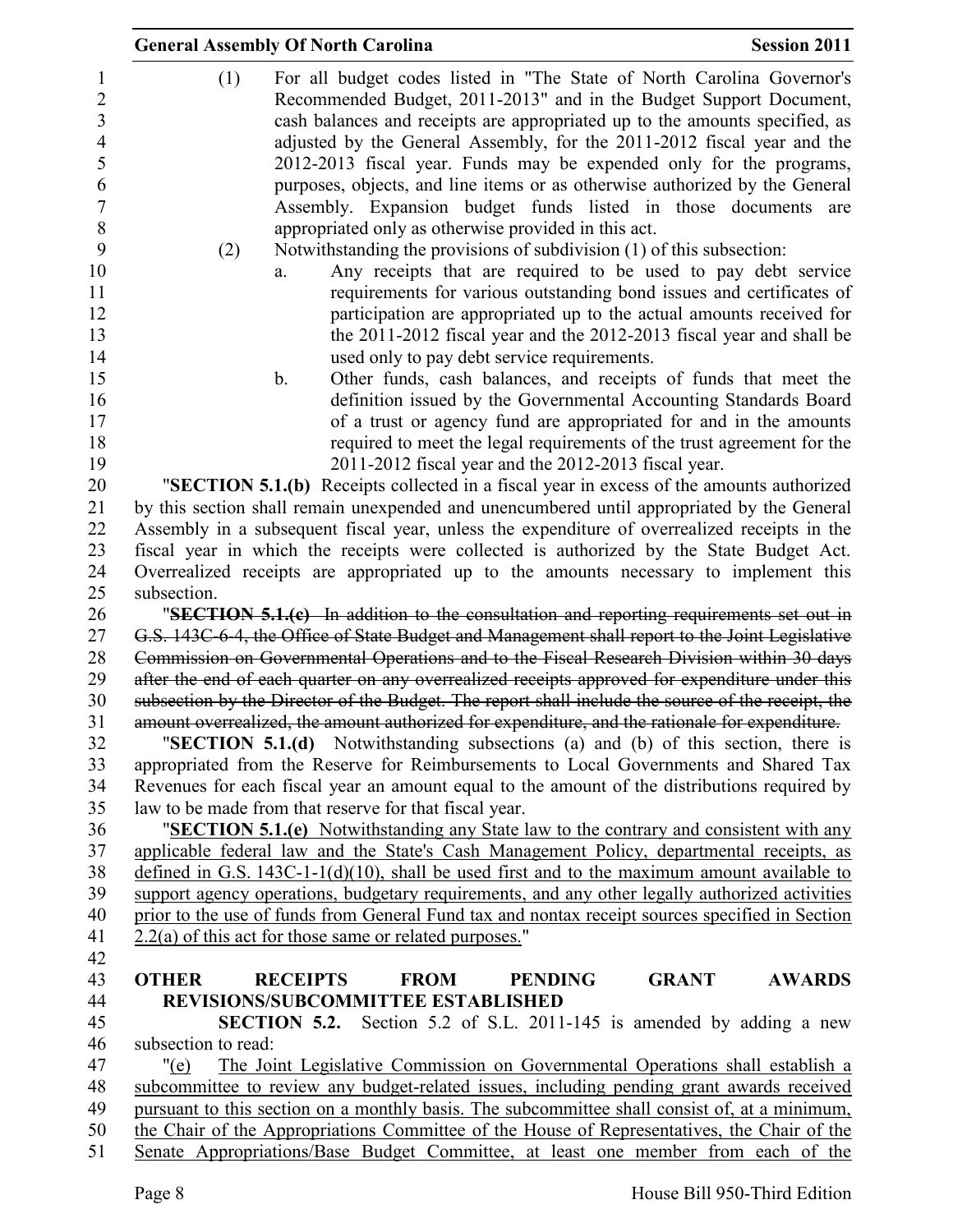|                | <b>General Assembly Of North Carolina</b>                                                          | <b>Session 2011</b>                                                                    |
|----------------|----------------------------------------------------------------------------------------------------|----------------------------------------------------------------------------------------|
| $\mathbf{1}$   | Appropriations Subcommittees in the House of Representatives, and one member from each of          |                                                                                        |
| $\overline{2}$ | the Appropriations/Base Budget Committees of the Senate."                                          |                                                                                        |
| $\overline{3}$ |                                                                                                    |                                                                                        |
| $\overline{4}$ | <b>EDUCATION LOTTERY</b>                                                                           |                                                                                        |
| 5              |                                                                                                    | <b>SECTION 5.3.(a)</b> Notwithstanding G.S. 18C-164, the revenue used to support       |
| 6              | appropriations made in this act is transferred from the State Lottery Fund in the amount of four   |                                                                                        |
| $\overline{7}$ | hundred sixty-six million nine hundred forty-seven thousand seven hundred seventy-one dollars      |                                                                                        |
| $\,8\,$        | (\$466,947,771) for the 2012-2013 fiscal year.                                                     |                                                                                        |
| 9              |                                                                                                    | <b>SECTION 5.3.(b)</b> Notwithstanding G.S. 18C-164, the North Carolina State Lottery  |
| 10             | Commission shall not transfer funds to the Education Lottery Reserve Fund for the 2011-2012        |                                                                                        |
| 11             | fiscal year or the 2012-2013 fiscal year.                                                          |                                                                                        |
| 12             | <b>SECTION 5.3.(c)</b> Section 5.4(f) of S. L. 2011-145 is repealed.                               |                                                                                        |
| 13             |                                                                                                    | <b>SECTION 5.3.(d)</b> Notwithstanding G.S. 18C-164(f), if actual net lottery revenues |
| 14             | for the 2011-2012 fiscal year exceed the amounts appropriated in Section 5.4(b) of S.L.            |                                                                                        |
| 15             | 2011-145, the excess net lottery revenues shall be transferred as required under subsection (a)    |                                                                                        |
| 16             | of this section.                                                                                   |                                                                                        |
| 17             |                                                                                                    | <b>SECTION 5.3.(e)</b> Of the amount specified in subsection (a) of this section,      |
| 18             | forty-one million nine hundred seventy-four thousand one hundred forty-one dollars                 |                                                                                        |
| 19             | (\$41,974,141) shall be transferred to the State Controller to be deposited in Nontax Budget       |                                                                                        |
| 20             | Code 19978 or the appropriate budget code as determined by the State Controller. These funds       |                                                                                        |
| 21             | shall be used solely to support the General Fund appropriations to the State's public schools.     |                                                                                        |
| 22             |                                                                                                    | <b>SECTION 5.3.(f)</b> Of the amount specified in subsection (a) of this section, the  |
| 23             | amount of four hundred twenty-four million nine hundred seventy-three thousand six hundred         |                                                                                        |
| 24             | thirty dollars (\$424,973,630) shall be transferred to the Education Lottery Fund for the          |                                                                                        |
| 25             | 2012-2013 fiscal year.                                                                             |                                                                                        |
| 26             |                                                                                                    | SECTION 5.3.(g) Notwithstanding G.S. 18C-164, the appropriations made from             |
| 27             | the Education Lottery Fund for the 2012-2013 fiscal year are as follows:                           |                                                                                        |
| 28<br>29       | Teachers in Early Grades                                                                           | \$220,643,188                                                                          |
| 30             | Prekindergarten Program                                                                            | \$63,135,709                                                                           |
| 31             | Public School Building Capital Fund                                                                | \$100,000,000                                                                          |
| 32             | Scholarships for Needy Students                                                                    | \$30,450,000                                                                           |
| 33             | UNC Need-Based Financial Aid                                                                       | \$10,744,733                                                                           |
| 34             | <b>Total Appropriation</b>                                                                         | \$424,973,630                                                                          |
| 35             |                                                                                                    | <b>SECTION 5.3.(h)</b> Notwithstanding G.S. 18C-164(c), G.S. 115C-546.2(d), or any     |
| 36             | other provision of law, funds appropriated in this section to the Public School Building Capital   |                                                                                        |
| 37             | Fund for the 2012-2013 fiscal year shall be allocated to counties on the basis of average daily    |                                                                                        |
| 38             | membership (ADM).                                                                                  |                                                                                        |
| 39             |                                                                                                    | <b>SECTION 5.3.(i)</b> Notwithstanding G.S. 18C-164(c), Article 35A of Chapter 115C    |
| 40             | of the General Statutes, or any other provision of law, the funds appropriated in this section for |                                                                                        |
| 41             | UNC Need-Based Financial Aid shall be administered in accordance with the policy adopted           |                                                                                        |
| 42             | by the Board of Governors of The University of North Carolina.                                     |                                                                                        |
| 43             |                                                                                                    |                                                                                        |
| 44             | <b>PART VI. GENERAL PROVISIONS</b>                                                                 |                                                                                        |
| 45             |                                                                                                    |                                                                                        |
| 46             | <b>REMOVE</b><br><b>CONSULTATION</b><br>BY                                                         | <b>GOVERNOR</b><br><b>REQUIREMENT/INTERIM</b>                                          |
| 47             | <b>APPROPRIATIONS COMMITTEES</b>                                                                   |                                                                                        |
| 48             | <b>SECTION 6.1.</b> Section 6.5 of S.L. 2011-145 is repealed.                                      |                                                                                        |
| 49             |                                                                                                    |                                                                                        |
| 50             | EXTEND REPORTING DATE/UTILIZATION REVIEW/PUBLIC SCHOOL AND                                         |                                                                                        |
| 51             | <b>PUBLIC HEALTH NURSES</b>                                                                        |                                                                                        |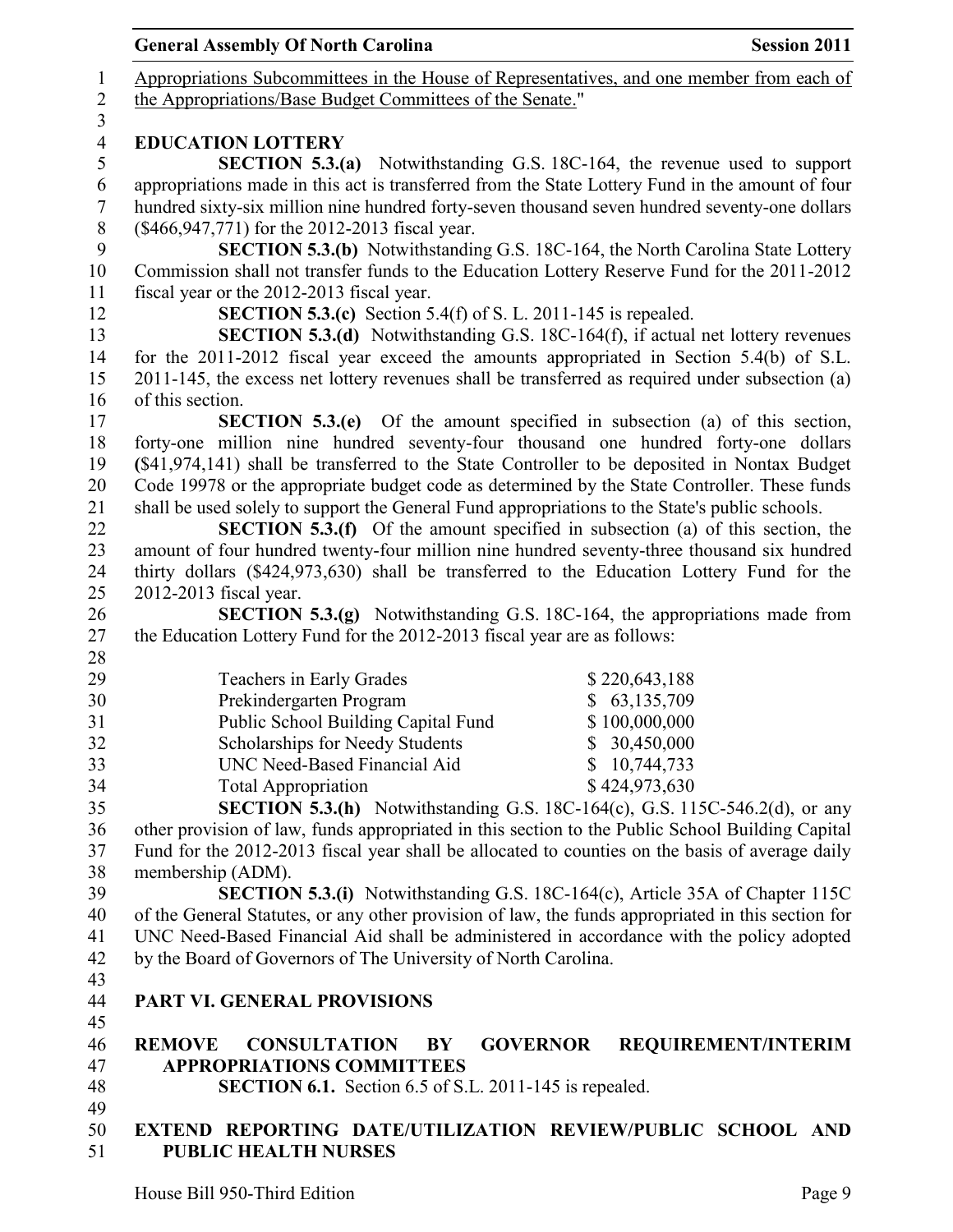#### **SECTION 6.2.** Section 6.9(b) of S.L. 2011-145 reads as rewritten: "**SECTION 6.9.(b)** By May December 1, 2012, the Fiscal Research Division shall report to the House and Senate Appropriations Committees." **VOICE INTEROPERABILITY PLAN FOR EMERGENCY RESPONSE (VIPER) SYSTEM SECTION 6.3.(a)** It is the intent of the General Assembly to continue to support full development and implementation of the State's Voice Interoperability Plan for Emergency Response (VIPER) system in the 2012-2013 fiscal year and in subsequent fiscal years. However, no State agency, office, commission, or non-State entity shall enter into a new contract or amend any existing contract that would commit or otherwise spend any State funds, as defined in G.S. 143C-1-1(d)(25), during the 2011-2012 fiscal year unless those funds were expressly appropriated by the General Assembly for the State's VIPER system. **SECTION 6.3.(b)** Notwithstanding any other provision of law to the contrary, any unspent State funds remaining on June 30, 2012, from the Department of Public Safety (Department) or any funds remaining in the budgets of the previous agencies that now constitute the Department shall revert to the State's General Fund. **SECTION 6.3.(c)** Effective July 1, 2012, the Department is hereby authorized to commit or spend up to twenty million dollars (\$20,000,000) in the 2012-2013 fiscal year to continue development and implementation of the State's VIPER system. **SECTION 6.3.(d)** The Department of Public Safety shall report to the Joint Legislative Committee on Information Technology and the Joint Legislative Oversight Committee on Justice and Public Safety on a quarterly basis on the progress of the State's VIPER system. 26 **EXTEND MATURITY DATE/GLOBAL TRANSPARK**<br>27 **SECTION 6.4.** G.S. 147-69.2(b)(11). as amend **SECTION 6.4.** G.S. 147-69.2(b)(11), as amended by Section 7 of S.L. 2005-144, Section 2 of S.L. 2005-201, Section 28.17 of S.L. 2005-276, Section 27.7 of S.L. 2007-323, Section 25.2 of S.L. 2009-451, Section 6.10(a) of S.L. 2011-145, and Section 4(b) of S.L. 2011-340, reads as rewritten: "(b) It shall be the duty of the State Treasurer to invest the cash of the funds enumerated in subsection (a) of this section in excess of the amount required to meet the current needs and demands on such funds. The State Treasurer may invest the funds as provided in this subsection. If an investment was authorized by this subsection at the time the investment was made or contractually committed to be made, then none of the percentage or other limitation on investments set forth in this subsection shall be construed to require the State Treasurer to subsequently dispose of the investment or fail to honor any contractual commitments as a result of changes in market values, ratings, or other investment qualifications. … (11) With respect to assets of the Escheat Fund, obligations of the North Carolina Global TransPark Authority authorized by G.S. 63A-4(a)(22), not to exceed twenty-five million dollars (\$25,000,000), that have a final maturity not later than October 1, 2012.2015. The obligations shall bear interest at the rate set by the State Treasurer. No commitment to purchase obligations may be made pursuant to this subdivision after September 1, 1993, and no obligations may be purchased after September 1, 1994. In the event of a loss to the Escheat Fund by reason of an investment made pursuant to this subdivision, it is the intention of the General Assembly to hold the Escheat Fund harmless from the loss by appropriating to the Escheat Fund funds equivalent to the loss.

General Assembly Of North Carolina Session 2011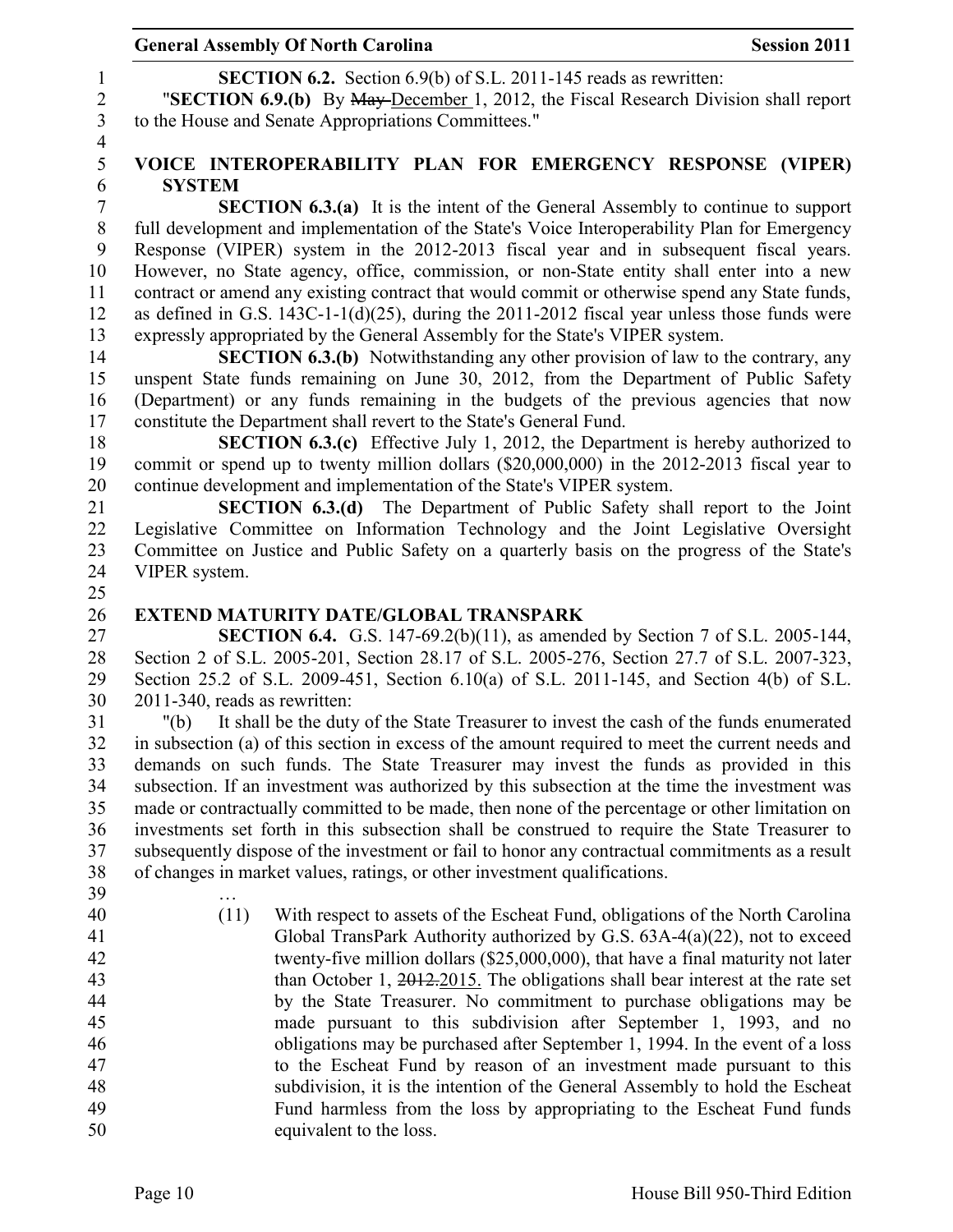|                                                                                  |                                    | <b>General Assembly Of North Carolina</b>                                                                                                                                                                                                                    | <b>Session 2011</b> |
|----------------------------------------------------------------------------------|------------------------------------|--------------------------------------------------------------------------------------------------------------------------------------------------------------------------------------------------------------------------------------------------------------|---------------------|
| $\mathbf{1}$<br>$\overline{2}$<br>$\overline{\mathbf{3}}$<br>$\overline{4}$<br>5 |                                    | If any part of the property owned by the North Carolina Global<br>TransPark Authority now or in the future is divested, proceeds of the<br>divestment shall be used to fulfill any unmet obligations on an investment<br>made pursuant to this subdivision." |                     |
| 6                                                                                |                                    | NATIONAL MORTGAGE SETTLEMENT APPROPRIATIONS                                                                                                                                                                                                                  |                     |
| $\boldsymbol{7}$                                                                 |                                    | <b>SECTION 6.5.(a)</b> The Consent Judgment in U.S. v. Bank of America, Civil Action                                                                                                                                                                         |                     |
| $\,8\,$                                                                          |                                    | No. 12-CV-0361, dated April 4, 2012, provides for monetary payments to the State and,                                                                                                                                                                        |                     |
| 9                                                                                |                                    | therefore, the General Assembly authorizes the expenditure of these State revenues as set forth                                                                                                                                                              |                     |
| 10                                                                               | in subsection (b) of this section. |                                                                                                                                                                                                                                                              |                     |
| 11                                                                               |                                    | <b>SECTION 6.5.(b)</b> Settlement funds received by the State pursuant to the Consent                                                                                                                                                                        |                     |
| 12                                                                               |                                    | Judgment in U.S. v. Bank of America, Civil Action No. 12-CV-0361, dated April 4, 2012, shall                                                                                                                                                                 |                     |
| 13                                                                               |                                    | be deposited and credited in accordance with the North Carolina Constitution and Chapter                                                                                                                                                                     |                     |
| 14<br>15                                                                         | (1)                                | 143C of the General Statutes and are appropriated for the 2012-2013 fiscal year as follows:<br>The sum of four million seven hundred eighty thousand dollars (\$4,780,000)                                                                                   |                     |
| 16                                                                               |                                    | to the Department of Justice, Consumer Protection Division, for financial                                                                                                                                                                                    |                     |
| 17                                                                               |                                    | fraud detection and prevention efforts.                                                                                                                                                                                                                      |                     |
| 18                                                                               | (2)                                | The sum of six million six hundred ninety thousand dollars $(\$6,690,000)$ to                                                                                                                                                                                |                     |
| 19                                                                               |                                    | the Administrative Office of the Courts to be administered by the North                                                                                                                                                                                      |                     |
| 20                                                                               |                                    | Carolina Conference of District Attorneys. Funds shall be used for grants                                                                                                                                                                                    |                     |
| 21                                                                               |                                    | and training for prosecutorial offices to expand prosecution of lending and                                                                                                                                                                                  |                     |
| 22                                                                               |                                    | financial crimes.                                                                                                                                                                                                                                            |                     |
| 23                                                                               | (3)                                | The sum of thirty million five hundred twenty thousand dollars                                                                                                                                                                                               |                     |
| 24                                                                               |                                    | (\$30,520,000) to the Housing Finance Agency for housing counselors and                                                                                                                                                                                      |                     |
| 25                                                                               |                                    | other assistance to help distressed homeowners.                                                                                                                                                                                                              |                     |
| 26                                                                               | (4)                                | The sum of five million seven hundred forty thousand dollars (\$5,740,000)                                                                                                                                                                                   |                     |
| 27                                                                               |                                    | in civil penalties shall be deposited in the Civil Penalty and Forfeiture Fund.                                                                                                                                                                              |                     |
| 28<br>29                                                                         | (5)                                | The sum of two million eight hundred seventy thousand dollars $(\$2,870,000)$<br>to the Department of Justice, State Bureau of Investigation, to expand its                                                                                                  |                     |
| 30                                                                               |                                    | accounting and financial investigative ability and its expertise to investigate                                                                                                                                                                              |                     |
| 31                                                                               |                                    | financial and lending crimes.                                                                                                                                                                                                                                |                     |
| 32                                                                               |                                    | <b>SECTION 6.5.(c)</b> No State agency receiving money from the National Mortgage                                                                                                                                                                            |                     |
| 33                                                                               |                                    | Settlement may make expenditures for purposes not authorized by the General Assembly, nor                                                                                                                                                                    |                     |
| 34                                                                               |                                    | may a State agency spend an amount totaling more than that appropriated by the General                                                                                                                                                                       |                     |
| 35                                                                               |                                    | Assembly; however, a State agency may use the funds to offset 2012-2013 fiscal year                                                                                                                                                                          |                     |
| 36                                                                               |                                    | nonrecurring reductions. Any positions established by State agencies with funds appropriated                                                                                                                                                                 |                     |
| 37                                                                               |                                    | pursuant to this section shall be temporary or time-limited positions.                                                                                                                                                                                       |                     |
| 38                                                                               |                                    | <b>SECTION 6.5.(d)</b> Nothing in this section is intended to be in conflict with the                                                                                                                                                                        |                     |
| 39                                                                               |                                    | mandatory provisions of the Consent Judgment.                                                                                                                                                                                                                |                     |
| 40<br>41                                                                         |                                    | STRATEGIC INVESTMENTS IN NORTH CAROLINA INITIATIVE                                                                                                                                                                                                           |                     |
| 42                                                                               |                                    | <b>SECTION 6.6.(a)</b> Findings. $-$                                                                                                                                                                                                                         |                     |
| 43                                                                               | (1)                                | The State's most valuable resources are its citizens and its extensive network                                                                                                                                                                               |                     |
| 44                                                                               |                                    | of small businesses across the State.                                                                                                                                                                                                                        |                     |
| 45                                                                               | (2)                                | The 2008 Great Recession had a devastating impact on the State's economy.                                                                                                                                                                                    |                     |
| 46                                                                               | (3)                                | The recession forced thousands of North Carolinians into long-term                                                                                                                                                                                           |                     |
| 47                                                                               |                                    | unemployment, and the State's unemployment rate stands at nine and                                                                                                                                                                                           |                     |
| 48                                                                               |                                    | four-tenths percent $(9.4\%)$ as of April 2012.                                                                                                                                                                                                              |                     |
| 49                                                                               | (4)                                | The State's community colleges are best equipped to respond rapidly to the                                                                                                                                                                                   |                     |
| 50                                                                               |                                    | specific job skills needed by North Carolina's businesses and best suited to                                                                                                                                                                                 |                     |
| 51                                                                               |                                    | train the unemployed for reentry into the workforce.                                                                                                                                                                                                         |                     |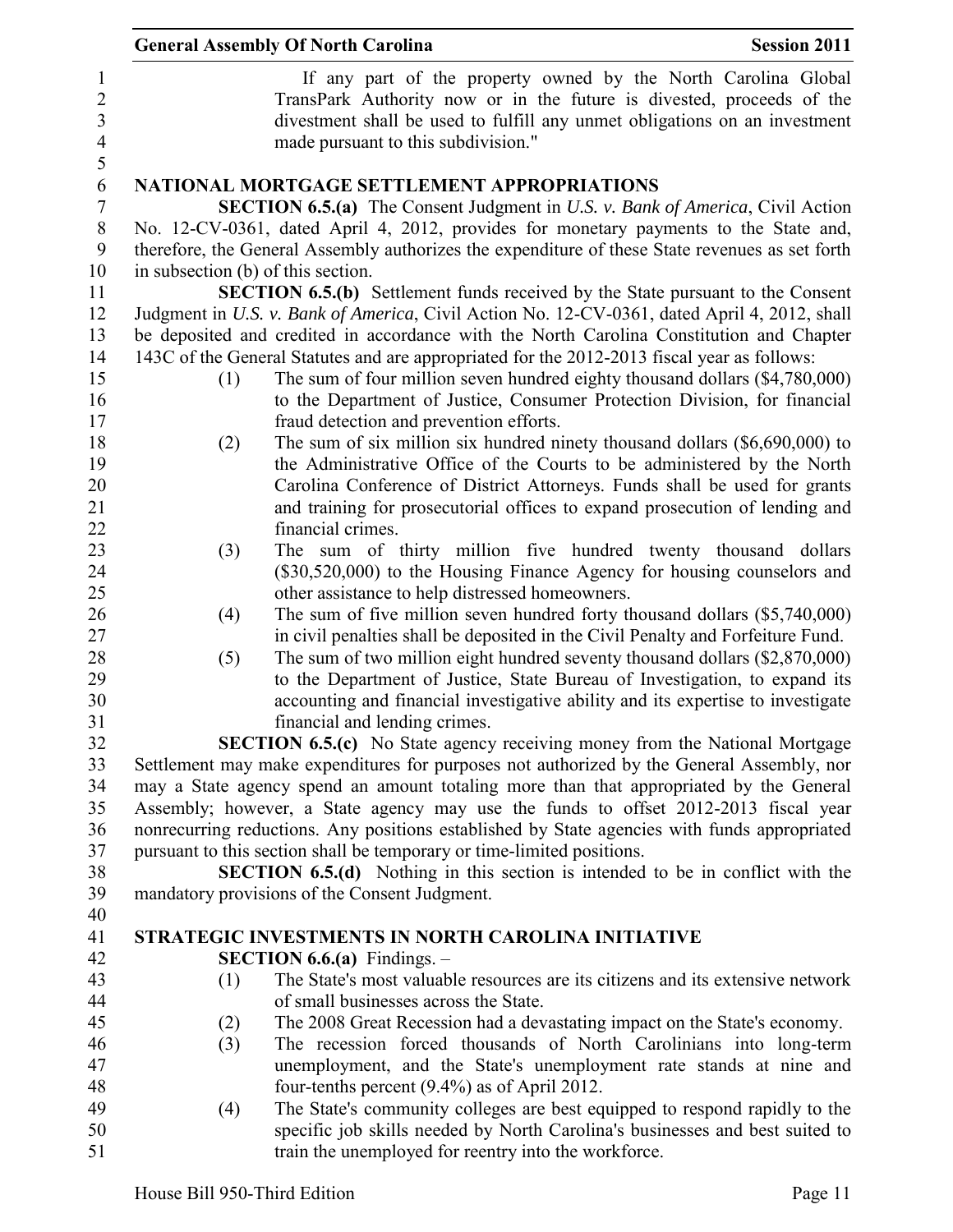|     | <b>General Assembly Of North Carolina</b>                                                                | <b>Session 2011</b> |
|-----|----------------------------------------------------------------------------------------------------------|---------------------|
| (5) | The State's current economic climate has made it difficult for small                                     |                     |
|     | businesses to access operating or expansion capital.                                                     |                     |
| (6) | The Rural Economic Development Center has a presence in all 100 counties                                 |                     |
|     | and is already working with 65 banks across the State to make capital                                    |                     |
|     | available through small business loans on a 10:1 basis.                                                  |                     |
| (7) | Therefore, the General Assembly is undertaking measures, collectively                                    |                     |
|     | known as the 2012 Strategic Investments in North Carolina Initiative, to                                 |                     |
|     | identify and assist small companies in order to create new jobs and to invest                            |                     |
|     | in North Carolina's workforce to prepare them for those jobs.                                            |                     |
|     | <b>SECTION 6.6.(b)</b> Invest in the State's Workforce. $-$ Of the funds appropriated in                 |                     |
|     | this act to the Community Colleges System Office, the sum of ten million dollars (\$10,000,000)          |                     |
|     | shall be used for the North Carolina Back-to-Work Program, a retraining program to prepare               |                     |
|     | North Carolinians facing long-term unemployment for new careers. The program shall provide               |                     |
|     | students with job training and retraining; employability skills, including a Career Readiness            |                     |
|     | Certificate; and third-party, industry-recognized credentials. The Community Colleges System             |                     |
|     | Office and the Department of Commerce shall jointly recommend to the State Board of                      |                     |
|     | Community Colleges up to 20 colleges to which to allocate available funds based on (i) the               |                     |
|     | number of long-term unemployed individuals in the college's service area, (ii) the percentage of         |                     |
|     | long-term unemployed individuals in the college's service area, (iii) the availability of jobs for       |                     |
|     | which the North Carolina Back-to-Work Program could prepare students, and (iv) the college's             |                     |
|     |                                                                                                          |                     |
|     | demonstrated willingness and ability to successfully implement the program. The money may                |                     |
|     | only be used for the following activities: student instruction, student support and coaching, and        |                     |
|     | targeted financial assistance for students, including assistance with tuition, registration fees,        |                     |
|     | books, and certification costs.<br>Support and Grow Small Businesses. - Of the funds<br>SECTION $6.6(c)$ |                     |
|     | appropriated in this act to the Rural Economic Development Center, the sum of four million               |                     |
|     | five hundred thousand dollars (\$4,500,000) shall be used to expand its efforts with banks to            |                     |
|     |                                                                                                          |                     |
|     | make small business loans available through the Loan Participation Program, a program that               |                     |
|     | helps lenders make term loans of between one hundred thousand dollars (\$100,000) and two                |                     |
|     | million dollars (\$2,000,000) to small businesses of 100 or fewer employees.                             |                     |
|     | <b>SECTION 6.6.(d)</b> JDIG Enhancement. – In order to provide increased flexibility to                  |                     |
|     | the Department of Commerce to award grants to as many companies as are interested and                    |                     |
|     | eligible to receive funds from the Job Development Investment Grant Program, the 25-project              |                     |
|     | cap is eliminated in Section 13.6 of this act.                                                           |                     |
|     | <b>SECTION 6.6.(e)</b> One NC Fund Enhancement. $-$ Of the funds appropriated in this                    |                     |
|     | act to the One North Carolina Fund, the sum of nine million dollars (\$9,000,000) in recurring           |                     |
|     | funds shall be used to facilitate strategic planning and budgeting of the State's resources while        |                     |
|     | (i) freeing up one-time money for other job creation efforts and critical needs yet (ii)                 |                     |
|     | maintaining the General Assembly's commitment to supporting economic development and job                 |                     |
|     | creation across the State, as directed in Section 13.6 of this act.                                      |                     |
|     | <b>SECTION 6.6.(f)</b> Golden LEAF Investments. – The General Assembly strongly                          |                     |
|     | encourages The Golden LEAF Foundation to consider taking steps to ensure that the                        |                     |
|     | investment of its public funds generates new economic activity and job opportunities.                    |                     |
|     | <b>SECTION 6.6.(g)</b> Continuing Economic Development Commitment. – The                                 |                     |
|     | General Assembly in Section 2.2 of this act has reserved the sum of eight hundred thousand               |                     |
|     | dollars (\$800,000) to extend the Work Opportunity Tax Credit, a credit based on wages paid to           |                     |
|     | North Carolinians who were hired despite facing barriers to employment, including TANF and               |                     |
|     | SNAP recipients, high-risk youth, and unemployed and disabled veterans.                                  | The General         |
|     | Assembly is reaffirming, by extending the sunset on, other, long-established, productive tax             |                     |
|     | benefits that have increased employment in the State by luring jobs with high pay and good               |                     |
|     | benefits, including the following:                                                                       |                     |
|     |                                                                                                          |                     |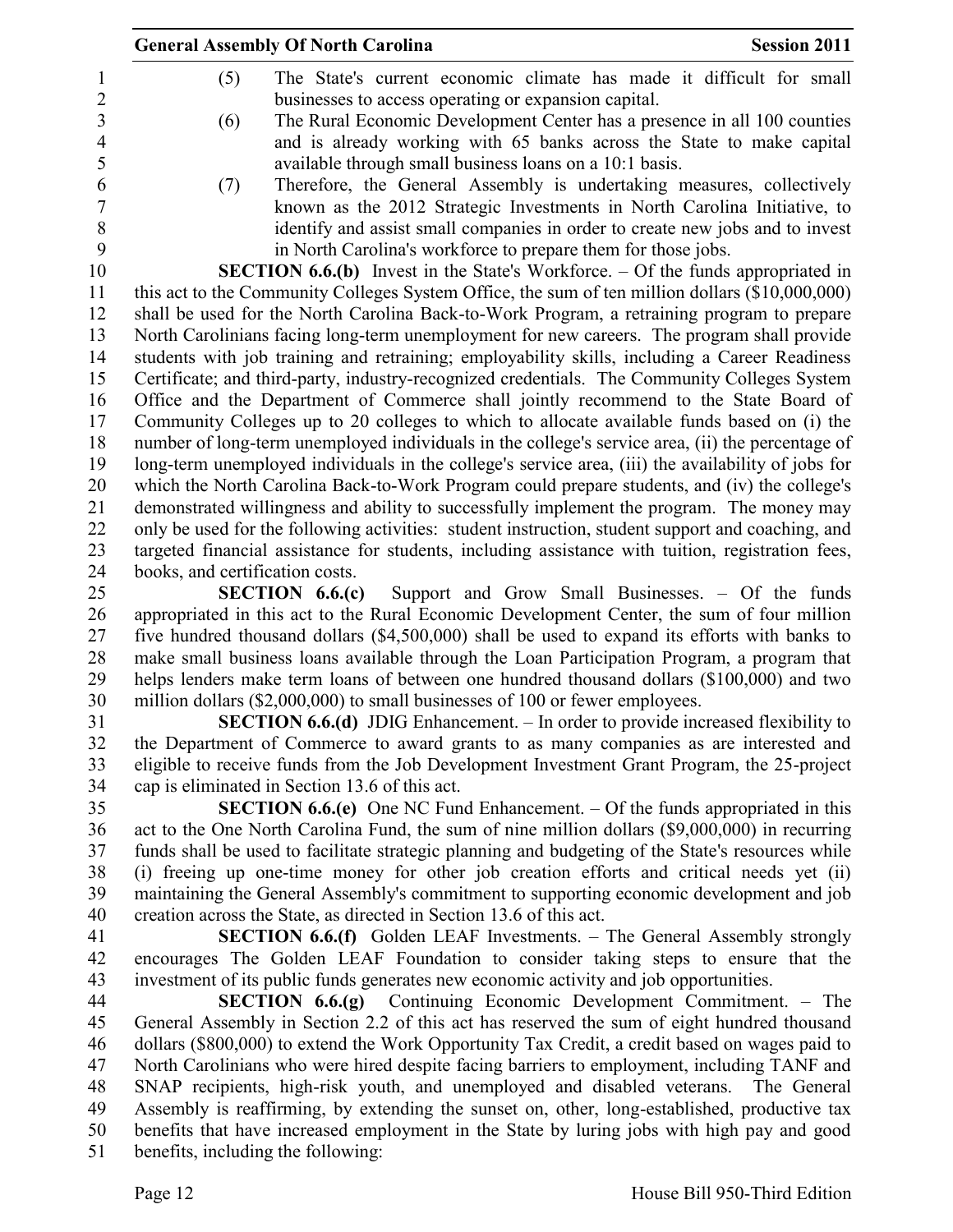|              | <b>General Assembly Of North Carolina</b>                                                                                                                                                       | <b>Session 2011</b>                        |
|--------------|-------------------------------------------------------------------------------------------------------------------------------------------------------------------------------------------------|--------------------------------------------|
| (1)          | Tax credits for renewable fuel facilities, biodiesel producers, and renewable<br>energy property facilities.                                                                                    |                                            |
| (2)          | Tax credits for growing businesses.                                                                                                                                                             |                                            |
| (3)          | Sales tax benefits ensuring North Carolina airports continue to be utilized as<br>hubs for major air companies.                                                                                 |                                            |
| (4)          | Sales tax benefits to promote private enterprise investment in low-wealth<br>counties.                                                                                                          |                                            |
| (5)          | Sales tax benefits to encourage investment in industrial facilities and<br>analytical services within the State.                                                                                |                                            |
|              | <b>SECTION 6.6.(h)</b> Travel and Tourism. – The General Assembly recognizes the                                                                                                                |                                            |
|              | critical importance of the State's second largest industry, tourism. To that end, the General                                                                                                   |                                            |
|              | Assembly is making further strategic investment in the marketing of the State as a tourist                                                                                                      |                                            |
| destination. |                                                                                                                                                                                                 |                                            |
|              | <b>SECTION 6.6.(i)</b> Business Formation. – The General Assembly understands the                                                                                                               |                                            |
|              | economic hurdles faced by individuals who are currently unemployed but who wish to engage                                                                                                       |                                            |
|              | in entrepreneurial efforts and will seek to waive the filing fee for filing articles of organization                                                                                            |                                            |
|              | for limited liability companies with the Secretary of State for those individuals.                                                                                                              |                                            |
|              |                                                                                                                                                                                                 |                                            |
|              | <b>EXECUTIVE ORDER NO. 115/HURRICANE IRENE DISASTER LOANS</b>                                                                                                                                   |                                            |
|              | <b>SECTION 6.7.(a)</b> Notwithstanding Executive Order No. 115, Proclamation of a                                                                                                               |                                            |
|              | State of Disaster for Pamlico and Tyrrell Counties, issued on February 21, 2012, or any other                                                                                                   |                                            |
|              | law to the contrary, the Counties of Pamlico and Tyrrell, upon proof of flood insurance                                                                                                         |                                            |
|              | coverage to the Department of Public Safety, Emergency Management Section, shall not be                                                                                                         |                                            |
|              | held liable for that portion of funds borrowed under Executive Order No. 115 to cover damage                                                                                                    |                                            |
|              | sustained to their county school buildings and county school structures as a result of Hurricane                                                                                                |                                            |
| Irene.       |                                                                                                                                                                                                 |                                            |
|              | <b>SECTION 6.7.(b)</b> If Pamlico or Tyrrell County allows the flood insurance                                                                                                                  |                                            |
|              | coverage required in subsection (a) of this section to lapse at any time, that county shall be                                                                                                  |                                            |
|              | liable for the full repayment of funds borrowed under Executive Order No. 115.                                                                                                                  |                                            |
|              |                                                                                                                                                                                                 |                                            |
|              | <b>TRANSITIONS TO COMMUNITY LIVING INITIATIVE</b>                                                                                                                                               |                                            |
|              | SECTION 6.8.(a) The General Assembly finds that the State's long-term care                                                                                                                      |                                            |
|              | industry plays a vital role in ensuring that citizens are afforded opportunities for safe housing                                                                                               |                                            |
|              | and adequate client-centered supports in order to live as independently as possible in their                                                                                                    |                                            |
|              | homes and communities across the State. This role is consistent with citizens of the State                                                                                                      |                                            |
|              | having the opportunity to live in the most appropriate, integrated settings of their choice.                                                                                                    |                                            |
|              | SECTION 6.8.(b) Blue Ribbon Commission on Transitions to Community Living.                                                                                                                      |                                            |
|              | - There is established the Blue Ribbon Commission on Transitions to Community Living                                                                                                            |                                            |
|              | (Commission). The Commission shall (i) examine the State's system of community housing                                                                                                          |                                            |
|              | and community supports for people with severe mental illness, severe and persistent mental                                                                                                      |                                            |
|              | illness, and intellectual and developmental disabilities and (ii) develop a plan that continues to<br>advance the State's current system into a statewide system of person-centered, affordable |                                            |
|              | services and supports that emphasize an individual's dignity, choice, and independence. In the                                                                                                  |                                            |
|              | execution of its duties, the Commission shall consider the following:                                                                                                                           |                                            |
| (1)          | Policies that alter the State's overreliance on institutionally based services to                                                                                                               |                                            |
|              | community-based services delivered as close to an individual's home and                                                                                                                         |                                            |
|              | family as possible.                                                                                                                                                                             |                                            |
| (2)          | Best practices in both the public and private sectors in managing and                                                                                                                           |                                            |
|              | administering long-term care to the disabled.                                                                                                                                                   |                                            |
| $\bigcap$    |                                                                                                                                                                                                 | a a confermit. Service account 1913 confer |

 (3) An array of services and supports for people with severe mental illness and severe and persistent mental illness, such as respite, community-based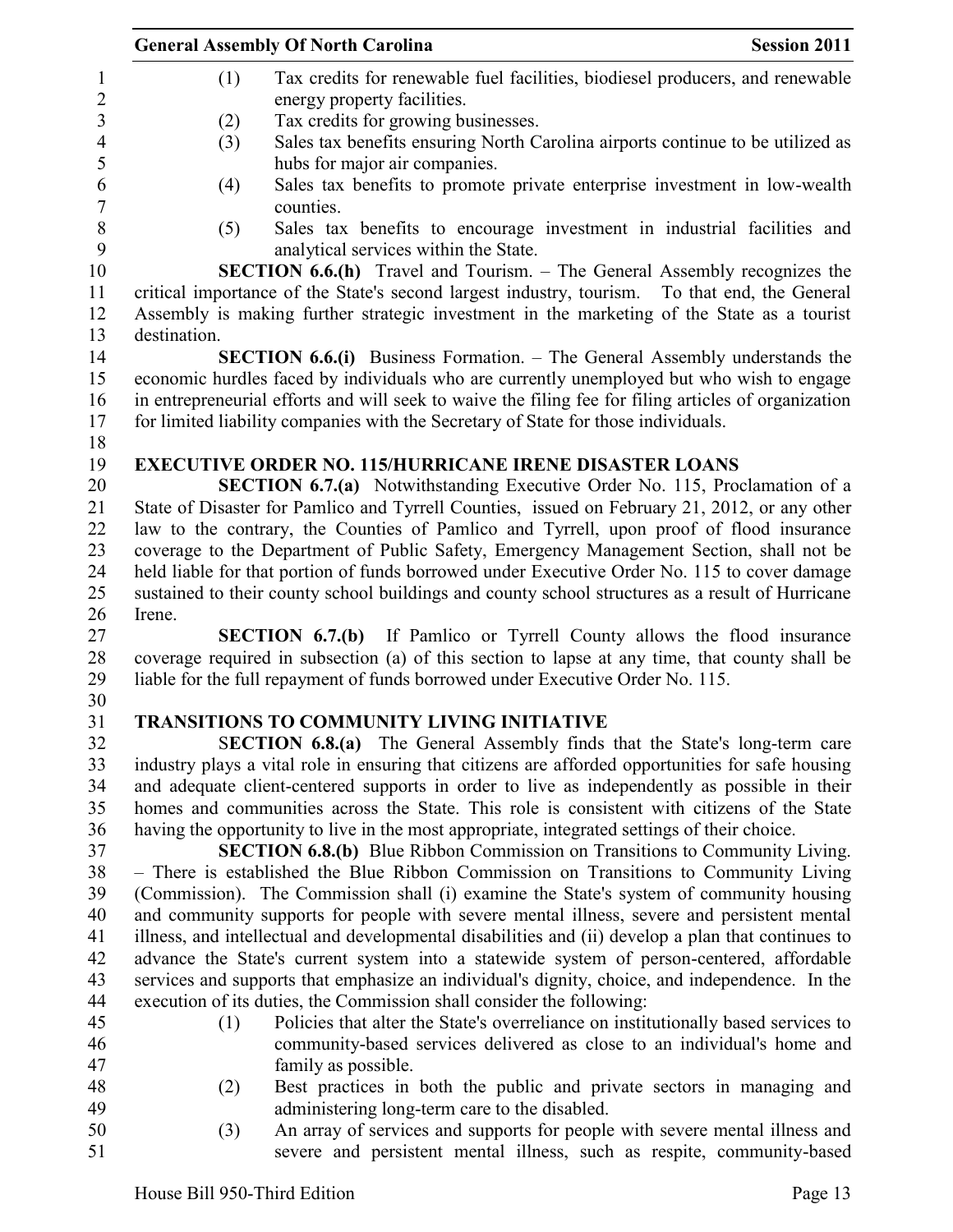|                                                  |            | <b>General Assembly Of North Carolina</b>                                                                                                                                                 | <b>Session 2011</b> |
|--------------------------------------------------|------------|-------------------------------------------------------------------------------------------------------------------------------------------------------------------------------------------|---------------------|
| $\mathbf{1}$<br>$\overline{2}$<br>$\mathfrak{Z}$ |            | supported housing and community-based mental health services, to include<br>evidence-based, person-centered recovery supports and crisis services and<br>supported employment.            |                     |
| $\overline{4}$<br>5                              | (4)        | For adults with intellectual and other developmental disabilities, expansion<br>of community-based services and supports, housing options and supported                                   |                     |
| 6<br>$\overline{7}$                              |            | work. Maximize the use of habilitation services that may be available via the<br>Medicaid "I" option for those who do not meet the ICF-MR level of need.                                  |                     |
| $\,8\,$<br>9                                     | (5)        | Methods to responsibly manage the growth in long-term care spending,<br>including use of Medicaid waivers.                                                                                |                     |
| 10<br>11                                         | (6)        | Options for repurposing existing resources while considering the diverse<br>economic challenges in communities across the State.                                                          |                     |
| 12<br>13<br>14                                   | (7)        | Opportunities for systemic change and maximization of housing, and service<br>and supports funding streams including State/County Special Assistance and<br>the State's Medicaid Program. |                     |
| 15<br>16                                         | (8)        | The appropriate role of adult care homes and other residential settings in the<br>State.                                                                                                  |                     |
| 17                                               | (9)        | Other resources that might be leveraged to enhance reform efforts.                                                                                                                        |                     |
| 18                                               |            | <b>SECTION 6.8.(c)</b> The Commission shall be composed of 32 members as follows:                                                                                                         |                     |
| 19                                               | (1)        | Six members of the House of Representatives appointed by the Speaker of                                                                                                                   |                     |
| 20                                               |            | the House of Representatives.                                                                                                                                                             |                     |
| 21                                               | (2)        | Six members of the Senate appointed by the President Pro Tempore of the                                                                                                                   |                     |
| 22                                               |            | Senate.                                                                                                                                                                                   |                     |
| 23                                               | (3)        | Secretary of the Department of Health and Human Services or the                                                                                                                           |                     |
| 24                                               |            | Secretary's designee.                                                                                                                                                                     |                     |
| 25                                               | (4)        | Director of the Housing Finance Agency or the Director's designee.                                                                                                                        |                     |
| 26<br>27                                         | (5)        | Director of the Division of Mental Health, Developmental Disabilities and<br>Substance Abuse Services or the Director's designee.                                                         |                     |
| 28                                               | (6)        | Two mental health consumers or their family's representatives.                                                                                                                            |                     |
| 29                                               | (7)        | Two developmental disabilities consumers or their family representatives.                                                                                                                 |                     |
| 30                                               | (8)        | Two persons in the field of banking or representing a financial institution                                                                                                               |                     |
| 31                                               |            | with housing finance expertise.                                                                                                                                                           |                     |
| 32                                               | (9)        | Two representatives of local management entities or managed care                                                                                                                          |                     |
| 33                                               |            | organization representatives.                                                                                                                                                             |                     |
| 34                                               | (10)       | A county government representative.                                                                                                                                                       |                     |
| 35                                               | (11)       | NC Long-Term Care Facilities Association representative.                                                                                                                                  |                     |
| 36                                               | (12)       | NC Assisted Living Association representative.                                                                                                                                            |                     |
| 37                                               | (13)       | Family care home representative.                                                                                                                                                          |                     |
| 38                                               | (14)       | Developmentally disabled adult group home representative.                                                                                                                                 |                     |
| 39                                               | (15)       | Mental health group home representative.                                                                                                                                                  |                     |
| 40                                               | (16)       | Two representatives of service providers with proven experience in                                                                                                                        |                     |
| 41                                               |            | innovated housing and support services in the State.                                                                                                                                      |                     |
| 42<br>43                                         | (17)       | Director of the Division of Medical Assistance or an agency designee.<br>The Secretary of the Department of Health and Human Services shall ensure                                        |                     |
| 44                                               |            | adequate staff representation and support from the following: Division of Mental Health,                                                                                                  |                     |
| 45                                               |            | Developmental Disabilities and Substance Abuse Services, Division of Aging and Adult                                                                                                      |                     |
| 46                                               |            | Services, Division of Health Services Regulations, Division of Social Services and other areas                                                                                            |                     |
| 47                                               | as needed. |                                                                                                                                                                                           |                     |
| 48                                               |            | The Commission shall appoint a Subcommittee on Housing composed of 15                                                                                                                     |                     |
| 49                                               |            | members and a Subcommittee on Adult Care Homes.                                                                                                                                           |                     |
| 50                                               |            | The chairs shall jointly appoint members described in subdivisions (6) through (16)                                                                                                       |                     |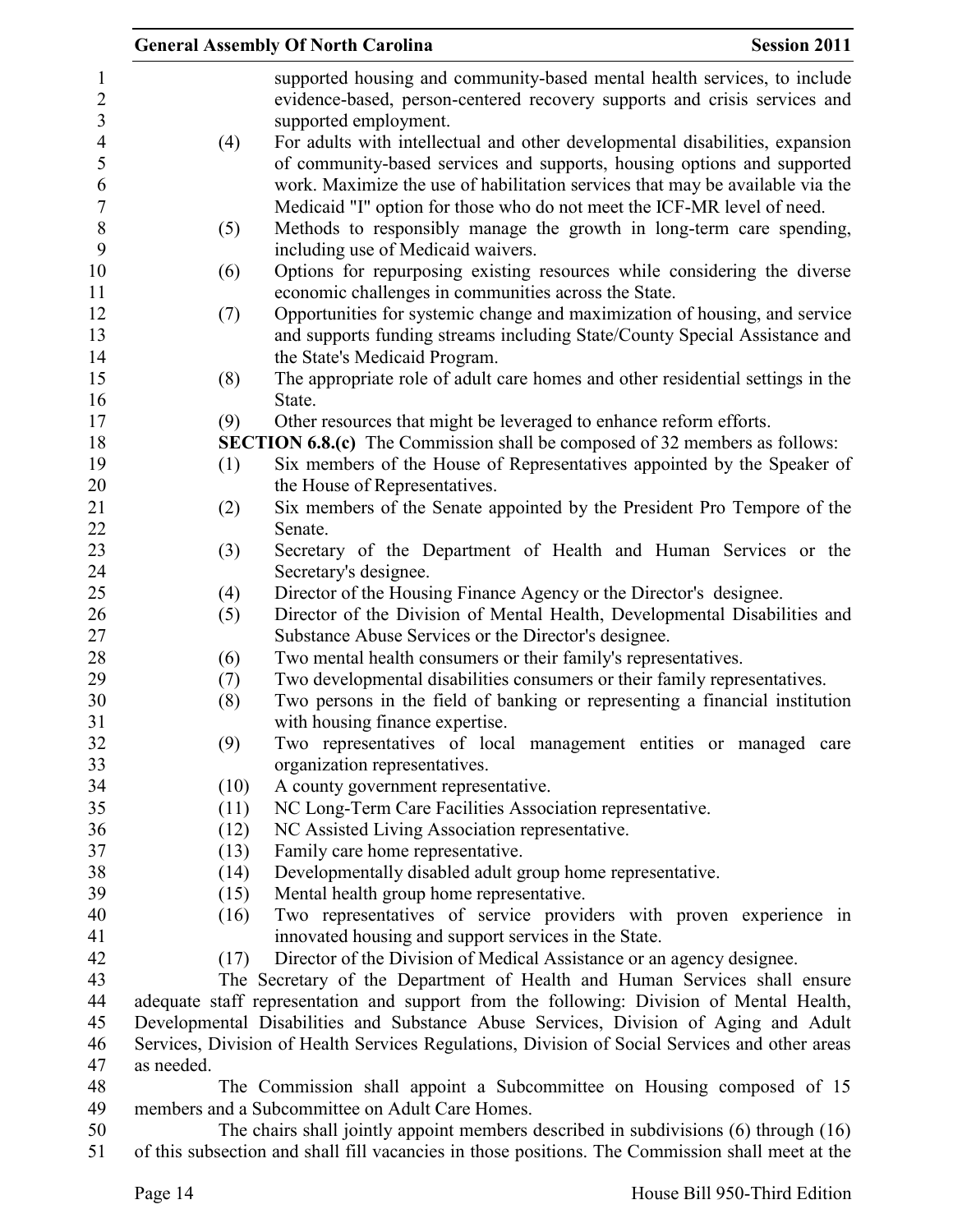call of the chairs. Members of the Commission shall receive per diem, subsistence, and travel expenses as provided in G.S. 120-3.1, 138-5, or 138-6, as appropriate. The Commission may contract for consultant services as provided in G.S. 120-32.02. Upon approval of the Legislative Services Commission, the Legislative Services Officer shall assign professional staff to assist the Commission in its work. Clerical staff shall be furnished to the Commission through the offices of the House of Representatives and Senate Directors of Legislative Assistants. The Commission may meet in the Legislative Building or the Legislative Office Building. The Commission may exercise all of the powers provided under G.S. 120-19 through G.S. 120-19.4 while in the discharge of its official duties. The funds needed to support the cost of the Commission's work shall be transferred from the Department of Health and Human Services upon request of the Legislative Services Director.

 **SECTION 6.8.(d)** Transitions to Community Living Fund. – There is established the Transitions to Community Living Fund (Fund) to facilitate implementation of the plan required in subsection (b) of this section. Accordingly, the State Controller shall reserve the sum of fifty million dollars (\$50,000,000) for transfer and appropriation into the Fund as directed by this section. This is not an "appropriation made by law," as that phrase is used in Section 7(1) of Article V of the North Carolina Constitution.

 **SECTION 6.8.(e)** Of the total reserved in subsection (d) of this section for the Fund, the sum of ten million three hundred thousand dollars (\$10,300,000) is appropriated to support the Department of Health and Human Services (Department) in its plan for transitioning individuals with severe mental illness and severe and persistent mental illness into community living arrangements, including establishing a rental assistance program. If the State executes an agreement with the U.S. Department of Justice (USDOJ) in response to USDOJ findings dated July 28, 2011, these funds may be used to implement the requirements of the agreement. The Department may issue temporary rules to implement the plan or agreement referenced in this section.

 **SECTION 6.8.(f)** Of the total reserved in subsection (d) of this section for the Fund, the sum of thirty-nine million seven hundred thousand dollars (\$39,700,000) is earmarked for implementation of the State's plan to provide short-term assistance to adult care homes as they transition into a key component of the State's Transitions to Community Living Initiative.

 Notwithstanding any law to the contrary, upon consultation with the Joint Legislative Oversight Commission on Health and Human Services on the planned uses of the Fund, moneys may be transferred into the Department's budget and are hereby appropriated.

 **SECTION 6.8.(g)** The Department shall report its progress in complying with subsection (e) of this section to the House Appropriations Subcommittee on Health and Human Services and the Senate Committee on Health and Human Services, and the Fiscal Research Division no later than January 2, 2013, and a final report no later than April 1, 2013.

 **SECTION 6.8.(h)** The Commission shall issue an interim report by October 1, 2012, and a final plan to the 2013 General Assembly no later than February 1, 2013, upon which time the Commission shall expire.

#### **PART VI-A. INFORMATION TECHNOLOGY**

#### **INFORMATION TECHNOLOGY FUND/AVAILABILITY**

**SECTION 6A.1.** Section 6A.1(a) of S.L. 2011-145 reads as rewritten:

 "**SECTION 6A.1.(a)** The availability used to support appropriations made in this act from the Information Technology Fund established in G.S. 147-33.72H is as follows:

| 49 |                                 | FY 2011-2012 FY 2012-2013 |             |
|----|---------------------------------|---------------------------|-------------|
| 50 |                                 |                           |             |
| 51 | Appropriation from General Fund | \$4,458,142               | \$6,158,142 |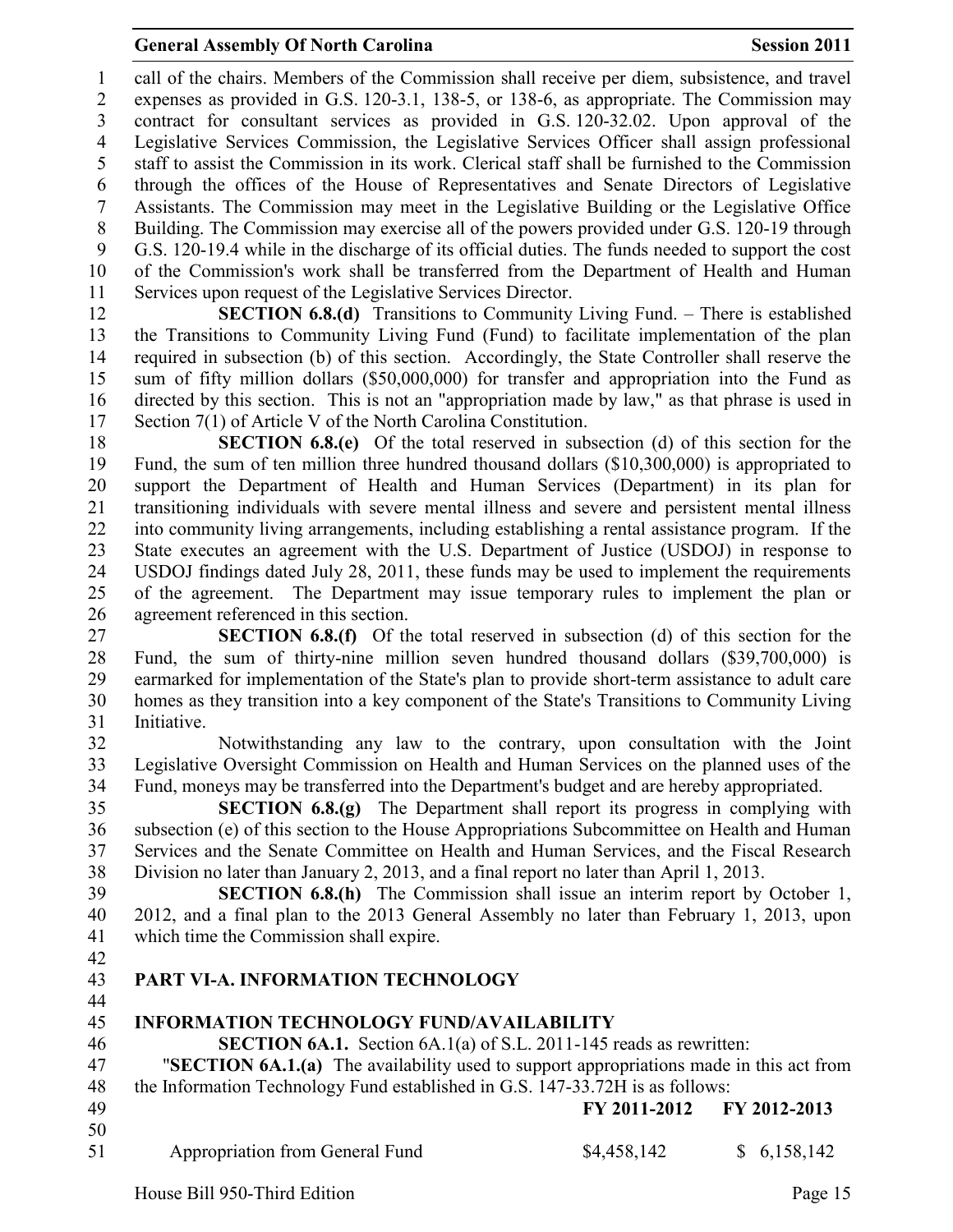| <b>General Assembly Of North Carolina</b>                                                      |                         |                              | <b>Session 2011</b> |
|------------------------------------------------------------------------------------------------|-------------------------|------------------------------|---------------------|
| Interest                                                                                       | \$<br>25,000            | \$                           | 25,000              |
| IT Fund Balance June 30                                                                        | \$<br>792,000           |                              | 794,928             |
| <b>Transfer to General Fund</b>                                                                |                         | $rac{S}{S}$                  | (750,000)           |
|                                                                                                |                         |                              |                     |
| <b>Total Funds Available</b>                                                                   | \$5,275,142             | \$                           | 6,183,142           |
|                                                                                                |                         | $\underline{\underline{\$}}$ | 6,228,070           |
| Appropriations are made from the Information Technology Fund for the 2011-2013 fiscal          |                         |                              |                     |
| biennium as follows:                                                                           |                         |                              |                     |
|                                                                                                | FY 2011-2012            |                              | FY 2012-2013        |
| <b>Information Technology Operations</b>                                                       |                         |                              |                     |
| Center for Geographic Information and Analysis                                                 | \$<br>599,347           | \$                           | 599,347             |
| <b>Enterprise Security Risk Management</b>                                                     | 864,148<br>\$           | \$                           | 864,148             |
| <b>Enterprise Project Management Office</b>                                                    | \$1,473,285             | \$                           | 1,473,285           |
| Architecture and Engineering                                                                   | 581,986<br>\$           | \$                           | 581,986             |
|                                                                                                |                         |                              | 851,986             |
| Criminal Justice Information Network                                                           | \$<br>166,422           | \$                           | 166,422             |
| <b>Statewide IT Procurement</b>                                                                | \$<br>$\boldsymbol{0}$  | $\boldsymbol{\$}$            | $\boldsymbol{0}$    |
| State Web site                                                                                 | \$<br>100,000           | \$                           | $\boldsymbol{0}$    |
|                                                                                                |                         |                              |                     |
| <b>ITS Overhead Reduction</b>                                                                  | (91, 486)<br>\$         | \$                           | (91, 486)           |
| <b>Subtotal Information Technology Operations</b>                                              | \$3,693,702             | \$                           | 3,593,702           |
|                                                                                                |                         |                              | 3,863,702           |
| <b>Information Technology Projects</b>                                                         |                         |                              |                     |
| <b>State Portal</b>                                                                            | \$<br>$\theta$          | \$                           | $\boldsymbol{0}$    |
| IT Consolidation                                                                               | $\mathbb{S}$<br>776,440 |                              | 784,440             |
|                                                                                                |                         | $\frac{\$}{\$}$              | 534,440             |
| Transfer to OSC for E-Forms                                                                    | 500,000<br>\$           |                              | 500,000             |
| <b>Subtotal Information Technology Projects</b>                                                | \$1,276,440             | \$                           | 1,284,440           |
|                                                                                                |                         | \$                           | 1,034,440           |
| Data Integration License Funding Transfer to State                                             |                         |                              |                     |
| Agencies                                                                                       | 200,000<br>\$           | \$                           | 1,200,000           |
| Position Transfer to Office of State                                                           |                         |                              |                     |
| <b>Budget and Management</b>                                                                   | 105,000<br>$\mathbb{S}$ | \$                           | 105,000             |
| <b>Unreserved Fund Balance</b>                                                                 |                         |                              |                     |
|                                                                                                |                         | $\underline{\$}$             | 24,928              |
| <b>Total</b>                                                                                   | \$5,275,142             | \$                           | 6,183,142           |
|                                                                                                |                         | <u>\$</u>                    | $6,228,070$ ".      |
|                                                                                                |                         |                              |                     |
| <b>OFFICE</b><br><b>INFORMATION</b><br><b>TECHNOLOGY</b><br>OF                                 | <b>SERVICES/CENTER</b>  |                              | <b>FOR</b>          |
| <b>GEOGRAPHIC INFORMATION AND ANALYSIS/GIS FUNCTIONS AND COST</b>                              |                         |                              |                     |
| <b>RECOVERY</b>                                                                                |                         |                              |                     |
| <b>SECTION 6A.2.</b> G.S. 147-33.82(a) is amended by adding a new subdivision to               |                         |                              |                     |
| read:                                                                                          |                         |                              |                     |
| In addition to any other functions required by this Article, the Office of Information<br>"(a) |                         |                              |                     |
| Technology Services shall:                                                                     |                         |                              |                     |
|                                                                                                |                         |                              |                     |
| Provide geographic information systems services through the Center for<br>(10)                 |                         |                              |                     |
| Geographic Information and Analysis on a cost recovery basis. The Office of                    |                         |                              |                     |
| Information Technology Services and the Center for Geographic Information                      |                         |                              |                     |
|                                                                                                |                         |                              |                     |
| and Analysis may contract for funding from federal or other sources to                         |                         |                              |                     |
| conduct or provide geographic information systems services for public                          |                         |                              |                     |
| purposes."                                                                                     |                         |                              |                     |
|                                                                                                |                         |                              |                     |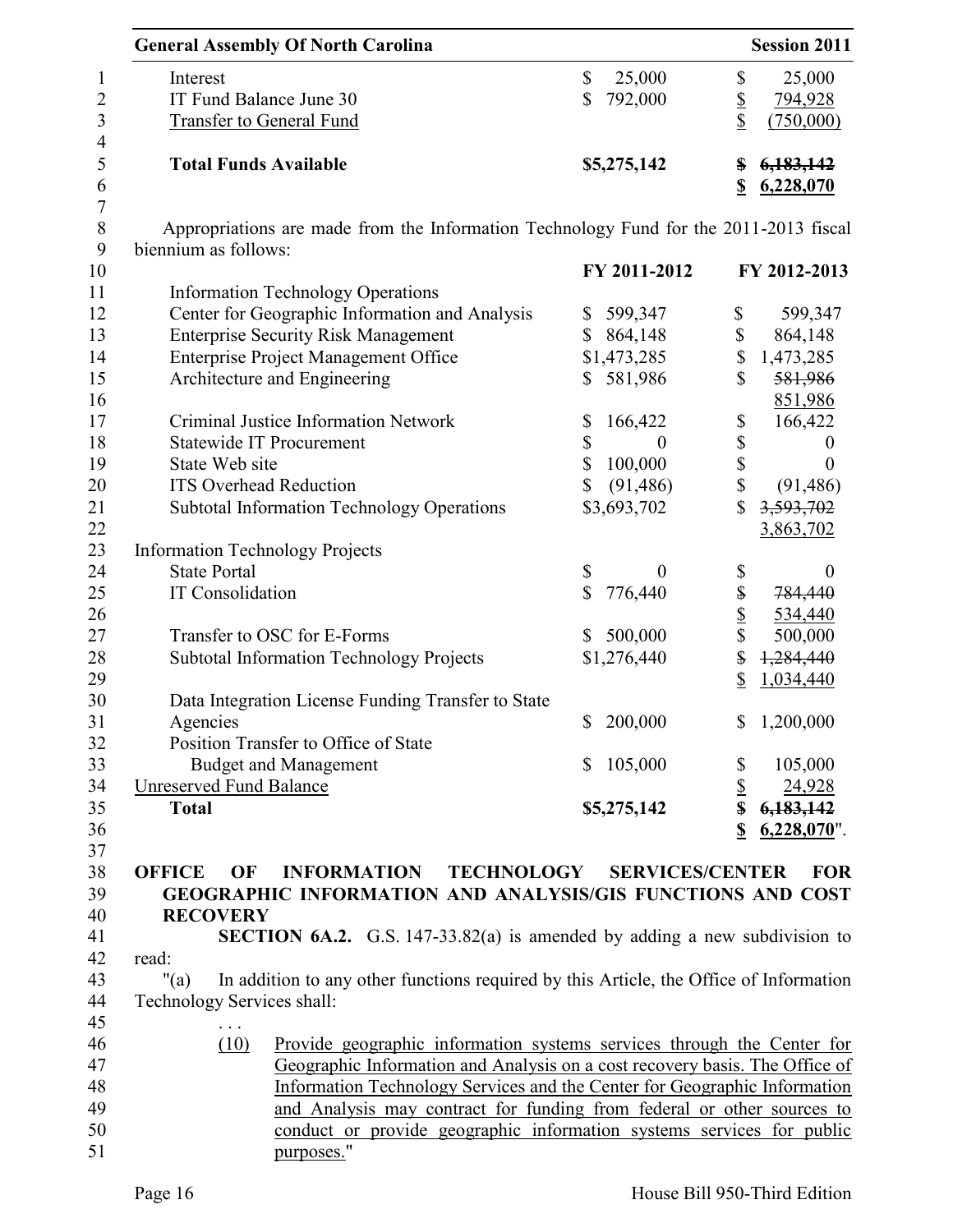| $\mathbf{1}$   |                                                                                                   |  |  |  |  |
|----------------|---------------------------------------------------------------------------------------------------|--|--|--|--|
| $\overline{2}$ | TAX INFORMATION MANAGEMENT SYSTEM/ADDITIONAL PUBLIC-PRIVATE                                       |  |  |  |  |
| 3              | PARTNERSHIP AUTHORIZED                                                                            |  |  |  |  |
| $\overline{4}$ | <b>SECTION 6A.3.1.(a)</b> Additional Public-Private Partnership. – The Secretary of               |  |  |  |  |
| 5              | Revenue may enter into an additional public-private arrangement in order to expand the            |  |  |  |  |
| 6              | implementation of the Tax Information Management System (TIMS). All such arrangements             |  |  |  |  |
| $\overline{7}$ | will terminate June 30, 2018. The public-private arrangement may include terms necessary to       |  |  |  |  |
| $\,8\,$        | implement additional revenue-increasing or cost-savings components if all of the following        |  |  |  |  |
| 9              | conditions are met:                                                                               |  |  |  |  |
| 10             | The funding of the project under the arrangement comes from revenue<br>(1)                        |  |  |  |  |
| 11             |                                                                                                   |  |  |  |  |
|                | generated by or cost savings resulting from the project.                                          |  |  |  |  |
| 12             | The funding of the project is dependent on increased-revenue or cost-savings<br>(2)               |  |  |  |  |
| 13             | streams that are different from the existing benefits stream for the                              |  |  |  |  |
| 14             | implementation of TIMS.                                                                           |  |  |  |  |
| 15             | The project involves additional identified initiatives that will be integrated<br>(3)             |  |  |  |  |
| 16             | into the TIMS solution.                                                                           |  |  |  |  |
| 17             | <b>SECTION 6A.3.1.(b)</b> Contracts. – Work under an additional public-private                    |  |  |  |  |
| 18             | arrangement that is authorized by this section may be contracted by requests for proposals,       |  |  |  |  |
| 19             | modifications to the existing contracts, purchases using existing contracts, or other related     |  |  |  |  |
| 20             | contract vehicles.                                                                                |  |  |  |  |
| 21             | <b>SECTION 6A.3.1.(c)</b> Management/Performance Measurement. – The Secretary of                  |  |  |  |  |
| 22             | Revenue shall follow the existing model for public-private arrangement oversight and shall        |  |  |  |  |
| 23             | establish a measurement process to determine the increased revenue or cost savings attributed     |  |  |  |  |
| 24             | to the additional public-private arrangement authorized by this section. To accomplish this, the  |  |  |  |  |
| 25             | Secretary shall consult subject matter experts in the Department of Revenue, in other             |  |  |  |  |
| 26             | governmental units, and in the private sector, as necessary. At a minimum, the measurement        |  |  |  |  |
| 27             | process shall include all of the following:                                                       |  |  |  |  |
| 28             | Calculation of a revenue baseline against which the increased revenue<br>(1)                      |  |  |  |  |
| 29             | attributable to the project is measured and a cost-basis baseline against                         |  |  |  |  |
| 30             | which the cost savings resulting from the project are measured.                                   |  |  |  |  |
| 31             | Periodic evaluation to determine whether the baselines need to be modified<br>(2)                 |  |  |  |  |
| 32             | based on significant measurable changes in the economic environment.                              |  |  |  |  |
| 33             | Monthly calculation of increased revenue and cost savings attributable to<br>(3)                  |  |  |  |  |
| 34             | contracts executed under this section.                                                            |  |  |  |  |
| 35             | <b>SECTION 6A.3.1.(d)</b> Funding. – Of funds generated from increased revenues or                |  |  |  |  |
| 36             | cost savings as compared to the baselines established by subdivision $(c)(1)$ of this section, in |  |  |  |  |
| 37             | the General Fund, the Highway Fund, and that State portion of the Unauthorized Substance          |  |  |  |  |
| 38             | Tax collections of the Special Revenue Fund, the sum of up to a total of sixteen million dollars  |  |  |  |  |
| 39             | (\$16,000,000) may be used by the Office of State Budget and Management to make purchases         |  |  |  |  |
| 40             | related to the implementation of the additional public-private arrangement authorized by this     |  |  |  |  |
| 41             | section, including payment for services from non-State entities.                                  |  |  |  |  |
| 42             | <b>SECTION 6A.3.1.(e)</b> Internal Costs. – For the 2012-2013 fiscal year, in addition to         |  |  |  |  |
| 43             | the funding authorized in subsection (d) of this section and Section $6A.5(a)$ of S.L. 2011-145,  |  |  |  |  |
| 44             |                                                                                                   |  |  |  |  |
| 45             | the Department of Revenue may retain an additional sum of ten million two hundred                 |  |  |  |  |
|                | twenty-eight thousand dollars (\$10,228,000) from benefits generated for the General Fund         |  |  |  |  |
| 46             | since the beginning of the public-private partnership described under Section 6A.5(a) of S.L.     |  |  |  |  |
| 47             | 2011-145. These funds shall be used as payment of internal costs for the fiscal biennium, and     |  |  |  |  |
| 48             | such funds are hereby appropriated for this purpose.                                              |  |  |  |  |

 **SECTION 6A.3.1.(f)** Expert Counsel Required. – Notwithstanding G.S. 114-2.3, the Department of Revenue shall engage the services of private counsel with the pertinent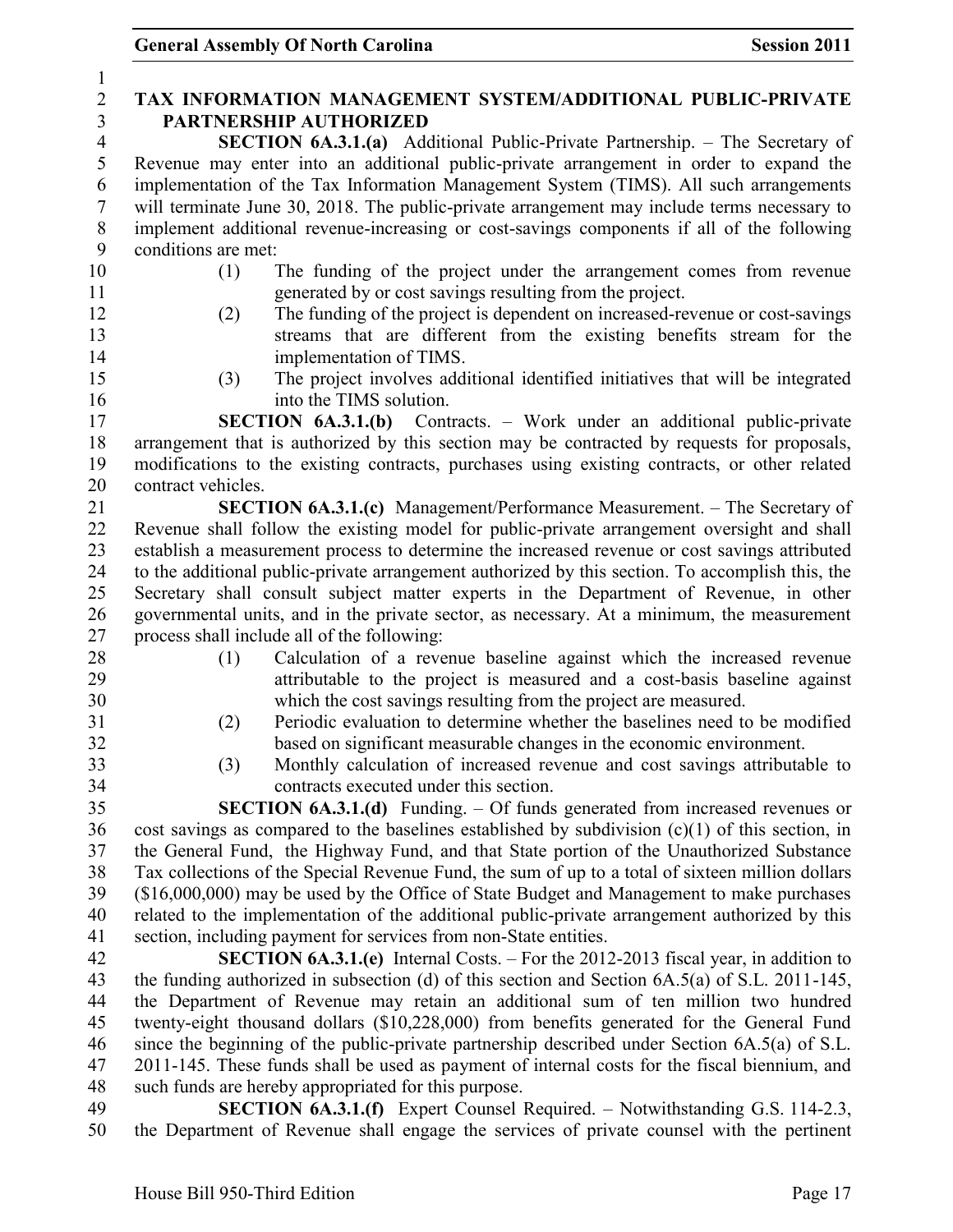information technology and computer law expertise to negotiate and review contracts associated with an additional public-private arrangement authorized under this section. **SECTION 6A.3.1.(g)** Oversight Committee. – The Oversight Committee established under Section 6A.5(c) of S.L. 2011-145 shall have the same responsibilities and duties with respect to an additional public-private arrangement authorized by this section as it does with respect to public-private arrangements to implement TIMS and the additional PDP components.

**SECTION 6A.3.1.(h)** Reporting. – Beginning August 1, 2012, and quarterly thereafter, the Department of Revenue shall submit detailed written reports to the Chairs of the thereafter, the Department of Revenue shall submit detailed written reports to the Chairs of the House of Representatives and Senate Committees on Appropriations, to the Joint Legislative Oversight Committee on Information Technology, and to the Fiscal Research Division of the General Assembly. The report shall include an explanation of all of the following:

- 
- (1) Details of each public-private contract.
- 
- (2) The benefits from each contract.
- 
- 

 (3) A comprehensive forecast of the benefits of using public-private agreements to implement TIMS, the additional PDP components, and additional components authorized by this section, including cost savings and the acceleration of the project time line.

- 
- (4) Any issues associated with the operation of the public-private partnership.

 **SECTION 6A.3.1.(i)** Information Technology Project Oversight. – In addition to the oversight provided by the Oversight Committee established in Section 6A.5(c) of S.L. 2011-145, the additional public-private arrangement authorized by this section shall be subject to existing State information technology project oversight laws and statutes, and the project management shall comply with all statutory requirements and other criteria established by the State Chief Information Officer and the Office of State Budget and Management for information technology projects. The State Chief Information Officer and the Office of State Budget and Management shall immediately report any failure to do so to the Joint Legislative Oversight Committee on Information Technology, the Chairs of the House of Representatives and Senate Committees on Appropriations, and the Fiscal Research Division.

 **SECTION 6A.3.2.** Extension. – Section 6A.5(c) of S.L. 2011-145 reads as rewritten:

 "**SECTION 6A.5.(c)** There is established within the Department of Revenue the Oversight Committee for reviewing and approving the benefits measurement methodology and calculation process. The Oversight Committee shall review and approve in writing all contracts, including change orders, amendments to contracts, and addendums to contracts, before they are executed under this section. This shall include (i) details of each public-private contract, (ii) the benefits from each contract, and (iii) a comprehensive forecast of the benefits of using public-private agreements to implement TIMS and the additional PDP components, including the measurement process established for the Secretary of Revenue. The Oversight Committee shall approve all of the fund transfers for this project. Within five days of entering into a contract, the Department shall provide copies of each contract and all associated information to the Joint Legislative Oversight Committee on Information Technology, the Chairs of the House of Representatives and Senate Committees on Appropriations, and the Fiscal Research Division.

- The members of the Committee shall include the following:
- (1) The State Budget Director;
- (2) The Secretary of the Department of Revenue;
- (3) The State Chief Information Officer;
- 49 (4) Two persons appointed by the Governor;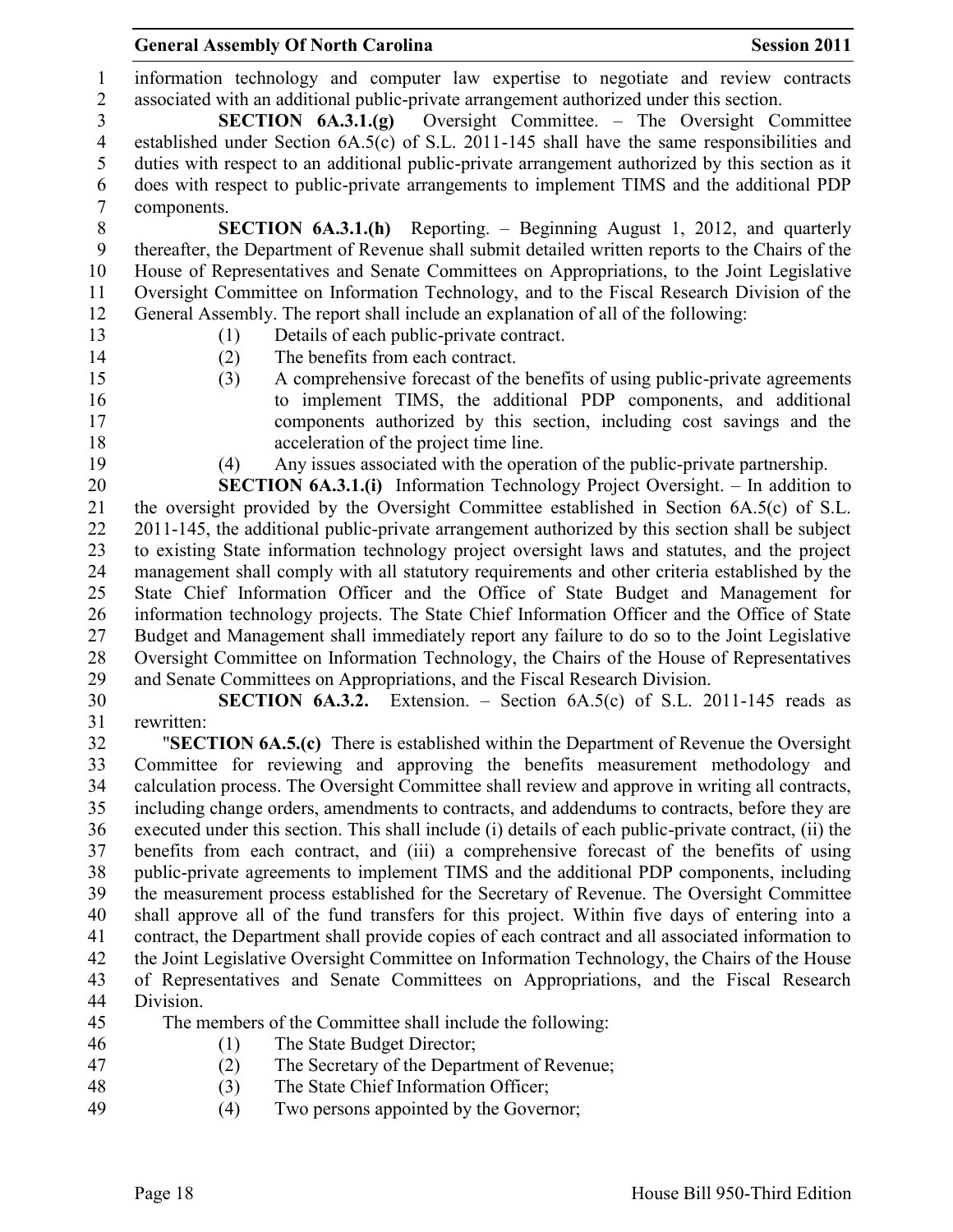|                         | <b>General Assembly Of North Carolina</b><br><b>Session 2011</b>                                                                                                                  |
|-------------------------|-----------------------------------------------------------------------------------------------------------------------------------------------------------------------------------|
| 1                       | (5)<br>One member of the general public having expertise in information                                                                                                           |
| $\overline{2}$          | technology appointed by the General Assembly upon the recommendation of                                                                                                           |
| $\overline{\mathbf{3}}$ | the Speaker of the House of Representatives; and                                                                                                                                  |
| $\overline{4}$          | One member of the general public having expertise in economic and revenue<br>(6)                                                                                                  |
| 5<br>6                  | forecasting appointed by the General Assembly upon recommendation of the<br>President Pro Tempore of the Senate.                                                                  |
| 7                       | The State Budget Director shall serve as chair of the Committee. The Committee shall set                                                                                          |
| $\,8\,$<br>9            | its meeting schedule and adopt its rules of operation by majority vote. A majority of the<br>members constitutes a quorum. Vacancies shall be filled by the appointing authority. |
| 10                      | Administrative support staff shall be provided by the Department of Revenue. Members of the                                                                                       |
| 11                      | Committee shall receive reimbursements for subsistence and travel expenses as provided by                                                                                         |
| 12                      | Chapter 138 of the General Statutes. The Committee shall terminate on June 30, 2015. June 30,                                                                                     |
| 13                      | 2018.                                                                                                                                                                             |
| 14                      | The Department shall provide copies of the minutes of each meeting and all associated                                                                                             |
| 15                      | information to the Joint Legislative Oversight Committee on Information Technology, the                                                                                           |
| 16                      | Chairs of the House of Representatives and Senate Committees on Appropriations, and the                                                                                           |
| 17                      | Fiscal Research Division."                                                                                                                                                        |
| 18                      | <b>SECTION 6A.3.3.</b> One-Time Payment. – To accelerate the implementation of the                                                                                                |
| 19                      | Tax Information Management System, including any additional components authorized by                                                                                              |
| 20                      | Section 6A-3.1.(a) of this act, the Office of State Budget and Management may authorize the                                                                                       |
| 21                      | Secretary of Revenue to make a one-time payment of two million dollars (\$2,000,000) to the                                                                                       |
| 22                      | vendor of TIMS for implementation of TIMS if all of the conditions of this section are                                                                                            |
| 23                      | satisfied. The one-time payment shall be paid within 90 days of satisfaction of all conditions of                                                                                 |
| 24                      | this section or when sufficient funds are available, whichever is later. The source of funds for                                                                                  |
| 25                      | this payment is the same increased-revenue and cost-savings streams identified under Section 1                                                                                    |
| 26                      | of this act. The payment authorized by this section is in addition to the payments authorized by                                                                                  |
| 27                      | Section 1 of this act. The mandatory conditions of this subsection are as follows:                                                                                                |
| 28                      | Release 5 of the Enterprise Technology Management (ETM) project is<br>(1)                                                                                                         |
| 29                      | initially implemented on or before July 31, 2013.                                                                                                                                 |
| 30                      | The post-implementation defect rate for Release 5 of the ETM project is<br>(2)                                                                                                    |
| 31                      | within standards agreed to by the Secretary and the vendor. For purposes of                                                                                                       |
| 32                      | this section, the post-implementation period is the period from the date of                                                                                                       |
| 33                      | initial implementation until 90 days after initial implementation.                                                                                                                |
| 34                      | All defects identified as part of Release 5 of the ETM project before the end<br>(3)                                                                                              |
| 35                      | of the post-implementation period are resolved within time frames agreed to                                                                                                       |
| 36                      | by the Secretary and the vendor.                                                                                                                                                  |
| 37<br>38                | <b>INFORMATION</b><br><b>TECHNOLOGY</b><br><b>PERSONAL</b><br><b>SERVICES</b><br><b>CONTRACTS/</b>                                                                                |
| 39                      | <b>REPORTING CHANGE</b>                                                                                                                                                           |
| 40                      | <b>SECTION 6A.4.</b> Section 6A.6(c) of S.L. 2011-145 reads as rewritten:                                                                                                         |
| 41                      | "SECTION 6A.6.(c) Beginning August 1, 2011, August 1, 2012, and monthly quarterly                                                                                                 |
| 42                      | thereafter, each State agency, department, and institution employing information technology                                                                                       |
| 43                      | personal services contractors, or contract personnel performing information technology                                                                                            |
| 44                      | functions, shall provide a detailed report on those contracts to the Office of State Budget and                                                                                   |
| 45                      | Management, the Office of State Personnel, the Office of Information Technology Services, the                                                                                     |
| 46                      | Joint Legislative Oversight Committee on Information Technology, and the Fiscal Research                                                                                          |
| 47                      | Division of the General Assembly. Each State agency's report shall include at least the                                                                                           |
| 48                      | following:                                                                                                                                                                        |
| 49                      | For each contracted information technology position:<br>(1)                                                                                                                       |
| 50                      | The title of the position, a brief synopsis of the essential functions of<br>a.                                                                                                   |
| 51                      | the position, and how long the position has existed.                                                                                                                              |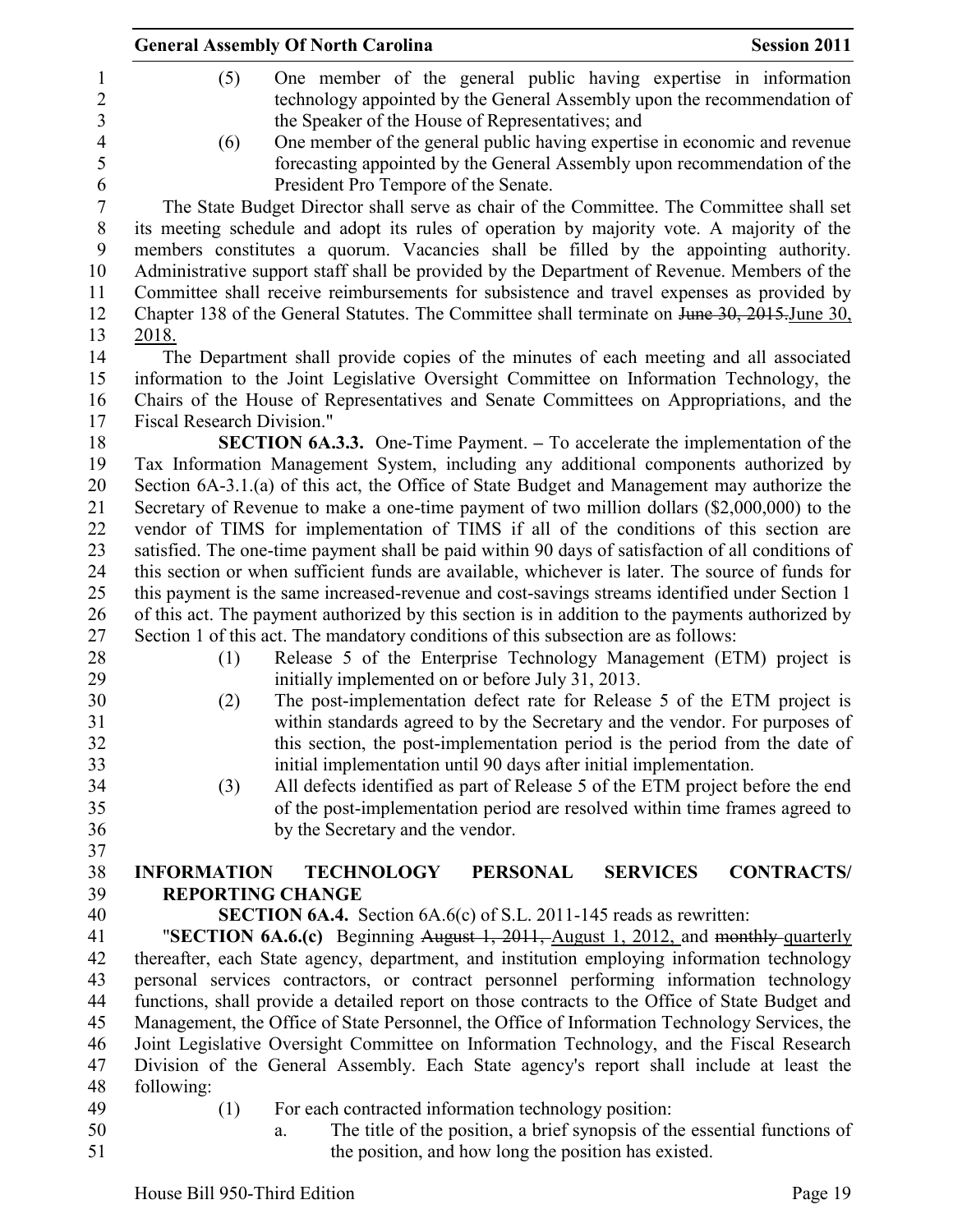|                     | <b>General Assembly Of North Carolina</b>                                                                                                                                              | <b>Session 2011</b> |
|---------------------|----------------------------------------------------------------------------------------------------------------------------------------------------------------------------------------|---------------------|
|                     | $\mathbf b$ .<br>The name of the individual filling the position and the vendor                                                                                                        |                     |
|                     | company, if any, that regularly employs that individual.                                                                                                                               |                     |
|                     | The type of contract, start date, and termination date.<br>c.                                                                                                                          |                     |
|                     | d.<br>The length of time that the individual filling the contracted position                                                                                                           |                     |
|                     | has been employed by the State as a contractor in any position.                                                                                                                        |                     |
|                     | The contracted position salary or hourly rate, the number of hours per<br>e.                                                                                                           |                     |
|                     | year, and the total annualized cost of the contracted position.                                                                                                                        |                     |
|                     | f.<br>The salary and benefits cost for a State employee performing the<br>same function.                                                                                               |                     |
|                     | The purchase order number for the position.<br>g.                                                                                                                                      |                     |
|                     | h.<br>Whether the position can be converted to a State employee position.                                                                                                              |                     |
|                     | This determination will be certified by the State Information                                                                                                                          |                     |
|                     | Technology Purchasing Office.                                                                                                                                                          |                     |
|                     | i.<br>When the agency anticipates converting the position to a State                                                                                                                   |                     |
|                     | employee.                                                                                                                                                                              |                     |
| (2)                 | The total annual cost for information technology contractors and the total                                                                                                             |                     |
|                     | annual salary and benefits cost for filling the contract positions with State                                                                                                          |                     |
|                     | employees.                                                                                                                                                                             |                     |
| (3)                 | A determination of whether the information technology functions performed                                                                                                              |                     |
|                     | by the contractor can be performed by State employees.                                                                                                                                 |                     |
| (4)                 | All information required by this subsection related to information                                                                                                                     |                     |
|                     | technology contractors regardless of the contracting source."                                                                                                                          |                     |
|                     |                                                                                                                                                                                        |                     |
|                     | OFFICE OF INFORMATION TECHNOLOGY SERVICES/INTERNAL SERVICE                                                                                                                             |                     |
|                     | FUND RATE ESTABLISHED/CASH MANAGEMENT                                                                                                                                                  |                     |
|                     | <b>SECTION 6A.5.(a)</b> Section $6A.8(a)$ of S.L. 2011-145 reads as rewritten:                                                                                                         |                     |
|                     | "ITS/INTERNAL SERVICE FUND RATE ESTABLISHMENT/CASH MANAGEMENT                                                                                                                          |                     |
|                     | "SECTION 6A.8.(a) For each year of the 2011-2013 fiscal biennium, the 2011-2012 fiscal                                                                                                 |                     |
|                     | year, receipts for the Information Technology Internal Service Fund shall not exceed one                                                                                               |                     |
|                     | hundred ninety million dollars (\$190,000,000), excluding a 60-day balance for contingencies.                                                                                          |                     |
|                     | Notwithstanding G.S. 147-33.88, for the 2012-2013 fiscal year, all receipts, regardless of the<br>source, including agency allocations and fund-to-fund transfers, for the Information |                     |
|                     | Technology Internal Service shall not exceed one hundred seventy million dollars                                                                                                       |                     |
|                     | (\$170,000,000). Rates established by the Office of State Budget and Management (OSBM) to                                                                                              |                     |
|                     | support the IT Internal Service Fund shall be based on this the required fund limit. Established                                                                                       |                     |
|                     | rates shall be adjusted within 30 days in the event the fund exceeds the prescribed limit. In the                                                                                      |                     |
|                     | event that an increase in receipts for the IT Internal Service Fund is required, the Office of                                                                                         |                     |
|                     | Information Technology Services-State Chief Information Officer may implement the increase                                                                                             |                     |
|                     | only after consultation with the Joint Legislative Commission on Governmental Operations.                                                                                              |                     |
|                     | Overhead applied to IT Internal Service Fund rates shall not exceed ten percent (10%) of the                                                                                           |                     |
| rate."              |                                                                                                                                                                                        |                     |
|                     | <b>SECTION 6A.5.(b)</b> Section 6A.8 of S.L. 2011-145 is amended by adding a new                                                                                                       |                     |
| subsection to read: |                                                                                                                                                                                        |                     |
|                     | "(a1) The 60-day balance for contingencies shall be based on the maximum receipts                                                                                                      |                     |
|                     | permitted for each fiscal year, and any balance in excess of the limit must be refunded within                                                                                         |                     |
|                     | 30 days of the first day when the fund balance exceeded the limitation amount. The Office of                                                                                           |                     |
|                     | Information Technology Services shall limit collections each quarter to an amount not to                                                                                               |                     |
|                     | exceed twenty-five percent (25%) of the year's limit."                                                                                                                                 |                     |
|                     | <b>SECTION 6A.5.(c)</b> The State Chief Information Officer shall consult with the                                                                                                     |                     |
|                     | Leint Localitive Commission on Covernmental Operations and                                                                                                                             |                     |

Joint Legislative Commission on Governmental Operations prior to: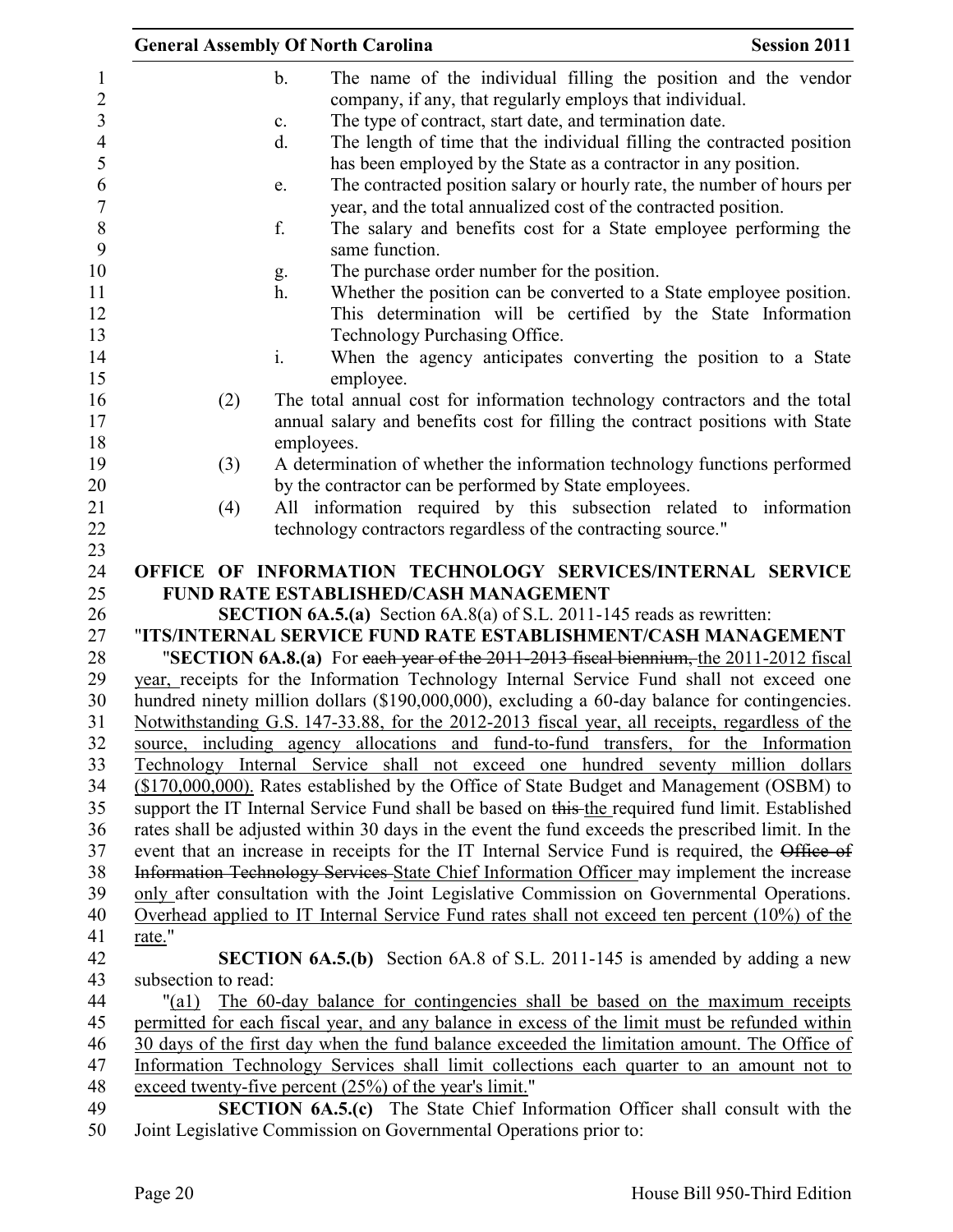|                |                            | <b>General Assembly Of North Carolina</b>                                                                                                                                                   | <b>Session 2011</b> |
|----------------|----------------------------|---------------------------------------------------------------------------------------------------------------------------------------------------------------------------------------------|---------------------|
| 1              | (1)                        | Eliminating any services currently provided by the Office of Information                                                                                                                    |                     |
| $\overline{2}$ |                            | Technology Services or the State Chief Information Officer.                                                                                                                                 |                     |
| 3              | (2)                        | Transferring positions currently funded by the Information Technology Fund                                                                                                                  |                     |
| $\overline{4}$ |                            | to the IT Internal Service Fund.                                                                                                                                                            |                     |
| 5              | Notwithstanding            | G.S. $120-76.1(b)$ , the consultation requirement is not satisfied if the                                                                                                                   |                     |
| 6              |                            | Commission does not hold a meeting to hear the consultation within 90 days of receiving the                                                                                                 |                     |
| 7              |                            | report from the State Chief Information Officer.                                                                                                                                            |                     |
| $\,8\,$        |                            | <b>SECTION 6A.5.(d)</b> Agency IT Expenses Cannot Exceed Appropriations. – During                                                                                                           |                     |
| 9              |                            | the 2012-2013 fiscal year, no State agency shall be charged more for information technology                                                                                                 |                     |
| 10             |                            | services provided by the Office of the State Chief Information Officer or the Office of                                                                                                     |                     |
| 11             |                            | Information Technology Services than the amount specifically appropriated for that purpose to                                                                                               |                     |
| 12             |                            | that agency, unless the increase is agreed to in writing by the agency and the Office of the State                                                                                          |                     |
| 13             | Chief Information Officer. |                                                                                                                                                                                             |                     |
| 14             |                            | <b>SECTION 6A.5.(e)</b> Limitation on Charges for Alternate Services. – In the event                                                                                                        |                     |
| 15             |                            | that the State Chief Information Officer discontinues or privatizes a service during the                                                                                                    |                     |
| 16             |                            | 2012-2013 fiscal year, the amount that State agencies are charged for alternate services,                                                                                                   |                     |
| 17             |                            | inclusive of any service charge the State Chief Information Officer adds to the vendor charge,                                                                                              |                     |
| 18             |                            | shall not exceed IT Internal Service Fund charges for the same service.                                                                                                                     |                     |
| 19             |                            | <b>SECTION 6A.5.(f)</b> The State Chief Information Officer shall report on a monthly                                                                                                       |                     |
| 20             |                            | basis to the Chairs of the House of Representatives and Senate Committees on Appropriations,                                                                                                |                     |
| 21<br>22       |                            | to the Joint Legislative Oversight Committee on Information Technology, and to the Fiscal<br>Research Division of the General Assembly. The reports required by this section shall include: |                     |
| 23             | (1)                        | How close the receipts of the Information Technology Internal Service are to                                                                                                                |                     |
| 24             |                            | the limits set forth in Section $6A.8(a)$ of S.L. 2011-145.                                                                                                                                 |                     |
| 25             | (2)                        | The rates established by the Office of State Budget and Management                                                                                                                          |                     |
| 26             |                            | (OSBM) to support the IT Internal Service Fund.                                                                                                                                             |                     |
| 27             | (3)                        | The amount charged to date to each State agency for services provided by                                                                                                                    |                     |
| 28             |                            | the Office of the State Chief Information Officer or the Office of                                                                                                                          |                     |
| 29             |                            | Information Technology Services during the 2012-2013 fiscal year.                                                                                                                           |                     |
| 30             | (4)                        | The amount that State agencies are charged for alternate services in the event                                                                                                              |                     |
| 31             |                            | that a service is discontinued or privatized during the 2012-2013 fiscal year,                                                                                                              |                     |
| 32             |                            | inclusive of any service charge the State Chief Information Officer adds to                                                                                                                 |                     |
| 33             |                            | the vendor charge.                                                                                                                                                                          |                     |
| 34             |                            |                                                                                                                                                                                             |                     |
| 35             |                            | <b>INFORMATION TECHNOLOGY PRIVATIZATION</b>                                                                                                                                                 |                     |
| 36             |                            | <b>SECTION 6A.6.</b> Section 6A.9 of S.L. 2011-145 reads as rewritten:                                                                                                                      |                     |
| 37             | "SECTION $6A.9(a)$         | Any privatization of any grouping of information technology                                                                                                                                 |                     |
| 38             |                            | services, or "towers," identified in the Infrastructure Study and Assessment (INSA) or any                                                                                                  |                     |
| 39             |                            | privatization to provide a new service or privatize an existing service shall require prior                                                                                                 |                     |
| 40             |                            | approval from the General Assembly. Funding to support any outsourcing of any of these                                                                                                      |                     |
| 41             |                            | towers or any privatization involving a new or existing service shall be specifically                                                                                                       |                     |
| 42             |                            | appropriated by the General Assembly for that purpose, to include any use of Information                                                                                                    |                     |
| 43             |                            | Technology Internal Service Fund receipts.                                                                                                                                                  |                     |
| 44             |                            | "SECTION 6A.9.(b) Before privatizing any major information technology functionnew or                                                                                                        |                     |
| 45             |                            | existing information technology service during the 2011-2013 fiscal biennium, the State Chief                                                                                               |                     |
| 46             |                            | Information Officer shall do all of the following:                                                                                                                                          |                     |
| 47<br>48       | (1)                        | Develop a detailed plan for implementing any privatization initiative to<br>include the following:                                                                                          |                     |
| 49             |                            | A governance and accountability structure for the privatization effort.<br>a.                                                                                                               |                     |
| 50             |                            | Detailed time line with milestones.<br>b.                                                                                                                                                   |                     |
|                |                            |                                                                                                                                                                                             |                     |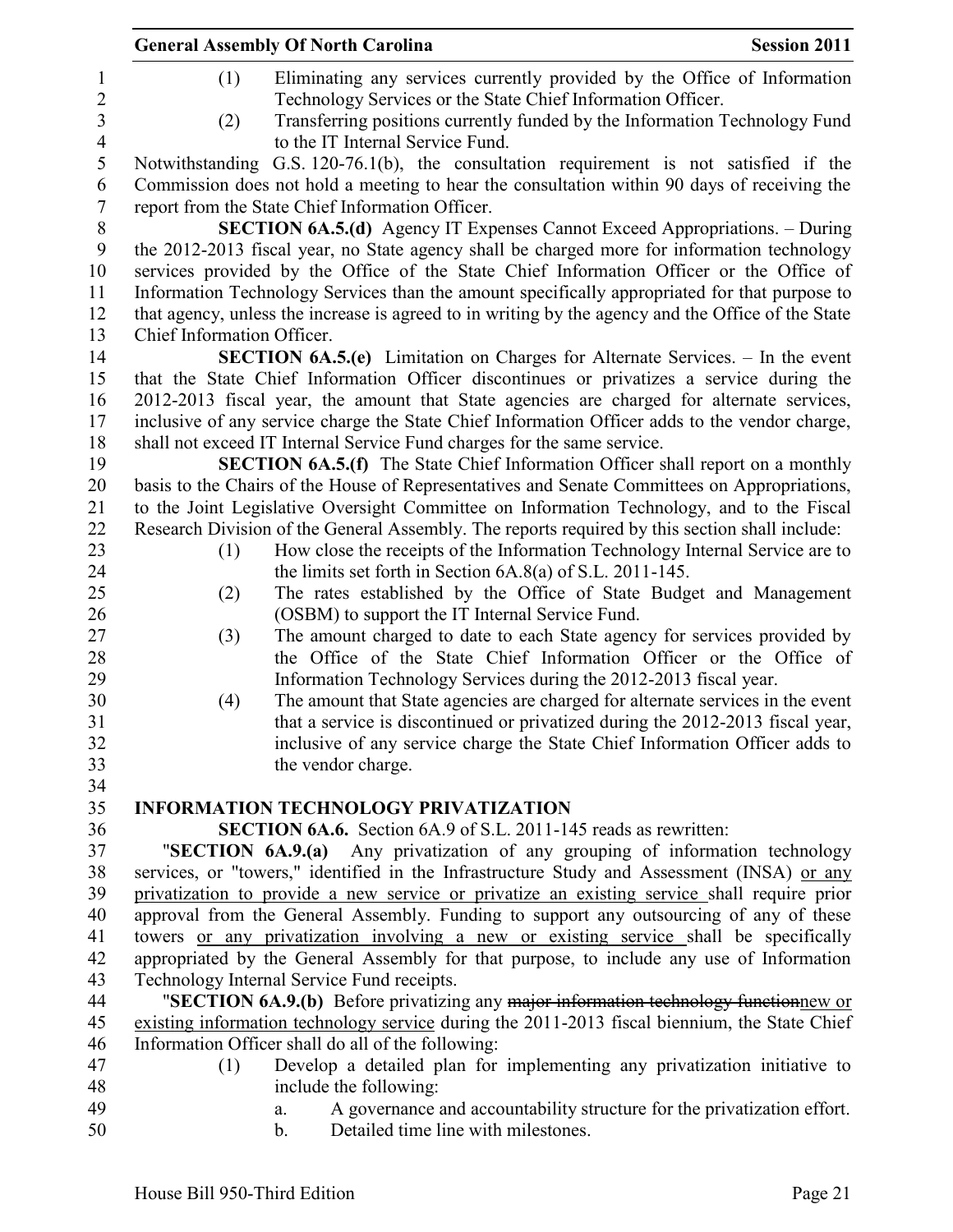|                                  |                      | <b>General Assembly Of North Carolina</b>                                                                                                                                                                                                                                                        | <b>Session 2011</b> |
|----------------------------------|----------------------|--------------------------------------------------------------------------------------------------------------------------------------------------------------------------------------------------------------------------------------------------------------------------------------------------|---------------------|
| $\mathbf{1}$<br>$\overline{2}$   |                      | Any costs necessary to accomplish outsourcing with funding sources<br>c.<br>identified.                                                                                                                                                                                                          |                     |
| $\mathfrak{Z}$<br>$\overline{4}$ |                      | Estimated monthly cost for each participating agency for the first five<br>d.<br>years of privatization.                                                                                                                                                                                         |                     |
| 5<br>6                           |                      | Risks associated with privatization, measures being taken to mitigate<br>e.<br>those risks, and any costs associated with the mitigation measures.                                                                                                                                               |                     |
|                                  |                      | f.<br>Any security issues associated with outsourcing each application<br>impacted by the outsourcing, with a detailed plan to mitigate those<br>issues.                                                                                                                                         |                     |
|                                  |                      | A list of State employees to be terminated with information on their<br>g.<br>job description and how long they have been employed by the State,<br>a schedule of when the terminations are to occur, the cost of<br>terminating each employee, and plans to assist each terminated<br>employee. |                     |
|                                  |                      |                                                                                                                                                                                                                                                                                                  |                     |
|                                  |                      | The State Chief Information Officer shall consult the Joint Legislative<br>Commission on Governmental Operations and report to the Joint Legislative                                                                                                                                             |                     |
|                                  |                      | Oversight Committee on Information Technology on the completed plan                                                                                                                                                                                                                              |                     |
|                                  |                      | prior to any implementation of privatization.                                                                                                                                                                                                                                                    |                     |
|                                  | (2)                  | Have a detailed plan in place, to include associated costs and sources of                                                                                                                                                                                                                        |                     |
|                                  |                      | funding, to return the function to State control in the event privatization fails                                                                                                                                                                                                                |                     |
|                                  |                      | to provide anticipated cost-savings or required service levels.                                                                                                                                                                                                                                  |                     |
|                                  | (3)                  | Privatize only those individual functions where verifiable market data                                                                                                                                                                                                                           |                     |
|                                  |                      | collected after January 1, 2012, by a disinterested third-party consultant                                                                                                                                                                                                                       |                     |
|                                  |                      | shows that privatization will result in cost-savings to the State and there is                                                                                                                                                                                                                   |                     |
|                                  |                      | no data identifying alternatives that generate greater savings, ensuring that                                                                                                                                                                                                                    |                     |
|                                  |                      | agencies receive at a minimum the same level of service and functionality as                                                                                                                                                                                                                     |                     |
|                                  |                      | the level prior to privatization.                                                                                                                                                                                                                                                                |                     |
|                                  | (4)                  | Document and certify any anticipated savings resulting from privatization by                                                                                                                                                                                                                     |                     |
|                                  |                      | individual function.                                                                                                                                                                                                                                                                             |                     |
|                                  | (5)                  | Ensure full disclosure of any privatization decisions that combine multiple                                                                                                                                                                                                                      |                     |
|                                  |                      | services or towers into a single contract, including the costs associated with<br>each specific service or tower included in the contract.                                                                                                                                                       |                     |
|                                  | (6)                  | Ensure that any changes are made across the entire executive branch.                                                                                                                                                                                                                             |                     |
|                                  | (7)                  | Consult the Joint Legislative Commission on Governmental Operations and                                                                                                                                                                                                                          |                     |
|                                  |                      | report to the Joint Legislative Oversight Committee on Information                                                                                                                                                                                                                               |                     |
|                                  |                      | Technology regarding the plan for funding any requirements formerly                                                                                                                                                                                                                              |                     |
|                                  |                      | covered by the receipts from the privatized function.                                                                                                                                                                                                                                            |                     |
|                                  |                      | "SECTION 6A.9.(b1) Agency Participation in Privatization Initiatives Is Voluntary. -                                                                                                                                                                                                             |                     |
|                                  |                      | Notwithstanding any other provision of law, if a State-administered information technology                                                                                                                                                                                                       |                     |
|                                  |                      | service is privatized, or a new service is provided through a private vendor, continued receipt of                                                                                                                                                                                               |                     |
|                                  | "SECTION $6A.9.(b2)$ | or participation in the service by State agencies shall be voluntary.<br>Agency Options in the Event of Privatization. – If a                                                                                                                                                                    |                     |
|                                  |                      | State-administered information technology service is privatized, or a new privatized service is                                                                                                                                                                                                  |                     |
|                                  |                      | offered, State agencies may do any of the following:                                                                                                                                                                                                                                             |                     |
|                                  | (1)                  | Elect to discontinue receiving or participating in the service and to provide                                                                                                                                                                                                                    |                     |
|                                  |                      | the service within the agency. If an agency elects to provide the service                                                                                                                                                                                                                        |                     |
|                                  |                      | internally, any positions previously transferred to the Office of Information                                                                                                                                                                                                                    |                     |
|                                  |                      | Technology Services to support the service shall be transferred back to that                                                                                                                                                                                                                     |                     |
|                                  |                      | agency. The Office of the State Chief Information Officer and the Office of                                                                                                                                                                                                                      |                     |
|                                  |                      | Information Technology Services shall provide necessary support to                                                                                                                                                                                                                               |                     |
|                                  |                      | facilitate the transfers of positions.                                                                                                                                                                                                                                                           |                     |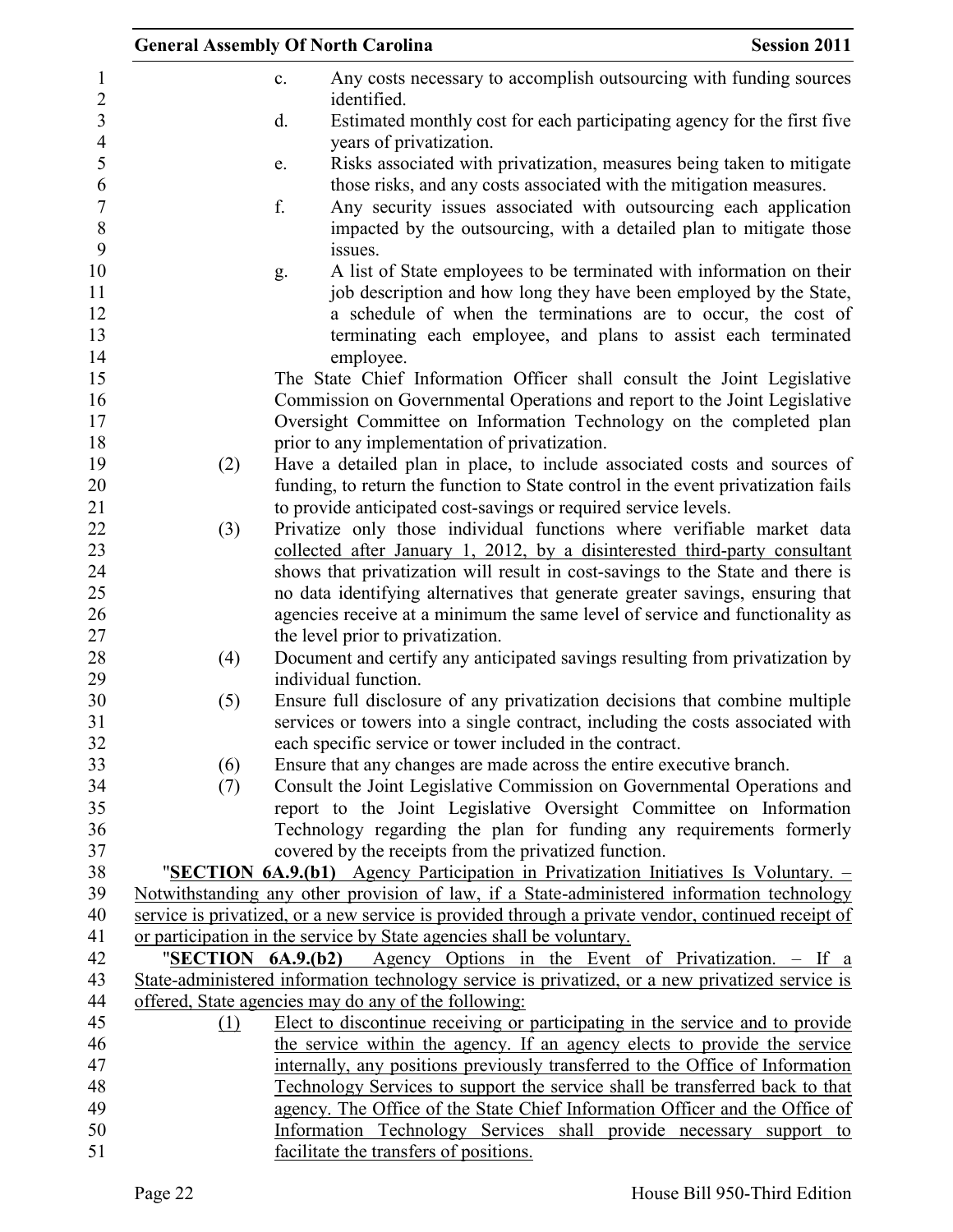|                  | <b>General Assembly Of North Carolina</b>                                                                                                                                                | <b>Session 2011</b> |
|------------------|------------------------------------------------------------------------------------------------------------------------------------------------------------------------------------------|---------------------|
| (2)              | Submit their own requests for proposal and contract with a vendor to provide                                                                                                             |                     |
|                  | the privatized service.                                                                                                                                                                  |                     |
| $\left(3\right)$ | Enter into agreements with other agencies to independently obtain                                                                                                                        |                     |
|                  | information technology services that have been privatized, either by                                                                                                                     |                     |
|                  | participating in the other agency's current service or by executing contracts                                                                                                            |                     |
|                  | for services.                                                                                                                                                                            |                     |
| (4)              | Elect to receive or participate in a new or newly privatized service.                                                                                                                    |                     |
|                  | "SECTION 6A.9.(b3) Council of State Approval Required. – Notwithstanding any other                                                                                                       |                     |
|                  | provision of law, both requests for proposal and contracts privatizing State-administered                                                                                                |                     |
|                  | information technology services must be approved by the Council of State.                                                                                                                |                     |
|                  | "SECTION 6A.9.(c) After privatizing any major information technology function, the                                                                                                       |                     |
|                  | State Chief Information Officer shall do all of the following:                                                                                                                           |                     |
| (1)              | Report quarterly on the results of the privatization, including a detailed                                                                                                               |                     |
|                  | comparison of projected savings to actual cost, data on whether or not the                                                                                                               |                     |
|                  | vendor is meeting service level agreements, and an explanation of the                                                                                                                    |                     |
|                  | reasons for any deficiency or difference.                                                                                                                                                |                     |
| (2)              | Immediately notify the Joint Legislative Commission on Governmental                                                                                                                      |                     |
|                  | Operations of any outsourcing effort that does not meet projected savings or                                                                                                             |                     |
|                  | required service levels for two quarters in a row or during any two quarters                                                                                                             |                     |
|                  | of a fiscal year, and develop a corrective action plan.                                                                                                                                  |                     |
| (3)              | Terminate any contract where privatization fails to achieve projected savings<br>or meet service levels over a period of 12 months.                                                      |                     |
|                  | "SECTION 6A.9.(d) Reporting. – The State Chief Information Officer shall consult with                                                                                                    |                     |
|                  | the Joint Legislative Commission on Governmental Operations prior to issuing a request for                                                                                               |                     |
|                  | proposal to privatize any State-administered information technology service.                                                                                                             |                     |
|                  | "SECTION 6A.9.(e) Access by Private Vendors. – If the State Chief Information Officer                                                                                                    |                     |
|                  | provides to a potential vendor any information or access to State facilities in connection with or                                                                                       |                     |
|                  | anticipation of the privatization of a State-administered information technology service, the                                                                                            |                     |
|                  | State Chief Information Officer shall provide the same information or access to all potential                                                                                            |                     |
|                  | vendors that request it. The State Chief Information Officer shall certify the Officer's                                                                                                 |                     |
|                  | compliance with this subsection to the General Assembly."                                                                                                                                |                     |
|                  |                                                                                                                                                                                          |                     |
|                  | <b>MOBILE ELECTRONIC DEVICE REPORTING CHANGE</b>                                                                                                                                         |                     |
|                  | <b>SECTION 6A.7.</b> Section 6A.14(a) of S.L. 2011-145, as amended by Section                                                                                                            |                     |
|                  | $6A.14(a)$ of S.L. 2011-391, reads as rewritten:                                                                                                                                         |                     |
|                  | "SECTION 6A.14.(a) Every executive branch agency within State government shall                                                                                                           |                     |
|                  | develop a policy to limit the issuance and use of mobile electronic devices to the minimum                                                                                               |                     |
|                  | required to carry out the agency's mission. As used herein, mobile communication device                                                                                                  |                     |
|                  | includes goods provided by commercial mobile radio service providers and services for mobile                                                                                             |                     |
|                  | telecommunications governed by Title 47 of the Code of Federal Regulations. By September 1,                                                                                              |                     |
|                  | 2011, each agency shall provide a copy of its policy to the Chairs of the Appropriations                                                                                                 |                     |
|                  | Committee and the Appropriations Subcommittee on General Government of the House of                                                                                                      |                     |
|                  | Representatives, the Chairs of the Appropriations/Base Budget Committee and the                                                                                                          |                     |
|                  | Appropriations Committee on General Government and Information Technology of the Senate,                                                                                                 |                     |
|                  | the Chairs of the Joint Legislative Oversight Committee on Information Technology, the Fiscal                                                                                            |                     |
|                  | Research Division, and the Office of State Budget and Management.                                                                                                                        |                     |
|                  | State-issued mobile electronic devices shall be used only for State business. Agencies shall                                                                                             |                     |
|                  | limit the issuance of cell phones, smart phones, and any other mobile electronic devices to<br>employees for whom access to a mobile electronic device is a critical requirement for job |                     |
|                  | performance. The device issued and the plan selected shall be the minimum required to support                                                                                            |                     |
|                  |                                                                                                                                                                                          |                     |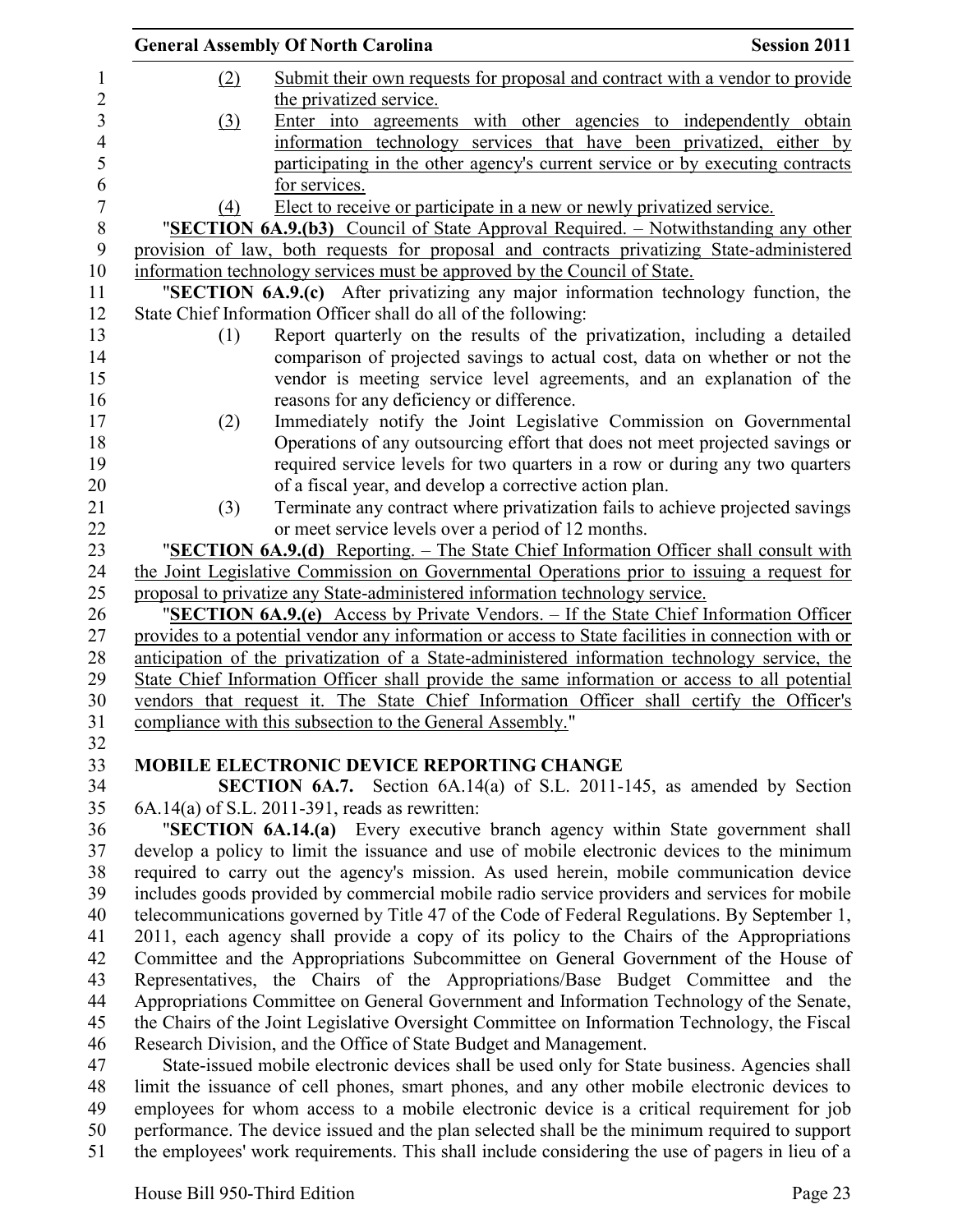#### General Assembly Of North Carolina Session 2011 more sophisticated device. The requirement for each mobile electronic device issued shall be documented in a written justification that shall be maintained by the agency and reviewed annually. All State agency heads, in consultation with the Office of Information Technology Services and the Office of State Budget and Management, shall document and review all authorized cell phone, smart phone, and other mobile electronic communications device procurement, and related phone, data, Internet, and other usage plans for and by their employees. Agencies shall conduct periodic audits of mobile device usage to ensure that State 8 employees and contractors are complying with agency policies and State requirements for their<br>9 use. use. 10 Beginning October 1, 2011, October 1, 2012, each agency shall report quarterly annually to the Chairs of the House of Representatives Committee on Appropriations and the House of Representatives Subcommittee on General Government, the Chairs of the Senate Committee on Appropriations and the Senate Appropriations Committee on General Government and Information Technology, the Joint Legislative Oversight Committee on Information Technology, the Fiscal Research Division, and the Office of State Budget and Management on the following: (1) Any changes to agency policies on the use of mobile devices. (2) The number and types of new devices issued since the last report. (3) The total number of mobile devices issued by the agency. (4) The total cost of mobile devices issued by the agency. (5) The number of each type of mobile device issued, with the total cost for each 22 type." **PLAN TO ENHANCE ENTERPRISE LEVEL BUSINESS INTELLIGENCE TO INCREASE EFFICIENCY IN STATE GOVERNMENT SECTION 6A.8.(a) Creation of Plan**. – (1) Creation of plan. – The State Controller shall create a plan (the plan) to establish an initiative (the initiative) to support the effective and efficient development of State agency business intelligence capability in a coordinated manner and reduce unnecessary information silos and technological barriers. The initiative shall not be intended to replace transactional systems, but shall instead be intended to leverage the data from those systems for enterprise-level State business intelligence. 34 The plan shall provide for a comprehensive evaluation of existing data analytics projects and plans in order to identify data integration and business intelligence opportunities that will generate greater efficiencies in, and improved service delivery by, State agencies. (2) Application to State governments. – The plan shall provide for the initiative to include all State agencies, departments, and institutions, including The University of North Carolina. (3) Governance. – The plan shall provide for the State Controller to lead the initiative and for the Chief Justice of the North Carolina Supreme Court and the Legislative Services Commission to each designate an officer or agency to advise and assist the State Controller with respect to implementation of the initiative in their respective branches of government. The plan shall require the judicial and legislative branches to fully cooperate in the initiative mandated by this section in the same manner as is required of State agencies. **SECTION 6A.8.(b) Powers and Duties of State Controller.** – The plan shall

provide that the State Controller shall do all of the following: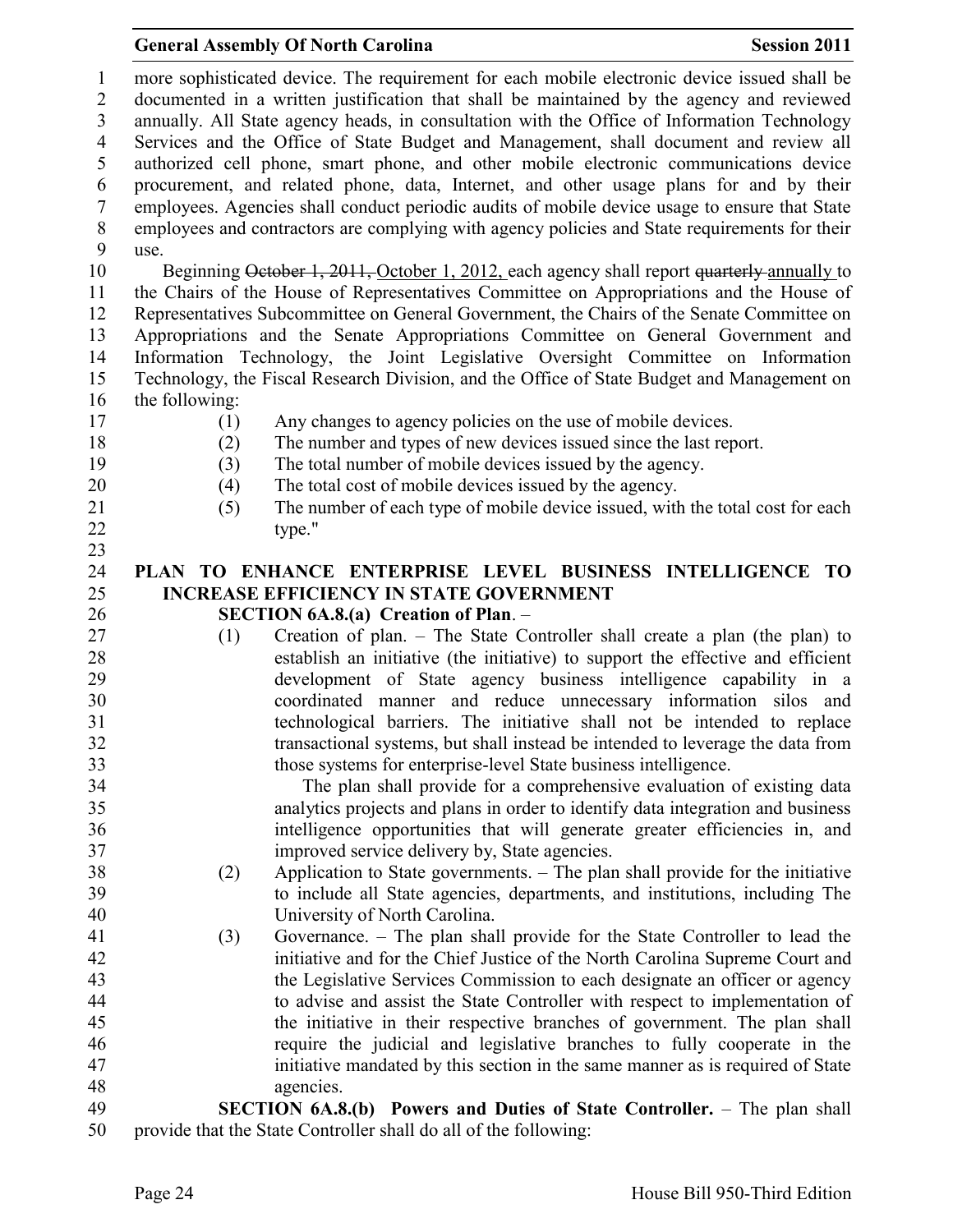|                                   | <b>General Assembly Of North Carolina</b><br><b>Session 2011</b>                                                                                  |
|-----------------------------------|---------------------------------------------------------------------------------------------------------------------------------------------------|
| (1)                               | Continue and coordinate ongoing enterprise data integration efforts,                                                                              |
|                                   | including:                                                                                                                                        |
|                                   | The deployment, support, and technology improvements for<br>a.                                                                                    |
|                                   | CJLEADS.                                                                                                                                          |
|                                   | The pilot and subsequent phase initiative for NC FACTS.<br>$\mathbf b$ .                                                                          |
|                                   | Other capabilities developed as part of the initiative.<br>$\mathbf{c}$ .<br>Identify technologies currently used in North Carolina that have the |
| (2)                               | capability to support the initiative.                                                                                                             |
| (3)                               | Identify other technologies, especially those with unique capabilities, that                                                                      |
|                                   | could support the State's business intelligence effort.                                                                                           |
| (4)                               | Compare capabilities and costs across State agencies.                                                                                             |
| (5)                               | Ensure implementation is properly supported across State agencies.                                                                                |
| (6)                               | Ensure that data integration and sharing is performed in a manner that                                                                            |
|                                   | preserves data privacy and security in transferring, storing, and accessing                                                                       |
|                                   | data, as appropriate.                                                                                                                             |
| (7)                               | Identify any waivers and written agreements that may be required by State or                                                                      |
|                                   | federal law to effectuate data sharing and to carry out the purposes of this                                                                      |
|                                   | section.                                                                                                                                          |
| (8)                               | Plan coordination of data requirements and usage for State business                                                                               |
|                                   | intelligence applications in a manner that (i) limits impacts on participating                                                                    |
|                                   | State agencies as those agencies provide data and business knowledge                                                                              |
|                                   | expertise and (ii) assists in defining business rules so the data can be                                                                          |
|                                   | properly used.                                                                                                                                    |
| (9)                               | Recommend the most cost-effective and reliable long-term hosting solution                                                                         |
|                                   | for enterprise-level State business intelligence as well as data integration,                                                                     |
|                                   | notwithstanding Section 6A.2(f) of S.L. 2011-145.                                                                                                 |
|                                   | SECTION 6A.8.(c) Plan for Implementation of the Enterprise-Level Business                                                                         |
| Intelligence Initiative. -<br>(1) | Phases of the initiative. $-$ The plan shall provide for the initiative to be                                                                     |
|                                   | phased in accordance with this subsection and for the initiative to cycle                                                                         |
|                                   | through these phases on an ongoing basis:                                                                                                         |
|                                   | Phase I requirements. - In the first phase, the State Controller shall<br>a.                                                                      |
|                                   | do the following:                                                                                                                                 |
|                                   | Inventory existing State agency business intelligence projects,<br>1.                                                                             |
|                                   | both completed and under development.                                                                                                             |
|                                   | Develop a plan of action that does all of the following:<br>2.                                                                                    |
|                                   | Defines the program requirements, objectives, and end<br>$\mathbf{I}$ .                                                                           |
|                                   | state of the initiative.                                                                                                                          |
|                                   | Prioritizes projects and stages of implementation in a<br>$\prod$ .                                                                               |
|                                   | detailed plan and benchmarked time line.                                                                                                          |
|                                   | Includes the effective coordination of all of the State's<br>Ш.                                                                                   |
|                                   | current data integration initiatives.                                                                                                             |
|                                   | IV.<br>Utilizes a common approach that establishes standards                                                                                      |
|                                   | for business intelligence initiatives for all State                                                                                               |
|                                   | agencies and prevents the development of projects                                                                                                 |
|                                   | that do not meet the established standards.                                                                                                       |
|                                   | V.<br>Determines costs associated with the development                                                                                            |
|                                   | effort and identifies potential sources of funding.                                                                                               |
|                                   | VI.<br>Includes<br>privacy<br>framework<br>for<br>business<br>$\mathbf{a}$                                                                        |
|                                   | intelligence consisting of adequate access controls and                                                                                           |
|                                   | end user security requirements.                                                                                                                   |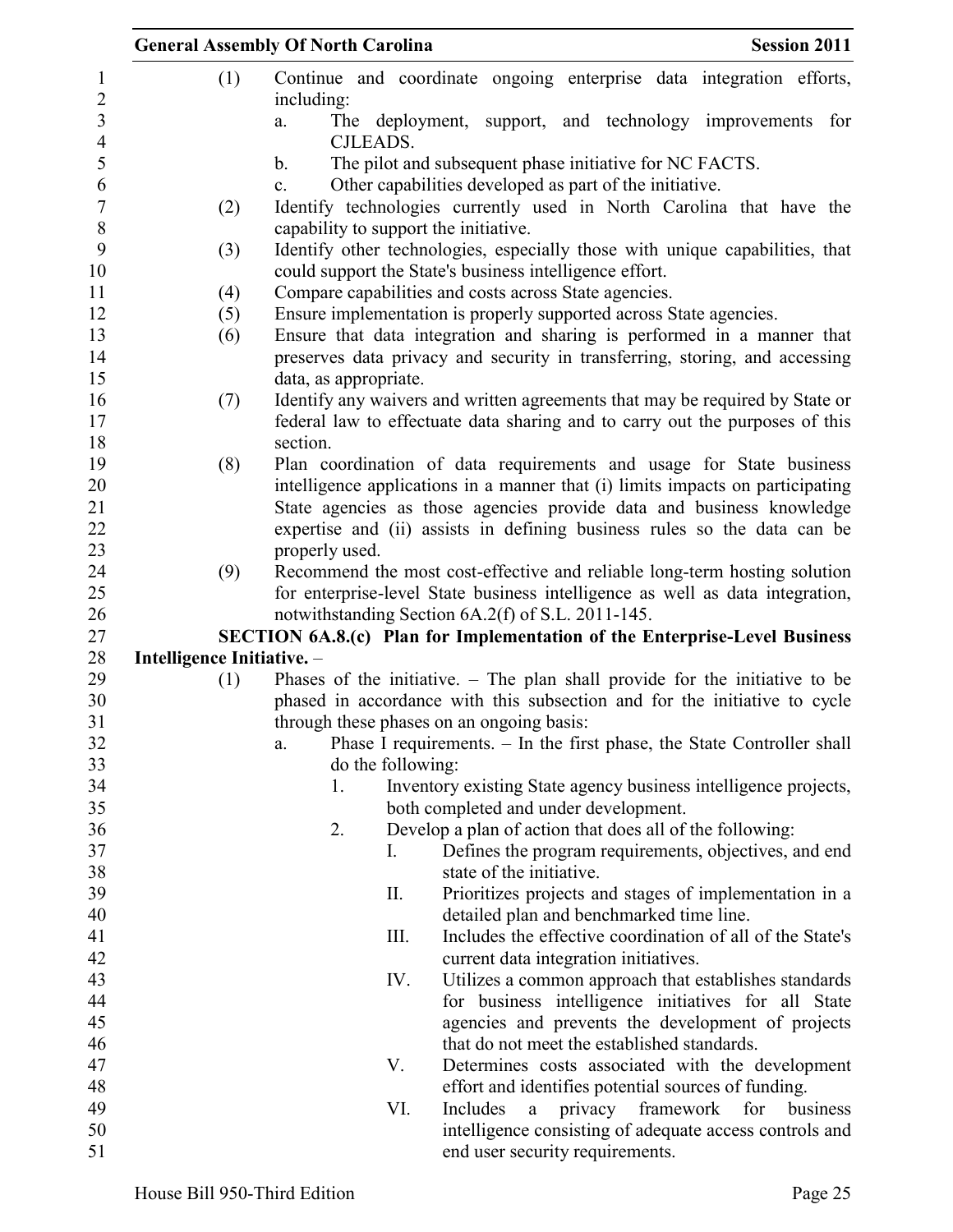| <b>General Assembly Of North Carolina</b> |                         |                                                                                                                                    | <b>Session 2011</b> |
|-------------------------------------------|-------------------------|------------------------------------------------------------------------------------------------------------------------------------|---------------------|
|                                           |                         | Estimates expected savings.<br>VII.                                                                                                |                     |
|                                           | 3.                      | Inventory existing external data sources that are purchased by                                                                     |                     |
|                                           |                         | State agencies to determine if consolidation of licenses is                                                                        |                     |
|                                           |                         | appropriate for the enterprise.                                                                                                    |                     |
|                                           | 4.                      | Determine if current, ongoing projects support the enterprise                                                                      |                     |
|                                           |                         | level objectives.                                                                                                                  |                     |
|                                           | 5.                      | Determine if current applications are scalable, or are                                                                             |                     |
|                                           |                         | applicable for multiple State agencies, or both.                                                                                   |                     |
|                                           | b.                      | Phase II requirements. - In the second phase, the State Controller                                                                 |                     |
|                                           |                         | shall do the following:                                                                                                            |                     |
|                                           | 1.                      | Identify redundancies and determine which projects should be                                                                       |                     |
|                                           |                         | discontinued.                                                                                                                      |                     |
|                                           | 2.                      | Determine where gaps exist in current or potential                                                                                 |                     |
|                                           |                         | capabilities.                                                                                                                      |                     |
| (2)                                       |                         | Commencement of projects. – The plan shall set forth a date by which the                                                           |                     |
|                                           |                         | State Controller shall begin projects to carry out the purposes of this section,                                                   |                     |
|                                           |                         | subject to the availability of funds, and subsequent to the submission of the                                                      |                     |
|                                           |                         | written report referred to in subsection (e) of this section. The plan shall also                                                  |                     |
|                                           |                         | identify mechanisms for the State Controller to expand existing data                                                               |                     |
|                                           |                         | integration or business intelligence contracts with current data integration                                                       |                     |
|                                           |                         | efforts, as appropriate, in order to implement the plan required by this                                                           |                     |
|                                           |                         | section in accordance with the schedule established and the priorities                                                             |                     |
|                                           |                         | developed during Phase I of the initiative, and to use public-private                                                              |                     |
|                                           |                         | partnerships as appropriate to implement the plan.                                                                                 |                     |
| (3)                                       |                         | State Controller's powers and duties with respect to projects. - With respect                                                      |                     |
|                                           |                         | to any project that may be created, incorporated, consolidated, or eliminated                                                      |                     |
|                                           |                         | as part of the initiative, the plan shall provide that the State Controller shall                                                  |                     |
|                                           |                         | stand in the stead of the State Chief Information Officer and shall have all                                                       |                     |
|                                           |                         | the powers and duties with respect to those projects that the State Chief                                                          |                     |
|                                           |                         | Information Officer would otherwise enjoy, notwithstanding any other                                                               |                     |
|                                           |                         | provision of law. The plan shall also provide that G.S. 147-33.72E shall not                                                       |                     |
|                                           |                         | apply to any project created, incorporated, consolidated, or eliminated as                                                         |                     |
|                                           | part of the initiative. |                                                                                                                                    |                     |
|                                           |                         | <b>SECTION 6A.8.(d)</b> Use of Savings. – The plan shall provide that savings resulting                                            |                     |
|                                           |                         | from the cancellation of projects, software, and licensing, as well as any other savings from the                                  |                     |
|                                           |                         | initiative, be returned to the General Fund and remain unexpended and unencumbered until                                           |                     |
|                                           |                         | appropriated by the General Assembly in a subsequent fiscal year. The plan shall state that it is                                  |                     |
|                                           |                         | the intent of the General Assembly that expansion of the initiative in subsequent fiscal years be                                  |                     |
|                                           |                         | funded with these savings and that the General Assembly appropriate funds for projects in                                          |                     |
|                                           |                         | accordance with the priorities identified by Office of the State Controller in Phase I of the                                      |                     |
| initiative.                               |                         |                                                                                                                                    |                     |
|                                           |                         | <b>SECTION 6A.8.(e)</b> Reporting. $-$ By no later than January 1, 2013, the Office of                                             |                     |
|                                           |                         | the State Controller shall submit and present a written report on the plan developed pursuant to                                   |                     |
|                                           |                         | this section to the Chairs of the House of Representatives Appropriations and Senate Base                                          |                     |
|                                           |                         | Budget/Appropriations Committees, to the Joint Legislative Oversight Committee on                                                  |                     |
|                                           |                         | Information Technology, and to the Fiscal Research Division of the General Assembly. The                                           |                     |
|                                           |                         | report required by this subsection shall include any necessary changes to the General Statutes.                                    |                     |
|                                           |                         | SECTION 6A.8.(f) Duties of State Agencies. - The plan shall require that the<br>head of saak State against de all of the following |                     |

- head of each State agency do all of the following:
- 

 (1) Grant the Office of the State Controller access to all information required to develop and support State business intelligence applications pursuant to this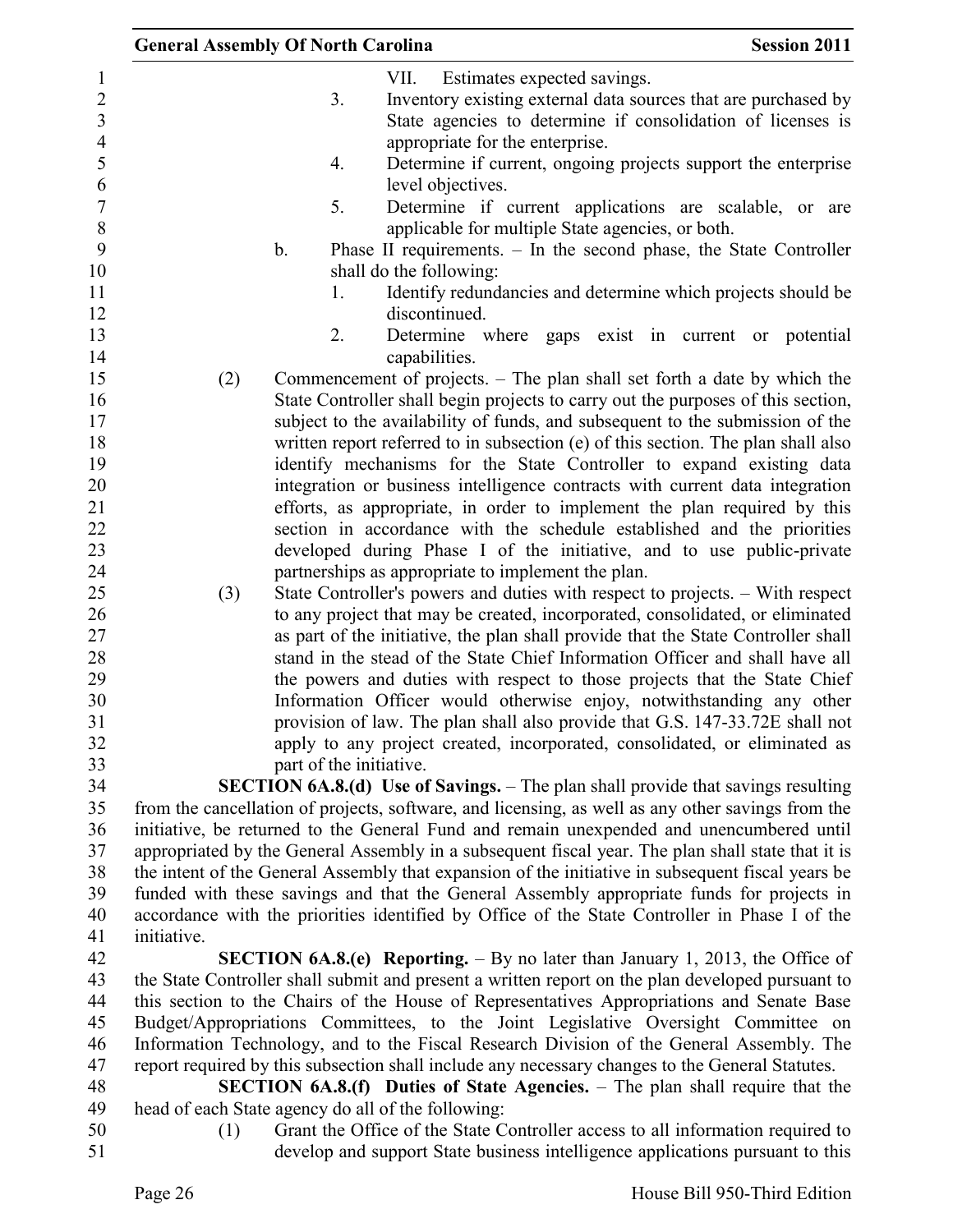|                                                                             | <b>General Assembly Of North Carolina</b> |                  |                                                                                                                                                                                                                                                                                             | <b>Session 2011</b> |
|-----------------------------------------------------------------------------|-------------------------------------------|------------------|---------------------------------------------------------------------------------------------------------------------------------------------------------------------------------------------------------------------------------------------------------------------------------------------|---------------------|
| $\mathbf{1}$<br>$\overline{2}$<br>$\overline{\mathbf{3}}$<br>$\overline{4}$ |                                           |                  | section. The State Controller shall take all necessary action and precautions,<br>including training, certifications, background checks, and governance policy<br>and procedure to ensure the security, integrity, and privacy of the data in                                               |                     |
| 5<br>6                                                                      | (2)                                       |                  | accordance with State and federal law and as may be required by contract.<br>Provide complete information on the State agency's information technology,<br>operational, and security requirements.                                                                                          |                     |
| $\overline{7}$<br>$\,$ $\,$                                                 | (3)                                       |                  | Provide information on all of the State agency's information technology<br>activities relevant to State business intelligence effort.                                                                                                                                                       |                     |
| 9<br>10                                                                     | (4)                                       |                  | Forecast the State agency's projected future business intelligence information<br>technology needs and capabilities.                                                                                                                                                                        |                     |
| 11<br>12<br>13<br>14                                                        | (5)                                       |                  | Ensure that the State agency's future information technology initiatives<br>coordinate efforts with the State Controller to include planning and<br>development of data interfaces to incorporate data into the initiative and to<br>ensure the ability to leverage analytics capabilities. |                     |
| 15<br>16<br>17                                                              | (6)                                       |                  | Provide technical and business resources to participate in the initiative by<br>providing, upon request and in a timely and responsive manner, complete<br>and accurate data, business rules and policies, and support.                                                                     |                     |
| 18<br>19                                                                    | (7)                                       |                  | Identify potential resources for deploying business intelligence in their<br>respective State agencies and as part of the enterprise-level effort.                                                                                                                                          |                     |
| 20<br>21<br>22                                                              | (8)                                       |                  | Identify any waivers and written agreements that may be required by State or<br>federal law in order to effectuate data sharing and otherwise implement the                                                                                                                                 |                     |
| 23                                                                          |                                           | plan.            |                                                                                                                                                                                                                                                                                             |                     |
| 24                                                                          |                                           |                  | <b>SECTION 6A.8.(g) Miscellaneous Provisions.</b> -<br>Status with respect to certain information. - The plan shall provide that the                                                                                                                                                        |                     |
| 25                                                                          | (1)                                       |                  | State Controller shall be deemed to be all of the following for the purposes                                                                                                                                                                                                                |                     |
| 26                                                                          |                                           | of this section: |                                                                                                                                                                                                                                                                                             |                     |
| 27                                                                          |                                           | a.               | With respect to criminal information, and to the extent allowed by                                                                                                                                                                                                                          |                     |
| 28<br>29                                                                    |                                           |                  | federal law, a criminal justice agency (CJA), as defined under<br>Criminal Justice Information Services (CJIS) Security Policy. The                                                                                                                                                         |                     |
| 30                                                                          |                                           |                  | State CJIS Systems Agency (CSA) shall ensure that CJLEADS                                                                                                                                                                                                                                   |                     |
| 31<br>32                                                                    |                                           |                  | receives access to federal criminal information deemed to be<br>essential in managing CJLEADS to support criminal justice                                                                                                                                                                   |                     |
| 33<br>34                                                                    |                                           |                  | professionals.<br>With respect to health information covered under the Health                                                                                                                                                                                                               |                     |
| 35                                                                          |                                           | $\mathbf b$ .    | Insurance Portability and Accountability Act of 1996 (HIPAA), as                                                                                                                                                                                                                            |                     |
| 36                                                                          |                                           |                  | amended, and to the extent allowed by federal law:                                                                                                                                                                                                                                          |                     |
| 37                                                                          |                                           | 1.               | A business associate with access to protected health                                                                                                                                                                                                                                        |                     |
| 38                                                                          |                                           |                  | information acting on behalf of the State's covered entities in                                                                                                                                                                                                                             |                     |
| 39                                                                          |                                           |                  | support of data integration, analysis,                                                                                                                                                                                                                                                      | and<br>business     |
| 40                                                                          |                                           |                  | intelligence.                                                                                                                                                                                                                                                                               |                     |
| 41                                                                          |                                           | 2.               | Authorized to access and view individually identifiable health                                                                                                                                                                                                                              |                     |
| 42                                                                          |                                           |                  | information, provided that the access is essential to the                                                                                                                                                                                                                                   |                     |
| 43                                                                          |                                           |                  | enterprise fraud, waste, and improper payment detection                                                                                                                                                                                                                                     |                     |
| 44                                                                          |                                           |                  | program or required for future initiatives having specific                                                                                                                                                                                                                                  |                     |
| 45                                                                          |                                           |                  | definable need for the data.                                                                                                                                                                                                                                                                |                     |
| 46                                                                          |                                           | c.               | Authorized to access all State and federal data, including revenue and                                                                                                                                                                                                                      |                     |
| 47                                                                          |                                           |                  | labor information, deemed to be essential to the enterprise fraud,                                                                                                                                                                                                                          |                     |
| 48                                                                          |                                           |                  | waste, and improper payment detection program or future initiatives                                                                                                                                                                                                                         |                     |
| 49<br>50                                                                    |                                           | d.               | having specific definable need for the data.<br>Authorized to develop agreements with the federal government to                                                                                                                                                                             |                     |
| 51                                                                          |                                           |                  | access data deemed to be essential to the enterprise fraud, waste, and                                                                                                                                                                                                                      |                     |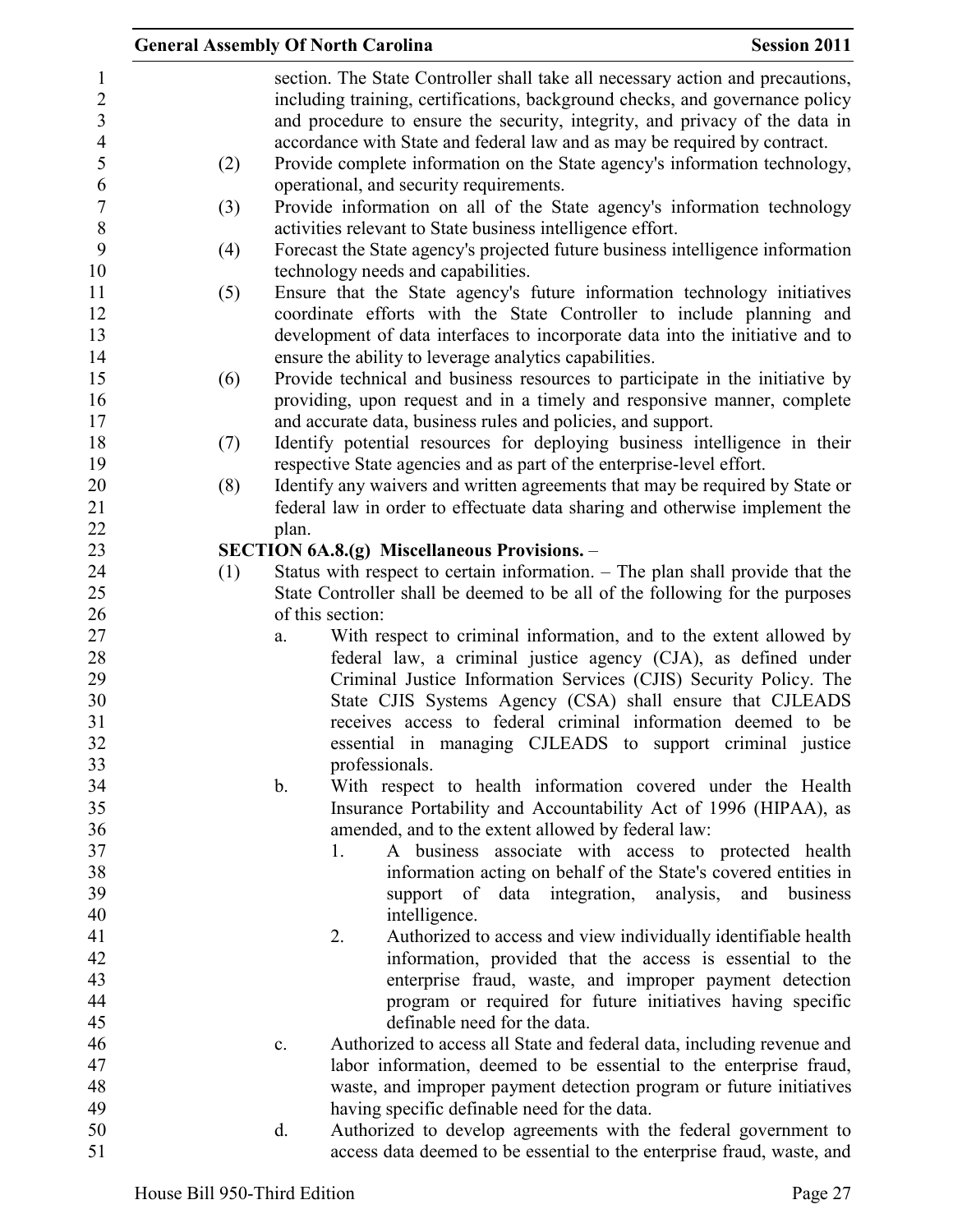|                            | <b>General Assembly Of North Carolina</b>                                                                                                                                                                                                                                                                                                                                                                                                            | <b>Session 2011</b> |
|----------------------------|------------------------------------------------------------------------------------------------------------------------------------------------------------------------------------------------------------------------------------------------------------------------------------------------------------------------------------------------------------------------------------------------------------------------------------------------------|---------------------|
|                            | improper payment detection program or future initiatives having                                                                                                                                                                                                                                                                                                                                                                                      |                     |
|                            | specific definable need for such data.                                                                                                                                                                                                                                                                                                                                                                                                               |                     |
| (2)                        | Release of information. $-$ The plans shall include a provision that the<br>following limitations apply to (i) the release of information compiled as part<br>of the initiative, (ii) data from State agencies that is incorporated into the<br>initiative, and (iii) data released as part of the implementation of the                                                                                                                             |                     |
|                            | initiative:                                                                                                                                                                                                                                                                                                                                                                                                                                          |                     |
|                            | Information compiled as part of the initiative. – Notwithstanding the<br>a.<br>provisions of Chapter 132 of the General Statutes, information<br>compiled by the State Controller related to initiative may be released<br>as a public record only if the State Controller, in that officer's sole<br>discretion, finds that the release of information is in the best interest<br>of the general public and is not in violation of law or contract. |                     |
|                            | $\mathbf b$ .<br>Data from State agencies. - Any data that is not classified as a public                                                                                                                                                                                                                                                                                                                                                             |                     |
|                            | record under G.S. 132-1 shall not be deemed a public record when<br>incorporated into the data resources comprising the initiative. To                                                                                                                                                                                                                                                                                                               |                     |
|                            | maintain confidentiality requirements attached to the information                                                                                                                                                                                                                                                                                                                                                                                    |                     |
|                            | provided to the State Controller, each source agency providing data                                                                                                                                                                                                                                                                                                                                                                                  |                     |
|                            | shall be the sole custodian of the data for the purpose of any request                                                                                                                                                                                                                                                                                                                                                                               |                     |
|                            | for inspection or copies of the data under Chapter 132 of the General<br>Statutes.                                                                                                                                                                                                                                                                                                                                                                   |                     |
|                            | Data released as part of implementation. - Information released to<br>$\mathbf{c}$ .                                                                                                                                                                                                                                                                                                                                                                 |                     |
|                            | persons engaged in implementing the State's business intelligence                                                                                                                                                                                                                                                                                                                                                                                    |                     |
|                            | strategy under this section that is used for purposes other than official                                                                                                                                                                                                                                                                                                                                                                            |                     |
|                            | State business is not a public record pursuant to Chapter 132 of the                                                                                                                                                                                                                                                                                                                                                                                 |                     |
|                            | General Statutes.                                                                                                                                                                                                                                                                                                                                                                                                                                    |                     |
| <b>STATE PRIVATE CLOUD</b> |                                                                                                                                                                                                                                                                                                                                                                                                                                                      |                     |
|                            | <b>SECTION 6A.9.(a)</b> Findings. – The General Assembly finds that:                                                                                                                                                                                                                                                                                                                                                                                 |                     |
| (1)                        | The wide distribution of information technology facilities across multiple                                                                                                                                                                                                                                                                                                                                                                           |                     |
|                            | locations causes infrastructure and operational inefficiencies.                                                                                                                                                                                                                                                                                                                                                                                      |                     |
| (2)                        | Infrastructure as a service, also known as cloud computing, has the potential                                                                                                                                                                                                                                                                                                                                                                        |                     |
|                            | to increase efficiency and enhance operations by reducing information                                                                                                                                                                                                                                                                                                                                                                                |                     |
| (3)                        | technology costs and accelerating the provision of services.<br>The creation of a secure and flexible State private cloud is in the best interest                                                                                                                                                                                                                                                                                                    |                     |
|                            | of the people of this State.                                                                                                                                                                                                                                                                                                                                                                                                                         |                     |
|                            | <b>SECTION 6A.9.(b)</b> Plan Required. - The State Chief Information Officer shall                                                                                                                                                                                                                                                                                                                                                                   |                     |
|                            | create a plan for the development and implementation of a State-owned, State-hosted                                                                                                                                                                                                                                                                                                                                                                  |                     |
|                            | infrastructure as a service, or private cloud, project to be operated and managed by the State.<br><b>SECTION 6A.9.(c)</b> Components of the Plan. – The State private cloud plan created                                                                                                                                                                                                                                                            |                     |
|                            | pursuant to this section shall include:                                                                                                                                                                                                                                                                                                                                                                                                              |                     |
| (1)                        | Requirements for:                                                                                                                                                                                                                                                                                                                                                                                                                                    |                     |
|                            | The State to have complete control and ownership of all components<br>a.                                                                                                                                                                                                                                                                                                                                                                             |                     |
|                            | of the private cloud, including hardware, software, network<br>infrastructure, security, and data.                                                                                                                                                                                                                                                                                                                                                   |                     |
|                            | $\mathbf b$ .<br>All components of the private cloud to be maintained at State-owned,                                                                                                                                                                                                                                                                                                                                                                |                     |
|                            | State-operated facilities.                                                                                                                                                                                                                                                                                                                                                                                                                           |                     |
|                            | The private cloud to fully comply with all legislative, regulatory,<br>$\mathbf{c}$ .                                                                                                                                                                                                                                                                                                                                                                |                     |
|                            | policy, and security requirements that apply to State agencies and<br>entities conducting business with the State.                                                                                                                                                                                                                                                                                                                                   |                     |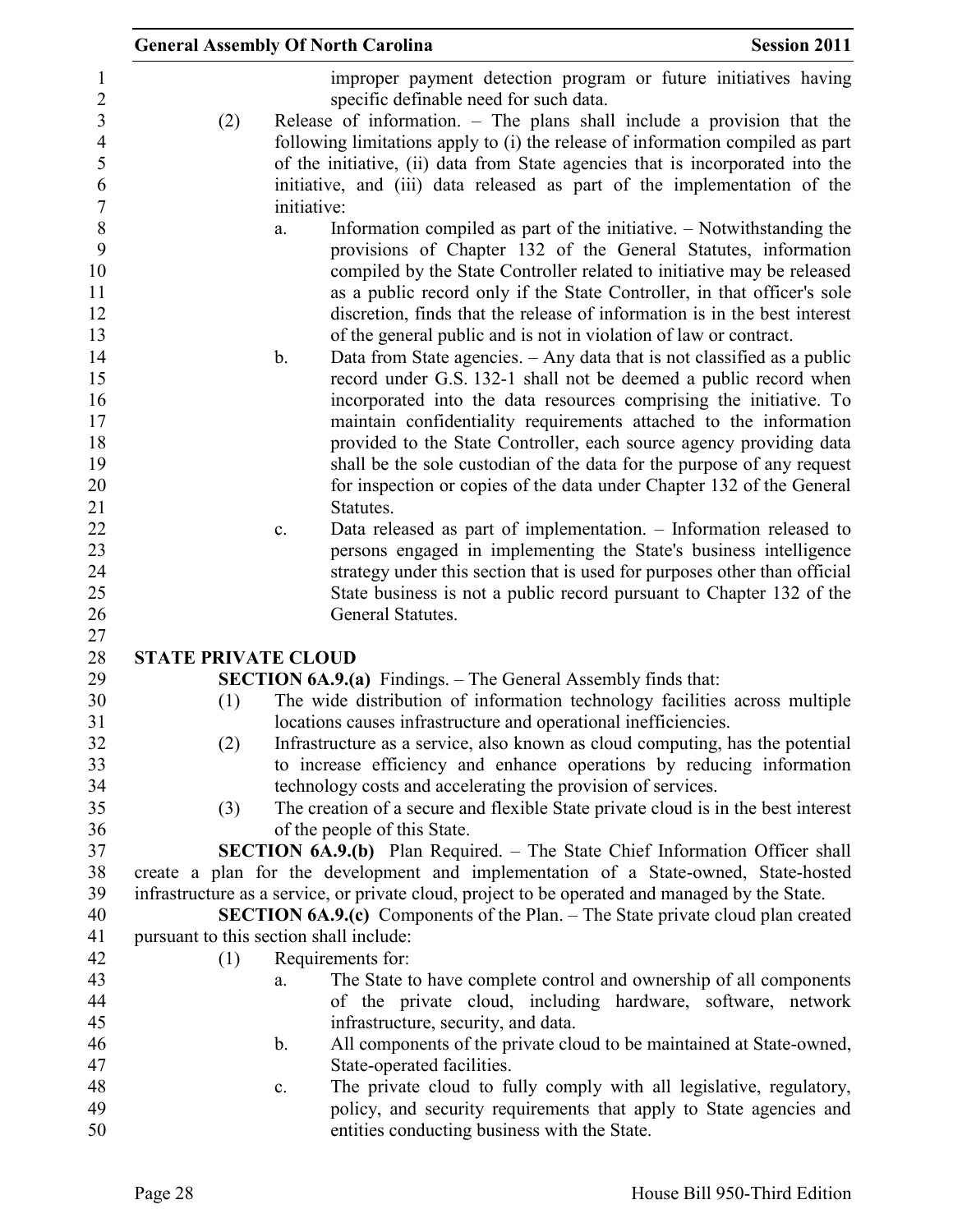| <b>General Assembly Of North Carolina</b>                                                          |                 |                                           |  |                                                                     |                                                                                        | <b>Session 2011</b> |
|----------------------------------------------------------------------------------------------------|-----------------|-------------------------------------------|--|---------------------------------------------------------------------|----------------------------------------------------------------------------------------|---------------------|
|                                                                                                    | d.              |                                           |  |                                                                     | The State's existing information technology infrastructure to be used                  |                     |
|                                                                                                    |                 | to support the private cloud.             |  |                                                                     |                                                                                        |                     |
|                                                                                                    | e.              |                                           |  |                                                                     | Documentation of any redundancy built into the infrastructure to                       |                     |
|                                                                                                    |                 |                                           |  |                                                                     | support requirements for increased availability and disaster recovery.                 |                     |
|                                                                                                    | f.              |                                           |  |                                                                     | A service-centric approach to computing resources. Users of                            |                     |
|                                                                                                    |                 |                                           |  |                                                                     | computing resources shall be able to efficiently access powerful,                      |                     |
|                                                                                                    |                 |                                           |  |                                                                     | predefined computing environments based on their requirements.                         |                     |
|                                                                                                    | g.              |                                           |  |                                                                     | A self-service ability to provision and de-provision, as requested by                  |                     |
|                                                                                                    |                 |                                           |  | users, while maintaining high levels of security.                   |                                                                                        |                     |
|                                                                                                    | h.              |                                           |  |                                                                     | A fully functional, efficient, fair system to bill State agencies for                  |                     |
|                                                                                                    |                 |                                           |  |                                                                     | private cloud usage. This requirement includes mechanisms to                           |                     |
|                                                                                                    |                 |                                           |  |                                                                     | capture usage data and enable chargeback integration within the                        |                     |
|                                                                                                    |                 | billing system.                           |  |                                                                     |                                                                                        |                     |
|                                                                                                    | $i$ .           |                                           |  |                                                                     | A plan to manage infrastructure resources that can be scaled in                        |                     |
|                                                                                                    |                 | response to State agency requirements.    |  |                                                                     |                                                                                        |                     |
| (2)                                                                                                |                 |                                           |  |                                                                     | A detailed time line, documentation of agency requirements, identification             |                     |
|                                                                                                    |                 |                                           |  |                                                                     | and resolution of security issues, and an assessment of the impact on any              |                     |
|                                                                                                    |                 | ongoing projects or current applications. |  |                                                                     |                                                                                        |                     |
| (3)                                                                                                |                 |                                           |  |                                                                     | Identification of costs associated with developing the private cloud.                  |                     |
| (4)                                                                                                |                 |                                           |  |                                                                     | Identification and documentation of private cloud management and                       |                     |
|                                                                                                    |                 |                                           |  |                                                                     | monitoring tools to facilitate the maintenance of complete control of private          |                     |
|                                                                                                    |                 |                                           |  |                                                                     | cloud resources; automate provisioning, de-provisioning, scheduling; and               |                     |
|                                                                                                    |                 | maintain system capacity.                 |  |                                                                     |                                                                                        |                     |
| (5)                                                                                                |                 |                                           |  |                                                                     | Identification of ways to improve the private cloud's supporting                       |                     |
|                                                                                                    | infrastructure. |                                           |  |                                                                     |                                                                                        |                     |
| (6)                                                                                                |                 |                                           |  | implementation, and maintenance of the State private cloud.         | Identification of potential sources of savings to support development,                 |                     |
|                                                                                                    |                 |                                           |  |                                                                     | <b>SECTION 6A.9.(d)</b> Funding and Implementation. – No funds from any source         |                     |
| shall be used for the development and implementation of a private cloud without specific           |                 |                                           |  |                                                                     |                                                                                        |                     |
| authorization by the General Assembly appropriating funds for this purpose.                        |                 |                                           |  |                                                                     |                                                                                        |                     |
|                                                                                                    |                 |                                           |  |                                                                     | <b>SECTION 6A.9.(e)</b> Report. – The State Chief Information Officer shall report the |                     |
| plan created pursuant to this section to the Joint Legislative Oversight Committee on              |                 |                                           |  |                                                                     |                                                                                        |                     |
| Information Technology no later than January 1, 2013.                                              |                 |                                           |  |                                                                     |                                                                                        |                     |
|                                                                                                    |                 |                                           |  |                                                                     | <b>SECTION 6A.9.(f)</b> Access by Private Vendors. – If the State Chief Information    |                     |
| Officer provides to a potential vendor any information or access to State facilities in connection |                 |                                           |  |                                                                     |                                                                                        |                     |
| with or anticipation of the private cloud project described in this section, the State Chief       |                 |                                           |  |                                                                     |                                                                                        |                     |
| Information Officer shall provide the same information or access to all potential vendors that     |                 |                                           |  |                                                                     |                                                                                        |                     |
| request it. The State Chief Information Officer shall certify the Officer's compliance with this   |                 |                                           |  |                                                                     |                                                                                        |                     |
| subsection to the General Assembly.                                                                |                 |                                           |  |                                                                     |                                                                                        |                     |
|                                                                                                    |                 |                                           |  |                                                                     |                                                                                        |                     |
| STATE INFORMATION TECHNOLOGY CONSOLIDATION                                                         |                 |                                           |  |                                                                     |                                                                                        |                     |
|                                                                                                    |                 |                                           |  | SECTION 6A.10. Section 6A.7(b) of S.L. 2011-145 reads as rewritten: |                                                                                        |                     |
| "SECTION 6A.7.(b) Beginning July 1, 2011, the State CIO shall plan and implement an                |                 |                                           |  |                                                                     |                                                                                        |                     |
| enterprise level grants management system. Similar systems currently under development may         |                 |                                           |  |                                                                     |                                                                                        |                     |
| be suspended by the State CIO with funding reprogrammed to support development of the              |                 |                                           |  |                                                                     |                                                                                        |                     |
| enterprise level grants management system. The State Controller shall be the business owner of     |                 |                                           |  |                                                                     |                                                                                        |                     |
| the enterprise grants management system and shall coordinate service and technical support         |                 |                                           |  |                                                                     |                                                                                        |                     |
| with participating agencies.                                                                       |                 |                                           |  |                                                                     |                                                                                        |                     |
|                                                                                                    |                 |                                           |  |                                                                     | In coordination with the State CIO, the Department of Health and Human Services        |                     |
| shall develop a plan to implement a single case management system throughout that                  |                 |                                           |  |                                                                     |                                                                                        |                     |

Department, beginning in the 2012-2013 fiscal year, and shall report to the Joint Legislative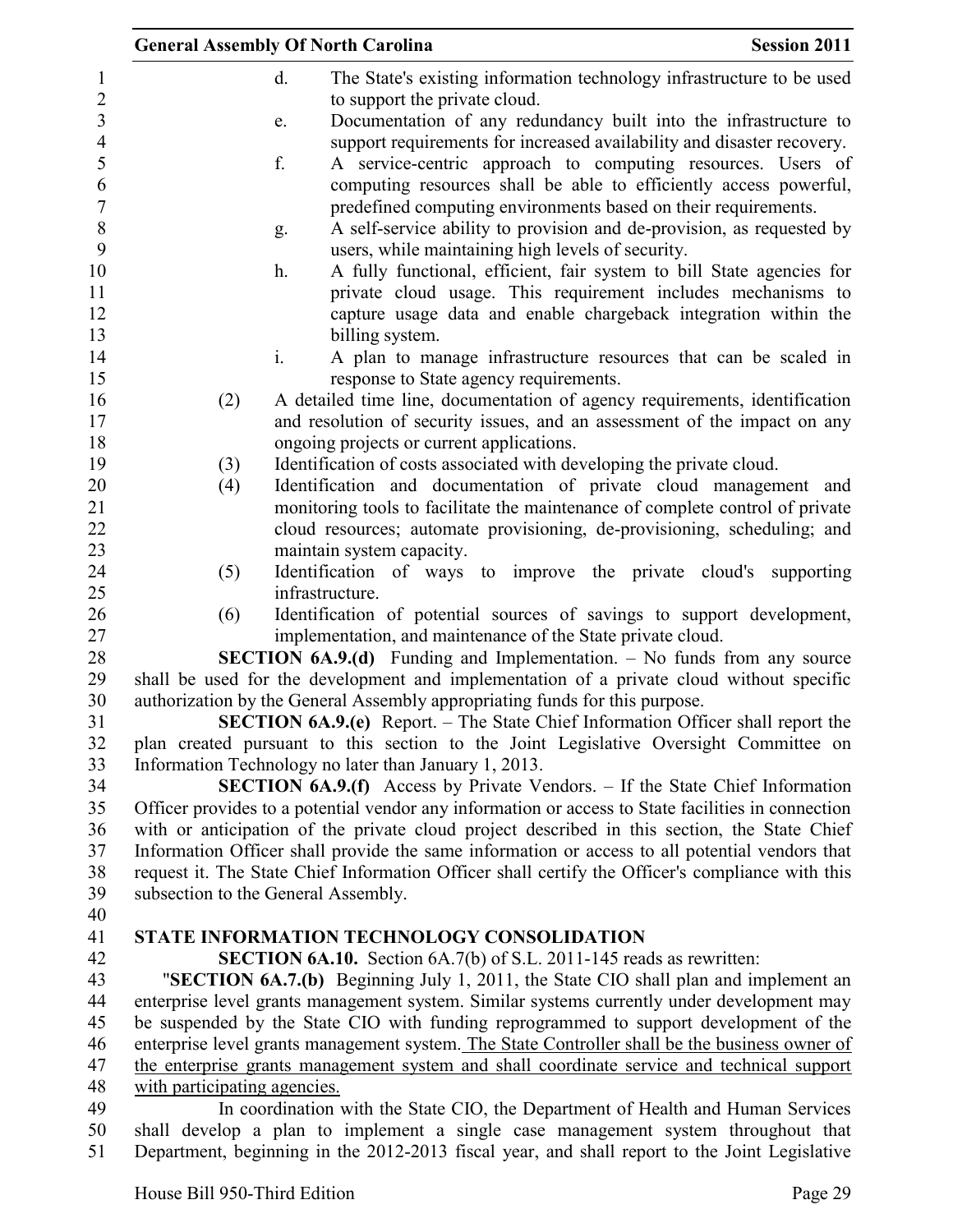|                                                           | <b>General Assembly Of North Carolina</b>                                                                                                                                                                                                                         | <b>Session 2011</b> |
|-----------------------------------------------------------|-------------------------------------------------------------------------------------------------------------------------------------------------------------------------------------------------------------------------------------------------------------------|---------------------|
| $\mathbf{1}$<br>$\overline{2}$<br>$\overline{\mathbf{3}}$ | Oversight Committee on Information Technology by February 1, 2012, on its initiatives to<br>implement the system. The report shall include a detailed time line for completion and an<br>explanation of the costs associated with case management consolidation." |                     |
| 4                                                         |                                                                                                                                                                                                                                                                   |                     |
| 5                                                         | <b>APPOINTMENT OF THE STATE CHIEF INFORMATION OFFICER</b>                                                                                                                                                                                                         |                     |
| 6                                                         | <b>SECTION 6A.11.(a)</b> G.S. 147-33.76(a) reads as rewritten:                                                                                                                                                                                                    |                     |
| $\boldsymbol{7}$                                          | The Office of Information Technology Services shall be managed and administered<br>$"$ (a)                                                                                                                                                                        |                     |
| 8                                                         | by the State Chief Information Officer ("State CIO"). The State Chief Information Officer shall                                                                                                                                                                   |                     |
| 9                                                         | be qualified by education and experience for the office and shall be appointed by and serve at                                                                                                                                                                    |                     |
| 10                                                        | the pleasure of the Governor-the Governor subject to confirmation by joint resolution of the                                                                                                                                                                      |                     |
| 11                                                        | General Assembly. The term of office of the State CIO shall be for five years; the first full term                                                                                                                                                                |                     |
| 12                                                        | shall begin July 1, 2013.                                                                                                                                                                                                                                         |                     |
| 13                                                        | The Governor shall submit the name of the person to be appointed, for confirmation by the                                                                                                                                                                         |                     |
| 14                                                        | General Assembly, to the President Pro Tempore of the Senate and the Speaker of the House of                                                                                                                                                                      |                     |
| 15                                                        | Representatives by May 1 of the year in which the State CIO is to be appointed. If the                                                                                                                                                                            |                     |
| 16                                                        | Governor does not submit the name by that date, the General Assembly shall appoint the State                                                                                                                                                                      |                     |
| 17                                                        | CIO by passage of an act making the appointment.                                                                                                                                                                                                                  |                     |
| 18<br>19                                                  | In case of death, incapacity, resignation, removal by the Governor for cause, or vacancy for                                                                                                                                                                      |                     |
| 20                                                        | any other reason in the office of the State CIO prior to the expiration of the term of office while<br>the General Assembly is in session, the Governor shall submit the name of a successor to the                                                               |                     |
| 21                                                        | President Pro Tempore of the Senate and the Speaker of the House of Representatives within                                                                                                                                                                        |                     |
| 22                                                        | <u>four weeks after the vacancy occurs. If the Governor does not do so, the General Assembly</u>                                                                                                                                                                  |                     |
| 23                                                        | shall appoint the successor by passage of an act making the appointment.                                                                                                                                                                                          |                     |
| 24                                                        | In case of death, incapacity, resignation, removal by the Governor for cause, or vacancy for                                                                                                                                                                      |                     |
| 25                                                        | any other reason in the office of the State CIO prior to the expiration of the term of office while                                                                                                                                                               |                     |
| 26                                                        | the General Assembly is not in session, the Governor shall appoint a State CIO to serve on an                                                                                                                                                                     |                     |
| 27                                                        | interim basis pending confirmation by the General Assembly."                                                                                                                                                                                                      |                     |
| 28                                                        | <b>SECTION 6A.11.(b)</b> This section becomes effective February 1, 2013.                                                                                                                                                                                         |                     |
| 29                                                        |                                                                                                                                                                                                                                                                   |                     |
| 30                                                        | PART VII. PUBLIC SCHOOLS                                                                                                                                                                                                                                          |                     |
| 31                                                        |                                                                                                                                                                                                                                                                   |                     |
| 32                                                        | <b>FUNDS FOR CHILDREN WITH DISABILITIES</b>                                                                                                                                                                                                                       |                     |
| 33                                                        | <b>SECTION 7.1.</b> The State Board of Education shall allocate additional funds for                                                                                                                                                                              |                     |
| 34                                                        | children with disabilities on the basis of three thousand seven hundred nine dollars (\$3,709) per                                                                                                                                                                |                     |
| 35                                                        | child. Each local school administrative unit shall receive funds for the lesser of (i) all children                                                                                                                                                               |                     |
| 36                                                        | who are identified as children with disabilities or (ii) twelve and five-tenths percent $(12.5\%)$ of                                                                                                                                                             |                     |
| 37                                                        | its 2012-2013 allocated average daily membership in the local school administrative unit. The                                                                                                                                                                     |                     |
| 38                                                        | dollar amounts allocated under this section for children with disabilities shall also adjust in                                                                                                                                                                   |                     |
| 39                                                        | accordance with legislative salary increments, retirement rate adjustments, and health benefit                                                                                                                                                                    |                     |
| 40                                                        | adjustments for personnel who serve children with disabilities.                                                                                                                                                                                                   |                     |
| 41                                                        |                                                                                                                                                                                                                                                                   |                     |
| 42<br>43                                                  | <b>FUNDS FOR ACADEMICALLY GIFTED CHILDREN</b>                                                                                                                                                                                                                     |                     |
| 44                                                        | <b>SECTION 7.2.</b> The State Board of Education shall allocate additional funds for<br>academically or intellectually gifted children on the basis of one thousand two hundred                                                                                   |                     |
| 45                                                        | twenty-three dollars and ninety-nine cents (\$1,223.99) per child for fiscal year 2012-2013. A                                                                                                                                                                    |                     |
| 46                                                        | local school administrative unit shall receive funds for a maximum of four percent (4%) of its                                                                                                                                                                    |                     |
| 47                                                        | 2012-2013 allocated average daily membership, regardless of the number of children identified                                                                                                                                                                     |                     |
| 48                                                        | as academically or intellectually gifted in the unit. The dollar amounts allocated under this                                                                                                                                                                     |                     |
| 49                                                        | section for academically or intellectually gifted children shall also adjust in accordance with                                                                                                                                                                   |                     |
| 50                                                        | legislative salary increments, retirement rate adjustments, and health benefit adjustments for                                                                                                                                                                    |                     |
| 51                                                        | personnel who serve academically or intellectually gifted children.                                                                                                                                                                                               |                     |
|                                                           |                                                                                                                                                                                                                                                                   |                     |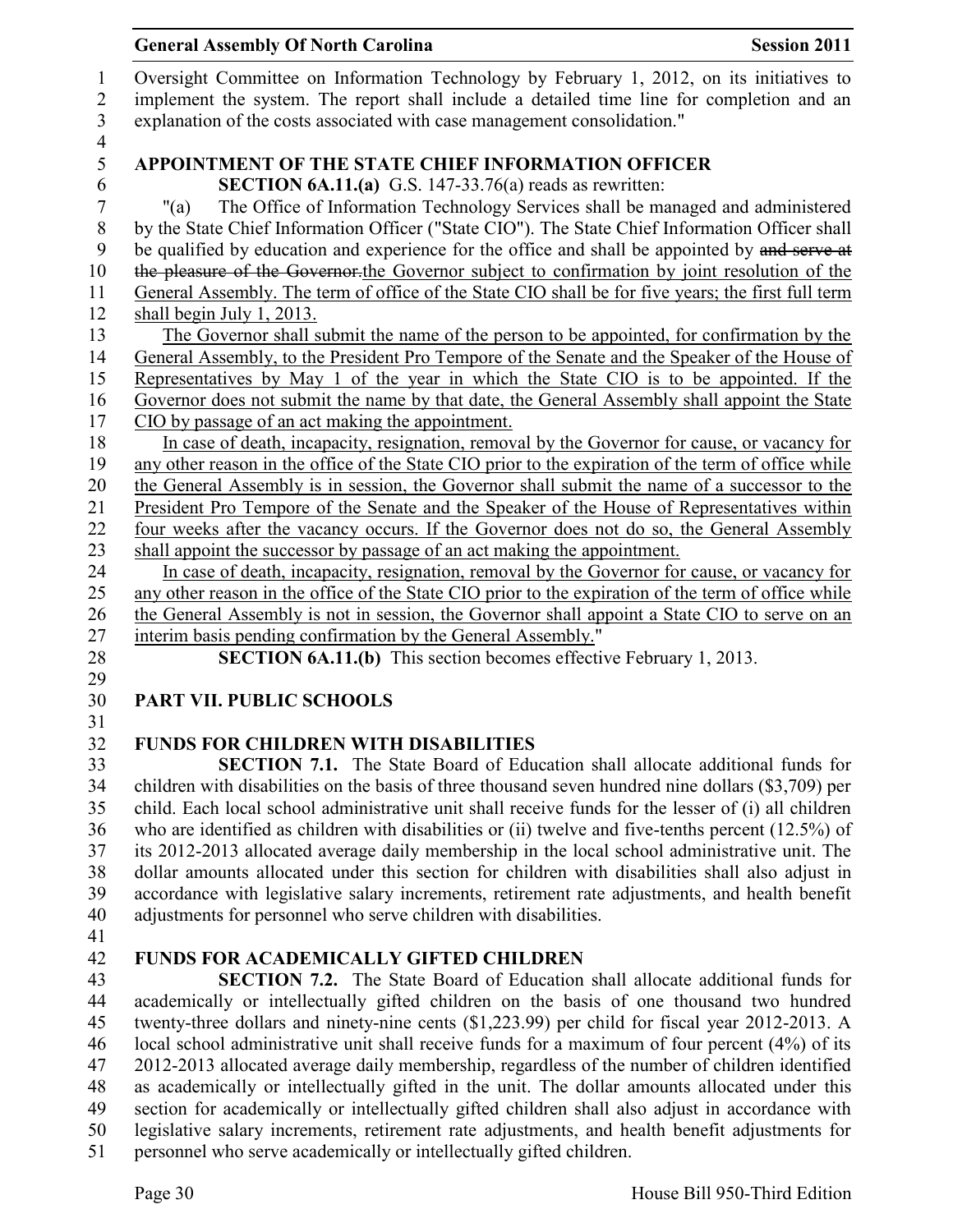# 

## **SCHOOL IMPROVEMENT PLANS AT RESIDENTIAL SCHOOLS**

 **SECTION 7.3.(a)** In order to improve student performance, the Eastern North Carolina School for the Deaf, the Governor Morehead School for the Blind, and the North Carolina School for the Deaf each shall develop a school improvement plan that takes into consideration the annual performance goal for that school that is set by the State Board of Education. The principal of each school, instructional personnel and residential life personnel 8 assigned to that school, and a minimum of five parents of children enrolled in the school shall<br>9 constitute a school improvement team to develop a school improvement plan to improve constitute a school improvement team to develop a school improvement plan to improve student performance.

 Representatives of the instructional and residential life personnel shall be elected by their respective groups by secret ballot.

 Parents shall be elected by parents of children enrolled in the school in an election conducted by the parent and teacher organization of the school or, if none exists, by the largest organization of parents formed for this purpose. To the extent possible, parents serving on school improvement teams shall reflect the composition of the students enrolled in that school. No more than two parents on the team may be employees of the school. Parental involvement is a critical component of school success and positive student achievement; therefore, it is the intent of the General Assembly that parents, along with instructional and residential life personnel, have a substantial role in developing school improvement plans. To this end, school improvement team meetings shall be held at a convenient time to assure substantial parent participation. Parents who are elected to serve on school improvement teams and who are not employees of the school shall receive travel and subsistence expenses in accordance with G.S. 138-5 and, if appropriate, may receive a stipend.

 All school improvement plans shall be, to the greatest extent possible, data driven. School improvement teams shall use the Education Value Added Assessment System (EVAAS), or a compatible and comparable system approved by the State Board of Education, to analyze student data to identify root causes for problems and to determine actions to address them. School improvement plans shall contain clear, unambiguous targets, explicit indicators and actual measures, and expeditious time frames for meeting the measurement standards.

 **SECTION 7.3.(b)** The strategies for improving student performance shall include the following:

 (1) A plan for the use of staff development funds that may be made available to the school to implement the school improvement plan. The plan may provide that a portion of these funds is used for mentor training and for release time and substitute teachers while teachers are meeting with mentors. (2) A plan for preparing students to read at grade level by the time they enter second grade. The plan shall require kindergarten and first grade teachers to notify parents or guardians when a child is not reading at grade level and is at risk of not reading at grade level by the time the child enters second grade. The plan may include the use of assessments to monitor students' progress in learning to read and strategies for teachers and parents to implement that will help students improve and expand their reading ability, as well as provide for the recognition of teachers and strategies that appear to be effective at preparing students to read at grade level. (3) A comprehensive plan to encourage parent involvement. (4) A plan designed to provide that the school is safe, secure, and orderly; that there is a climate of respect in the school; and that appropriate personal conduct is a priority for all students and all residential school personnel.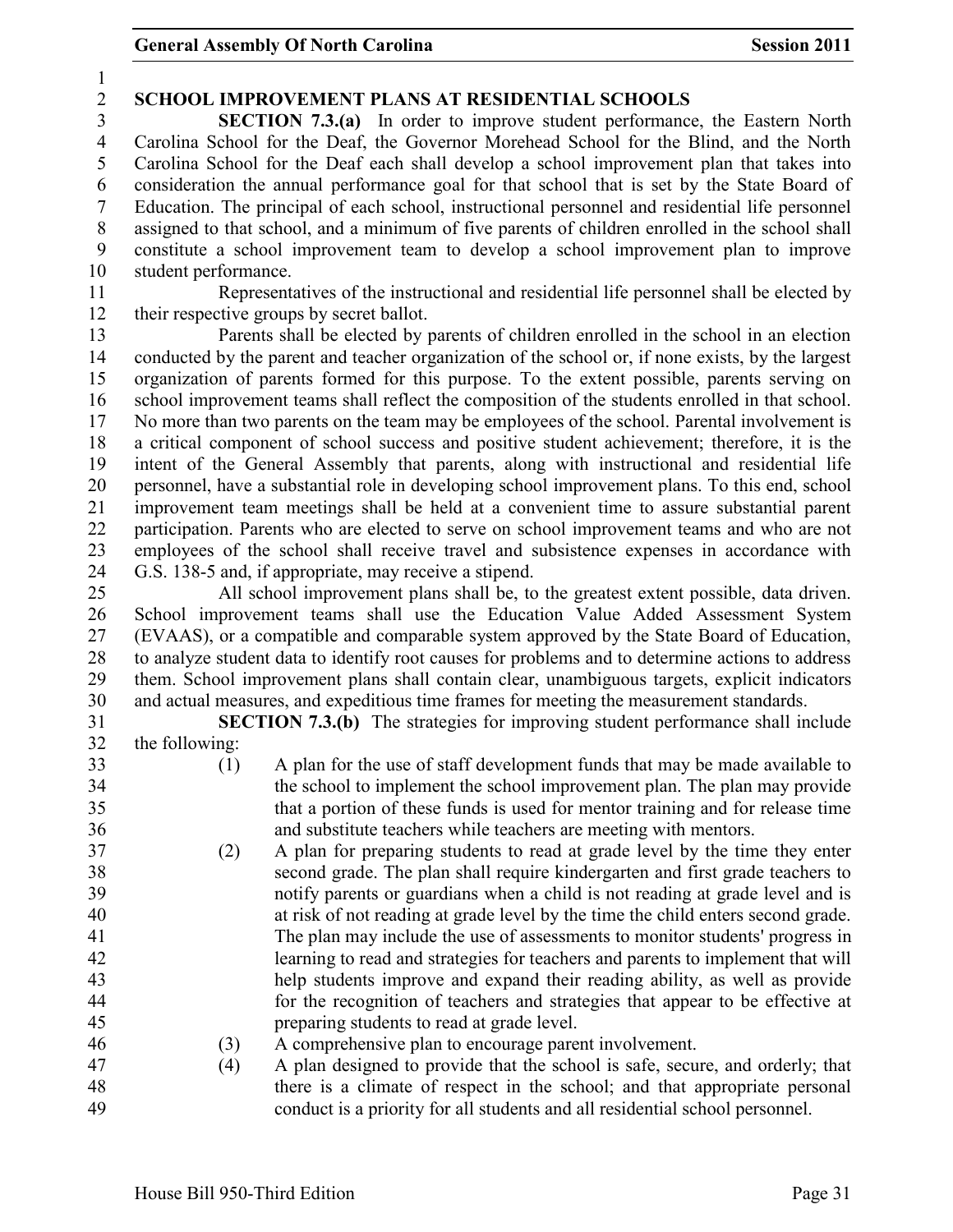|                | <b>General Assembly Of North Carolina</b><br><b>Session 2011</b>                                     |
|----------------|------------------------------------------------------------------------------------------------------|
| 1              | A plan that specifies the effective instructional practices and methods to be<br>(5)                 |
| $\overline{2}$ | used to improve the academic performance of students identified as at risk of                        |
| 3              | academic failure or at risk of dropping out of school.                                               |
| $\overline{4}$ | <b>SECTION 7.3.(c)</b> Support among affected staff members is essential to successful               |
| 5              | implementation of a school improvement plan to address improved student performance at that          |
| 6              | school. The principal of the school shall present the proposed school improvement plan to all of     |
| $\tau$         | the instructional personnel assigned to the school for their review and vote. The vote shall be      |
| $\,8\,$        | by secret ballot. The principal shall submit the school improvement plan to the State Board of       |
| 9              | Education only if the proposed school improvement plan has the approval of a majority of the         |
| 10             | instructional personnel who voted on the plan.                                                       |
| 11             | <b>SECTION 7.3.(d)</b> The State Board of Education shall accept or reject the school                |
| 12             | improvement plan within 60 days after the submission plan. If the State Board rejects a school       |
| 13             | improvement plan, the State Board shall state with specificity the reasons for rejecting the plan    |
| 14             | to the principal and shall direct that the principal work with the school improvement team to        |
| 15             | resolve the disagreements. The school improvement team may then prepare another plan,                |
| 16             | present it to the instructional personnel assigned to the school for a vote, and submit it to the    |
| 17             | State Board to accept or reject. If there is no resolution within 30 days, then the State Board      |
| 18             | may develop a school improvement plan for the school; however, the General Assembly urges            |
| 19             | the State Board to utilize the school's proposed school improvement plan to the maximum              |
| 20             | extent possible when developing this plan.                                                           |
| 21             | <b>SECTION 7.3.(e)</b> A school improvement plan shall remain in effect for no more                  |
| 22             | than three years; however, the school improvement team may amend the plan as often as is             |
| 23             | necessary or appropriate. If, at any time, any part of a school improvement plan becomes             |
| 24             | unlawful or the State Board finds that a school improvement plan is impeding student                 |
| 25             | performance at a school, the State Board may vacate the relevant portion of the plan and may         |
| 26             | direct the school to revise that portion. The procedures set out in this section shall apply to      |
| 27             | amendments and revisions to school improvement plans.                                                |
| 28             | <b>SECTION 7.3.(f)</b> Any funds the State Board makes available to a school to meet                 |
| 29<br>30       | the goals for that school under the ABCs Program and to implement the school improvement             |
| 31             | plan at that school shall be used in accordance with those goals and the school improvement<br>plan. |
| 32             | <b>SECTION 7.3.(g)</b> The State Board shall develop a list of recommended strategies                |
| 33             | that it determines to be effective, which building-level committees may use to establish parent      |
| 34             | involvement programs designed to meet the specific needs of their schools.                           |
| 35             | <b>SECTION 7.3.(h)</b> Once the plan is developed, the principal shall ensure the plan is            |
| 36             | available and accessible to parents and the school community.                                        |
| 37             |                                                                                                      |
| 38             | <b>SCHOOL CALENDAR PILOT PROGRAM</b>                                                                 |
| 39             | <b>SECTION 7.4.</b> The State Board of Education shall establish a school calendar pilot             |
| 40             | program in the Wilkes County Schools, the Montgomery County Schools, and the Stanly                  |
| 41             | County Schools. The purpose of the pilot program is to determine whether and to what extent a        |
| 42             | local school administrative unit can save money during this extreme fiscal crisis by                 |
| 43             | consolidating the school calendar.                                                                   |
| 44             | Notwithstanding G.S. 115C-84.2(a)(1), the school calendar for the $2012-2013$                        |
| 45             | calendar year for the pilot school systems shall include a minimum of 180 days or 1,000 hours        |
| 46             | of instruction covering at least nine calendar months.                                               |
| 47             | If the local board of education in a pilot school system adds instructional hours to                 |
| 48             | previously scheduled days under this section, the local school administrative unit is deemed to      |
| 49             | have a minimum of 180 days of instruction, and teachers employed for a 10-month term are             |
| 50             | deemed to have been employed for the days being made up and shall be compensated as if they          |
| 51             | had worked the days being made up.                                                                   |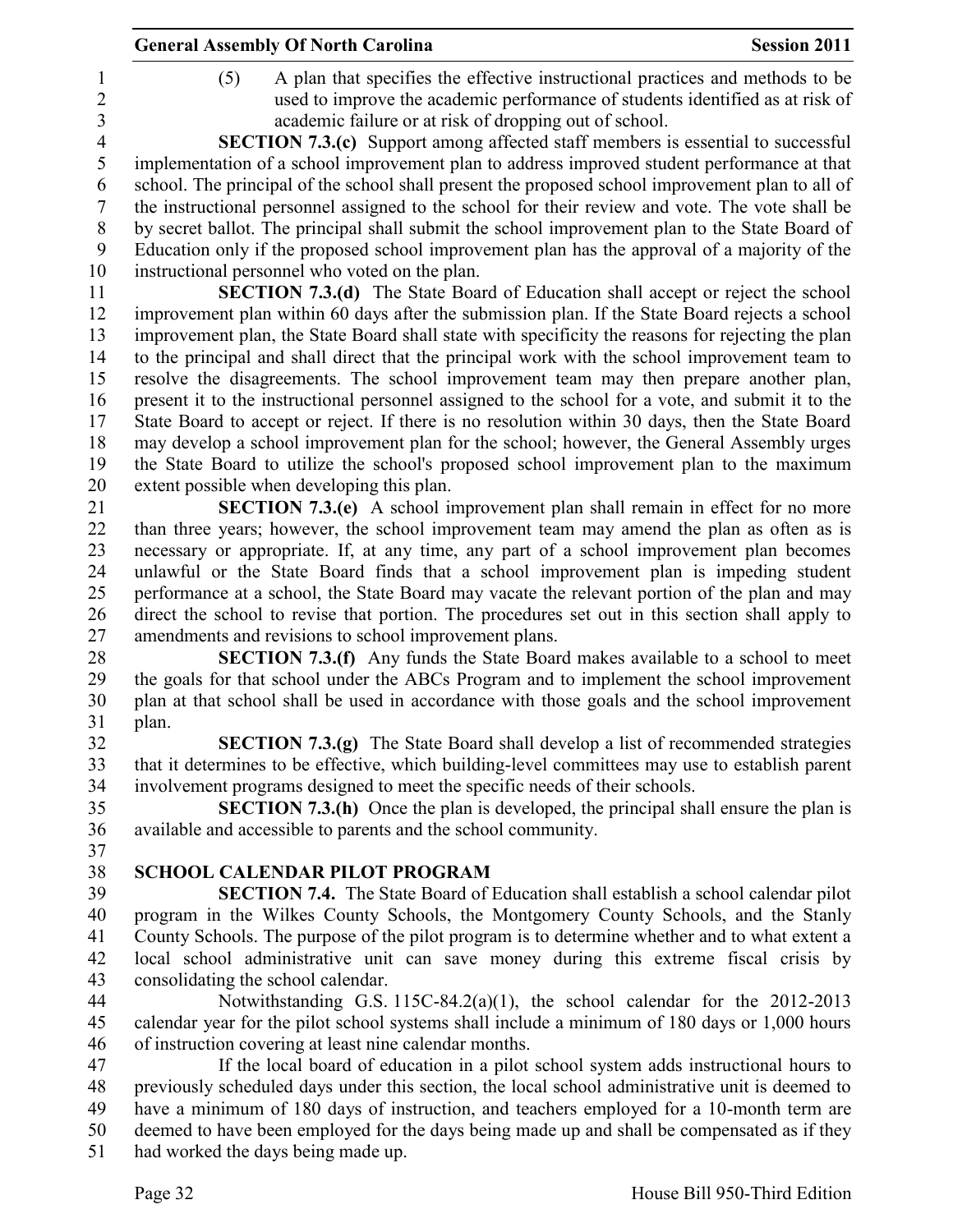|                        | <b>General Assembly Of North Carolina</b><br><b>Session 2011</b>                                                                                                                                                                                                                                                                                                                                                                                                                                                                                                                                                                                                                                                                                                                                                                                                         |  |
|------------------------|--------------------------------------------------------------------------------------------------------------------------------------------------------------------------------------------------------------------------------------------------------------------------------------------------------------------------------------------------------------------------------------------------------------------------------------------------------------------------------------------------------------------------------------------------------------------------------------------------------------------------------------------------------------------------------------------------------------------------------------------------------------------------------------------------------------------------------------------------------------------------|--|
|                        | The State Board of Education shall report to the Joint Legislative Education<br>Oversight Committee by March 15, 2013, on the administration of the pilot program, cost<br>savings realized by it, and its impact on student achievement.                                                                                                                                                                                                                                                                                                                                                                                                                                                                                                                                                                                                                                |  |
|                        | <b>RESTORE TEACHING FELLOWS PROGRAM</b>                                                                                                                                                                                                                                                                                                                                                                                                                                                                                                                                                                                                                                                                                                                                                                                                                                  |  |
|                        | <b>SECTION 7.5.</b> Section 1.38 of S.L. 2011-266 is repealed.                                                                                                                                                                                                                                                                                                                                                                                                                                                                                                                                                                                                                                                                                                                                                                                                           |  |
|                        | REPEAL PROHIBITION ON TEACHER PREPAYMENT<br><b>SECTION 7.6.</b> Section 5 of S.L. 2011-379 is repealed.                                                                                                                                                                                                                                                                                                                                                                                                                                                                                                                                                                                                                                                                                                                                                                  |  |
|                        | REPEAL INCREASE IN THE NUMBER OF INSTRUCTIONAL DAYS<br><b>SECTION 7.7.(a)</b> G.S. 115C-84.2 reads as rewritten:                                                                                                                                                                                                                                                                                                                                                                                                                                                                                                                                                                                                                                                                                                                                                         |  |
|                        | "§ 115C-84.2. School calendar.                                                                                                                                                                                                                                                                                                                                                                                                                                                                                                                                                                                                                                                                                                                                                                                                                                           |  |
| (a)                    | School Calendar. - Each local board of education shall adopt a school calendar                                                                                                                                                                                                                                                                                                                                                                                                                                                                                                                                                                                                                                                                                                                                                                                           |  |
| include the following: | consisting of 215 days all of which shall fall within the fiscal year. A school calendar shall                                                                                                                                                                                                                                                                                                                                                                                                                                                                                                                                                                                                                                                                                                                                                                           |  |
| (1)                    | A minimum of 185180 days and 1,025 1,000 hours of instruction covering at<br>least nine calendar months. The local board shall designate when the 185180<br>instructional days shall occur. The number of instructional hours in an<br>instructional day may vary according to local board policy and does not have<br>to be uniform among the schools in the administrative unit. Local boards<br>may approve school improvement plans that include days with varying<br>amounts of instructional time. If school is closed early due to inclement<br>weather, the day and the scheduled amount of instructional hours may count<br>towards the required minimum to the extent allowed by State Board policy.<br>The school calendar shall include a plan for making up days and<br>instructional hours missed when schools are not opened due to inclement<br>weather. |  |
| (1a)                   | Repealed by Session Laws 2004-180, s. 1, effective August 9, 2004.                                                                                                                                                                                                                                                                                                                                                                                                                                                                                                                                                                                                                                                                                                                                                                                                       |  |
| (2)                    | A minimum of 10 annual vacation leave days.                                                                                                                                                                                                                                                                                                                                                                                                                                                                                                                                                                                                                                                                                                                                                                                                                              |  |
| (3)                    | The same or an equivalent number of legal holidays occurring within the<br>school calendar as those designated by the State Personnel Commission for                                                                                                                                                                                                                                                                                                                                                                                                                                                                                                                                                                                                                                                                                                                     |  |
|                        | State employees.<br>Repealed by Session Laws 2011-145, s. 7.29(a), effective July 1, 2011.                                                                                                                                                                                                                                                                                                                                                                                                                                                                                                                                                                                                                                                                                                                                                                               |  |
| (4)<br>(4a)            | Five days, as designated by the local board, for use as teacher workdays.                                                                                                                                                                                                                                                                                                                                                                                                                                                                                                                                                                                                                                                                                                                                                                                                |  |
|                        | These days shall be protected to allow teachers to complete instructional and                                                                                                                                                                                                                                                                                                                                                                                                                                                                                                                                                                                                                                                                                                                                                                                            |  |
|                        | classroom administrative duties. The local school administrative unit shall                                                                                                                                                                                                                                                                                                                                                                                                                                                                                                                                                                                                                                                                                                                                                                                              |  |
|                        | not impose any additional tasks on these days. The local board shall                                                                                                                                                                                                                                                                                                                                                                                                                                                                                                                                                                                                                                                                                                                                                                                                     |  |
|                        | schedule one of these days at the beginning of the school year and one at the                                                                                                                                                                                                                                                                                                                                                                                                                                                                                                                                                                                                                                                                                                                                                                                            |  |
|                        | end of each academic quarter.                                                                                                                                                                                                                                                                                                                                                                                                                                                                                                                                                                                                                                                                                                                                                                                                                                            |  |
| (5)                    | The remaining days scheduled by the local board in consultation with each                                                                                                                                                                                                                                                                                                                                                                                                                                                                                                                                                                                                                                                                                                                                                                                                |  |
|                        | school's principal for use as teacher workdays, additional instructional days,                                                                                                                                                                                                                                                                                                                                                                                                                                                                                                                                                                                                                                                                                                                                                                                           |  |
|                        | or other lawful purposes. Before consulting with the local board, each                                                                                                                                                                                                                                                                                                                                                                                                                                                                                                                                                                                                                                                                                                                                                                                                   |  |
|                        | principal shall work with the school improvement team to determine the                                                                                                                                                                                                                                                                                                                                                                                                                                                                                                                                                                                                                                                                                                                                                                                                   |  |
|                        | days to be scheduled and the purposes for which they should be scheduled.                                                                                                                                                                                                                                                                                                                                                                                                                                                                                                                                                                                                                                                                                                                                                                                                |  |
|                        | Days may be scheduled and planned for different purposes for different                                                                                                                                                                                                                                                                                                                                                                                                                                                                                                                                                                                                                                                                                                                                                                                                   |  |
|                        | personnel and there is no requirement to schedule the same dates for all                                                                                                                                                                                                                                                                                                                                                                                                                                                                                                                                                                                                                                                                                                                                                                                                 |  |
|                        | personnel. In order to make up days for school closing because of inclement                                                                                                                                                                                                                                                                                                                                                                                                                                                                                                                                                                                                                                                                                                                                                                                              |  |
|                        | weather, the local board may designate any of the days in this subdivision as                                                                                                                                                                                                                                                                                                                                                                                                                                                                                                                                                                                                                                                                                                                                                                                            |  |
|                        | additional make-up days to be scheduled after the last day of student                                                                                                                                                                                                                                                                                                                                                                                                                                                                                                                                                                                                                                                                                                                                                                                                    |  |
|                        | attendance.                                                                                                                                                                                                                                                                                                                                                                                                                                                                                                                                                                                                                                                                                                                                                                                                                                                              |  |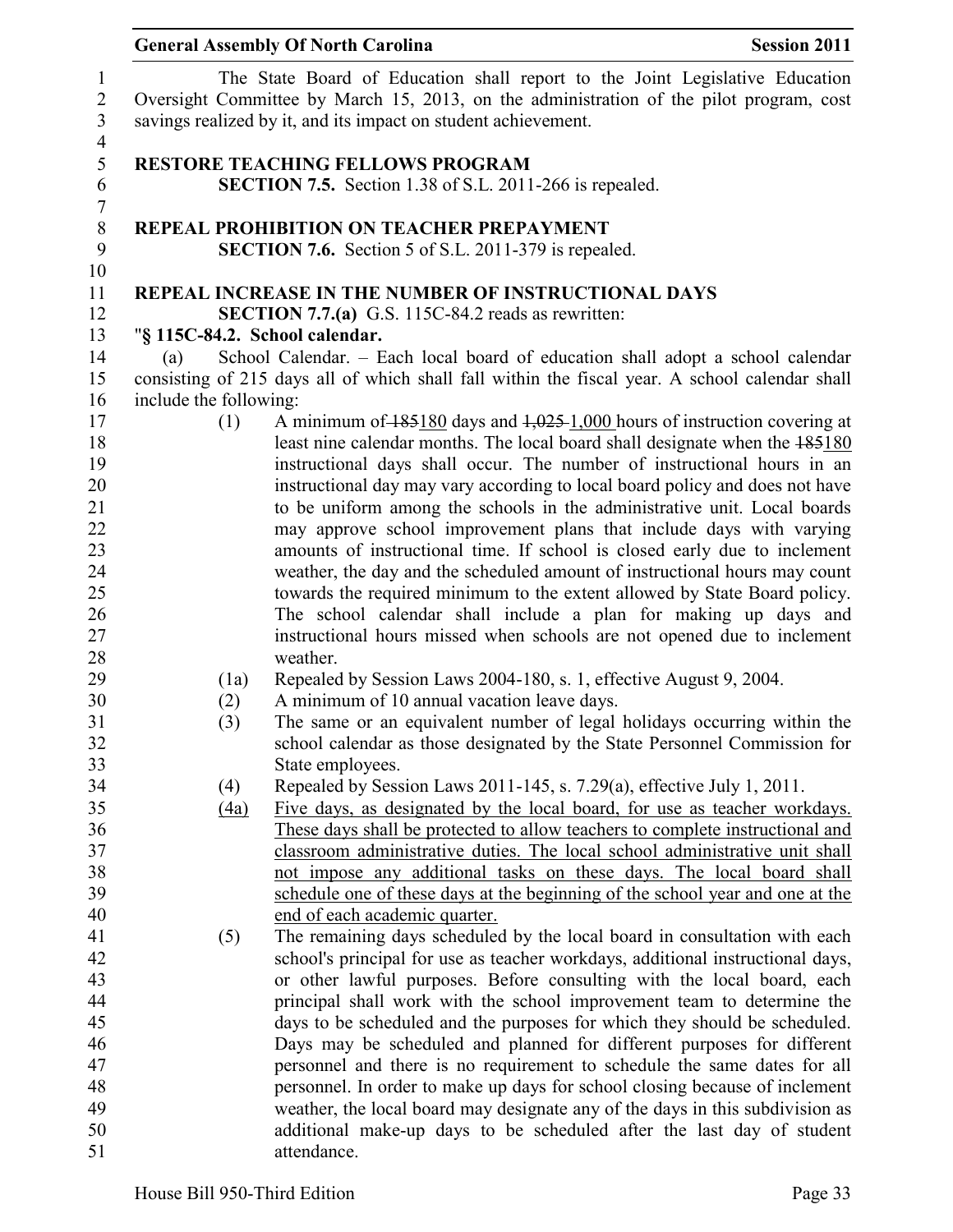|                | <b>Session 2011</b><br><b>General Assembly Of North Carolina</b>                                                                                                                  |
|----------------|-----------------------------------------------------------------------------------------------------------------------------------------------------------------------------------|
| 1              | If the State Board of Education finds that it will enhance student performance to do so, the                                                                                      |
| $\overline{2}$ | State Board may grant a local board of education a waiver to use up to five of the instructional                                                                                  |
| 3              | days required by subdivision (1) of this subsection as teacher workdays. For each instructional                                                                                   |
| $\overline{4}$ | day waived, the State Board shall waive an equivalent number of instructional hours.                                                                                              |
| 5              | Local boards and individual schools are encouraged to use the calendar flexibility in order                                                                                       |
| 6              | to meet the annual performance standards set by the State Board. Local boards of education                                                                                        |
| $\overline{7}$ | shall consult with parents and the employed public school personnel in the development of the                                                                                     |
| $8\phantom{1}$ | school calendar.                                                                                                                                                                  |
| 9              | Local boards shall designate at least two-seven days scheduled under subdivision                                                                                                  |
| 10             | $\left(\frac{5}{2}\right)$ subdivisions (4a) and (5) of this subsection as days on which teachers may take accumulated                                                            |
| 11             | vacation leave. Local boards may designate the remaining days scheduled in subdivision                                                                                            |
| 12             | $\left(\frac{5}{2}\right)$ subdivisions (4a) and (5) of this subsection as days on which teachers may take accumulated                                                            |
| 13             | vacation leave, but local boards shall give teachers at least 14 calendar days' notice before                                                                                     |
| 14             | requiring a teacher to work instead of taking vacation leave on any of these days. A teacher                                                                                      |
| 15             | may elect to waive this notice requirement for one or more of these days.                                                                                                         |
| 16             | Limitations. - The following limitations apply when developing the school<br>(b)                                                                                                  |
| 17             | calendar:                                                                                                                                                                         |
| 18             | The total number of teacher workdays for teachers employed for a 10 month<br>(1)                                                                                                  |
| 19             | term shall not exceed 195 days.                                                                                                                                                   |
| 20             | The calendar shall include at least 42 consecutive days when teacher<br>(2)                                                                                                       |
| 21             | attendance is not required unless: (i) the school is a year-round school; or (ii)                                                                                                 |
| 22             | the teacher is employed for a term in excess of 10 months. At the request of                                                                                                      |
| 23             | the local board of education or of the principal of a school, a teacher may                                                                                                       |
| 24             | elect to work on one of the 42 days when teacher attendance is not required                                                                                                       |
| 25             | in lieu of another scheduled workday.                                                                                                                                             |
| 26             | School shall not be held on Sundays.<br>(3)                                                                                                                                       |
| 27             | Veterans Day shall be a holiday for all public school personnel and for all<br>(4)                                                                                                |
| 28             | students enrolled in the public schools.                                                                                                                                          |
| 29<br>30       | Emergency Conditions. - During any period of emergency in any section of the<br>(c)<br>State where emergency conditions make it necessary, the State Board of Education may order |
| 31             | general, and if necessary, extended recesses or adjournment of the public schools.                                                                                                |
| 32             | Opening and Closing Dates. – Local boards of education shall determine the dates<br>(d)                                                                                           |
| 33             | of opening and closing the public schools under subdivision $(a)(1)$ of this section. Except for                                                                                  |
| 34             | year-round schools, the opening date for students shall not be before August 25, and the closing                                                                                  |
| 35             | date for students shall not be after June 10. On a showing of good cause, the State Board of                                                                                      |
| 36             | Education may waive this requirement to the extent that school calendars are able to provide                                                                                      |
| 37             | sufficient days to accommodate anticipated makeup days due to school closings. A local board                                                                                      |
| 38             | may revise the scheduled closing date if necessary in order to comply with the minimum                                                                                            |
| 39             | requirements for instructional days or instructional time. For purposes of this subsection, the                                                                                   |
| 40             | term "good cause" means either that:                                                                                                                                              |
| 41             | Schools in any local school administrative unit in a county have been closed<br>(1)                                                                                               |
| 42             | eight days per year during any four of the last 10 years because of severe                                                                                                        |
| 43             | weather conditions, energy shortages, power failures, or other emergency                                                                                                          |
| 44             | situations; or                                                                                                                                                                    |
| 45             | Schools in any local school administrative unit in a county have been closed<br>(2)                                                                                               |
| 46             | for all or part of eight days per year during any four of the last 10 years                                                                                                       |
| 47             | because of severe weather conditions. For purposes of this subdivision, a                                                                                                         |
| 48             | school shall be deemed to be closed for part of a day if it is closed for two or                                                                                                  |
| 49             | more hours.                                                                                                                                                                       |
| 50             | The State Board also may waive this requirement for an educational purpose. The term                                                                                              |
| 51             | "educational purpose" means a local school administrative unit establishes a need to adopt a                                                                                      |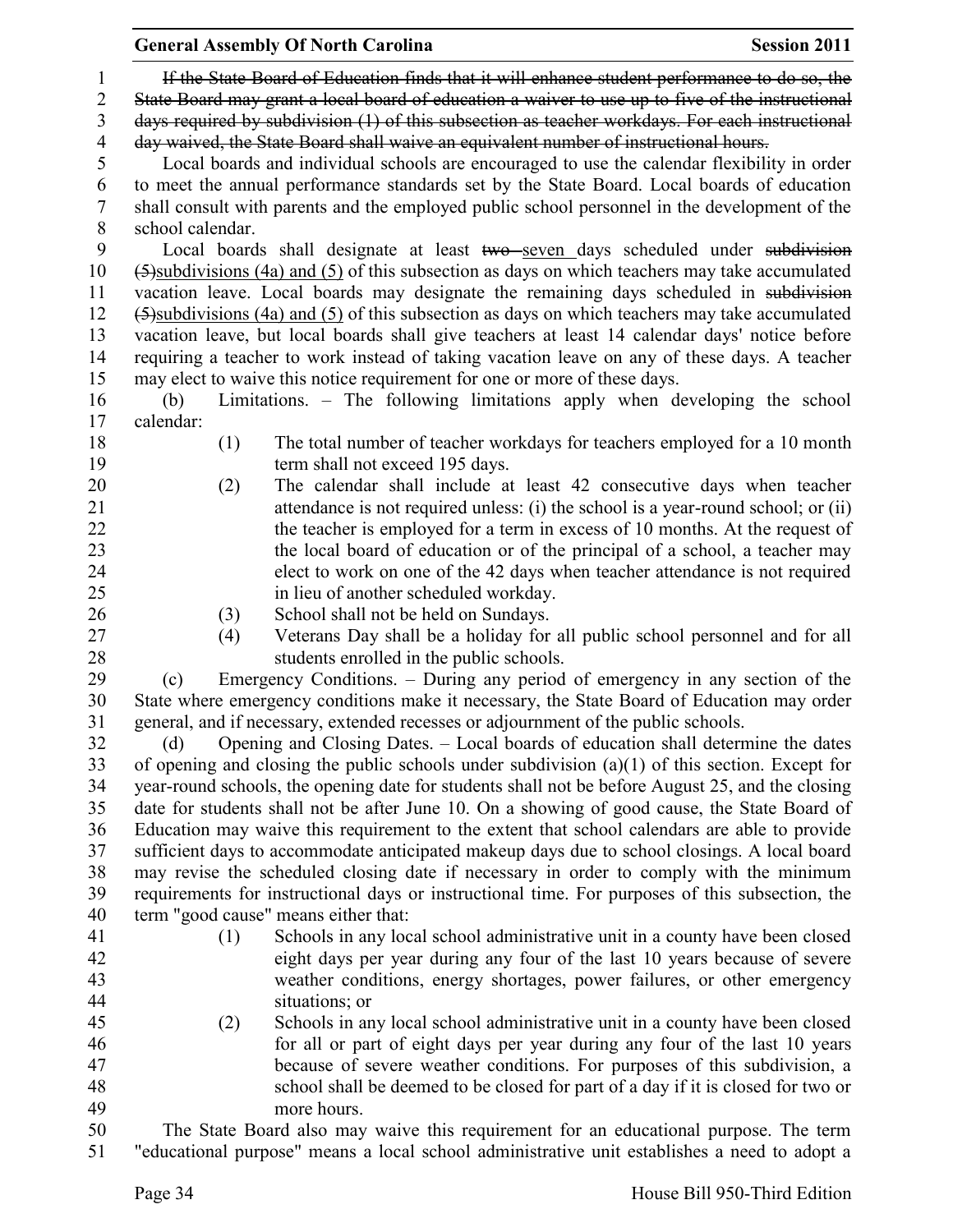different calendar for (i) a specific school to accommodate a special program offered generally to the student body of that school, (ii) a school that primarily serves a special population of students, or (iii) a defined program within a school. The State Board may grant the waiver for an educational purpose for that specific school or defined program to the extent that the State Board finds that the educational purpose is reasonable, the accommodation is necessary to accomplish the educational purpose, and the request is not an attempt to circumvent the opening and closing dates set forth in this subsection. The waiver requests for educational 8 purposes shall not be used to accommodate system-wide class scheduling preferences.<br>9 The required opening and closing dates under this subsection shall not apply to a The required opening and closing dates under this subsection shall not apply to any school that a local board designated as having a modified calendar for the 2003-2004 school year or to any school that was part of a planned program in the 2003-2004 school year for a system of modified calendar schools, so long as the school operates under a modified calendar. (e) Nothing in this section prohibits a local board of education from offering supplemental or additional educational programs or activities outside the calendar adopted under this section." **SECTION 7.7.(b)** G.S. 115C-238.29F(d)(1) reads as rewritten: 17 "(1) The school shall provide instruction each year for at least days. If the State Board of Education finds that it will enhance student performance to do so, the State Board may grant a charter school a waiver to use up to five of these instructional days as teacher workdays." **SECTION 7.7.(c)** G.S. 115C-238.66(1)d. reads as rewritten: "d. The board of directors shall adopt a school calendar consisting of a minimum of 185180 days of instruction covering at least nine 24 calendar months." **RESIDENTIAL SCHOOLS SECTION 7.8.(a)** Section 7.25(a) of S.L. 2011-145 is repealed. **SECTION 7.8.(b)** The Department of Public Instruction shall not transfer any school-based personnel from the residential schools to central office administrative positions. **SECTION 7.8.(c)** Notwithstanding G.S. 146-30, the Department of Public Instruction shall retain all proceeds generated from the rental of building space on the residential school campuses. The Department of Public Instruction shall use all receipts generated from these leases to staff and operate the North Carolina School for the Deaf, the Eastern North Carolina School for the Deaf, and the Governor Morehead School. These receipts shall not be used to support administrative functions within the Department. **LIABILITY INSURANCE FOR PUBLIC SCHOOL PERSONNEL SECTION 7.9.(a)** Within 60 days of the effective date of this section, the local school administrative units shall provide written notification to all public school employees regarding the coverage provided by the State-funded liability insurance policy for North Carolina public school employees. Notification shall include information regarding policy coverage details, instructions on reporting claims, contact information for additional questions, and instructions on obtaining a copy of the policy. **SECTION 7.9.(b)** From the funds available for liability insurance for public school personnel, the Department of Public Instruction shall distribute additional funds to local school administrative units on the basis of average daily membership in order to implement the requirements of subsection (a) of this section. **PILOT COOPERATIVE INNOVATIVE HIGH SCHOOL** 

 **SECTION 7.10.** Notwithstanding G.S. 115C-238.51, the State Board of Education shall approve the establishment of a cooperative innovative high school pilot by the local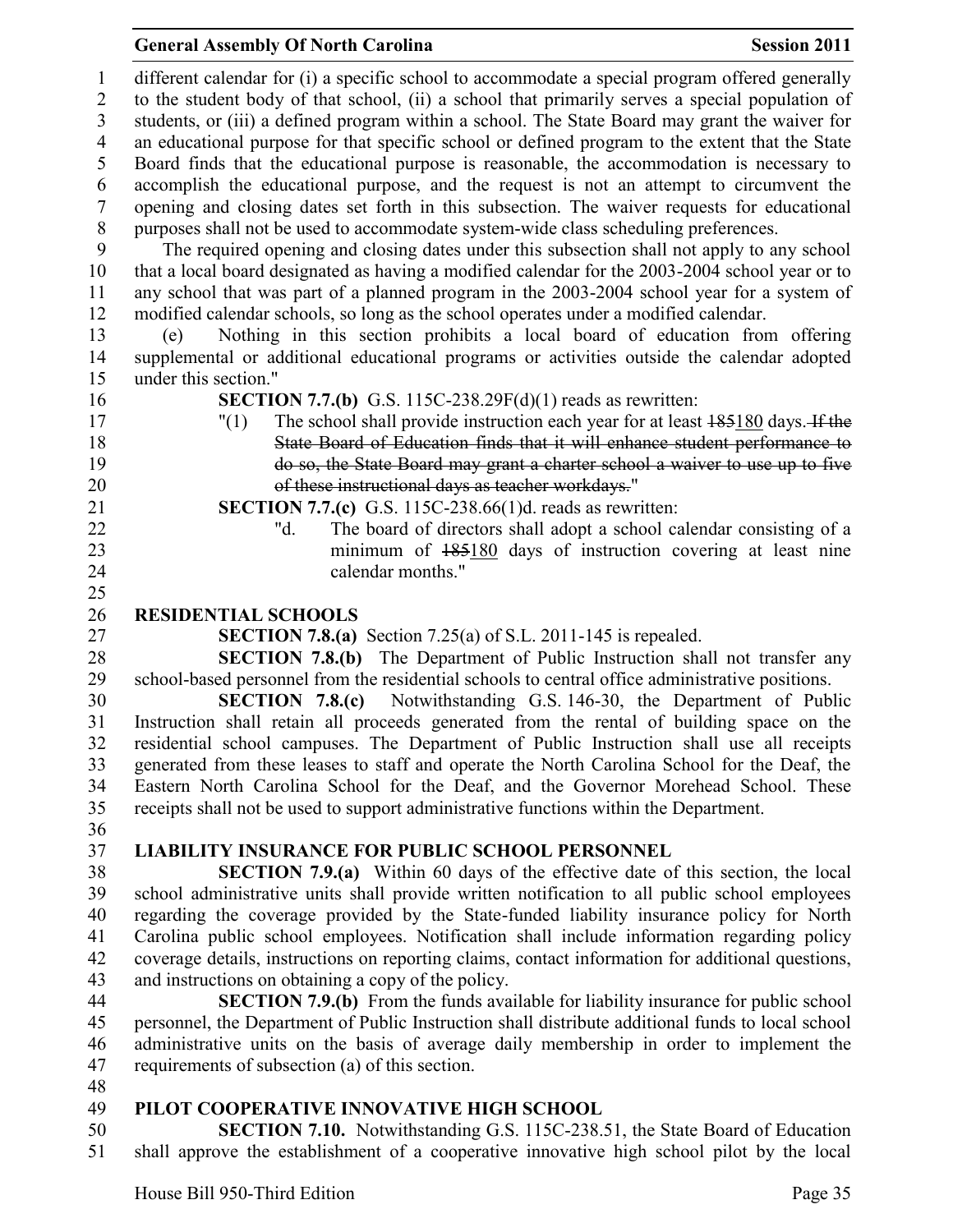|     |            | <b>General Assembly Of North Carolina</b>                                                     | <b>Session 2011</b> |
|-----|------------|-----------------------------------------------------------------------------------------------|---------------------|
|     |            | boards of education of the Davidson County Schools, Thomasville City Schools, and Lexington   |                     |
|     |            | City Schools and the local board of trustees of Davidson County Community College under       |                     |
|     |            | Part 9 of Article 16 of Chapter 115C of the General Statutes. The pilot shall be known as the |                     |
|     |            | Yadkin Valley Regional Career Academy.                                                        |                     |
|     |            | <b>CLARIFYING COOPERATIVE INNOVATIVE HIGH SCHOOL STATUTES</b>                                 |                     |
|     |            | <b>SECTION 7.11.(a)</b> G.S. 115C-238.50A reads as rewritten:                                 |                     |
|     |            | "§ 115C-238.50A. Definitions.                                                                 |                     |
|     |            | The following definitions apply in this Part:                                                 |                     |
|     | (1)        | Constituent institution. - A constituent institution as                                       | defined<br>1n       |
|     |            | G.S. $116-2(4)$ .                                                                             |                     |
|     | (1a)       | Cooperative innovative high school. $-$ A high school that meets the                          |                     |
|     |            | following criteria:                                                                           |                     |
|     |            | It has no more than 100 students per grade level.<br>a.                                       |                     |
|     |            | It partners with an institution of higher education to enable students<br>b.                  |                     |
|     |            | to concurrently obtain a high school diploma and begin or complete                            |                     |
|     |            | an associate degree program, master a certificate or vocational                               |                     |
|     |            | program, or earn up to two years of college credit within five years.                         |                     |
|     |            | It is located on the campus of the partner institution of higher<br>$\mathbf{c}$ .            |                     |
|     |            | education, unless the governing board-Board or the local board of                             |                     |
|     |            | trustees for a private North Carolina college specifically waives the                         |                     |
|     |            | requirement through adoption of a formal resolution.                                          |                     |
|     | (1b)       | Cooperative innovative high school allotment. – Funds appropriated by the                     |                     |
|     |            | General Assembly to the Department of Public Instruction to provide                           |                     |
|     |            | additional resources to approved cooperative innovative high schools.                         |                     |
|     | (2)        | Education partner. $-$ An education partner as provided in G.S. 115C-238.52.                  |                     |
|     | (3)        | Governing board-Board. - The State Board of Education, the State Board of                     |                     |
|     |            | Community Colleges, Colleges or the Board of Governors of The University                      |                     |
|     |            | of North Carolina, or the Board of the North Carolina Independent Colleges                    |                     |
|     |            | and Universities.Carolina.                                                                    |                     |
|     | (3a)       | Local board of education. $-$ A local board as defined in G.S. 115C-5(5) or a                 |                     |
|     |            | regional school board of directors as defined in G.S. 115C-238.61(5).                         |                     |
|     | (4)        | Local board of trustees. - The board of trustees of a community college,                      |                     |
|     |            | constituent institution of The University of North Carolina, or private                       |                     |
|     |            | college located in North Carolina.                                                            |                     |
|     | <u>(5)</u> | Partner institution of higher education. $- A$ community college, constituent                 |                     |
|     |            | institution of The University of North Carolina, or private college located in                |                     |
|     |            | North Carolina."                                                                              |                     |
|     |            | <b>SECTION 7.11.(b)</b> G.S. 115C-238.51 reads as rewritten:                                  |                     |
|     |            | "§ 115C-238.51. Application process.                                                          |                     |
| (a) |            | A local board of education and at least one local board of trustees shall jointly apply       |                     |
|     |            | to establish a cooperative innovative high school program under this Part.                    |                     |
| (b) |            | The application shall contain at least the following information:                             |                     |
|     | (1)        | description of a program that implements<br>$\mathbf{A}$<br>the                               | purposes<br>1n      |
|     |            | G.S. 115C-238.50.                                                                             |                     |
|     | (2)        | A statement of how the program relates to the Economic Vision Plan                            |                     |
|     |            | adopted for the economic development region in which the program                              |                     |
|     |            | cooperative innovative high school is to be located.                                          |                     |
|     | (3)        | The facilities to be used by the programcooperative innovative high school                    |                     |
|     |            | and the manner in which administrative services of the programschool are to                   |                     |
|     |            | be provided.                                                                                  |                     |
|     |            |                                                                                               |                     |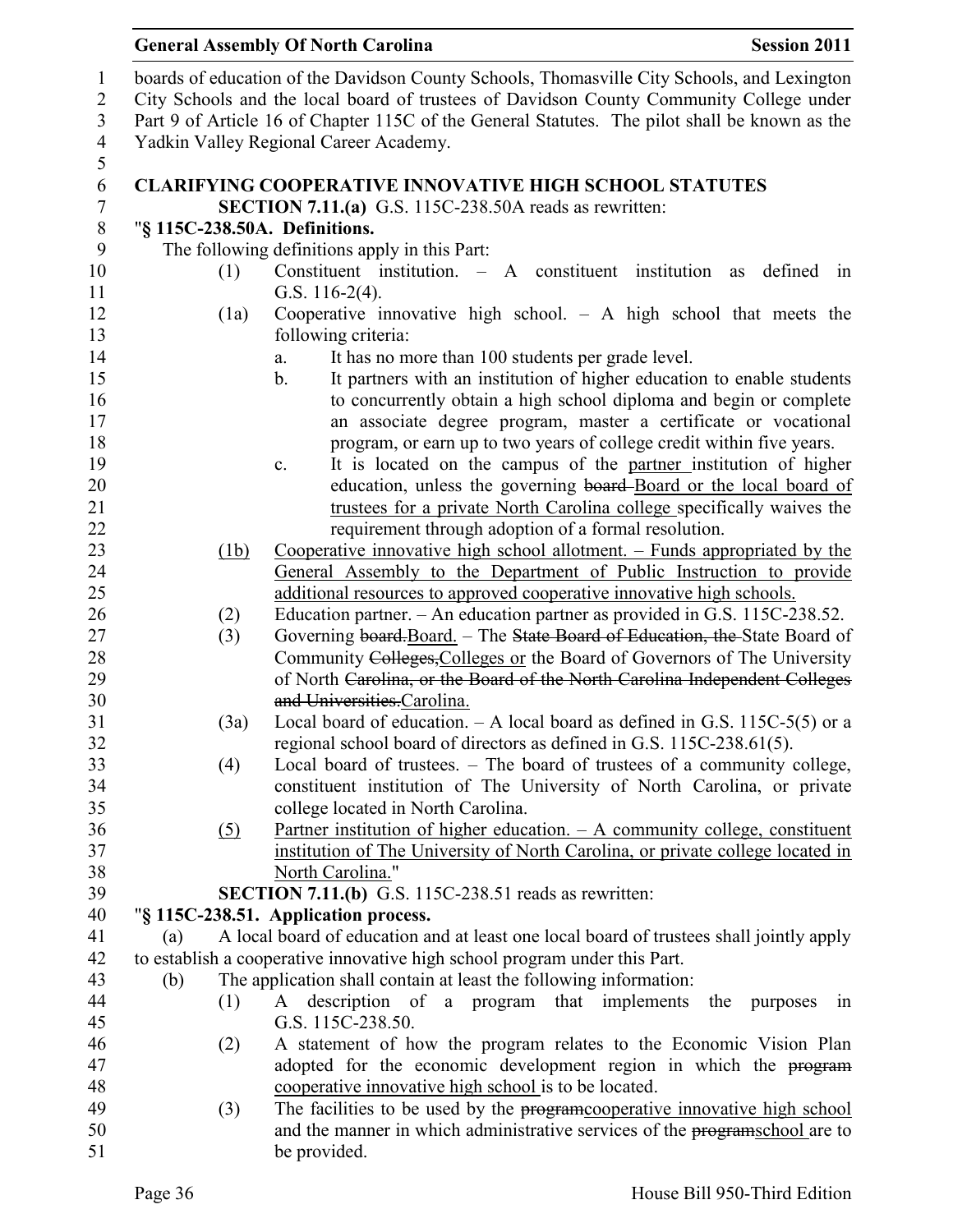|          | <b>General Assembly Of North Carolina</b><br><b>Session 2011</b>                                                                                       |
|----------|--------------------------------------------------------------------------------------------------------------------------------------------------------|
| (4)      | A description of student academic and vocational achievement goals and the                                                                             |
|          | method of demonstrating that students have attained the skills and                                                                                     |
|          | knowledge specified for those goals.                                                                                                                   |
| (5)      | A description of how the program cooperative innovative high school will be                                                                            |
|          | operated, including budgeting, curriculum, transportation, and operating                                                                               |
|          | procedures.                                                                                                                                            |
| (6)      | The process to be followed by the program cooperative innovative high                                                                                  |
|          | school to ensure parental involvement.                                                                                                                 |
| (7)      | The process by which students will be selected for and admitted to the                                                                                 |
|          | program.cooperative innovative high school.                                                                                                            |
| (8)      | A description of the funds that will be used and a proposed budget for the                                                                             |
|          | first five years of the implementation of the program-cooperative innovative                                                                           |
|          | high school. This description shall identify how the average daily                                                                                     |
|          | membership (ADM) and full-time equivalent (FTE) students are counted. If                                                                               |
|          | additional funds are requested, a description of how those additional funds                                                                            |
|          | will be used shall be submitted. Additional funds may include an allotment                                                                             |
|          | for a principal position, the cooperative innovative high school allotment,                                                                            |
|          | and tuition payments. For cooperative innovative high schools that have a                                                                              |
|          | community college as their partner institution of higher education, the                                                                                |
|          | proposed budget shall include the cost of including their students in                                                                                  |
|          | calculations of budget full-time equivalent students for the North Carolina                                                                            |
|          | Community College System.                                                                                                                              |
|          | qualifications<br>The<br>in                                                                                                                            |
| (9)      | for individuals<br>required<br>employed<br>the                                                                                                         |
| (10)     | program.cooperative innovative high school.<br>The number of students to be served.                                                                    |
| (11)     |                                                                                                                                                        |
|          | A description of how the program's cooperative innovative high school's<br>effectiveness in meeting the purposes in G.S. 115C-238.50 will be measured. |
| (c)      | The application shall be submitted to the State Board of Education and the                                                                             |
|          | applicable governing Boards. Board. If the partner institution of higher education is a private                                                        |
|          | North Carolina college, the application shall be submitted solely to the State Board of                                                                |
|          | Education. The Boards shall appoint a joint advisory committee to review the applications and                                                          |
|          | to recommend to the Boards those programs that meet the requirements of this Part and that                                                             |
|          | achieve the purposes set out in G.S. 115C-238.50.                                                                                                      |
| $\Theta$ | The Boards may approve programs recommended by the joint advisory committee                                                                            |
|          | or may approve other programs that were not recommended. The Boards shall approve all                                                                  |
|          | applications by June 30 of each year. No application shall be approved unless the State Board                                                          |
|          | of Education and the applicable governing Board find that the application meets the                                                                    |
|          | requirements set out in this Part and that granting the application would achieve the purposes                                                         |
|          | set out in G.S. 115C-238.50. Priority shall be given to applications that are most likely to                                                           |
|          | further State education policies, to address the economic development needs of the economic                                                            |
|          | development regions in which they are located, and to strengthen the educational programs                                                              |
|          | offered in the local school administrative units in which they are located.                                                                            |
| (e)      | No additional State funds shall be provided to approved programs unless                                                                                |
|          | appropriated by the General Assembly."                                                                                                                 |
|          | <b>SECTION 7.11.(c)</b> Part 9 of Article 16 of Chapter 115C of the General Statutes is                                                                |
|          | amended by adding a new section to read:                                                                                                               |
|          | "§ 115C-238.51A. Approval process.                                                                                                                     |
| (a)      | <u>Joint Advisory Committee. – The State Board of Education and the applicable</u>                                                                     |
|          | governing Board of the local board of trustees shall appoint a joint advisory committee to                                                             |
|          | review the applications and to recommend approval for those applications that meet the                                                                 |
|          |                                                                                                                                                        |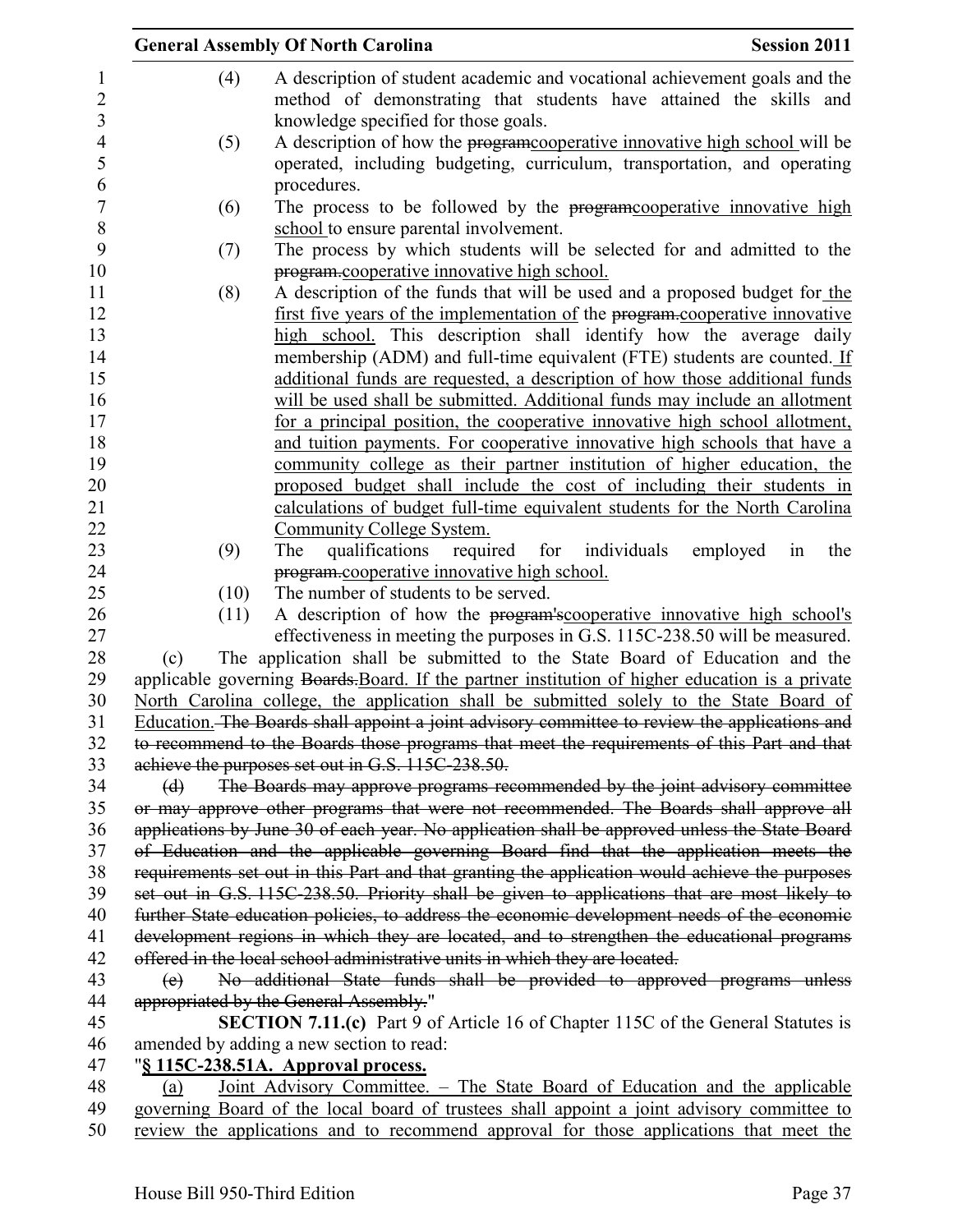| $\mathbf{1}$   | requirements of this Part and achieve purposes set out in G.S. 115C-238.50. The                                                                               |  |  |  |
|----------------|---------------------------------------------------------------------------------------------------------------------------------------------------------------|--|--|--|
| $\overline{2}$ | recommendation shall indicate whether additional funds were requested in the application.                                                                     |  |  |  |
| 3              | No Additional Funds. – For applications which have not requested additional funds,<br>(b)                                                                     |  |  |  |
| $\overline{4}$ | the State Board of Education and the applicable governing Board may approve cooperative                                                                       |  |  |  |
| 5              | innovative high schools. Approvals shall be made by June 30 of each year. No additional State                                                                 |  |  |  |
| 6              | funds, position allotments, earning of budget full-time equivalent students, or payments of                                                                   |  |  |  |
| $\tau$         | tuition shall be provided to cooperative innovative high schools approved under this subsection.                                                              |  |  |  |
| $\, 8$         | Additional Funds. – For applications which have requested additional funds, the<br>(c)                                                                        |  |  |  |
| 9              | State Board of Education and the applicable governing Board may approve cooperative                                                                           |  |  |  |
| 10             | innovative high schools contingent upon appropriation of the additional funds by the General                                                                  |  |  |  |
| 11             | Assembly. Contingent approval shall be made by April 1 of each year. The contingent approval                                                                  |  |  |  |
| 12             | shall expire if no appropriation is made by the General Assembly for the additional funds                                                                     |  |  |  |
| 13             | within one calendar year. No cooperative innovative high school shall open prior to the                                                                       |  |  |  |
| 14             | appropriation by the General Assembly of the full amount of the additional funds as requested                                                                 |  |  |  |
| 15             | in the application for that school under G.S. 115C-238.51 for the upcoming fiscal year or fiscal                                                              |  |  |  |
| 16             | biennium, as appropriate."                                                                                                                                    |  |  |  |
| 17             | SECTION 7.11.(d) G.S. 115C-238.52 reads as rewritten:                                                                                                         |  |  |  |
| 18             | "§ 115C-238.52. Participation by other education partners.                                                                                                    |  |  |  |
| 19             | Any or all of the following education partners may participate in the development of<br>(a)                                                                   |  |  |  |
| 20             | a cooperative innovative program-high school under this Part that is targeted to high school                                                                  |  |  |  |
| 21             | students who would benefit from accelerated academic instruction:                                                                                             |  |  |  |
| 22             | (2) Repealed by Session Laws 2005-276, s. 7.33(a), effective July 1, 2005.<br>(1),                                                                            |  |  |  |
| 23             | A private business or organization.<br>(3)                                                                                                                    |  |  |  |
| 24             | The county board of commissioners in the county in which the program<br>(4)                                                                                   |  |  |  |
| 25             | cooperative innovative high school is located.                                                                                                                |  |  |  |
| 26<br>27       | Any or all of the education partners listed in subsection (a) of this section that<br>(b)                                                                     |  |  |  |
| 28             | participate shall:                                                                                                                                            |  |  |  |
| 29             | Jointly apply with the local board of education and the local board of<br>(1)<br>trustees to establish a cooperative innovative programbigh school under this |  |  |  |
| 30             | Part.                                                                                                                                                         |  |  |  |
| 31             | Be identified in the application.<br>(2)                                                                                                                      |  |  |  |
| 32             | (3)<br>Sign the written agreement under G.S. 115C-238.53(b)."                                                                                                 |  |  |  |
| 33             | SECTION 7.11.(e) G.S. 115C-238.53 reads as rewritten:                                                                                                         |  |  |  |
| 34             | "§ 115C-238.53. Program operation. Operation of cooperative innovative high schools.                                                                          |  |  |  |
| 35             | A program cooperative innovative high school approved by the State is accountable<br>(a)                                                                      |  |  |  |
| 36             | to the local board of education.                                                                                                                              |  |  |  |
| 37             | A program cooperative innovative high school approved under this Part shall operate<br>(b)                                                                    |  |  |  |
| 38             | under the terms of a written agreement signed by the local board of education, local board of                                                                 |  |  |  |
| 39             | trustees, State Board of Education, and applicable governing Board. The agreement shall                                                                       |  |  |  |
| 40             | incorporate the information provided in the application, as modified during the approval                                                                      |  |  |  |
| 41             | process, and any terms and conditions imposed on the program-school by the State Board of                                                                     |  |  |  |
| 42             | Education and the applicable governing Board. The agreement may be for a term of no longer                                                                    |  |  |  |
| 43             | than five school years.                                                                                                                                       |  |  |  |
| 44             | A program cooperative innovative high school may be operated in a facility owned<br>(c)                                                                       |  |  |  |
| 45             | or leased by the local board of education, the local board of trustees, or the education partner, if                                                          |  |  |  |
| 46             | any.                                                                                                                                                          |  |  |  |
| 47             | A program cooperative innovative high school approved under this Part shall provide<br>(d)                                                                    |  |  |  |
| 48             | instruction each school year for at least 180–185 days during nine calendar months, shall                                                                     |  |  |  |

49 comply with laws and policies relating to the education of students with disabilities, and shall<br>50 comply with Article 27 of this Chapter. comply with Article 27 of this Chapter.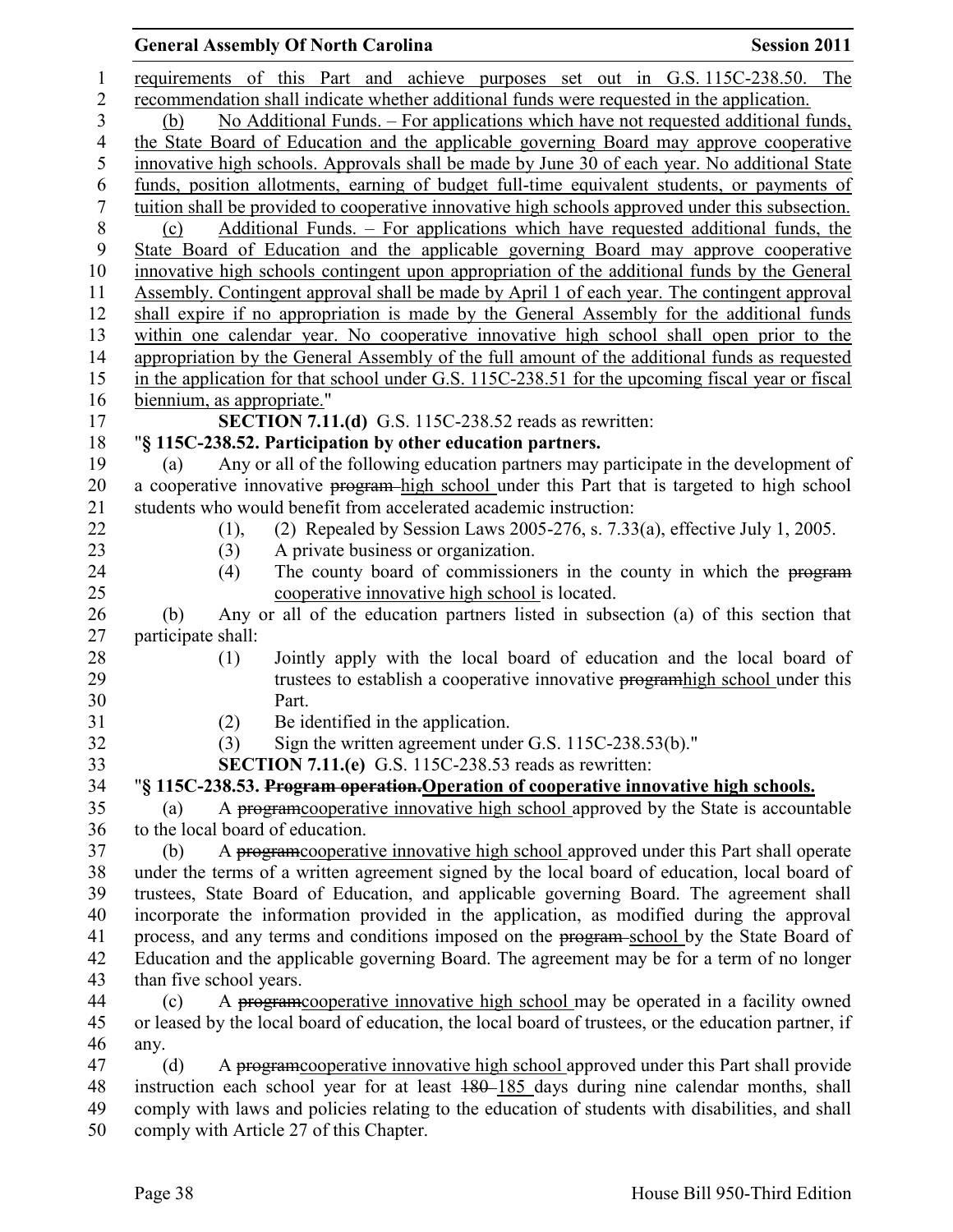#### **General Assembly Of North Carolina Session 2011** Session 2011 (e) A programcooperative innovative high school approved under this Part may use State, federal, and local funds allocated to the local school administrative unit, to the applicable governing Board, and to the college or universitypartner institution of higher education to implement theits program. If there is an education partner and if it is a public body, the programcooperative innovative high school may use State, federal, and local funds allocated to that body. (f) Except as provided in this Part and under the terms of the agreement:agreement, 8 cooperative innovative high schools:<br>9 (1) A program shall S (1) A program shall Shall have the same exemptions from statutes and rules as charter schools operating under Part 6A of this Article, other than those **pertaining to personnel.** 12 (2) A program may May be exempted by the State Board of Education or by the applicable governing Board from laws and rules applicable to a local board of education, a local school administrative unit, a community college, a constituent institution, or a local board of trustees." **SECTION 7.11.(f)** G.S. 115C-238.54 reads as rewritten: "**§ 115C-238.54. Funds for programs.cooperative innovative high schools.**  (a) The Department of Public Instruction shall assign a school code for each 19 <del>program</del>cooperative innovative high school that is approved under this Part. Notwithstanding G.S. 115C-105.25, once the programcooperative innovative high school has been assigned a 21 school code, the local board of education may use these funds for the programschool and may transfer these funds between funding allotment categories. (a1) Repealed by Session Laws 2011-145, s. 7.1A(j), effective January 1, 2012. (b) The local board of trustees may allocate State and federal funds for a program cooperative innovative high school that is approved under this Part. (c) An education partner under G.S. 115C-238.52 that is a public body may allocate 27 State, federal, and local funds for a programe coperative innovative high school that is approved under this Part. (d) If not an education partner under G.S. 115C-238.52, a county board of 30 commissioners in a county where a program cooperative innovative high school is located may nevertheless appropriate funds to a programthe school approved under this Part. (e) The local board of education and the local board of trustees are strongly encouraged to seek funds from sources other than State, federal, and local appropriations. They are strongly encouraged to seek funds the Education Cabinet identifies or obtains under G.S. 116C-4. (f) Students in cooperative innovative high schools shall not be charged tuition for courses taken through the partner institution of higher education. (g) Students in cooperative innovative high schools that have a community college as their partner institution of higher education and were approved under G.S. 115C-238.51A(c) shall be included in calculations of budget full-time equivalent students for the North Carolina Community College System. Students in cooperative innovative high schools that have a community college as their partner institution of higher education and were approved under G.S. 115C-238.51A(b) shall not be included in calculations of budget full-time equivalent students for the North Carolina Community College System. (h) The State Board of Education shall reimburse The University of North Carolina for tuition for courses taken by students at cooperative innovative high schools that have a constituent institution of The University of North Carolina as their partner institution of higher education and were approved under G.S. 115C-238.51A(c). Tuition payments shall not exceed the annual Board of Governors-approved undergraduate resident tuition rate calculated on a per credit hour basis and shall not include fees. In addition, the cooperative innovative high school students' credit hours shall be nonfundable under The University of North Carolina Semester Credit Hour Enrollment Change Funding Model. The State Board of Education shall not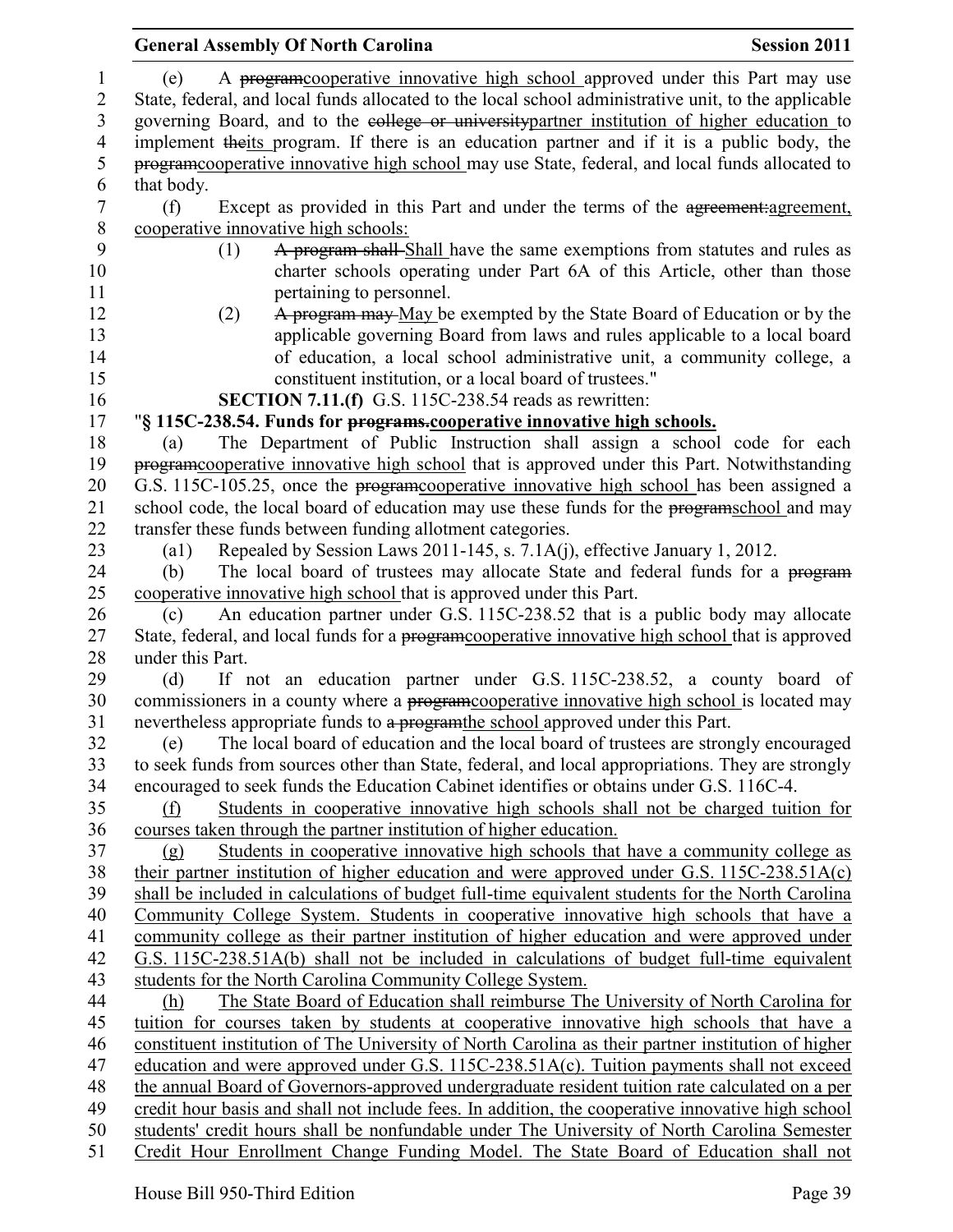|                | <b>Session 2011</b><br><b>General Assembly Of North Carolina</b>                                   |
|----------------|----------------------------------------------------------------------------------------------------|
| $\mathbf{1}$   | reimburse The University of North Carolina for tuition for courses taken by students at            |
| $\overline{2}$ | cooperative innovative high schools that have a constituent institution of The University of       |
| 3              | North Carolina as their partner institution of higher education approved under                     |
| $\overline{4}$ | G.S. 115C-238.51A(b).                                                                              |
| 5              | The State Board of Education shall reimburse private North Carolina colleges for<br>(i)            |
| 6              | tuition for courses taken by students at cooperative innovative high schools that have a private   |
| $\tau$         | North Carolina college as their partner institution of higher education and were approved under    |
| $\,8\,$        | G.S. 115C-238.51A(c). Tuition payments shall not exceed the highest undergraduate resident         |
| 9              | rate approved by the Board of Governors for the University of North Carolina constituent           |
| $10\,$         | institutions and shall not include fees. The State Board of Education shall not reimburse private  |
| 11             | North Carolina colleges for tuition for courses taken by students at cooperative innovative high   |
| 12             | schools that have a private North Carolina college as their partner institution of higher          |
| 13             | education and were approved under G.S. 115C-238.51A(b)."                                           |
| 14             | SECTION 7.11.(g) G.S. 115C-238.55 reads as rewritten:                                              |
| 15             | "§ 115C-238.55. Evaluation of programs.cooperative innovative high schools.                        |
| 16             | The State Board of Education and the governing Boards shall evaluate the success of                |
| 17             | students in programscooperative innovative high schools approved under this Part. Success          |
| 18             | shall be measured by high school retention rates, high school completion rates, high school        |
| 19             | dropout rates, certification and associate degree completion, admission to four-year institutions, |
| 20             | postgraduation employment in career or study-related fields, and employer satisfaction of          |
| 21             | employees who participated in and graduated from the programs-schools. The Boards shall            |
| 22             | jointly report by January 15 of each year to the Joint Legislative Education Oversight             |
| 23             | Committee on the evaluation of these programs.schools."                                            |
| 24             | <b>SECTION 7.11.(h)</b> Section 7.21(e) of S.L. 2010-31 is repealed.                               |
| 25             | <b>SECTION 7.11.(i)</b> This section is effective when it becomes law.                             |
| 26             |                                                                                                    |
| 27             | <b>NORTH CAROLINA VIRTUAL PUBLIC SCHOOLS</b>                                                       |
| 28             | <b>SECTION 7.12.</b> Section 7.22(k) of S.L. 2011-145 reads as rewritten:                          |
| 29             | "SECTION 7.22.(k) The State Board shall use only funds provided through the North                  |
| 30             | Carolina Virtual Public Schools Allotment Formula and the NCVPS enrollment reserve as set          |
| 31             | forth in this section to fund instructional costs of NCVPS. The only funds that may be used for    |
| 32             | the instructional costs of NCVPS are the following:                                                |
| 33             | Funds provided through the North Carolina Virtual Public Schools<br>(1)                            |
| 34             | Allotment Formula.                                                                                 |
| 35             | Funds provided through the NCVPS enrollment reserve as set forth in this<br>(2)                    |
| 36             | section.                                                                                           |
| 37             | Local funds.<br>$\left(3\right)$                                                                   |
| 38             | Federal funds.<br>$\left(4\right)$                                                                 |
| 39             | (5)<br>Special State Reserve Funds for Children and Youth with Disabilities.                       |
| 40             | (6)<br><b>ADM</b> Contingency Reserve.                                                             |
| 41<br>42       | <b>REPEAL OBSOLETE REPORTS</b>                                                                     |
| 43             | <b>SECTION 7.13.(a)</b> Section 7.19(d) of S.L. 2007-323 is repealed.                              |
| 44             | <b>SECTION 7.13.(b)</b> Section 7.21 of S.L. 2007-323 is repealed.                                 |
| 45             | <b>SECTION 7.13.(c)</b> G.S. 115C-276(t) is repealed.                                              |
| 46             | SECTION 7.13.(d) Subsections (c) and (g) of Section 7.5 of S.L. 2010-31 are                        |
| 47             | repealed.                                                                                          |
| 48             | <b>SECTION 7.13.(e)</b> Section 7.19(c) of S.L. 2010-31 is repealed.                               |
| 49             | <b>SECTION 7.13.(f)</b> G.S. 115C-12(26) is repealed.                                              |
| 50             |                                                                                                    |
| 51             | TEACHER/TEACHER ASSISTANT LEAVE ON INSTRUCTIONAL DAYS.                                             |
|                |                                                                                                    |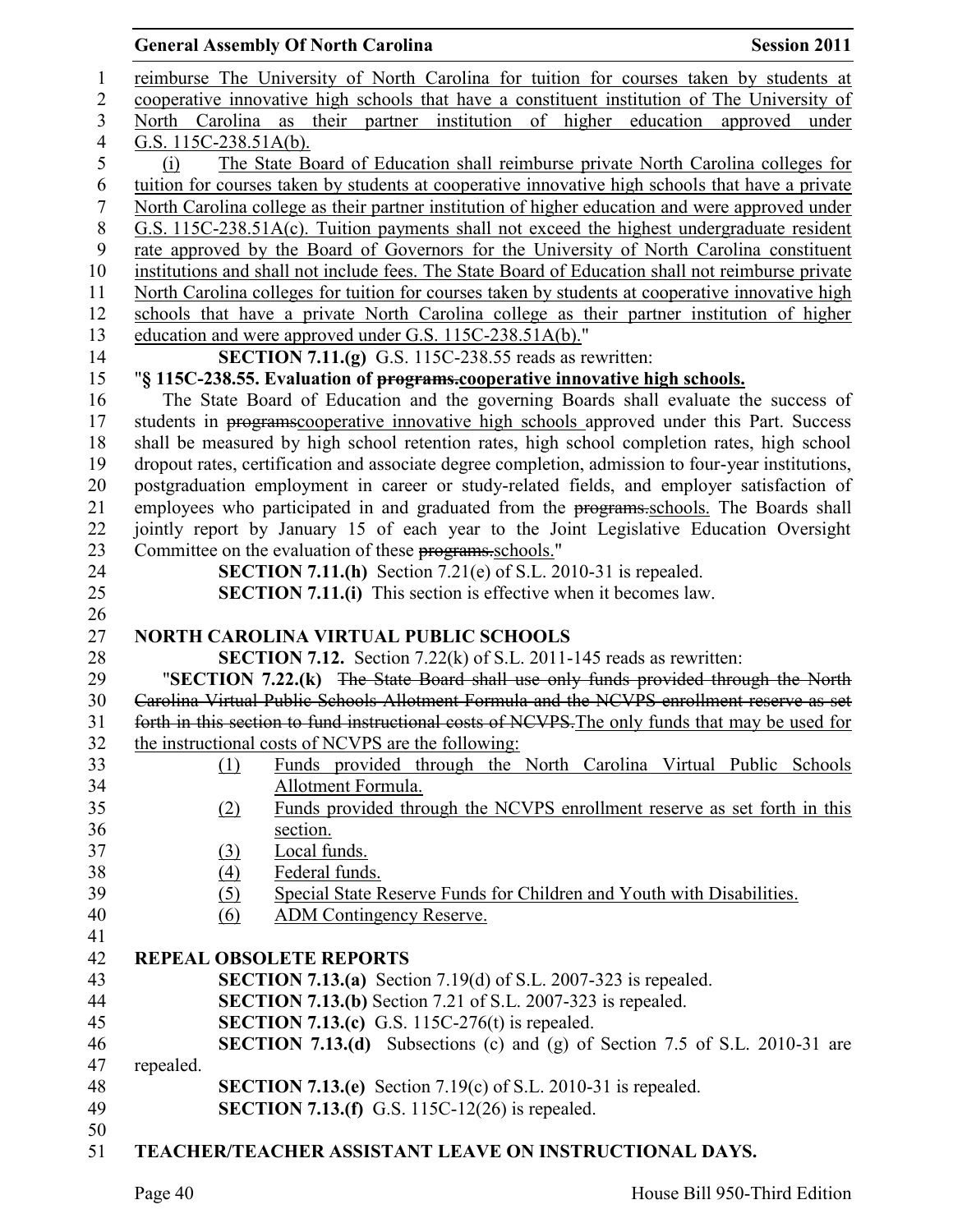| $\mathbf{1}$             | <b>SECTION 7.14.(a)</b> G.S. 115C-302.1(c) reads as rewritten:                                     |
|--------------------------|----------------------------------------------------------------------------------------------------|
| $\overline{2}$           | Vacation. – Included within the 10-month term shall be annual vacation leave at the<br>$"({c})$    |
| $\overline{3}$           | same rate provided for State employees, computed at one-twelfth of the annual rate for State       |
| $\overline{\mathcal{A}}$ | employees for each month of employment. Local boards shall provide at least 10 days of             |
| 5                        | annual vacation leave at a time when students are not scheduled to be in regular attendance.       |
| 6                        | However, instructional personnel who do not require a substitute may use annual vacation leave     |
| $\tau$                   | on days that students are in attendance. Vocational and technical education teachers who are       |
| $8\,$                    | employed for 11 or 12 months may, with prior approval of the principal, work on annual             |
| 9                        | vacation leave days designated in the school calendar and may use those annual vacation leave      |
| 10                       | days during the eleventh or twelfth month of employment. Local boards of education may             |
| 11                       | adopt policies permitting instructional personnel employed for 11 or 12 months in year-round       |
| 12                       | schools to, with the approval of the principal, take vacation leave at a time when students are in |
| 13                       | attendance; local funds shall be used to cover the cost of substitute teachers.                    |
| 14                       | On a day that pupils are not required to attend school due to inclement weather, but               |
| 15                       | employees are required to report for a workday, a teacher may elect not to report due to           |
| 16                       | hazardous travel conditions and to take an annual vacation day or to make up the day at a time     |
| 17                       | agreed upon by the teacher and the teacher's immediate supervisor or principal. On a day that      |
| 18                       | school is closed to employees and pupils due to inclement weather, a teacher shall work on the     |
| 19                       | scheduled makeup day.                                                                              |
| 20                       | All vacation leave taken by the teacher will be upon the authorization of the teacher's            |
| 21                       | immediate supervisor and under policies established by the local board of education. Annual        |
| 22                       | vacation leave shall not be used to extend the term of employment.                                 |
| 23                       | Notwithstanding any provisions of this subsection to the contrary, no person shall be              |
| 24                       | entitled to pay for any vacation day not earned by that person."                                   |
| 25                       | <b>SECTION 7.14.(b)</b> G.S. 115C-316(a)(3) reads as rewritten:                                    |
| 26                       | Notwithstanding any provisions of this section to the contrary no person<br>"(3)                   |
| 27                       | shall be entitled to pay for any vacation day not earned by that person. The                       |
| 28                       | first 10 days of annual leave earned by a 10- or 11-month employee during                          |
| 29                       | any fiscal year period shall be scheduled to be used in the school calendar                        |
| 30                       | adopted by the respective local boards of education. Vacation days shall not                       |
| 31                       | be used for extending the term of employment of individuals. Ten- or                               |
| 32                       | 11-month employees may accumulate annual vacation leave days as follows:                           |
| 33                       | annual leave may be accumulated without any applicable maximum until                               |
| 34                       | June 30 of each year. On June 30 of each year, any of these employees with                         |
| 35                       | more than 30 days of accumulated leave shall have the excess accumulation                          |
| 36                       | converted to sick leave so that only 30 days are carried forward to July 1 of                      |
| 37                       | the same year. All vacation leave taken by these employees shall be upon the                       |
| 38                       | authorization of their immediate supervisor and under policies established by                      |
| 39                       | the local board of education. The policies may permit teacher assistants who                       |
| 40                       | require a substitute and are employed for 11 or 12 months in year-round                            |
| 41                       | schools to take vacation leave at a time when students are in attendance;                          |
| 42                       | local funds shall be used to cover the cost of substitutes. Vacation leave for                     |
| 43                       | instructional personnel who do not require a substitute shall not be restricted                    |
| 44                       | to days that students are not in attendance. An employee shall be paid in a                        |
| 45                       | lump sum for accumulated annual leave not to exceed a maximum of 240                               |
| 46                       | hours or 30 days when separated from service due to resignation, dismissal,                        |
| 47                       | reduction in force, death or service retirement. Upon separation from service                      |
| 48                       | due to service retirement, any annual vacation leave over 30 days will                             |
| 49                       | convert to sick leave and may be used for creditable service at retirement in                      |
| 50                       | accordance with G.S. 135-4(e). If the last day of terminal leave falls on the                      |
| 51                       | last workday in the month, payment shall be made for the remaining                                 |
|                          |                                                                                                    |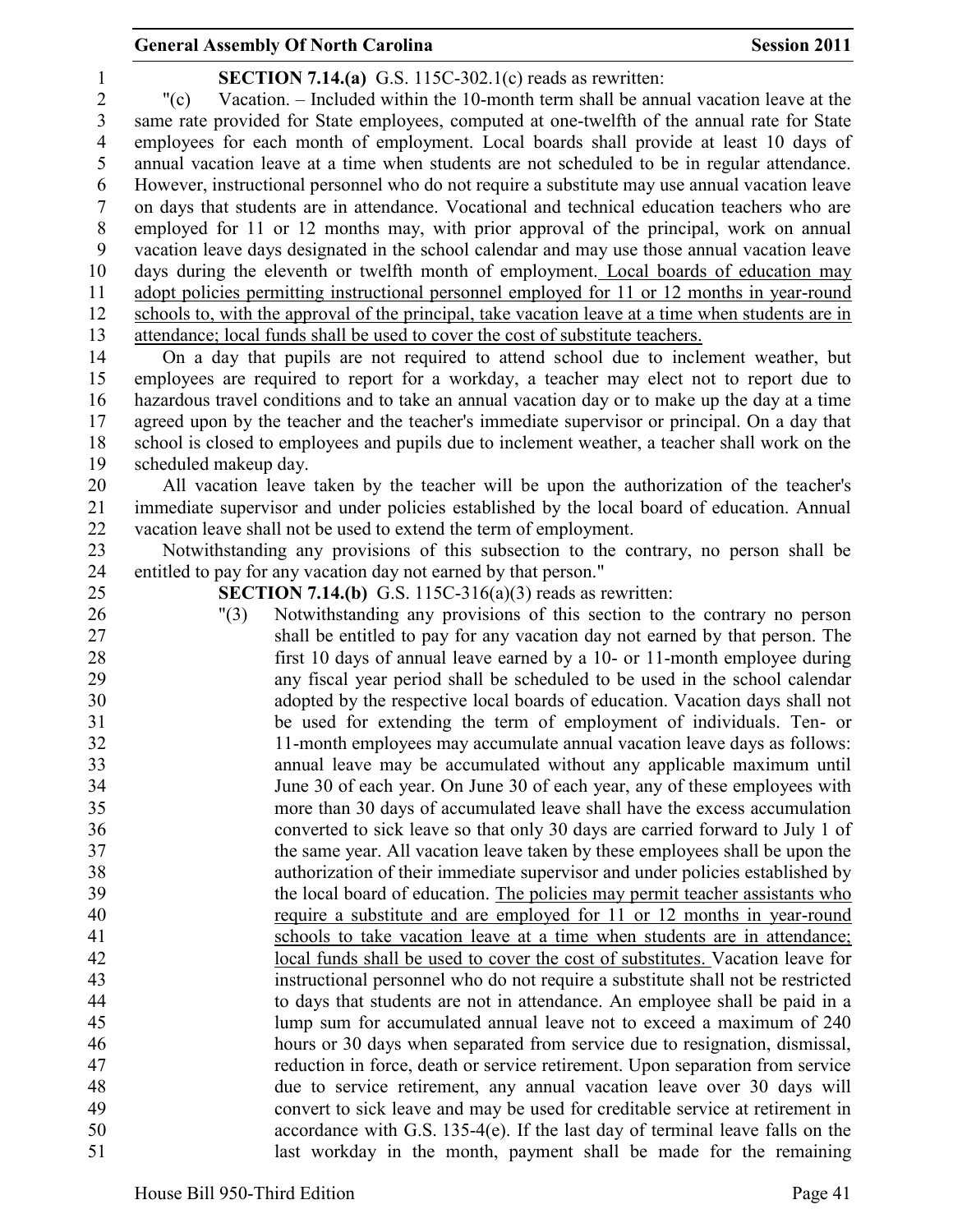|                                                                                       | <b>General Assembly Of North Carolina</b><br><b>Session 2011</b>                                                                                                                                                                                                                                                                                                                                                                                                                            |
|---------------------------------------------------------------------------------------|---------------------------------------------------------------------------------------------------------------------------------------------------------------------------------------------------------------------------------------------------------------------------------------------------------------------------------------------------------------------------------------------------------------------------------------------------------------------------------------------|
| $\mathbf{1}$<br>$\overline{2}$<br>$\overline{\mathbf{3}}$<br>$\overline{4}$<br>5<br>6 | nonworkdays in that month. Employees retiring on disability retirement may<br>exhaust annual leave rather than be paid in a lump sum. The provisions of<br>this subdivision shall be accomplished without additional State and local<br>funds being appropriated for this purpose. The State Board of Education<br>shall adopt rules and regulations for the administration of this subdivision."<br><b>SECTION 7.14.(c)</b> This section applies beginning with the 2012-2013 school year. |
| $\overline{7}$                                                                        |                                                                                                                                                                                                                                                                                                                                                                                                                                                                                             |
| $\,8\,$<br>9                                                                          | PART VIII. COMMUNITY COLLEGES                                                                                                                                                                                                                                                                                                                                                                                                                                                               |
| 10                                                                                    | <b>ACQUISITION OF REAL PROPERTY BY LEASE PURCHASE</b>                                                                                                                                                                                                                                                                                                                                                                                                                                       |
| 11                                                                                    | <b>SECTION 8.1.(a)</b> The catch line of G.S. 115D-58.15 reads as rewritten:                                                                                                                                                                                                                                                                                                                                                                                                                |
| 12                                                                                    | "§ 115D-58.15. Lease purchase and installment purchase contracts for equipment-real                                                                                                                                                                                                                                                                                                                                                                                                         |
| 13                                                                                    | and personal property."                                                                                                                                                                                                                                                                                                                                                                                                                                                                     |
| 14                                                                                    | <b>SECTION 8.1.(b)</b> G.S. 115D-58.15(a) reads as rewritten:                                                                                                                                                                                                                                                                                                                                                                                                                               |
| 15                                                                                    | Authority. – The Notwithstanding any provisions of law to the contrary, the board of<br>"(a)                                                                                                                                                                                                                                                                                                                                                                                                |
| 16                                                                                    | trustees of a community college may use lease purchase or installment purchase contracts to                                                                                                                                                                                                                                                                                                                                                                                                 |
| 17                                                                                    | purchase or finance the purchase of equipment real and personal property as provided in this                                                                                                                                                                                                                                                                                                                                                                                                |
| 18                                                                                    | section. A college shall not have more than five State-funded contracts in effect at any one                                                                                                                                                                                                                                                                                                                                                                                                |
| 19                                                                                    | time."                                                                                                                                                                                                                                                                                                                                                                                                                                                                                      |
| 20                                                                                    | <b>SECTION 8.1.(c)</b> G.S. 115D-20(11) reads as rewritten:                                                                                                                                                                                                                                                                                                                                                                                                                                 |
| 21                                                                                    | To enter into lease purchase and installment purchase contracts for<br>"(11)                                                                                                                                                                                                                                                                                                                                                                                                                |
| 22                                                                                    | equipmentreal and personal property under G.S. 115D-58.15."                                                                                                                                                                                                                                                                                                                                                                                                                                 |
| 23                                                                                    |                                                                                                                                                                                                                                                                                                                                                                                                                                                                                             |
| 24                                                                                    | <b>CARRYFORWARD FOR EQUIPMENT</b>                                                                                                                                                                                                                                                                                                                                                                                                                                                           |
| 25                                                                                    | <b>SECTION 8.2.</b> In accordance with G.S. 115D-31, funds appropriated to the                                                                                                                                                                                                                                                                                                                                                                                                              |
| 26                                                                                    | Community Colleges System Office for equipment for the 2011-2012 fiscal year shall not                                                                                                                                                                                                                                                                                                                                                                                                      |
| 27                                                                                    | revert at the end of the fiscal year but shall be made available to the Community Colleges                                                                                                                                                                                                                                                                                                                                                                                                  |
| 28<br>29                                                                              | System Office for equipment for the 2012-2013 fiscal year.                                                                                                                                                                                                                                                                                                                                                                                                                                  |
| 30                                                                                    | <b>REPEAL OBSOLETE REPORTS</b>                                                                                                                                                                                                                                                                                                                                                                                                                                                              |
| 31                                                                                    | <b>SECTION 8.3.(a)</b> G.S. 115D-5(o) reads as rewritten:                                                                                                                                                                                                                                                                                                                                                                                                                                   |
| 32                                                                                    | "(0)<br>The General Assembly finds that additional data are needed to determine the                                                                                                                                                                                                                                                                                                                                                                                                         |
| 33                                                                                    | adequacy of multicampus and off-campus center funds; therefore, multicampus colleges and                                                                                                                                                                                                                                                                                                                                                                                                    |
| 34                                                                                    | colleges with off-campus centers shall report annually, beginning September 1, 2005, to the                                                                                                                                                                                                                                                                                                                                                                                                 |
| 35                                                                                    | Community Colleges System Office on all expenditures by line item of funds used to support                                                                                                                                                                                                                                                                                                                                                                                                  |
| 36                                                                                    | their multicampuses and off-campus centers. The Community Colleges System Office shall                                                                                                                                                                                                                                                                                                                                                                                                      |
| 37                                                                                    | report on these expenditures to the Education Appropriation Subcommittees of the House of                                                                                                                                                                                                                                                                                                                                                                                                   |
| 38                                                                                    | Representatives and the Senate, the Office of State Budget and Management, and the Fiscal                                                                                                                                                                                                                                                                                                                                                                                                   |
| 39                                                                                    | Research Division by December 1 of each year.                                                                                                                                                                                                                                                                                                                                                                                                                                               |
| 40                                                                                    | All multicampus centers approved by the State Board of Community Colleges shall receive                                                                                                                                                                                                                                                                                                                                                                                                     |
| 41                                                                                    | funding under the same formula. The State Board of Community Colleges shall not approve                                                                                                                                                                                                                                                                                                                                                                                                     |
| 42                                                                                    | any additional multicampus centers without identified recurring sources of funding."                                                                                                                                                                                                                                                                                                                                                                                                        |
| 43                                                                                    | <b>SECTION 8.3.(b)</b> G.S. 116D-3(c) is repealed.                                                                                                                                                                                                                                                                                                                                                                                                                                          |
| 44                                                                                    | <b>SECTION 8.3.(c)</b> Section 9.11(e) of S.L. 1999-237 is repealed.                                                                                                                                                                                                                                                                                                                                                                                                                        |
| 45                                                                                    | <b>SECTION 8.3.(d)</b> Section 4 of S.L. 2005-198, as amended by Section 35 of S.L.                                                                                                                                                                                                                                                                                                                                                                                                         |
| 46                                                                                    | 2007-484, is repealed.                                                                                                                                                                                                                                                                                                                                                                                                                                                                      |
| 47                                                                                    |                                                                                                                                                                                                                                                                                                                                                                                                                                                                                             |
| 48                                                                                    | REPEAL DUPLICATIVE AUDIT REQUIREMENT                                                                                                                                                                                                                                                                                                                                                                                                                                                        |
| 49<br>50                                                                              | <b>SECTION 8.4.</b> G.S. 147-64.6A is repealed.                                                                                                                                                                                                                                                                                                                                                                                                                                             |
| 51                                                                                    | <b>UPDATE COLLEGE PERFORMANCE MEASURES</b>                                                                                                                                                                                                                                                                                                                                                                                                                                                  |
|                                                                                       |                                                                                                                                                                                                                                                                                                                                                                                                                                                                                             |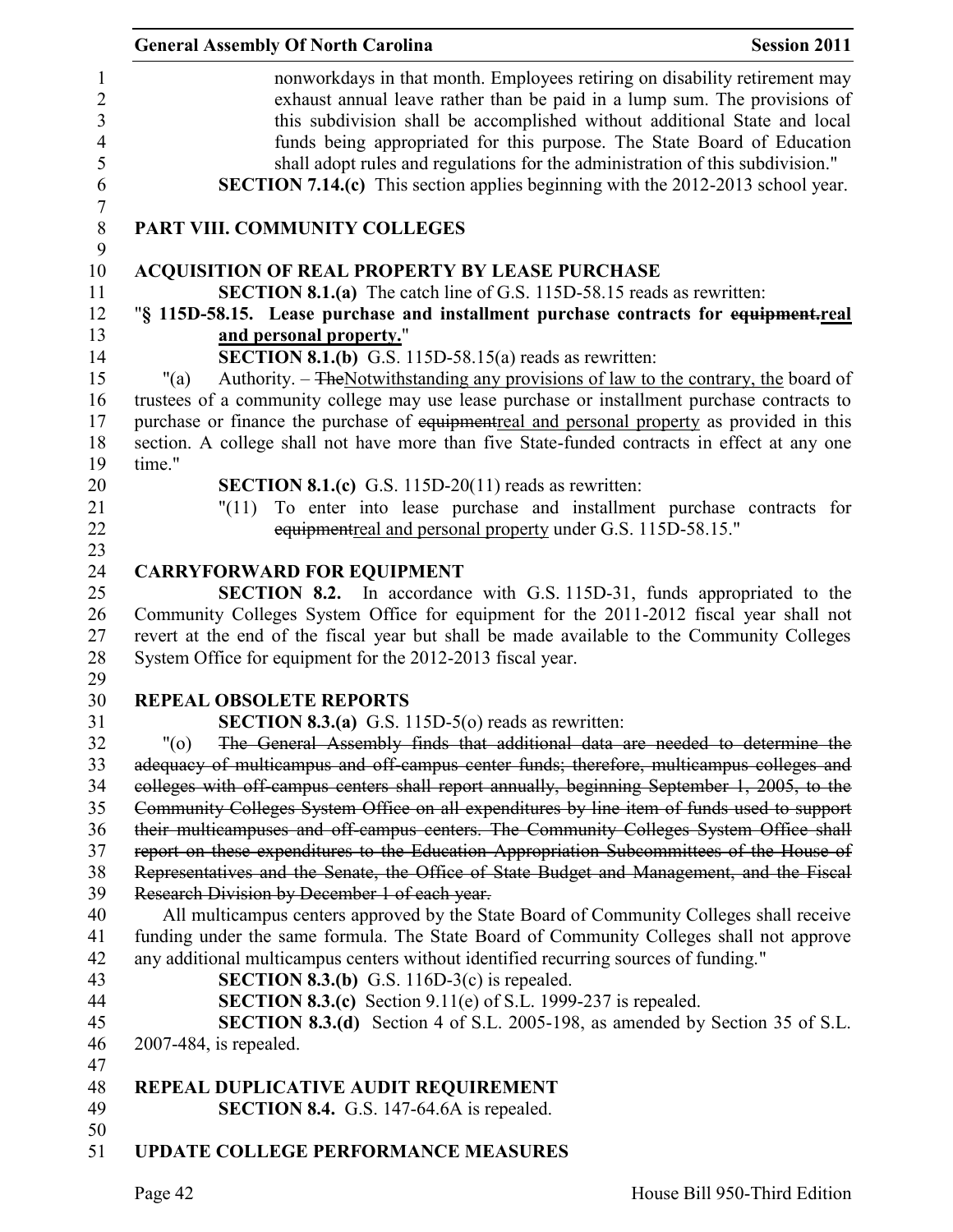|                | <b>General Assembly Of North Carolina</b>                                                                     | <b>Session 2011</b> |
|----------------|---------------------------------------------------------------------------------------------------------------|---------------------|
| $\bf{l}$       | <b>SECTION 8.5.</b> G.S. 115D-31.3 reads as rewritten:                                                        |                     |
| $\overline{2}$ | "§ 115D-31.3. Institutional performance accountability.                                                       |                     |
| 3              | Creation of Accountability Measures and Performance Standards. - The State Board<br>(a)                       |                     |
| $\overline{4}$ | of Community Colleges shall create new accountability measures and performance standards                      |                     |
| 5              | for the Community College System. Survey results shall be used as a performance standard                      |                     |
| 6              | only if the survey is statistically valid. The State Board of Community Colleges shall review                 |                     |
| $\overline{7}$ | annually the accountability measures and performance standards to ensure that they are                        |                     |
| $\,8\,$        | appropriate for use in recognition of successful institutional performance.                                   |                     |
| 9              | through (d) Repealed by Session Laws 2000-67, s. 9.7, effective July 1, 2000.<br>(b)                          |                     |
| 10             | Mandatory Performance Standards-Measures. - The State Board of Community<br>(e)                               |                     |
| 11             | Colleges shall evaluate each college on the following eight performance standards: measures:                  |                     |
| 12             | Progress of basic skills students, students.<br>(1)                                                           |                     |
| 13             | Passing rate for licensure and certification examinations, General Educational<br>(2)                         |                     |
| 14             | Development (GED) diploma examinations.                                                                       |                     |
| 15             | Performance of students who transfer to a four-year institution, institution.<br>(3)                          |                     |
| 16             | PassingSuccess rates inof developmental courses, students in subsequent<br>(4)                                |                     |
| 17             | college-level English courses.                                                                                |                     |
| 18             | Success rates of developmental students in subsequent college-level<br>(5)                                    |                     |
| 19             | courses, math courses.                                                                                        |                     |
| 20             | Progress of first-year curriculum students.<br>(5a)                                                           |                     |
| 21             | The level of satisfaction of students who complete programs and those who<br>(6)                              |                     |
| 22             | do not complete programs,                                                                                     |                     |
| 23             | Curriculum student retention and graduation, and graduation.<br>(7)                                           |                     |
| 24             | Client satisfaction with customized training.<br>(8)                                                          |                     |
| 25             | Passing rate for licensure and certification examinations.<br>(9)                                             |                     |
| 26             | The State Board may also evaluate each college on additional performance standards.measures.                  |                     |
| 27             | Publication of Performance Ratings. - Each college shall publish its performance on<br>(f)                    |                     |
| 28             | the eight standards measures set out in subsection (e) of this section (i) annually in its electronic         |                     |
| 29             | catalog or on the Internet and (ii) in its printed catalog each time the catalog is reprinted.                |                     |
| 30             | The Community Colleges System Office shall publish the performance of all colleges on all                     |                     |
| 31             | eight standards.measures.                                                                                     |                     |
| 32             | Recognition for Successful Institutional Performance. – For the purpose of<br>(g)                             |                     |
| 33             | recognition for successful institutional performance, the State Board of Community Colleges                   |                     |
| 34             | shall evaluate each college on the eight performance standards.measures. For each of these                    |                     |
| 35             | eight performance standardsmeasures on which a college performs successfully, the college                     |                     |
| 36             | may retain and carry forward into the next fiscal year one-fourth of one percent $(\frac{1}{4}$ of 1%) of its |                     |
| 37             | final fiscal year General Fund appropriations. If a college demonstrates significant                          |                     |
| 38             | improvement on a standard that has been in use for three years or less, the college may also                  |                     |
| 39             | earry forward one-fourth of one percent $(\frac{1}{4}$ of $1\%)$ of its final fiscal year General Fund        |                     |
| 40             | appropriations for that standard.                                                                             |                     |
| 41             | Recognition for Exceptional Institutional Performance. – Funds not allocated to<br>(h)                        |                     |
| 42             | colleges in accordance with subsection (g) of this section shall be used to reward exceptional                |                     |
| 43             | institutional performance. A college is deemed to have achieved exceptional institutional                     |                     |
| 44             | performance if it succeeds on all eight performance measures. After all State aid budget                      |                     |
| 45             | obligations have been met, the State Board of Community Colleges shall distribute the                         |                     |
| 46             | remainder of these funds-equally to colleges that perform successfully on eight performance                   |                     |
| 47             | standards and meet the following criteria: achieve exceptional institutional performance status               |                     |
| 48             | based on the pro rata share of total full time equivalent (FTE) students served at each college.              |                     |
| 49             | The passing rate on all reported licensure and certification examinations for<br>$\leftrightarrow$            |                     |
| 50             | which the community colleges have authority over who sits for the                                             |                     |
|                |                                                                                                               |                     |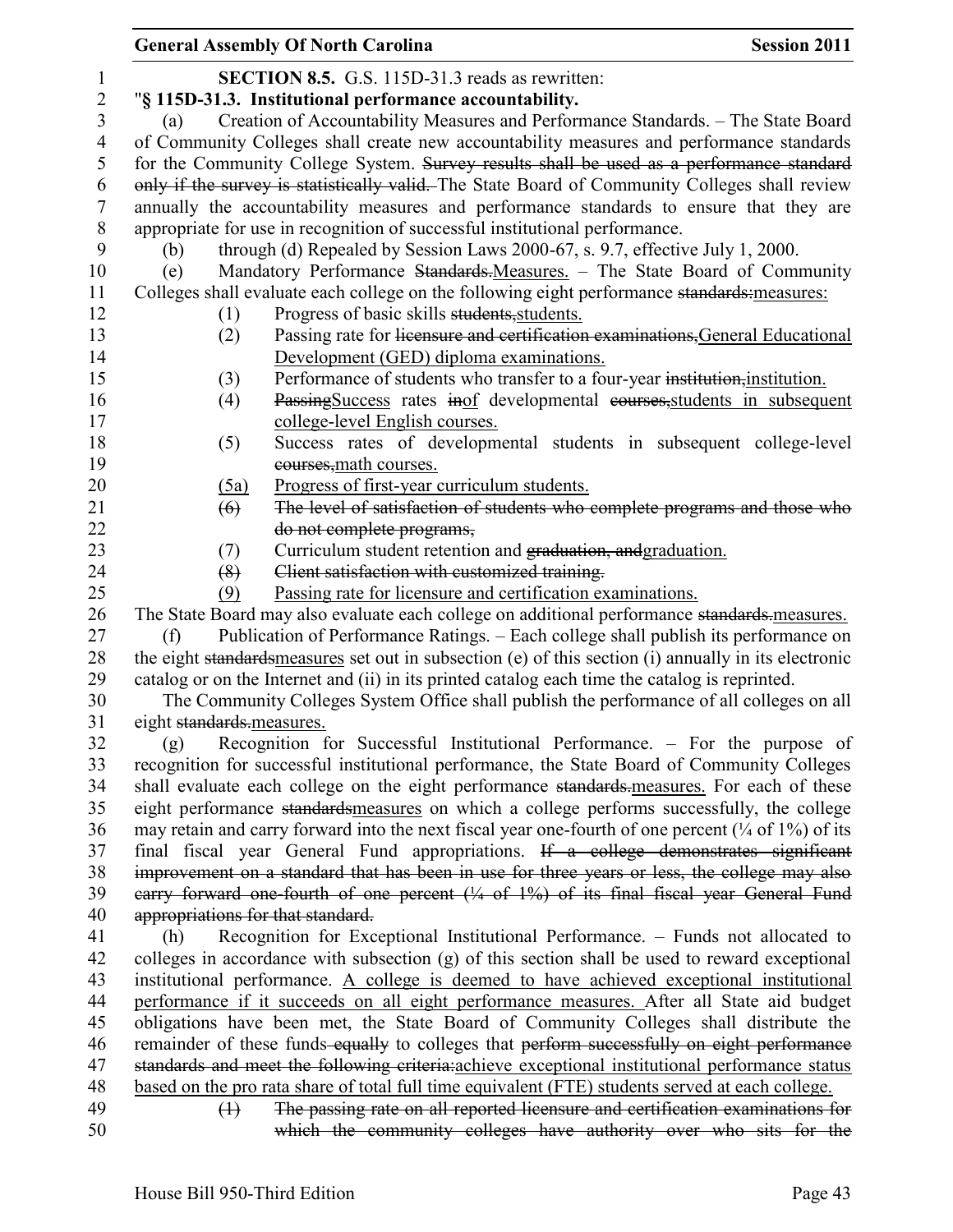|                      |     | <b>General Assembly Of North Carolina</b>                                 | <b>Session 2011</b>                                                                                        |
|----------------------|-----|---------------------------------------------------------------------------|------------------------------------------------------------------------------------------------------------|
|                      |     | takers; and                                                               | examination must meet or exceed seventy percent (70%) for first-time test                                  |
|                      | (2) |                                                                           | The percentage of college transfer students with a grade point average of at                               |
|                      |     |                                                                           | least 2.0 after two semesters at a four-year institution must equal or exceed                              |
|                      |     |                                                                           | the performance of students who began college at that four-year institution.                               |
|                      |     |                                                                           | The State Board may withhold the portion of funds for which a college may qualify as an                    |
|                      |     |                                                                           | exceptional institution while the college is under investigation by a State or federal agency or if        |
|                      |     |                                                                           | its performance does not meet the standards established by the Southern Association of                     |
|                      |     |                                                                           | Colleges and Schools, the State Auditor's Office, or the State Board of Community Colleges.                |
|                      |     |                                                                           | The State Board may release the funds at such time as the investigations are complete and the              |
| issues are resolved. |     |                                                                           |                                                                                                            |
| (i)                  |     |                                                                           | Permissible Uses of Funds. – Funds retained by colleges or distributed to colleges                         |
|                      |     |                                                                           | pursuant to this section shall be used for the purchase of equipment, initial program start-up             |
|                      |     |                                                                           | costs including faculty salaries for the first year of a program, and one-time faculty and staff           |
|                      |     |                                                                           | bonuses. These funds shall not be used for continuing salary increases or for other obligations            |
|                      |     |                                                                           | beyond the fiscal year into which they were carried forward. These funds shall be encumbered               |
|                      |     | within 12 months of the fiscal year into which they were carried forward. |                                                                                                            |
| (i)                  |     |                                                                           | Use of funds in low-wealth counties. – Funds retained by colleges or distributed to                        |
|                      |     |                                                                           | colleges pursuant to this section may be used to supplement local funding for maintenance of               |
|                      |     |                                                                           | plant if the college does not receive maintenance of plant funds pursuant to G.S. 115D-31.2,               |
|                      |     |                                                                           | and if the county in which the main campus of the community college is located meets all of                |
| the following:       |     |                                                                           |                                                                                                            |
|                      | (1) | Is designated as a Tier 1 county in accordance with G.S. 143B-437.08.     |                                                                                                            |
|                      | (2) |                                                                           | Had an unemployment rate of at least two percent $(2%)$ above the State                                    |
|                      |     |                                                                           | average or greater than seven percent $(7%)$ , whichever is higher, in the prior                           |
|                      |     | calendar year.                                                            |                                                                                                            |
|                      | (3) |                                                                           | Is a county whose wealth, as calculated under the formula for distributing                                 |
|                      |     |                                                                           | supplemental funding for schools in low-wealth counties, is eighty percent                                 |
|                      |     | $(80\%)$ or less of the State average.                                    |                                                                                                            |
|                      |     |                                                                           | Funds may be used for this purpose only after all local funds appropriated for maintenance of              |
|                      |     | plant have been expended."                                                |                                                                                                            |
|                      |     |                                                                           |                                                                                                            |
|                      |     |                                                                           | <b>MODIFY INSTITUTIONAL PERFORMANCE ACCOUNTABILITY FOR ONE YEAR</b>                                        |
|                      |     |                                                                           | <b>SECTION 8.6.</b> Effective for the 2011-2012 reporting year, and notwithstanding                        |
|                      |     |                                                                           | G.S. 115D-31.3, the State Board of Community Colleges shall not require a college to report its            |
|                      |     |                                                                           | performance on the progress of basic skills students as one of the mandatory performance                   |
|                      |     |                                                                           | standards prescribed by G.S. 115D-31.3(e). A college shall not be evaluated on the progress of             |
|                      |     |                                                                           | basic skills students for the purpose of recognizing successful institutional performance or               |
|                      |     |                                                                           | exceptional institutional performance. For each of the remaining seven performance standards               |
|                      |     |                                                                           | on which a college performs successfully, the college may retain and carry forward into the                |
|                      |     |                                                                           | 2013-2014 fiscal year two-sevenths of one percent $(2/7 \text{ of } 1\%)$ of its final fiscal year General |
| Fund appropriations. |     |                                                                           |                                                                                                            |
|                      |     |                                                                           | GATEWAY TO COLLEGE PILOT AT DURHAM TECHNICAL COMMUNITY                                                     |
| <b>COLLEGE</b>       |     |                                                                           |                                                                                                            |
|                      |     |                                                                           | <b>SECTION 8.7.(a)</b> Notwithstanding Section 7.1A of S.L. 2011-145, as amended by                        |
|                      |     |                                                                           | Section 13 of S.L. 2011-391, and any other provision of law, the State Board of Education and              |
|                      |     |                                                                           | the State Board of Community Colleges shall approve the Gateway to College program at                      |
|                      |     |                                                                           |                                                                                                            |

 Durham Technical Community College as a Career and College pathway pilot program. This program concurrently provides high school and college education to high school students who

51 have previously dropped out.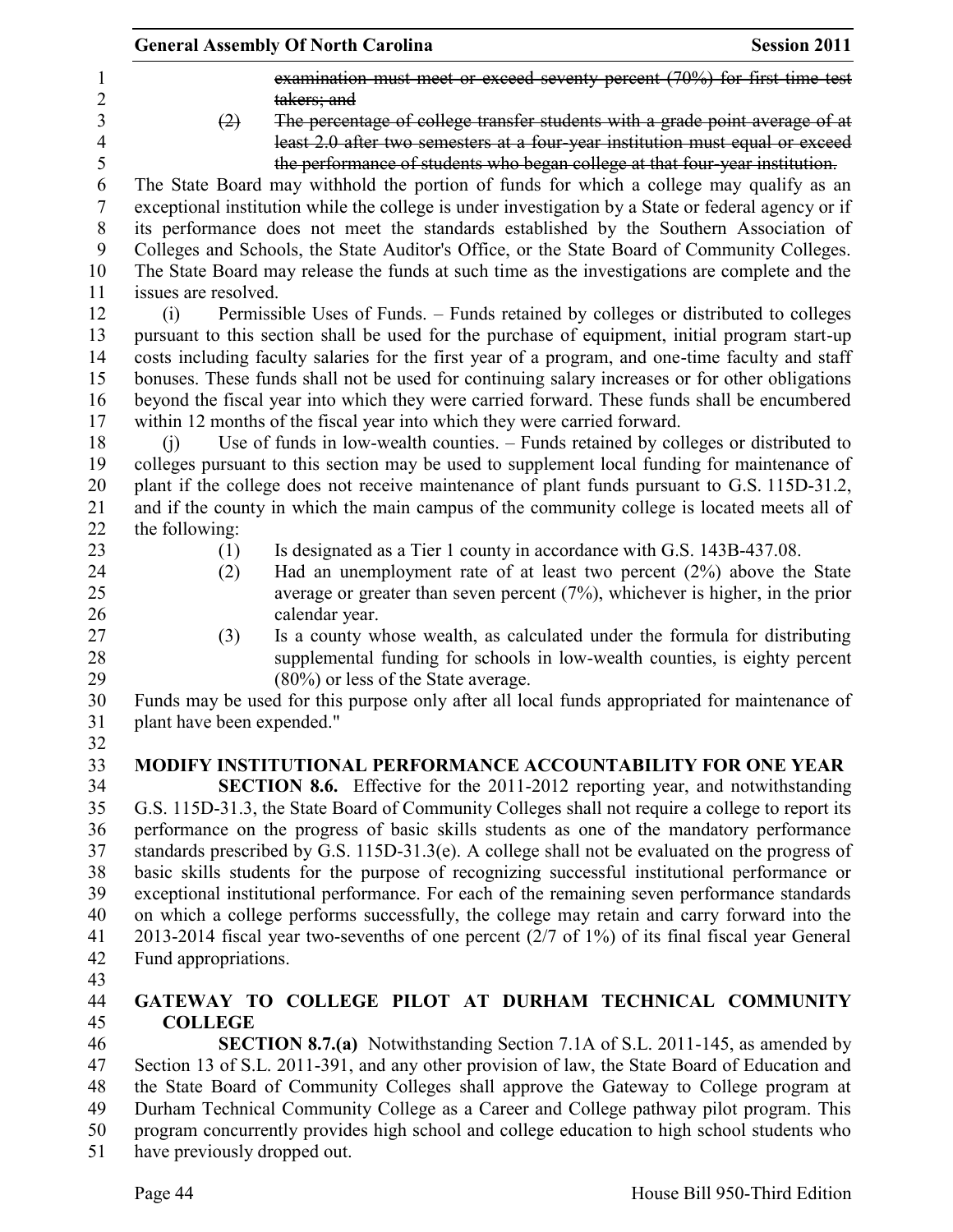|                | <b>General Assembly Of North Carolina</b> |                |                                                                                                   | <b>Session 2011</b> |
|----------------|-------------------------------------------|----------------|---------------------------------------------------------------------------------------------------|---------------------|
| $\mathbf 1$    |                                           |                | <b>SECTION 8.7.(b)</b> The State Board of Community Colleges shall include                        |                     |
| $\overline{2}$ |                                           |                | curriculum coursework, including developmental course work, associated with this program          |                     |
| 3              |                                           |                | when computing the budget FTE for Durham Technical Community College in the 2012-2013             |                     |
| $\overline{4}$ | fiscal year.                              |                |                                                                                                   |                     |
| 5              |                                           |                | SECTION 8.7.(c) Durham Technical Community College shall report to the                            |                     |
| 6              |                                           |                | Education Appropriation Subcommittees of the House of Representatives and the Senate by           |                     |
| $\overline{7}$ |                                           |                | March 1, 2013, on student outcomes under the program and on the actual cost of the program,       |                     |
| $\, 8$         |                                           |                | including administrative expenses incurred by Durham Public Schools and Durham Technical          |                     |
| 9              | Community College.                        |                |                                                                                                   |                     |
| 10             |                                           |                |                                                                                                   |                     |
| 11             |                                           |                | <b>COMMUNITY COLLEGE TUITION WAIVER</b>                                                           |                     |
| 12             |                                           |                | <b>SECTION 8.8.</b> G.S. 115D-5(b) reads as rewritten:                                            |                     |
| 13             | " $(b)$                                   |                | In order to make instruction as accessible as possible to all citizens, the teaching of           |                     |
| 14             |                                           |                | curricular courses and of noncurricular extension courses at convenient locations away from       |                     |
| 15             |                                           |                | institution campuses as well as on campuses is authorized and shall be encouraged. A pro rata     |                     |
| 16             |                                           |                | portion of the established regular tuition rate charged a full-time student shall be charged a    |                     |
| 17             |                                           |                | part-time student taking any curriculum course. In lieu of any tuition charge, the State Board of |                     |
| 18             |                                           |                | Community Colleges shall establish a uniform registration fee, or a schedule of uniform           |                     |
| 19             |                                           |                | registration fees, to be charged students enrolling in extension courses for which instruction is |                     |
| 20             |                                           |                | financed primarily from State funds. The State Board of Community Colleges may provide by         |                     |
| 21             |                                           |                | general and uniform regulations for waiver of tuition and registration fees for the following:    |                     |
| 22             | (1)                                       |                | Persons not enrolled in elementary or secondary schools taking courses                            |                     |
| 23             |                                           |                | leading to a high school diploma or equivalent certificate.                                       |                     |
| 24             | (2)                                       |                | Courses requested by the following entities that support the organizations'                       |                     |
| 25             |                                           |                | training needs and are on a specialized course list approved by the State                         |                     |
| 26             |                                           |                | Board of Community Colleges:                                                                      |                     |
| 27             |                                           | a.             | Volunteer fire departments.                                                                       |                     |
| 28             |                                           | b.             | Municipal, county, or State fire departments.                                                     |                     |
| 29             |                                           | $\mathbf{c}$ . | Volunteer EMS or rescue and lifesaving departments.                                               |                     |
| 30             |                                           | d.             | Municipal, county, or State EMS or rescue and lifesaving                                          |                     |
| 31             |                                           |                | departments.                                                                                      |                     |
| 32             |                                           | <u>d1.</u>     | Law enforcement, fire, EMS or rescue and lifesaving entities serving                              |                     |
| 33             |                                           |                | a lake authority that was created by a county board of commissioners                              |                     |
| 34             |                                           |                | prior to July 1, 2012.                                                                            |                     |
| 35             |                                           | e.             | Radio Emergency Associated Communications Teams (REACT)                                           |                     |
| 36             |                                           |                | under contract to a county as an emergency response agency.                                       |                     |
| 37             |                                           |                | (v) (vi) municipal county, or State law-enforcement officers                                      |                     |
| 38             |                                           | f.             | Municipal, county, or State law enforcement agencies.                                             |                     |
| 39             |                                           | g.             | The Division of Adult Correction of the Department of Public Safety                               |                     |
| 40             |                                           |                | for the training of full-time custodial employees and employees of                                |                     |
| 41             |                                           |                | the Division's Section of Community Corrections of the Division of                                |                     |
| 42             |                                           |                | Adult Correction required to be certified under Chapter 17C of the                                |                     |
| 43             |                                           |                | General Statutes and the rules of the Criminal Justice and Training                               |                     |
| 44             |                                           |                | Standards Commission.                                                                             |                     |
| 45             |                                           | h.             | The Division of Juvenile Justice of the Department of Public Safety                               |                     |
| 46             |                                           |                | for the training of employees required to be certified under Chapter                              |                     |
| 47             |                                           |                | 17C of the General Statutes and the rules of the Criminal Justice and                             |                     |
| 48             |                                           |                | Training Standards Commission.                                                                    |                     |
| 49             |                                           | <u>i.</u>      | The Eastern Band of Cherokee Indians law enforcement, fire, EMS                                   |                     |
| 50             |                                           |                | or rescue and lifesaving tribal government departments or programs.                               |                     |
| 51             | (3)                                       |                | Repealed by Session Laws 2011-145, s. 8.12(a), effective July 1, 2011.                            |                     |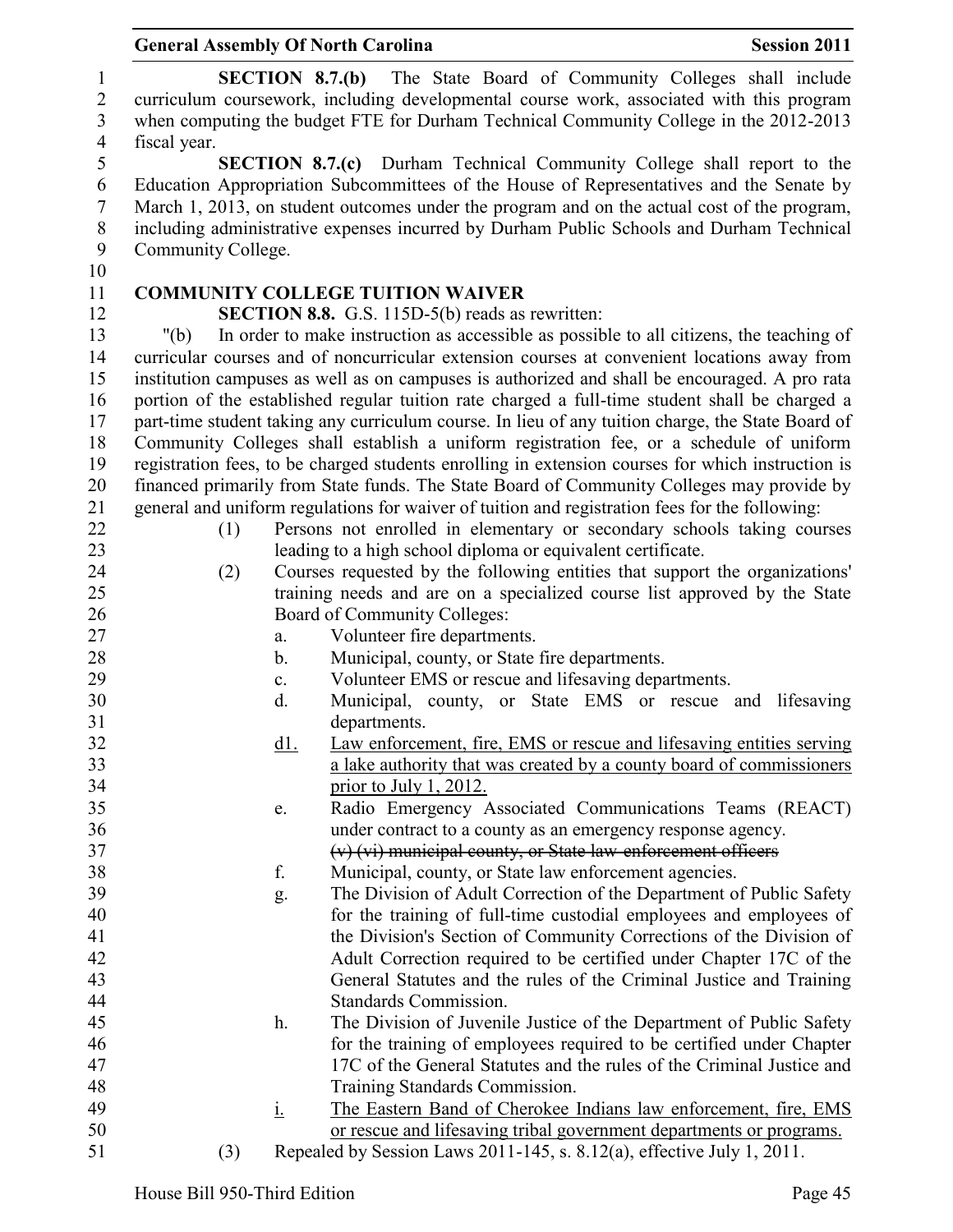|               |                     | <b>General Assembly Of North Carolina</b>                                                                                                                                                                                                                                                                                                       | <b>Session 2011</b> |
|---------------|---------------------|-------------------------------------------------------------------------------------------------------------------------------------------------------------------------------------------------------------------------------------------------------------------------------------------------------------------------------------------------|---------------------|
|               | (4)                 | Trainees enrolled in courses conducted under the Customized Training<br>Program.                                                                                                                                                                                                                                                                |                     |
|               | (5)                 | through $(9)$ Repealed by Session Laws 2011-145, s. 8.12(a), effective July 1,<br>2011.                                                                                                                                                                                                                                                         |                     |
|               | (10)                | Elementary and secondary school employees enrolled in courses in first aid<br>or cardiopulmonary resuscitation (CPR).                                                                                                                                                                                                                           |                     |
|               | (11)                | Up to six hours of credit instruction and one course of noncredit instruction<br>per academic semester for senior citizens age 65 or older who are qualified<br>as legal residents of North Carolina.                                                                                                                                           |                     |
|               | (12)                | All curriculum courses taken by high school students at community colleges,<br>in accordance with G.S. 115D-20(4) and this section.                                                                                                                                                                                                             |                     |
|               | (13)                | Human resources development courses for any individual who (i) is<br>unemployed; (ii) has received notification of a pending layoff; (iii) is<br>working and is eligible for the Federal Earned Income Tax Credit (FEITC);<br>or (iv) is working and earning wages at or below two hundred percent<br>(200%) of the federal poverty guidelines. |                     |
|               | (14)                | Repealed by Session Laws 2011-145, s. 8.12(a), effective July 1, 2011.                                                                                                                                                                                                                                                                          |                     |
|               |                     | The State Board of Community Colleges shall not waive tuition and registration fees for                                                                                                                                                                                                                                                         |                     |
|               | other individuals." |                                                                                                                                                                                                                                                                                                                                                 |                     |
|               |                     |                                                                                                                                                                                                                                                                                                                                                 |                     |
|               |                     | <b>INCREASE MAXIMUM PARKING FINE</b>                                                                                                                                                                                                                                                                                                            |                     |
|               |                     | <b>SECTION 8.9.</b> G.S. 115D-21 reads as rewritten:                                                                                                                                                                                                                                                                                            |                     |
|               |                     | "§ 115D-21. Traffic regulations; fines and penalties.                                                                                                                                                                                                                                                                                           |                     |
| (a)           |                     | All of the provisions of Chapter 20 of the General Statutes relating to the use of                                                                                                                                                                                                                                                              |                     |
|               |                     | highways of the State of North Carolina and the operation of motor vehicles thereon shall apply<br>to the streets, roads, alleys and driveways on the campuses of all institutions in the North                                                                                                                                                 |                     |
|               |                     | Carolina Community College System. Any person violating any of the provisions of Chapter 20                                                                                                                                                                                                                                                     |                     |
|               |                     | of the General Statutes in or on the streets, roads, alleys and driveways on the campuses of<br>institutions in the North Carolina Community College System shall, upon conviction thereof,                                                                                                                                                     |                     |
|               |                     | be punished as prescribed in this section and as provided by Chapter 20 of the General Statutes<br>relating to motor vehicles. Nothing contained in this section shall be construed as in any way                                                                                                                                               |                     |
|               |                     | interfering with the ownership and control of the streets, roads, alleys and driveways on the                                                                                                                                                                                                                                                   |                     |
|               |                     | campuses of institutions in the system as is now vested by law in the trustees of each individual                                                                                                                                                                                                                                               |                     |
|               |                     | institution in the North Carolina Community College System.                                                                                                                                                                                                                                                                                     |                     |
| (b)           |                     | The trustees are authorized and empowered to make additional rules and regulations                                                                                                                                                                                                                                                              |                     |
|               |                     | and to adopt additional ordinances with respect to the use of the streets, roads, alleys and                                                                                                                                                                                                                                                    |                     |
|               |                     | driveways and to establish parking areas on or off the campuses not inconsistent with the                                                                                                                                                                                                                                                       |                     |
|               |                     | provisions of Chapter 20 of the General Statutes of North Carolina. Upon investigation, the                                                                                                                                                                                                                                                     |                     |
|               |                     | trustees may determine and fix speed limits on streets, roads, alleys, and driveways subject to                                                                                                                                                                                                                                                 |                     |
|               |                     | such rules, regulations, and ordinances, lower than those provided in G.S. 20-141. The trustees                                                                                                                                                                                                                                                 |                     |
|               |                     | may make reasonable provisions for the towing or removal of unattended vehicles found to be                                                                                                                                                                                                                                                     |                     |
|               |                     | in violation of rules, regulations and ordinances. All rules, regulations and ordinances adopted<br>pursuant to the authority of this section shall be recorded in the proceedings of the trustees;                                                                                                                                             |                     |
|               |                     | shall be printed; and copies of such rules, regulations and ordinances shall be filed in the office                                                                                                                                                                                                                                             |                     |
|               |                     | of the Secretary of State of North Carolina. Violation of any such rules, regulations, or                                                                                                                                                                                                                                                       |                     |
|               |                     | ordinances, is an infraction punishable by a penalty of not more than one hundred dollars                                                                                                                                                                                                                                                       |                     |
| $($100.00)$ . |                     |                                                                                                                                                                                                                                                                                                                                                 |                     |
|               |                     | Regardless of whether an institution does its own removal and disposal of motor vehicles or                                                                                                                                                                                                                                                     |                     |
|               |                     |                                                                                                                                                                                                                                                                                                                                                 |                     |

 Regardless of whether an institution does its own removal and disposal of motor vehicles or contracts with another person to do so, the institution shall provide a hearing procedure for the owner. For purposes of this subsection, the definitions in G.S. 20-219.9 apply.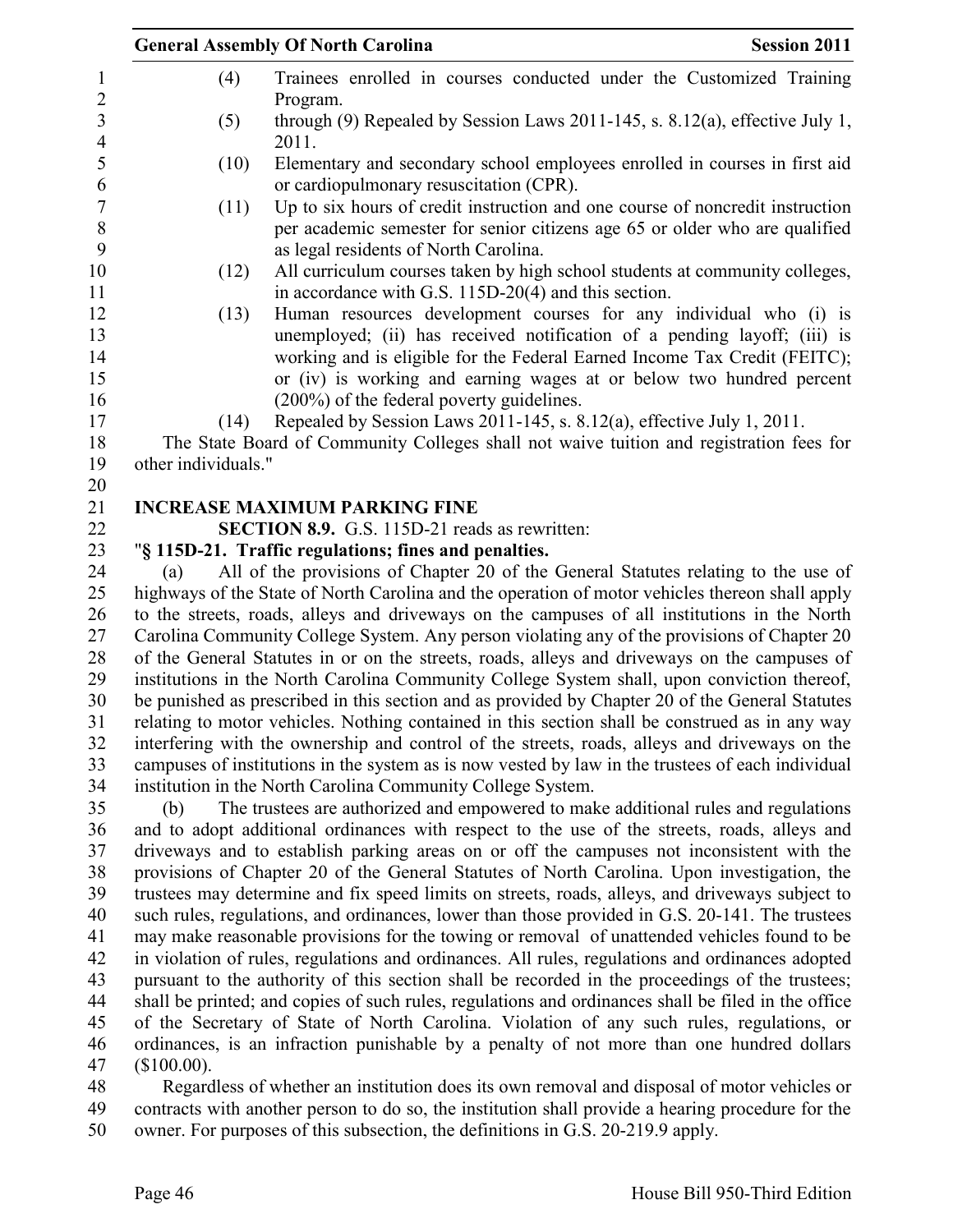|                           | <b>General Assembly Of North Carolina</b>                                                                                                                                                     | <b>Session 2011</b> |
|---------------------------|-----------------------------------------------------------------------------------------------------------------------------------------------------------------------------------------------|---------------------|
| (1)                       | If the institution operates in such a way that the person who tows the vehicle                                                                                                                |                     |
|                           | is responsible for collecting towing fees, all provisions of Article 7A,                                                                                                                      |                     |
|                           | Chapter 20, apply.                                                                                                                                                                            |                     |
| (2)                       | If the institution operates in such a way that it is responsible for collecting                                                                                                               |                     |
|                           | towing fees, it shall:                                                                                                                                                                        |                     |
|                           | Provide by contract or ordinance for a schedule of reasonable towing<br>a.                                                                                                                    |                     |
|                           | fees,                                                                                                                                                                                         |                     |
|                           | Provide a procedure for a prompt fair hearing to contest the towing,<br>b.                                                                                                                    |                     |
|                           | Provide for an appeal to district court from that hearing,<br>$\mathbf{c}$ .                                                                                                                  |                     |
|                           | d.<br>Authorize release of the vehicle at any time after towing by the                                                                                                                        |                     |
|                           | posting of a bond or paying of the fees due, and                                                                                                                                              |                     |
|                           | If the institution chooses to enforce its authority by sale of the<br>e.                                                                                                                      |                     |
|                           | vehicle, provide a sale procedure similar to that provided in                                                                                                                                 |                     |
|                           | G.S. 44A-4, 44A-5, and 44A-6, except that no hearing in addition to                                                                                                                           |                     |
|                           | the probable cause hearing is required. If no one purchases the                                                                                                                               |                     |
|                           | vehicle at the sale and if the value of the vehicle is less than the                                                                                                                          |                     |
|                           | amount of the lien, the institution may destroy it.                                                                                                                                           |                     |
| (c)                       | The trustees may by rules, regulations, or ordinances provide for a system of                                                                                                                 |                     |
|                           | registration of all motor vehicles where the owner or operator does park on the campus or keeps<br>said vehicle on the campus. The trustees shall cause to be posted at appropriate places on |                     |
|                           | campus notice to the public of applicable parking and traffic rules, regulations, and ordinances                                                                                              |                     |
|                           | governing the campus over which it has jurisdiction. The trustees may by rules, regulations, or                                                                                               |                     |
|                           | ordinances establish or cause to have established a system of citations that may be issued to                                                                                                 |                     |
|                           | owners or operators of motor vehicles who violate established rules, regulations, or ordinances.                                                                                              |                     |
|                           | The trustees shall provide for the administration of said system of citations; establish or cause                                                                                             |                     |
|                           | to be established a system of fines to be levied for the violation of established rules, regulations                                                                                          |                     |
|                           | and ordinances; and enforce or cause to be enforced the collection of said fines. The fine for                                                                                                |                     |
|                           | each offense shall not exceed five dollars (\$5.00), which funds shall be retained in the                                                                                                     |                     |
|                           | institution and expended in the discretion of the trustees twenty-five dollars (\$25.00). The                                                                                                 |                     |
|                           | trustees shall be empowered to exercise the right to prohibit repeated violators of such rules,                                                                                               |                     |
|                           | regulations, or ordinances from parking on the campus.                                                                                                                                        |                     |
| (d)                       | The clear proceeds of all civil penalties collected pursuant to this section shall be                                                                                                         |                     |
|                           | remitted to the Civil Penalty and Forfeiture Fund in accordance with G.S. 115C-457.2."                                                                                                        |                     |
| <b>GASTON MULTICAMPUS</b> |                                                                                                                                                                                               |                     |
|                           | <b>SECTION 8.10.</b> Notwithstanding G.S. 115D-5(o), the State Board of Community                                                                                                             |                     |
|                           | Colleges shall approve the Kimbrell Campus multicampus site of Gaston College.                                                                                                                |                     |
|                           |                                                                                                                                                                                               |                     |
|                           | FINANCIAL AID PROGRAM ADMINISTRATIVE COSTS                                                                                                                                                    |                     |
|                           | <b>SECTION 8.11.(a)</b> Subsection (a) of Section 9.8 of S.L. 2011-145, as amended by                                                                                                         |                     |
|                           | Section 2(b) of S.L. 2011-340, reads as rewritten:                                                                                                                                            |                     |
|                           | "SECTION 9.8.(a) There is appropriated from the Escheat Fund income to the Board of                                                                                                           |                     |
|                           | Governors of The University of North Carolina the sum of forty-nine million six hundred                                                                                                       |                     |
|                           | twenty-two thousand two hundred forty-two dollars (\$49,622,242) for the 2011-2012 fiscal                                                                                                     |                     |
|                           | year and the sum of thirty-two million one hundred twenty-two thousand two hundred                                                                                                            |                     |
|                           | forty-two-dollars (\$32,122,242) thirty two million two hundred eighty-seven thousand two                                                                                                     |                     |
|                           | hundred forty-two dollars (\$32,287,242) for the 2012-2013 fiscal year to be used for The                                                                                                     |                     |
|                           | University of North Carolina Need-Based Financial Aid Program."                                                                                                                               |                     |
|                           | <b>SECTION 8.11.(b)</b> Subsection (c) of Section 9.8 of S.L. 2011-145 reads as                                                                                                               |                     |
| rewritten:                |                                                                                                                                                                                               |                     |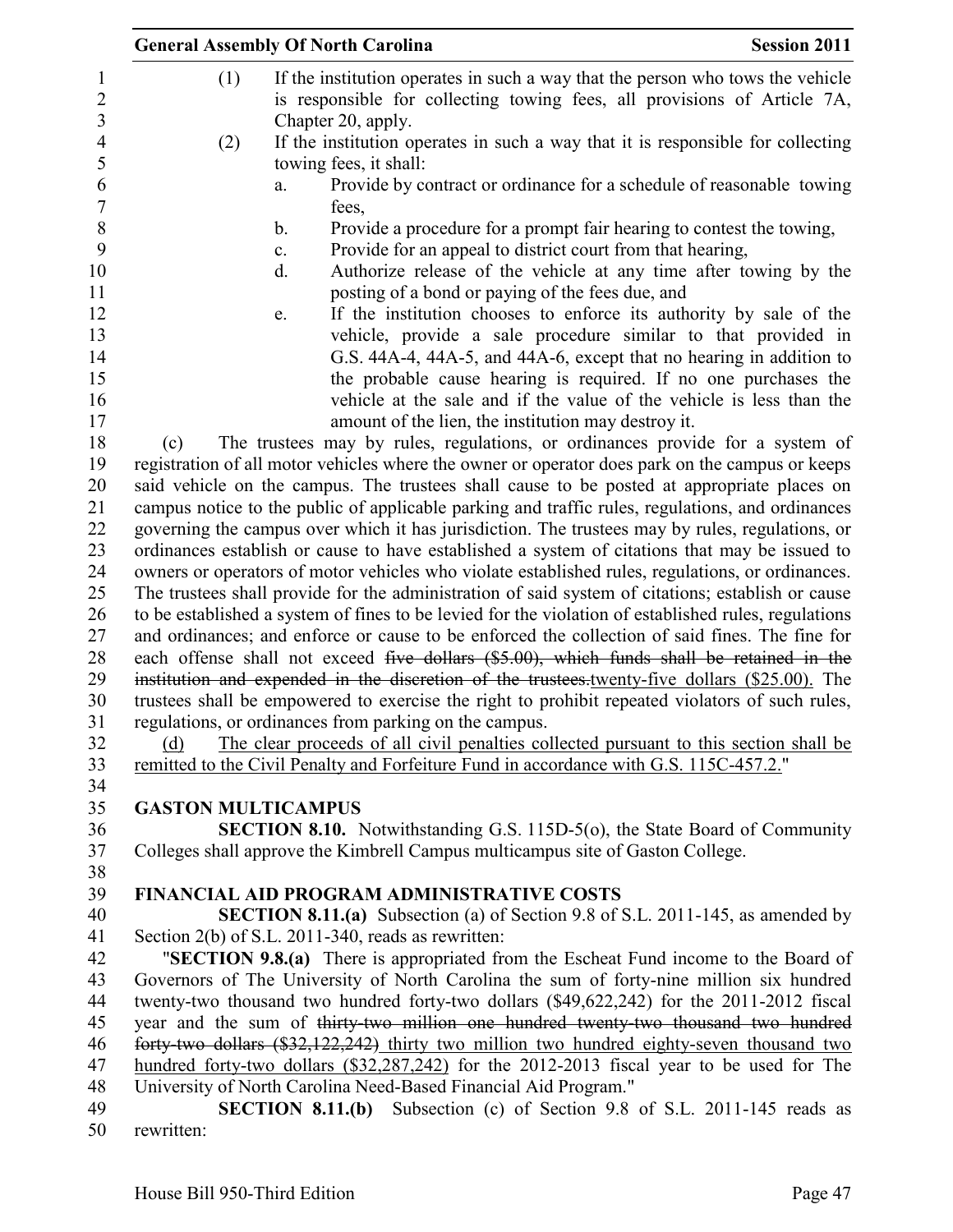"**SECTION 9.8.(c)** There is appropriated from the Escheat Fund income to the State Board of Community Colleges the sum of sixteen million five hundred thousand dollars (\$16,500,000) for the 2011-2012 fiscal year and the sum of sixteen million five hundred thousand dollars (\$16,500,000) sixteen million three hundred thirty-five thousand dollars (\$16,335,000) for the 2012-2013 fiscal year to be used for community college grants."

**SECTION 8.11.(c)** Of the funds appropriated by this act for the 2012-2013 fiscal<br>7 vear to the Board of Governors of The University of North Carolina, the sum of one hundred year to the Board of Governors of The University of North Carolina, the sum of one hundred 8 sixty-five thousand dollars (\$165,000) shall be transferred to the State Board of Community<br>9 Colleges to be used for Community College grants. The General Assembly intends for this to Colleges to be used for Community College grants. The General Assembly intends for this to be a permanent transfer, and in future fiscal years it shall be reflected in the budget of the State Board of Community Colleges.

**SECTION 8.11.(d)** G.S. 115D-40.1(c) reads as rewritten:

 "(c) Administration of Program. – The State Board shall adopt rules and policies for the disbursement of the financial assistance provided in subsections (a) and (b) of this section. Degree, diploma, and certificate students must complete a Free Application for Federal Student Aid (FAFSA) to be eligible for financial assistance. The State Board may contract with the State Education Assistance Authority for administration of these financial assistance funds. These funds shall not revert at the end of each fiscal year but shall remain available until expended for need-based financial assistance. The interest earned on the funds provided in subsections (a) and (b) of this section may be used to support the costs of administering the Community College Grant Program. If the interest earnings are not adequate to support the 22 administrative costs, up to one percent (1%) of funds provided in subsection (a) of this section may be used to support the costs of administering the Community College Grant Program."

**PART IX. UNIVERSITIES** 

# **STUDY TUITION COST FOR VETERANS**

**SECTION 9.1.** The Joint Legislative Education Oversight Committee shall study the tuition costs for veterans who enroll in the State's community colleges or in any constituent institution of The University of North Carolina. As part of the study, the Committee shall consider the current criteria for determining whether a veteran qualifies for the resident tuition rate and how those criteria affect veterans who qualify for post-9/11 GI Bill benefits, as well as other veterans. The Committee shall also consider the potential educational costs to the State of veterans who attend any of the State's public institutions of higher education at the resident tuition rate and ways to limit those costs. The Committee may consider any other issues relevant to the study.

# **FORGIVABLE EDUCATION LOANS FOR SERVICE PROGRAM AND FUND/TECHNICAL CORRECTIONS**

**SECTION 9.2.(a)** G.S. 116-209.45(b)(1) reads as rewritten:

- "(b) Definitions. The following definitions apply in this section:
- (1) Eligible Institution. Notwithstanding G.S. 116-201(b)(5) and G.S. 116-201(b)(6) and for purposes of this section only, an institution of higher education that is any of the following:
- a. A postsecondary constituent institution of The University of North Carolina as defined in G.S. 116-2(4).
- 47 b. A community college as defined in G.S. 115D-2(2).
- 48 e. A nonprofit postsecondary institution as defined in G.S. 116-22(1) or G.S. 116-43.5.
- d. A postsecondary institution owned or operated by a hospital 51 authority as defined in G.S. 131E-16(14).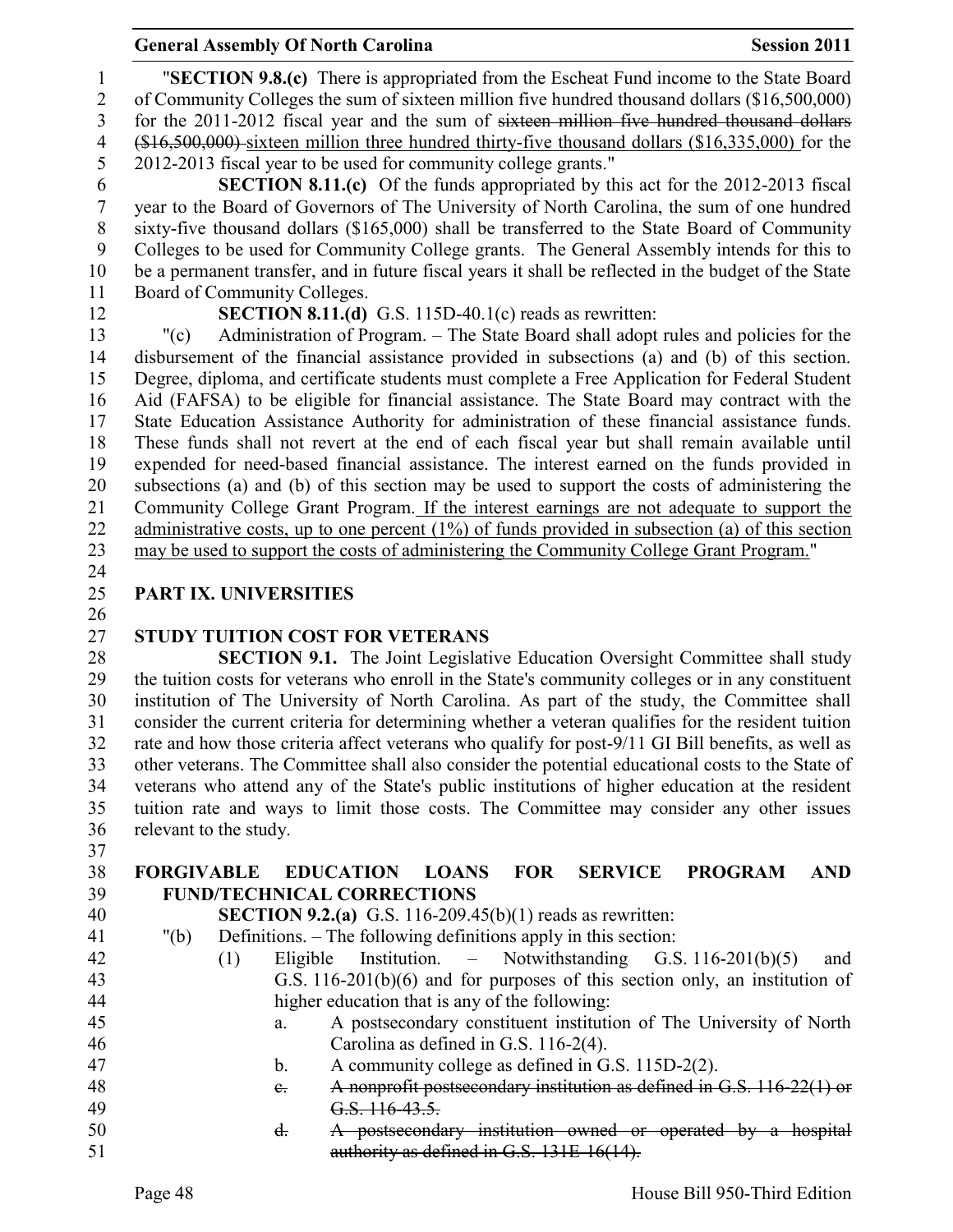| A school of nursing affiliated with a nonprofit postsecondary<br>1<br>$e_{\cdot}$<br>$\overline{2}$<br>institution as defined in G.S. 116-22(1).<br>$\mathfrak{Z}$<br>f.<br>Another public or nonprofit postsecondary institution offering a<br>program of study not otherwise available in North Carolina that is<br>$\overline{4}$<br>5<br>deemed to be eligible under rules promulgated by the Authority.<br>6<br>An eligible private postsecondary institution as defined in<br>$g_{\cdot}$<br>$\sqrt{ }$<br>G.S. $116-280(3)$ ."<br>$\,8$<br><b>SECTION 9.2.(b)</b> Section 9.18(d) of S.L. 2011-145 reads as rewritten:<br>9<br>"SECTION 9.18.(d) The State Education Assistance Authority shall report no later than<br>June 1, 2013, September 1, 2013, to the Joint Legislative Education Oversight Committee<br>regarding the implementation of this section. The report shall contain, for the 2012-2013<br>academic year, the amount of scholarship and grant money disbursed, the number of students<br>eligible for the funds, the number of eligible students receiving the funds, and a breakdown of<br>13<br>the eligible private postsecondary institutions that received the funds."<br>14<br><b>SECTION 9.2.(c)</b> Section 9.18(i) of S.L. 2011-145 reads as rewritten:<br>15<br>16<br>"SECTION 9.18. $(i)$ Subsections (a), (d), and (i) of this section become effective July 1,<br>17<br>2011. Article 34 of Chapter 116 of the General Statutes, as enacted by subsection (a) of this<br>section, applies to the 2012-2013 academic year and each subsequent academic year, except<br>18<br>that the rule-making authority for the State Education Assistance Authority under<br>19<br>G.S. 116-283(a) becomes effective immediately on July 1, 2011. Subsections (b), (c), (e), (f),<br>20<br>(g), and (h) of this section become effective July 1, 2012.2012, except that the State Education<br>21<br>22<br>Assistance Authority may continue to make payments pursuant to G.S. 116-43.5 until August<br>23<br>1, 2012, to students who attended certain private institutions of higher education in the<br>24<br>2011-2012 academic year."<br>25<br>26<br><b>ELIMINATE IN-STATE</b><br><b>STATUS</b><br><b>TUITION</b><br><b>FOR</b><br><b>OUT-OF-STATE</b><br><b>FULL</b><br><b>SCHOLARSHIP STUDENTS</b><br>27<br><b>SECTION 9.3.(a)</b> G.S. 116-143.6 is repealed.<br>SECTION 9.3.(b) This section applies to the 2012-2013 fall academic semester<br>and each subsequent academic semester.<br>UNC/REPEAL OBSOLETE OR REDUNDANT REPORTING REQUIREMENTS<br><b>SECTION 9.4.(a)</b> G.S. 116-11(10a) reads as rewritten:<br>"(10a) The Board of Governors, the State Board of Community Colleges, and the<br>State Board of Education, in consultation with nonprofit postsecondary<br>36<br>educational institutions shall plan a system to provide an exchange of<br>37<br>information among the public schools and institutions of higher education to<br>38<br>be implemented no later than June 30, 1995. As used in this section,<br>39<br>"institutions of higher education" shall mean (i) public higher education<br>40<br>institutions defined in G.S. $116-143.1(a)(3)$ , and (ii) those nonprofit<br>41<br>postsecondary educational institutions as described in G.S. 116-280 that<br>choose to participate in the information exchange. The information shall<br>42<br>43<br>include:<br>44<br>The number of high school graduates who apply to, are admitted to,<br>a.<br>45<br>and enroll in institutions of higher education;<br>46<br>College performance of high school graduates for the year<br>$\mathbf{b}$ .<br>immediately following high school graduation including each<br>47<br>student's: need for remedial coursework at the institution of higher<br>48<br>49<br>education that the student attends; performance in standard freshmen<br>50<br>courses; and continued enrollment in a subsequent year in the same |    | <b>General Assembly Of North Carolina</b><br><b>Session 2011</b> |
|--------------------------------------------------------------------------------------------------------------------------------------------------------------------------------------------------------------------------------------------------------------------------------------------------------------------------------------------------------------------------------------------------------------------------------------------------------------------------------------------------------------------------------------------------------------------------------------------------------------------------------------------------------------------------------------------------------------------------------------------------------------------------------------------------------------------------------------------------------------------------------------------------------------------------------------------------------------------------------------------------------------------------------------------------------------------------------------------------------------------------------------------------------------------------------------------------------------------------------------------------------------------------------------------------------------------------------------------------------------------------------------------------------------------------------------------------------------------------------------------------------------------------------------------------------------------------------------------------------------------------------------------------------------------------------------------------------------------------------------------------------------------------------------------------------------------------------------------------------------------------------------------------------------------------------------------------------------------------------------------------------------------------------------------------------------------------------------------------------------------------------------------------------------------------------------------------------------------------------------------------------------------------------------------------------------------------------------------------------------------------------------------------------------------------------------------------------------------------------------------------------------------------------------------------------------------------------------------------------------------------------------------------------------------------------------------------------------------------------------------------------------------------------------------------------------------------------------------------------------------------------------------------------------------------------------------------------------------------------------------------------------------------------------------------------------------------------------------------------------------------------------------------------------------------------------------------------------------------------------------------------------------------------------------------------------------------------------------------------------------------------------------------------------------------------------------------------------------------------------------------------------------------------------------------------------------------------------------------------------------------------------------------------------------------------------------------------------------------------------------------------------------------------------------------------------------------------------------------------------------------------------------------------------------------------------------------------------------------------|----|------------------------------------------------------------------|
|                                                                                                                                                                                                                                                                                                                                                                                                                                                                                                                                                                                                                                                                                                                                                                                                                                                                                                                                                                                                                                                                                                                                                                                                                                                                                                                                                                                                                                                                                                                                                                                                                                                                                                                                                                                                                                                                                                                                                                                                                                                                                                                                                                                                                                                                                                                                                                                                                                                                                                                                                                                                                                                                                                                                                                                                                                                                                                                                                                                                                                                                                                                                                                                                                                                                                                                                                                                                                                                                                                                                                                                                                                                                                                                                                                                                                                                                                                                                                                                |    |                                                                  |
|                                                                                                                                                                                                                                                                                                                                                                                                                                                                                                                                                                                                                                                                                                                                                                                                                                                                                                                                                                                                                                                                                                                                                                                                                                                                                                                                                                                                                                                                                                                                                                                                                                                                                                                                                                                                                                                                                                                                                                                                                                                                                                                                                                                                                                                                                                                                                                                                                                                                                                                                                                                                                                                                                                                                                                                                                                                                                                                                                                                                                                                                                                                                                                                                                                                                                                                                                                                                                                                                                                                                                                                                                                                                                                                                                                                                                                                                                                                                                                                |    |                                                                  |
|                                                                                                                                                                                                                                                                                                                                                                                                                                                                                                                                                                                                                                                                                                                                                                                                                                                                                                                                                                                                                                                                                                                                                                                                                                                                                                                                                                                                                                                                                                                                                                                                                                                                                                                                                                                                                                                                                                                                                                                                                                                                                                                                                                                                                                                                                                                                                                                                                                                                                                                                                                                                                                                                                                                                                                                                                                                                                                                                                                                                                                                                                                                                                                                                                                                                                                                                                                                                                                                                                                                                                                                                                                                                                                                                                                                                                                                                                                                                                                                |    |                                                                  |
|                                                                                                                                                                                                                                                                                                                                                                                                                                                                                                                                                                                                                                                                                                                                                                                                                                                                                                                                                                                                                                                                                                                                                                                                                                                                                                                                                                                                                                                                                                                                                                                                                                                                                                                                                                                                                                                                                                                                                                                                                                                                                                                                                                                                                                                                                                                                                                                                                                                                                                                                                                                                                                                                                                                                                                                                                                                                                                                                                                                                                                                                                                                                                                                                                                                                                                                                                                                                                                                                                                                                                                                                                                                                                                                                                                                                                                                                                                                                                                                |    |                                                                  |
|                                                                                                                                                                                                                                                                                                                                                                                                                                                                                                                                                                                                                                                                                                                                                                                                                                                                                                                                                                                                                                                                                                                                                                                                                                                                                                                                                                                                                                                                                                                                                                                                                                                                                                                                                                                                                                                                                                                                                                                                                                                                                                                                                                                                                                                                                                                                                                                                                                                                                                                                                                                                                                                                                                                                                                                                                                                                                                                                                                                                                                                                                                                                                                                                                                                                                                                                                                                                                                                                                                                                                                                                                                                                                                                                                                                                                                                                                                                                                                                |    |                                                                  |
|                                                                                                                                                                                                                                                                                                                                                                                                                                                                                                                                                                                                                                                                                                                                                                                                                                                                                                                                                                                                                                                                                                                                                                                                                                                                                                                                                                                                                                                                                                                                                                                                                                                                                                                                                                                                                                                                                                                                                                                                                                                                                                                                                                                                                                                                                                                                                                                                                                                                                                                                                                                                                                                                                                                                                                                                                                                                                                                                                                                                                                                                                                                                                                                                                                                                                                                                                                                                                                                                                                                                                                                                                                                                                                                                                                                                                                                                                                                                                                                |    |                                                                  |
|                                                                                                                                                                                                                                                                                                                                                                                                                                                                                                                                                                                                                                                                                                                                                                                                                                                                                                                                                                                                                                                                                                                                                                                                                                                                                                                                                                                                                                                                                                                                                                                                                                                                                                                                                                                                                                                                                                                                                                                                                                                                                                                                                                                                                                                                                                                                                                                                                                                                                                                                                                                                                                                                                                                                                                                                                                                                                                                                                                                                                                                                                                                                                                                                                                                                                                                                                                                                                                                                                                                                                                                                                                                                                                                                                                                                                                                                                                                                                                                |    |                                                                  |
|                                                                                                                                                                                                                                                                                                                                                                                                                                                                                                                                                                                                                                                                                                                                                                                                                                                                                                                                                                                                                                                                                                                                                                                                                                                                                                                                                                                                                                                                                                                                                                                                                                                                                                                                                                                                                                                                                                                                                                                                                                                                                                                                                                                                                                                                                                                                                                                                                                                                                                                                                                                                                                                                                                                                                                                                                                                                                                                                                                                                                                                                                                                                                                                                                                                                                                                                                                                                                                                                                                                                                                                                                                                                                                                                                                                                                                                                                                                                                                                |    |                                                                  |
|                                                                                                                                                                                                                                                                                                                                                                                                                                                                                                                                                                                                                                                                                                                                                                                                                                                                                                                                                                                                                                                                                                                                                                                                                                                                                                                                                                                                                                                                                                                                                                                                                                                                                                                                                                                                                                                                                                                                                                                                                                                                                                                                                                                                                                                                                                                                                                                                                                                                                                                                                                                                                                                                                                                                                                                                                                                                                                                                                                                                                                                                                                                                                                                                                                                                                                                                                                                                                                                                                                                                                                                                                                                                                                                                                                                                                                                                                                                                                                                | 10 |                                                                  |
|                                                                                                                                                                                                                                                                                                                                                                                                                                                                                                                                                                                                                                                                                                                                                                                                                                                                                                                                                                                                                                                                                                                                                                                                                                                                                                                                                                                                                                                                                                                                                                                                                                                                                                                                                                                                                                                                                                                                                                                                                                                                                                                                                                                                                                                                                                                                                                                                                                                                                                                                                                                                                                                                                                                                                                                                                                                                                                                                                                                                                                                                                                                                                                                                                                                                                                                                                                                                                                                                                                                                                                                                                                                                                                                                                                                                                                                                                                                                                                                | 11 |                                                                  |
|                                                                                                                                                                                                                                                                                                                                                                                                                                                                                                                                                                                                                                                                                                                                                                                                                                                                                                                                                                                                                                                                                                                                                                                                                                                                                                                                                                                                                                                                                                                                                                                                                                                                                                                                                                                                                                                                                                                                                                                                                                                                                                                                                                                                                                                                                                                                                                                                                                                                                                                                                                                                                                                                                                                                                                                                                                                                                                                                                                                                                                                                                                                                                                                                                                                                                                                                                                                                                                                                                                                                                                                                                                                                                                                                                                                                                                                                                                                                                                                | 12 |                                                                  |
|                                                                                                                                                                                                                                                                                                                                                                                                                                                                                                                                                                                                                                                                                                                                                                                                                                                                                                                                                                                                                                                                                                                                                                                                                                                                                                                                                                                                                                                                                                                                                                                                                                                                                                                                                                                                                                                                                                                                                                                                                                                                                                                                                                                                                                                                                                                                                                                                                                                                                                                                                                                                                                                                                                                                                                                                                                                                                                                                                                                                                                                                                                                                                                                                                                                                                                                                                                                                                                                                                                                                                                                                                                                                                                                                                                                                                                                                                                                                                                                |    |                                                                  |
|                                                                                                                                                                                                                                                                                                                                                                                                                                                                                                                                                                                                                                                                                                                                                                                                                                                                                                                                                                                                                                                                                                                                                                                                                                                                                                                                                                                                                                                                                                                                                                                                                                                                                                                                                                                                                                                                                                                                                                                                                                                                                                                                                                                                                                                                                                                                                                                                                                                                                                                                                                                                                                                                                                                                                                                                                                                                                                                                                                                                                                                                                                                                                                                                                                                                                                                                                                                                                                                                                                                                                                                                                                                                                                                                                                                                                                                                                                                                                                                |    |                                                                  |
|                                                                                                                                                                                                                                                                                                                                                                                                                                                                                                                                                                                                                                                                                                                                                                                                                                                                                                                                                                                                                                                                                                                                                                                                                                                                                                                                                                                                                                                                                                                                                                                                                                                                                                                                                                                                                                                                                                                                                                                                                                                                                                                                                                                                                                                                                                                                                                                                                                                                                                                                                                                                                                                                                                                                                                                                                                                                                                                                                                                                                                                                                                                                                                                                                                                                                                                                                                                                                                                                                                                                                                                                                                                                                                                                                                                                                                                                                                                                                                                |    |                                                                  |
|                                                                                                                                                                                                                                                                                                                                                                                                                                                                                                                                                                                                                                                                                                                                                                                                                                                                                                                                                                                                                                                                                                                                                                                                                                                                                                                                                                                                                                                                                                                                                                                                                                                                                                                                                                                                                                                                                                                                                                                                                                                                                                                                                                                                                                                                                                                                                                                                                                                                                                                                                                                                                                                                                                                                                                                                                                                                                                                                                                                                                                                                                                                                                                                                                                                                                                                                                                                                                                                                                                                                                                                                                                                                                                                                                                                                                                                                                                                                                                                |    |                                                                  |
|                                                                                                                                                                                                                                                                                                                                                                                                                                                                                                                                                                                                                                                                                                                                                                                                                                                                                                                                                                                                                                                                                                                                                                                                                                                                                                                                                                                                                                                                                                                                                                                                                                                                                                                                                                                                                                                                                                                                                                                                                                                                                                                                                                                                                                                                                                                                                                                                                                                                                                                                                                                                                                                                                                                                                                                                                                                                                                                                                                                                                                                                                                                                                                                                                                                                                                                                                                                                                                                                                                                                                                                                                                                                                                                                                                                                                                                                                                                                                                                |    |                                                                  |
|                                                                                                                                                                                                                                                                                                                                                                                                                                                                                                                                                                                                                                                                                                                                                                                                                                                                                                                                                                                                                                                                                                                                                                                                                                                                                                                                                                                                                                                                                                                                                                                                                                                                                                                                                                                                                                                                                                                                                                                                                                                                                                                                                                                                                                                                                                                                                                                                                                                                                                                                                                                                                                                                                                                                                                                                                                                                                                                                                                                                                                                                                                                                                                                                                                                                                                                                                                                                                                                                                                                                                                                                                                                                                                                                                                                                                                                                                                                                                                                |    |                                                                  |
|                                                                                                                                                                                                                                                                                                                                                                                                                                                                                                                                                                                                                                                                                                                                                                                                                                                                                                                                                                                                                                                                                                                                                                                                                                                                                                                                                                                                                                                                                                                                                                                                                                                                                                                                                                                                                                                                                                                                                                                                                                                                                                                                                                                                                                                                                                                                                                                                                                                                                                                                                                                                                                                                                                                                                                                                                                                                                                                                                                                                                                                                                                                                                                                                                                                                                                                                                                                                                                                                                                                                                                                                                                                                                                                                                                                                                                                                                                                                                                                |    |                                                                  |
|                                                                                                                                                                                                                                                                                                                                                                                                                                                                                                                                                                                                                                                                                                                                                                                                                                                                                                                                                                                                                                                                                                                                                                                                                                                                                                                                                                                                                                                                                                                                                                                                                                                                                                                                                                                                                                                                                                                                                                                                                                                                                                                                                                                                                                                                                                                                                                                                                                                                                                                                                                                                                                                                                                                                                                                                                                                                                                                                                                                                                                                                                                                                                                                                                                                                                                                                                                                                                                                                                                                                                                                                                                                                                                                                                                                                                                                                                                                                                                                |    |                                                                  |
|                                                                                                                                                                                                                                                                                                                                                                                                                                                                                                                                                                                                                                                                                                                                                                                                                                                                                                                                                                                                                                                                                                                                                                                                                                                                                                                                                                                                                                                                                                                                                                                                                                                                                                                                                                                                                                                                                                                                                                                                                                                                                                                                                                                                                                                                                                                                                                                                                                                                                                                                                                                                                                                                                                                                                                                                                                                                                                                                                                                                                                                                                                                                                                                                                                                                                                                                                                                                                                                                                                                                                                                                                                                                                                                                                                                                                                                                                                                                                                                |    |                                                                  |
|                                                                                                                                                                                                                                                                                                                                                                                                                                                                                                                                                                                                                                                                                                                                                                                                                                                                                                                                                                                                                                                                                                                                                                                                                                                                                                                                                                                                                                                                                                                                                                                                                                                                                                                                                                                                                                                                                                                                                                                                                                                                                                                                                                                                                                                                                                                                                                                                                                                                                                                                                                                                                                                                                                                                                                                                                                                                                                                                                                                                                                                                                                                                                                                                                                                                                                                                                                                                                                                                                                                                                                                                                                                                                                                                                                                                                                                                                                                                                                                |    |                                                                  |
|                                                                                                                                                                                                                                                                                                                                                                                                                                                                                                                                                                                                                                                                                                                                                                                                                                                                                                                                                                                                                                                                                                                                                                                                                                                                                                                                                                                                                                                                                                                                                                                                                                                                                                                                                                                                                                                                                                                                                                                                                                                                                                                                                                                                                                                                                                                                                                                                                                                                                                                                                                                                                                                                                                                                                                                                                                                                                                                                                                                                                                                                                                                                                                                                                                                                                                                                                                                                                                                                                                                                                                                                                                                                                                                                                                                                                                                                                                                                                                                |    |                                                                  |
|                                                                                                                                                                                                                                                                                                                                                                                                                                                                                                                                                                                                                                                                                                                                                                                                                                                                                                                                                                                                                                                                                                                                                                                                                                                                                                                                                                                                                                                                                                                                                                                                                                                                                                                                                                                                                                                                                                                                                                                                                                                                                                                                                                                                                                                                                                                                                                                                                                                                                                                                                                                                                                                                                                                                                                                                                                                                                                                                                                                                                                                                                                                                                                                                                                                                                                                                                                                                                                                                                                                                                                                                                                                                                                                                                                                                                                                                                                                                                                                |    |                                                                  |
|                                                                                                                                                                                                                                                                                                                                                                                                                                                                                                                                                                                                                                                                                                                                                                                                                                                                                                                                                                                                                                                                                                                                                                                                                                                                                                                                                                                                                                                                                                                                                                                                                                                                                                                                                                                                                                                                                                                                                                                                                                                                                                                                                                                                                                                                                                                                                                                                                                                                                                                                                                                                                                                                                                                                                                                                                                                                                                                                                                                                                                                                                                                                                                                                                                                                                                                                                                                                                                                                                                                                                                                                                                                                                                                                                                                                                                                                                                                                                                                |    |                                                                  |
|                                                                                                                                                                                                                                                                                                                                                                                                                                                                                                                                                                                                                                                                                                                                                                                                                                                                                                                                                                                                                                                                                                                                                                                                                                                                                                                                                                                                                                                                                                                                                                                                                                                                                                                                                                                                                                                                                                                                                                                                                                                                                                                                                                                                                                                                                                                                                                                                                                                                                                                                                                                                                                                                                                                                                                                                                                                                                                                                                                                                                                                                                                                                                                                                                                                                                                                                                                                                                                                                                                                                                                                                                                                                                                                                                                                                                                                                                                                                                                                |    |                                                                  |
|                                                                                                                                                                                                                                                                                                                                                                                                                                                                                                                                                                                                                                                                                                                                                                                                                                                                                                                                                                                                                                                                                                                                                                                                                                                                                                                                                                                                                                                                                                                                                                                                                                                                                                                                                                                                                                                                                                                                                                                                                                                                                                                                                                                                                                                                                                                                                                                                                                                                                                                                                                                                                                                                                                                                                                                                                                                                                                                                                                                                                                                                                                                                                                                                                                                                                                                                                                                                                                                                                                                                                                                                                                                                                                                                                                                                                                                                                                                                                                                | 28 |                                                                  |
|                                                                                                                                                                                                                                                                                                                                                                                                                                                                                                                                                                                                                                                                                                                                                                                                                                                                                                                                                                                                                                                                                                                                                                                                                                                                                                                                                                                                                                                                                                                                                                                                                                                                                                                                                                                                                                                                                                                                                                                                                                                                                                                                                                                                                                                                                                                                                                                                                                                                                                                                                                                                                                                                                                                                                                                                                                                                                                                                                                                                                                                                                                                                                                                                                                                                                                                                                                                                                                                                                                                                                                                                                                                                                                                                                                                                                                                                                                                                                                                | 29 |                                                                  |
|                                                                                                                                                                                                                                                                                                                                                                                                                                                                                                                                                                                                                                                                                                                                                                                                                                                                                                                                                                                                                                                                                                                                                                                                                                                                                                                                                                                                                                                                                                                                                                                                                                                                                                                                                                                                                                                                                                                                                                                                                                                                                                                                                                                                                                                                                                                                                                                                                                                                                                                                                                                                                                                                                                                                                                                                                                                                                                                                                                                                                                                                                                                                                                                                                                                                                                                                                                                                                                                                                                                                                                                                                                                                                                                                                                                                                                                                                                                                                                                | 30 |                                                                  |
|                                                                                                                                                                                                                                                                                                                                                                                                                                                                                                                                                                                                                                                                                                                                                                                                                                                                                                                                                                                                                                                                                                                                                                                                                                                                                                                                                                                                                                                                                                                                                                                                                                                                                                                                                                                                                                                                                                                                                                                                                                                                                                                                                                                                                                                                                                                                                                                                                                                                                                                                                                                                                                                                                                                                                                                                                                                                                                                                                                                                                                                                                                                                                                                                                                                                                                                                                                                                                                                                                                                                                                                                                                                                                                                                                                                                                                                                                                                                                                                | 31 |                                                                  |
|                                                                                                                                                                                                                                                                                                                                                                                                                                                                                                                                                                                                                                                                                                                                                                                                                                                                                                                                                                                                                                                                                                                                                                                                                                                                                                                                                                                                                                                                                                                                                                                                                                                                                                                                                                                                                                                                                                                                                                                                                                                                                                                                                                                                                                                                                                                                                                                                                                                                                                                                                                                                                                                                                                                                                                                                                                                                                                                                                                                                                                                                                                                                                                                                                                                                                                                                                                                                                                                                                                                                                                                                                                                                                                                                                                                                                                                                                                                                                                                | 32 |                                                                  |
|                                                                                                                                                                                                                                                                                                                                                                                                                                                                                                                                                                                                                                                                                                                                                                                                                                                                                                                                                                                                                                                                                                                                                                                                                                                                                                                                                                                                                                                                                                                                                                                                                                                                                                                                                                                                                                                                                                                                                                                                                                                                                                                                                                                                                                                                                                                                                                                                                                                                                                                                                                                                                                                                                                                                                                                                                                                                                                                                                                                                                                                                                                                                                                                                                                                                                                                                                                                                                                                                                                                                                                                                                                                                                                                                                                                                                                                                                                                                                                                | 33 |                                                                  |
|                                                                                                                                                                                                                                                                                                                                                                                                                                                                                                                                                                                                                                                                                                                                                                                                                                                                                                                                                                                                                                                                                                                                                                                                                                                                                                                                                                                                                                                                                                                                                                                                                                                                                                                                                                                                                                                                                                                                                                                                                                                                                                                                                                                                                                                                                                                                                                                                                                                                                                                                                                                                                                                                                                                                                                                                                                                                                                                                                                                                                                                                                                                                                                                                                                                                                                                                                                                                                                                                                                                                                                                                                                                                                                                                                                                                                                                                                                                                                                                | 34 |                                                                  |
|                                                                                                                                                                                                                                                                                                                                                                                                                                                                                                                                                                                                                                                                                                                                                                                                                                                                                                                                                                                                                                                                                                                                                                                                                                                                                                                                                                                                                                                                                                                                                                                                                                                                                                                                                                                                                                                                                                                                                                                                                                                                                                                                                                                                                                                                                                                                                                                                                                                                                                                                                                                                                                                                                                                                                                                                                                                                                                                                                                                                                                                                                                                                                                                                                                                                                                                                                                                                                                                                                                                                                                                                                                                                                                                                                                                                                                                                                                                                                                                | 35 |                                                                  |
|                                                                                                                                                                                                                                                                                                                                                                                                                                                                                                                                                                                                                                                                                                                                                                                                                                                                                                                                                                                                                                                                                                                                                                                                                                                                                                                                                                                                                                                                                                                                                                                                                                                                                                                                                                                                                                                                                                                                                                                                                                                                                                                                                                                                                                                                                                                                                                                                                                                                                                                                                                                                                                                                                                                                                                                                                                                                                                                                                                                                                                                                                                                                                                                                                                                                                                                                                                                                                                                                                                                                                                                                                                                                                                                                                                                                                                                                                                                                                                                |    |                                                                  |
|                                                                                                                                                                                                                                                                                                                                                                                                                                                                                                                                                                                                                                                                                                                                                                                                                                                                                                                                                                                                                                                                                                                                                                                                                                                                                                                                                                                                                                                                                                                                                                                                                                                                                                                                                                                                                                                                                                                                                                                                                                                                                                                                                                                                                                                                                                                                                                                                                                                                                                                                                                                                                                                                                                                                                                                                                                                                                                                                                                                                                                                                                                                                                                                                                                                                                                                                                                                                                                                                                                                                                                                                                                                                                                                                                                                                                                                                                                                                                                                |    |                                                                  |
|                                                                                                                                                                                                                                                                                                                                                                                                                                                                                                                                                                                                                                                                                                                                                                                                                                                                                                                                                                                                                                                                                                                                                                                                                                                                                                                                                                                                                                                                                                                                                                                                                                                                                                                                                                                                                                                                                                                                                                                                                                                                                                                                                                                                                                                                                                                                                                                                                                                                                                                                                                                                                                                                                                                                                                                                                                                                                                                                                                                                                                                                                                                                                                                                                                                                                                                                                                                                                                                                                                                                                                                                                                                                                                                                                                                                                                                                                                                                                                                |    |                                                                  |
|                                                                                                                                                                                                                                                                                                                                                                                                                                                                                                                                                                                                                                                                                                                                                                                                                                                                                                                                                                                                                                                                                                                                                                                                                                                                                                                                                                                                                                                                                                                                                                                                                                                                                                                                                                                                                                                                                                                                                                                                                                                                                                                                                                                                                                                                                                                                                                                                                                                                                                                                                                                                                                                                                                                                                                                                                                                                                                                                                                                                                                                                                                                                                                                                                                                                                                                                                                                                                                                                                                                                                                                                                                                                                                                                                                                                                                                                                                                                                                                |    |                                                                  |
|                                                                                                                                                                                                                                                                                                                                                                                                                                                                                                                                                                                                                                                                                                                                                                                                                                                                                                                                                                                                                                                                                                                                                                                                                                                                                                                                                                                                                                                                                                                                                                                                                                                                                                                                                                                                                                                                                                                                                                                                                                                                                                                                                                                                                                                                                                                                                                                                                                                                                                                                                                                                                                                                                                                                                                                                                                                                                                                                                                                                                                                                                                                                                                                                                                                                                                                                                                                                                                                                                                                                                                                                                                                                                                                                                                                                                                                                                                                                                                                |    |                                                                  |
|                                                                                                                                                                                                                                                                                                                                                                                                                                                                                                                                                                                                                                                                                                                                                                                                                                                                                                                                                                                                                                                                                                                                                                                                                                                                                                                                                                                                                                                                                                                                                                                                                                                                                                                                                                                                                                                                                                                                                                                                                                                                                                                                                                                                                                                                                                                                                                                                                                                                                                                                                                                                                                                                                                                                                                                                                                                                                                                                                                                                                                                                                                                                                                                                                                                                                                                                                                                                                                                                                                                                                                                                                                                                                                                                                                                                                                                                                                                                                                                |    |                                                                  |
|                                                                                                                                                                                                                                                                                                                                                                                                                                                                                                                                                                                                                                                                                                                                                                                                                                                                                                                                                                                                                                                                                                                                                                                                                                                                                                                                                                                                                                                                                                                                                                                                                                                                                                                                                                                                                                                                                                                                                                                                                                                                                                                                                                                                                                                                                                                                                                                                                                                                                                                                                                                                                                                                                                                                                                                                                                                                                                                                                                                                                                                                                                                                                                                                                                                                                                                                                                                                                                                                                                                                                                                                                                                                                                                                                                                                                                                                                                                                                                                |    |                                                                  |
|                                                                                                                                                                                                                                                                                                                                                                                                                                                                                                                                                                                                                                                                                                                                                                                                                                                                                                                                                                                                                                                                                                                                                                                                                                                                                                                                                                                                                                                                                                                                                                                                                                                                                                                                                                                                                                                                                                                                                                                                                                                                                                                                                                                                                                                                                                                                                                                                                                                                                                                                                                                                                                                                                                                                                                                                                                                                                                                                                                                                                                                                                                                                                                                                                                                                                                                                                                                                                                                                                                                                                                                                                                                                                                                                                                                                                                                                                                                                                                                |    |                                                                  |
|                                                                                                                                                                                                                                                                                                                                                                                                                                                                                                                                                                                                                                                                                                                                                                                                                                                                                                                                                                                                                                                                                                                                                                                                                                                                                                                                                                                                                                                                                                                                                                                                                                                                                                                                                                                                                                                                                                                                                                                                                                                                                                                                                                                                                                                                                                                                                                                                                                                                                                                                                                                                                                                                                                                                                                                                                                                                                                                                                                                                                                                                                                                                                                                                                                                                                                                                                                                                                                                                                                                                                                                                                                                                                                                                                                                                                                                                                                                                                                                |    |                                                                  |
|                                                                                                                                                                                                                                                                                                                                                                                                                                                                                                                                                                                                                                                                                                                                                                                                                                                                                                                                                                                                                                                                                                                                                                                                                                                                                                                                                                                                                                                                                                                                                                                                                                                                                                                                                                                                                                                                                                                                                                                                                                                                                                                                                                                                                                                                                                                                                                                                                                                                                                                                                                                                                                                                                                                                                                                                                                                                                                                                                                                                                                                                                                                                                                                                                                                                                                                                                                                                                                                                                                                                                                                                                                                                                                                                                                                                                                                                                                                                                                                |    |                                                                  |
|                                                                                                                                                                                                                                                                                                                                                                                                                                                                                                                                                                                                                                                                                                                                                                                                                                                                                                                                                                                                                                                                                                                                                                                                                                                                                                                                                                                                                                                                                                                                                                                                                                                                                                                                                                                                                                                                                                                                                                                                                                                                                                                                                                                                                                                                                                                                                                                                                                                                                                                                                                                                                                                                                                                                                                                                                                                                                                                                                                                                                                                                                                                                                                                                                                                                                                                                                                                                                                                                                                                                                                                                                                                                                                                                                                                                                                                                                                                                                                                |    |                                                                  |
|                                                                                                                                                                                                                                                                                                                                                                                                                                                                                                                                                                                                                                                                                                                                                                                                                                                                                                                                                                                                                                                                                                                                                                                                                                                                                                                                                                                                                                                                                                                                                                                                                                                                                                                                                                                                                                                                                                                                                                                                                                                                                                                                                                                                                                                                                                                                                                                                                                                                                                                                                                                                                                                                                                                                                                                                                                                                                                                                                                                                                                                                                                                                                                                                                                                                                                                                                                                                                                                                                                                                                                                                                                                                                                                                                                                                                                                                                                                                                                                |    |                                                                  |
|                                                                                                                                                                                                                                                                                                                                                                                                                                                                                                                                                                                                                                                                                                                                                                                                                                                                                                                                                                                                                                                                                                                                                                                                                                                                                                                                                                                                                                                                                                                                                                                                                                                                                                                                                                                                                                                                                                                                                                                                                                                                                                                                                                                                                                                                                                                                                                                                                                                                                                                                                                                                                                                                                                                                                                                                                                                                                                                                                                                                                                                                                                                                                                                                                                                                                                                                                                                                                                                                                                                                                                                                                                                                                                                                                                                                                                                                                                                                                                                |    |                                                                  |
|                                                                                                                                                                                                                                                                                                                                                                                                                                                                                                                                                                                                                                                                                                                                                                                                                                                                                                                                                                                                                                                                                                                                                                                                                                                                                                                                                                                                                                                                                                                                                                                                                                                                                                                                                                                                                                                                                                                                                                                                                                                                                                                                                                                                                                                                                                                                                                                                                                                                                                                                                                                                                                                                                                                                                                                                                                                                                                                                                                                                                                                                                                                                                                                                                                                                                                                                                                                                                                                                                                                                                                                                                                                                                                                                                                                                                                                                                                                                                                                |    |                                                                  |
| or another institution of higher education in the State;                                                                                                                                                                                                                                                                                                                                                                                                                                                                                                                                                                                                                                                                                                                                                                                                                                                                                                                                                                                                                                                                                                                                                                                                                                                                                                                                                                                                                                                                                                                                                                                                                                                                                                                                                                                                                                                                                                                                                                                                                                                                                                                                                                                                                                                                                                                                                                                                                                                                                                                                                                                                                                                                                                                                                                                                                                                                                                                                                                                                                                                                                                                                                                                                                                                                                                                                                                                                                                                                                                                                                                                                                                                                                                                                                                                                                                                                                                                       | 51 |                                                                  |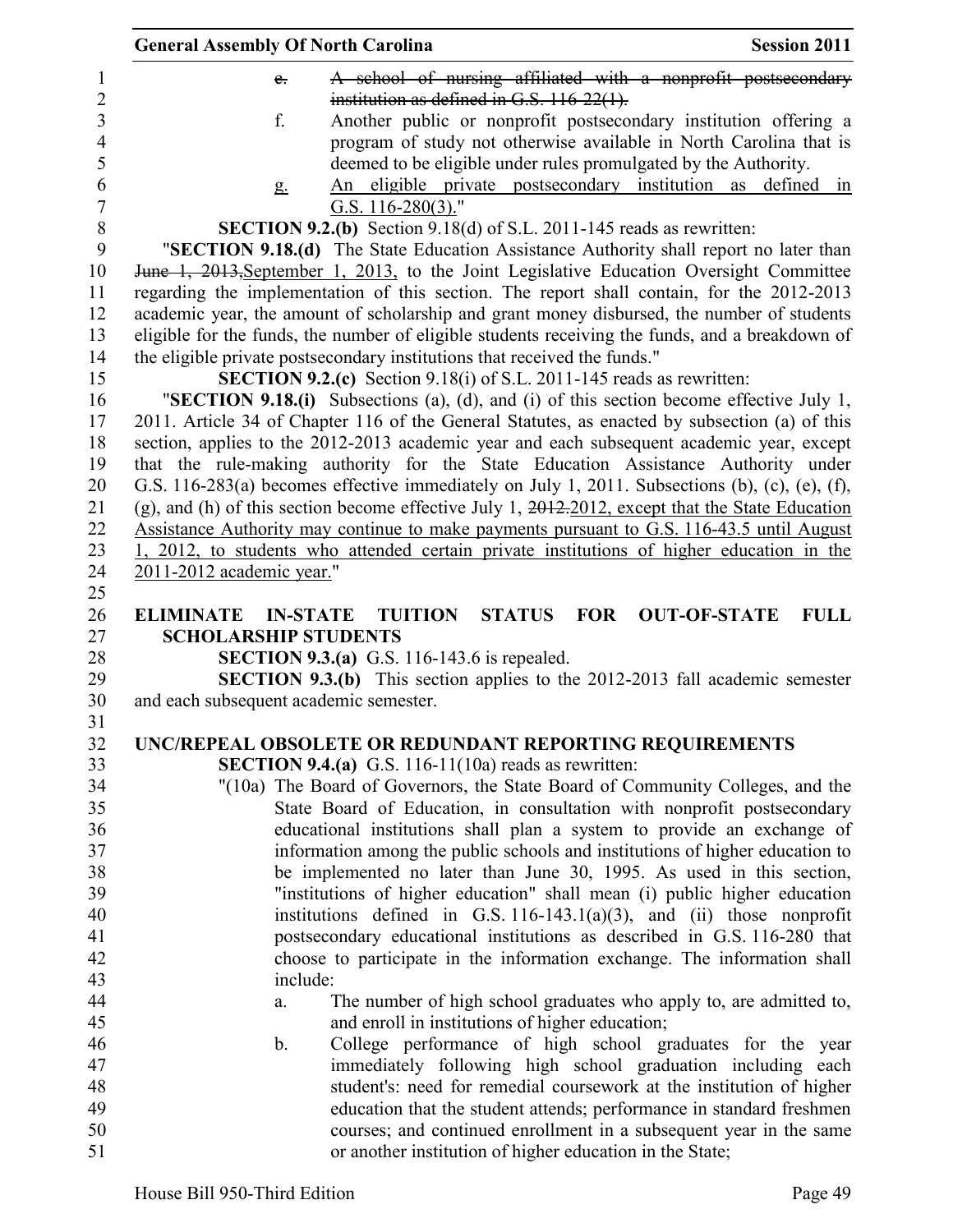|                | <b>General Assembly Of North Carolina</b>                                                                                                                                                                                                                                                                   | <b>Session 2011</b> |
|----------------|-------------------------------------------------------------------------------------------------------------------------------------------------------------------------------------------------------------------------------------------------------------------------------------------------------------|---------------------|
|                | The progress of students from one institution of higher education to<br>$\mathbf{c}$ .<br>another; and                                                                                                                                                                                                      |                     |
|                | Consistent and uniform public school course information including<br>d.<br>course code, name, and description.                                                                                                                                                                                              |                     |
|                | The Department of Public Instruction shall generate and the local school<br>administrative units shall use standardized transcripts in an automated                                                                                                                                                         |                     |
|                | format for applicants to higher education institutions. The standardized<br>transcript shall include grade point average, class rank, end-of-course test<br>scores, and uniform course information including course code, name, units<br>earned toward graduation, and credits earned for admission from an |                     |
|                | institution of higher education. The grade point average and class rank shall<br>be calculated by a standard method to be devised by the institutions of<br>higher education.                                                                                                                               |                     |
|                | The Board of Governors shall coordinate a joint progress report on the                                                                                                                                                                                                                                      |                     |
|                | implementation of the system to provide an exchange of information among                                                                                                                                                                                                                                    |                     |
|                | the public and independent colleges and universities, the community                                                                                                                                                                                                                                         |                     |
|                | colleges, and the public schools. The report shall be made to the Joint                                                                                                                                                                                                                                     |                     |
|                | Legislative Education Oversight Committee no later than February 15, 1993,<br>and annually thereafter."                                                                                                                                                                                                     |                     |
|                |                                                                                                                                                                                                                                                                                                             |                     |
|                | <b>SECTION 9.4.(b)</b> G.S. 116-11(12a) reads as rewritten:                                                                                                                                                                                                                                                 |                     |
|                | "(12a) The Board of Governors of The University of North Carolina shall                                                                                                                                                                                                                                     |                     |
|                | implement, administer, and revise programs for meaningful professional                                                                                                                                                                                                                                      |                     |
|                | development for professional public school employees based upon the                                                                                                                                                                                                                                         |                     |
|                | evaluations and recommendations made by the State Board of Education                                                                                                                                                                                                                                        |                     |
|                | under G.S. 115C-12(26). The programs shall be aligned with State education                                                                                                                                                                                                                                  |                     |
|                | goals and directed toward improving student academic achievement. The                                                                                                                                                                                                                                       |                     |
|                | Board of Governors shall submit to the State Board of Education an annual                                                                                                                                                                                                                                   |                     |
|                | report evaluating the professional development programs administered by                                                                                                                                                                                                                                     |                     |
|                | the Board of Governors."                                                                                                                                                                                                                                                                                    |                     |
|                | <b>SECTION 9.4.(c)</b> G.S. 116D-3(a)(1) is repealed.                                                                                                                                                                                                                                                       |                     |
|                | <b>SECTION 9.4.(d)</b> Section 7 of S.L. 1989-936, as amended by S.L. 1991-346, reads                                                                                                                                                                                                                       |                     |
| as rewritten:  | "Sec. 7. The Board of Governors of The University of North Carolina shall adopt standards                                                                                                                                                                                                                   |                     |
|                | to create and enhance an organized program of public service and technical assistance to the                                                                                                                                                                                                                |                     |
|                | public schools. This program shall:                                                                                                                                                                                                                                                                         |                     |
| (1)            | Provide systematic access for public schools to consultation and advice                                                                                                                                                                                                                                     |                     |
|                | available from members of the faculties of the constituent institutions;                                                                                                                                                                                                                                    |                     |
| (2)            | Facilitate and encourage research in the public schools and the application of                                                                                                                                                                                                                              |                     |
|                | the results of this research;                                                                                                                                                                                                                                                                               |                     |
| (3)            | Link the education faculties of the constituent institutions with public school                                                                                                                                                                                                                             |                     |
|                | teachers and administrators through public service requirements for the                                                                                                                                                                                                                                     |                     |
|                | education faculties; and                                                                                                                                                                                                                                                                                    |                     |
| (4)            | Create partnerships among all constituent institutions, their schools or                                                                                                                                                                                                                                    |                     |
|                | departments of education, and the maximum number of public schools that                                                                                                                                                                                                                                     |                     |
|                | could benefit from these partnerships.                                                                                                                                                                                                                                                                      |                     |
|                | The Board of Governors shall report on an annual basis to the Joint Legislative                                                                                                                                                                                                                             |                     |
|                | Commission on Governmental Operations on its progress in implementing the provisions of                                                                                                                                                                                                                     |                     |
| this section." |                                                                                                                                                                                                                                                                                                             |                     |
|                | <b>SECTION 9.4.(e)</b> Section 1.1 of S.L. 2000-3 reads as rewritten:                                                                                                                                                                                                                                       |                     |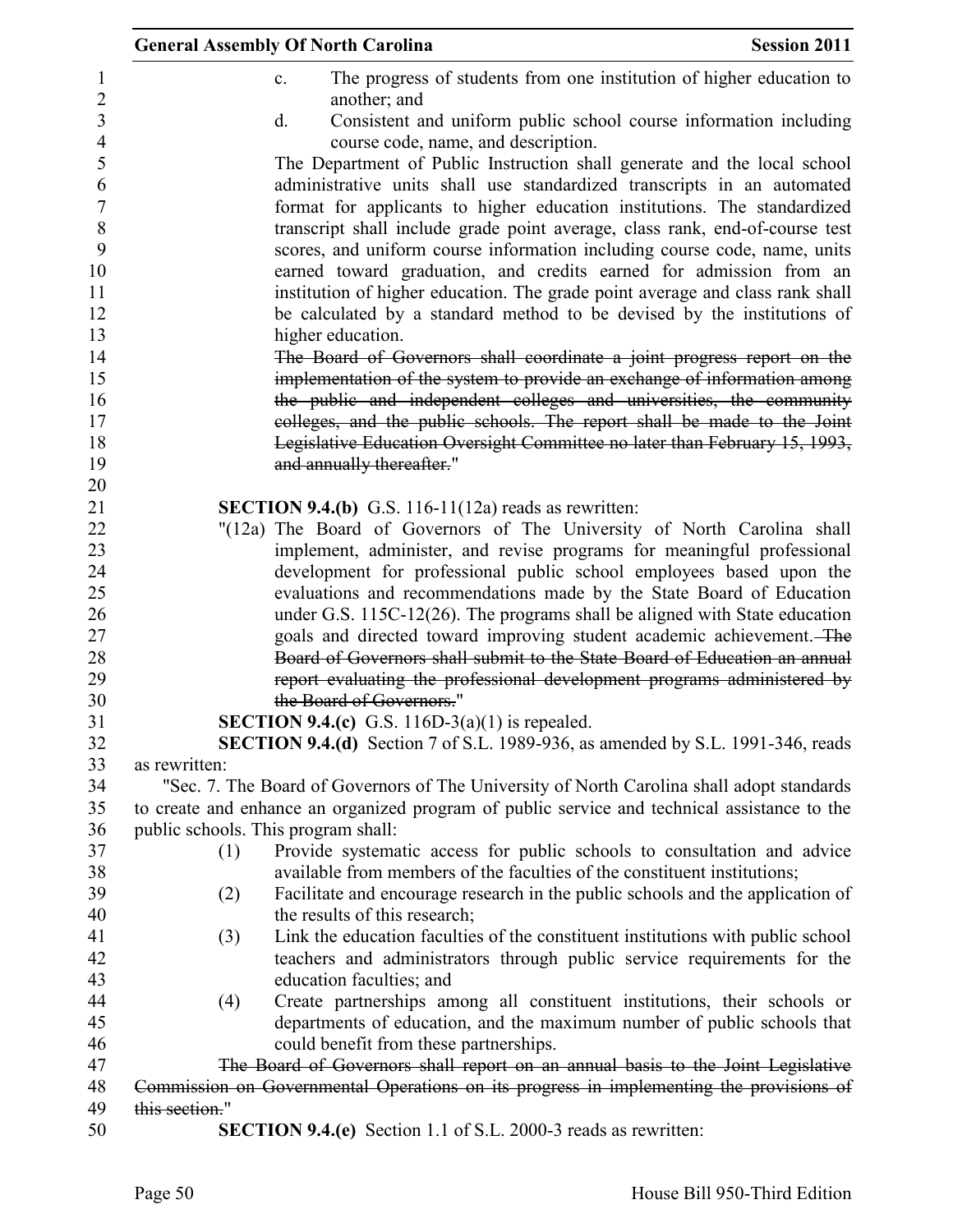"Section 1.1. The General Assembly finds that although The University of North Carolina is one of the State's most valuable assets, the current facilities of the University have been allowed to deteriorate due to decades of neglect and have unfortunately fallen into a state of disrepair because of inadequate attention to maintenance. It is the intent of the General Assembly to reverse this trend and to provide a mechanism to assure that the University's capital assets are adequately maintained. The General Assembly commits to responsible stewardship of these assets to protect their value over the years, as follows:

- (1) The Board of Governors of The University of North Carolina shall require each constituent and affiliated institution to monitor the condition of its facilities and their needs or repair and renovation, and to assure that all necessary maintenance is carried out within funds available.
- (2) The Board of Governors shall report annually to the Joint Legislative Commission on Governmental Operations and the Joint Legislative Education Oversight Committee on the condition of the University's capital facilities, the repair, renovation, and maintenance projects being undertaken, and all needs for additional funding to maintain the facilities.
- (3) It is the intent of the General Assembly to assure that adequate oversight, funding, and accountability are continually provided so that the capital facilities of the University are properly maintained to preserve the level of excellence the citizens of this State deserve. To this end, the Joint Legislative Education Oversight Committee shall report to the General Assembly annually its recommendations for legislative changes to **implement** this policy."
- 

**SECTION 9.4.(f)** Section 6 of S.L. 2000-3 reads as rewritten:

25 "Section 6. Repair and Renovation Reports. – The Board of Governors of The University of North Carolina shall report annually to the Joint Legislative Commission on Governmental Operations and the Joint Legislative Education Oversight Committee on the condition of all of the University's capital facilities, including a status report on all repair, renovation, and maintenance projects being undertaken and an assessment of needs for additional funding to repair, renovate, and maintain the facilities.

 The Board of Governors of The University of North Carolina shall also study the repairs and renovations formula currently utilized with respect to funding for the Repairs and Renovations Reserve Account to determine whether it adequately takes into account all of the appropriate maintenance needs of each constituent and affiliated institution, and shall recommend to the Joint Legislative Commission on Governmental Operations and the Joint Legislative Education Oversight Committee any changes necessary to improve the formula. The Board shall make recommendations on the scope and adequacy of the methodology used to calculate the funding for the repairs and renovations reserve as specified in G.S. 143-15.2."

- 
- 

**SECTION 9.4.(g)** Section 13 of S.L. 2001-496 is repealed.

# **NC GRADUATES IN PRIMARY CARE CENTERS/CHANGE REPORT DATE**

**SECTION 9.5.** G.S. 143-613(d) reads as rewritten:

 "(d) The progress of the private and State-operated medical schools and State-operated health professional schools towards increasing the number and proportion of graduates entering primary care shall be monitored annually by the Board of Governors of The University of North Carolina. Monitoring data shall include (i) the entry of State-supported graduates into primary care residencies and clinical training programs, and (ii) the specialty practices by a physician and each midlevel provider who were State-supported graduates as of a date five years after graduation. The Board of Governors shall certify data on graduates, their residencies and clinical training programs, and subsequent careers by October 1 November 15 of each 51 calendar year, beginning in October of 1995, November of 2011, to the Fiscal Research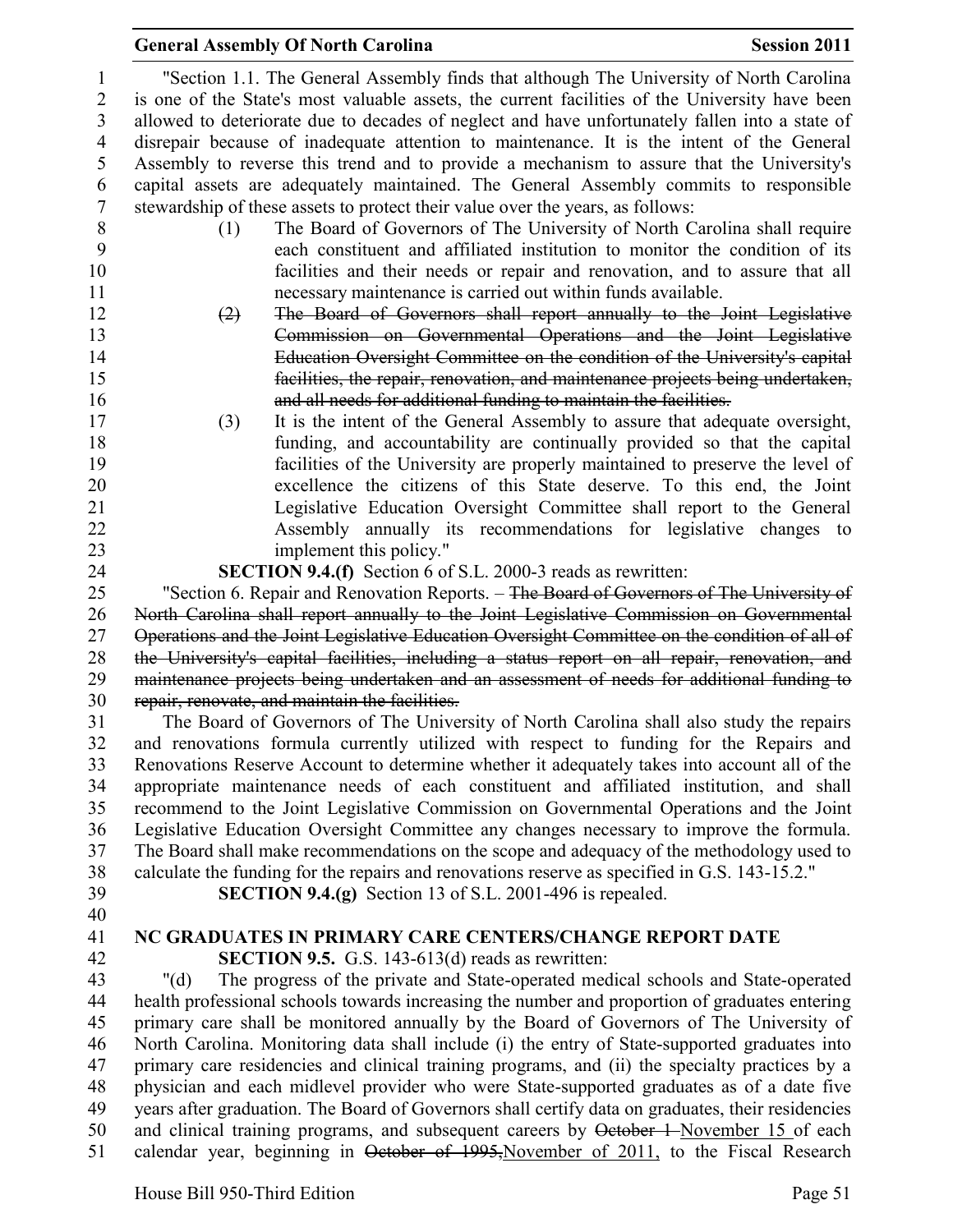|                               | <b>General Assembly Of North Carolina</b>                                                       | <b>Session 2011</b> |
|-------------------------------|-------------------------------------------------------------------------------------------------|---------------------|
| Committee."                   | Division of the Legislative Services Office and to the Joint Legislative Education Oversight    |                     |
|                               | UNC REPORT ON ENDOWMENT FUNDS                                                                   |                     |
|                               | <b>SECTION 9.6.</b> Article 1 of Chapter 116 of the General Statutes is amended by              |                     |
| adding a new section to read: |                                                                                                 |                     |
|                               | "§ 116-36.7. Report on endowment funds of The University of North Carolina.                     |                     |
|                               | The Board of Governors shall report to the Joint Legislative Committee on Governmental          |                     |
|                               | Operations and to the Fiscal Research Division beginning November 1, 2011, and annually         |                     |
|                               | thereafter, regarding the endowment funds held by each special responsibility constituent       |                     |
|                               | institution, the University of North Carolina Health Care System, and any other entity of The   |                     |
|                               | University, including those endowments held for the benefit of The University as a whole. The   |                     |
|                               | report shall provide an accounting of the amounts, uses, and public purposes of each            |                     |
|                               | endowment fund and shall also include all of the following information (disaggregated by types  |                     |
|                               | of institution) for each endowment fund:                                                        |                     |
| (1)                           | The average and range of (i) the outstanding balance of each endowment and                      |                     |
|                               | (ii) the growth of each endowment over the last 20 years.                                       |                     |
| (2)                           | The amount and percentage of endowment assets distributed on an annual                          |                     |
|                               | basis.                                                                                          |                     |
| (3)                           | The amount and percentage of endowment assets distributed on an annual                          |                     |
|                               | basis for financial aid or for the purpose of reducing the costs of tuition, fees,              |                     |
|                               | textbooks, and room and board.                                                                  |                     |
| $\left(4\right)$              | The extent to which the funds in each endowment are restricted and the                          |                     |
|                               | restrictions placed upon such funds."                                                           |                     |
|                               |                                                                                                 |                     |
|                               | PERMANENT TRANSFER OF FUNDING FOR MILITARY ONE-STOP & BRAC                                      |                     |
| <b>OUTREACH</b>               |                                                                                                 |                     |
|                               | <b>SECTION 9.7.</b> The Military One-Stop & BRAC Outreach program previously                    |                     |
|                               | vested in Fayetteville State University is transferred to The University of North Carolina      |                     |
|                               | General Administration with all of the elements of a Type I transfer as defined in G.S. 143A-6. |                     |
|                               | The program transfer shall include the sum of two hundred fifty-one thousand five hundred       |                     |
| dollars (\$251,500).          |                                                                                                 |                     |
|                               |                                                                                                 |                     |
|                               | <b>STUDY UNC TUITION SURCHARGE</b>                                                              |                     |
|                               | <b>SECTION 9.8.</b> The Fiscal Research Division, in cooperation with The University            |                     |
|                               | of North Carolina, shall study the tuition surcharge mandated by $G_S$ 116-143.7 As part of     |                     |

 of North Carolina, shall study the tuition surcharge mandated by G.S. 116-143.7. As part of the study, the Fiscal Research Division shall examine the surcharge's effect, if any, on the number of credit hours taken by students at constituent institutions of The University of North Carolina and the resulting effect on the timely achievement of graduation; the number of students subject to the surcharge in each of the last five academic years; and the revenue generated by the surcharge. In its study, the Fiscal Research Division shall also examine the methods that The University of North Carolina employs to provide notice to a student that the student is approaching the credit hour limit and will be charged the tuition surcharge if the student exceeds that limit.

45 The Fiscal Research Division shall report its findings and recommendations, including any legislative recommendations, by January 1, 2013, to the Joint Legislative Education Oversight Committee and to the Education Appropriation Subcommittees of the House of Representatives and the Senate.

# **PART X. DEPARTMENT OF HEALTH AND HUMAN SERVICES**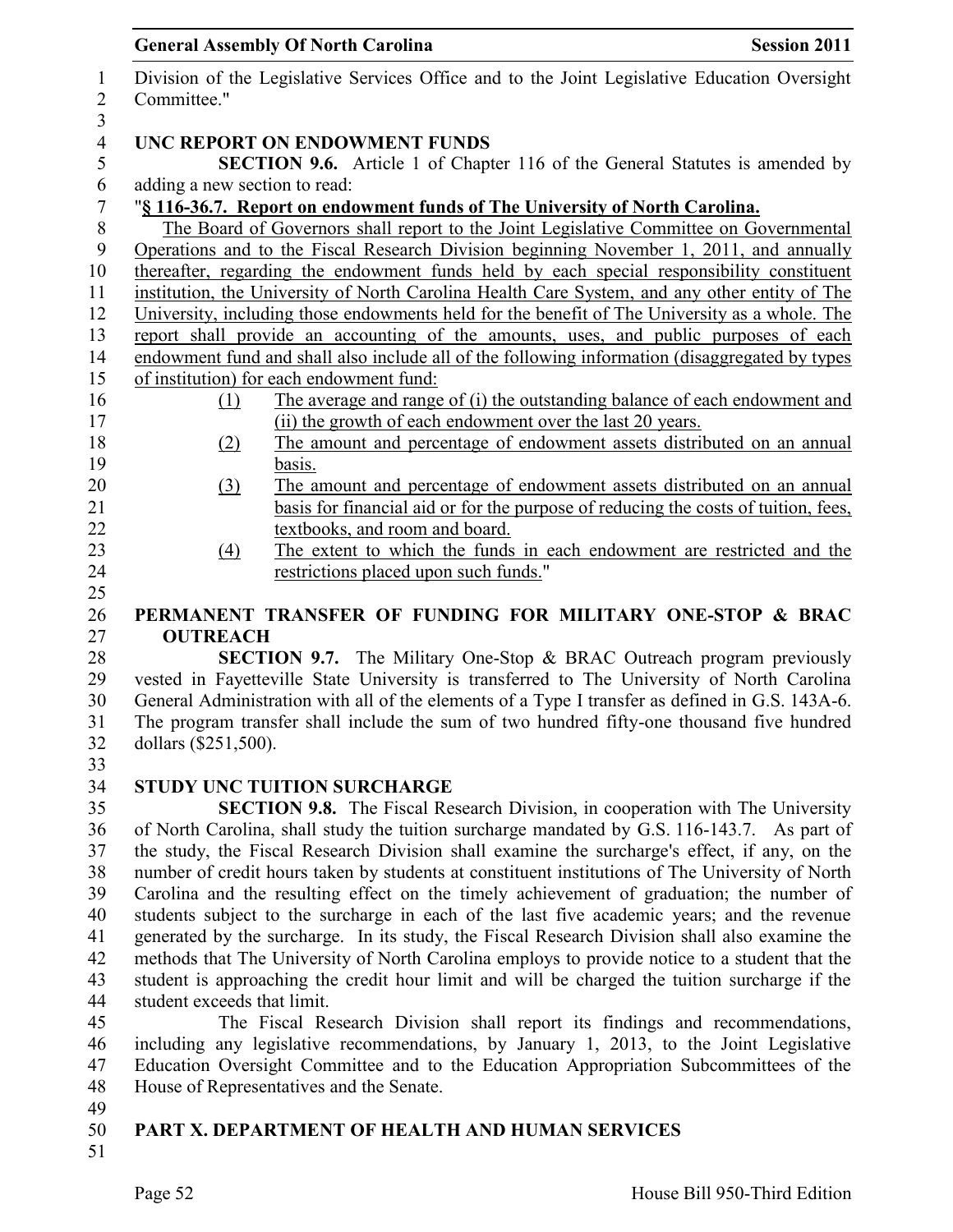| <b>Session 2011</b><br><b>General Assembly Of North Carolina</b>                                                                          |
|-------------------------------------------------------------------------------------------------------------------------------------------|
| <b>NC PRE-K</b>                                                                                                                           |
| <b>SECTION 10.1.(a)</b> The Division of Child Development and Early Education shall                                                       |
| require the NC Pre-K contractor to issue multiple-year contracts for licensed private child care                                          |
| centers providing NC Pre-K classrooms.                                                                                                    |
| <b>SECTION 10.1.(b)</b> The Division of Child Development and Early Education                                                             |
| (Division) shall create a pilot program that provides funding for NC Pre-K classrooms on a per                                            |
| classroom basis. The pilot program shall include three different NC Pre-K contractual regions                                             |
| that are geographically diverse. The local NC Pre-K administrator shall contract with the                                                 |
| provider for operation of a classroom established pursuant to the pilot program. The Division                                             |
| shall report to the House of Representatives Appropriations Subcommittee on Health and                                                    |
| Human Services, the Senate Appropriations/Base Budget Committee on Health and Human                                                       |
| Services, and the Fiscal Research Division on the pilot program no later than January 31, 2013.                                           |
| The report shall include the following:                                                                                                   |
| The number of students served.<br>(1)                                                                                                     |
| The amount of funds paid for each classroom.<br>(2)                                                                                       |
| The amount of funds paid per student.<br>(3)                                                                                              |
| The attendance information on students in the pilot program as compared to<br>(4)                                                         |
| those students in a classroom having a traditional funding structure.                                                                     |
| Information on the number of students and students' families using the<br>(5)                                                             |
| Subsidized Early Education for Kids (SEEK) system.                                                                                        |
| A cost comparison of the classroom pilots to the average cost per student<br>(6)                                                          |
| through the per student funding methodology.                                                                                              |
| <b>SECTION 10.1.(c)</b> The Division of Child Development and Early Education                                                             |
| (DCDEE) shall continue the implementation of the NC Pre-K program. The NC Pre-K shall                                                     |
| serve children who reach the age of four on or before August 31 of that school year and who                                               |
| meet eligibility criteria.                                                                                                                |
| SECTION 10.1.(d) Other than developmental disabilities or other chronic health                                                            |
| issues, the Division of Child Development and Early Education shall not consider the health of                                            |
| a child as a factor in determining eligibility for participation in the NC Pre-K program.                                                 |
| <b>SECTION 10.1.(e)</b> All entities operating NC Pre-K classrooms shall adhere to all                                                    |
| of the policies prescribed by the Division of Child Development and Early Education regarding                                             |
| programmatic standards and classroom requirements.<br><b>SECTION 10.1.(f)</b> The Division of Child Development and Early Education shall |
| establish a standard decision-making process to be used by local NC Pre-K committees in                                                   |
| awarding NC Pre-K classroom slots and student selection.                                                                                  |
| <b>SECTION 10.1.(g)</b> The Division of Child Development and Early Education shall                                                       |
| submit an annual report no later than March 15 of each year to the Joint Legislative                                                      |
| Commission on Governmental Operations, the Joint Legislative Oversight Committee on                                                       |
| Health and Human Services, the Senate Appropriations Committee on Health and Human                                                        |
| Services, the House of Representatives Appropriations Subcommittee on Health and Human                                                    |
| Services, the Office of State Budget and Management, and the Fiscal Research Division. The                                                |
| report shall include the following:                                                                                                       |
| The number of children participating in the NC Pre-K program.<br>(1)                                                                      |
| The number of children participating in the NC Pre-K program who have<br>(2)                                                              |
| never been served in other early education programs, such as child care,                                                                  |
| public or private preschool, Head Start, Early Head Start, or early                                                                       |
| intervention programs.                                                                                                                    |
| The expected NC Pre-K expenditures for the programs and the source of the<br>(3)                                                          |
| local contributions.                                                                                                                      |
| The results of an annual evaluation of the NC Pre-K program.<br>(4)                                                                       |

 $\frac{50}{51}$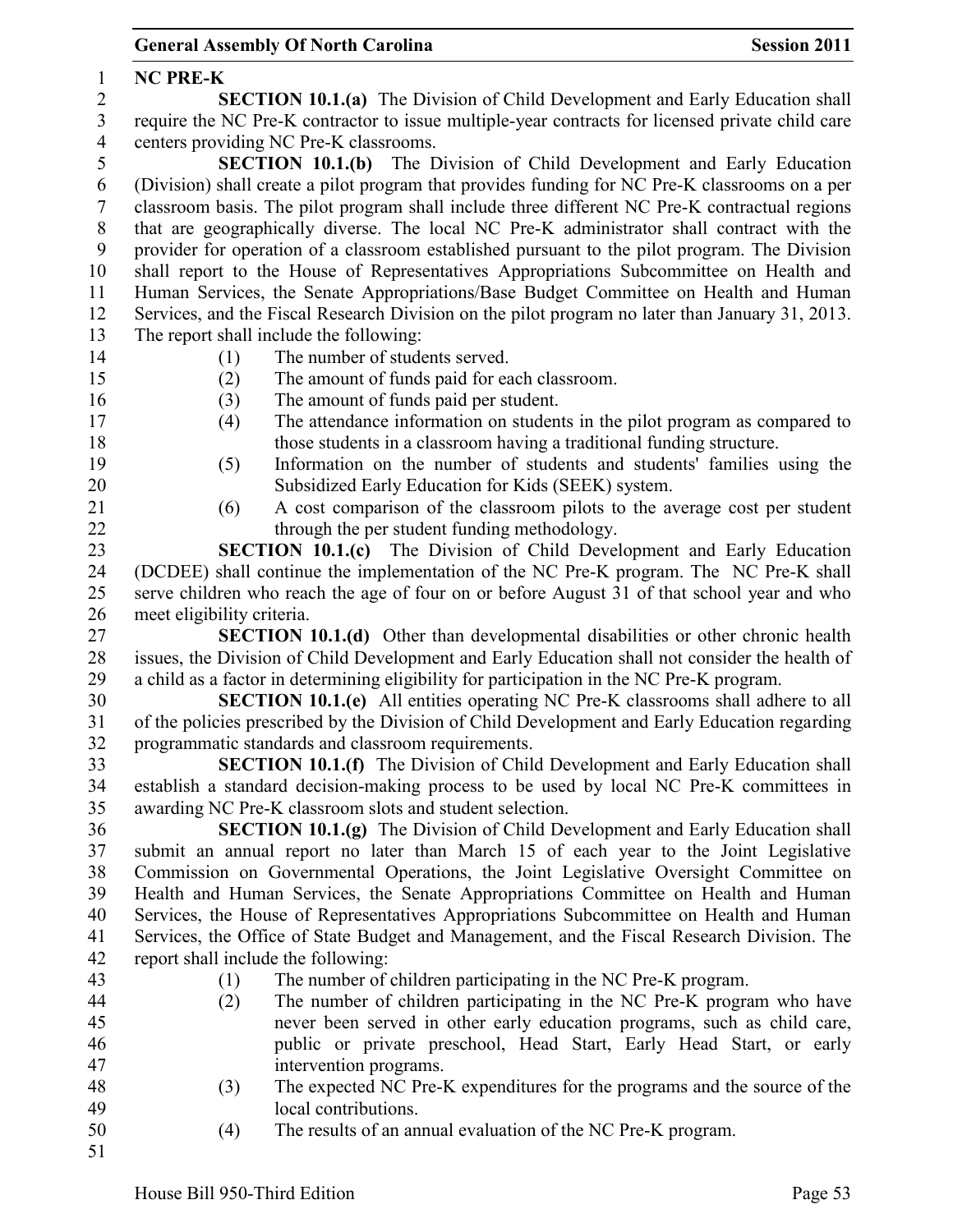|                | <b>Session 2011</b><br><b>General Assembly Of North Carolina</b>                                                                                                      |
|----------------|-----------------------------------------------------------------------------------------------------------------------------------------------------------------------|
| $\mathbf{1}$   | <b>REVISE CHILD CARE SUBSIDY RATES PROVISION</b>                                                                                                                      |
| $\overline{2}$ | <b>SECTION 10.2.</b> Section 10.1 of S.L. 2011-145 is amended by adding the                                                                                           |
| $\mathfrak{Z}$ | following new subsection to read:                                                                                                                                     |
| $\overline{4}$ | "SECTION 10.1.(g1) The Department of Health and Human Services, Division of Child                                                                                     |
| 5              | Development and Early Education, shall require all county departments of social services to                                                                           |
| 6              | include on any forms used to determine eligibility for child care subsidy whether the family                                                                          |
| $\overline{7}$ | waiting for subsidy is receiving assistance through the NC Pre-K program or Head Start."                                                                              |
| $\,8\,$        |                                                                                                                                                                       |
| 9              | <b>CHILD CARE ALLOCATION FORMULA/DIRECTION</b>                                                                                                                        |
| 10             | <b>SECTION 10.2A.</b> Section 10.2(a) of S.L. 2011-145 is amended by adding the                                                                                       |
| 11             | following new subdivisions to read:                                                                                                                                   |
| 12             | "SECTION 10.2.(a) The Department of Health and Human Services shall allocate child                                                                                    |
| 13             | care subsidy voucher funds to pay the costs of necessary child care for minor children of needy                                                                       |
| 14             | families. The mandatory thirty percent (30%) Smart Start subsidy allocation under                                                                                     |
| 15             | G.S. 143B-168.15(g) shall constitute the base amount for each county's child care subsidy                                                                             |
| 16             | allocation. The Department of Health and Human Services shall use the following method                                                                                |
| 17             | when allocating federal and State child care funds, not including the aggregate mandatory thirty                                                                      |
| 18             | percent (30%) Smart Start subsidy allocation:                                                                                                                         |
| 19<br>20       | Funds shall be allocated to a county based upon the projected cost of serving<br>(1)<br>children under age 11 in families with all parents working who earn less than |
| 21             | seventy-five percent (75%) of the State median income.                                                                                                                |
| 22             | No county's allocation shall be less than ninety percent (90%) of its State<br>(2)                                                                                    |
| 23             | fiscal year 2001-2002 initial child care subsidy allocation.                                                                                                          |
| 24             | For fiscal year 2012-2013, the Division of Child Development and Early<br>$\left(3\right)$                                                                            |
| 25             | Education shall base the formula identified in subdivision (1) of this                                                                                                |
| 26             | subsection on the same data source used for the 2011-2012 fiscal year.                                                                                                |
| 27             | The Department of Health and Human Services shall allocate to counties all<br>$\left(4\right)$                                                                        |
| 28             | State funds appropriated for child care subsidy and shall not withhold funds                                                                                          |
| 29             | during the 2012-2013 fiscal year."                                                                                                                                    |
| 30             |                                                                                                                                                                       |
| 31             | <b>CHILDHOOD</b><br><b>EDUCATION AND</b><br><b>DEVELOPMENT</b><br><b>INITIATIVES</b><br><b>EARLY</b>                                                                  |
| 32             | <b>ENHANCEMENTS/SALARY</b><br><b>SCHEDULE/MATCH</b><br><b>REQUIREMENT</b>                                                                                             |
| 33             | <b>ADJUSTMENTS</b><br><b>SECTION 10.3.(a)</b> Section 10.5(c) of S.L. 2011-145 is repealed.                                                                           |
| 34<br>35       | <b>SECTION 10.3.(b)</b> Section 10.5 of S.L. 2011-145 is amended by adding the                                                                                        |
| 36             | following new subsection to read:                                                                                                                                     |
| 37             | "SECTION 10.5.(c1) The North Carolina Partnership for Children, Inc., shall develop and                                                                               |
| 38             | implement a salary schedule for the Executive Director of the North Carolina Partnership for                                                                          |
| 39             | Children, Inc., and the directors of local partnerships. The salary schedule shall set the                                                                            |
| 40             | maximum amount of State funds that may be used for the salary of the Executive Director of                                                                            |
| 41             | the North Carolina Partnership for Children, Inc., and the directors of the local partnerships. In                                                                    |
| 42             | establishing a salary schedule, the North Carolina Partnership for Children, Inc., shall base the                                                                     |
| 43             | schedule on the following criteria:                                                                                                                                   |
| 44             | The population of the area serviced by a local partnership.<br>(1)                                                                                                    |
| 45             | (2)<br>The amount of State funds administered.                                                                                                                        |
| 46             | (3)<br>The amount of total funds administered.                                                                                                                        |
| 47             | (4)<br>The professional experience of the individual to be compensated.                                                                                               |
| 48             | (5)<br>Any other relevant factors pertaining to salary, as determined by the North                                                                                    |
| 49             | Carolina Partnership for Children, Inc.                                                                                                                               |
| 50             | The salary schedule shall be used only to determine the maximum amount of State funds that                                                                            |
| 51             | may be used for compensation. Nothing in this subsection shall be construed to prohibit a local                                                                       |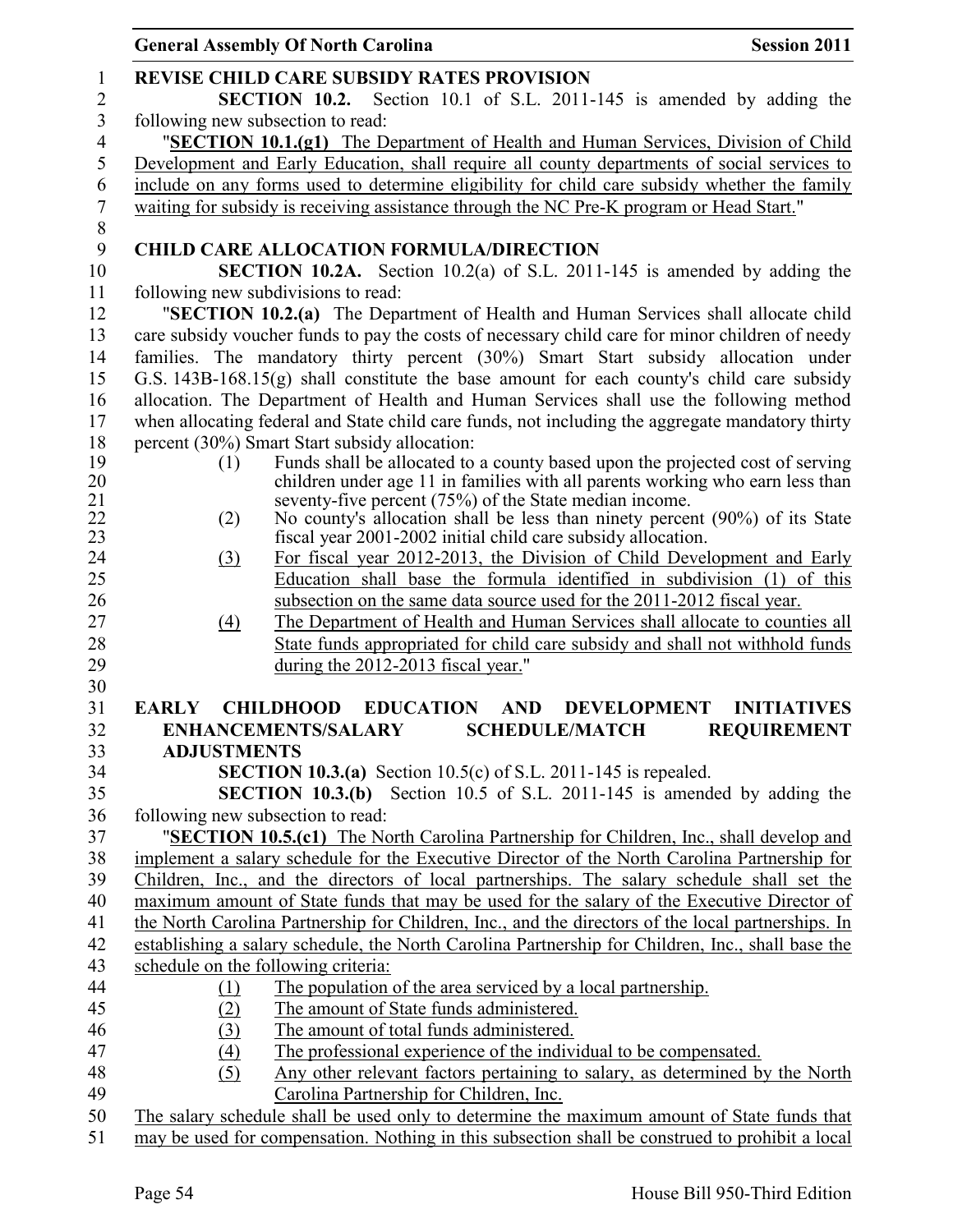| <b>General Assembly Of North Carolina</b> |  |  |
|-------------------------------------------|--|--|
|-------------------------------------------|--|--|

 partnership from using non-State funds to supplement an individual's salary in excess of the amount set by the salary schedule established under this subsection." **SECTION 10.3.(c)** Section 10.5(e) of S.L. 2011-145, as amended by Section 21A of S.L. 2011-391, reads as rewritten: "**SECTION 10.5.(e)** The North Carolina Partnership for Children, Inc., and all local partnerships shall, in the aggregate, be required to match one hundred percent (100%) of the total amount budgeted for the program in each fiscal year of the biennium. Of the funds the 8 North Carolina Partnership for Children, Inc., and the local partnerships are required to match,<br>9 contributions of cash shall equal to at least seven percent (7%) ten percent (10%) and in-kind contributions of cash shall equal to at least seven percent  $(7%)$ ten percent  $(10%)$  and in-kind 10 donated resources equal to no more than three percent (3%) for a total match requirement of ten percent (10%)thirteen percent (13%) for each fiscal year. The North Carolina Partnership for Children, Inc., may carry forward any amount in excess of the required match for a fiscal year in order to meet the match requirement of the succeeding fiscal year. Only in-kind contributions that are quantifiable shall be applied to the in-kind match requirement. Volunteer services may be treated as an in-kind contribution for the purpose of the match requirement of this subsection. Volunteer services that qualify as professional services shall be valued at the fair market value of those services. All other volunteer service hours shall be valued at the statewide average wage rate as calculated from data compiled by the Employment Security Commission in the Employment and Wages in North Carolina Annual Report for the most recent period for which data are available. Expenses, including both those paid by cash and in-kind contributions, incurred by other participating non-State entities contracting with the North Carolina Partnership for Children, Inc., or the local partnerships, also may be considered resources available to meet the required private match. In order to qualify to meet the required private match, the expenses shall: (1) Be verifiable from the contractor's records. (2) If in-kind, other than volunteer services, be quantifiable in accordance with generally accepted accounting principles for nonprofit organizations. 28 (3) Not include expenses funded by State funds. (4) Be supplemental to and not supplant preexisting resources for related program activities. (5) Be incurred as a direct result of the Early Childhood Initiatives Program and be necessary and reasonable for the proper and efficient accomplishment of the Program's objectives. (6) Be otherwise allowable under federal or State law. (7) Be required and described in the contractual agreements approved by the North Carolina Partnership for Children, Inc., or the local partnership. (8) Be reported to the North Carolina Partnership for Children, Inc., or the local partnership by the contractor in the same manner as reimbursable expenses. 39 Failure to obtain a ten percent  $(10\%)$  thirteen percent  $(13\%)$  match by June 30 of each fiscal year shall result in a dollar-for-dollar reduction in the appropriation for the Program for a subsequent fiscal year. The North Carolina Partnership for Children, Inc., shall be responsible for compiling information on the private cash and in-kind contributions into a report that is submitted to the Joint Legislative Commission on Governmental Operations in a format that allows verification by the Department of Revenue. The same match requirements shall apply to any expansion funds appropriated by the General Assembly." "**READ NC" EARLY LITERACY INITIATIVE/DEVELOPMENT OFFICERS/ASSISTANCE TO RURAL PARTNERSHIPS SECTION 10.4.(a)** Of the funds appropriated to the Department of Health and

 Human Services, Division of Child Development and Early Education, for the North Carolina Partnership for Children, Inc., the sum of three million five hundred thousand dollars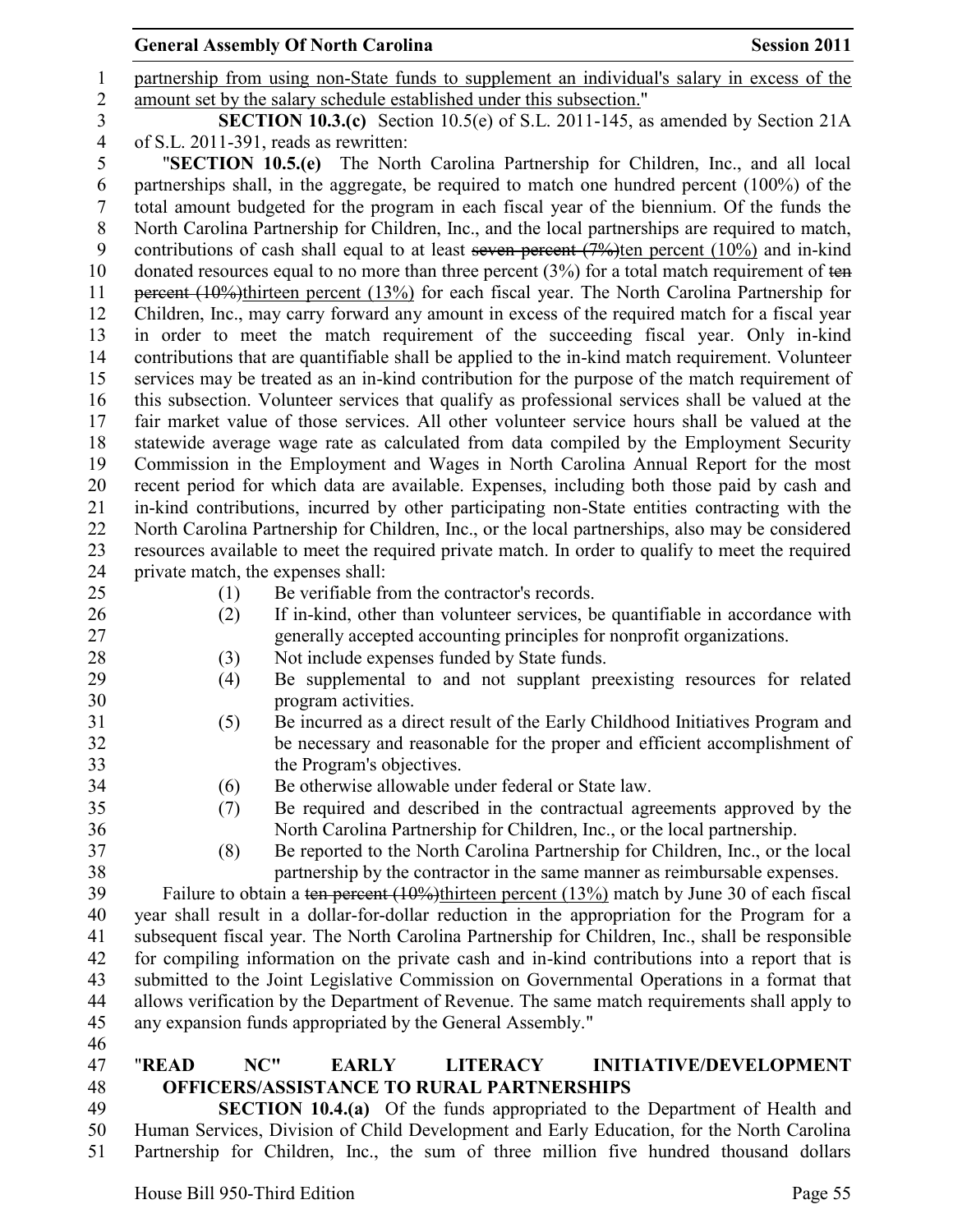(\$3,500,000) for the 2012-2013 fiscal year shall be used by the North Carolina Partnership for Children, Inc., to develop and administer an early literacy initiative pilot program, to be known as "Read NC," hire four North Carolina Partnership for Children, Inc., development officers, and provide additional funds for rural partnerships. "Read NC" will focus on increasing the early literacy skills of children who are most at risk for reading below grade level. The pilot program shall be distributed geographically to ensure adequate representation of the diverse areas of the State.

**SECTION 10.4.(b)** The focus of the pilot program will be to actively engage parents, child care teachers, and communities to help young children build a firm foundation parents, child care teachers, and communities to help young children build a firm foundation for language acquisition and literacy skills. To that end, the pilot program shall do the following:

(1) Educate parents in essential early literacy practices.

- (2) Increase the quality of early literacy programming in child care.
- (3) Increase early literacy opportunities for young children and families in community settings by incorporating the following programs:
- a. "Reach Out and Read," a program that supports doctors in their efforts to "prescribe" reading to young children and families during well-child visits through early literacy guidance and book sharing, free books for children to keep, and literacy-rich waiting rooms.
- b. "Raising a Reader" (RAR), a program that rotates bright red bags filled with award-winning books into children's homes on a weekly basis, exposing children on average to over 100 books per rotation cycle, and pairs this book rotation with parent training and information on how to effectively share books to promote family literacy habits, language and literacy skills, and a love of learning.
- c. "Motheread/Fatheread," a program that combines the teaching of literacy skills with child development and family empowerment 28 issues.
- 
- d. "Dolly Parton Imagination Library," a program that provides a free, age-appropriate book each month to children ages birth to five years.

 **SECTION 10.4.(c)** The Division of Child Development and Early Education and the North Carolina Partnership for Children, Inc., shall report by April 1, 2013, to the Joint Legislative Commission on Governmental Operations, the Joint Legislative Committee on Health and Human Services, the Senate Appropriations/Base Budget Committee on Health and Human Services, and the House of Representatives Appropriations Subcommittee on Health and Human Services on the progress in complying with this section.

 **SECTION 10.4.(d)** The North Carolina Partnership for Children, Inc., shall include in its assistance to local partnerships, training and assistance with fund-raising activities. Of the funds designated under subsection (a) of this section, the North Carolina Partnership for Children, Inc., shall hire a staff of four individuals who are qualified in the areas of grant writing and fund-raising to assist local partnerships in raising the amount of non-State funds required by law. The staff hired pursuant to this subsection shall be located regionally and be accessible to participate in the various local partnerships' activities.

 **SECTION 10.4.(e)** Of the funds designated under subsection (a) of this section, the North Carolina Partnership for Children, Inc., shall provide assistance to local partnerships located in rural areas of the State. The North Carolina Partnership for Children, Inc., shall establish eligibility criteria for the use of funds pursuant to this subsection based on child poverty, child population, and counties that are identified as being the most economically distressed.

# **MEDICAID THERAPIES LIMIT REVISED**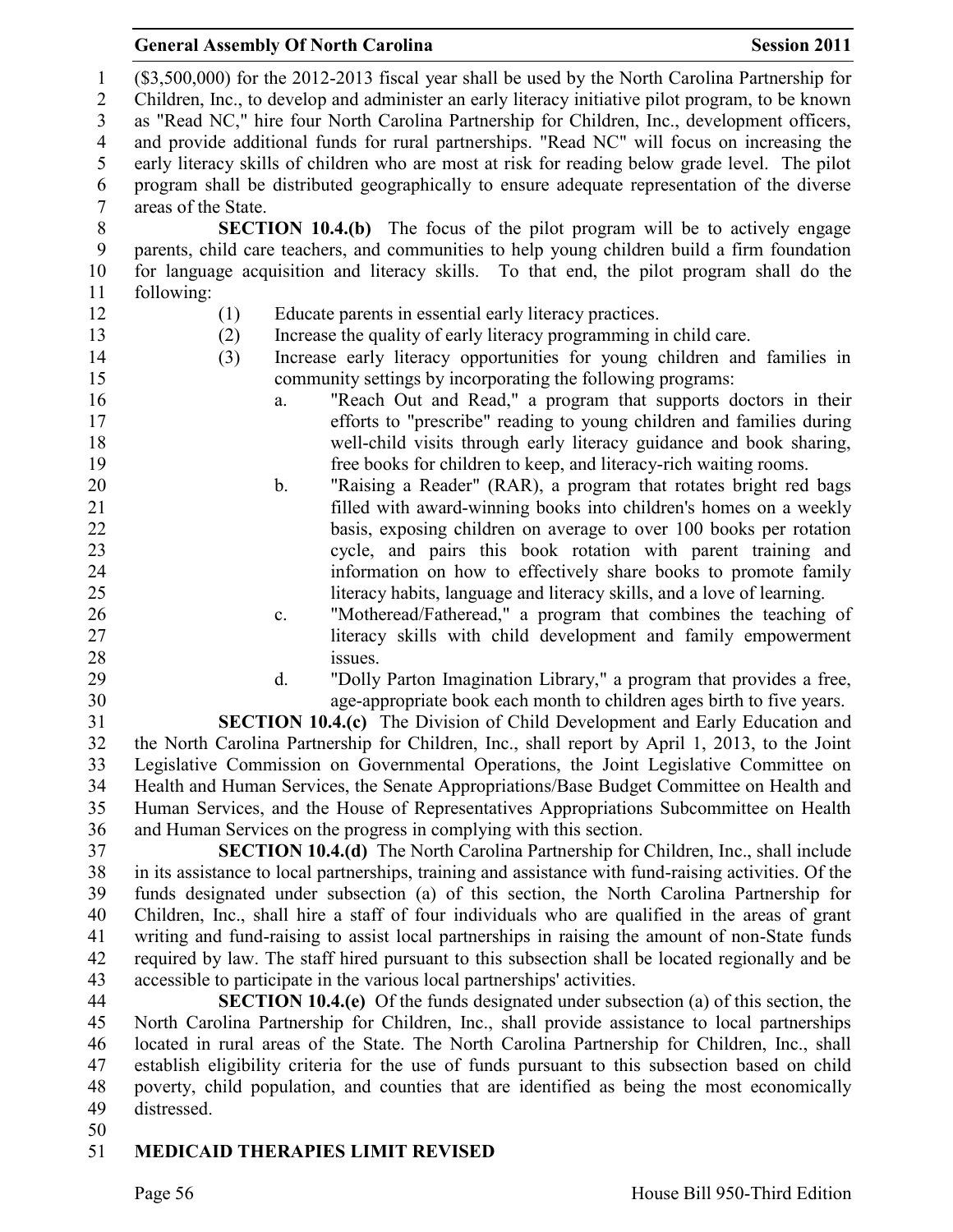|                     | <b>General Assembly Of North Carolina</b><br><b>Session 2011</b>                                                                                                                  |  |
|---------------------|-----------------------------------------------------------------------------------------------------------------------------------------------------------------------------------|--|
| 1<br>$\overline{2}$ | <b>SECTION 10.5.</b> Section $10.37(a)(2)$ of S.L. 2011-145 is repealed.                                                                                                          |  |
| $\overline{3}$      | MEDICAID ELIGIBILITY/COLA DISREGARD                                                                                                                                               |  |
| $\overline{4}$      | <b>SECTION 10.6.(a)</b> Article 2 of Chapter 108A of the General Statutes is amended                                                                                              |  |
| 5                   | by adding a new section to read:                                                                                                                                                  |  |
| 6                   | "§ 108A-54.4 Income disregard for federal cost-of-living adjustments.                                                                                                             |  |
| $\tau$              | An increase in a Medical Assistance Program recipient's income due solely to a                                                                                                    |  |
| $8\phantom{1}$      | cost-of-living adjustment to federal Social Security and Railroad Retirement payments shall be                                                                                    |  |
| 9                   | disregarded when determining income eligibility for the Medical Assistance Program. This                                                                                          |  |
| 10                  | section shall not be deemed to render a recipient eligible for the Medical Assistance Program if                                                                                  |  |
| 11                  | all other eligibility requirements are not met."                                                                                                                                  |  |
| 12                  | SECTION 10.6.(b) The Department of Health and Human Services shall apply to                                                                                                       |  |
| 13                  | the Center for Medicare and Medicaid Services for any necessary approvals to implement the                                                                                        |  |
| 14                  | income disregard required in subsection (a) of this section.                                                                                                                      |  |
| 15                  | <b>SECTION 10.6.(c)</b> Subsection (a) of this section is effective January 1, 2013. The                                                                                          |  |
| 16                  | remainder of this section is effective when it becomes law.                                                                                                                       |  |
| 17                  |                                                                                                                                                                                   |  |
| 18                  | <b>MEDICAID NONEMERGENCY MEDICAL TRANSPORTATION SERVICES</b>                                                                                                                      |  |
| 19                  | <b>SECTION 10.7.(a)</b> The Department of Health and Human Services, Division of                                                                                                  |  |
| 20                  | Medical Assistance, in consultation with the Department of Transportation, Public                                                                                                 |  |
| 21                  | Transportation Division, shall develop and issue a Request for Proposal (RFP) for the                                                                                             |  |
| 22                  | management of nonemergency medical transportation (NEMT) services for Medicaid                                                                                                    |  |
| 23<br>24            | recipients.<br>SECTION 10.7.(b) The following information shall be considered when                                                                                                |  |
| 25                  | developing the RFP required by subsection (a) of this section:                                                                                                                    |  |
| 26                  | analysis<br>of nonemergency transportation<br>(1)<br>An<br>brokerage<br>services                                                                                                  |  |
| 27                  | implemented in other states that examines:                                                                                                                                        |  |
| 28                  | State-level governance and program performance evaluation.<br>a.                                                                                                                  |  |
| 29                  | Assignment of geographic regions for operating and monitoring<br>b.                                                                                                               |  |
| 30                  | purposes.                                                                                                                                                                         |  |
| 31                  | Quality of transportation service delivery and recipient access.<br>$\mathbf{c}$ .                                                                                                |  |
| 32                  | Accuracy of eligibility determinations.<br>d.                                                                                                                                     |  |
| 33                  | Pricing models.<br>e.                                                                                                                                                             |  |
| 34                  | Contract structure, including terms and conditions.<br>f.                                                                                                                         |  |
| 35                  | Cost of service.<br>g.                                                                                                                                                            |  |
| 36                  | Assessment of the current coordination of human services transportation<br>(2)                                                                                                    |  |
| 37                  | within North Carolina and the potential impact of brokerage services on                                                                                                           |  |
| 38                  | transit system funding and operations.                                                                                                                                            |  |
| 39                  | A cost-benefit analysis of implementing a statewide NEMT brokerage model<br>(3)                                                                                                   |  |
| 40                  | for Medicaid recipients.                                                                                                                                                          |  |
| 41                  | <b>SECTION 10.7.(c)</b> The Division of Medical Assistance shall submit a written                                                                                                 |  |
| 42                  | report to the Joint Legislative Oversight Committee on Health and Human Services and the                                                                                          |  |
| 43                  | Joint Legislative Oversight Committee on Transportation on the status of the RFP by                                                                                               |  |
| 44                  | September 15, 2012.                                                                                                                                                               |  |
| 45                  | SECTION $10.7(d)$<br>The Division of Medical Assistance shall consider the                                                                                                        |  |
| 46                  | selection of a vendor or vendors generating a savings to the overall Medicaid transportation                                                                                      |  |
| 47                  | budget.                                                                                                                                                                           |  |
| 48<br>49            | <b>SECTION 10.7.(e)</b> The Department of Health and Human Services shall apply to<br>the Centers for Medicare and Medicaid Services for any approvals necessary to implement the |  |
| 50                  | requirements of this section.                                                                                                                                                     |  |
|                     |                                                                                                                                                                                   |  |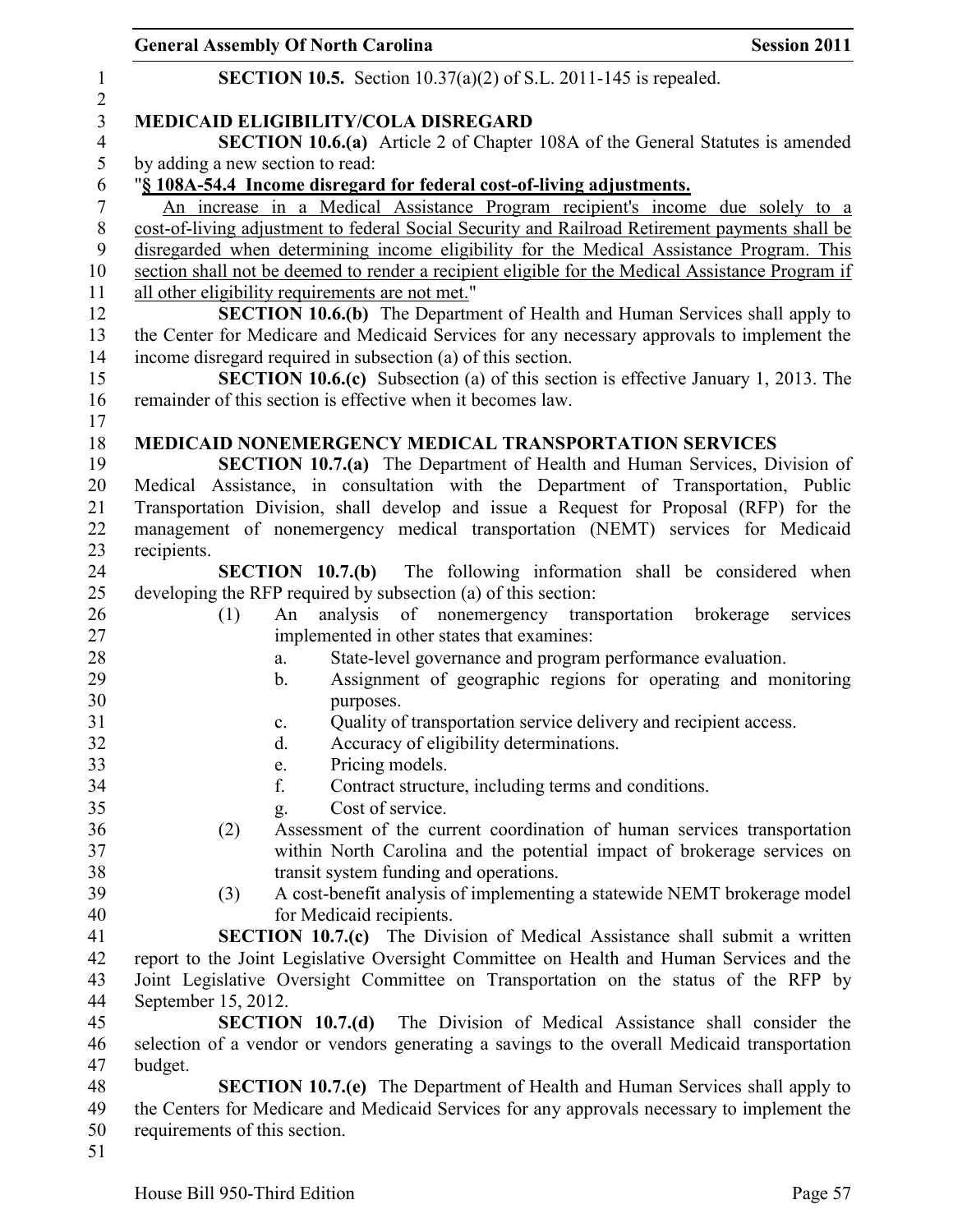1 **MODIFY AND IMPROVE PHARMACY SERVICES**<br>2 **SECTION 10.8.** Section 10.48 of S.L. 2011-14

**SECTION 10.8.** Section 10.48 of S.L. 2011-145 reads as rewritten:

 "**SECTION 10.48.(a)** The Department of Health and Human Services shall revise its pharmacy dispensing fees under the Medicaid Program in order to encourage a greater proportion of prescriptions dispensed to be generic prescriptions and thereby achieve savings of fifteen million dollars (\$15,000,000) in the 2011-2012 fiscal year and twenty-four million dollars (\$24,000,000) in the 2012-2013 fiscal year.

 "**SECTION 10.48.(a1)** For the 2012-2013 fiscal year, the Department shall modify and improve pharmacy services under the Medicaid Program in a manner that achieves savings of thirty million six hundred seventy-one thousand five hundred seven dollars (\$30,671,507) through the implementation of a special pharmacy for hemophilia drugs and the expansion of prior authorization requirements; provided, however, that an expansion of prior authorization requirements shall be consistent with the limitations set forth in Section 10.31(d)(2)r.5A. of S.L. 2011-145. In addition, the Department shall lower pharmacy dispensing fees to achieve additional savings within the Medicaid Program.

 "**SECTION 10.48.(b)** The Department shall report its progress in achieving the savings required by subsection (a) of this section on November 1, 2011, January 1, 2012, and quarterly thereafter to the House and Senate Appropriations Subcommittees on Health and Human Services and to the Fiscal Research Division. If any report required by this subsection reveals that those savings are not being achieved, the Department shall reduce prescription drug rates by an amount sufficient to achieve the savings.

 "**SECTION 10.48.(b1)** The Department shall report its progress in achieving the savings required by subsection (a1) of this section on November 1, 2012, and quarterly thereafter, to the House Appropriations Subcommittee on Health and Human Services, the Senate Appropriations Committee on Health and Human Services, and the Fiscal Research Division." 

# **SMART CARD PILOT PROGRAM**

# **SECTION 10.9.(a)** S.L. 2011-117 is repealed.

 **SECTION 10.9.(b)** The Department of Health and Human Services shall implement a smart card pilot program that involves enrollment, distribution, and use of smart cards by designated vendors and recipients as replacements for currently used Medicaid assistance cards. The Provider and Recipient Services Unit of the Division of Medical Assistance (DMA) shall administer the pilot program. The Department may contract with a third-party vendor or vendors to develop and execute the pilot program. If the Department elects to use a third-party vendor or vendors to develop and execute the pilot program, the Department shall select the vendor or vendors through a Request for Proposal process conducted prior to implementation of the pilot program. In developing and implementing the pilot program, the Department shall comply with all applicable information technology procurement requirements. The smart card pilot program shall not expand beyond the areas described in subsection (c) of this section unless the expansion is approved by an act of the General Assembly.

 **SECTION 10.9.(c)** The purpose of the pilot program is to evaluate the feasibility of the smart card program in different geographical regions of the State. DMA shall select a region of the State to participate in the pilot program that is served by Community Care of North Carolina and meets all other requirements set forth in this section. The pilot program shall be conducted in two urban areas and two rural areas with a representative group of Medicaid recipients from each area.

 **SECTION 10.9.(d)** The pilot program shall include and evaluate the use of at least two different types of available technology that are designed to do all of the following:

 (1) Authenticate recipients at the onset and completion of each point of transaction in order to prevent card sharing and other forms of fraud.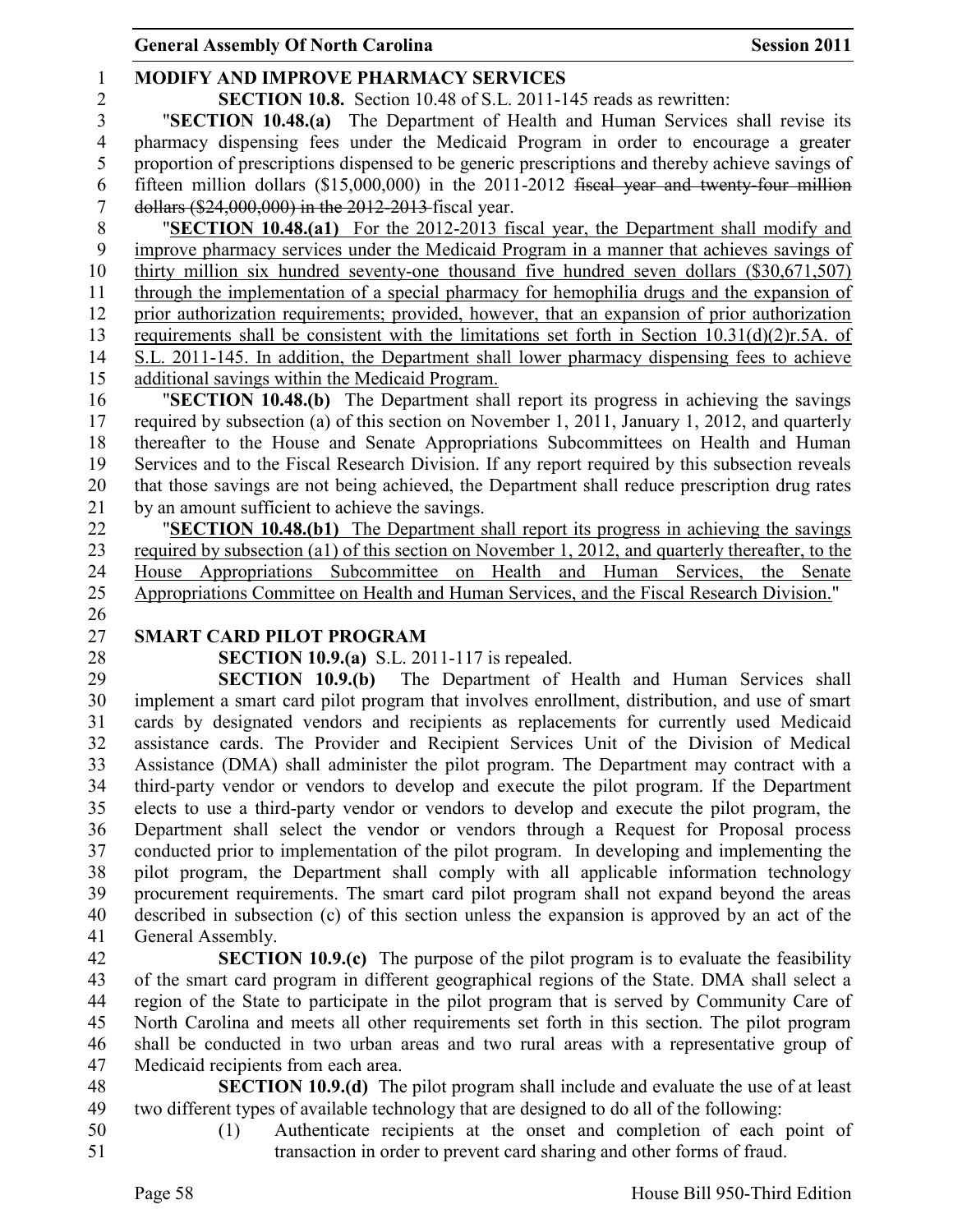|                                  |                              | <b>General Assembly Of North Carolina</b>                                                                                                                   | <b>Session 2011</b>               |
|----------------------------------|------------------------------|-------------------------------------------------------------------------------------------------------------------------------------------------------------|-----------------------------------|
| $\mathbf{1}$                     | (2)                          | Deny ineligible persons at the point of transaction.                                                                                                        |                                   |
| $\overline{2}$<br>$\overline{3}$ | (3)                          | Authenticate providers at the point of transaction to prevent phantom billing<br>and other forms of provider fraud.                                         |                                   |
| $\overline{4}$                   |                              | Secure and protect the personal identity and information of recipients.                                                                                     |                                   |
| 5<br>6                           | (4)<br>(5)                   | Reduce the total amount of medical assistance expenditures by reducing the                                                                                  |                                   |
| $\overline{7}$                   |                              | average cost per recipient.                                                                                                                                 |                                   |
| $\,$ $\,$                        | (1)                          | <b>SECTION 10.9.(e)</b> The pilot program may include all of the following:<br>A secure Web-based information system for recording and reporting            |                                   |
| 9                                |                              | authenticated transactions.                                                                                                                                 |                                   |
| 10<br>11                         | (2)                          | A secure Web-based information system that interfaces with the appropriate<br>State databases to determine eligibility of recipients.                       |                                   |
| 12                               | (3)                          | A system that gathers analytical information to be provided to business                                                                                     |                                   |
| 13                               |                              | intelligence companies in order to assist in business intelligence processes.                                                                               |                                   |
| 14<br>15                         | (4)                          | A smart card with the ability to store multiple recipients' information on one<br>card.                                                                     |                                   |
| 16                               | (5)                          | An image of the recipient stored on both the smart card and database.                                                                                       |                                   |
| 17                               |                              | SECTION $10.9(f)$<br>The pilot program shall not include a requirement for                                                                                  |                                   |
| 18                               | preenrollment of recipients. |                                                                                                                                                             |                                   |
| 19                               |                              | <b>SECTION 10.9.(g)</b> In conducting the pilot program, the Department may do the                                                                          |                                   |
| 20                               | following:                   |                                                                                                                                                             |                                   |
| 21                               | (1)                          | Incorporate additional or alternative methods of authentication of recipients.                                                                              |                                   |
| 22                               | (2)                          | Enter and store billing codes, deductible amounts, and bill confirmations.                                                                                  |                                   |
| 23                               | (3)                          | Allow electronic prescribing services and prescription database integration                                                                                 |                                   |
| 24                               |                              | and tracking in order to prevent medical error through information sharing                                                                                  |                                   |
| 25                               |                              | and to reduce pharmaceutical abuse and lower health care costs.                                                                                             |                                   |
| 26                               | (4)                          | Implement quick-pay incentives for providers who use electronic prescribing                                                                                 |                                   |
| 27                               |                              | services, electronic health records, electronic                                                                                                             | patient records,<br><sub>or</sub> |
| 28                               |                              | computerized patient records that automatically synchronize with recipients'                                                                                |                                   |
| 29                               |                              | smart cards and electronically submit a claim.                                                                                                              |                                   |
| 30                               | (5)                          | Adapt smart cards, fingerprint scanners, and card readers, for use by other                                                                                 |                                   |
| 31                               |                              | State programs administered by the Department in order to reduce costs                                                                                      |                                   |
| 32                               |                              | associated with the necessity of multiple cards per recipient.                                                                                              |                                   |
| 33                               |                              | <b>SECTION 10.9.(h)</b> During the pilot program, the Department shall evaluate the                                                                         |                                   |
| 34                               |                              | feasibility of expanding the pilot program, including the need to develop rules and policies                                                                |                                   |
| 35                               | related to the following:    |                                                                                                                                                             |                                   |
| 36                               | (1)                          | Lost, forgotten, or stolen cards.                                                                                                                           |                                   |
| 37                               | (2)                          | Enrollment of all recipients, regardless of age, for participation in the                                                                                   |                                   |
| 38                               |                              | program.                                                                                                                                                    |                                   |
| 39                               | (3)                          | Distribution and activation of smart cards for designated recipients.                                                                                       |                                   |
| 40                               |                              | <b>SECTION 10.9.(i)</b> The Department shall work with the Division of Motor                                                                                |                                   |
| 41                               |                              | Vehicles to ensure that State data, such as drivers license photos and other identification data, is                                                        |                                   |
| 42                               |                              | leveraged to reduce program cost.                                                                                                                           |                                   |
| 43                               |                              | <b>SECTION 10.9.(j)</b> By no later than March 1, 2013, the Department shall submit a                                                                       |                                   |
| 44                               |                              | detailed written report to the Joint Legislative Oversight Committee on Health and Human                                                                    |                                   |
| 45                               |                              | Services, the Joint Legislative Oversight Committee on Information Technology, the Senate                                                                   |                                   |
| 46                               |                              | Committee on Health and Human Services, the House Appropriations Subcommittee on Health                                                                     |                                   |
| 47                               |                              | and Human Services, and the Fiscal Research Division. The report shall include (i) detailed                                                                 |                                   |
| 48                               |                              | results of the pilot in the four different geographic regions of the State, including cost-savings                                                          |                                   |
| 49                               |                              | achieved in each region; (ii) costs associated with implementation of the pilot program,                                                                    |                                   |
| 50<br>51                         |                              | including payments to vendors; and (iii) an evaluation of the feasibility of, and issues<br>associated with, implementing the smart card program statewide. |                                   |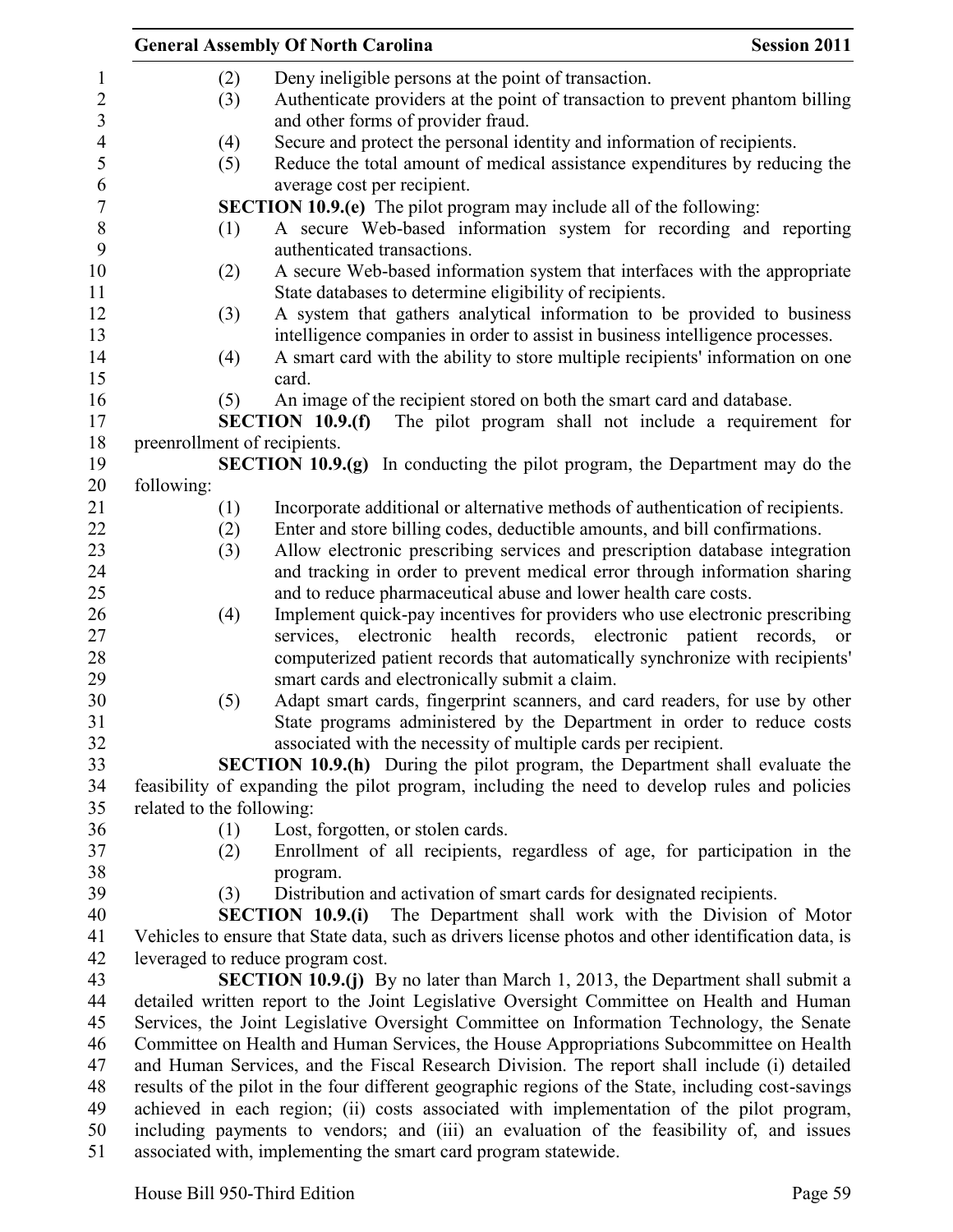**SECTION 10.9.(k)** Of the funds appropriated from the General Fund to the Department of Health and Human Services for the 2012-2013 fiscal year, the sum of up to one million dollars (\$1,000,000) may be used to implement the smart card pilot program authorized by this section.

- 
- 

# **FUNDS FOR INPATIENT PSYCHIATRIC BEDS OR BED DAYS**

**SECTION 10.10.** Section 10.8(b) of S.L. 2011-145 reads as rewritten:

**8 "SECTION 10.8.(b)** Of the funds appropriated in this act to the Department of Health and Human Services, Division of Mental Health, Developmental Disabilities, and Substance Abuse Human Services, Division of Mental Health, Developmental Disabilities, and Substance Abuse Services, the sum of twenty-nine million one hundred twenty-one thousand six hundred forty-four dollars (\$29,121,644) for the 2011-2012 fiscal year and the sum of twenty-nine 12 million one hundred twenty-one thousand six hundred forty-four dollars (\$29,121,644)forty-seven million two hundred seventy-one thousand six hundred forty-four dollars (\$47,271,644) for the 2012-2013 fiscal year shall be allocated for the purchase of local inpatient psychiatric beds or bed days. In addition, at the discretion of the Secretary of Health and Human Services, existing funds allocated to LMEs for community-based mental health, developmental disabilities, and substance abuse services may be used to purchase additional local inpatient psychiatric beds or bed days. These beds or bed days shall be distributed across 19 the State in LME catchment areasareas, including any catchment areas served by managed care organizations, and according to need as determined by the Department. The Department shall enter into contracts with the LMEs and community hospitals for the management of these beds or bed days. The Department shall work to ensure that these contracts are awarded equitably around all regions of the State. Local inpatient psychiatric beds or bed days shall be managed and controlled by the LME, including the determination of which local or State hospital the individual should be admitted to pursuant to an involuntary commitment order. Funds shall not be allocated to LMEs but shall be held in a statewide reserve at the Division of Mental Health, Developmental Disabilities, and Substance Abuse Services to pay for services authorized by the LMEs and billed by the hospitals through the LMEs. LMEs shall remit claims for payment to the Division within 15 working days of receipt of a clean claim from the hospital and shall pay the hospital within 30 working days of receipt of payment from the Division. If the Department determines (i) that an LME is not effectively managing the beds or bed days for which it has responsibility, as evidenced by beds or bed days in the local hospital not being utilized while demand for services at the State psychiatric hospitals has not reduced, or (ii) the LME has failed to comply with the prompt payment provisions of this subsection, the Department may contract with another LME to manage the beds or bed days, or, notwithstanding any other provision of law to the contrary, may pay the hospital directly. The Department shall develop reporting requirements for LMEs regarding the utilization of the beds or bed days. Funds appropriated in this section for the purchase of local inpatient psychiatric beds or bed days shall be used to purchase additional beds or bed days not currently funded by or through LMEs and shall not be used to supplant other funds available or otherwise appropriated for the purchase of psychiatric inpatient services under contract with community hospitals, including beds or bed days being purchased through Hospital Utilization Pilot funds appropriated in S.L. 2007-323. Not later than March 1, 2012, the Department shall report to the House of Representatives Appropriations Subcommittee on Health and Human Services, the Senate Appropriations Committee on Health and Human Services, the Joint Legislative Oversight Committee on Mental Health, Developmental Disabilities, and Substance Abuse Services, and the Fiscal Research Division on a uniform system for beds or bed days purchased (i) with local funds, (ii) from existing State appropriations, (iii) under the Hospital Utilization Pilot, and (iv) purchased using funds appropriated under this subsection."

#### **EXAMINATION OF THE STATE'S DELIVERY OF MENTAL HEALTH SERVICES**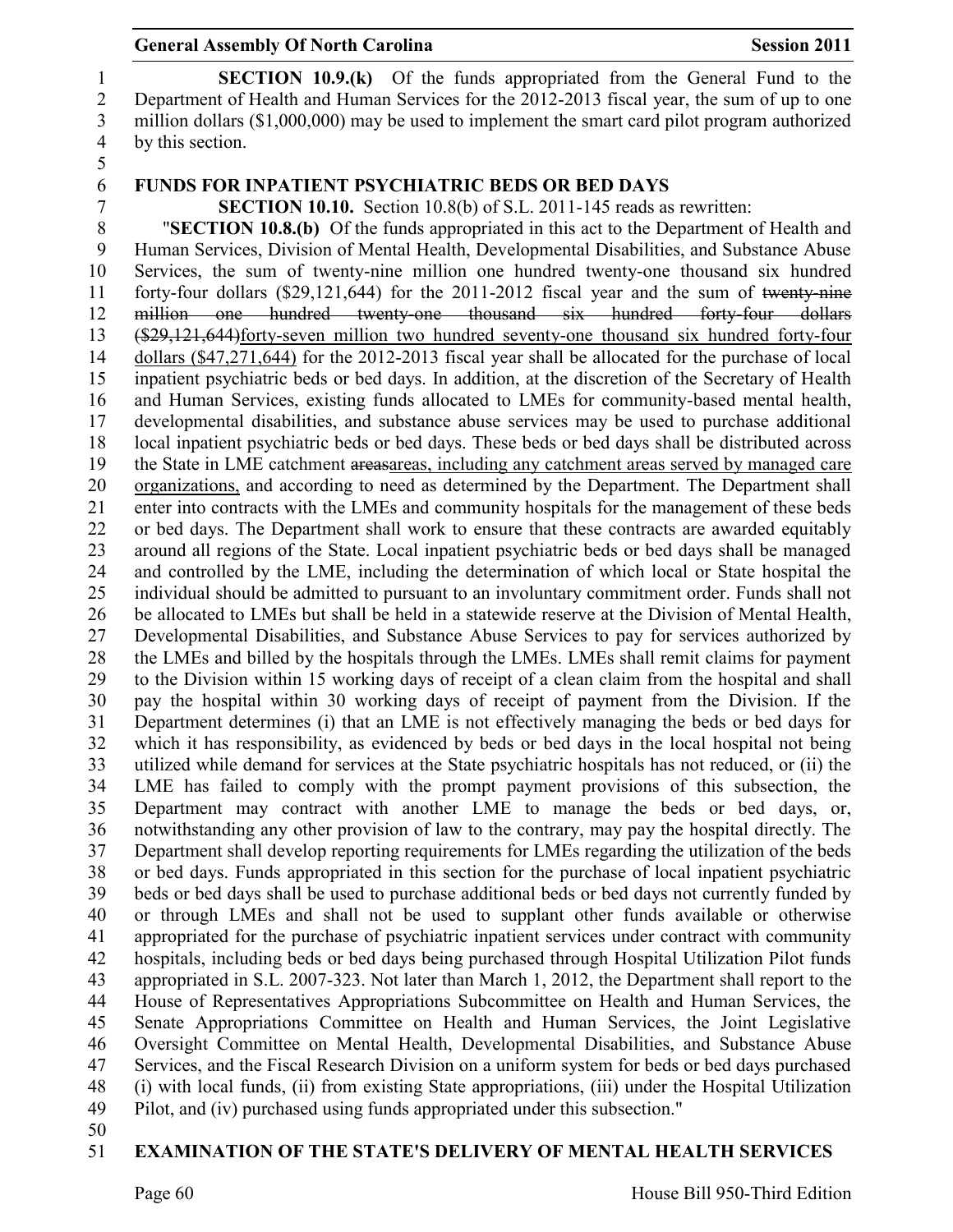| <b>General Assembly Of North Carolina</b>                                                                                                                                 | <b>Session 2011</b> |
|---------------------------------------------------------------------------------------------------------------------------------------------------------------------------|---------------------|
| SECTION 10.11.(a) The Joint Legislative Oversight Committee on Health and<br>Human Services shall appoint a subcommittee to examine the State's delivery of mental health |                     |
| services. As part of its examination, the subcommittee shall review all of the following:                                                                                 |                     |
| The State's progress in reforming the mental health system to deliver mental<br>(1)                                                                                       |                     |
| health services to individuals in the most integrated setting appropriate,                                                                                                |                     |
| without unnecessary institutionalization.                                                                                                                                 |                     |
| The State's capacity to meet its growing mental health needs with<br>(2)                                                                                                  |                     |
| community-based supports.                                                                                                                                                 |                     |
| (3)<br>The process for determining the catchment areas served by the State's                                                                                              |                     |
| psychiatric hospitals, with consideration of both of the following:                                                                                                       |                     |
| Factors used in assigning the geographic groupings of local<br>a.                                                                                                         |                     |
| management areas and managed care organizations into catchment                                                                                                            |                     |
| areas.                                                                                                                                                                    |                     |
| b.<br>Alternatives to the current process for determining the catchment                                                                                                   |                     |
| areas served by the State's psychiatric hospitals, including a                                                                                                            |                     |
| determination of whether there is a more efficient and equitable                                                                                                          |                     |
| manner of assigning hospital catchment areas.                                                                                                                             |                     |
| 10.11(b)<br>The subcommittee shall report its findings<br><b>SECTION</b>                                                                                                  | and                 |
| recommendations to the Joint Legislative Oversight Committee on Health and Human Services                                                                                 |                     |
| on or before January 15, 2013, at which time it shall terminate.                                                                                                          |                     |
| <b>PLANNING</b><br><b>SERVICES BY</b><br><b>LOCAL</b>                                                                                                                     |                     |
| <b>FOR FAMILY</b><br><b>FUNDS</b><br><b>DEPARTMENTS</b>                                                                                                                   | <b>HEALTH</b>       |
| <b>SECTION 10.12.</b> Of the funds appropriated in this act to the Department of Health                                                                                   |                     |
| and Human Services for the 2012-2013 fiscal year, none shall be allocated to renewing,                                                                                    |                     |
| extending, or entering into new contracts for the provision of family planning services and                                                                               |                     |
| pregnancy prevention activities with providers other than local health departments. Upon the                                                                              |                     |
| expiration of any contracts in effect during the 2011-2012 fiscal year between the Division of                                                                            |                     |
| Public Health and private providers of family planning services and pregnancy prevention                                                                                  |                     |
| activities, the Department shall reallocate three hundred forty-three thousand dollars (\$343,000)                                                                        |                     |
| of these contract funds to local health departments. Local health departments receiving funds                                                                             |                     |
| under this section shall not contract with outside vendors for the provision of family planning                                                                           |                     |
| services or pregnancy prevention activities. These services shall be provided directly by local                                                                           |                     |
| health department recipients. This section does not apply to contracts administered by the                                                                                |                     |
| Department pursuant to G.S. 130A-131.15A.                                                                                                                                 |                     |
|                                                                                                                                                                           |                     |
| <b>COMMUNITY HEALTH GRANT FUNDING</b>                                                                                                                                     |                     |

 **SECTION 10.13.(a)** By no later than January 1, 2013, the Department of Health and Human Services shall enter into contracts obligating the entire amount of funds appropriated in this act for community health centers for the 2012-2013 fiscal year. These funds shall be used only for community health grants to nonprofit or public health care safety nets that provide primary and preventive medical services to uninsured or medically indigent patients, including free clinics, community health care centers, rural health centers, school-based health centers, and local health departments. The Department shall not use these funds to supplant any reduction in funding prescribed by the General Assembly for the 2012-2013 fiscal year.

 **SECTION 10.13.(b)** By no later than March 1, 2013, the Department of Health and Human Services shall submit a written report on community health grants awarded during the 2012-2013 fiscal year to the Joint Legislative Oversight Committee on Health and Human Services, the Senate Appropriations Committee on Health and Human Services, the House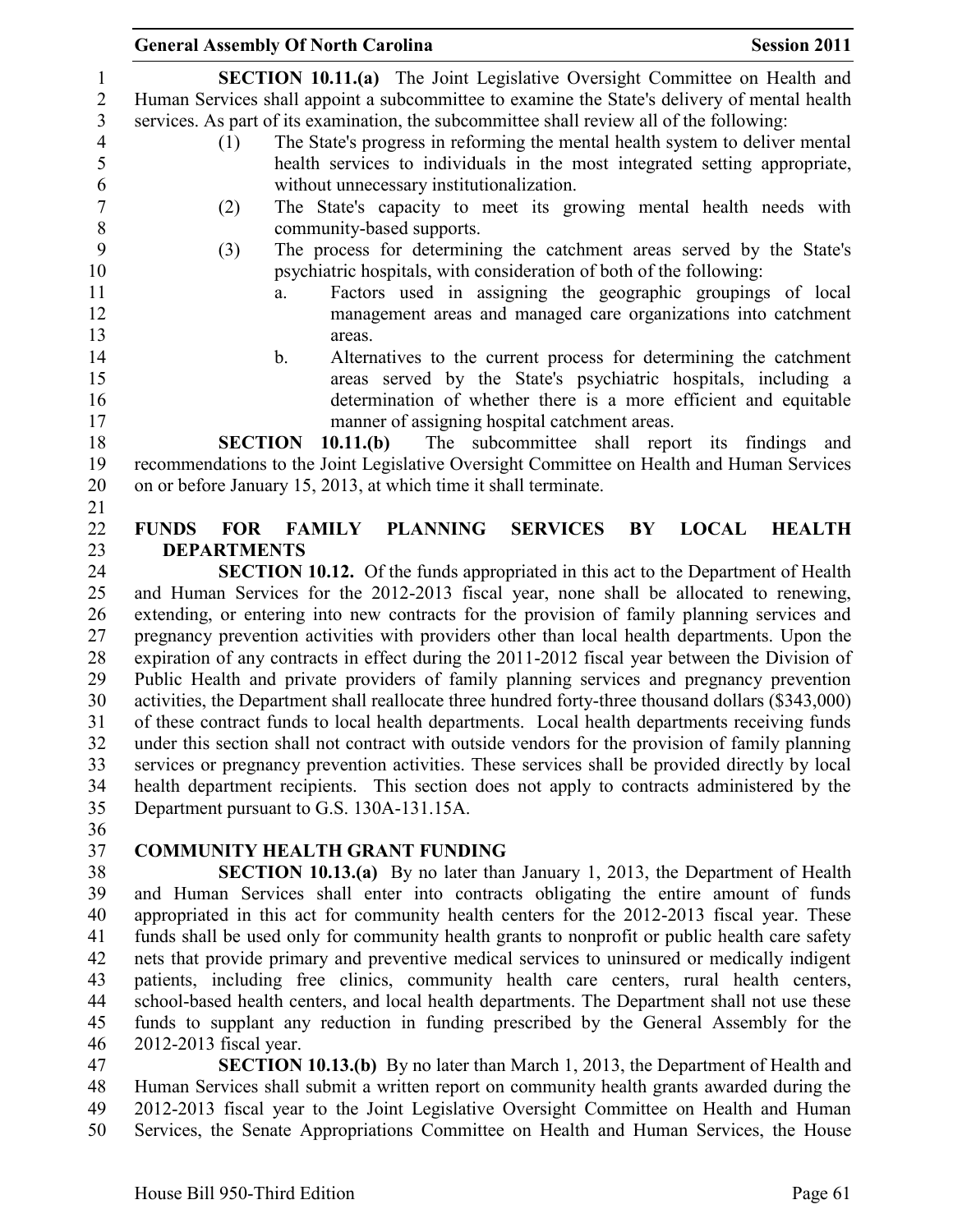|                | <b>Session 2011</b><br><b>General Assembly Of North Carolina</b>                                                                                                                            |
|----------------|---------------------------------------------------------------------------------------------------------------------------------------------------------------------------------------------|
| $\mathbf{1}$   | Appropriations Subcommittee on Health and Human Services, and the Fiscal Research                                                                                                           |
| $\overline{2}$ | Division. The report shall include at least all of the following:                                                                                                                           |
| $\mathfrak{Z}$ | The identity and a brief description of the community health activities<br>(1)                                                                                                              |
| $\overline{4}$ | performed by each grantee.                                                                                                                                                                  |
| 5              | The amount of funding awarded to each grantee.<br>(2)                                                                                                                                       |
| 6              | The number of persons served by each grantee.<br>(3)                                                                                                                                        |
| $\overline{7}$ |                                                                                                                                                                                             |
| $\,8\,$        | <b>FUNDS FOR COMMUNITY-BASED HEALTH AND WELLNESS INITIATIVES</b>                                                                                                                            |
| 9              | <b>SECTION 10.14.(a)</b> Funds appropriated in this act to the Department of Health                                                                                                         |
| 10             | and Human Services for the 2012-2013 fiscal year for community-based health and wellness                                                                                                    |
| 11             | programs and initiatives shall be used only for the following:                                                                                                                              |
| 12             | Programs to prevent and reduce tobacco use by students in grades<br>(1)                                                                                                                     |
| 13             | kindergarten through 12. The Department shall not spend any funds                                                                                                                           |
| 14             | allocated to these programs for statewide marketing and media campaigns                                                                                                                     |
| 15             | for tobacco cessation and prevention. This subdivision shall not be construed                                                                                                               |
| 16             | to prohibit the use of these funds for (i) local or community-based tobacco                                                                                                                 |
| 17             | cessation and prevention campaigns, (ii) tobacco cessation and prevention                                                                                                                   |
| 18             | campaigns conducted on the premises of North Carolina elementary schools,                                                                                                                   |
| 19             | middle schools, and high schools, or (iii) the North Carolina Tobacco Use                                                                                                                   |
| 20             | Quitline known as QuitlineNC.                                                                                                                                                               |
| 21             | ChecKmeds.<br>(2)                                                                                                                                                                           |
| 22<br>23       | Medication Assistance Program.<br>(3)<br>Roanoke Chowan Telehealth Network.                                                                                                                 |
| 24             | (4)<br>County health department initiatives. County health departments shall use<br>(5)                                                                                                     |
| 25             | these funds only for county community health and wellness initiatives to                                                                                                                    |
| 26             | promote healthy behaviors, including, but not limited to, tobacco cessation,                                                                                                                |
| 27             | improved nutrition, increased physical activity, disease prevention, and                                                                                                                    |
| 28             | school nurse positions. Funds received by county health departments                                                                                                                         |
| 29             | pursuant to this section shall not supplant existing funds for health and                                                                                                                   |
| 30             | wellness programs or initiatives.                                                                                                                                                           |
| 31             | <b>SECTION 10.14.(b)</b> By December 1, 2013, the Department shall submit a written                                                                                                         |
| 32             | report to the Joint Legislative Oversight Committee on Health and Human Services, the House                                                                                                 |
| 33             | of Representatives Appropriations Subcommittee on Health and Human Services, the Senate                                                                                                     |
| 34             | Appropriations Committee on Health and Human Services, and the Fiscal Research Division on                                                                                                  |
| 35             | the use of these funds. The report shall include the identity and a brief description of each                                                                                               |
| 36             | grantee and each program or initiative offered by the grantee; the amount of funding awarded                                                                                                |
| 37             | to each grantee; and the number of persons served by each grantee, broken down by program or                                                                                                |
| 38             | initiative.                                                                                                                                                                                 |
| 39             |                                                                                                                                                                                             |
| 40             | <b>DELAY LOCAL RECEIPT OF LARGER PORTION OF FOOD &amp; LODGING FEES</b>                                                                                                                     |
| 41             | <b>SECTION 10.15.</b> Section 31.11A(c) of S.L. 2011-145, as amended by Section 61A                                                                                                         |
| 42             | of S.L. 2011-391, reads as rewritten:                                                                                                                                                       |
| 43             | "SECTION 31.11A.(c) Subsection (a) of this section becomes effective $\frac{\text{Hily 1}}{2012}$ . July                                                                                    |
| 44             | 1, 2013."                                                                                                                                                                                   |
| 45             |                                                                                                                                                                                             |
| 46             | AIDS DRUG ASSISTANCE PROGRAM PILOT                                                                                                                                                          |
| 47             | <b>SECTION 10.16.(a)</b> The Department of Health and Human Services, Division of                                                                                                           |
| 48<br>49       | Public Health, shall develop and implement a pilot program to begin on January 1, 2013, and<br>terminate on December 31, 2013, to enroll individuals receiving services under the Aids Drug |

 Assistance Program (ADAP) in Inclusive Health North Carolina. The purposes of the pilot are (i) to determine cost savings to ADAP through enrollment of ADAP recipients in a preexisting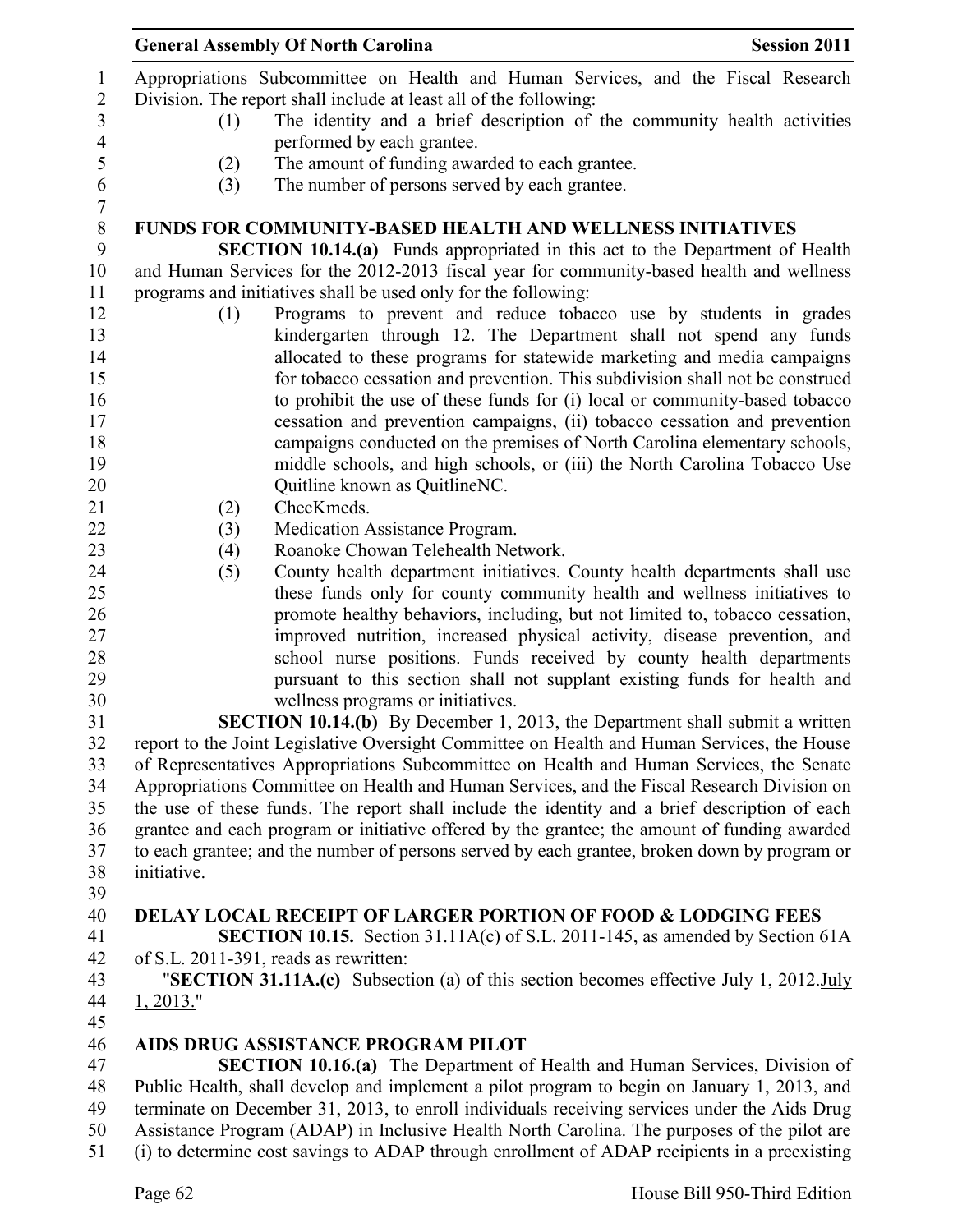conditions insurance program (PCIP) and (ii) to inform the Department of best practices in transitioning ADAP recipients to Medicaid as they become eligible. The Department shall select up to three HIV/AIDS care provider agencies with the highest number of ADAP recipients to participate in the pilot. The Department shall ensure that the total number of ADAP recipients participating in the pilot meets all of the following requirements: (1) Participation does not exceed ten percent (10%) of the total number of ADAP recipients receiving services at the selected HIV/AIDS care provider agencies. (2) ADAP recipients shall be enrolled only in Inclusive Health North Carolina up to the point that enrollment remains cost-neutral or achieves cost savings to ADAP, as determined by an actuary. The Department shall obtain actuarial services to ensure the cost neutrality or cost savings of enrolling ADAP recipients in Inclusive Health North Carolina prior to implementing the pilot program. The Department shall not implement the pilot program if the actuary determines implementation will not be cost-neutral or achieve 16 savings. **SECTION 10.16.(b)** The Department may contract with an outside vendor to evaluate the results of the pilot program. By no later than April 1, 2014, the Department shall report to the Joint Legislative Oversight Committee on Health and Human Services, the Senate Appropriations Committee on Health and Human Services, and the House Appropriations Subcommittee on Health and Human Services on the results of the pilot program. The report shall include all of the following: 23 (1) The number of pilot program participants. (2) A cost analysis for the pilot program, including a cost comparison between ADAP recipients who received services through Inclusive Health North Carolina and ADAP recipients who received services only through ADAP. (3) Feedback from pilot program participants. (4) Best practices identified by the Department for transitioning ADAP recipients to Medicaid as they become eligible. (5) Improved health outcomes. **SECTION 10.16.(c)** The Department shall use funds appropriated to it to develop and implement the pilot program authorized by this section. The Division of Public Health shall manage the number of ADAP recipients enrolled in Inclusive Health North Carolina as part of the pilot program and the number of ADAP recipients receiving services only through ADAP in order to ensure that pilot program expenditures do not exceed available funds. **POSITION ELIMINATIONS FOR FISCAL YEAR 2012-2013 SECTION 10.17.** For fiscal year 2012-2013, the Department of Health and Human Services shall eliminate an additional 50 full-time equivalent positions that have been continuously vacant since July 1, 2010. To the extent possible, the Secretary shall not eliminate positions assigned to the Division of State Operated Healthcare Facilities. This section shall not be construed to give the Department flexibility in achieving the savings attributed to these 50 position eliminations by any other means. By October 1, 2012, the Secretary shall submit a report to the Joint Legislative Oversight Committee on Health and Human Services, the House Appropriations Subcommittee on Health and Human Services, the Senate Appropriations Committee on Health and Human Services, and the Fiscal Research Division on the position eliminations required by this section. The report shall include at least all of the following information about each eliminated position: (1) Division assignment.

- (2) Title.
- (3) Salary.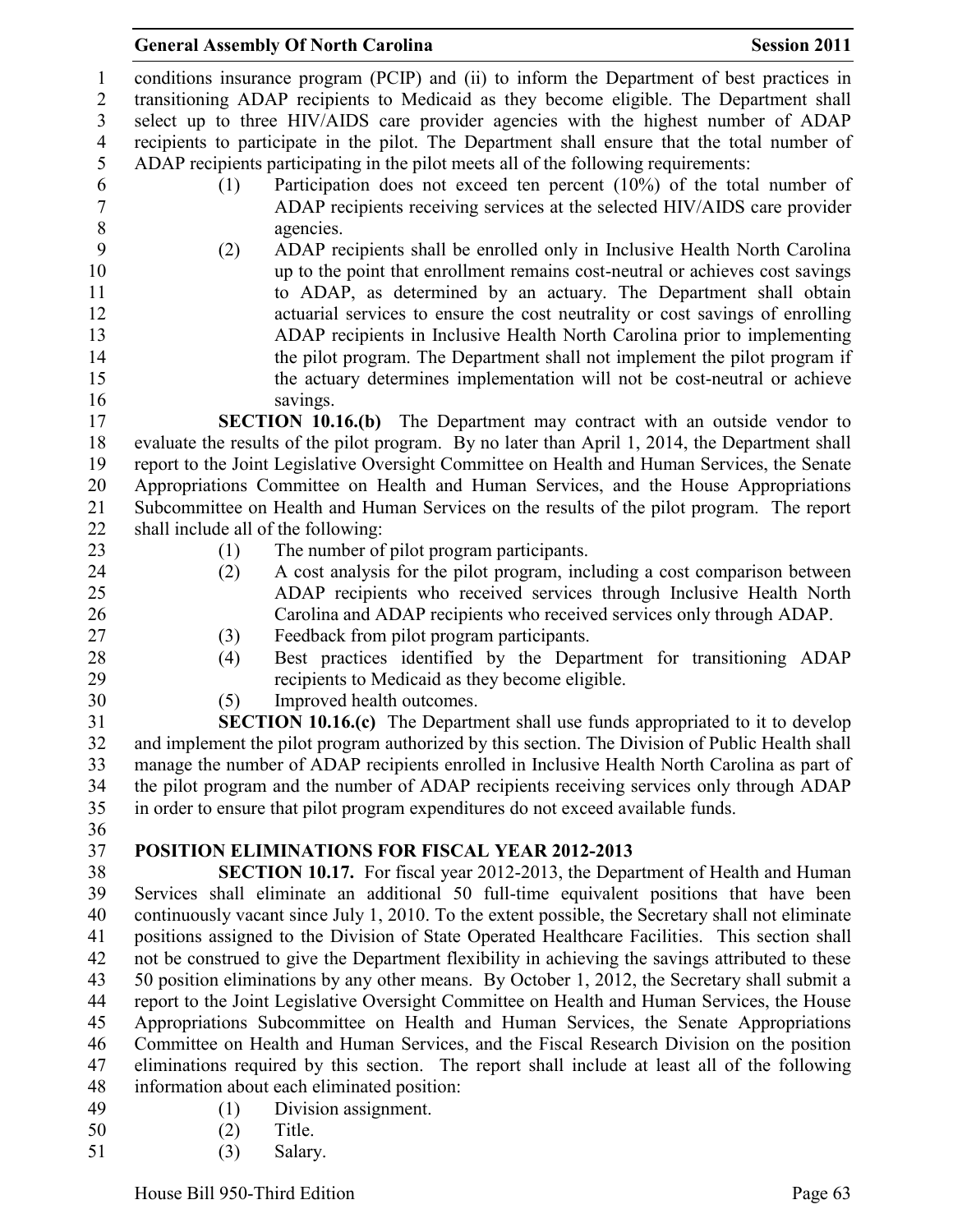|                           | <b>General Assembly Of North Carolina</b>                                                          | <b>Session 2011</b>           |
|---------------------------|----------------------------------------------------------------------------------------------------|-------------------------------|
| (4)                       | Fringe benefits.                                                                                   |                               |
| (5)                       | The percentage and identity of any non-State funding sources.                                      |                               |
|                           | REDUCE FUNDING FOR NONPROFIT ORGANIZATIONS                                                         |                               |
|                           | SECTION 10.18.(a) Section 10.18 of S.L. 2011-145 is repealed.                                      |                               |
|                           | <b>SECTION 10.18.(b)</b> For fiscal year 2012-2013, the Department of Health and                   |                               |
|                           | Human Services shall reduce the amount of funds allocated to nonprofit organizations by five       |                               |
|                           | million dollars (\$5,000,000) on a recurring basis. The Department shall not, under any            |                               |
|                           | circumstances, use any funds, including State funds, federal funds, special revenue funds, or      |                               |
|                           | departmental receipts, to supplement the reduced amount of funding to be allocated to nonprofit    |                               |
|                           | organizations pursuant to this subsection. In achieving the reductions required by this            |                               |
|                           | subsection, the Department (i) shall minimize reductions to funds allocated to nonprofit           |                               |
|                           | organizations for the provision of direct services and (ii) shall not reduce funds allocated to    |                               |
|                           | nonprofit organizations to pay for direct services to individuals with developmental disabilities. |                               |
|                           |                                                                                                    |                               |
| <b>REPORTS</b>            | <b>NON-STATE</b><br><b>ENTITIES</b><br><b>RECEIVING</b><br>BY                                      | <b>DIRECT</b><br><b>STATE</b> |
|                           | <b>APPROPRIATIONS</b>                                                                              |                               |
|                           | <b>SECTION 10.19.(a)</b> The Department of Health and Human Services shall require                 |                               |
|                           | the following non-State entities to match ten percent (10%) of the total amount of State           |                               |
|                           | appropriations received each fiscal year. In addition, the Department shall direct these entities  |                               |
|                           | to submit a written report annually, beginning December 1, 2012, of all activities funded by       |                               |
|                           | State appropriations to the Joint Legislative Oversight Committee on Health and Human              |                               |
|                           | Services, the Senate Appropriations Committee on Health and Human Services, the House of           |                               |
|                           | Representatives Appropriations Subcommittee on Health and Human Services, and the Fiscal           |                               |
| <b>Research Division:</b> |                                                                                                    |                               |
| (1)                       | North Carolina Senior Games, Inc.                                                                  |                               |
| (2)                       | ARC of North Carolina.                                                                             |                               |
| (3)                       | ARC of North Carolina – Wilmington.                                                                |                               |
| (4)                       | Autism Society of North Carolina.                                                                  |                               |
| (5)                       | The Mariposa School for Children with Autism.                                                      |                               |
| (6)                       | Easter Seals UCP of North Carolina.                                                                |                               |
| (7)                       | Easter Seals UCP of North Carolina and Virginia.                                                   |                               |
| (8)                       | ABC of North Carolina Child Development Center.<br>Residential Services, Inc.                      |                               |
| (9)<br>(10)               | Oxford House, Inc.                                                                                 |                               |
| (11)                      | Brain Injury Association of North Carolina.                                                        |                               |
| (12)                      | Food Bank of Central and Eastern North Carolina, Inc.                                              |                               |
| (13)                      | Food Bank of the Albemarle.                                                                        |                               |
| (14)                      | Manna Food Bank.                                                                                   |                               |
| (15)                      | Second Harvest Food Bank of Metrolina, Inc.                                                        |                               |
| (16)                      | Second Harvest Food Bank of Northwest North Carolina, Inc.                                         |                               |
| (17)                      | Second Harvest Food Bank of Southeast North Carolina                                               |                               |
| (18)                      | Prevent Blindness NC.                                                                              |                               |
|                           | <b>SECTION 10.19.(b)</b> The report required by subsection (a) of this section shall               |                               |
|                           | include the following information about the fiscal year preceding the year in which the report is  |                               |
| due:                      |                                                                                                    |                               |
| (1)                       | The entity's mission, purpose, and governance structure.                                           |                               |
| (2)                       | A description of the types of programs, services, and activities funded by                         |                               |
|                           |                                                                                                    |                               |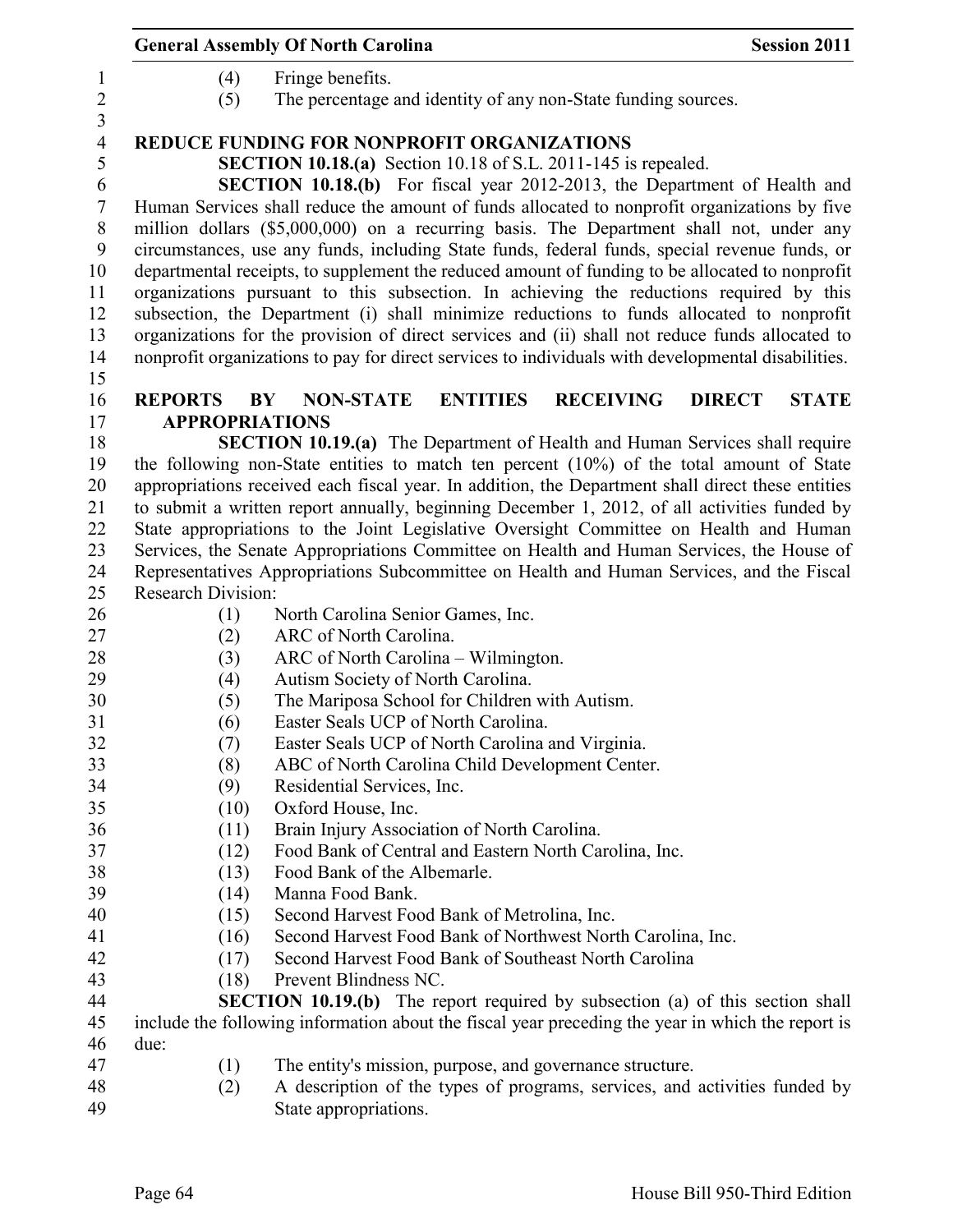|                                           |                                 | <b>General Assembly Of North Carolina</b>                                                                          | <b>Session 2011</b> |
|-------------------------------------------|---------------------------------|--------------------------------------------------------------------------------------------------------------------|---------------------|
| $\mathbf{1}$                              | (3)                             | Statistical and demographical information on the number of persons served                                          |                     |
| $\overline{2}$<br>$\overline{\mathbf{3}}$ |                                 | by these programs, services, and activities, including the counties in which<br>services are provided.             |                     |
| $\overline{4}$<br>5                       | (4)                             | Outcome measures that demonstrate the impact and effectiveness of the                                              |                     |
| 6                                         | (5)                             | programs, services, and activities.<br>A detailed program budget and list of expenditures, including all positions |                     |
| $\overline{7}$<br>$\,$ $\,$               | (6)                             | funded and funding sources.<br>The source and amount of any matching funds received by the entity.                 |                     |
| 9                                         |                                 |                                                                                                                    |                     |
| 10                                        |                                 | <b>REPORT ON LAPSED SALARY FUNDS</b>                                                                               |                     |
| 11                                        |                                 | <b>SECTION 10.20.</b> Beginning no later than November 1, 2012, the Department of                                  |                     |
| 12                                        |                                 | Health and Human Services shall submit quarterly reports to the Joint Legislative Oversight                        |                     |
| 13                                        |                                 | Committee on Health and Human Services, the House Appropriations Subcommittee on Health                            |                     |
| 14                                        |                                 | and Human Services, the Senate Appropriations Committee on Health and Human Services,                              |                     |
| 15                                        |                                 | and the Fiscal Research Division on the use of lapsed salary funds by each Division within the                     |                     |
| 16                                        |                                 | Department. For each Division, the report shall include the following information about the                        |                     |
| 17                                        | preceding calendar quarter:     |                                                                                                                    |                     |
| 18                                        | (1)                             | The total amount of lapsed salary funds.                                                                           |                     |
| 19                                        | (2)                             | The number of full-time equivalent positions comprising the lapsed salary                                          |                     |
| 20                                        |                                 | funds.                                                                                                             |                     |
| 21                                        | (3)                             | The Fund Code for each full-time equivalent position included in the number                                        |                     |
| 22                                        |                                 | reported pursuant to subdivision (2) of this section.                                                              |                     |
| 23                                        |                                 | The purposes for which the Department expended lapsed salary funds.                                                |                     |
|                                           | (4)                             |                                                                                                                    |                     |
| 24                                        |                                 |                                                                                                                    |                     |
| 25                                        |                                 | PREVENTIVE HEALTH INVENTORY AND CONSOLIDATION PLAN                                                                 |                     |
| 26                                        |                                 | <b>SECTION 10.21.(a)</b> The Department of Health and Human Services shall complete                                |                     |
| 27                                        |                                 | an inventory of its preventive health services and activities, including those provided under the                  |                     |
| 28                                        |                                 | North Carolina Partnership for Children, Inc. The inventory shall identify (i) services and                        |                     |
| 29                                        |                                 | activities provided directly by the Department and (ii) services and activities provided by                        |                     |
| 30                                        | grantees and outside vendors.   |                                                                                                                    |                     |
| 31                                        |                                 | <b>SECTION 10.21.(b)</b> The Department shall conduct a comprehensive assessment of                                |                     |
| 32                                        |                                 | all services and activities included in the inventory prepared pursuant to subsection (a) of this                  |                     |
| 33                                        |                                 | section. The comprehensive assessment shall include at least all of the following for each                         |                     |
| 34                                        | identified service or activity: |                                                                                                                    |                     |
| 35                                        | (1)                             | A program name and a description of the services or activities.                                                    |                     |
| 36                                        | (2)                             | The number of persons served, if applicable.                                                                       |                     |
| 37                                        | (3)                             | A breakdown of all funding sources.                                                                                |                     |
| 38                                        |                                 | <b>SECTION 10.21.(c)</b> By October 1, 2012, the Department shall report on the                                    |                     |
| 39                                        |                                 | information required by this section to the Joint Legislative Oversight Committee on Health                        |                     |
| 40                                        |                                 | and Human Services, the Senate Appropriations Committee on Health and Human Services, the                          |                     |
| 41                                        |                                 | House of Representatives Appropriations Subcommittee on Health and Human Services, and                             |                     |
| 42                                        | the Fiscal Research Division.   |                                                                                                                    |                     |
| 43                                        |                                 | <b>SECTION 10.21.(d)</b> The Department shall develop a plan to consolidate all                                    |                     |
| 44                                        |                                 | preventive health services and activities. By no later than March 1, 2013, the Department shall                    |                     |
| 45                                        |                                 |                                                                                                                    |                     |
|                                           |                                 | submit this plan to the Joint Legislative Oversight Committee on Health and Human Services,                        |                     |
| 46                                        |                                 | the Senate Appropriations Committee on Health and Human Services, the House of                                     |                     |
| 47                                        |                                 | Representatives Appropriations Subcommittee on Health and Human Services, and the Fiscal                           |                     |
| 48                                        |                                 | Research Division. The Department shall not implement this plan without approval by the                            |                     |
| 49                                        | General Assembly.               |                                                                                                                    |                     |
| 50                                        |                                 |                                                                                                                    |                     |
| 51                                        |                                 | <b>REVISE DATES/TANF BENEFIT IMPLEMENTATION</b>                                                                    |                     |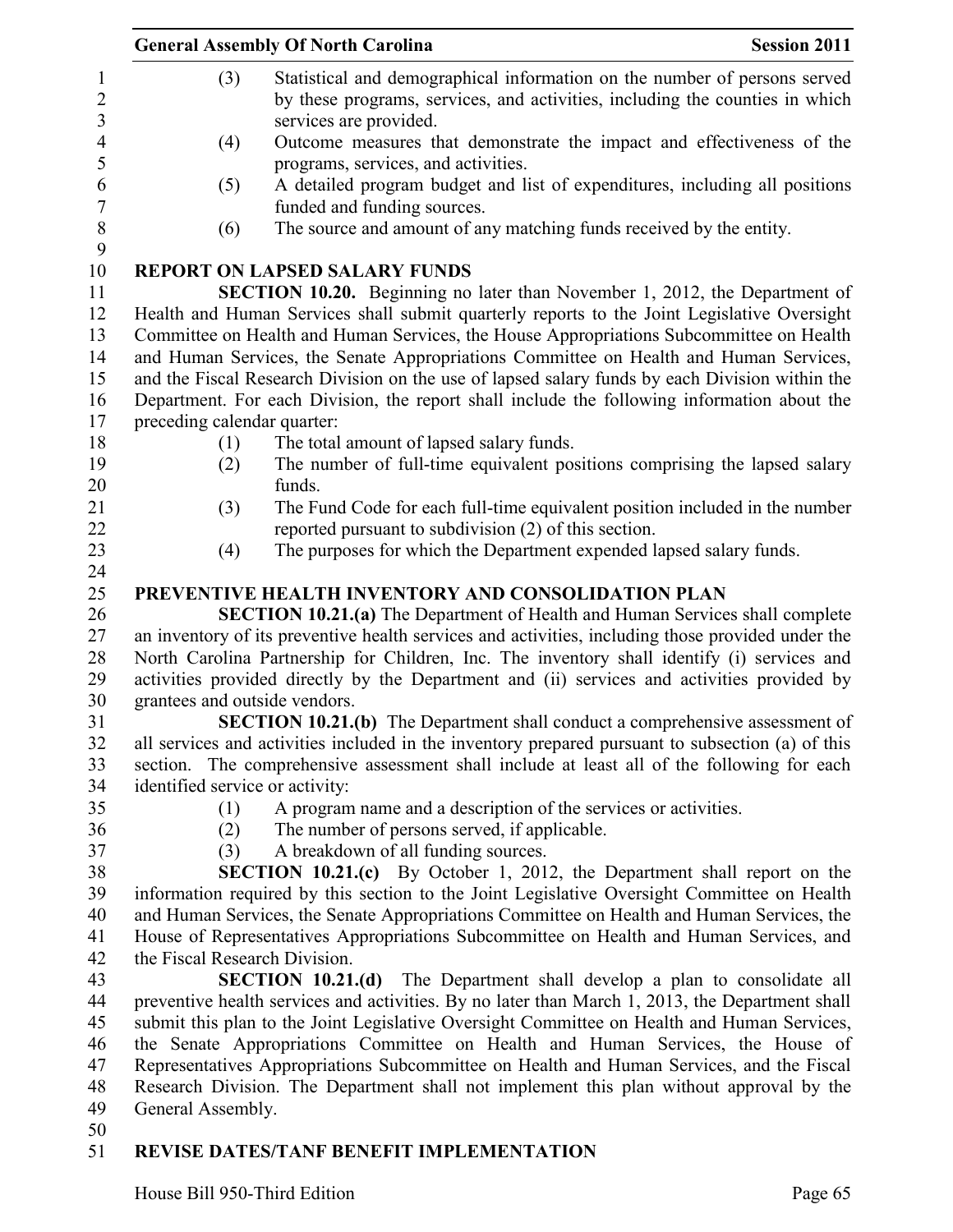**SECTION 10.22.** Section 10.55 of S.L. 2011-145 reads as rewritten: "**SECTION 10.55.(a)** The General Assembly approves the plan titled "North Carolina Temporary Assistance for Needy Families State Plan FY 2010-2012,"2012-2014," prepared by the Department of Health and Human Services and presented to the General Assembly. The North Carolina Temporary Assistance for Needy Families State Plan covers the period October 1, 2010,2012, through September 30, 2012.2014. The Department shall submit the State Plan, as revised in accordance with subsection (b) of this section, to the United States Department of Health and Human Services, as amended by this act or any other act of the 2011 General Assembly. "**SECTION 10.55.(b)** The counties approved as Electing Counties in the North Carolina Temporary Assistance for Needy Families State Plan FY 2010-2012,2012-2014, as approved by this section are Beaufort, Caldwell, Catawba, Lenoir, Lincoln, Macon, and Wilson. "**SECTION 10.55.(c)** Counties that submitted the letter of intent to remain as an Electing County or to be redesignated as an Electing County and the accompanying county plan for fiscal year 2011 2012 through 2012,2014, pursuant to G.S. 108A-27(e), shall operate under the Electing County budget requirements effective July 1, 2009.2012. For programmatic purposes, all counties referred to in this subsection shall remain under their current county designation through September 30, 2012.2014. "**SECTION 10.55.(d)** For the 2011-20122012-2014 fiscal year, Electing Counties shall be 20 held harmless to their Work First Family Assistance allocations for the 2010-2011-2012-2014 fiscal year, provided that remaining funds allocated for Work First Family Assistance and Work First Diversion Assistance are sufficient for payments made by the Department on behalf of Standard Counties pursuant to G.S. 108A-27.11(b). "**SECTION 10.55.(e)** In the event that departmental projections of Work First Family Assistance and Work First Diversion Assistance for the 2011-20122012-2014 fiscal year indicate that remaining funds are insufficient for Work First Family Assistance and Work First Diversion Assistance payments to be made on behalf of Standard Counties, the Department is authorized to deallocate funds, of those allocated to Electing Counties for Work First Family Assistance in excess of the sums set forth in G.S. 108A-27.11, up to the requisite amount for payments in Standard Counties. Prior to deallocation, the Department shall obtain approval by the Office of State Budget and Management. If the Department adjusts the allocation set forth in subsection (d) of this section, then a report shall be made to the Joint Legislative Commission on Governmental Operations, the House of Representatives Appropriations Subcommittee on Health and Human Services, the Senate Appropriations Committee on Health and Human Services, and the Fiscal Research Division." **REMOVE CAP ON SPECIAL ASSISTANCE IN-HOME PAYMENT RECIPIENTS SECTION 10.23.** G.S. 108A-47.1 reads as rewritten: "**§ 108A-47.1. Special Assistance in-home payments.**  The Department of Health and Human Services may use funds from the existing State-County Special Assistance budget to provide Special Assistance payments to eligible 42 individuals 18 years of age or older in in-home living arrangements. These payments may be made for up to fifteen percent (15%) of the caseload for all State-County Special Assistance. The standard monthly payment to individuals enrolled in the Special Assistance in-home program shall be seventy-five percent (75%) of the monthly payment the individual would receive if the individual resided in an adult care home and qualified for Special Assistance, except if a lesser payment amount is appropriate for the individual as determined by the local case manager. The Department shall implement Special Assistance in-home eligibility policies and procedures to assure that in-home program participants are those individuals who need and, but for the in-home program, would seek placement in an adult care home facility. The Department's policies and procedures shall include the use of a functional assessment. The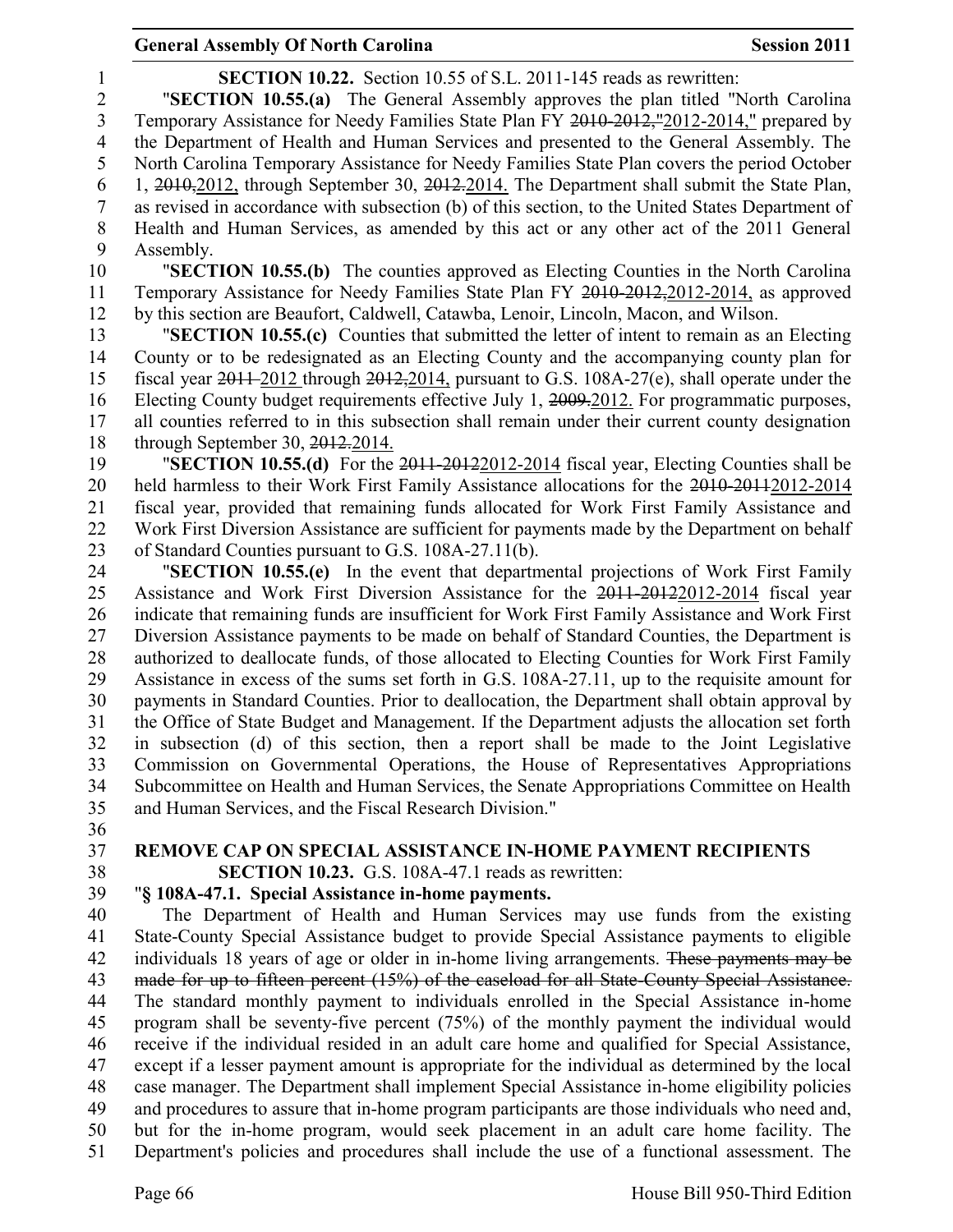|                                                                                       |                            | <b>General Assembly Of North Carolina</b>                                                                                                                                                                                                                                                                                                                                                                                                                                                                                                                                                                                                                                                                    | <b>Session 2011</b> |  |
|---------------------------------------------------------------------------------------|----------------------------|--------------------------------------------------------------------------------------------------------------------------------------------------------------------------------------------------------------------------------------------------------------------------------------------------------------------------------------------------------------------------------------------------------------------------------------------------------------------------------------------------------------------------------------------------------------------------------------------------------------------------------------------------------------------------------------------------------------|---------------------|--|
| $\mathbf{1}$<br>$\overline{2}$<br>$\overline{\mathbf{3}}$<br>$\overline{\mathcal{A}}$ |                            | Department shall make this in-home option available to all counties on a voluntary basis. To<br>the maximum extent possible, the Department shall consider geographic balance in the<br>dispersion of payments to individuals across the State."                                                                                                                                                                                                                                                                                                                                                                                                                                                             |                     |  |
| 5<br>6<br>$\sqrt{ }$<br>$\,8\,$<br>9<br>10<br>11                                      | " $(d1)$<br>Statutes."     | <b>TELECOMMUNICATIONS RELAY SERVICE</b><br><b>SECTION 10.24.(a)</b> G.S. $62-157(d1)$ reads as rewritten:<br>The Department of Health and Human Services shall utilize revenues from the<br>wireless surcharge collected under subsection (i) of this section to fund the Regional Resource<br>Centers withinsupport the Division of Services for the Deaf and the Hard of Hearing, in<br>accordance with G.S. 143B-216.33, G.S. 143B-216.34, and Chapter 8B of the General                                                                                                                                                                                                                                  |                     |  |
| 12<br>13<br>14<br>15<br>16<br>17<br>18<br>19<br>20                                    | "(e)<br>General Statutes." | <b>SECTION 10.24.(b)</b> G.S. $62-157(e)$ reads as rewritten:<br>Administration of Service. - The Department of Health and Human Services shall<br>administer the statewide telecommunications relay service program, including its<br>establishment, operation, and promotion. The Department may contract out the provision of<br>this service for four-year periods to one or more service providers, using the provisions of<br>G.S. 143-129. The Department shall administer all programs and services, including the<br>Regional Resource Centers within the Division of Services for the Deaf and the Hard of<br>Hearing in accordance with G.S. 143B-216.33, G.S. 143B-216.34, and Chapter 8B of the |                     |  |
| 21<br>22<br>23<br>24<br>25                                                            |                            | <b>DHHS BLOCK GRANTS</b><br><b>SECTION 10.25.(a)</b> Appropriations from federal block grant funds are made for<br>the fiscal year ending June 30, 2013, according to the following schedule:                                                                                                                                                                                                                                                                                                                                                                                                                                                                                                                |                     |  |
| 26<br>27<br>28                                                                        | (TANF) FUNDS               | <b>TEMPORARY ASSISTANCE TO NEEDY FAMILIES</b>                                                                                                                                                                                                                                                                                                                                                                                                                                                                                                                                                                                                                                                                |                     |  |
| 29<br>30                                                                              |                            | Local Program Expenditures                                                                                                                                                                                                                                                                                                                                                                                                                                                                                                                                                                                                                                                                                   |                     |  |
| 31<br>32                                                                              |                            | Division of Social Services                                                                                                                                                                                                                                                                                                                                                                                                                                                                                                                                                                                                                                                                                  |                     |  |
| 33<br>34                                                                              | 01.                        | Work First Family Assistance                                                                                                                                                                                                                                                                                                                                                                                                                                                                                                                                                                                                                                                                                 | \$61,671,297        |  |
| 35<br>36                                                                              | 02.                        | <b>Work First County Block Grants</b>                                                                                                                                                                                                                                                                                                                                                                                                                                                                                                                                                                                                                                                                        | 83,386,330          |  |
| 37<br>38                                                                              | 03.                        | <b>Work First Electing Counties</b>                                                                                                                                                                                                                                                                                                                                                                                                                                                                                                                                                                                                                                                                          | 2,378,213           |  |
| 39<br>40                                                                              | 04.                        | Adoption Services – Special Children's Adoption Fund                                                                                                                                                                                                                                                                                                                                                                                                                                                                                                                                                                                                                                                         | 2,026,877           |  |
| 41                                                                                    | 05.                        | <b>Family Violence Prevention</b>                                                                                                                                                                                                                                                                                                                                                                                                                                                                                                                                                                                                                                                                            | 2,200,000           |  |
| 42<br>43<br>44<br>45                                                                  | 06.                        | Child Protective Services - Child Welfare<br><b>Workers for Local DSS</b>                                                                                                                                                                                                                                                                                                                                                                                                                                                                                                                                                                                                                                    | 15,893,996          |  |
| 46                                                                                    | 07.                        | Child Welfare Collaborative                                                                                                                                                                                                                                                                                                                                                                                                                                                                                                                                                                                                                                                                                  | 754,115             |  |
| 47<br>48                                                                              |                            | Division of Child Development                                                                                                                                                                                                                                                                                                                                                                                                                                                                                                                                                                                                                                                                                |                     |  |
| 49<br>50<br>51                                                                        | 08.                        | Subsidized Child Care Program                                                                                                                                                                                                                                                                                                                                                                                                                                                                                                                                                                                                                                                                                | 59,645,662          |  |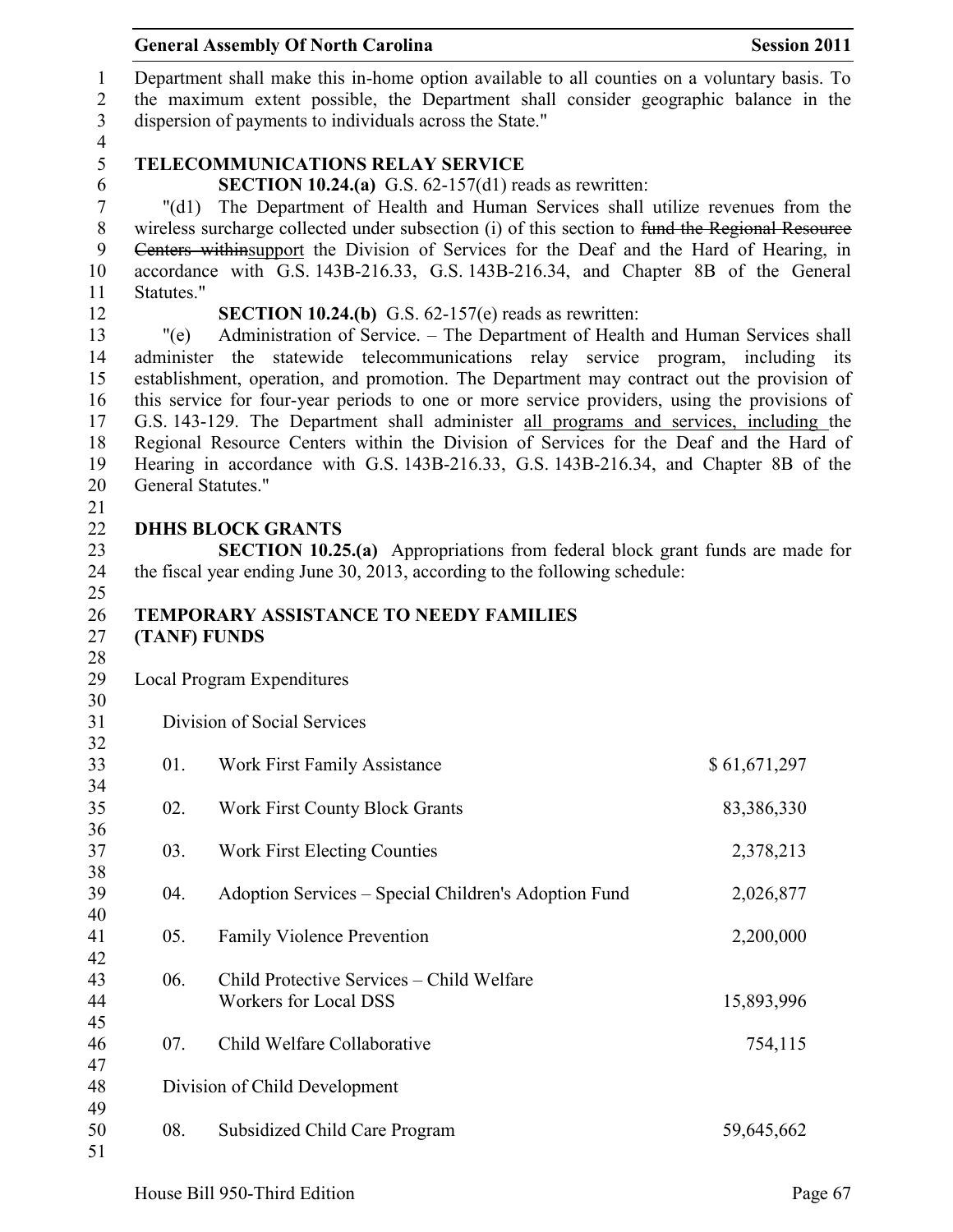| <b>General Assembly Of North Carolina</b> |                                                                                                                  | <b>Session 2011</b> |
|-------------------------------------------|------------------------------------------------------------------------------------------------------------------|---------------------|
| 09.                                       | Swap Child Care Subsidy                                                                                          | 6,352,644           |
|                                           | Division of Public Health                                                                                        |                     |
| 10.                                       | <b>Teen Pregnancy Initiatives</b>                                                                                | 2,500,000           |
|                                           | <b>DHHS</b> Administration                                                                                       |                     |
| 11.                                       | Division of Social Services                                                                                      | 2,482,260           |
| 12.                                       | Office of the Secretary                                                                                          | 34,042              |
|                                           | <b>Transfers to Other Block Grants</b>                                                                           |                     |
|                                           | Division of Child Development                                                                                    |                     |
| 13.                                       | Transfer to the Child Care and Development Fund                                                                  | 75,773,001          |
| 14.                                       | Transfer to Social Services Block Grant for Child<br>Protective Services – Child Welfare Training in<br>Counties | 1,300,000           |
| 15.                                       | Transfer to Social Services Block Grant for Child<br>Protective Services                                         | 5,040,000           |
| 16.                                       | Transfer to Social Services Block Grant for County<br>Departments of Social Services for Children's Services     | 4,148,001           |
| (TANF) FUNDS                              | TOTAL TEMPORARY ASSISTANCE TO NEEDY FAMILIES                                                                     | \$325,586,438       |
|                                           | TEMPORARY ASSISTANCE TO NEEDY FAMILIES (TANF)<br><b>EMERGENCY CONTINGENCY FUNDS</b>                              |                     |
|                                           | Local Program Expenditures                                                                                       |                     |
|                                           | Division of Social Services                                                                                      |                     |
| 01.                                       | <b>Work First County Block Grants</b>                                                                            | \$11,066,985        |
|                                           | TOTAL TEMPORARY ASSISTANCE TO NEEDY FAMILIES (TANF)<br><b>EMERGENCY CONTINGENCY FUNDS</b>                        | \$11,066,985        |
|                                           | <b>SOCIAL SERVICES BLOCK GRANT</b>                                                                               |                     |
|                                           | Local Program Expenditures                                                                                       |                     |
|                                           | Divisions of Social Services and Aging and Adult Services                                                        |                     |
| 01.                                       | <b>County Departments of Social Services</b><br>(Transfer from TANF \$4,148,001)                                 | \$35,077,206        |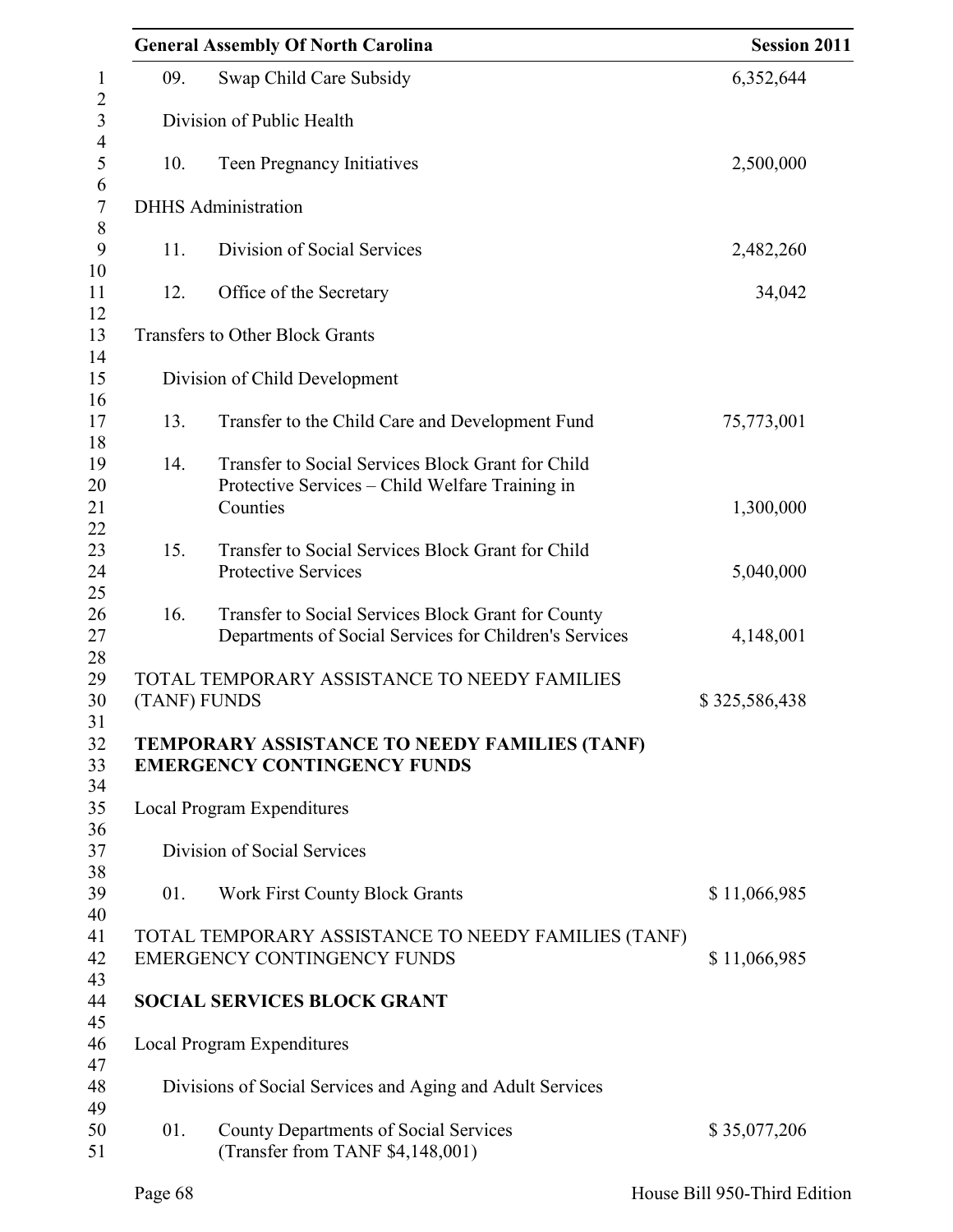|     | <b>General Assembly Of North Carolina</b>                                                                                                    |           |
|-----|----------------------------------------------------------------------------------------------------------------------------------------------|-----------|
| 02. | Child Protective Services (Transfer from TANF)                                                                                               | 5,040,000 |
| 03. | State In-Home Services Fund                                                                                                                  | 2,101,113 |
| 04. | <b>State Adult Day Care Fund</b>                                                                                                             | 2,155,301 |
| 05. | Child Protective Services/CPS Investigative Services-<br>Child Medical Evaluation Program (Carousel Center for<br>Abused Children \$134,592) | 744,047   |
| 06. | <b>Foster Care Services</b>                                                                                                                  | 1,497,138 |
| 07. | Special Children Adoption Incentive Fund                                                                                                     | 500,000   |
| 08. | Child Protective Services-Child Welfare Training<br>for Counties (Transfer from TANF)                                                        | 1,300,000 |
| 09. | Home and Community Care Block Grant (HCCBG)                                                                                                  | 1,834,077 |
| 10. | <b>Maternity Homes</b>                                                                                                                       | 925,085   |
| 11. | <b>Child Advocacy Centers</b>                                                                                                                | 375,000   |
| 12. | Work First – Boys and Girls Clubs                                                                                                            | 2,452,500 |
| 13. | Food Banks                                                                                                                                   | 1,000,000 |
| 14. | Child Care Subsidy                                                                                                                           | 2,452,500 |
| 15. | Developmental Disabilities Services Program                                                                                                  | 4,356,604 |
|     | Division of Public Health                                                                                                                    |           |
| 16. | HIV/STD Prevention and Community Planning                                                                                                    | 145,819   |
| 17. | <b>Prevent Blindness</b>                                                                                                                     | 150,000   |
|     | Division of Vocational Rehabilitation                                                                                                        |           |
| 18. | Vocational Rehabilitation Services – Easter Seal Society/UCP<br>Community Health Program                                                     | 188,263   |
|     | <b>DHHS Program Expenditures</b>                                                                                                             |           |
|     | Division of Services for the Blind                                                                                                           |           |
| 19. | <b>Independent Living Program</b>                                                                                                            | 3,633,077 |
| 20. | Accessible Electronic Information for Blind and Disabled Persons                                                                             | 75,000    |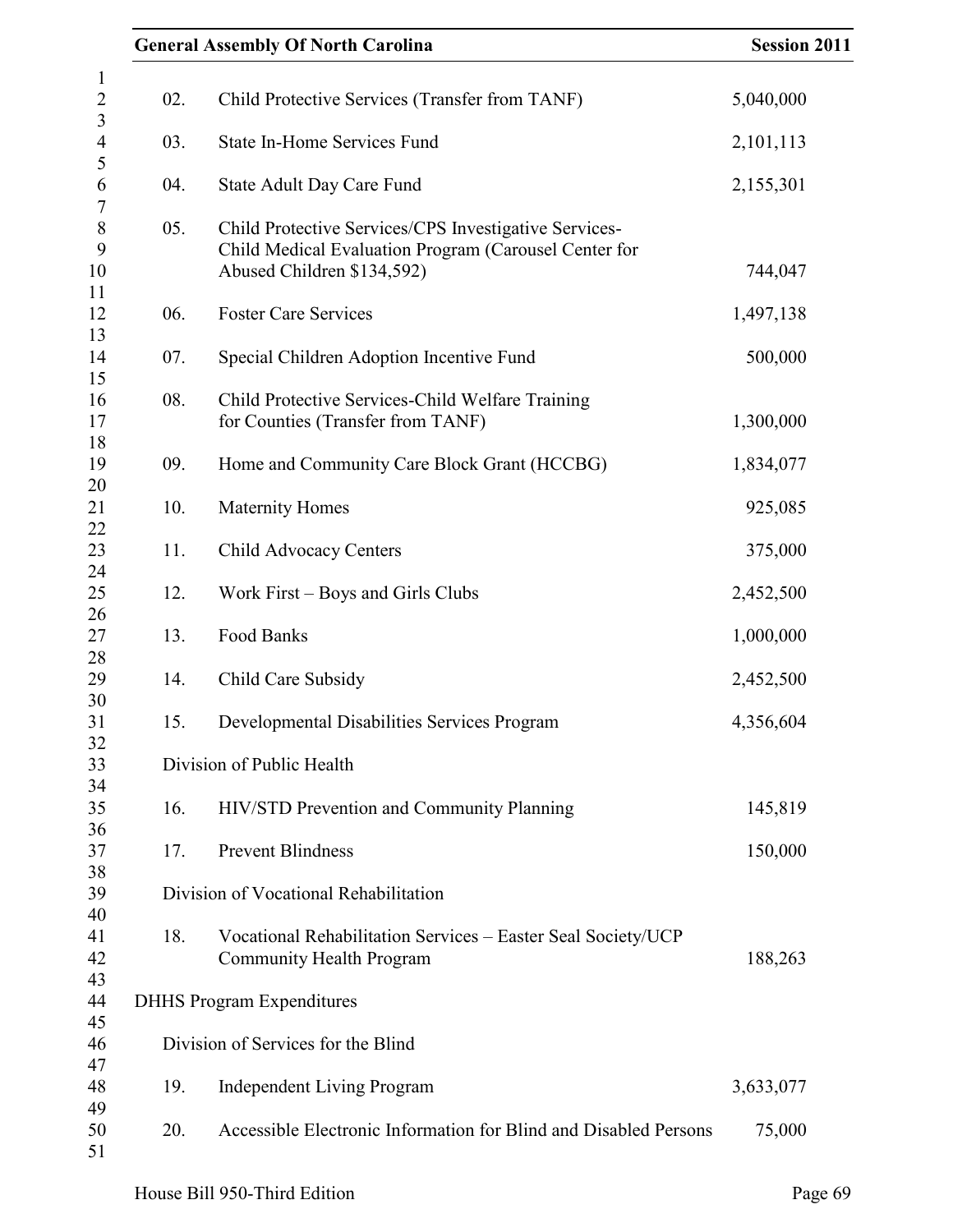| <b>General Assembly Of North Carolina</b> |                                                                                        | <b>Session 2011</b> |
|-------------------------------------------|----------------------------------------------------------------------------------------|---------------------|
|                                           | Division of Health Service Regulation                                                  |                     |
| 21.                                       | <b>Adult Care Licensure Program</b>                                                    | 411,897             |
| 22.                                       | Mental Health Licensure and Certification Program                                      | 205,668             |
|                                           | <b>DHHS</b> Administration                                                             |                     |
| 23.                                       | Division of Aging and Adult Services                                                   | 624,454             |
| 24.                                       | Division of Social Services                                                            | 701,140             |
| 25.                                       | Office of the Secretary/Controller's Office                                            | 138,058             |
| 26.                                       | Division of Child Development                                                          | 15,000              |
| 27.                                       | Division of Mental Health, Developmental<br>Disabilities, and Substance Abuse Services | 29,665              |
| 28.                                       | Division of Health Service Regulation                                                  | 128,562             |
|                                           | TOTAL SOCIAL SERVICES BLOCK GRANT                                                      | \$68,257,174        |
|                                           | <b>LOW-INCOME HOME ENERGY ASSISTANCE BLOCK GRANT</b>                                   |                     |
|                                           | Local Program Expenditures                                                             |                     |
|                                           | Division of Social Services                                                            |                     |
| 01.                                       | Low-Income Energy Assistance Program (LIEAP)                                           | \$15,000,000        |
| 02.                                       | Crisis Intervention Program (CIP)                                                      | 33,255,130          |
|                                           | Local Administration                                                                   |                     |
|                                           | Division of Social Services                                                            |                     |
| 03.                                       | County DSS Administration                                                              | 4,444,717           |
|                                           | <b>DHHS</b> Administration                                                             |                     |
| 04.                                       | Office of the Secretary/DIRM                                                           | 219,490             |
| 05.                                       | Office of the Secretary/Controller's Office                                            | 9,779               |
|                                           | Transfers to Other State Agencies                                                      |                     |
|                                           | Department of Commerce                                                                 |                     |
| 06.                                       | <b>Weatherization Program</b>                                                          | 8,464,517           |
|                                           |                                                                                        |                     |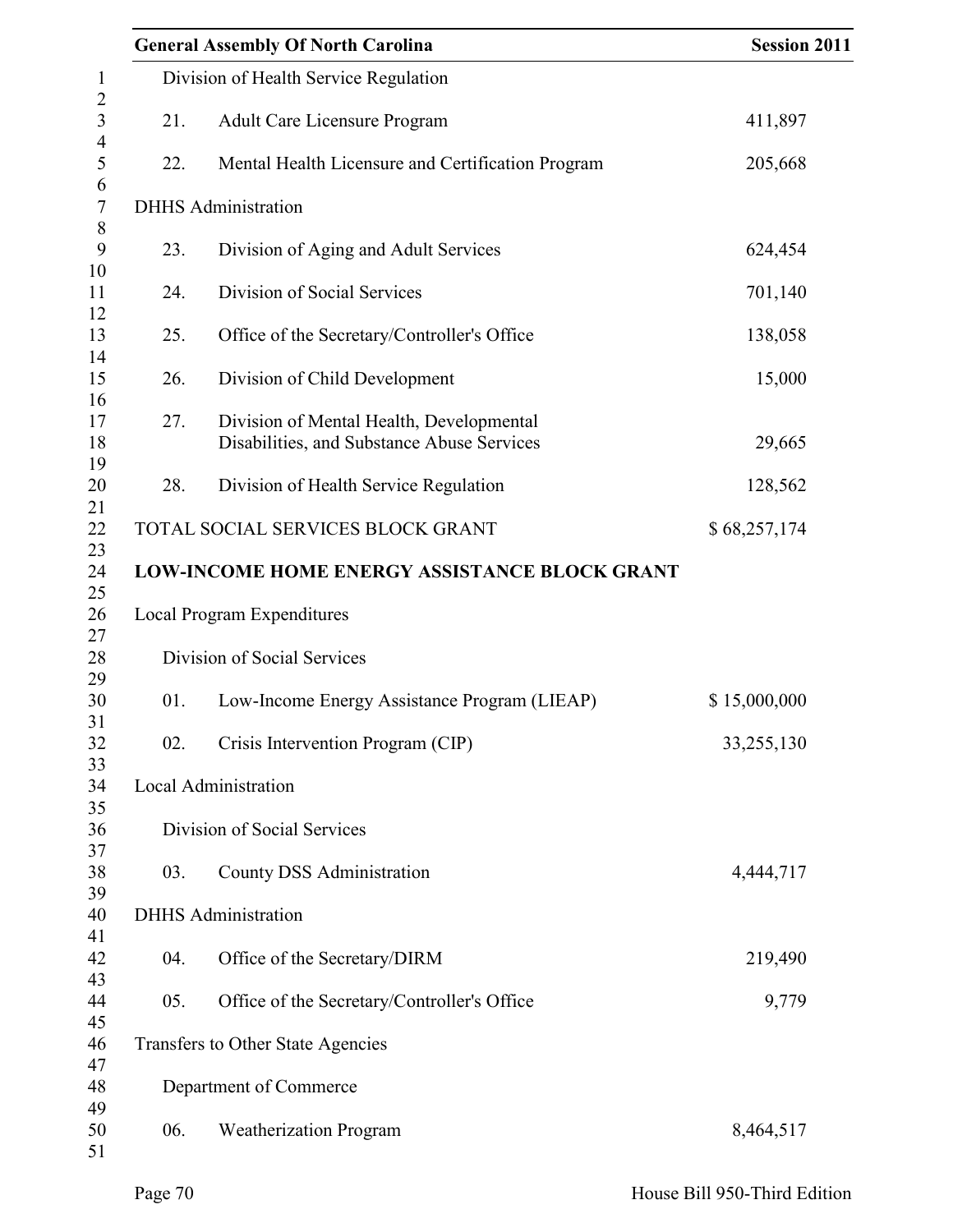|     | <b>General Assembly Of North Carolina</b>                                              | <b>Session 2011</b> |
|-----|----------------------------------------------------------------------------------------|---------------------|
| 07. | Heating Air Repair and Replacement<br>Program (HARRP)                                  | 3,762,265           |
| 08. | Local Residential Energy Efficiency Service<br>Providers - Weatherization              | 19,825              |
| 09. | Local Residential Energy Efficiency Service<br>Providers - HARRP                       | 180,041             |
| 10. | Department of Commerce Administration -<br>Weatherization                              | 19,825              |
| 11. | Department of Commerce Administration -<br><b>HARRP</b>                                | 180,041             |
|     | Department of Administration                                                           |                     |
| 12. | N.C. Commission on Indian Affairs                                                      | 87,736              |
|     | TOTAL LOW-INCOME HOME ENERGY ASSISTANCE<br><b>BLOCK GRANT</b>                          | \$65,643,366        |
|     | <b>CHILD CARE AND DEVELOPMENT FUND BLOCK GRANT</b>                                     |                     |
|     | Local Program Expenditures                                                             |                     |
|     | Division of Child Development                                                          |                     |
| 01. | Subsidized Child Care Services (CCDF)                                                  | \$158,004,959       |
| 02. | <b>Electronic Tracking System</b>                                                      | 3,336,345           |
| 03. | <b>Subsidized Child Care Services</b><br>(Transfer from TANF; Smart Start \$4,000,000) | 75,773,001          |
| 04. | Quality and Availability Initiatives<br>(TEACH Program \$3,800,000)                    | 25,948,434          |
|     | Division of Social Services                                                            |                     |
| 05. | Local Subsidized Child Care Services Support<br>(4% Administrative Allowance)          | 16,471,587          |
|     | <b>DHHS</b> Administration                                                             |                     |
|     | Division of Child Development                                                          |                     |
| 06. | <b>DCD</b> Administrative Expenses                                                     | 6,539,277           |
|     | Division of Central Administration                                                     |                     |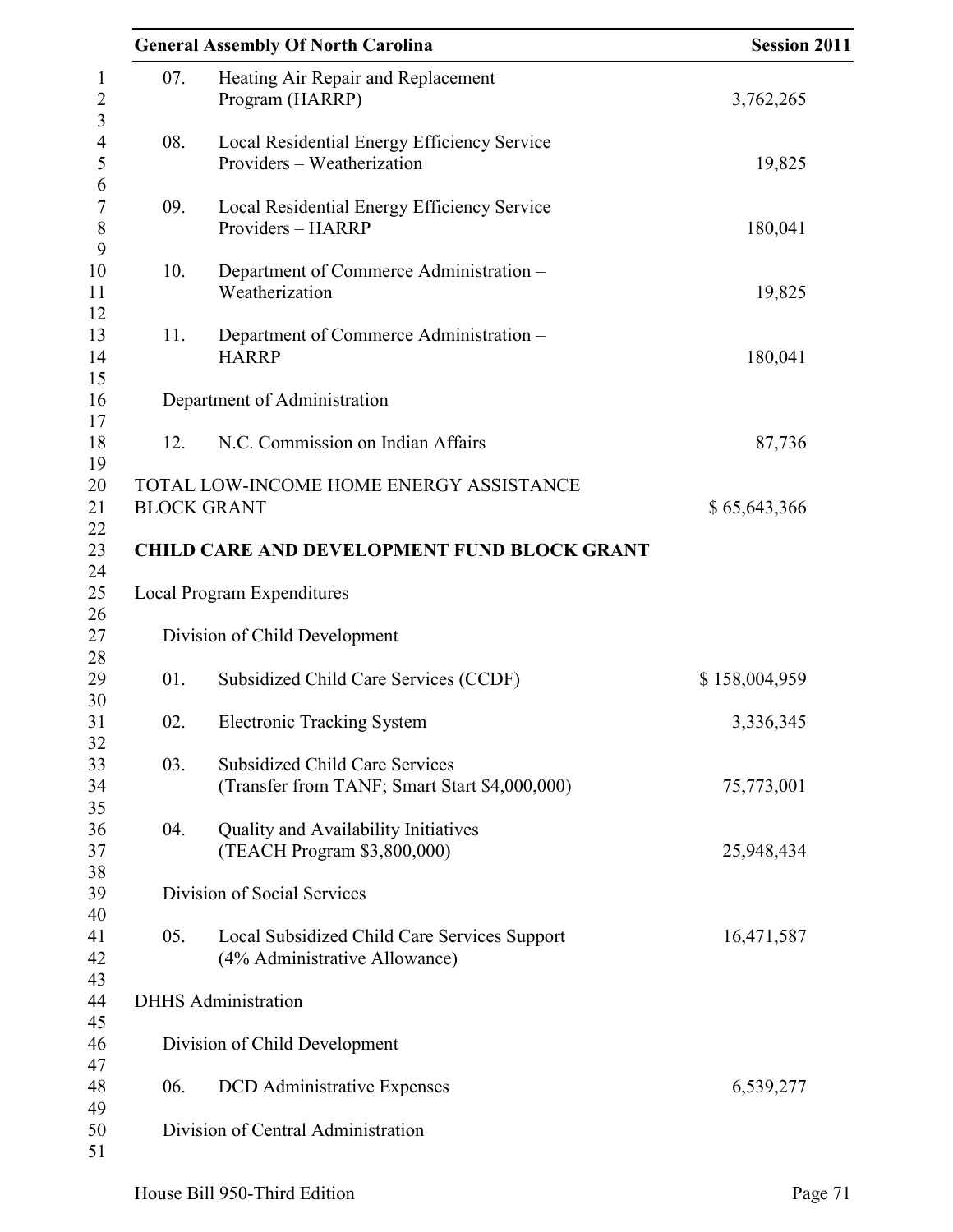| <b>General Assembly Of North Carolina</b> |                                                                                     | <b>Session 2011</b>         |
|-------------------------------------------|-------------------------------------------------------------------------------------|-----------------------------|
| 07.                                       | <b>DHHS Central Administration - DIRM</b><br><b>Technical Services</b>              | 774,317                     |
|                                           | TOTAL CHILD CARE AND DEVELOPMENT FUND<br><b>BLOCK GRANT</b>                         | $\mathbb{S}$<br>286,847,920 |
|                                           | <b>MENTAL HEALTH SERVICES BLOCK GRANT</b>                                           |                             |
|                                           | Local Program Expenditures                                                          |                             |
| 01.                                       | Mental Health Services - Adult                                                      | $\mathbb{S}$<br>8,870,595   |
| 02.                                       | Mental Health Services - Child                                                      | 5,121,991                   |
| 03.                                       | Administration                                                                      | 100,000                     |
|                                           | TOTAL MENTAL HEALTH SERVICES BLOCK GRANT                                            | \$14,092,586                |
|                                           | SUBSTANCE ABUSE PREVENTION AND TREATMENT BLOCK GRANT                                |                             |
|                                           | Local Program Expenditures                                                          |                             |
|                                           | Division of Mental Health, Developmental Disabilities, and Substance Abuse Services |                             |
| 01.                                       | Substance Abuse Services - Adult                                                    | \$15,328,802                |
| 02.                                       | Substance Abuse Treatment Alternative for Women                                     | 6,050,300                   |
| 03.                                       | Substance Abuse – HIV and IV Drug                                                   | 3,919,723                   |
| 04.                                       | Substance Abuse Prevention - Child                                                  | 7,186,857                   |
| 05.                                       | Substance Abuse Services - Child                                                    | 4,940,500                   |
| 06.                                       | Administration                                                                      | 454,000                     |
|                                           | Division of Public Health                                                           |                             |
| 07.                                       | <b>Risk Reduction Projects</b>                                                      | 575,654                     |
| 08.                                       | Aid-to-Counties                                                                     | 190,295                     |
|                                           | TOTAL SUBSTANCE ABUSE PREVENTION<br>AND TREATMENT BLOCK GRANT                       | \$38,646,131                |
|                                           | <b>MATERNAL AND CHILD HEALTH BLOCK GRANT</b>                                        |                             |
|                                           | Local Program Expenditures                                                          |                             |
|                                           | Division of Public Health                                                           |                             |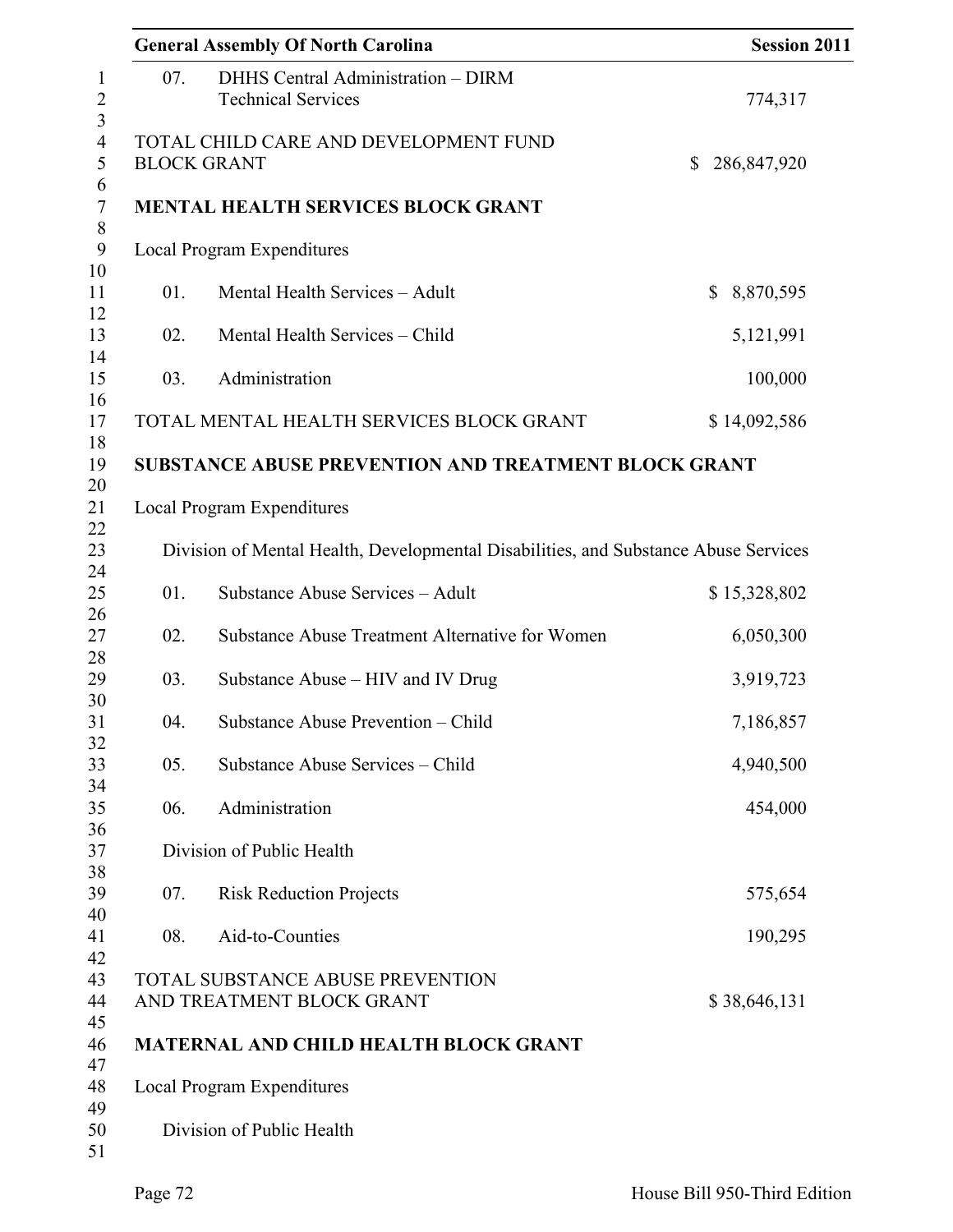| <b>General Assembly Of North Carolina</b> | <b>Session 2011</b>                                                                                                                                                                                                                                                                                                                                                                                                                                                                                                                                                                                                                                                                                                                                                                                                                                                                                                |
|-------------------------------------------|--------------------------------------------------------------------------------------------------------------------------------------------------------------------------------------------------------------------------------------------------------------------------------------------------------------------------------------------------------------------------------------------------------------------------------------------------------------------------------------------------------------------------------------------------------------------------------------------------------------------------------------------------------------------------------------------------------------------------------------------------------------------------------------------------------------------------------------------------------------------------------------------------------------------|
|                                           | \$<br>8,528,156                                                                                                                                                                                                                                                                                                                                                                                                                                                                                                                                                                                                                                                                                                                                                                                                                                                                                                    |
|                                           | 8,510,783                                                                                                                                                                                                                                                                                                                                                                                                                                                                                                                                                                                                                                                                                                                                                                                                                                                                                                          |
|                                           | 42,268                                                                                                                                                                                                                                                                                                                                                                                                                                                                                                                                                                                                                                                                                                                                                                                                                                                                                                             |
|                                           |                                                                                                                                                                                                                                                                                                                                                                                                                                                                                                                                                                                                                                                                                                                                                                                                                                                                                                                    |
|                                           |                                                                                                                                                                                                                                                                                                                                                                                                                                                                                                                                                                                                                                                                                                                                                                                                                                                                                                                    |
|                                           | 1,417,087                                                                                                                                                                                                                                                                                                                                                                                                                                                                                                                                                                                                                                                                                                                                                                                                                                                                                                          |
|                                           | 136,628                                                                                                                                                                                                                                                                                                                                                                                                                                                                                                                                                                                                                                                                                                                                                                                                                                                                                                            |
|                                           | 164,318                                                                                                                                                                                                                                                                                                                                                                                                                                                                                                                                                                                                                                                                                                                                                                                                                                                                                                            |
|                                           | 1,636                                                                                                                                                                                                                                                                                                                                                                                                                                                                                                                                                                                                                                                                                                                                                                                                                                                                                                              |
|                                           | 89,374                                                                                                                                                                                                                                                                                                                                                                                                                                                                                                                                                                                                                                                                                                                                                                                                                                                                                                             |
|                                           |                                                                                                                                                                                                                                                                                                                                                                                                                                                                                                                                                                                                                                                                                                                                                                                                                                                                                                                    |
|                                           |                                                                                                                                                                                                                                                                                                                                                                                                                                                                                                                                                                                                                                                                                                                                                                                                                                                                                                                    |
|                                           | 558,831                                                                                                                                                                                                                                                                                                                                                                                                                                                                                                                                                                                                                                                                                                                                                                                                                                                                                                            |
|                                           |                                                                                                                                                                                                                                                                                                                                                                                                                                                                                                                                                                                                                                                                                                                                                                                                                                                                                                                    |
|                                           | \$19,449,081                                                                                                                                                                                                                                                                                                                                                                                                                                                                                                                                                                                                                                                                                                                                                                                                                                                                                                       |
|                                           |                                                                                                                                                                                                                                                                                                                                                                                                                                                                                                                                                                                                                                                                                                                                                                                                                                                                                                                    |
|                                           |                                                                                                                                                                                                                                                                                                                                                                                                                                                                                                                                                                                                                                                                                                                                                                                                                                                                                                                    |
|                                           |                                                                                                                                                                                                                                                                                                                                                                                                                                                                                                                                                                                                                                                                                                                                                                                                                                                                                                                    |
|                                           | \$18,075,488                                                                                                                                                                                                                                                                                                                                                                                                                                                                                                                                                                                                                                                                                                                                                                                                                                                                                                       |
|                                           | 1,004,194                                                                                                                                                                                                                                                                                                                                                                                                                                                                                                                                                                                                                                                                                                                                                                                                                                                                                                          |
|                                           |                                                                                                                                                                                                                                                                                                                                                                                                                                                                                                                                                                                                                                                                                                                                                                                                                                                                                                                    |
|                                           | 1,004,194                                                                                                                                                                                                                                                                                                                                                                                                                                                                                                                                                                                                                                                                                                                                                                                                                                                                                                          |
|                                           | \$20,083,876                                                                                                                                                                                                                                                                                                                                                                                                                                                                                                                                                                                                                                                                                                                                                                                                                                                                                                       |
|                                           |                                                                                                                                                                                                                                                                                                                                                                                                                                                                                                                                                                                                                                                                                                                                                                                                                                                                                                                    |
| Oral Health                               | <b>Children's Health Services</b><br>(Nurse-Family Partnership \$375,000)<br>Women's Health<br>(March of Dimes \$350,000; Teen Pregnancy<br>Prevention Initiatives \$650,000; Perinatal<br>Quality Collaborative \$250,000; 17P Project \$47,000)<br><b>DHHS</b> Program Expenditures<br>Division of Public Health<br><b>Children's Health Services</b><br>Women's Health<br><b>State Center for Health Statistics</b><br>Quality Improvement in Public Health<br><b>Health Promotion</b><br>Division of Public Health<br>Division of Public Health Administration<br><b>TOTAL MATERNAL AND CHILD</b><br>HEALTH BLOCK GRANT<br><b>COMMUNITY SERVICES BLOCK GRANT</b><br>Local Program Expenditures<br>Office of Economic Opportunity<br><b>Community Action Agencies</b><br><b>Limited Purpose Agencies</b><br>Office of Economic Opportunity<br>TOTAL COMMUNITY SERVICES BLOCK GRANT<br><b>GENERAL PROVISIONS</b> |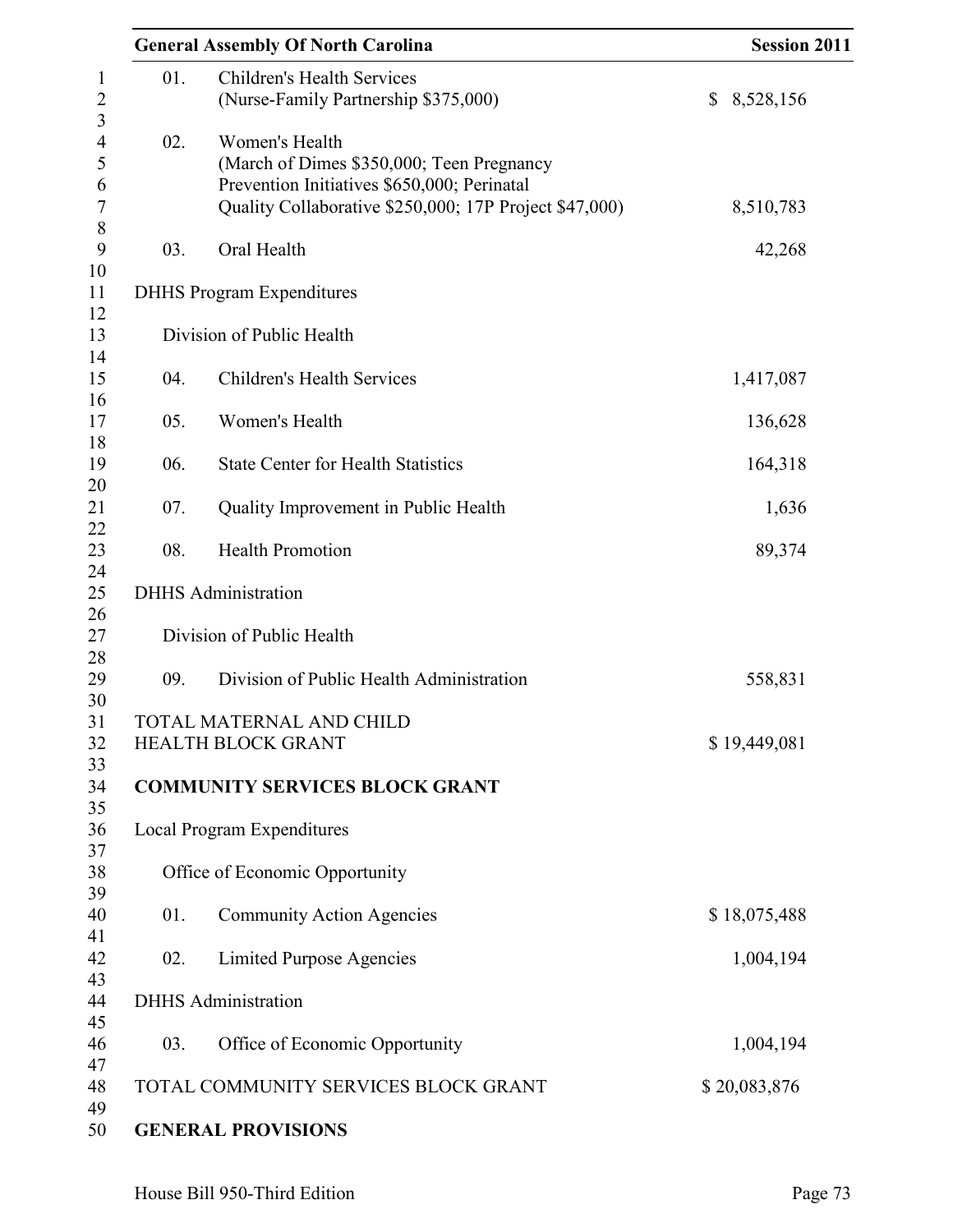| <b>General Assembly Of North Carolina</b><br><b>Session 2011</b>                                                                                                               |
|--------------------------------------------------------------------------------------------------------------------------------------------------------------------------------|
| <b>SECTION 10.25.(b)</b> Information to Be Included in Block Grant Plans. – The                                                                                                |
| Department of Health and Human Services shall submit a separate plan for each Block Grant                                                                                      |
| received and administered by the Department, and each plan shall include the following:                                                                                        |
| A delineation of the proposed allocations by program or activity, including<br>(1)                                                                                             |
| State and federal match requirements.                                                                                                                                          |
| A delineation of the proposed State and local administrative expenditures.<br>(2)                                                                                              |
| An identification of all new positions to be established through the Block<br>(3)                                                                                              |
| Grant, including permanent, temporary, and time-limited positions.                                                                                                             |
| A comparison of the proposed allocations by program or activity with two<br>(4)                                                                                                |
| prior years' program and activity budgets and two prior years' actual program                                                                                                  |
| or activity expenditures.                                                                                                                                                      |
| A projection of current year expenditures by program or activity.<br>(5)                                                                                                       |
| A projection of federal Block Grant funds available, including unspent<br>(6)                                                                                                  |
| federal funds from the current and prior fiscal years.                                                                                                                         |
| <b>SECTION 10.25.(c)</b> Changes in Federal Fund Availability. – If the Congress of the                                                                                        |
| United States increases the federal fund availability for any of the Block Grants or contingency                                                                               |
| funds and other grants related to existing Block Grants administered by the Department of                                                                                      |
| Health and Human Services from the amounts appropriated in this section, the Department                                                                                        |
| shall allocate the increase proportionally across the program and activity appropriations                                                                                      |
| identified for that Block Grant in this section. In allocating an increase in federal fund                                                                                     |
| availability, the Office of State Budget and Management shall not approve funding for new                                                                                      |
| programs or activities not appropriated in this section.                                                                                                                       |
| If the Congress of the United States decreases the federal fund availability for any of                                                                                        |
| the Block Grants or contingency funds and other grants related to existing Block Grants                                                                                        |
| administered by the Department of Health and Human Services from the amounts appropriated                                                                                      |
| in this section, the Department shall develop a plan to adjust the block grants based on reduced                                                                               |
| federal funding.                                                                                                                                                               |
| Notwithstanding the provisions of this subsection, for the 2012-2013 fiscal year,<br>increases in the federal fund availability for the Temporary Assistance to Needy Families |
| (TANF) Block Grant shall be used for the North Carolina Child Care Subsidy program to pay                                                                                      |
| for child care in four- or five-star rated facilities for four-year-old children.                                                                                              |
| Prior to allocating the change in federal fund availability, the proposed allocation                                                                                           |
| must be approved by the Office of State Budget and Management. If the Department adjusts the                                                                                   |
| allocation of any Block Grant due to changes in federal fund availability, then a report shall be                                                                              |
| made to the Joint Legislative Commission on Governmental Operations, the House of                                                                                              |
| Representatives Appropriations Subcommittee on Health and Human Services, the Senate                                                                                           |
| Appropriations Committee on Health and Human Services, and the Fiscal Research Division.                                                                                       |
| <b>SECTION 10.25.(d)</b> Appropriations from federal Block Grant funds are made for                                                                                            |
| the fiscal year ending June 30, 2013, according to the schedule enacted for State fiscal year                                                                                  |
| 2012-2013 or until a new schedule is enacted by the General Assembly.                                                                                                          |
| <b>SECTION 10.25.(e)</b> All changes to the budgeted allocations to the Block Grants or                                                                                        |
| contingency funds and other grants related to existing Block Grants administered by the                                                                                        |
| Department of Health and Human Services that are not specifically addressed in this section                                                                                    |
| shall be approved by the Office of State Budget and Management, and the Office of State                                                                                        |
| Budget and Management shall consult with the Joint Legislative Commission on Governmental                                                                                      |
| Operations for review prior to implementing the changes. The report shall include an itemized                                                                                  |
| listing of affected programs, including associated changes in budgeted allocations. All changes                                                                                |
| to the budgeted allocations to the Block Grants shall be reported immediately to the House of                                                                                  |
| Representatives Appropriations Subcommittee on Health and Human Services, the Senate                                                                                           |
| Appropriations Committee on Health and Human Services, and the Fiscal Research Division.                                                                                       |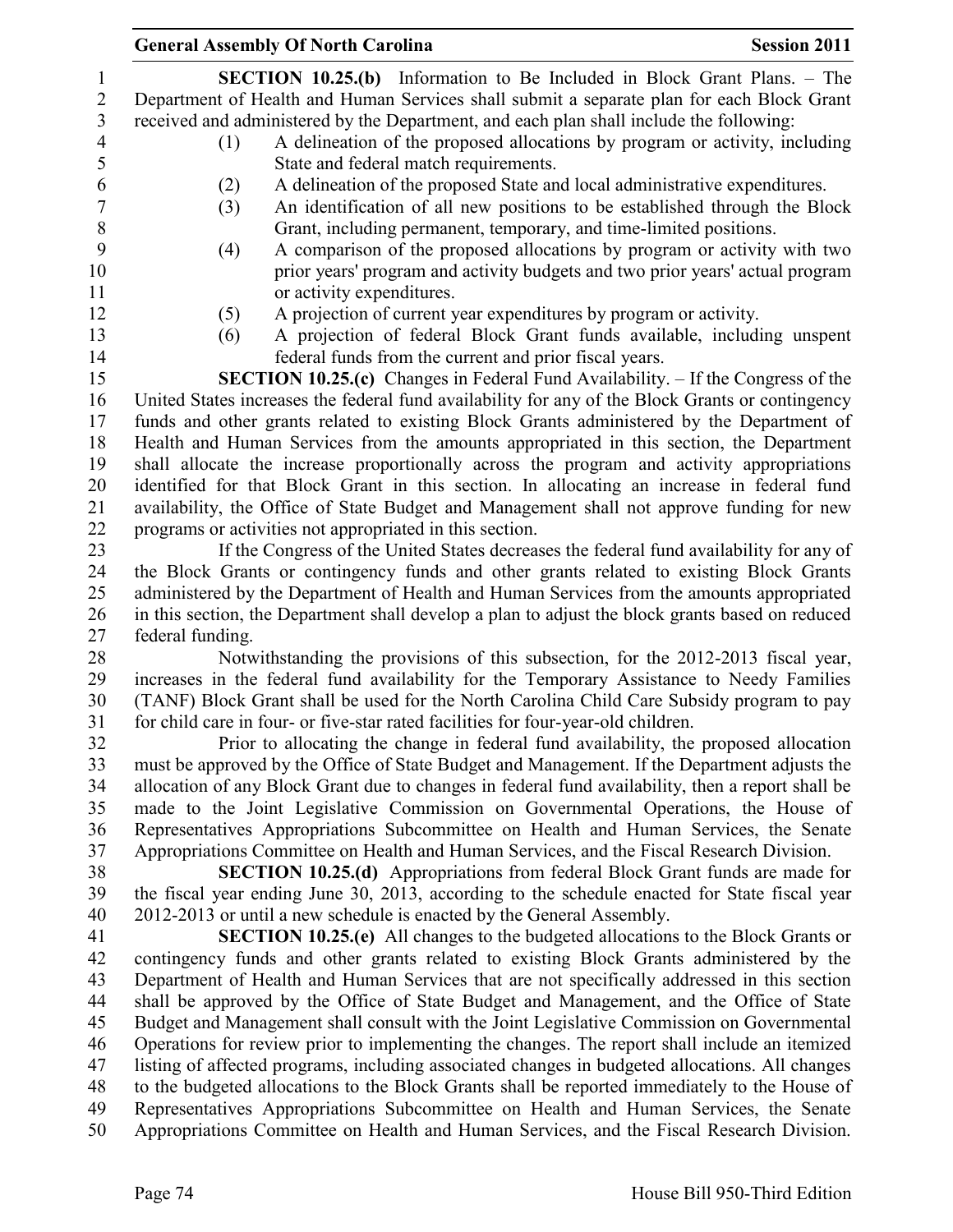This subsection does not apply to Block Grant changes caused by legislative salary increases and benefit adjustments.

 **SECTION 10.25.(f)** If the Preventive Health Services Block Grant is funded at the federal level and the State receives a block grant for Preventive Health Services, the 2011-2012 allocation plan shall remain in effect for the 2012-2013 fiscal year.

- 
- 

## **TEMPORARY ASSISTANCE FOR NEEDY FAMILIES (TANF) FUNDS**

**SECTION 10.25.(g)** The sum of eighty-three million three hundred eighty-six<br>9 thousand three hundred thirty dollars (\$83,386,330) appropriated in this section in TANF funds thousand three hundred thirty dollars (\$83,386,330) appropriated in this section in TANF funds to the Department of Health and Human Services, Division of Social Services, for the 2012-2013 fiscal year shall be used for Work First County Block Grants. The Division shall certify these funds in the appropriate State-level services based on prior year actual expenditures. The Division has the authority to realign the authorized budget for these funds among the State-level services based on current year actual expenditures.

 **SECTION 10.25.(h)** The sum of two million four hundred eighty-two thousand two hundred sixty dollars (\$2,482,260) appropriated in this section in TANF funds to the Department of Health and Human Services, Division of Social Services, for the 2012-2013 fiscal year shall be used to support administration of TANF-funded programs.

 **SECTION 10.25.(i)** The sum of two million two hundred thousand dollars (\$2,200,000) appropriated under this section in TANF funds to the Department of Health and Human Services, Division of Social Services, for the 2012-2013 fiscal year shall be used to provide domestic violence services to Work First recipients. These funds shall be used to provide domestic violence counseling, support, and other direct services to clients. These funds shall not be used to establish new domestic violence shelters or to facilitate lobbying efforts. The Division of Social Services may use up to seventy-five thousand dollars (\$75,000) in TANF funds to support one administrative position within the Division of Social Services to implement this subsection.

 Each county department of social services and the local domestic violence shelter program serving the county shall develop jointly a plan for utilizing these funds. The plan shall include the services to be provided and the manner in which the services shall be delivered. The county plan shall be signed by the county social services director or the director's designee and the domestic violence program director or the director's designee and submitted to the Division of Social Services by December 1, 2012. The Division of Social Services, in consultation with the Council for Women, shall review the county plans and shall provide consultation and technical assistance to the departments of social services and local domestic violence shelter programs, if needed.

 The Division of Social Services shall allocate these funds to county departments of social services according to the following formula: (i) each county shall receive a base allocation of five thousand dollars (\$5,000) and (ii) each county shall receive an allocation of the remaining funds based on the county's proportion of the statewide total of the Work First caseload as of July 1, 2012, and the county's proportion of the statewide total of the individuals receiving domestic violence services from programs funded by the Council for Women as of July 1, 2012. The Division of Social Services may reallocate unspent funds to counties that submit a written request for additional funds.

 **SECTION 10.25.(j)** The sum of fifteen million eight hundred ninety-three thousand nine hundred ninety-six dollars (\$15,893,996) appropriated in this section to the Department of Health and Human Services, Division of Social Services, in TANF funds for the 2012-2013 fiscal year for child welfare improvements shall be allocated to the county departments of social services for hiring or contracting staff to investigate and provide services in Child Protective Services cases; to provide foster care and support services; to recruit, train,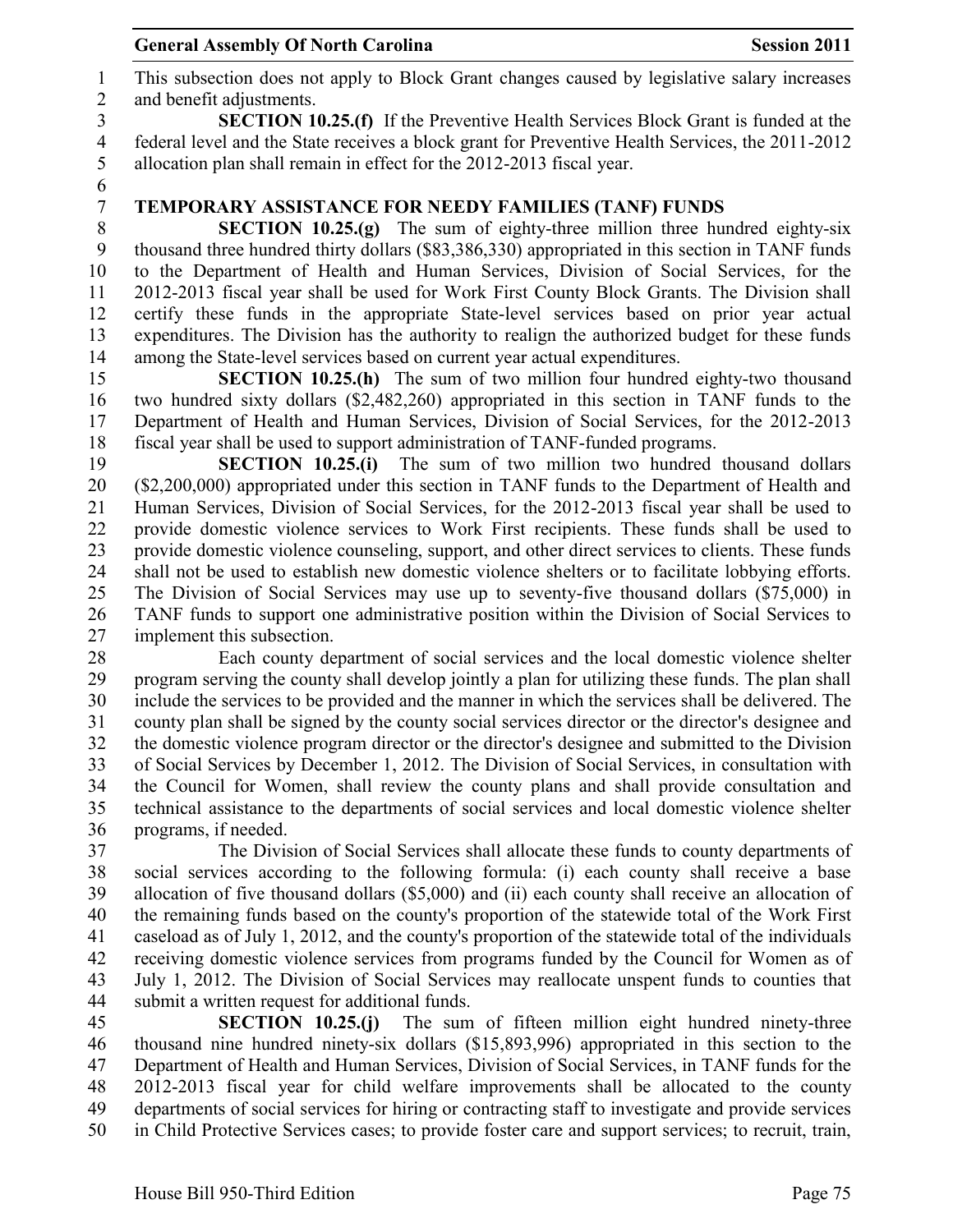license, and support prospective foster and adoptive families; and to provide interstate and post-adoption services for eligible families.

 Counties shall maintain their level of expenditures in local funds for Child Protective Services' workers. Of the block grant funds appropriated for Child Protective Services' workers, the total expenditures from State and local funds for the 2012-2013 fiscal year shall not be less than the total expended from State and local funds for the 2011-2012 fiscal year.

 **SECTION 10.25.(k)** The sum of two million twenty-six thousand eight hundred seventy-seven dollars (\$2,026,877) appropriated in this section in TANF funds to the Department of Health and Human Services, Special Children Adoption Fund, for the 2012-2013 fiscal year shall be used in accordance with G.S. 108A-50.2, as enacted in Section 10.48 of S.L. 2009-451. The Division of Social Services, in consultation with the North Carolina Association of County Directors of Social Services and representatives of licensed private adoption agencies, shall develop guidelines for the awarding of funds to licensed public and private adoption agencies upon the adoption of children described in G.S. 108A-50 and in foster care. Payments received from the Special Children Adoption Fund by participating agencies shall be used exclusively to enhance the adoption services program. No local match shall be required as a condition for receipt of these funds.

 **SECTION 10.25.(l)** The sum of seven hundred fifty-four thousand one hundred fifteen dollars (\$754,115) appropriated in this section to the Department of Health and Human Services in TANF funds for the 2012-2013 fiscal year shall be used to continue support for the Child Welfare Collaborative.

## **SOCIAL SERVICES BLOCK GRANT**

 **SECTION 10.25.(m)** The sum of thirty-five million two hundred eleven thousand seven hundred ninety-eight dollars (\$35,211,798) appropriated in this section in the Social Services Block Grant to the Department of Health and Human Services, Division of Social Services, for the 2012-2013 fiscal year shall be used for County Block Grants. The Division shall certify these funds in the appropriate State level services based on prior year actual expenditures. The Division has the authority to realign the authorized budget for these funds among the State-level services based on current year actual expenditures.

 **SECTION 10.25.(n)** The sum of one million three hundred thousand dollars (\$1,300,000) appropriated in this section in the Social Services Block Grant to the Department of Health and Human Services, Division of Social Services, for the 2012-2013 fiscal year shall be used to support various child welfare training projects as follows:

- 
- (1) Provide a regional training center in southeastern North Carolina.
- 
- (2) Provide training for residential child caring facilities.
- 
- (3) Provide for various other child welfare training initiatives.

 **SECTION 10.25.(o)** The sum of one million four hundred ninety-seven thousand one hundred thirty-eight dollars (\$1,497,138) appropriated in this section in the Social Services Block Grant for child caring agencies for the 2012-2013 fiscal year shall be allocated in support of State foster home children.

 **SECTION 10.25.(p)** The Department of Health and Human Services is authorized, subject to the approval of the Office of State Budget and Management, to transfer Social Services Block Grant funding allocated for departmental administration between divisions that have received administrative allocations from the Social Services Block Grant.

 **SECTION 10.25.(q)** Social Services Block Grant funds appropriated for the Special Children's Adoption Incentive Fund will require a fifty percent (50%) local match.

 **SECTION 10.25.(r)** The sum of five million forty thousand dollars (\$5,040,000) appropriated in this section in the Social Services Block Grant for the 2012-2013 fiscal year shall be allocated to the Department of Health and Human Services, Division of Social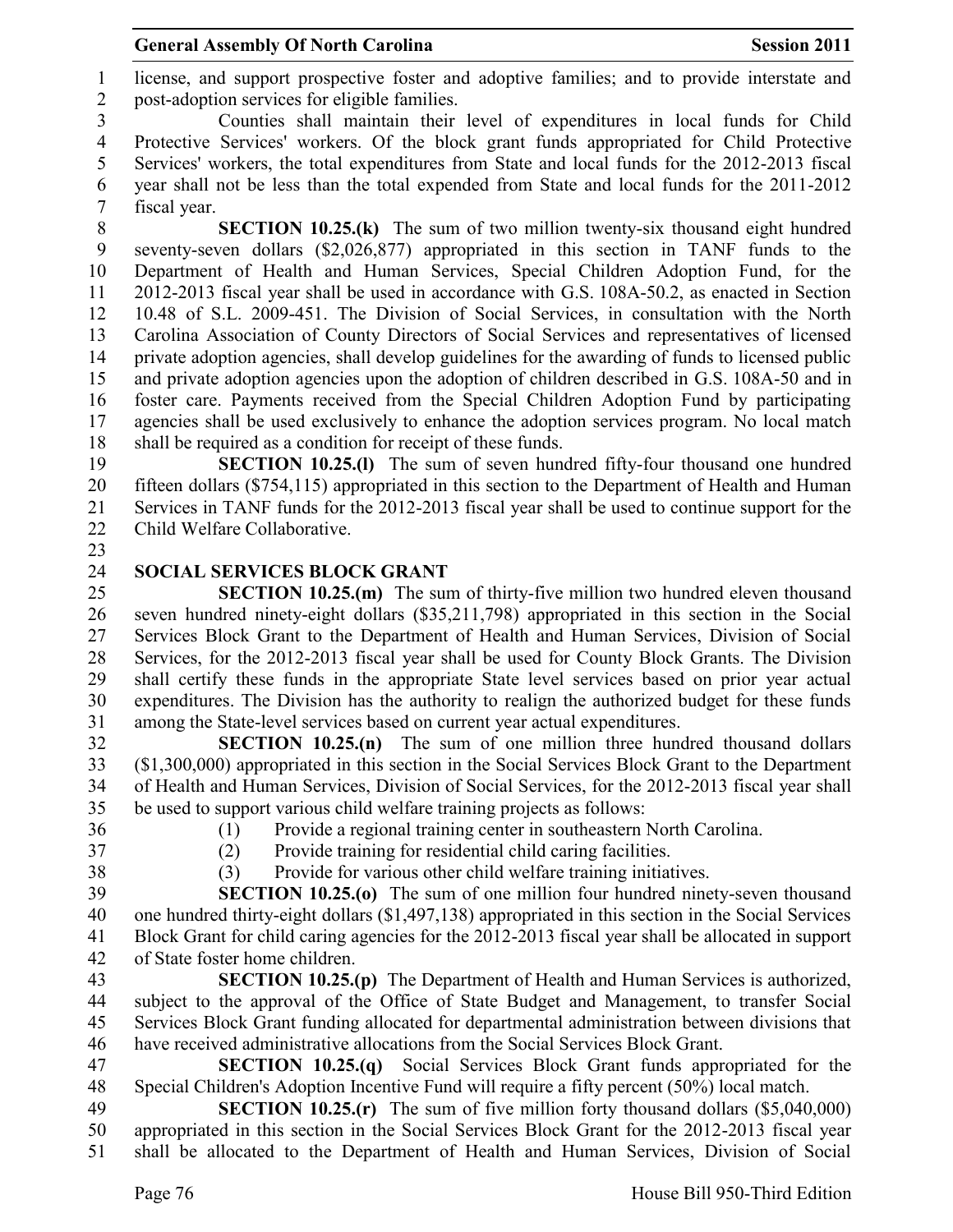Services. The Division shall allocate these funds to local departments of social services to replace the loss of Child Protective Services State funds that are currently used by county government to pay for Child Protective Services staff at the local level. These funds shall be used to maintain the number of Child Protective Services workers throughout the State. These Social Services Block Grant funds shall be used to pay for salaries and related expenses only and are exempt from 10A NCAC 71R .0201(3) requiring a local match of twenty-five percent  $7(25\%)$ .

 **SECTION 10.25.(s)** The sum of two million four hundred fifty-two thousand five hundred dollars (\$2,452,500) appropriated in this section to the Department of Social Services, Division of Social Services, in the Social Services Block Grant for Boys and Girls Clubs for the 2012-2013 fiscal year shall be used to make grants for approved programs. The Department of Health and Human Services, in accordance with federal regulations for the use of Social Services Block Grant funds, shall administer a grant program to award funds to the Boys and Girls Clubs across the State in order to implement programs that improve the motivation, performance, and self-esteem of youths and to implement other initiatives that would be expected to reduce gang participation, school dropout, and teen pregnancy rates. The Department shall facilitate collaboration between the Boys and Girls Clubs and Support Our Students, Communities in Schools, and similar programs and encourage them to submit joint applications for the funds if appropriate. These funds are exempt from the provisions of 10A NCAC 71R .0201(3).

 **SECTION 10.25.(t)** The sum of nine hundred twenty-five thousand eighty-five dollars (\$925,085) appropriated in this section in the Social Services Block Grant for the 2012-2013 fiscal year to the Department of Health and Human Services, Division of Social Services, shall be used for maternity homes. These funds are exempt from the provisions of 10A NCAC 71R .0201(3).

 **SECTION 10.25.(u)** The sum of one hundred fifty thousand dollars (\$150,000) appropriated in this section in the Social Services Block Grant for the 2012-2013 fiscal year to the Department of Health and Human Services, Division of Public Health, shall be allocated to Prevent Blindness North Carolina to be used for direct service programs. These funds are exempt from the provisions of 10A NCAC 71R .0201(3).

 **SECTION 10.25.(v)** The sum of seventy-five thousand dollars (\$75,000) appropriated in this section in the Social Services Block Grant for the 2012-2013 fiscal year to the Department of Health and Human Services, Division of Services for the Blind, shall be used to provide accessible electronic information for blind and disabled persons. These funds are exempt from the provisions of 10A NCAC 71R .0201(3).

 **SECTION 10.25.(w)** The sum of three hundred seventy-five thousand dollars (\$375,000) appropriated in this section in the Social Services Block Grant for the 2012-2013 fiscal year to the Department of Health and Human Services, Division of Social Services, shall be used to continue support for the Child Advocacy Centers and are exempt from the provisions of 10A NCAC 71R .0201(3).

 **SECTION 10.25.(x)** Social Services Block Grant funds allocated for the 2012-2013 fiscal year for child medical evaluations and the Carousel Center for Abused 43 Children are exempt from the provisions of 10A NCAC 71R .0201(3).

 **SECTION 10.25.(y)** The sum of one million dollars (\$1,000,000) appropriated in this section in the Social Services Block Grant for the 2012-2013 fiscal year to the Department of Health and Human Services, Division of Social Services, shall be allocated to North Carolina Food Bank agencies to be used to purchase and distribute food staples for emergency food assistance. These funds are exempt from the provisions of 10A NCAC 71R .0201(3). 

**LOW-INCOME HOME ENERGY ASSISTANCE BLOCK GRANT**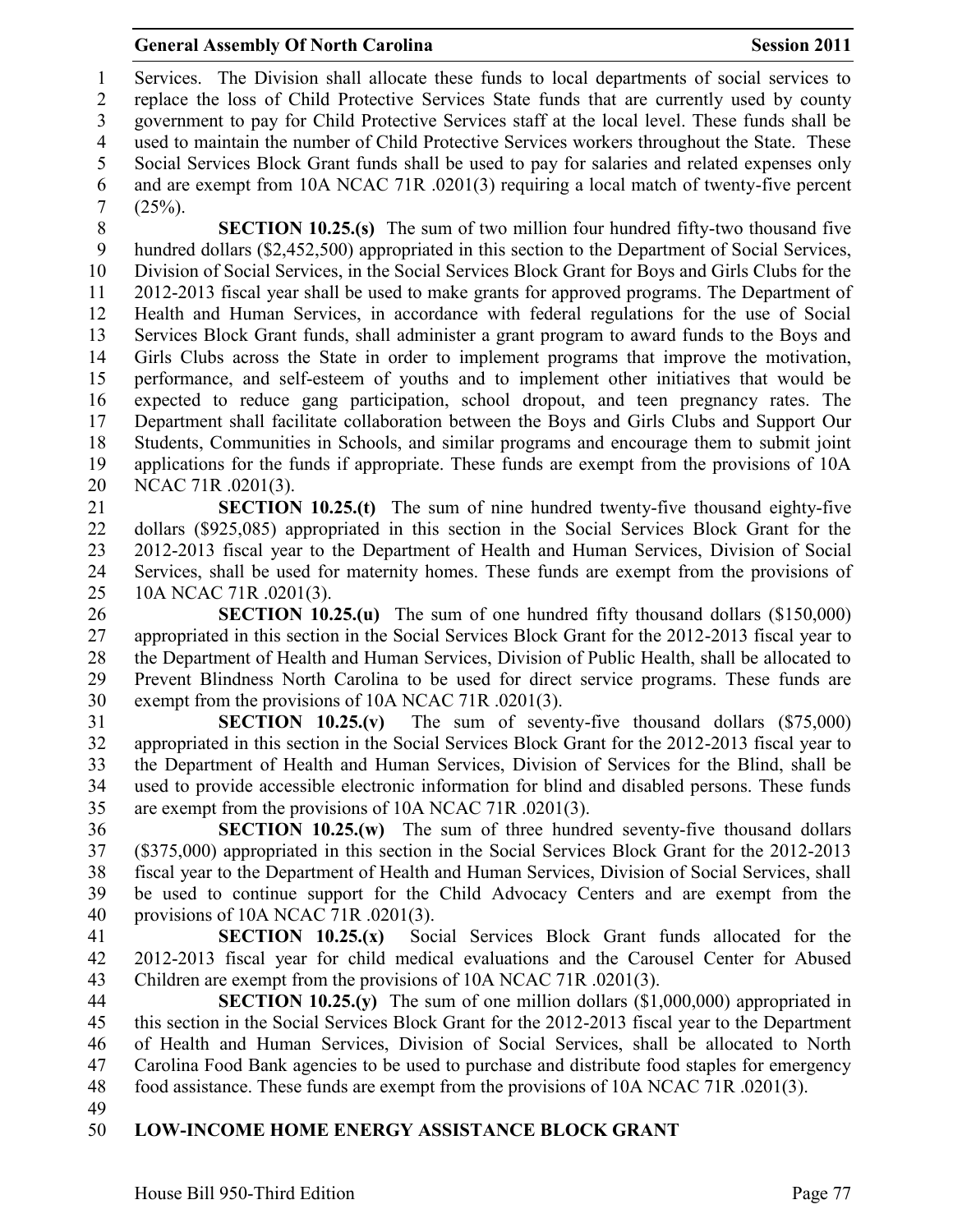**SECTION 10.25.(z)** Additional emergency contingency funds received may be allocated for Energy Assistance Payments or Crisis Intervention Payments without prior consultation with the Joint Legislative Commission on Governmental Operations. Additional funds received shall be reported to the Joint Legislative Commission on Governmental Operations and the Fiscal Research Division upon notification of the award. The Department of Health and Human Services shall not allocate funds for any activities, including increasing administration, other than assistance payments, without prior consultation with the Joint 8 Legislative Commission on Governmental Operations.<br>9 **SECTION 10.25.(aa)** The sum of

 **SECTION 10.25.(aa)** The sum of fifteen million dollars (\$15,000,000) appropriated in this section in the Low-Income Home Energy Assistance Block Grant for the 2012-2013 fiscal year to the Department of Health and Human Services, Division of Social Services, shall be used for energy assistance payments for the households of (i) elderly persons age 60 and above with income up to one hundred thirty percent (130%) of the federal poverty level and (ii) disabled persons eligible for services funded through the Division of Aging and Adult Services. County departments of social services shall submit to the Division of Social Services an outreach plan for targeting households with 60-year-old household members no later than August 1 of each year.

#### **CHILD CARE AND DEVELOPMENT FUND BLOCK GRANT**

 **SECTION 10.25.(bb)** Payment for subsidized child care services provided with federal TANF funds shall comply with all regulations and policies issued by the Division of Child Development for the subsidized child care program.

 **SECTION 10.25.(cc)** If funds appropriated through the Child Care and Development Fund Block Grant for any program cannot be obligated or spent in that program within the obligation or liquidation periods allowed by the federal grants, the Department may move funds to child care subsidies, unless otherwise prohibited by federal requirements of the grant, in order to use the federal funds fully.

## **MATERNAL AND CHILD HEALTH BLOCK GRANT**

 **SECTION 10.25.(dd)** If federal funds are received under the Maternal and Child Health Block Grant for abstinence education, pursuant to section 912 of Public Law 104-193 (42 U.S.C. § 710), for the 2012-2013 fiscal year, then those funds shall be transferred to the State Board of Education to be administered by the Department of Public Instruction. The Department of Public Instruction shall use the funds to establish an abstinence until marriage education program and shall delegate to one or more persons the responsibility of implementing the program and G.S. 115C-81(e1)(4) and (4a). The Department of Public Instruction shall carefully and strictly follow federal guidelines in implementing and administering the abstinence education grant funds.

 **SECTION 10.25.(ee)** The Department of Health and Human Services shall ensure that there will be follow-up testing in the Newborn Screening Program.

**PART XI. DEPARTMENT OF AGRICULTURE AND CONSUMER SERVICES** 

#### 

## **B.R.I.D.G.E. YOUTHFUL OFFENDERS/PRIORITY AND REPORTING**

 **SECTION 11.1.(a)** The Division of Adult Correction of the Department of Public Safety shall give priority to the B.R.I.D.G.E. Youthful Offenders Program operated in cooperation with the North Carolina Forest Service when assigning youthful offenders from the Western Youth Institution to work programs.

 **SECTION 11.1.(b)** The North Carolina Forest Service shall submit an annual report on the B.R.I.D.G.E. Youthful Offenders Program no later than October 1 of each year beginning October 1, 2012, to the Fiscal Research Division, the Chairs of the House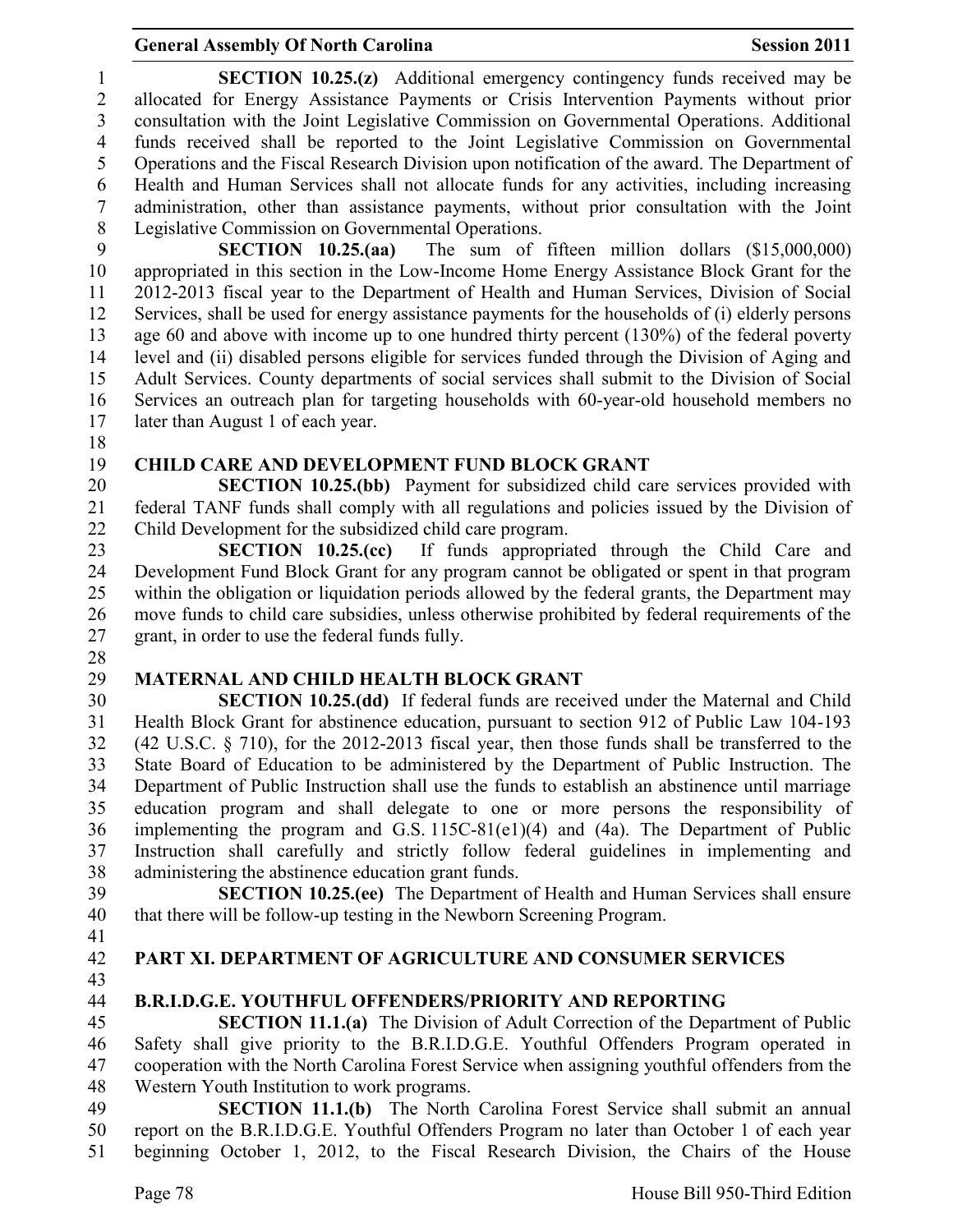#### General Assembly Of North Carolina Session 2011 Appropriations Subcommittee on Natural and Economic Resources and the Senate Appropriations Committee on Natural and Economic Resources, the Chairs of the House Appropriations Subcommittee on Justice and Public Safety and the Senate Appropriations Committee on Justice and Public Safety, the Joint Legislative Commission on Governmental Operations, and the Joint Legislative Oversight Committee on Justice and Public Safety. The report shall include the following information for the prior fiscal year: (1) The number of youthful offenders within the custody of the Division of Adult Correction eligible for B.R.I.D.G.E. (2) The number of youthful offenders participating in B.R.I.D.G.E. (3) The average daily participation in B.R.I.D.G.E. (4) The average duration of participation in B.R.I.D.G.E. (5) Summary of activities of B.R.I.D.G.E. participants. **FOREST FIRES/ANNUAL REPORT SECTION 11.2.** Article 75 of Chapter 106 of the General Statutes is amended by adding a new section to read: "**§ 106-911. Annual report on wildfires.** 18 No later than October 1 of each year, beginning October 1, 2012, the Commissioner shall submit a written report on wildfires in the State to the chairs of the House Appropriations Subcommittee on Natural and Economic Resources and the Senate Appropriations Committee on Natural and Economic Resources, the Joint Legislative Commission on Governmental Operations, and the Fiscal Research Division of the General Assembly. The report shall include the following information for all major or project wildfires during the prior fiscal year: (1) The date, location, and impacts (property damage and any casualties) from 25 the wildfire. 26 (2) The following data for firefighters and related support personnel involved in fighting the wildfire: **a.** Total overtime hours worked. b. Total compensation paid for overtime. c. The portion of compensation paid that was reimbursed to the State. (3) The fiscal impact of the wildfire, including total costs, reimbursable costs, and costs incurred by the State." **SOUTHEASTERN NORTH CAROLINA AGRICULTURAL CENTER AND FARMERS MARKET/STUDY OPTIONS SECTION 11.3.(a)** The Department of Agriculture and Consumer Services shall study the operating model of the Southeastern North Carolina Agricultural Center and Farmers Market and recommend alternative operating models. The alternative operating models should be evaluated based on a goal of limiting subsidies from State funds in support of facility operations to no more than fifty percent (50%) of the facility's operating budget. At a minimum, the Department should consider the following alternatives: (1) Changing the services provided, with particular emphasis on options for the retail farmers market. (2) Pooling staff, resources, and profits between the Center and other similar facilities operated by the Department. (3) Contracting with a private entity to operate the Center or some portion of the Center's operations. (4) If there is no operating model under which continued operation of the Center is viable with State subsidies limited to fifty percent (50%) or less of the Center's operating budget, options for closure of the Center and alternative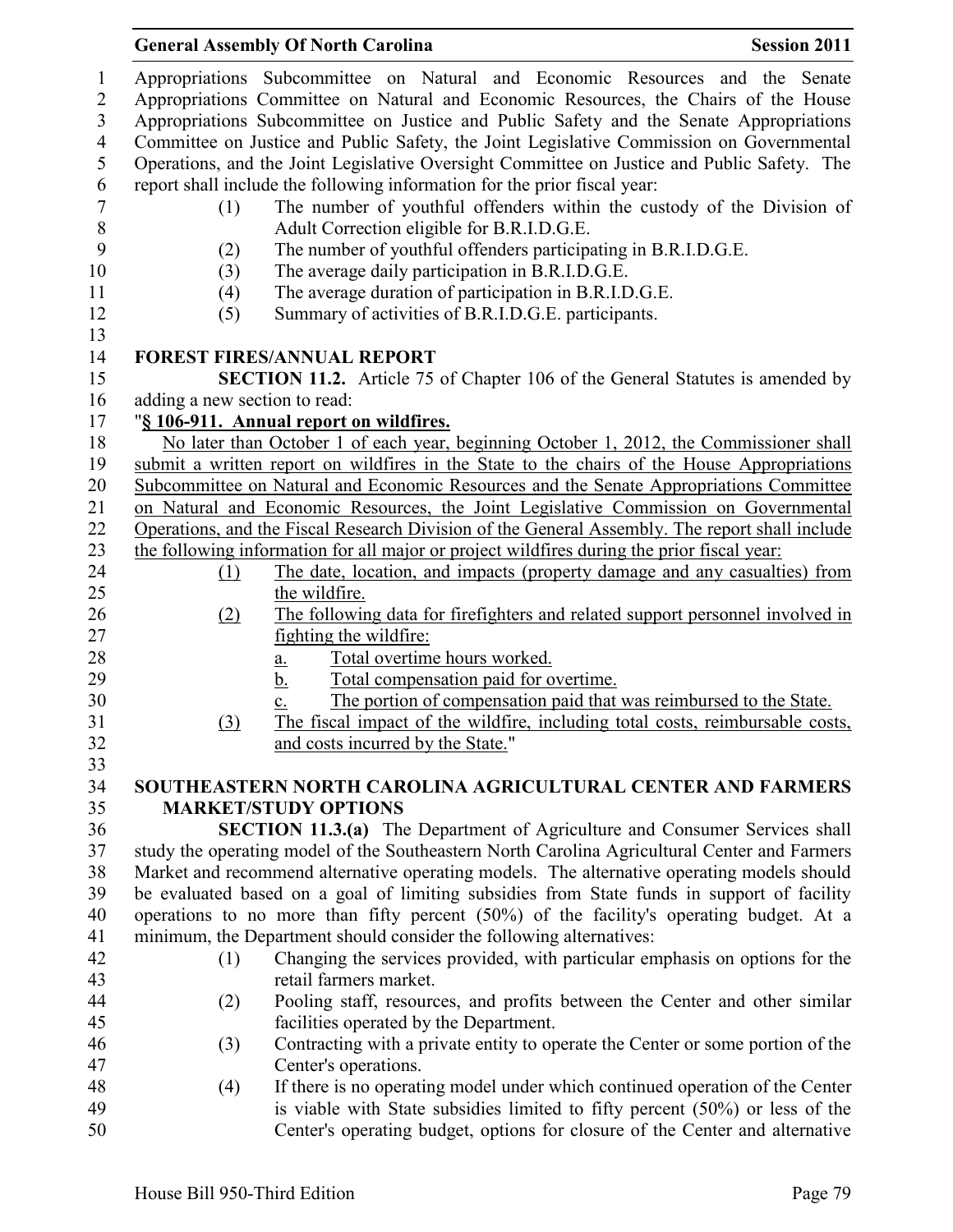|                | <b>General Assembly Of North Carolina</b>                                                                                                                                                 | <b>Session 2011</b> |
|----------------|-------------------------------------------------------------------------------------------------------------------------------------------------------------------------------------------|---------------------|
| $\mathbf{1}$   | uses of the property, including transfer of ownership of some or all of the                                                                                                               |                     |
| $\overline{2}$ | facilities of the Center to a unit of local government.                                                                                                                                   |                     |
| $\overline{3}$ | <b>SECTION 11.3.(b)</b> The Department shall report its findings and recommendations                                                                                                      |                     |
| $\overline{4}$ | to the House Appropriations Subcommittee on Natural and Economic Resources, the Senate                                                                                                    |                     |
| 5              | Appropriations Committee on Natural and Economic Resources, and the Fiscal Research                                                                                                       |                     |
| 6              | Division on or before February 1, 2013.                                                                                                                                                   |                     |
| $\tau$         |                                                                                                                                                                                           |                     |
| $8\,$          | <b>CAROLINA</b><br><b>AGRICULTURAL</b><br><b>SOUTHEASTERN</b><br><b>NORTH</b>                                                                                                             | <b>CENTER</b>       |
| 9              | <b>MULTIPURPOSE PAVILION FUNDS</b>                                                                                                                                                        |                     |
| 10             | SECTION 11.3A. Notwithstanding any other provision of this act, funding for                                                                                                               |                     |
| 11             | operation of the multipurpose pavilion at the Southeastern North Carolina Agricultural Center                                                                                             |                     |
| 12             | in Lumberton is increased by one hundred thousand dollars (\$100,000) in nonrecurring funds.                                                                                              |                     |
| 13             |                                                                                                                                                                                           |                     |
| 14             | <b>RESEARCH STATIONS NONREVERTING FUND</b>                                                                                                                                                |                     |
| 15             | SECTION 11.4. Article 1 of Chapter 106 of the General Statutes is amended by                                                                                                              |                     |
| 16             | adding a new section to read:                                                                                                                                                             |                     |
| 17             | "§ 106-6.3. Create special revenue fund for research stations.                                                                                                                            |                     |
| 18<br>19       | The Research Stations Fund is established as a special revenue fund within the Department<br>of Agriculture and Consumer Services, Division of Research Stations. This Fund shall consist |                     |
| 20             | of receipts from the sale of commodities produced on the Department's research stations and                                                                                               |                     |
| 21             | any gifts, bequests, or grants for the benefit of this Fund. No General Fund appropriations shall                                                                                         |                     |
| 22             | be credited to this Fund. Any balance remaining in this Fund at the end of any fiscal year shall                                                                                          |                     |
| 23             | not revert. The Department may use this Fund only to develop, improve, repair, maintain,                                                                                                  |                     |
| 24             | operate, or otherwise invest in research stations operated by the Department's Research Station                                                                                           |                     |
| 25             | Division."                                                                                                                                                                                |                     |
| 26             |                                                                                                                                                                                           |                     |
| 27             | PART XII. DEPARTMENT OF ENVIRONMENT AND NATURAL RESOURCES                                                                                                                                 |                     |
| 28             |                                                                                                                                                                                           |                     |
| 29             | DENR POSITIONS TO STAFF FOSSIL FUEL OVERSIGHT BODY                                                                                                                                        |                     |
| 30             | <b>SECTION 12.1.</b> Should the recommended legislation contained in the report of the                                                                                                    |                     |
| 31             | Legislative Research Commission's Committee on Energy Policy Issues become law and                                                                                                        |                     |
| 32             | require the Department of Environment and Natural Resources to provide staff to an Oil and                                                                                                |                     |
| 33             | Gas Board (or substantially similar fossil fuel oversight body), then the Department may fund                                                                                             |                     |
| 34<br>35       | the staff positions using savings from reclassifying and consolidating salaries, benefits, and                                                                                            |                     |
| 36             | associated operating costs from vacant positions and shall fill these reclassified and<br>consolidated positions in a timely manner in order to provide support for implementation of the |                     |
| 37             | recommendations.                                                                                                                                                                          |                     |
| 38             |                                                                                                                                                                                           |                     |
| 39             | <b>DENR TO CENTRALIZE OVERSIGHT OF ITS REGIONAL OFFICES</b>                                                                                                                               |                     |
| 40             | <b>SECTION 12.2.(a)</b> The Department of Environment and Natural Resources shall                                                                                                         |                     |
| 41             | centralize and expand its oversight of the Department's regional offices by taking the following                                                                                          |                     |
| 42             | actions:                                                                                                                                                                                  |                     |
| 43             | (1)<br>The Department shall create a mission statement for the regional offices.                                                                                                          |                     |
| 44             | In order to gather comparative data across the regional offices measuring<br>(2)                                                                                                          |                     |
| 45             | their performance in carrying out their mission, the Department shall expand                                                                                                              |                     |
| 46             | its existing performance measures pertinent to customer service delivery and                                                                                                              |                     |
| 47             | process consistency. The expanded performance measures shall include time                                                                                                                 |                     |
| 48             | lines and milestones.                                                                                                                                                                     |                     |
| 49             | The Department shall implement a new customer survey during the<br>(3)                                                                                                                    |                     |
| 50             | 2012-2013 fiscal year and use the findings of the survey to craft future goals                                                                                                            |                     |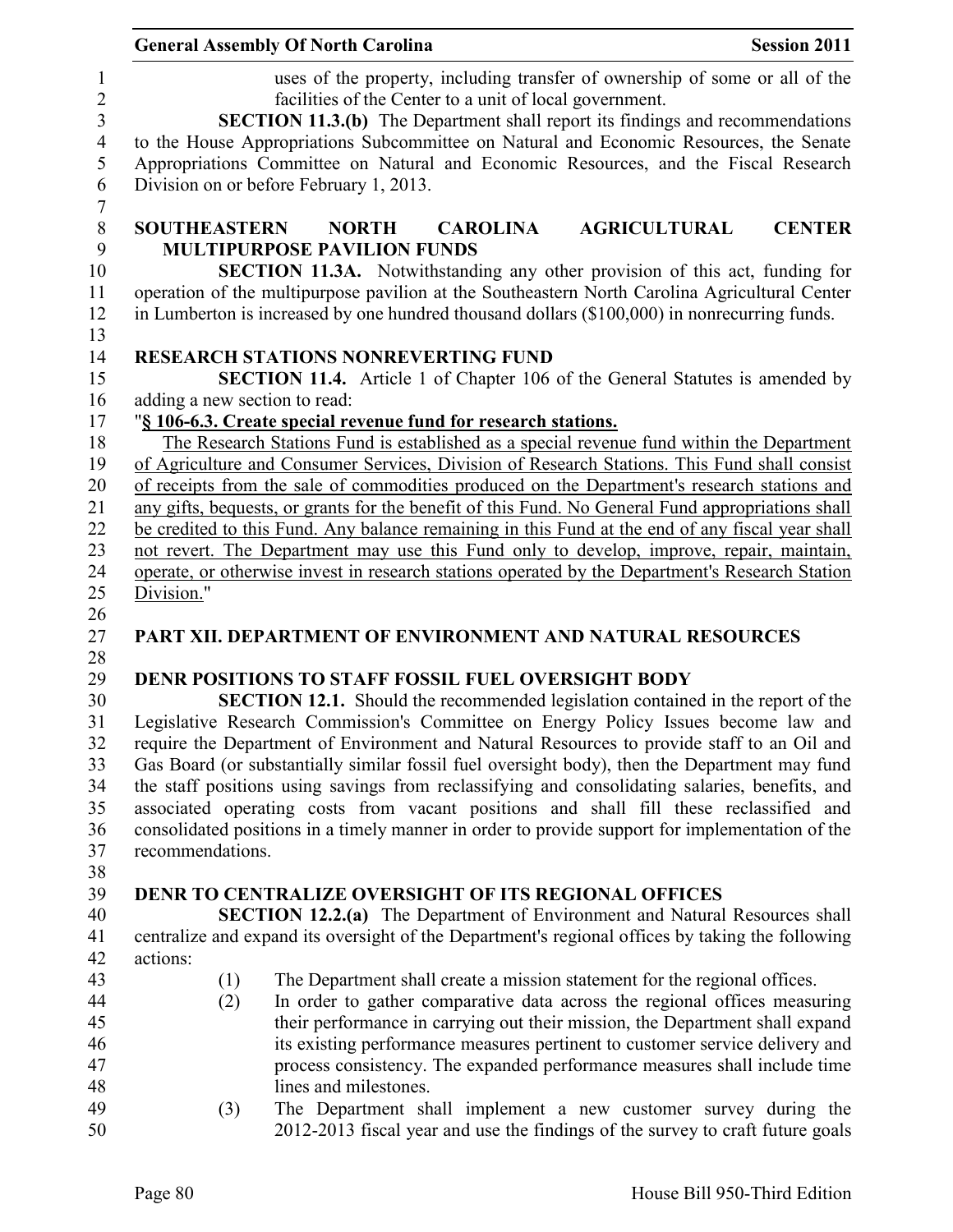|                                                                                                      | <b>General Assembly Of North Carolina</b><br><b>Session 2011</b>                                                                                                                                                                                                                                                                                                                                                                                                                          |
|------------------------------------------------------------------------------------------------------|-------------------------------------------------------------------------------------------------------------------------------------------------------------------------------------------------------------------------------------------------------------------------------------------------------------------------------------------------------------------------------------------------------------------------------------------------------------------------------------------|
| $\mathbf{1}$<br>$\sqrt{2}$<br>$\overline{\mathbf{3}}$<br>$\overline{\mathcal{A}}$<br>5<br>$\sqrt{6}$ | for addressing customer service concerns. In order to consistently track<br>customer service data, the survey shall be repeated every other year.<br>The Department shall conduct a review of its regional offices and divisions<br>(4)<br>to identify best practices for ensuring consistency across the Department and<br>create a plan for implementing those best practices across regional offices<br>and divisions.                                                                 |
| $\overline{7}$                                                                                       | <b>SECTION 12.2.(b)</b> The Department shall report no later than February 1, 2013, to                                                                                                                                                                                                                                                                                                                                                                                                    |
| $\,8\,$<br>9<br>10<br>11<br>12<br>13                                                                 | the House Appropriations Subcommittee on Natural and Economic Resources, the Senate<br>Appropriations Committee on Natural and Economic Resources, and the Fiscal Research<br>Division regarding (i) its progress, findings, and recommendations regarding the requirements<br>of this section and (ii) its progress in establishing and implementing findings and<br>recommendations regarding its operations from the public listening sessions conducted by the<br>Department in 2011. |
| 14                                                                                                   |                                                                                                                                                                                                                                                                                                                                                                                                                                                                                           |
| 15<br>16<br>17<br>18<br>19<br>20<br>21                                                               | <b>DRINKING WATER STATE REVOLVING FUND</b><br><b>SECTION 12.3.</b> Notwithstanding G.S. 159G-22, the Department of Environment<br>and Natural Resources may transfer State funds from the Drinking Water Reserve to the<br>Drinking Water State Revolving Fund for the 2012-2013 fiscal year. The funds shall be used to<br>match maximum available federal grant moneys authorized by section 1453 of the federal Safe<br>Drinking Water Act of 1996, 42 U.S.C. § 300j-12, as amended.   |
| 22                                                                                                   | <b>TRANSFER GEODETIC SURVEY SECTION FROM DENR TO THE DIVISION OF</b>                                                                                                                                                                                                                                                                                                                                                                                                                      |
| 23                                                                                                   | <b>EMERGENCY MANAGEMENT OF THE DEPARTMENT OF PUBLIC SAFETY</b>                                                                                                                                                                                                                                                                                                                                                                                                                            |
| 24                                                                                                   | <b>SECTION 12.4.(a)</b> All functions, powers, duties, and obligations previously vested                                                                                                                                                                                                                                                                                                                                                                                                  |
| 25                                                                                                   | in the Geodetic Survey Section of the Division of Land Resources of the Department of                                                                                                                                                                                                                                                                                                                                                                                                     |
| 26                                                                                                   | Environment and Natural Resources are transferred to and vested in the Division of Emergency                                                                                                                                                                                                                                                                                                                                                                                              |
| 27                                                                                                   | Management of the Department of Public Safety by a Type I transfer, as defined in                                                                                                                                                                                                                                                                                                                                                                                                         |
| 28                                                                                                   | G.S. 143A-6.                                                                                                                                                                                                                                                                                                                                                                                                                                                                              |
| 29                                                                                                   | <b>SECTION 12.4.(b)</b> G.S. 102-1.1 reads as rewritten:                                                                                                                                                                                                                                                                                                                                                                                                                                  |
| 30                                                                                                   | "§ 102-1.1. Name and description in relation to 1983 North American Datum.                                                                                                                                                                                                                                                                                                                                                                                                                |
| 31                                                                                                   | From and after the date and time the North Carolina Geodetic Survey Section in the                                                                                                                                                                                                                                                                                                                                                                                                        |
| 32                                                                                                   | Division of Land Resources of the Department of Environment and Natural Resources-Division                                                                                                                                                                                                                                                                                                                                                                                                |
| 33                                                                                                   | of Emergency Management of the Department of Public Safety receives from the National                                                                                                                                                                                                                                                                                                                                                                                                     |
| 34                                                                                                   | Geodetic Survey, official notice of a complete, published definition of the North American                                                                                                                                                                                                                                                                                                                                                                                                |
| 35                                                                                                   | Datum of 1983 including the State plane coordinate constants applicable to North Carolina, the                                                                                                                                                                                                                                                                                                                                                                                            |
| 36                                                                                                   | official survey base for North Carolina shall be a system of plane coordinates to be known as                                                                                                                                                                                                                                                                                                                                                                                             |
| 37                                                                                                   | the "North Carolina Coordinate System of 1983," said system being defined as a Lambert                                                                                                                                                                                                                                                                                                                                                                                                    |
| 38                                                                                                   | conformal projection of the "Geodetic Reference System (GRS 80 Ellipsoid)" having a central                                                                                                                                                                                                                                                                                                                                                                                               |
| 39                                                                                                   | meridian of 79° – 00' west from Greenwich and standard parallels of latitude of $34^{\circ}$ – 20' and                                                                                                                                                                                                                                                                                                                                                                                    |
| 40                                                                                                   | $36^{\circ} - 10'$ north of the equator, along which parallels the scale shall be exact. All coordinates of                                                                                                                                                                                                                                                                                                                                                                               |
| 41                                                                                                   | the system are expressed in metres, the x coordinate being measured easterly along the grid and                                                                                                                                                                                                                                                                                                                                                                                           |
| 42                                                                                                   | the y coordinate being measured northerly along the grid. The U.S. Survey Foot, 1 meter $=$                                                                                                                                                                                                                                                                                                                                                                                               |
| 43                                                                                                   | 39.37 inches or 3.2808333333 feet, shall be used as a conversion factor. The origin of the                                                                                                                                                                                                                                                                                                                                                                                                |
| 44                                                                                                   | coordinates is hereby established on the meridian $79^{\circ}$ – 00' west from Greenwich at the                                                                                                                                                                                                                                                                                                                                                                                           |
| 45                                                                                                   | intersection of the parallels $33^{\circ} - 45'$ north latitude, such origin being given the coordinates $x =$                                                                                                                                                                                                                                                                                                                                                                            |
| 46                                                                                                   | $609,601.22$ metres, $y = 0$ metres. The precise position of said system shall be as marked on the                                                                                                                                                                                                                                                                                                                                                                                        |
| 47                                                                                                   | ground by triangulation or traverse stations or monuments established in conformity with the                                                                                                                                                                                                                                                                                                                                                                                              |
| 48                                                                                                   | standards adopted by the National Geodetic Survey for first- and second-order work, whose                                                                                                                                                                                                                                                                                                                                                                                                 |
| 49                                                                                                   | geodetic positions have been rigidly adjusted on the North American Datum of 1983, and                                                                                                                                                                                                                                                                                                                                                                                                    |
| 50                                                                                                   | whose plane coordinates have been computed on the system defined. Whenever plane                                                                                                                                                                                                                                                                                                                                                                                                          |
| 51                                                                                                   | coordinates are used in the description or identification of surface area or location within this                                                                                                                                                                                                                                                                                                                                                                                         |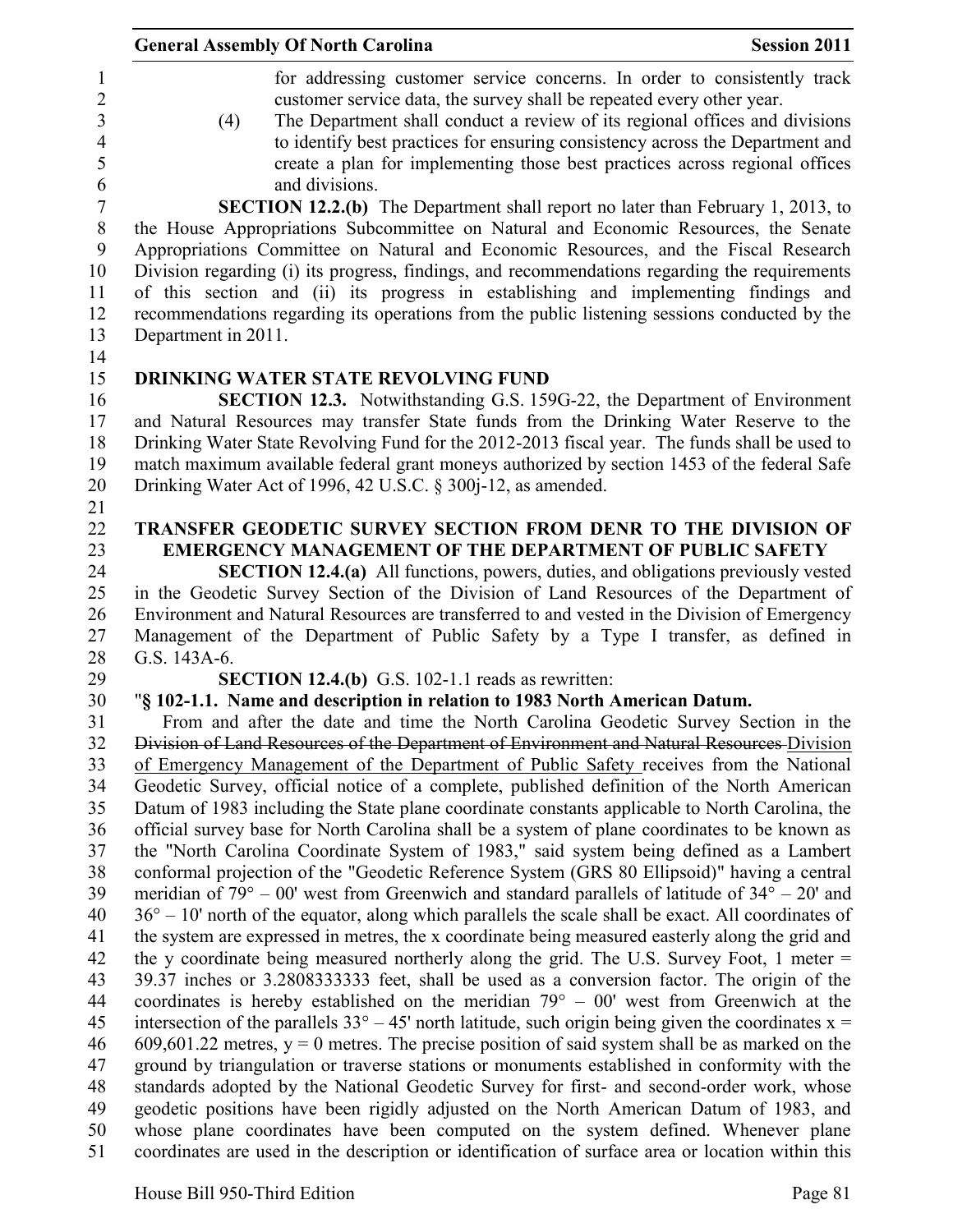State, the coordinates shall be identified as "NAD 83", indicating North American Datum of 1983, or as "NAD 27", indicating North American Datum of 1927."

**SECTION 12.4.(c)** G.S. 102-8 reads as rewritten:

#### "**§ 102-8. Administrative agency.**

 The administrative agency of the North Carolina Coordinate System shall be the 6 Department of Environment and Natural Resources-Department of Public Safety through its<br>7 appropriate division hereinafter called the "agency."" appropriate division hereinafter called the "agency.""

8 **SECTION 12.4.(d)** G.S. 102-10 reads as rewritten:<br>9 **''**§ 102-10. Prior work.

## "**§ 102-10. Prior work.**

 The system of stations, monuments, traverses, computations, and other work which has been done or is under way in North Carolina by the so-called North Carolina Geodetic Survey, under the supervision of the United States Coast and Geodetic Survey, is, where consistent with the provisions of this Chapter, hereby made a part of the North Carolina Coordinate System. The surveys, notes, computations, monuments, stations, and all other work relating to the coordinate system, which has been done by said North Carolina Geodetic Survey, under the supervision of and in cooperation with the United States Coast and Geodetic Survey and federal relief agencies, hereby are placed under the direction of, and shall become the property of, the administrative agency. All persons or agencies having in their possession any surveys, notes, computations, or other data pertaining to the aforementioned coordinate system, shall turn over 20 to the Department of Environment and Natural ResourcesPublic Safety such data upon request."

**SECTION 12.4.(e)** G.S. 102-12 reads as rewritten:

## "**§ 102-12. Control system map.**

24 The agency shall prepare for publication and cause to be <del>published before July 1,</del> 25 1962, published a map or maps setting forth the location of monuments for both horizontal and vertical control, together with such other pertinent data as the agency may direct for implementation of the North Carolina Coordinate System. The agency shall furnish such map or maps to any person or may make such charge as will defray the expense of printing and distribution. It shall be the responsibility of the agency to maintain this map, make revisions as often as necessary to provide up-to-date information and furnish up-to-date copies to the register of deeds of each county in the State."

#### **SECTION 12.4.(f)** G.S. 47-30(f) reads as rewritten: "**§ 47-30. Plats and subdivisions; mapping requirements.**

## …

 (f) Plat to Contain Specific Information. – Every plat shall contain the following specific information:

 … (9) Where the plat is the result of a survey, one or more corners shall, by a system of azimuths or courses and distances, be accurately tied to and coordinated with a horizontal control monument of some United States or State Agency survey system, such as the North Carolina Geodetic Survey where the monument is within 2,000 feet of the subject property. Where the North Carolina Grid System coordinates of the monument are on file in the North Carolina Geodetic Survey Section in the Division of Land Resources **120 of the Department of Environment and Natural Resources**, Division of Emergency Management of the Department of Public Safety, the coordinates of both the referenced corner and the monuments used shall be shown in X (easting) and Y (northing) coordinates on the plat. The coordinates shall be identified as based on "NAD 83," indicating North American Datum of 1983, or as "NAD 27," indicating North American Datum of 1927. The tie lines to the monuments shall also be sufficient to establish true north or grid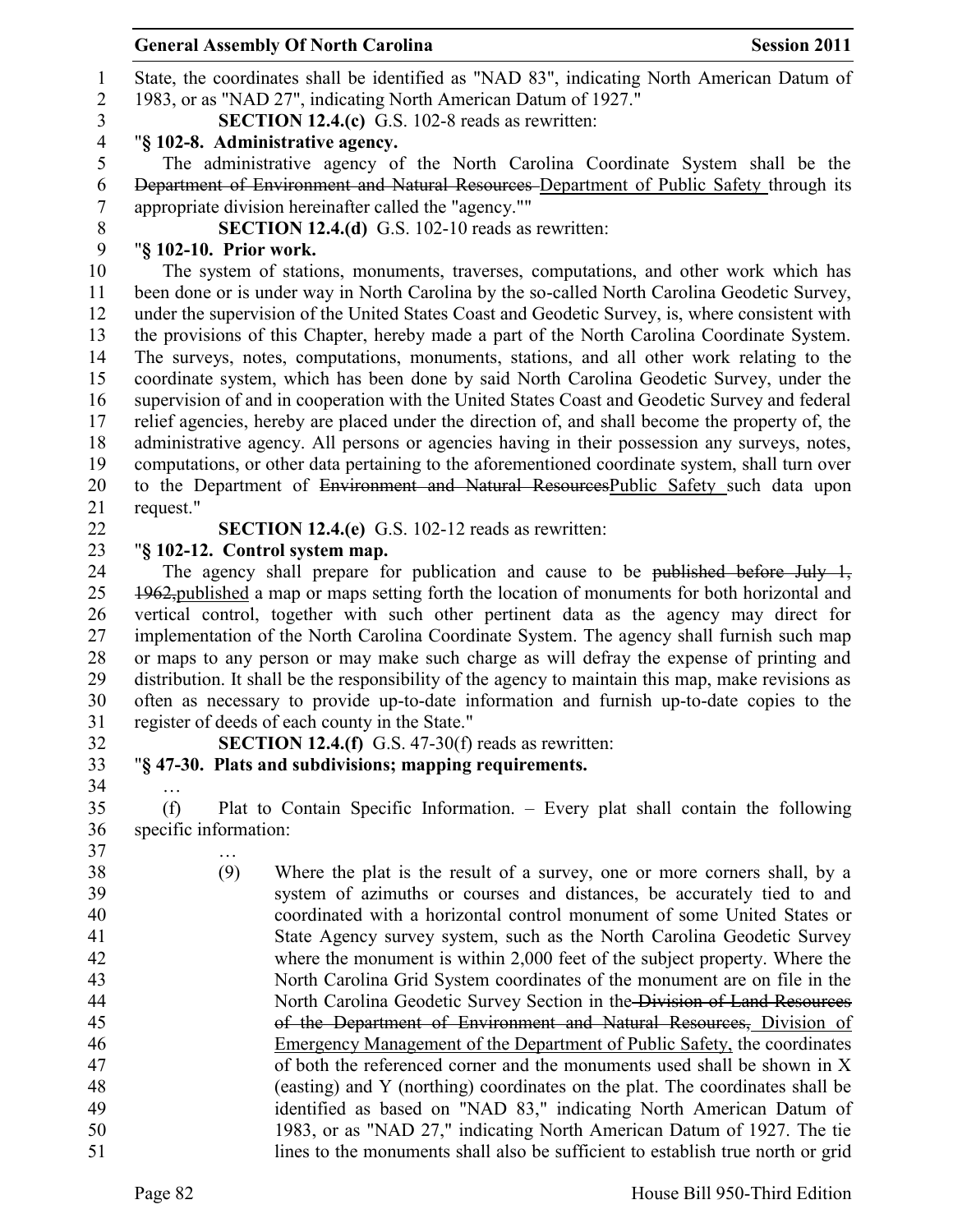|                                                                                                                     | <b>General Assembly Of North Carolina</b> |                                                                          | <b>Session 2011</b>                                                                                                                                                                                                                                                                                                                                                                                                                                                                                                                                                                                                                                                                                                                                                                                            |
|---------------------------------------------------------------------------------------------------------------------|-------------------------------------------|--------------------------------------------------------------------------|----------------------------------------------------------------------------------------------------------------------------------------------------------------------------------------------------------------------------------------------------------------------------------------------------------------------------------------------------------------------------------------------------------------------------------------------------------------------------------------------------------------------------------------------------------------------------------------------------------------------------------------------------------------------------------------------------------------------------------------------------------------------------------------------------------------|
| $\mathbf{1}$<br>$\overline{2}$<br>3<br>$\overline{4}$<br>5<br>6<br>$\overline{7}$<br>$\,8\,$<br>9<br>10<br>11<br>12 | 11                                        | reference points used.                                                   | north bearings for the plat if the monuments exist in pairs. Within a<br>previously recorded subdivision that has been tied to grid control, control<br>monuments within the subdivision may be used in lieu of additional ties to<br>grid control. Within a previously recorded subdivision that has not been tied<br>to grid control, if horizontal control monuments are available within 2,000<br>feet, the above requirements shall be met; but in the interest of bearing<br>consistency with previously recorded plats, existing bearing control should<br>be used where practical. In the absence of grid control, other appropriate<br>natural monuments or landmarks shall be used. In all cases, the tie lines shall<br>be sufficient to accurately reproduce the subject lands from the control or |
| 13                                                                                                                  |                                           |                                                                          | SECTION 12.4.(g) Notwithstanding G.S. 147-33.83, the North Carolina Geodetic                                                                                                                                                                                                                                                                                                                                                                                                                                                                                                                                                                                                                                                                                                                                   |
| 14<br>15<br>16                                                                                                      |                                           | effective date of this act, including the following:                     | Survey Section shall continue to provide free of charge to the Department of Environment and<br>Natural Resources the services provided by the Section to the Department on or prior to the                                                                                                                                                                                                                                                                                                                                                                                                                                                                                                                                                                                                                    |
| 17                                                                                                                  | (1)                                       |                                                                          | Surveying assistance and expertise, including all of the following:                                                                                                                                                                                                                                                                                                                                                                                                                                                                                                                                                                                                                                                                                                                                            |
| 18<br>19<br>20                                                                                                      | a.<br>b.                                  | Establishment of oyster lease boundaries.                                | Review of survey plats related to development proposals,<br>remediation activities, and redevelopment of contaminated sites.                                                                                                                                                                                                                                                                                                                                                                                                                                                                                                                                                                                                                                                                                   |
| 21                                                                                                                  | c.                                        | Surveys of submerged lands.                                              |                                                                                                                                                                                                                                                                                                                                                                                                                                                                                                                                                                                                                                                                                                                                                                                                                |
| 22                                                                                                                  | d.                                        |                                                                          | Survey activities required to establish the location of mean high                                                                                                                                                                                                                                                                                                                                                                                                                                                                                                                                                                                                                                                                                                                                              |
| 23                                                                                                                  |                                           | water.                                                                   |                                                                                                                                                                                                                                                                                                                                                                                                                                                                                                                                                                                                                                                                                                                                                                                                                |
| 24                                                                                                                  | (2)                                       |                                                                          | Providing surveying assistance and expertise to the Department of Justice                                                                                                                                                                                                                                                                                                                                                                                                                                                                                                                                                                                                                                                                                                                                      |
| 25                                                                                                                  |                                           |                                                                          | related to DENR cases, including expert testimony in administrative                                                                                                                                                                                                                                                                                                                                                                                                                                                                                                                                                                                                                                                                                                                                            |
| 26                                                                                                                  |                                           | contested cases or judicial proceedings.                                 |                                                                                                                                                                                                                                                                                                                                                                                                                                                                                                                                                                                                                                                                                                                                                                                                                |
| 27                                                                                                                  | (3)                                       |                                                                          | Providing technical training and assistance to DENR agencies in surveying                                                                                                                                                                                                                                                                                                                                                                                                                                                                                                                                                                                                                                                                                                                                      |
| 28                                                                                                                  |                                           | and in the use of GPS and GPS software.                                  |                                                                                                                                                                                                                                                                                                                                                                                                                                                                                                                                                                                                                                                                                                                                                                                                                |
| 29                                                                                                                  | (4)                                       |                                                                          | Reviewing proposed purchases of GPS equipment by DENR agencies.                                                                                                                                                                                                                                                                                                                                                                                                                                                                                                                                                                                                                                                                                                                                                |
| 30                                                                                                                  | (5)                                       |                                                                          | Surveying lands managed by or lands proposed for acquisition by DENR                                                                                                                                                                                                                                                                                                                                                                                                                                                                                                                                                                                                                                                                                                                                           |
| 31                                                                                                                  |                                           | agencies.                                                                |                                                                                                                                                                                                                                                                                                                                                                                                                                                                                                                                                                                                                                                                                                                                                                                                                |
| 32                                                                                                                  |                                           |                                                                          | <b>SECTION 12.4.(h)</b> The Revisor of Statures shall make the conforming statutory                                                                                                                                                                                                                                                                                                                                                                                                                                                                                                                                                                                                                                                                                                                            |
| 33                                                                                                                  |                                           |                                                                          | changes necessary to reflect the transfer under this section. The Revisor of Statutes may, where                                                                                                                                                                                                                                                                                                                                                                                                                                                                                                                                                                                                                                                                                                               |
| 34                                                                                                                  |                                           |                                                                          | necessitated by this section, correct any reference in the General Statutes and make any other                                                                                                                                                                                                                                                                                                                                                                                                                                                                                                                                                                                                                                                                                                                 |
| 35                                                                                                                  | conforming changes.                       |                                                                          |                                                                                                                                                                                                                                                                                                                                                                                                                                                                                                                                                                                                                                                                                                                                                                                                                |
| 36                                                                                                                  |                                           |                                                                          | <b>SECTION 12.4.(i)</b> Any references in this act to the North Carolina Geodetic                                                                                                                                                                                                                                                                                                                                                                                                                                                                                                                                                                                                                                                                                                                              |
| 37                                                                                                                  |                                           |                                                                          | Survey Section of the Division of Land Resources of the Department of Environment and                                                                                                                                                                                                                                                                                                                                                                                                                                                                                                                                                                                                                                                                                                                          |
| 38                                                                                                                  |                                           |                                                                          | Natural Resources shall be construed to refer to the North Carolina Geodetic Survey Section of                                                                                                                                                                                                                                                                                                                                                                                                                                                                                                                                                                                                                                                                                                                 |
| 39                                                                                                                  |                                           | the Division of Emergency Management of the Department of Public Safety. |                                                                                                                                                                                                                                                                                                                                                                                                                                                                                                                                                                                                                                                                                                                                                                                                                |
| 40                                                                                                                  |                                           |                                                                          |                                                                                                                                                                                                                                                                                                                                                                                                                                                                                                                                                                                                                                                                                                                                                                                                                |
| 41                                                                                                                  |                                           |                                                                          | PROHIBIT THE CONSTRUCTION OF NEW PIERS/SATELLITE AREAS                                                                                                                                                                                                                                                                                                                                                                                                                                                                                                                                                                                                                                                                                                                                                         |
| 42                                                                                                                  |                                           | <b>SECTION 12.5.(a)</b> G.S. 143B-289.44(b) reads as rewritten:          |                                                                                                                                                                                                                                                                                                                                                                                                                                                                                                                                                                                                                                                                                                                                                                                                                |
| 43                                                                                                                  | " $(b)$                                   |                                                                          | Fund. – The North Carolina Aquariums Fund is hereby created as a special and                                                                                                                                                                                                                                                                                                                                                                                                                                                                                                                                                                                                                                                                                                                                   |
| 44                                                                                                                  |                                           |                                                                          | nonreverting fund. The North Carolina Aquariums Fund shall be used for repair, renovation,                                                                                                                                                                                                                                                                                                                                                                                                                                                                                                                                                                                                                                                                                                                     |
| 45                                                                                                                  |                                           |                                                                          | expansion, maintenance, educational exhibit construction, and operational expenses at existing                                                                                                                                                                                                                                                                                                                                                                                                                                                                                                                                                                                                                                                                                                                 |
| 46                                                                                                                  |                                           |                                                                          | aquariums, to pay the debt service and lease payments related to the financing of expansions of                                                                                                                                                                                                                                                                                                                                                                                                                                                                                                                                                                                                                                                                                                                |
| 47                                                                                                                  |                                           |                                                                          | aquariums, including other relevant satellite areas, aquariums, and to match private funds that                                                                                                                                                                                                                                                                                                                                                                                                                                                                                                                                                                                                                                                                                                                |
| 48                                                                                                                  | are raised for these purposes."           |                                                                          |                                                                                                                                                                                                                                                                                                                                                                                                                                                                                                                                                                                                                                                                                                                                                                                                                |
| 49                                                                                                                  |                                           | SECTION 12.5(b)                                                          | Notwithstanding G.S. 143B-289.44(b), as rewritten by                                                                                                                                                                                                                                                                                                                                                                                                                                                                                                                                                                                                                                                                                                                                                           |
| 50<br>51                                                                                                            |                                           | the North Carolina Aquarium Pier at Nags Head.                           | subsection (a) of this section, the North Carolina Aquariums Fund may continue to be used for                                                                                                                                                                                                                                                                                                                                                                                                                                                                                                                                                                                                                                                                                                                  |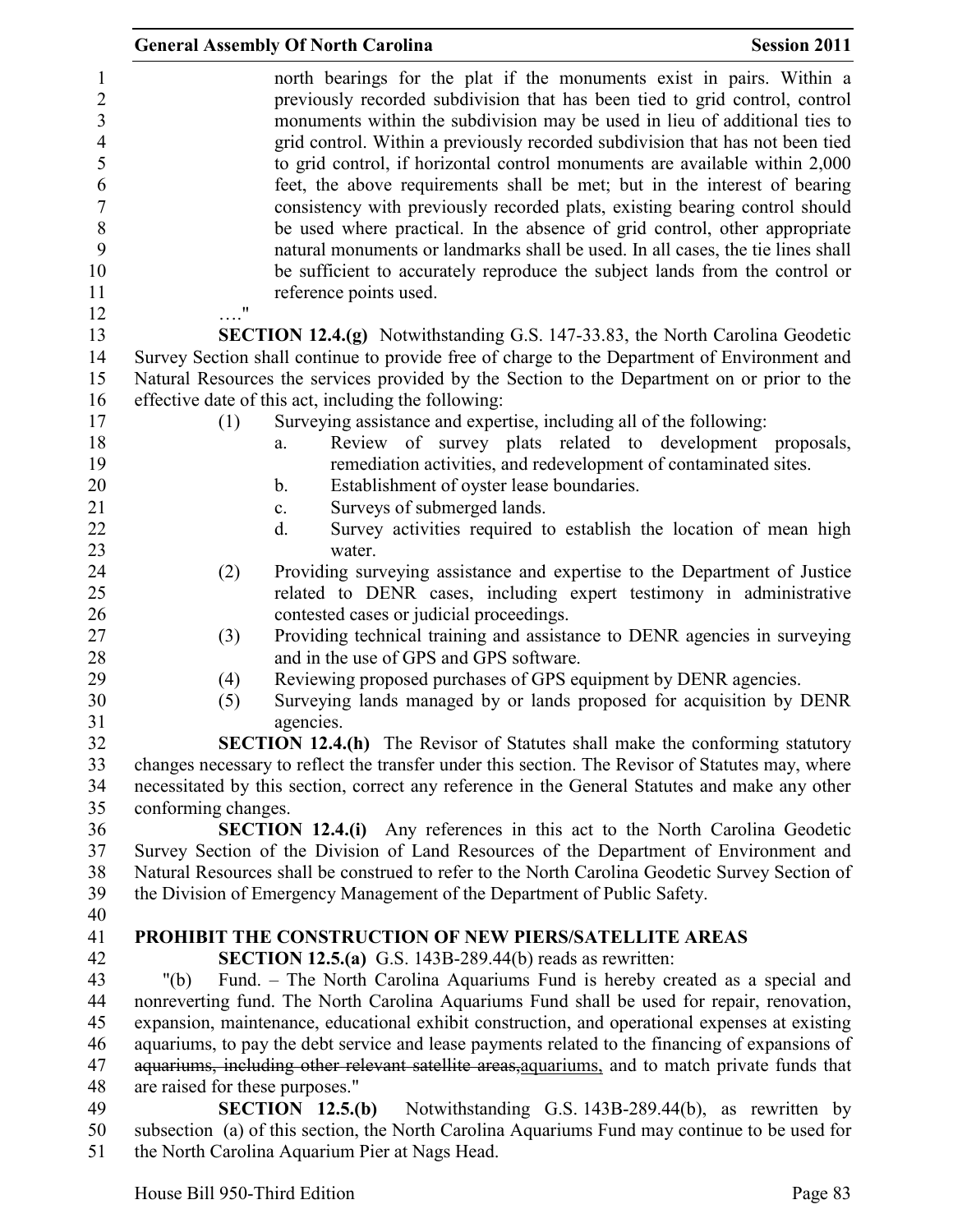|                | <b>General Assembly Of North Carolina</b><br><b>Session 2011</b>                                                                                                                            |
|----------------|---------------------------------------------------------------------------------------------------------------------------------------------------------------------------------------------|
| $\mathbf{1}$   | <b>SECTION 12.5.(c)</b> Part 5C of Article 7 of Chapter 143B of the General Statutes is                                                                                                     |
| $\mathbf{2}$   | amended by adding a new section to read:                                                                                                                                                    |
| $\overline{3}$ | "§ 143B-289.45. Satellite areas prohibited absent General Assembly authorization.                                                                                                           |
| $\overline{4}$ | Notwithstanding any other provision of law, State funds shall not be used for any of the                                                                                                    |
| 5              | following purposes unless specifically authorized by the General Assembly:                                                                                                                  |
| 6              | Construction of any satellite area.<br>(1)                                                                                                                                                  |
| $\overline{7}$ | Commencement of any capital project in connection with the construction or<br>(2)                                                                                                           |
| $\,8\,$        | acquisition of any satellite area.                                                                                                                                                          |
| 9              | Operation of any satellite area.<br>(3)                                                                                                                                                     |
| 10             | For purposes of this section, the term "satellite area" means any property or facility that is                                                                                              |
| 11             | to be operated by the Division of North Carolina Aquariums that is located somewhere other                                                                                                  |
| 12             | than on the site of the aquariums at Pine Knoll Shores, Roanoke Island, and Fort Fisher."                                                                                                   |
| 13             | <b>SECTION 12.5.(d)</b> Notwithstanding G.S. 143B-289.45, as enacted by subsection                                                                                                          |
| 14             | (c) of this section, the Division of North Carolina Aquariums may continue to operate the North                                                                                             |
| 15             | Carolina Aquarium Pier at Nags Head.                                                                                                                                                        |
| 16             | <b>SECTION 12.5.(e)</b> This section is effective when it becomes law.                                                                                                                      |
| 17             |                                                                                                                                                                                             |
| 18             | <b>WILDLIFE RESOURCES COMMISSION BUDGET</b>                                                                                                                                                 |
| 19<br>20       | <b>SECTION 12.6.</b> The Office of State Budget and Management, the State Controller,                                                                                                       |
| 21             | the Fiscal Research Division, and the Wildlife Resources Commission shall study the impacts                                                                                                 |
| 22             | of using Budget Code 14350 for budgeting the expenditures and receipts of any Wildlife<br>Resources Commission programs that utilize General Fund appropriations. The Department            |
| 23             | shall report on the study no later than October 1, 2012, to the House Appropriations                                                                                                        |
| 24             | Subcommittee on Natural and Economic Resources, the Senate Appropriations Committee on                                                                                                      |
| 25             | Natural and Economic Resources, and the Fiscal Research Division.                                                                                                                           |
| 26             |                                                                                                                                                                                             |
| 27             | <b>CLEAN WATER MANAGEMENT TRUST FUND</b>                                                                                                                                                    |
| 28             | <b>SECTION 12.7.(a)</b> Notwithstanding the provisions of G.S. 113A-253(d), the sum                                                                                                         |
| 29             | of three million dollars (\$3,000,000) shall be used for the 2012-2013 fiscal year for the costs of                                                                                         |
| 30             | administering the Clean Water Management Trust Fund, including costs to support the Board                                                                                                   |
| 31             | of Trustees of the Clean Water Management Trust Fund and its staff, the operating costs of the                                                                                              |
| 32             | Board of Trustees of the Clean Water Management Trust Fund and its staff, and the costs of                                                                                                  |
| 33             | making debt payments to retire debt as provided under G.S. 113A-253(c).                                                                                                                     |
| 34             | <b>SECTION 12.7.(b)</b> The Board of Trustees of the Fund shall give priority                                                                                                               |
| 35             | consideration to any Clean Water Management Trust Fund application requesting State                                                                                                         |
| 36             | matching funds for infrastructure programs and for the Readiness and Environmental                                                                                                          |
| 37             | Protection Initiative or any other United States Department of Defense program that provides                                                                                                |
| 38             | for military buffers and protects the overall military training mission.                                                                                                                    |
| 39             |                                                                                                                                                                                             |
| 40             | <b>AQUARIUM BUDGETING CLARIFICATION</b>                                                                                                                                                     |
| 41<br>42       | <b>SECTION 12.8.</b> The Department of Environment and Natural Resources shall                                                                                                              |
| 43             | budget all line items related to daily operations of the State aquariums in Budget Code 14300.<br>The Department may continue to use Budget Code 24300 for special events, activities, debt |
| 44             | service, and other items not related to daily operations of the State aquariums.                                                                                                            |
| 45             |                                                                                                                                                                                             |
| 46             | NC FOREST SERVICE OTHER PRINCIPAL PAYMENTS                                                                                                                                                  |
| 47             | <b>SECTION 12.9.</b> Notwithstanding any other provision of this act, funds                                                                                                                 |
| 48             | appropriated to the NC Forest Service for the 2012-2013 fiscal year shall be reduced by the                                                                                                 |
| 49             | sum of one hundred thousand dollars (\$100,000) in nonrecurring funds, and the Department of                                                                                                |
| 50             | Agriculture and Consumer Services is directed to reduce the budgeted amount for other                                                                                                       |
| 51             | principal payments from the North Carolina Forest Service.                                                                                                                                  |
|                |                                                                                                                                                                                             |
|                | Page 84<br>House Bill 950-Third Edition                                                                                                                                                     |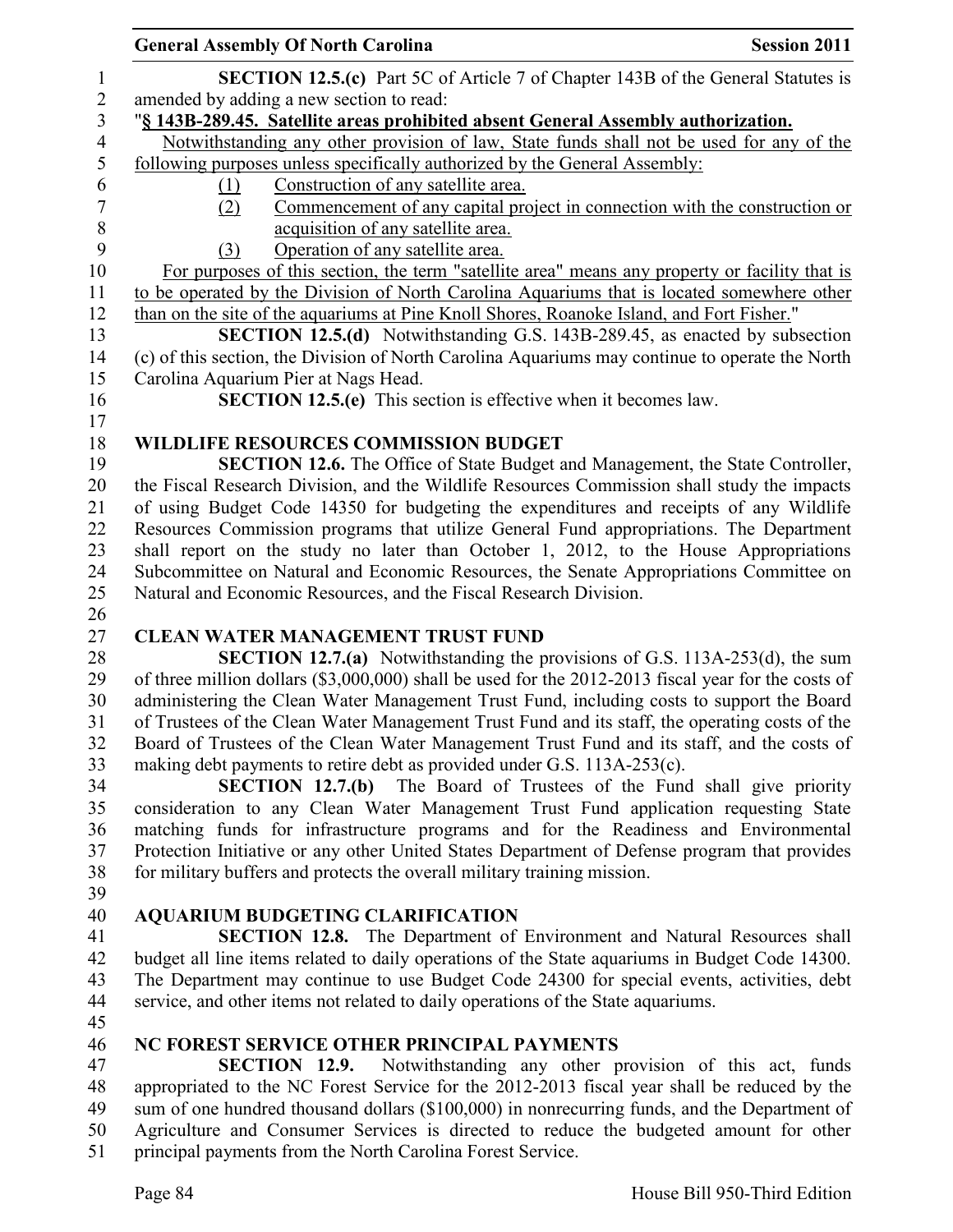| $\mathbf{1}$<br>$\overline{2}$ |                                                                                           | PART XIII. DEPARTMENT OF COMMERCE                                                                 |                                                                                                                                                                                                      |  |
|--------------------------------|-------------------------------------------------------------------------------------------|---------------------------------------------------------------------------------------------------|------------------------------------------------------------------------------------------------------------------------------------------------------------------------------------------------------|--|
| 3                              |                                                                                           |                                                                                                   |                                                                                                                                                                                                      |  |
| $\overline{4}$<br>5            |                                                                                           | <b>NER BLOCK GRANTS</b><br><b>SECTION 13.1.</b> Section 14.1 of S.L. 2011-145 reads as rewritten: |                                                                                                                                                                                                      |  |
| 6                              |                                                                                           |                                                                                                   | "SECTION 14.1.(a) Appropriations from federal block grant funds are made for the fiscal                                                                                                              |  |
| $\overline{7}$                 |                                                                                           | year ending June 30, 2012, June 30, 2013, according to the following schedule:                    |                                                                                                                                                                                                      |  |
| $8\,$                          |                                                                                           |                                                                                                   |                                                                                                                                                                                                      |  |
| 9                              |                                                                                           | COMMUNITY DEVELOPMENT BLOCK GRANT                                                                 |                                                                                                                                                                                                      |  |
| 10                             |                                                                                           |                                                                                                   |                                                                                                                                                                                                      |  |
| 11<br>12                       | 01.                                                                                       | <b>State Administration</b>                                                                       | $\mathbf S$<br>1,000,000                                                                                                                                                                             |  |
| 13                             | 02.                                                                                       | <b>State Technical Assistance</b>                                                                 | 450,000                                                                                                                                                                                              |  |
| 14                             |                                                                                           |                                                                                                   |                                                                                                                                                                                                      |  |
| 15                             | 03.                                                                                       | <b>Scattered Site Housing</b>                                                                     | 8,000,0007,200,000                                                                                                                                                                                   |  |
| 16                             |                                                                                           |                                                                                                   |                                                                                                                                                                                                      |  |
| 17                             | 04.                                                                                       | Economic Development                                                                              | 7,210,0007,000,000                                                                                                                                                                                   |  |
| 18                             |                                                                                           |                                                                                                   |                                                                                                                                                                                                      |  |
| 19                             | 05.                                                                                       | Small Business/Entrepreneurship                                                                   | 3,000,0002,500,000                                                                                                                                                                                   |  |
| 20<br>21                       | 06.                                                                                       | <b>NC</b> Catalyst                                                                                | 5,000,0004,500,000                                                                                                                                                                                   |  |
| 22                             |                                                                                           |                                                                                                   |                                                                                                                                                                                                      |  |
| 23                             | 07.                                                                                       | Infrastructure                                                                                    | 19,740,00020,300,000                                                                                                                                                                                 |  |
| 24                             |                                                                                           |                                                                                                   |                                                                                                                                                                                                      |  |
| 25                             | 08.                                                                                       | Capacity Building                                                                                 | 600,000                                                                                                                                                                                              |  |
| 26                             |                                                                                           |                                                                                                   |                                                                                                                                                                                                      |  |
| 27                             |                                                                                           | TOTAL COMMUNITY DEVELOPMENT                                                                       |                                                                                                                                                                                                      |  |
| 28<br>29                       |                                                                                           | BLOCK GRANT - 20122013 Program Year                                                               | \$45,000,000\$42,500,000<br>"SECTION 14.1.(b) Decreases in Federal Fund Availability. - If federal funds are reduced                                                                                 |  |
| 30                             |                                                                                           |                                                                                                   | below the amounts specified above after the effective date of this act, then every program in                                                                                                        |  |
| 31                             |                                                                                           |                                                                                                   | each of these federal block grants shall be reduced by the same percentage as the reduction in                                                                                                       |  |
| 32                             | federal funds.                                                                            |                                                                                                   |                                                                                                                                                                                                      |  |
| 33                             | "SECTION 14.1.(c) Increases in Federal Fund Availability for Community Development        |                                                                                                   |                                                                                                                                                                                                      |  |
| 34                             | Block Grant. – Any block grant funds appropriated by the Congress of the United States in |                                                                                                   |                                                                                                                                                                                                      |  |
| 35                             |                                                                                           |                                                                                                   | addition to the funds specified in this section shall be expended as follows: each program                                                                                                           |  |
| 36<br>37                       |                                                                                           | percentage as the increase in federal funds.                                                      | category under the Community Development Block Grant shall be increased by the same                                                                                                                  |  |
| 38                             |                                                                                           |                                                                                                   | "SECTION 14.1.(d) Limitations on Community Development Block Grant Funds. – Of                                                                                                                       |  |
| 39                             |                                                                                           |                                                                                                   | the funds appropriated in this section for the Community Development Block Grant, the                                                                                                                |  |
| 40                             |                                                                                           |                                                                                                   | following shall be allocated in each category for each program year: up to one million dollars                                                                                                       |  |
| 41                             |                                                                                           |                                                                                                   | $($1,000,000)$ may be used for State Administration; up to four hundred fifty thousand dollars                                                                                                       |  |
| 42                             | (\$450,000) may be used for State Technical Assistance; up to eight million dollars       |                                                                                                   |                                                                                                                                                                                                      |  |
| 43                             |                                                                                           |                                                                                                   | (\$8,000,000) seven million two hundred thousand dollars (\$7,200,000) may be used for                                                                                                               |  |
| 44                             |                                                                                           |                                                                                                   | Scattered Site Housing; up to seven million two hundred ten thousand dollars                                                                                                                         |  |
| 45<br>46                       |                                                                                           |                                                                                                   | (\$7,210,000) seven million dollars (\$7,000,000) may be used for Economic Development; up to<br>three million dollars $(\$3,000,000)$ two million five hundred thousand dollars $(\$2,500,000)$ may |  |
| 47                             |                                                                                           |                                                                                                   | be used for Small Business/Entrepreneurship; up to five million dollars (\$5,000,000) four                                                                                                           |  |
| 48                             |                                                                                           |                                                                                                   | million five hundred thousand dollars (\$4,500,000) shall be used for NC Catalyst; up to                                                                                                             |  |
| 49                             |                                                                                           |                                                                                                   | nineteen million seven hundred forty thousand dollars (\$19,740,000) twenty million three                                                                                                            |  |
| 50                             |                                                                                           |                                                                                                   | hundred thousand dollars (\$20,300,000) may be used for Infrastructure; up to six hundred                                                                                                            |  |
| 51                             |                                                                                           |                                                                                                   | thousand dollars (\$600,000) may be used for Capacity Building. Infrastructure. If federal block                                                                                                     |  |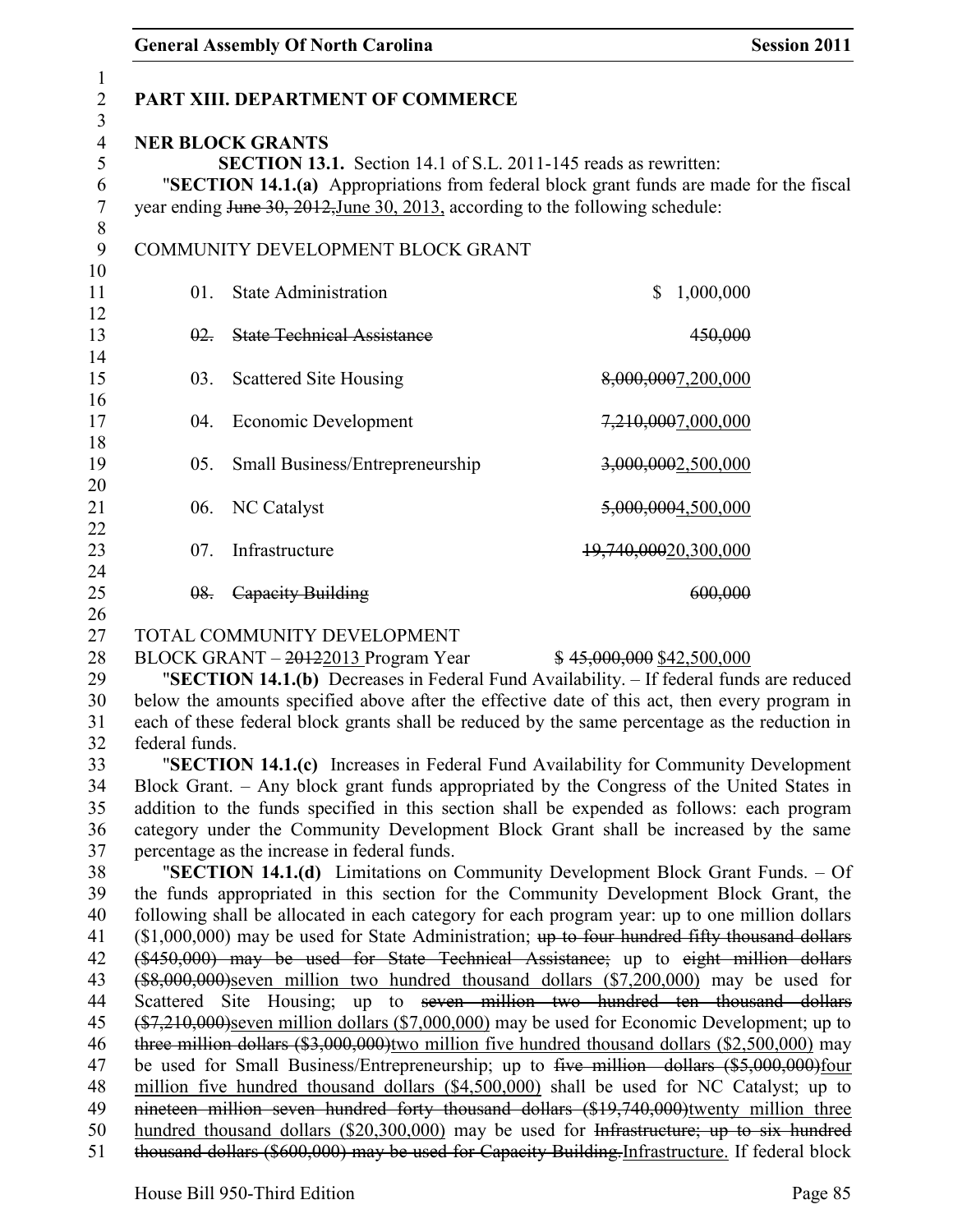| 1              | grant funds are reduced or increased by the Congress of the United States after the effective                                                                                     |
|----------------|-----------------------------------------------------------------------------------------------------------------------------------------------------------------------------------|
| $\overline{2}$ | date of this act, then these reductions or increases shall be allocated in accordance with                                                                                        |
| 3              | subsection (b) or (c) of this section, as applicable.                                                                                                                             |
| $\overline{4}$ | "SECTION 14.1.(e) The Department of Commerce shall consult with the Joint Legislative                                                                                             |
| 5              | Commission on Governmental Operations prior to reallocating Community Development                                                                                                 |
| 6<br>$\tau$    | Block Grant Funds. Notwithstanding the provisions of this subsection, whenever the Director                                                                                       |
| $\,$ $\,$      | of the Budget finds that:<br>A reallocation is required because of an emergency that poses an imminent<br>(1)                                                                     |
| 9              | threat to public health or public safety, the Director of the Budget may                                                                                                          |
| 10             | authorize the reallocation without consulting the Commission. The                                                                                                                 |
| 11             | Department of Commerce shall report to the Commission on the reallocation                                                                                                         |
| 12             | no later than 30 days after it was authorized and shall identify in the report                                                                                                    |
| 13             | the emergency, the type of action taken, and how it was related to the                                                                                                            |
| 14             | emergency.                                                                                                                                                                        |
| 15             | (2)<br>The State will lose federal block grant funds or receive less federal block                                                                                                |
| 16             | grant funds in the next fiscal year unless a reallocation is made, the                                                                                                            |
| 17             | Department of Commerce shall provide a written report to the Commission                                                                                                           |
| 18             | on the proposed reallocation and shall identify the reason that failure to take                                                                                                   |
| 19             | action will result in the loss of federal funds. If the Commission does not                                                                                                       |
| 20             | hear the issue within 30 days of receipt of the report, the Department may                                                                                                        |
| 21             | take the action without consulting the Commission.                                                                                                                                |
| 22             | "SECTION 14.1.(f) By September 1, 2011, September 1, 2012, the Division of                                                                                                        |
| 23             | Community Assistance, Department of Commerce, shall report to the Joint Legislative                                                                                               |
| 24<br>25       | Commission on Governmental Operations and the Fiscal Research Division on the use of<br>Community Development Block Grant Funds appropriated in the prior fiscal year. The report |
| 26             | shall include the following:                                                                                                                                                      |
| 27             | A discussion of each of the categories of funding and how the categories<br>(1)                                                                                                   |
| 28             | were selected, including information on how a determination was made that                                                                                                         |
| 29             | there was a statewide need in each of the categories.                                                                                                                             |
| 30             | Information on the number of applications that were received in each<br>(2)                                                                                                       |
| 31             | category and the total dollar amount requested in each category.                                                                                                                  |
| 32             | A list of grantees, including the grantee's name, county, category under<br>(3)                                                                                                   |
| 33             | which the grant was funded, the amount awarded, and a narrative description                                                                                                       |
| 34             | of the project.                                                                                                                                                                   |
| 35             | "SECTION 14.1.(g) For purposes of this section, eligible activities under the category of                                                                                         |
| 36             | Infrastructure in subsection (a) of this section are limited to the installation of public water or                                                                               |
| 37             | sewer lines and improvements to water or sewer treatment plants that have specific problems                                                                                       |
| 38             | such as being under moratoriums or special orders of consent. Notwithstanding the provisions                                                                                      |
| 39             | of subsection (e) of this section, funds allocated to the Infrastructure category in subsection (a)                                                                               |
| 40             | of this section shall not be reallocated to any other category."                                                                                                                  |
| 41<br>42       | DEPARTMENT OF COMMERCE/TRAVEL EXPENSES                                                                                                                                            |
| 43             | <b>SECTION 13.2.</b> The Department of Commerce shall not provide per diem,                                                                                                       |
| 44             | subsistence, or travel allowances for any State employee who is not an employee of the                                                                                            |
| 45             | Department. Nothing in this section shall prohibit a member of a State board or commission,                                                                                       |
| 46             | State officer or employee, or member of the General Assembly who travels on official business                                                                                     |
| 47             | with an employee of the Department of Commerce from receiving per diem, subsistence, and                                                                                          |
| 48             | travel allowances from their respective board or commission, department, or agency at the rate                                                                                    |

- set forth in G.S. 138-5, 138-6, and 120-3.1.
-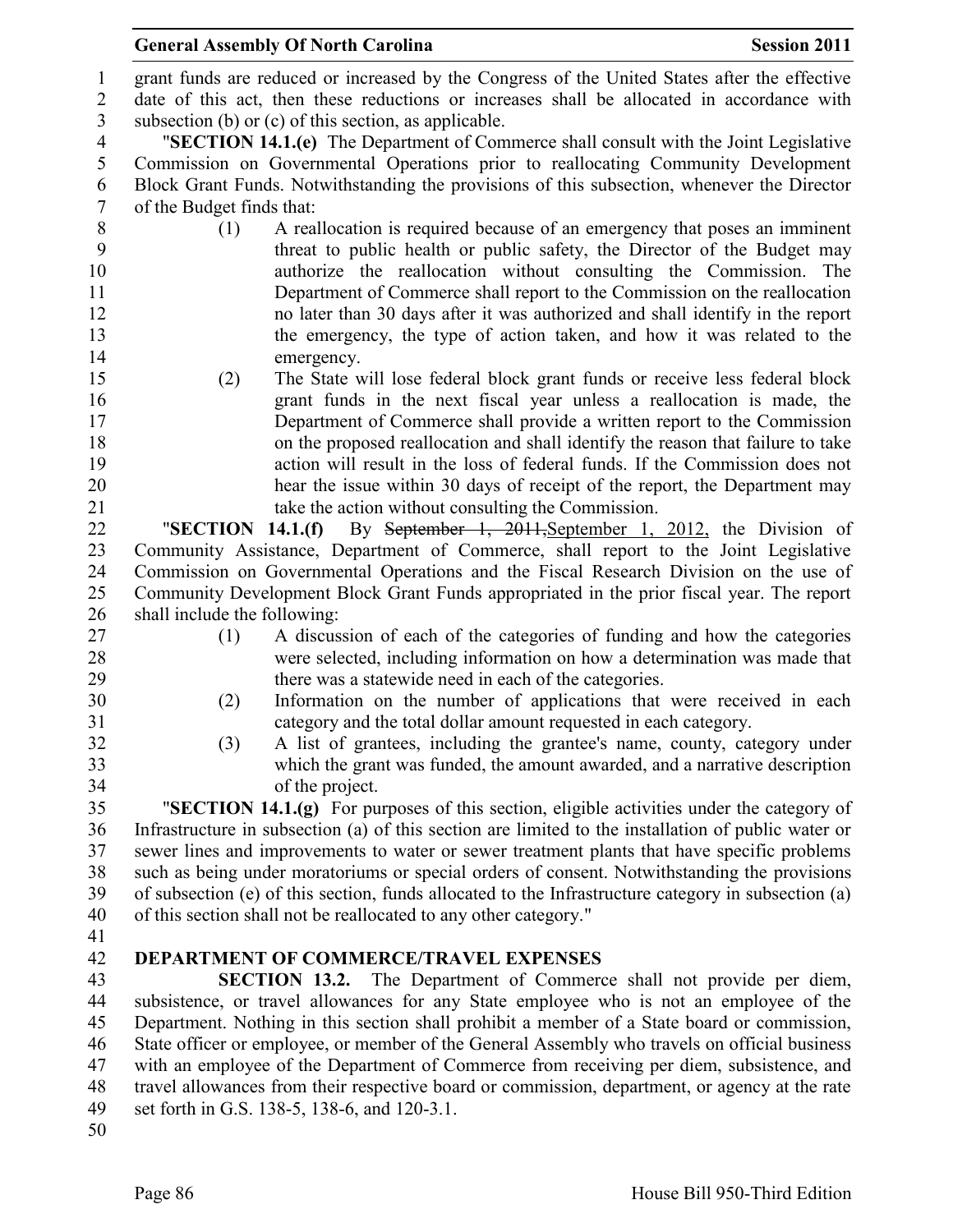|                      |                                    | <b>General Assembly Of North Carolina</b>    |                                                                                 | <b>Session 2011</b>                                                                                                                                                                                                                                                                                                                                                                                  |
|----------------------|------------------------------------|----------------------------------------------|---------------------------------------------------------------------------------|------------------------------------------------------------------------------------------------------------------------------------------------------------------------------------------------------------------------------------------------------------------------------------------------------------------------------------------------------------------------------------------------------|
| NC                   | <b>SMALL</b><br><b>REQUIREMENT</b> | <b>BUSINESS</b>                              | <b>CONTRACTOR</b><br><b>SECTION 13.3.</b> G.S. 143B-472.102 reads as rewritten: | <b>AUTHORITY/REPORTING</b>                                                                                                                                                                                                                                                                                                                                                                           |
|                      |                                    | "§ 143B-472.102. Authority creation; powers. |                                                                                 |                                                                                                                                                                                                                                                                                                                                                                                                      |
|                      |                                    |                                              |                                                                                 |                                                                                                                                                                                                                                                                                                                                                                                                      |
| (j)                  |                                    |                                              | Powers and Duties. – The Authority has the following powers and duties:         |                                                                                                                                                                                                                                                                                                                                                                                                      |
| $\ldots$ "           | (9)                                | Part.                                        |                                                                                 | To report quarterly to the Joint Legislative Commission on Governmental<br>Operations on the activities of the Authority, including the amount of rates,<br>sureties, and bonds. The Authority shall comply with the provisions of this<br>subdivision only in the fiscal years in which funds are appropriated by the<br>State to the Authority to perform the powers and duties authorized in this |
| <b>DEPARTMENT OF</b> |                                    |                                              |                                                                                 | COMMERCE/CHANGES TO STATUTORY REPORTING                                                                                                                                                                                                                                                                                                                                                              |
|                      |                                    | <b>REQUIREMENTS</b>                          |                                                                                 |                                                                                                                                                                                                                                                                                                                                                                                                      |
|                      |                                    |                                              | <b>SECTION 13.4.(a)</b> G.S. 143B-434.01 reads as rewritten:                    |                                                                                                                                                                                                                                                                                                                                                                                                      |
|                      |                                    |                                              | "§ 143B-434.01. Comprehensive Strategic Economic Development Plan.              |                                                                                                                                                                                                                                                                                                                                                                                                      |
|                      |                                    |                                              |                                                                                 |                                                                                                                                                                                                                                                                                                                                                                                                      |
| (e)                  |                                    |                                              |                                                                                 | Environmental Scan. – The first step in developing the Plan shall be to develop an                                                                                                                                                                                                                                                                                                                   |
|                      |                                    |                                              |                                                                                 | environmental scan based on the input from economic development parties and the public and                                                                                                                                                                                                                                                                                                           |
|                      |                                    |                                              |                                                                                 | on information about the economic environment in North Carolina. To prepare the scan, the                                                                                                                                                                                                                                                                                                            |
|                      |                                    |                                              |                                                                                 | Board shall gather the following-information. Thereafter, the information shall be updated                                                                                                                                                                                                                                                                                                           |
|                      |                                    |                                              |                                                                                 | periodically, information and ensure that the information is updated periodically. The updated                                                                                                                                                                                                                                                                                                       |
|                      |                                    |                                              |                                                                                 | information may be provided in whatever format and through whatever means is most efficient.                                                                                                                                                                                                                                                                                                         |
|                      |                                    |                                              |                                                                                 |                                                                                                                                                                                                                                                                                                                                                                                                      |
| (f)                  |                                    |                                              |                                                                                 | Needs Assessment. The Board, using data from the public input sessions and the                                                                                                                                                                                                                                                                                                                       |
|                      |                                    |                                              |                                                                                 | environmental scan, shall prepare an assessment of economic development strengths,                                                                                                                                                                                                                                                                                                                   |
|                      |                                    |                                              |                                                                                 | weaknesses, threats, and opportunities within the State by Region and by county. An                                                                                                                                                                                                                                                                                                                  |
|                      |                                    |                                              |                                                                                 | assessment shall also be conducted of each county to determine distressed areas existing within                                                                                                                                                                                                                                                                                                      |
|                      |                                    |                                              |                                                                                 | the county. The assessment will include the identification of key development issues within                                                                                                                                                                                                                                                                                                          |
|                      |                                    |                                              | each geographic area and options available to address each issue.               |                                                                                                                                                                                                                                                                                                                                                                                                      |
| $\ddotsc$<br>(k)     |                                    |                                              |                                                                                 | Annual Report. Evaluation. - The Plan shall contain a section devoted to measuring                                                                                                                                                                                                                                                                                                                   |
|                      |                                    |                                              |                                                                                 | results, to be called "An Annual Report on Economic Development for the State of North                                                                                                                                                                                                                                                                                                               |
|                      |                                    |                                              |                                                                                 | Carolina". The Annual Report shall contain a comparison of actual results with The Board shall                                                                                                                                                                                                                                                                                                       |
|                      |                                    |                                              |                                                                                 | annually evaluate the State's economic performance based upon the statistics listed in this                                                                                                                                                                                                                                                                                                          |
|                      |                                    |                                              |                                                                                 | subsection and upon the Board's stated goals and objectives in its Plan. and significant and                                                                                                                                                                                                                                                                                                         |
|                      |                                    |                                              |                                                                                 | meaningful statistics to allow policymakers to adjust strategy and tactics as necessary to                                                                                                                                                                                                                                                                                                           |
|                      |                                    |                                              |                                                                                 | achieve the formulated goals. The statistics upon which the evaluation is made should be                                                                                                                                                                                                                                                                                                             |
|                      |                                    |                                              |                                                                                 | available to policymakers. The information may be provided in whatever format and through                                                                                                                                                                                                                                                                                                            |
|                      |                                    | whatever means is most efficient.            |                                                                                 |                                                                                                                                                                                                                                                                                                                                                                                                      |
|                      |                                    |                                              | The Annual Report shall break down data by Regions and counties including:      |                                                                                                                                                                                                                                                                                                                                                                                                      |
|                      |                                    |                                              |                                                                                 |                                                                                                                                                                                                                                                                                                                                                                                                      |
|                      | (9)                                |                                              |                                                                                 | An evaluation of the State's economic performance as indicated by the above                                                                                                                                                                                                                                                                                                                          |
|                      |                                    |                                              | statistics with the goals and objectives outlined in the Plan.                  |                                                                                                                                                                                                                                                                                                                                                                                                      |
| (1)                  |                                    |                                              |                                                                                 | Accountability. - The Board shall make all data, plans, and reports available to the                                                                                                                                                                                                                                                                                                                 |
| General              |                                    |                                              |                                                                                 | Assembly and Assembly, the Joint Legislative Commission on Governmental                                                                                                                                                                                                                                                                                                                              |
|                      |                                    |                                              |                                                                                 | Operations Operations, the Joint Legislative Economic Development and Global Engagement                                                                                                                                                                                                                                                                                                              |
|                      |                                    |                                              |                                                                                 | Oversight Committee, the Senate Appropriations Committee on Natural and Economic                                                                                                                                                                                                                                                                                                                     |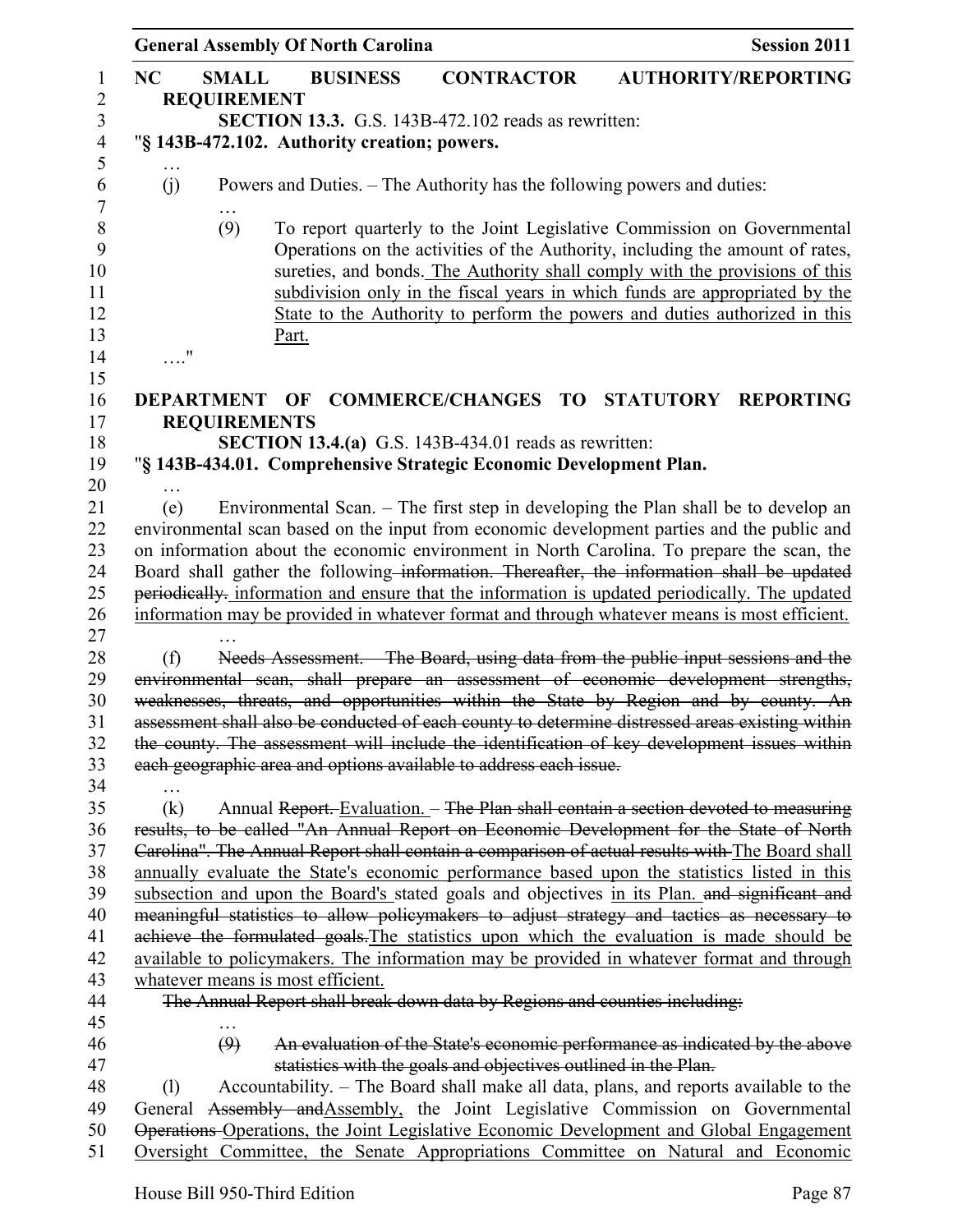| <b>General Assembly Of North Carolina</b><br><b>Session 2011</b>                                                                                                                              |
|-----------------------------------------------------------------------------------------------------------------------------------------------------------------------------------------------|
| Resources, and the House of Representatives Appropriations Subcommittee on Natural and                                                                                                        |
| Economic Resources at appropriate times and upon request. The Board shall prepare and make                                                                                                    |
| available on an annual basis public reports on each of the major sections of the Plan and the                                                                                                 |
| Annual Report indicating the degree of success in attaining each development objective."                                                                                                      |
| <b>SECTION 13.4.(b)</b> G.S. 143B-435.1 reads as rewritten:                                                                                                                                   |
| "§ 143B-435.1. Clawbacks.                                                                                                                                                                     |
|                                                                                                                                                                                               |
| (d)<br>Report. – The By April 1 and October 1 of each year, the Department of Commerce                                                                                                        |
| shall report to the Revenue Laws Study Committee by April 1 and October 1 of each year                                                                                                        |
| Committee, the Joint Legislative Commission on Governmental Operations, the Senate                                                                                                            |
| Appropriations Committee on Natural and Economic Resources, the House of Representatives                                                                                                      |
| Appropriations Subcommittee on Natural and Economic Resources, and the Fiscal Research                                                                                                        |
| Division of the General Assembly on all clawbacks that have been triggered under programs it                                                                                                  |
| administers and its progress on obtaining repayments. The report must include the name of                                                                                                     |
| each business, the event that triggered the clawback, and the amount forfeited or to be repaid."                                                                                              |
| <b>SECTION 13.4.(c)</b> G.S. 143B-437.01(c) is repealed.                                                                                                                                      |
| SECTION 13.4.(d) G.S. 143B-437.07 reads as rewritten:                                                                                                                                         |
| "§ 143B-437.07. Economic development grant reporting.                                                                                                                                         |
| Report. – The Department of Commerce must publish on or before March October 1<br>(a)                                                                                                         |
| of each year the information required by this subsection, itemized by business entity, for each                                                                                               |
| business or joint private venture to which the State has, in whole or in part, granted one or more<br>economic development incentives during the previous five calendar years. The Department |
| must provide the General Assembly with updated supplemental information consistent with this                                                                                                  |
| subsection on a quarterly basis in the form and manner requested by the General                                                                                                               |
| Assembly fiscal year. The information in the report must include all of the following:                                                                                                        |
|                                                                                                                                                                                               |
| Online Posting. Posting/Written Submission. - The Department of Commerce must<br>(b)                                                                                                          |
| post on its Internet Web site a summary of the report compiled in subsection (a) of this section.                                                                                             |
| The summary report must include the information required by subdivisions $(2)$ , $(9)$ , $(11)$ , and                                                                                         |
| $(12)$ of subsection (a) of this section. By October 1 of each year, the Department of Commerce                                                                                               |
| must submit the written report required by subsection (a) of this section to the Joint Legislative                                                                                            |
| <u>Commission on Governmental Operations, the Revenue Laws Study Committee, the Senate</u>                                                                                                    |
| Appropriations Committee on Natural and Economic Resources, the House of Representatives                                                                                                      |
| Appropriations Subcommittee on Natural and Economic Resources, and the Fiscal Research                                                                                                        |
| Division of the General Assembly.                                                                                                                                                             |
| Economic Development Incentive. - An economic development incentive includes<br>(c)                                                                                                           |
| any grant program administered by the Department of Commerce that disburses or awards                                                                                                         |
| monies to businesses. Examples of these grant programs include the from the following                                                                                                         |
| programs: Job Development Investment Grant Program, Program; the Job Maintenance and                                                                                                          |
| Capital Development Fund, Fund: One North Carolina Fund, Fund: and the Industrial                                                                                                             |
| Development Fund, including the Utility Account. The State also incents economic                                                                                                              |
| development through the use of tax expenditures in the form of tax credits and refunds. The                                                                                                   |
| Department of Revenue must report annually on these statutory economic development                                                                                                            |
| incentives, as required under G.S. 105-256."                                                                                                                                                  |
| <b>SECTION 13.4.(e)</b> G.S. 143B-437.08 is amended by adding a new subsection to<br>read:                                                                                                    |
| "§ 143B-437.08. Development tier designation.                                                                                                                                                 |
|                                                                                                                                                                                               |
| .<br><u>Report. – By November 30 of each year, the Secretary of Commerce shall submit a</u><br>(k)                                                                                            |
| written report to the Joint Legislative Commission on Governmental Operations, the Senate                                                                                                     |

51 Appropriations Committee on Natural and Economic Resources, the House of Representatives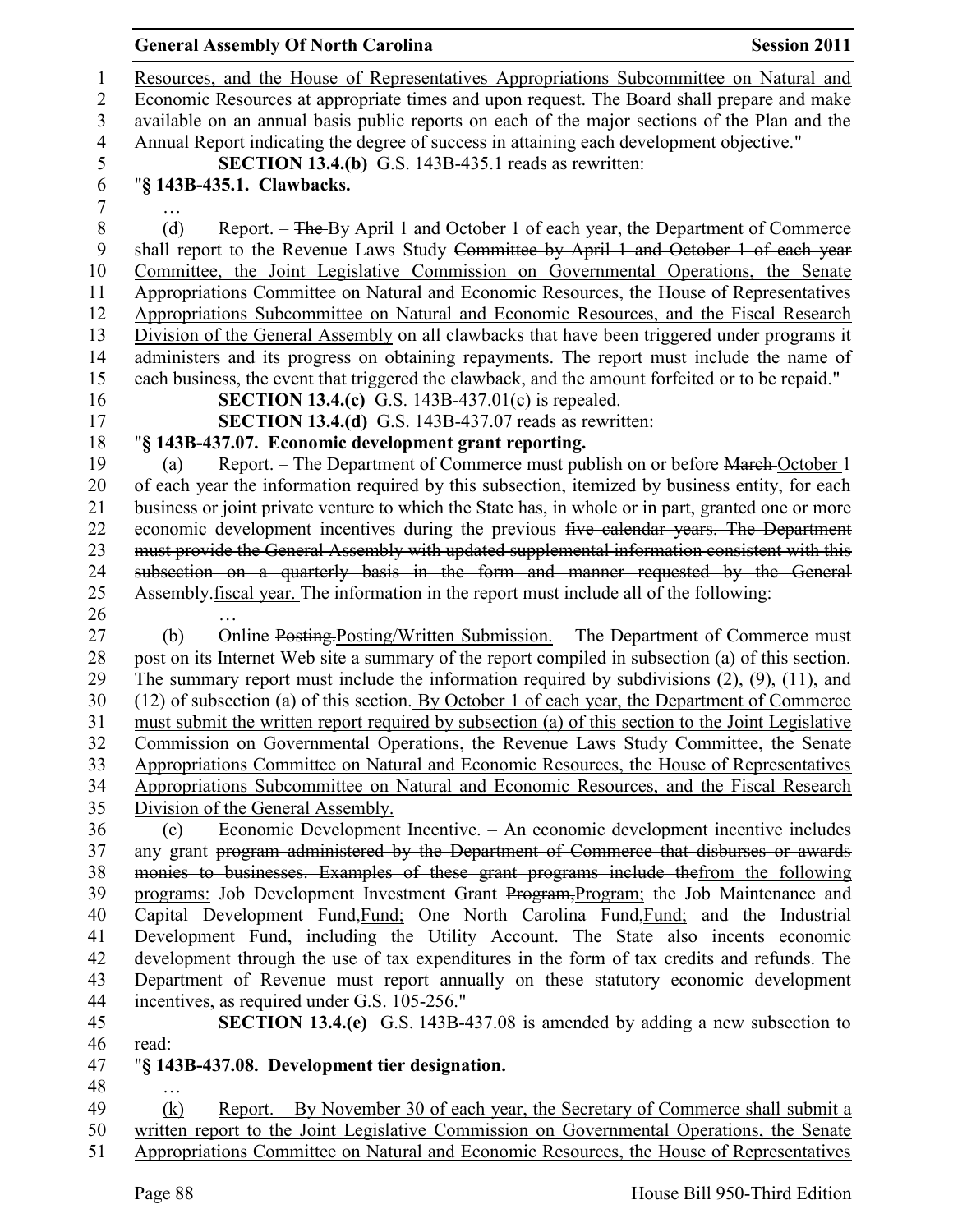|                |          | <b>General Assembly Of North Carolina</b>                                                          | <b>Session 2011</b> |
|----------------|----------|----------------------------------------------------------------------------------------------------|---------------------|
| $\mathbf{1}$   |          | Appropriations Subcommittee on Natural and Economic Resources, and the Fiscal Research             |                     |
| $\mathbf{2}$   |          | Division of the General Assembly on the tier rankings required by subsection (c) of this           |                     |
| 3              |          | section, including a map of the State whereupon the tier ranking of each county is designated."    |                     |
| $\overline{4}$ |          | <b>SECTION 13.4.(f)</b> G.S. 143B-437.55(d) is repealed.                                           |                     |
| 5              |          |                                                                                                    |                     |
| 6              |          | <b>ONE NORTH CAROLINA FUND</b>                                                                     |                     |
| $\overline{7}$ |          | <b>SECTION 13.5.</b> Section 14.2(a) of S.L. 2011-145 reads as rewritten:                          |                     |
| $8\,$          |          | "SECTION 14.2.(a) Of the funds appropriated in this act to the One North Carolina Fund             |                     |
| 9              |          | for the 2011-20122012-2013 fiscal year, the Department of Commerce may use up to two               |                     |
| 10             |          | hundred fifty thousand dollars (\$250,000) to cover its expenses in administering the One North    |                     |
| 11             |          | Carolina Fund and other economic development incentive grant programs during the                   |                     |
| 12             |          | 2011-20122012-2013 fiscal year. The Department of Commerce shall not use more than two             |                     |
| 13             |          | hundred fifty thousand dollars (\$250,000) for administrative costs in any one fiscal year."       |                     |
| 14             |          |                                                                                                    |                     |
| 15             |          | ALIGN ONE NORTH CAROLINA FUND WITH JDIG PROGRAM                                                    |                     |
| 16             |          | <b>SECTION 13.6.(a)</b> The General Assembly acknowledges the importance of                        |                     |
| 17             |          | ongoing economic growth and development in this State. To that end, it is the intent of the        |                     |
| 18             |          | General Assembly to fully fund all of the commitments of the One North Carolina Fund, as           |                     |
| 19             |          | evidenced by the General Assembly's past and recurring appropriations to the Fund and as set       |                     |
| 20             |          | forth in this section, and to establish a funding structure that aligns with the funding structure |                     |
| 21             |          | that is and has been used with the Job Development Investment Grant Program. The General           |                     |
| 22             |          | Assembly has continued this level of commitment while remaining fiscally responsible in            |                     |
| 23             |          | addressing the other critical, high-priority needs of the State.                                   |                     |
| 24             |          | <b>SECTION 13.6.(b)</b> G.S. 143B-437.71 is amended by adding a new subsection to                  |                     |
| 25             | read:    |                                                                                                    |                     |
| 26             |          | $\frac{m(b1)}{2}$ Awards. – The maximum amount of total annual liability for grants awarded in any |                     |
| 27             |          | single calendar year under this Part is fourteen million dollars $(\$14,000,000)$ . No agreement   |                     |
| 28             |          | may be entered into that, when considered together with other existing agreements governing        |                     |
| 29             |          | grants awarded during a single calendar year, could cause the State's potential total annual       |                     |
| 30             |          | liability for grants awarded in a single calendar year to exceed this amount."                     |                     |
| 31             |          | <b>SECTION 13.6.(c)</b> G.S. 143B-437.72(b) is amended by adding a new subdivision                 |                     |
| 32             | to read: |                                                                                                    |                     |
| 33             | " $(b)$  | Company Performance Agreements. - An agreement between a local government                          |                     |
| 34             |          | and a grantee business must contain the following provisions:                                      |                     |
| 35             | (1)      | A commitment to create or retain a specified number of jobs within a                               |                     |
| 36             |          | specified salary range at a specific location and commitments regarding the                        |                     |
| 37             |          | time period in which the jobs will be created or retained and the minimum                          |                     |
| 38             |          | time period for which the jobs must be maintained.                                                 |                     |
| 39             | (2)      | A commitment to provide proof satisfactory to the local government and the                         |                     |
| 40             |          | State of new jobs created or existing jobs retained and the salary level of                        |                     |
| 41             |          | those jobs.                                                                                        |                     |
| 42             | (3)      | A provision that funds received under the agreement may be used only for a                         |                     |
| 43             |          | purpose specified in G.S. 143B-437.71(b).                                                          |                     |
| 44             | (4)      | A provision allowing the State or the local government to inspect all records                      |                     |
| 45             |          | of the business that may be used to confirm compliance with the agreement                          |                     |
| 46             |          | or with the requirements of this Part.                                                             |                     |
| 47             | (5)      | A provision establishing the method for determining compliance with the                            |                     |
| 48             |          | agreement.                                                                                         |                     |
| 49             | (6)      | A provision establishing a schedule for disbursement of funds under the                            |                     |
| 50             |          | agreement that allows disbursement of funds only in proportion to the                              |                     |
| 51             |          | amount of performance completed under the agreement.                                               |                     |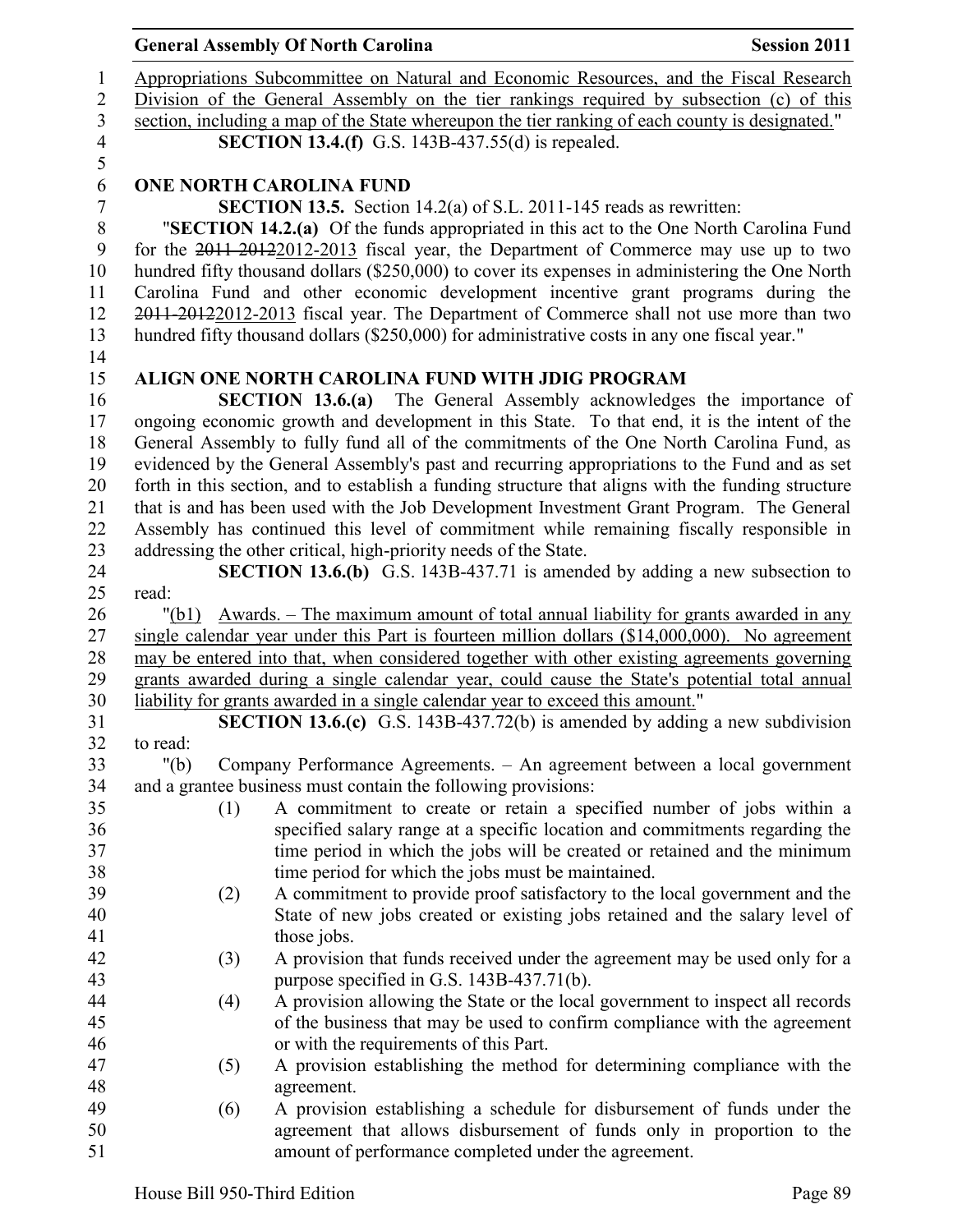|             | <b>General Assembly Of North Carolina</b>                                                                                                                                          | <b>Session 2011</b> |
|-------------|------------------------------------------------------------------------------------------------------------------------------------------------------------------------------------|---------------------|
| (6a)        | A provision establishing that a business that has completed performance and                                                                                                        |                     |
|             | become entitled to a disbursement of funds under the agreement must timely                                                                                                         |                     |
|             | request, in writing to the local government, a disbursement of funds within                                                                                                        |                     |
|             | one year from the date of completed performance or forfeit the                                                                                                                     |                     |
|             | disbursement.                                                                                                                                                                      |                     |
| (7)         | A provision requiring recapture of grant funds if a business subsequently                                                                                                          |                     |
|             | fails to comply with the terms of the agreement.                                                                                                                                   |                     |
| (8)         | Any other provision the State or the local government finds necessary to                                                                                                           |                     |
|             | ensure the proper use of State or local funds."                                                                                                                                    |                     |
|             | <b>SECTION 13.6.(d)</b> G.S. 143B-437.72(d) reads as rewritten:                                                                                                                    |                     |
| " $(d)$     | Disbursement of Funds. – Funds may be disbursed from the One North Carolina                                                                                                        |                     |
|             | Fund to the local government only after (i) a business has completed performance and is                                                                                            |                     |
|             | entitled to a disbursement of funds under the agreement and has requested, in writing to the                                                                                       |                     |
|             | local government no later than February 1 following the year of completed performance, a                                                                                           |                     |
|             | disbursement of funds and (ii) the local government has reported to the Secretary of Commerce                                                                                      |                     |
|             | no later than March 1 following the year of completed performance the total amount of                                                                                              |                     |
|             | disbursements that have been claimed by businesses in writing during the previous year and has                                                                                     |                     |
|             | demonstrated that the business has complied with the terms of the company performance                                                                                              |                     |
|             | agreement. The State shall disburse funds allocated under the One North Carolina Fund to a                                                                                         |                     |
|             | local government in accordance with the disbursement schedule established in the local                                                                                             |                     |
|             | government grant agreement no later than August 1 following the year of completed                                                                                                  |                     |
|             | performance in an amount equal to that which the local government reported as having been                                                                                          |                     |
|             | claimed by businesses in writing during the previous year and demonstrated were due to be                                                                                          |                     |
|             | disbursed as a result of compliance by the businesses with the terms of the company                                                                                                |                     |
|             | performance agreements. Disbursements by the State to a local government from the One North                                                                                        |                     |
|             | Carolina Fund shall be made in one annual payment."                                                                                                                                |                     |
|             | SECTION 13.6.(e) G.S. 143B-437.74 reads as rewritten:                                                                                                                              |                     |
|             | "§ 143B-437.74. Reports. Reports; study.                                                                                                                                           |                     |
| (a)         | <u>Reports. – The Department of Commerce shall publish a report on the use of funds</u>                                                                                            |                     |
|             | in the One North Carolina Fund at the end of each fiscal quarter. The report shall contain                                                                                         |                     |
|             | information on the commitment, disbursement, and use of funds allocated under the One North                                                                                        |                     |
|             | Carolina Fund. The report is due no later than one month after the end of the fiscal quarter and                                                                                   |                     |
|             | must be submitted to the following:                                                                                                                                                |                     |
| (1)         | The Joint Legislative Commission on Governmental Operations.                                                                                                                       |                     |
| (2)         | The chairs of the House of Representatives and Senate Finance Committees.                                                                                                          |                     |
| (3)         | The chairs of the House of Representatives and Senate Appropriations                                                                                                               |                     |
|             | Committees.                                                                                                                                                                        |                     |
| (4)         | The Fiscal Research Division of the General Assembly.                                                                                                                              |                     |
| (b)         | Study. – The Department of Commerce shall conduct a study to determine the                                                                                                         |                     |
|             | minimum funding level required to implement the One North Carolina Fund successfully. The                                                                                          |                     |
|             | Department shall report the results of this study to the House of Representatives Finance                                                                                          |                     |
|             | Committee, the Senate Finance Committee, the House of Representatives Appropriations                                                                                               |                     |
|             | Subcommittee on Natural and Economic Resources, the Senate Appropriations Committee on                                                                                             |                     |
|             | Natural and Economic Resources, and the Fiscal Research Division no later than April 1 of                                                                                          |                     |
| each year." |                                                                                                                                                                                    |                     |
|             | SECTION 13.6.(f) Part 2H of Article 10 of Chapter 143B of the General Statutes                                                                                                     |                     |
|             | is amended by adding a new section to read:                                                                                                                                        |                     |
|             | "§ 143B-437.75. Cash flow requirements.                                                                                                                                            |                     |
|             | Notwithstanding any other provision of law, moneys allocated from the One North Carolina<br>Fund shall be budgeted and funded on a cash flow basis. The Office of State Budget and |                     |
|             | Management shall periodically transfer funds from the One North Carolina Fund established                                                                                          |                     |
|             |                                                                                                                                                                                    |                     |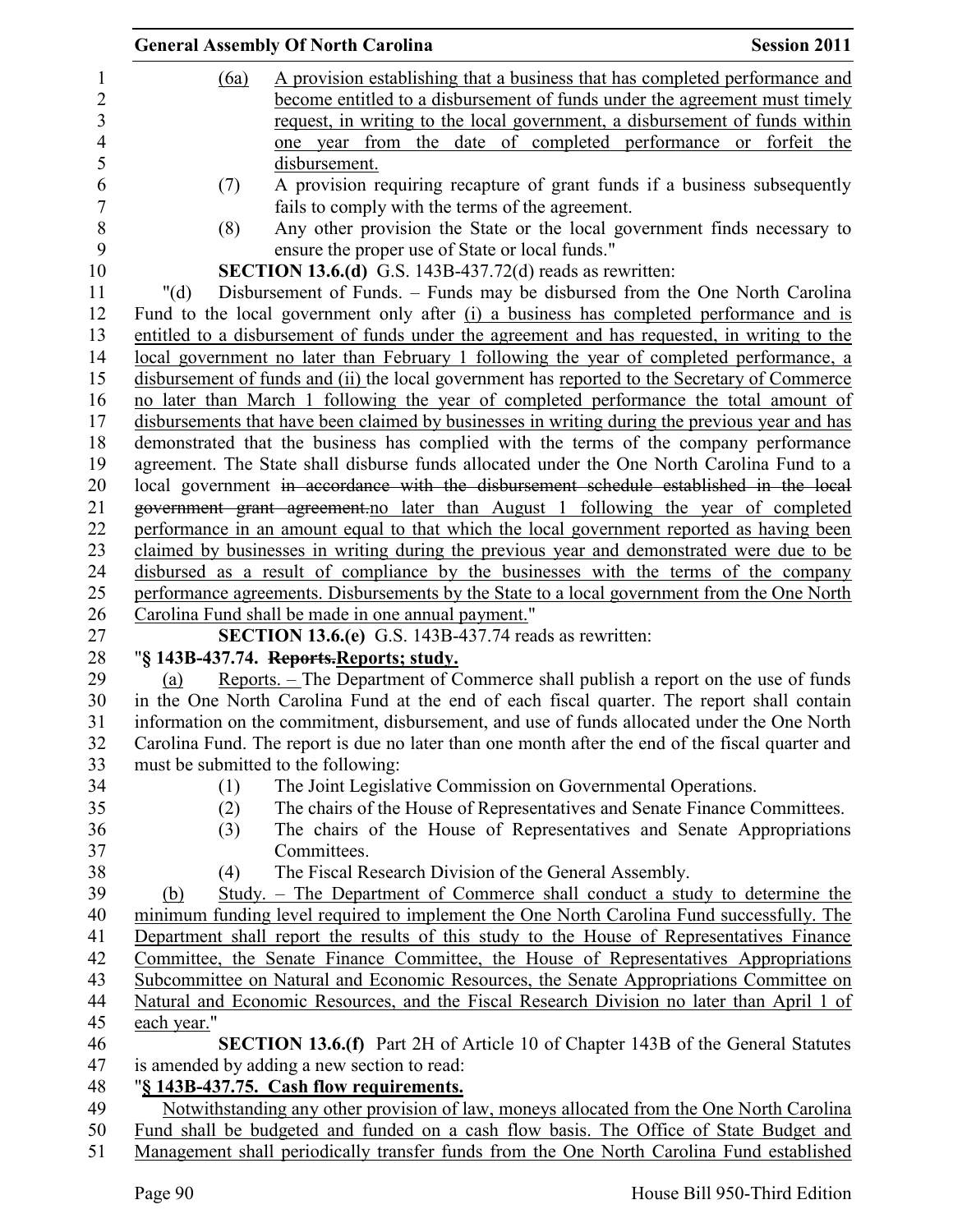General Assembly Of North Carolina Session 2011 pursuant to G.S. 143B-437.71 to the Department of Commerce in an amount sufficient to satisfy Fund allocations to be transferred pursuant to G.S. 143B-437.72 to be paid during the fiscal year." **SECTION 13.6.(g)** Article 9 of Chapter 143C of the General Statutes is amended by adding a new section to read: "**§ 143C-9-7. One North Carolina Fund Reserve.**  (a) The State Controller shall establish a reserve in the General Fund to be known as the One North Carolina Fund Reserve. Funds from the One North Carolina Fund Reserve shall not be expended or transferred except in accordance with G.S. 143B-437.75. (b) It is the intent of the General Assembly to appropriate funds annually to the One North Carolina Fund Reserve established in this section in amounts sufficient to meet the anticipated cash requirements for each fiscal year of the One North Carolina Fund Program established pursuant to G.S. 143B-437.71." **SECTION 13.6.(h)** G.S. 143B-437.52 reads as rewritten: "**§ 143B-437.52. Job Development Investment Grant Program.**  … (b) Cap and Priority. – The maximum number of grants the Committee may award in each calendar year is 25. In selecting between applicants, a project that is located in an Eco-Industrial Park certified under G.S. 143B-437.08 has priority over a comparable project that is not located in a certified Eco-Industrial Park. (c) Ceiling. –Awards. – The maximum amount of total annual liability for grants 22 awarded in any single calendar vear, year under this Part, including amounts transferred to the 23 Utility Account pursuant to G.S. 143B-437.61, may not exceed is fifteen million dollars (\$15,000,000). No agreement may be entered into that, when considered together with other existing agreements governing grants awarded during a single calendar year, could cause the State's potential total annual liability for grants awarded in a single calendar year to exceed this amount. …." **SECTION 13.6.(i)** This section becomes effective July 1, 2012. **INDUSTRIAL COMMISSION FEES/COMPUTER SYSTEM REPLACEMENT SECTION 13.7.** Section 14.8 of S.L. 2011-145 reads as rewritten: "**SECTION 14.8.** The For the 2012-2013 fiscal year, the North Carolina Industrial Commission may shall retain the additional revenue generated as a result of an increase in the fee charged to parties for the filing of compromised settlements. These funds shall be used for the purpose of replacing existing computer hardware and software used for the operations of the Commission. These funds may also be used to prepare any assessment of hardware and software needs prior to purchase and to develop and administer the needed databases and new Electronic Case Management System, including the establishment of two time-limited positions for application development and support and mainframe migration. The Commission may not retain any fees under this section unless they are in excess of the former two-hundred-dollar (\$200.00) fee charged by the Commission for filing a compromised settlement." **EMPLOYMENT SECURITY RESERVE FUND SECTION 13.8.** Funds from the Employment Security Reserve Fund shall be used by the Department of Commerce, Division of Employment Security, only for the following purposes: (i) to pay the interest on the two billion eight hundred million dollars (\$2,800,000,000) in debt liability for unemployment insurance benefits currently owed to the federal government; and (ii) to pay down the principal amount of two billion eight hundred million dollars (\$2,800,000,000) in debt liability for unemployment insurance benefits

currently owed to the federal government. The Department of Commerce, Division of

House Bill 950-Third Edition **Page 91**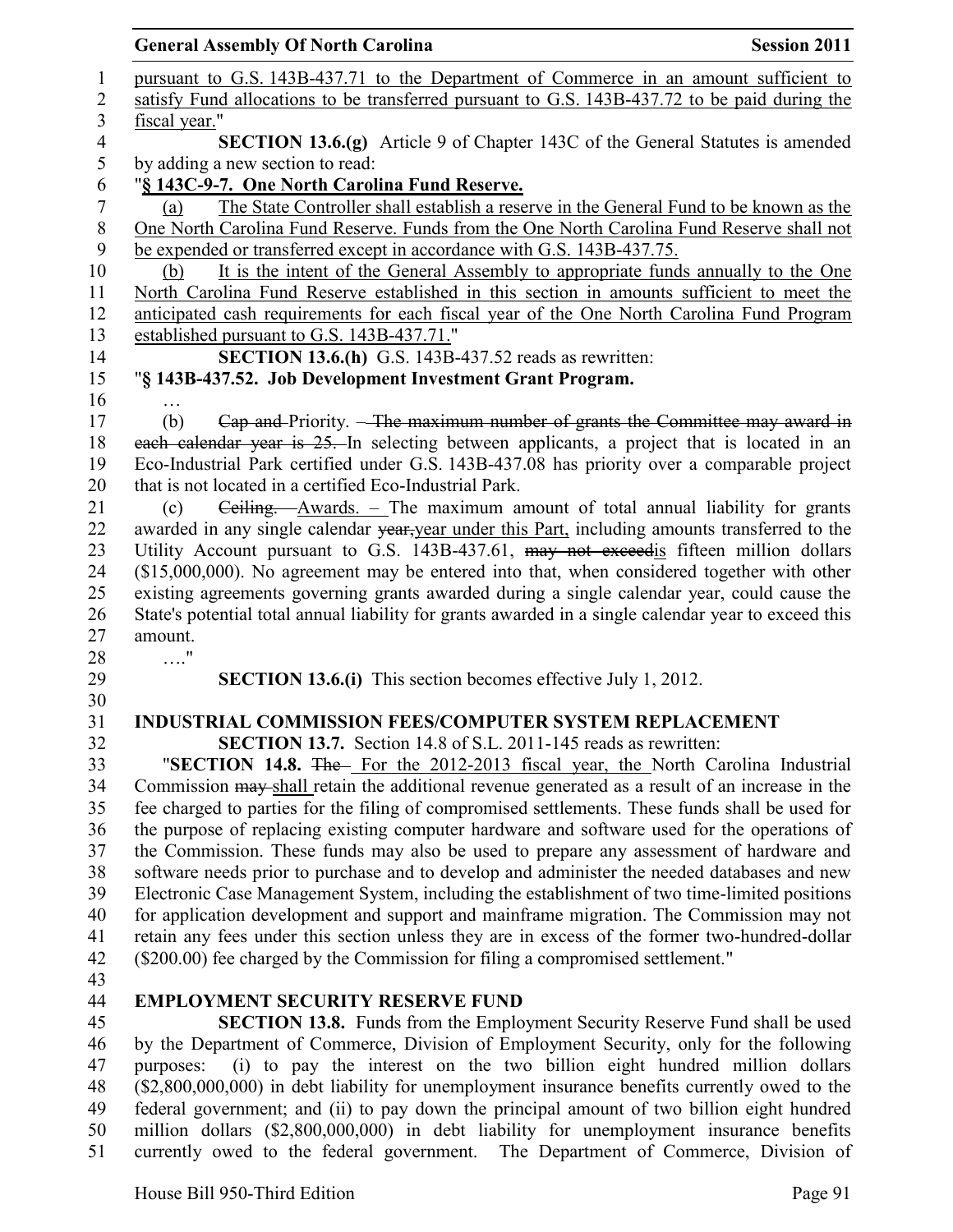| <b>General Assembly Of North Carolina</b>                                                                                                                                                                                                                                                                                                        |           | <b>Session 2011</b>                                                             |
|--------------------------------------------------------------------------------------------------------------------------------------------------------------------------------------------------------------------------------------------------------------------------------------------------------------------------------------------------|-----------|---------------------------------------------------------------------------------|
| Employment Security, shall not use funds from the Employment Security Reserve Fund for any<br>purpose not explicitly authorized in this section.                                                                                                                                                                                                 |           |                                                                                 |
|                                                                                                                                                                                                                                                                                                                                                  |           |                                                                                 |
| <b>WORKER TRAINING TRUST FUND</b>                                                                                                                                                                                                                                                                                                                |           | <b>SECTION 13.9.</b> Of the funds appropriated in this act to the Department of |
| Commerce for the Worker Training Trust Fund, the sum of seventy-five thousand dollars<br>(\$75,000) in nonrecurring funds for the 2012-2013 fiscal year is allocated to the North Carolina<br>Rural Entrepreneurship through Action Learning (NC REAL) to support curriculum<br>development, materials, and training for Small Business Centers. |           |                                                                                 |
| <b>COUNCIL OF GOVERNMENT FUNDS</b>                                                                                                                                                                                                                                                                                                               |           |                                                                                 |
| <b>SECTION 13.10.</b> Section $14.12A(a)$ of S.L. 2011-145 reads as rewritten:                                                                                                                                                                                                                                                                   |           |                                                                                 |
| "SECTION 14.12A.(a) Of the funds appropriated in this act to the Department of                                                                                                                                                                                                                                                                   |           |                                                                                 |
| Commerce, the sum of three hundred forty-three thousand one hundred eighty-seven dollars                                                                                                                                                                                                                                                         |           |                                                                                 |
| (\$343,187) for the 2011-2012 fiscal year and the sum of three hundred forty-three thousand one                                                                                                                                                                                                                                                  |           |                                                                                 |
| hundred eighty-seven dollars (\$343,187) three hundred thirty-eight thousand thirty-nine dollars                                                                                                                                                                                                                                                 |           |                                                                                 |
| (\$338,039) for the 2012-2013 fiscal year shall be used only as provided by this section. Each                                                                                                                                                                                                                                                   |           |                                                                                 |
| regional council of government or lead regional organization is allocated up to twenty-five                                                                                                                                                                                                                                                      |           |                                                                                 |
| thousand dollars $(\$25,000)$ for the 2011-2012 and the 2012-2013 fiscal years."                                                                                                                                                                                                                                                                 |           |                                                                                 |
|                                                                                                                                                                                                                                                                                                                                                  |           |                                                                                 |
| <b>GRASSROOTS SCIENCE PROGRAM</b>                                                                                                                                                                                                                                                                                                                |           |                                                                                 |
| <b>SECTION 13.11.</b> Section 14.11(b) of S.L. 2011-145 reads as rewritten:                                                                                                                                                                                                                                                                      |           |                                                                                 |
| "SECTION 14.11.(b) Of the funds appropriated in this act to the Department of                                                                                                                                                                                                                                                                    |           |                                                                                 |
| Commerce for State Aid, the sum of two million eight hundred ninety-nine thousand eight                                                                                                                                                                                                                                                          |           |                                                                                 |
| hundred eighty-five dollars (\$2,899,885) for the 2011-2012 fiscal year and the sum of two                                                                                                                                                                                                                                                       |           |                                                                                 |
| million eight hundred ninety-nine thousand eight hundred eighty-five dollars (\$2,899,885)two                                                                                                                                                                                                                                                    |           |                                                                                 |
| million eight hundred fifty-six thousand three hundred eighty-seven dollars (\$2,856,387) for                                                                                                                                                                                                                                                    |           |                                                                                 |
| the 2012-2013 fiscal year is allocated as grants-in-aid for each fiscal year as follows:                                                                                                                                                                                                                                                         |           |                                                                                 |
|                                                                                                                                                                                                                                                                                                                                                  | 2011-2012 | 2012-2013                                                                       |
|                                                                                                                                                                                                                                                                                                                                                  |           |                                                                                 |
| Aurora Fossil Museum                                                                                                                                                                                                                                                                                                                             | \$49,000  | \$49,000                                                                        |
| Cape Fear Museum                                                                                                                                                                                                                                                                                                                                 | \$132,125 | \$132,125 \$129,877                                                             |
| Carolina Raptor Center                                                                                                                                                                                                                                                                                                                           | \$92,050  | \$92,050 \$90,484                                                               |
| Catawba Science Center                                                                                                                                                                                                                                                                                                                           | \$120,100 | \$120,100 \$118,057                                                             |
| Colburn Earth Science Museum, Inc.                                                                                                                                                                                                                                                                                                               | \$61,170  | \$61,170<br>\$60,129                                                            |
| Core Sound Waterfowl Museum                                                                                                                                                                                                                                                                                                                      | \$49,000  | \$49,000                                                                        |
| Discovery Place                                                                                                                                                                                                                                                                                                                                  | \$543,945 | \$543,945 \$534,691                                                             |
| Eastern NC Regional Science Center                                                                                                                                                                                                                                                                                                               | \$49,000  | \$49,000                                                                        |
| Fascinate-U                                                                                                                                                                                                                                                                                                                                      | \$66,530  | \$65,398<br>\$66,530                                                            |
| Granville County Museum Commission,                                                                                                                                                                                                                                                                                                              |           |                                                                                 |
| Inc.-Harris Gallery                                                                                                                                                                                                                                                                                                                              | \$49,000  | \$49,000                                                                        |
| Greensboro Children's Museum                                                                                                                                                                                                                                                                                                                     | \$110,845 | \$110,845 \$108,959                                                             |
| The Health Adventure Museum of Pack                                                                                                                                                                                                                                                                                                              |           |                                                                                 |
| Place Education, Arts and                                                                                                                                                                                                                                                                                                                        |           |                                                                                 |
| Science Center, Inc.                                                                                                                                                                                                                                                                                                                             | \$127,695 | \$127,695 \$125,523                                                             |
| <b>Highlands Nature Center</b>                                                                                                                                                                                                                                                                                                                   | \$65,050  | \$65,050<br>\$63,943                                                            |
| <b>Imagination Station</b>                                                                                                                                                                                                                                                                                                                       | \$70,600  | \$70,600<br>\$69,399                                                            |
| The Iredell Museums, Inc.                                                                                                                                                                                                                                                                                                                        | \$50,310  | \$50,310<br>\$49,454                                                            |
| Kidsenses                                                                                                                                                                                                                                                                                                                                        | \$66,700  | \$66,700<br>\$65,565                                                            |
| Museum of Coastal Carolina                                                                                                                                                                                                                                                                                                                       | \$64,025  | \$64,025<br>\$62,936                                                            |
| The Natural Science Center                                                                                                                                                                                                                                                                                                                       |           |                                                                                 |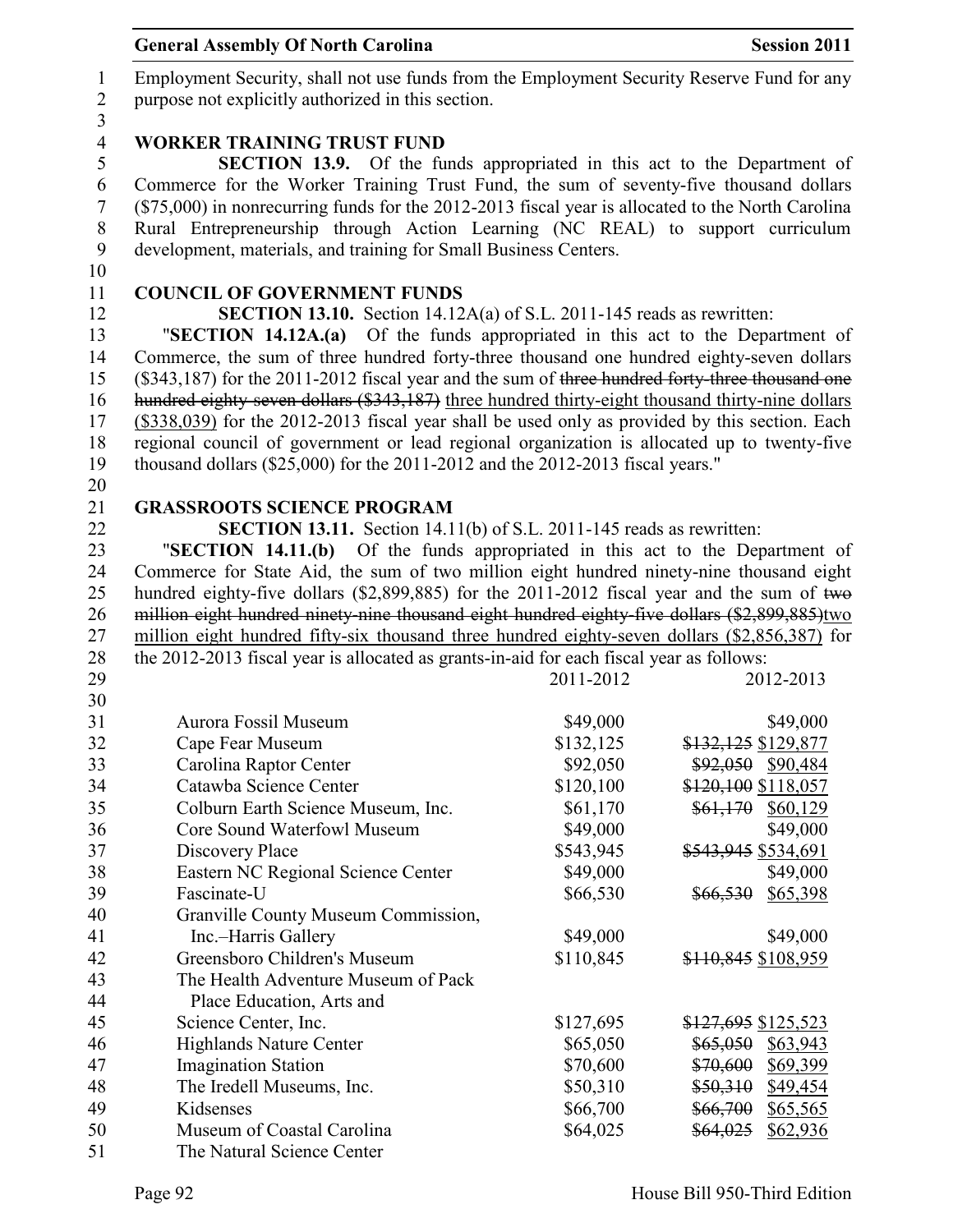| <b>General Assembly Of North Carolina</b>                                                   |                                                                               |             |                          | <b>Session 2011</b> |
|---------------------------------------------------------------------------------------------|-------------------------------------------------------------------------------|-------------|--------------------------|---------------------|
| of Greensboro, Inc.                                                                         |                                                                               | \$152,920   | \$152,920 \$150,319      |                     |
| North Carolina Museum of Life                                                               |                                                                               |             |                          |                     |
| and Science                                                                                 |                                                                               | \$311,685   | \$311,685 \$306,383      |                     |
| Pisgah Astronomical Research Institute                                                      |                                                                               | \$49,000    |                          | \$49,000            |
| Port Discover: Northeastern                                                                 |                                                                               |             |                          |                     |
| North Carolina's Center for                                                                 |                                                                               |             |                          |                     |
| Hands-On Science, Inc.                                                                      |                                                                               | \$49,000    |                          | \$49,000            |
| Rocky Mount Children's Museum                                                               |                                                                               | \$59,290    | \$59,290                 | \$58,281            |
| Schiele Museum of Natural History                                                           |                                                                               |             |                          |                     |
| and Planetarium, Inc.                                                                       |                                                                               | \$188,370   | \$188,370 \$185,166      |                     |
| Sci Works Science Center and                                                                |                                                                               |             |                          |                     |
| Environmental Park of Forsyth County                                                        |                                                                               | \$120,215   | \$120,215 \$118,170      |                     |
| Sylvan Heights Waterfowl Park                                                               |                                                                               |             |                          |                     |
| and Eco-Center                                                                              |                                                                               | \$49,000    |                          | \$49,000            |
| Western North Carolina Nature Center                                                        |                                                                               | \$92,630    | \$92,630                 | \$91,054            |
| Wilmington Children's Museum                                                                |                                                                               | \$60,630    | \$60,630                 | \$59,599            |
|                                                                                             |                                                                               |             |                          |                     |
| Total                                                                                       |                                                                               | \$2,899,885 | \$2,899,885\$2,856,387." |                     |
|                                                                                             |                                                                               |             |                          |                     |
| <b>REGIONAL ECONOMIC DEVELOPMENT COMMISSIONS ALLOCATIONS</b>                                |                                                                               |             |                          |                     |
|                                                                                             | SECTION 13.12. Section 14.13 of S.L. 2011-145, as amended by Section 37 of    |             |                          |                     |
| S.L. 2011-391, reads as rewritten:                                                          |                                                                               |             |                          |                     |
| "REGIONAL ECONOMIC DEVELOPMENT COMMISSIONS ALLOCATIONS                                      |                                                                               |             |                          |                     |
| "SECTION 14.13.(a) Funds appropriated in this act to the Department of Commerce for         |                                                                               |             |                          |                     |
| regional economic development commissions shall be allocated to the following commissions   |                                                                               |             |                          |                     |
| in accordance with subsection (b) of this section: Western North Carolina Regional Economic |                                                                               |             |                          |                     |
| Development Commission, Research Triangle Regional Partnership, Southeastern North          |                                                                               |             |                          |                     |
| Carolina Regional Economic Development Commission, Piedmont Triad Partnership,              |                                                                               |             |                          |                     |
| Northeastern North Carolina Regional Economic Development Commission, North Carolina's      |                                                                               |             |                          |                     |
| Eastern Region Economic Development Partnership, and Carolinas Partnership, Inc.            |                                                                               |             |                          |                     |
| "SECTION 14.13.(b) Funds appropriated pursuant to subsection (a) of this section shall be   |                                                                               |             |                          |                     |
| allocated to each regional economic development commission as follows:                      |                                                                               |             |                          |                     |
| (1)                                                                                         | First, the Department shall establish each commission's allocation by         |             |                          |                     |
|                                                                                             | determining the sum of allocations to each county that is a member of that    |             |                          |                     |
|                                                                                             | commission. Each county's allocation shall be determined by dividing the      |             |                          |                     |
|                                                                                             | county's development factor by the sum of the development factors for         |             |                          |                     |
|                                                                                             | eligible counties and multiplying the resulting percentage by the amount of   |             |                          |                     |
|                                                                                             | the appropriation. As used in this subdivision, the term "development factor" |             |                          |                     |

 and (2) Next, the Department shall subtract from funds allocated to the North Carolina's Eastern Region Economic Development Partnership the sum of one hundred seventy-four thousand eight hundred ninety dollars (\$174,890) one hundred sixty-one thousand eight hundred sixty-one dollars (\$161,861) in the 2011-2012 2012-2013 fiscal year, which sum represents (i) the total interest earnings in the prior fiscal year on the estimated balance of the seven million five hundred thousand dollars (\$7,500,000) appropriated to the Global TransPark Development Zone in Section 6 of Chapter 561 of the 1993 Session Laws and (ii) the total interest earnings in the prior fiscal year on loans made from the seven million five hundred thousand dollars

means a county's development factor as calculated under G.S. 143B-437.08;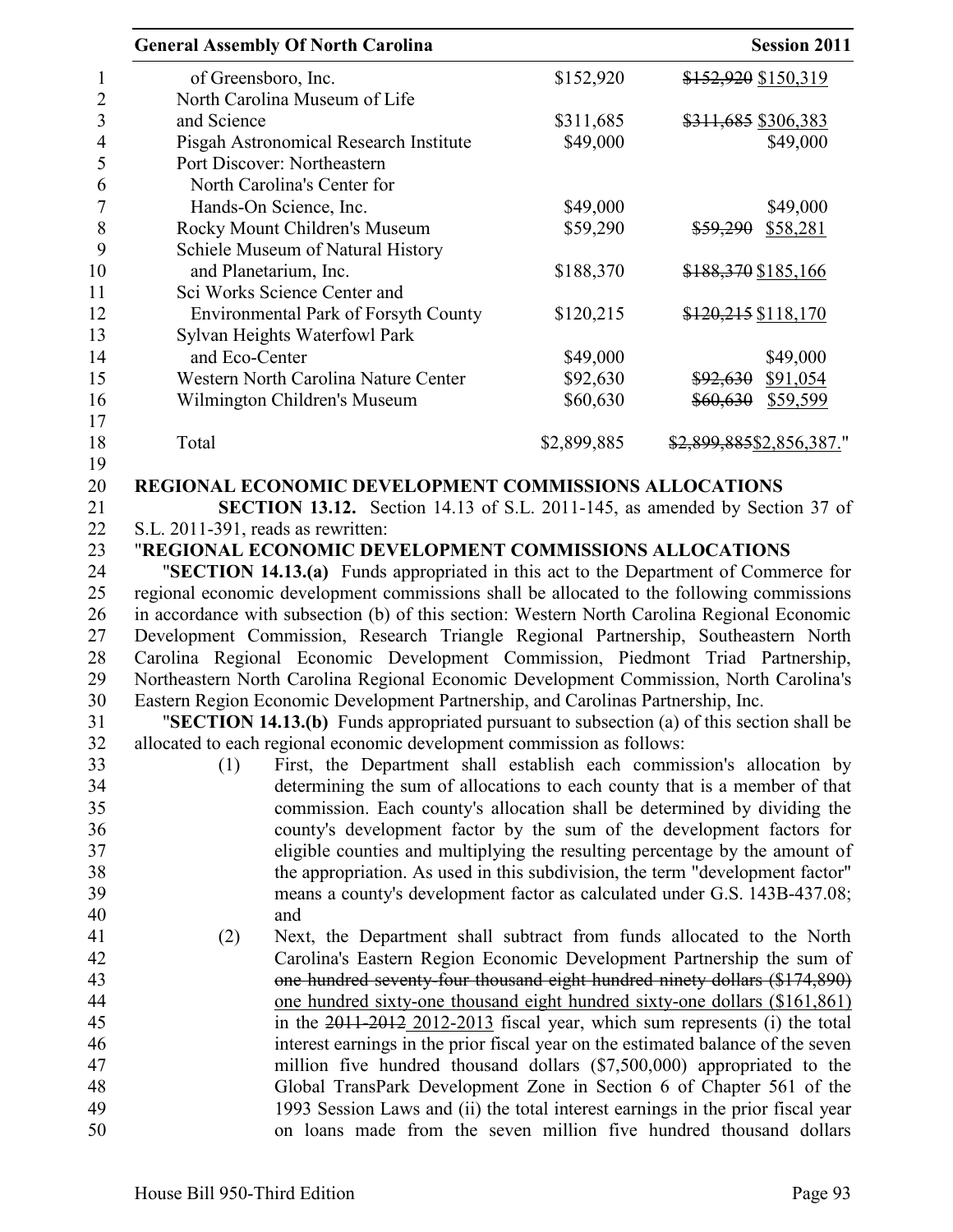|                         | <b>General Assembly Of North Carolina</b>                                                                                                                                       | <b>Session 2011</b> |
|-------------------------|---------------------------------------------------------------------------------------------------------------------------------------------------------------------------------|---------------------|
|                         | $(\$7,500,000)$ appropriated to the Global TransPark Development Zone in<br>Section 6 of Chapter 561 of the 1993 Session Laws; and                                              |                     |
| (3)                     | Next, the Department shall redistribute the sum of one hundred seventy-four<br>thousand eight hundred ninety dollars (\$174,890) one hundred sixty-one                          |                     |
|                         | thousand eight hundred sixty-one dollars $(\$161,861)$ in the $2011-2012$                                                                                                       |                     |
|                         | 2012-2013 fiscal year to the seven regional economic development                                                                                                                |                     |
|                         | commissions named in subsection (a) of this section. Each commission's                                                                                                          |                     |
|                         | share of this redistribution shall be determined according to the development<br>factor formula set out in subdivision (1) of this subsection. This                             |                     |
|                         | redistribution shall be in addition to each commission's allocation                                                                                                             |                     |
|                         | determined under subdivision (1) of this subsection.                                                                                                                            |                     |
|                         | "SECTION 14.13.(c) No more than one hundred twenty thousand dollars (\$120,000) in                                                                                              |                     |
|                         | State funds shall be used for the annual salary of any one employee of a regional economic                                                                                      |                     |
| development commission. |                                                                                                                                                                                 |                     |
|                         | "SECTION 14.13.(d) The General Assembly finds that successful economic development                                                                                              |                     |
|                         | requires the collaboration of the State, regions of the State, counties, and municipalities.<br>Therefore, the regional economic development commissions are encouraged to seek |                     |
|                         | supplemental funding from their county and municipal partners to continue and enhance their                                                                                     |                     |
|                         | efforts to attract and retain business in the State."                                                                                                                           |                     |
|                         |                                                                                                                                                                                 |                     |
|                         | <b>RURAL CENTER/RURAL JOBS FUND</b>                                                                                                                                             |                     |
|                         | <b>SECTION 13.13.</b> Section 14.20(d) of S.L. 2011-145 reads as rewritten:                                                                                                     |                     |
|                         | "SECTION 14.20.(d) Rural Jobs Infrastructure Grants. - A Rural Jobs Infrastructure                                                                                              |                     |
|                         | Grant is available to supplement other funds to be applied to the construction or installation                                                                                  |                     |
|                         | costs of an eligible project. Other funds contributed to the project may include federal funds,                                                                                 |                     |
|                         | State funds, and local funds, including contributions from private sector enterprises that may                                                                                  |                     |
|                         | benefit from the proposed improvements. A Rural Jobs Infrastructure Grant is subject to the                                                                                     |                     |
| following provisions:   |                                                                                                                                                                                 |                     |
| (1)                     | Eligibility. $-$ A local government unit is eligible for a Rural Jobs                                                                                                           |                     |
|                         | Infrastructure Grant if it is a rural county or is located in a rural county.                                                                                                   |                     |
| (2)                     | Maximum grant amount. – Grant funds shall be available based upon the                                                                                                           |                     |
|                         | number of private sector jobs to be created as a result of the investment from                                                                                                  |                     |
|                         | the Rural Jobs Infrastructure Grant Fund. An applicant for a grant may                                                                                                          |                     |
|                         | request up to five thousand dollars (\$5,000) per job to be created. An                                                                                                         |                     |
|                         | applicant for a Rural Jobs Infrastructure Grant shall not receive more than                                                                                                     |                     |
|                         | five hundred thousand dollars (\$500,000) for a proposed infrastructure<br>project. Notwithstanding the provisions of this subdivision, the Rural Center                        |                     |
|                         | may, if it deems it reasonable and appropriate based upon the number of                                                                                                         |                     |
|                         | private sector jobs created and/or the anticipated benefits to the community,                                                                                                   |                     |
|                         | award grant funds to a local government that exceed five thousand dollars                                                                                                       |                     |
|                         | (\$5,000) per job to be created, provided that the average amount of the total                                                                                                  |                     |
|                         | grant funds from the funds appropriated in subsection (a) of this section does                                                                                                  |                     |
|                         | not exceed five thousand dollars (\$5,000) per job to be created.                                                                                                               |                     |
| (3)                     | Matching funds. - A local government unit shall match a Rural Jobs                                                                                                              |                     |
|                         | Infrastructure Grant on a dollar-for-dollar basis. As part of the matching                                                                                                      |                     |
|                         | funds, recipients of grant funds under the provisions of this section shall                                                                                                     |                     |
|                         | contribute a cash match for the grant that is equivalent to at least five percent                                                                                               |                     |
|                         | (5%) of the grant amount. The required applicant cash-matching contribution                                                                                                     |                     |
|                         | shall come from local resources and may not be derived from other State or                                                                                                      |                     |
|                         | federal grant funds or from funds provided by the Rural Center."                                                                                                                |                     |
|                         |                                                                                                                                                                                 |                     |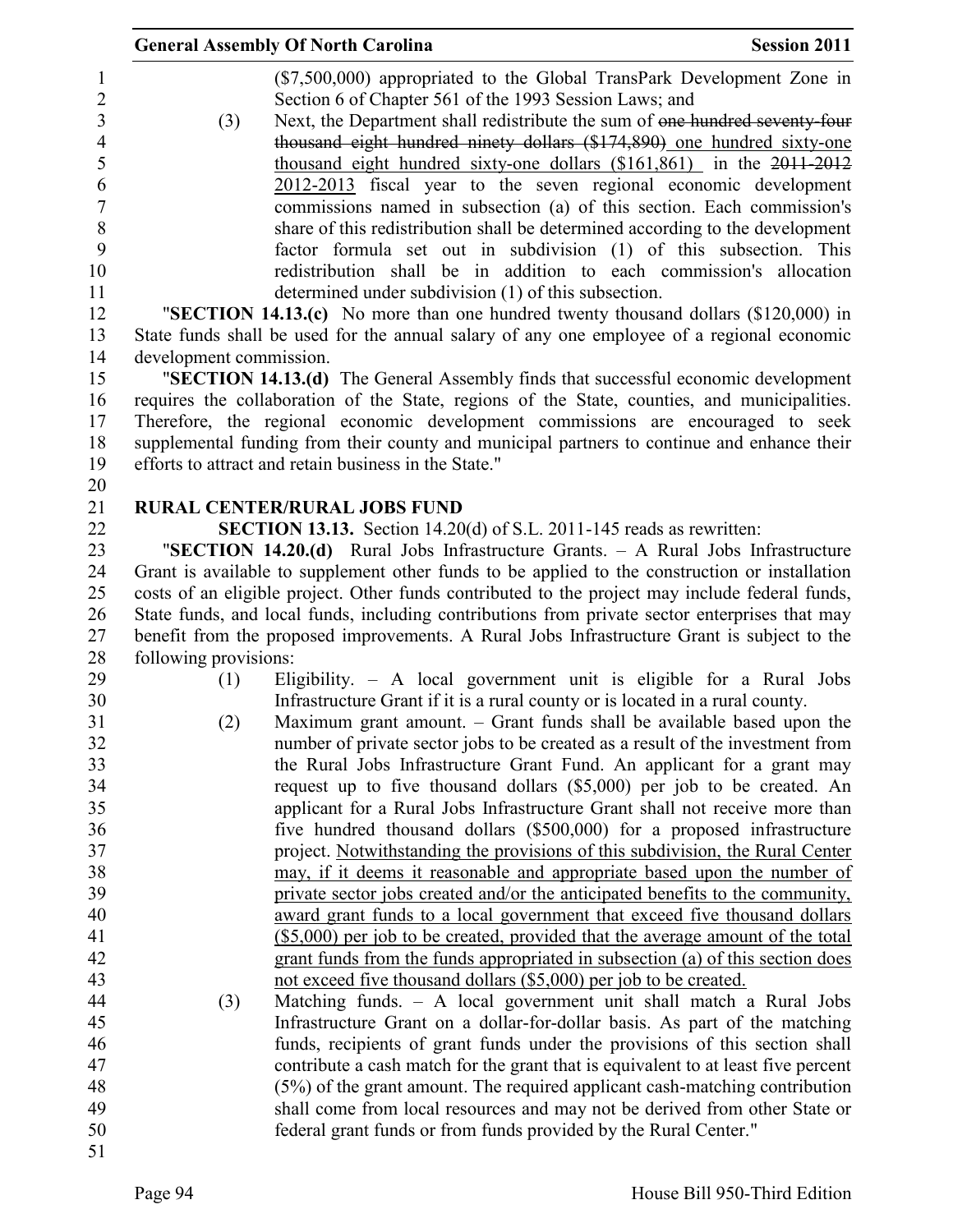|                         |                             | <b>General Assembly Of North Carolina</b>                                                             | <b>Session 2011</b> |
|-------------------------|-----------------------------|-------------------------------------------------------------------------------------------------------|---------------------|
| 1                       |                             | RURAL ECONOMIC DEVELOPMENT CENTER/INFRASTRUCTURE PROGRAM                                              |                     |
| $\overline{2}$          |                             | <b>SECTION 13.14.</b> Section 14.17(c) of S.L. 2011-145 reads as rewritten:                           |                     |
| $\overline{\mathbf{3}}$ |                             | "SECTION 14.17.(c) During each year of the 2011-2013 biennium, For the 2012-2013                      |                     |
| $\overline{4}$          |                             | fiscal year, the Rural Center may use up to three hundred twenty-nine thousand one hundred            |                     |
| 5                       |                             | seventy-eight dollars $(\$329,178)$ four percent $(4%)$ of the funds appropriated in this act-section |                     |
| 6                       |                             | to cover its expenses in administering the North Carolina Economic Infrastructure Program."           |                     |
| $\overline{7}$          |                             |                                                                                                       |                     |
| $\,8\,$                 |                             | REGIONAL ECONOMIC DEVELOPMENT COMMISSIONS/STUDY                                                       |                     |
| 9                       |                             | <b>SECTION 13.15.</b> The Legislative Research Commission is authorized to study the                  |                     |
| 10                      |                             | funding and alignment of the membership of each of the regional economic development                  |                     |
| 11                      |                             | commissions listed in Section 14.13 of S.L. 2011-145, as amended by Section 37 of S.L.                |                     |
| 12                      |                             | 2011-391, in order to determine (i) whether the needs of each member organization are being           |                     |
| 13                      |                             | adequately served by the commission of which it is a member and (ii) whether there are areas          |                     |
| 14                      |                             | in which improvement in service can be made in the most cost-effective manner.                        |                     |
| 15                      |                             |                                                                                                       |                     |
| 16                      |                             | PART XIV. DEPARTMENT OF PUBLIC SAFETY                                                                 |                     |
| 17                      |                             |                                                                                                       |                     |
| 18                      |                             | DIVISION OF ADULT CORRECTION/RELEASE DATES                                                            |                     |
| 19                      |                             | <b>SECTION 14.1.</b> Notwithstanding any other provision of law, the Division of Adult                |                     |
| 20                      |                             | Correction may establish more than two release dates per month for inmates leaving prison.            |                     |
| 21                      |                             |                                                                                                       |                     |
| 22                      | <b>INMATE MEDICAL COSTS</b> |                                                                                                       |                     |
| 23                      |                             | <b>SECTION 14.2.(a)</b> Section 19.20 of S.L. 2009-451 is repealed.                                   |                     |
| 24                      |                             | <b>SECTION 14.2.(b)</b> Section $18.10(a)$ of S.L. 2011-145 reads as rewritten:                       |                     |
| 25                      |                             | "SECTION 18.10.(a) The During the 2011-2013 fiscal biennium, the Department of                        |                     |
| 26                      |                             | CorrectionPublic Safety shall reimburse those providers and facilities providing approved             |                     |
| 27                      |                             | inmate medical services outside the correctional facility the lesser amount of either a rate of       |                     |
| 28                      |                             | seventy percent (70%) of the provider's then-current prevailing charge or two times the               |                     |
| 29                      |                             | then-current Medicaid rate for any given service. The Department shall have the right to audit        |                     |
| 30                      |                             | any given provider to determine the actual prevailing charge to ensure compliance with this           |                     |
| 31                      | provision.                  |                                                                                                       |                     |
| 32                      |                             | This section does apply to vendors providing services that are not billed on a fee-for-service        |                     |
| 33                      |                             | basis, such as temporary staffing. Nothing in this section shall preclude the Department from         |                     |
| 34                      |                             | contracting with a provider for services at rates that provide greater documentable cost              |                     |
| 35                      |                             | avoidance for the State than do the rates contained in this section or at rates that are less         |                     |
| 36                      |                             | favorable to the State but that will ensure the continued access to care."                            |                     |
| 37                      |                             | <b>SECTION 14.2.(c)</b> Section 18.10(d) of S.L. 2011-145 reads as rewritten:                         |                     |
| 38                      |                             | "SECTION 18.10.(d) The Department of Division of Adult Correction shall report to the                 |                     |
| 39                      |                             | Joint Legislative Commission on Governmental Operations Oversight Committee on Justice and            |                     |
| 40                      |                             | Public Safety and the Chairs of the House and Senate Appropriations Subcommittees on Justice          |                     |
| 41                      |                             | and Public Safety no later than November 1, 2011November 1, 2012, and quarterly thereafter            |                     |
| 42                      | on:                         |                                                                                                       |                     |
| 43                      | (1)                         | The volume of services provided by community medical providers that can                               |                     |
| 44                      |                             | be scheduled in advance and, of that volume, the percentage of those                                  |                     |
| 45                      |                             | services that are provided by contracted providers; and providers.                                    |                     |
| 46                      | (2)                         | The volume of services provided by community medical providers that                                   |                     |
| 47                      |                             | cannot be scheduled in advance and, of that volume, the percentage of those                           |                     |
| 48                      |                             | services that are provided by contracted providers.                                                   |                     |
| 49                      | (3)                         | The volume of services provided by community medical providers that are                               |                     |
| 50                      |                             | emergent cases requiring hospital admissions and the emergent cases not                               |                     |
| 51                      |                             | requiring hospital admissions.                                                                        |                     |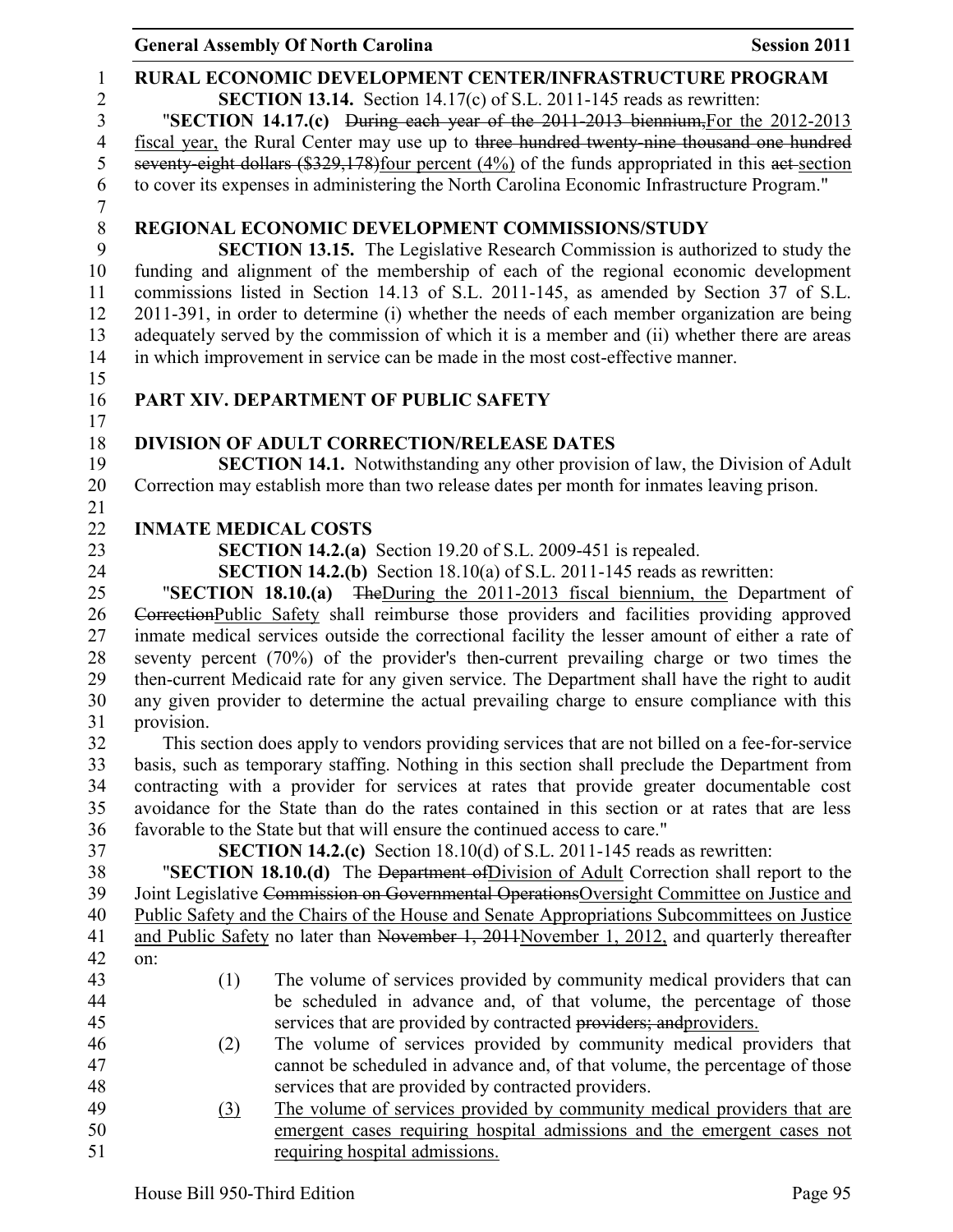|                        | <b>General Assembly Of North Carolina</b>                                                         | <b>Session 2011</b> |
|------------------------|---------------------------------------------------------------------------------------------------|---------------------|
| $\left(4\right)$       | The volume of inpatient medical services provided to Medicaid-eligible                            |                     |
|                        | inmates, the cost of treatment, and the estimated savings of paying the                           |                     |
|                        | nonfederal portion of Medicaid for the services.                                                  |                     |
| $\left( 5\right)$      | The status of the Division's efforts to contract with hospitals to provide                        |                     |
|                        | secure wards in each of the State's five prison regions."                                         |                     |
|                        | <b>TECHNICAL REVOCATION CENTER STUDY</b>                                                          |                     |
|                        | <b>SECTION 14.3.</b> The Division of Adult Correction of the Department of Public                 |                     |
|                        | Safety shall study the feasibility of creating a technical violation center to house probationers |                     |
|                        | ordered to serve a period of 90 days in confinement due to a technical violation of the condition |                     |
|                        | of their probation. The study would determine the feasibility and cost-effectiveness of using     |                     |
|                        | such a center operated by the Community Corrections Section for confinements resulting from       |                     |
|                        | technical corrections rather than placing the probationers in State prison facilities. The        |                     |
|                        | Department shall report its findings and recommendations to the Office of State Budget and        |                     |
|                        | Management and the House and Senate Appropriations Subcommittees on Justice and Public            |                     |
|                        | Safety no later than January 1, 2013.                                                             |                     |
|                        |                                                                                                   |                     |
|                        | STATE FUNDS MAY BE USED AS FEDERAL MATCHING FUNDS                                                 |                     |
|                        | <b>SECTION 14.4.</b> Funds appropriated in this act to the Department of Public Safety            |                     |
|                        | for the Division of Juvenile Justice for the 2012-2013 fiscal year may be used as matching        |                     |
|                        | funds for the Juvenile Accountability Incentive Block Grants. If North Carolina receives          |                     |
|                        | Juvenile Accountability Incentive Block Grants or a notice of funds to be awarded, the Office     |                     |
|                        | of State Budget and Management and the Governor's Crime Commission shall consult with the         |                     |
|                        | Division of Juvenile Justice regarding the criteria for awarding federal funds. The Office of     |                     |
|                        | State Budget and Management, the Governor's Crime Commission, and the Division of                 |                     |
|                        | Juvenile Justice shall report to the Chairs of the House of Representatives and Senate            |                     |
|                        | Appropriations Subcommittees on Justice and Public Safety and to the Joint Legislative            |                     |
|                        | Commission on Governmental Operations prior to allocation of the federal funds. The report        |                     |
|                        | shall identify the amount of funds to be received for the 2012-2013 fiscal year and the           |                     |
|                        | allocation of funds by program and purpose. Any Juvenile Accountability Incentive Block           |                     |
|                        | Grant awarded to North Carolina is subject to the provisions of G.S. 143C-7-1 and shall not       |                     |
|                        | obligate the State financially in future fiscal years.                                            |                     |
|                        |                                                                                                   |                     |
|                        | REPEAL REQUIREMENT REGARDING THE STAFFING TREATMENT MODEL                                         |                     |
|                        | AT YOUTH DEVELOPMENT CENTERS                                                                      |                     |
|                        | <b>SECTION 14.5.</b> Section 17.7 of S.L. 2011-145 is repealed.                                   |                     |
|                        |                                                                                                   |                     |
|                        | <b>MULTIPURPOSE GROUP HOME FUNDS</b>                                                              |                     |
|                        | <b>SECTION 14.6.</b> Of the funds appropriated in this act to the Department of Public            |                     |
|                        | Safety for the Division of Juvenile Justice, the sum of five hundred fifty thousand dollars       |                     |
|                        | (\$550,000) shall be used to continue operating a multipurpose group home in Craven County.       |                     |
|                        |                                                                                                   |                     |
|                        | <b>JUVENILE CRIME PREVENTION COUNCIL FUNDS</b>                                                    |                     |
|                        | <b>SECTION 14.7.</b> Section 17.4(b) of S.L. 2011-145 reads as rewritten:                         |                     |
|                        | "SECTION 17.4.(b) Of the funds appropriated by this act for the 2011-20122012-2013                |                     |
|                        | fiscal year to the Department of Juvenile Justice and Delinquency Prevention-Department of        |                     |
|                        | Public Safety for Juvenile Crime Prevention Council grants, the sum of one hundred                |                     |
|                        | twenty-one thousand six hundred dollars (\$121,600) shall be transferred to Project Challenge     |                     |
|                        | North Carolina, Inc., to be used for the continued support of Project Challenge programs          |                     |
| throughout the State." |                                                                                                   |                     |
|                        |                                                                                                   |                     |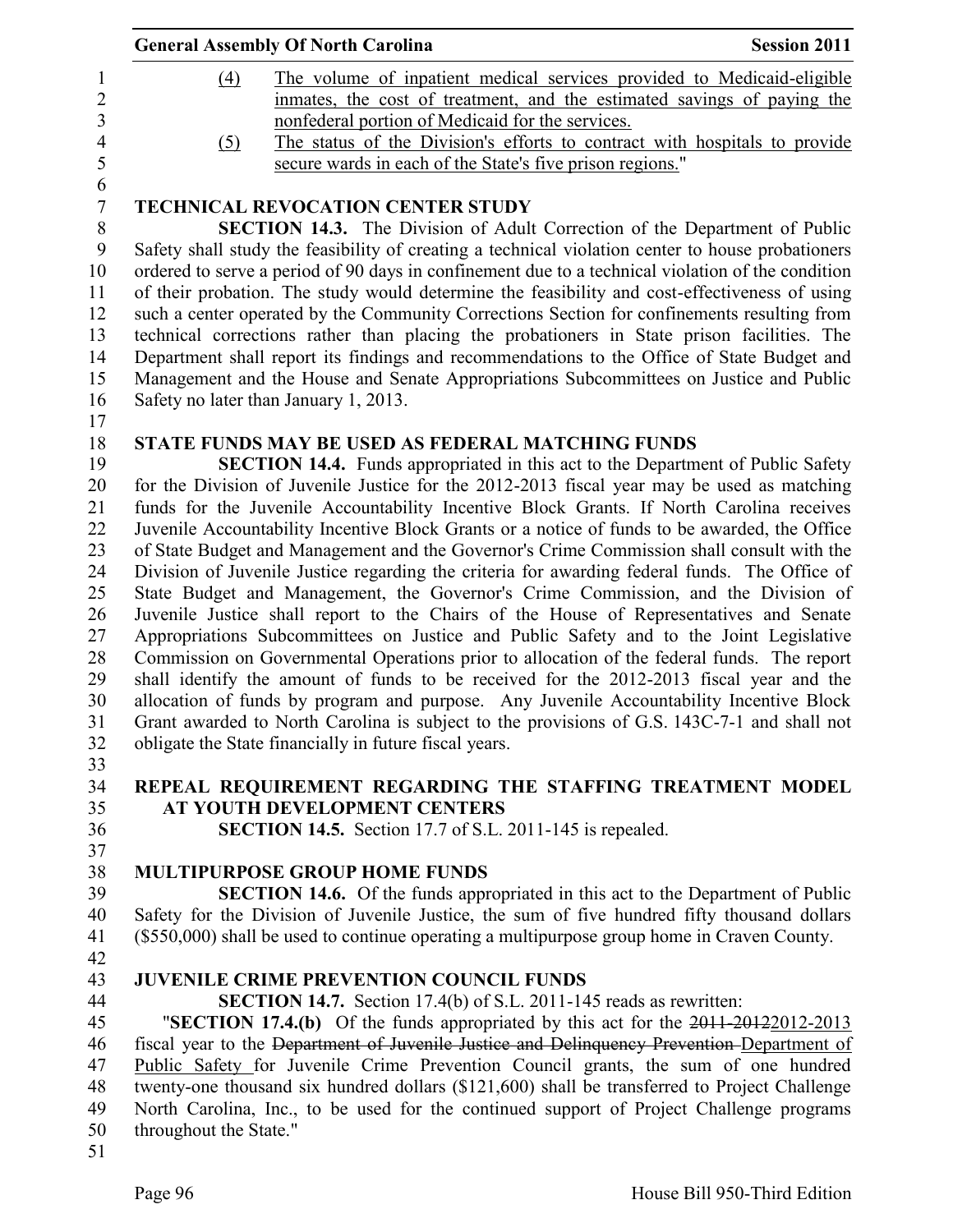|                                |                               | <b>General Assembly Of North Carolina</b>                                                                                                                                             | <b>Session 2011</b> |
|--------------------------------|-------------------------------|---------------------------------------------------------------------------------------------------------------------------------------------------------------------------------------|---------------------|
| $\mathbf{1}$<br>$\overline{c}$ |                               | STRATEGIC PLAN FOR FACILITY CLOSURE, CONSTRUCTION, AND REPAIR<br><b>SECTION 14.8.</b> The Department of Public Safety shall study the population                                      |                     |
| $\overline{\mathbf{3}}$        |                               | dynamics of detention and secure confinement at the Youth Development Centers operated by                                                                                             |                     |
| $\overline{4}$                 |                               | the Department and shall submit a strategic plan for facility closure, construction, and repair                                                                                       |                     |
| 5                              |                               | and renovation to the Chairs of the House of Representatives and Senate Appropriations<br>Subcommittees on Justice and Public Safety by February 1, 2013. The strategic plan required |                     |
| 6<br>$\overline{7}$            |                               | by this section shall include cost estimates for any proposed projects.                                                                                                               |                     |
| 8<br>9                         |                               |                                                                                                                                                                                       |                     |
| 10                             |                               | PART XV. DEPARTMENT OF JUSTICE                                                                                                                                                        |                     |
| 11<br>12                       |                               | <b>ITEMIZED BILLING FOR LEGAL SERVICES PROVIDED TO STATE AGENCIES</b><br><b>SECTION 15.1.</b> Article 1 of Chapter 114 of the General Statutes is amended by                          |                     |
| 13                             | adding a new section to read: |                                                                                                                                                                                       |                     |
| 14                             |                               | "§ 114-8.5. Itemized billing for legal services provided to State agencies.                                                                                                           |                     |
| 15                             |                               | Whenever the Department of Justice charges a State agency, board, or commission for legal                                                                                             |                     |
| 16                             |                               | services rendered by the Department, the Department shall do so by providing the agency,                                                                                              |                     |
| 17<br>18                       |                               | board, or commission with an invoice that includes at least all of the following information for                                                                                      |                     |
| 19                             | all charges:                  |                                                                                                                                                                                       |                     |
| 20                             | $\Box$<br>(2)                 | The case for which the agency, board, or commission is being charged.<br>The name of each attorney who worked on each case and the number of                                          |                     |
| 21                             |                               | hours worked by each attorney.                                                                                                                                                        |                     |
| 22                             | (3)                           | The hourly rate being charged by each attorney."                                                                                                                                      |                     |
| 23                             |                               |                                                                                                                                                                                       |                     |
| 24                             |                               | <b>BIANNUAL REPORTING ON ATTORNEY ACTIVITY</b>                                                                                                                                        |                     |
| 25                             |                               | <b>SECTION 15.2.</b> Beginning on February 1, 2013, and every six months thereafter,                                                                                                  |                     |
| 26                             |                               | the Attorney General shall report on the work of Department of Justice attorneys during the                                                                                           |                     |
| 27                             |                               | previous two quarters. The reports required by this section shall be filed with the Chairs of the                                                                                     |                     |
| 28                             |                               | House and Senate Appropriations Subcommittees on Justice and Public Safety and with the                                                                                               |                     |
| 29                             |                               | Fiscal Research Division of the General Assembly as follows:                                                                                                                          |                     |
| 30                             | (1)                           | Agency-specific work. - A report on the work of Department of Justice                                                                                                                 |                     |
| 31                             |                               | attorneys for State agencies. This report shall include at least all of the                                                                                                           |                     |
| 32                             |                               | following information:                                                                                                                                                                |                     |
| 33                             |                               | The amount of time spent working for each State department and<br>a.                                                                                                                  |                     |
| 34                             |                               | agency.                                                                                                                                                                               |                     |
| 35                             |                               | The amount of time spent on each case for each State department and<br>b.                                                                                                             |                     |
| 36                             |                               | agency.                                                                                                                                                                               |                     |
| 37<br>38                       |                               | The amount billed to each State agency for the legal services<br>$\mathbf{c}$ .<br>provided.                                                                                          |                     |
| 39                             | (2)                           | Other work. $- A$ report on the work of Department of Justice attorneys that                                                                                                          |                     |
| 40                             |                               | is not on behalf of a particular State agency. The report required by this                                                                                                            |                     |
| 41                             |                               | subdivision shall include all of the information required by subdivision (1)                                                                                                          |                     |
| 42                             |                               | of this section. The report shall include at least all of the following                                                                                                               |                     |
| 43                             |                               | information:                                                                                                                                                                          |                     |
| 44                             |                               | The amount of time spent by each unit of the Department of Justice.<br>a.                                                                                                             |                     |
| 45                             |                               | The amount of time spent on each particular matter for each unit of<br>b.                                                                                                             |                     |
| 46                             |                               | the Department of Justice.                                                                                                                                                            |                     |
| 47                             |                               |                                                                                                                                                                                       |                     |
| 48                             | <b>CONSOLIDATE</b>            | <b>OFFICE</b><br><b>MANAGED</b><br>OF<br><b>CARE</b><br><b>PATIENT</b>                                                                                                                | <b>ASSISTANCE</b>   |
| 49                             |                               | PROGRAM BY TRANSFERRING THE DEPARTMENT OF JUSTICE, HEALTH                                                                                                                             |                     |
| 50                             |                               | INSURANCE CONSUMER PROTECTION UNIT, TO THE DEPARTMENT OF                                                                                                                              |                     |
| 51                             | <b>INSURANCE</b>              |                                                                                                                                                                                       |                     |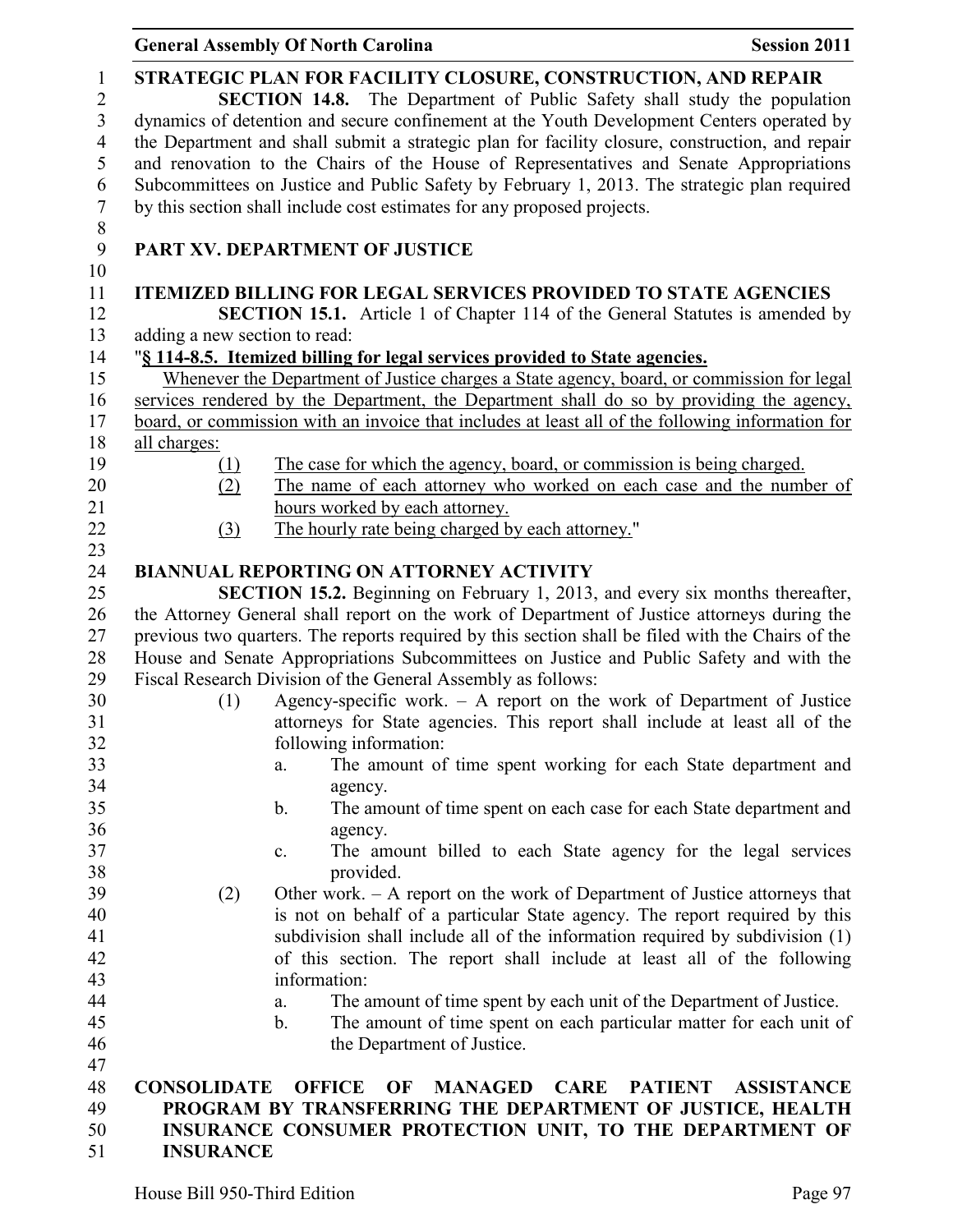**SECTION 15.3.(a)** The Department of Justice, Health Insurance Consumer Protection Unit, and any portion of the Managed Care Patient Assistance Program managed by the Department of Justice is transferred to the Department of Insurance. This transfer shall have all of the elements of a Type I transfer, as described in G.S. 143A-6. **SECTION 15.3.(b)** G.S. 143-730(a) reads as rewritten: "(a) The Office of Managed Care Patient Assistance Program is established in an existing State agency or department designated by the Governor. The Director of the Office of 8 Managed Care Patient Assistance Program shall be appointed by the Governor. the Department of Insurance." **PART XVI. JUDICIAL DEPARTMENT STUDY MANAGEMENT OF MAGISTRATE SCHEDULES SECTION 16.1.** The Administrative Office of the Courts shall study the management of magistrate schedules throughout the General Court of Justice and make recommendations to (i) provide for more efficient use of the magistrates established for each county; and (ii) ensure that each county has sufficient coverage to adequately respond to law enforcement and the public. The Administrative Office of the Courts shall report its finding and recommendations to the Chairs of the House and Senate Appropriations Subcommittees on Justice and Public Safety by March 1, 2013. **FAMILY COURT PROGRAMS SECTION 16.2.** The Administrative Office of the Courts shall provide direction and oversight to the existing family court programs in order to ensure that each district with a family court program is utilizing best practices and is working effectively and efficiently in the disposition of domestic and juvenile cases. The Administrative Office of the Courts shall report on its efforts in this regard and the results of those efforts to the Chairs of the House and Senate Appropriations Subcommittees on Justice and Public Safety by March 1, 2013. **FOREIGN LANGUAGE INTERPRETERS FOR THE COURTS SECTION 16.3.(a)** G.S. 7A-314(f) is repealed. **SECTION 16.3.(b)** G.S. 7A-343 reads as rewritten: "**§ 7A-343. Duties of Director.**  The Director is the Administrative Officer of the Courts, and the Director's duties include all of the following: … (9c) Prescribe policies and procedures for the appointment and payment of foreign language interpreters in those cases specified in G.S. 7A-314(f). interpreters. These policies and procedures shall be applied uniformly throughout the General Court of Justice. After consultation with the Joint Legislative Commission on Governmental Operations, the Director may also convert contractual foreign language interpreter positions to permanent State positions when the Director determines that it is more cost-effective to do so. …." **SECTION 16.3.(c)** The Judicial Department may use funds appropriated and funds available to the Department to provide assistance to persons with limited proficiency in English to assist the court in the fair, efficient, and accurate transaction of business and provide more meaningful access to the courts.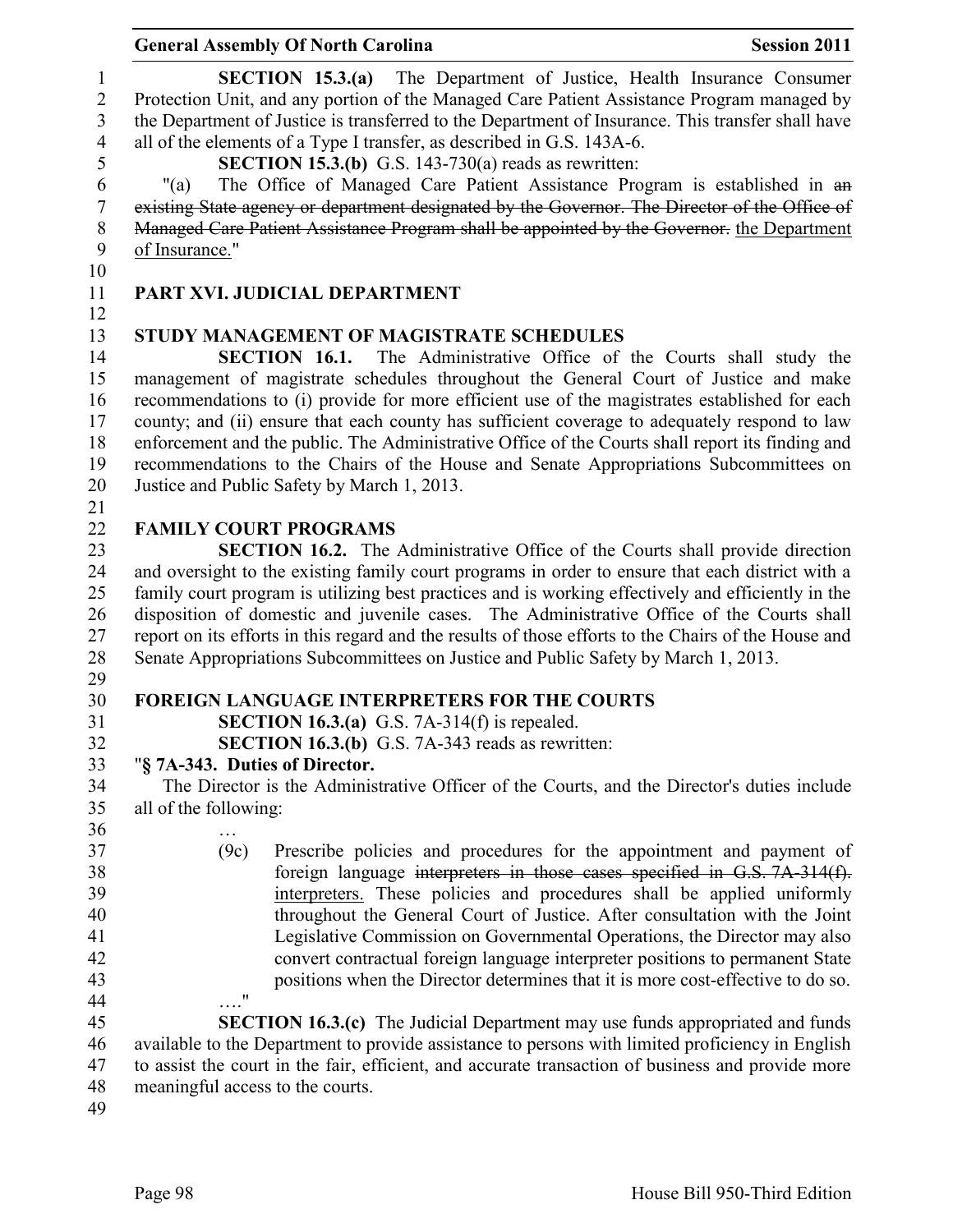|               | <b>General Assembly Of North Carolina</b>                                                                                                                 | <b>Session 2011</b> |
|---------------|-----------------------------------------------------------------------------------------------------------------------------------------------------------|---------------------|
|               | EXTEND SUNSET ON PILOT PROJECT FOR ELECTRONIC FILING IN                                                                                                   |                     |
|               | DOMESTIC VIOLENCE AND CIVIL NO-CONTACT CASES IN ALAMANCE                                                                                                  |                     |
| <b>COUNTY</b> |                                                                                                                                                           |                     |
|               | <b>SECTION 16.4.(a)</b> Section 15.13(b) of S.L. 2010-31 reads as rewritten:                                                                              |                     |
|               | "SECTION 15.13.(b) This section expires $\frac{\text{June }30, 2012}{2012}$ . June 30, 2014."                                                             |                     |
|               | <b>SECTION 16.4.(b)</b> This section becomes effective June 30, 2012.                                                                                     |                     |
|               | <b>EXPAND USES FOR COURT INFORMATION TECHNOLOGY FUND</b>                                                                                                  |                     |
|               | <b>SECTION 16.5.(a)</b> G.S. 7A-343.2 reads as rewritten:                                                                                                 |                     |
|               | "§ 7A-343.2. Court Information Technology and Facilities Fund.                                                                                            |                     |
| (a)           | Fund. - The Court Information Technology and Facilities Fund is established within                                                                        |                     |
|               | the Judicial Department as a special revenue fund. Interest and other investment income earned                                                            |                     |
|               | by the Fund accrues to it. The Fund consists of the following revenues:                                                                                   |                     |
| (1)           | All monies collected by the Director pursuant to G.S. 7A-109(d) and<br>G.S. 7A-49.5.                                                                      |                     |
| (2)           | State judicial facilities fees credited to the Fund under G.S. 7A-304 through<br>G.S. 7A-307.                                                             |                     |
| (b)           | Use. – Money in the Fund derived from State judicial facilities fees must be used to                                                                      |                     |
|               | upgrade, maintain, and operate State judicial facilities and the judicial and county courthouse                                                           |                     |
|               | phone systems. All other monies in the Fund must be used to supplement funds otherwise                                                                    |                     |
|               | available to the Judicial Department for court information technology and office automation                                                               |                     |
| needs.        |                                                                                                                                                           |                     |
| (c)           | Report. – The Director must report by August 1 and February 1 of each year to the                                                                         |                     |
|               | Joint Legislative Commission on Governmental Operations, the Chairs of the Senate and House                                                               |                     |
|               | Appropriations Committees, and the Chairs of the Senate and House Appropriations                                                                          |                     |
|               | Subcommittees on Justice and Public Safety. The report must include the following:                                                                        |                     |
| (1)           | Amounts credited in the preceding six months to the Fund.                                                                                                 |                     |
| (2)           | Amounts expended in the preceding six months from the Fund and the                                                                                        |                     |
|               | purposes of the expenditures.                                                                                                                             |                     |
| (3)           | Proposed expenditures of the monies in the Fund."                                                                                                         |                     |
|               | <b>SECTION 16.5.(b)</b> G.S. 7A-304 reads as rewritten:                                                                                                   |                     |
|               | "§ 7A-304. Costs in criminal actions.                                                                                                                     |                     |
| (a)           | In every criminal case in the superior or district court, wherein the defendant is                                                                        |                     |
|               | convicted, or enters a plea of guilty or not contendere, or when costs are assessed against the                                                           |                     |
|               | prosecuting witness, the following costs shall be assessed and collected. No costs may be                                                                 |                     |
|               | assessed when a case is dismissed. Costs under this section may not be waived unless the judge                                                            |                     |
|               | makes a written finding of just cause to grant such a waiver.                                                                                             |                     |
|               |                                                                                                                                                           |                     |
| (2a)          | For the upgrade, maintenance, and operation of State judicial facilities and                                                                              |                     |
|               | the judicial and county courthouse phone systems, the sum of four dollars                                                                                 |                     |
|               | (\$4.00), to be credited to the Court Information Technology and Facilities                                                                               |                     |
|               | Fund.                                                                                                                                                     |                     |
| 11            |                                                                                                                                                           |                     |
|               |                                                                                                                                                           |                     |
|               | <b>SECTION 16.5.(c)</b> G.S. 7A-305 reads as rewritten:                                                                                                   |                     |
|               | "§ 7A-305. Costs in civil actions.                                                                                                                        |                     |
| (a)           | In every civil action in the superior or district court, except for actions brought                                                                       |                     |
|               | under Chapter 50B of the General Statutes, shall be assessed:                                                                                             |                     |
| .             |                                                                                                                                                           |                     |
| (1a)          | For the upgrade, maintenance, and operation of State judicial facilities and<br>the judicial and county courthouse phone systems, the sum of four dollars |                     |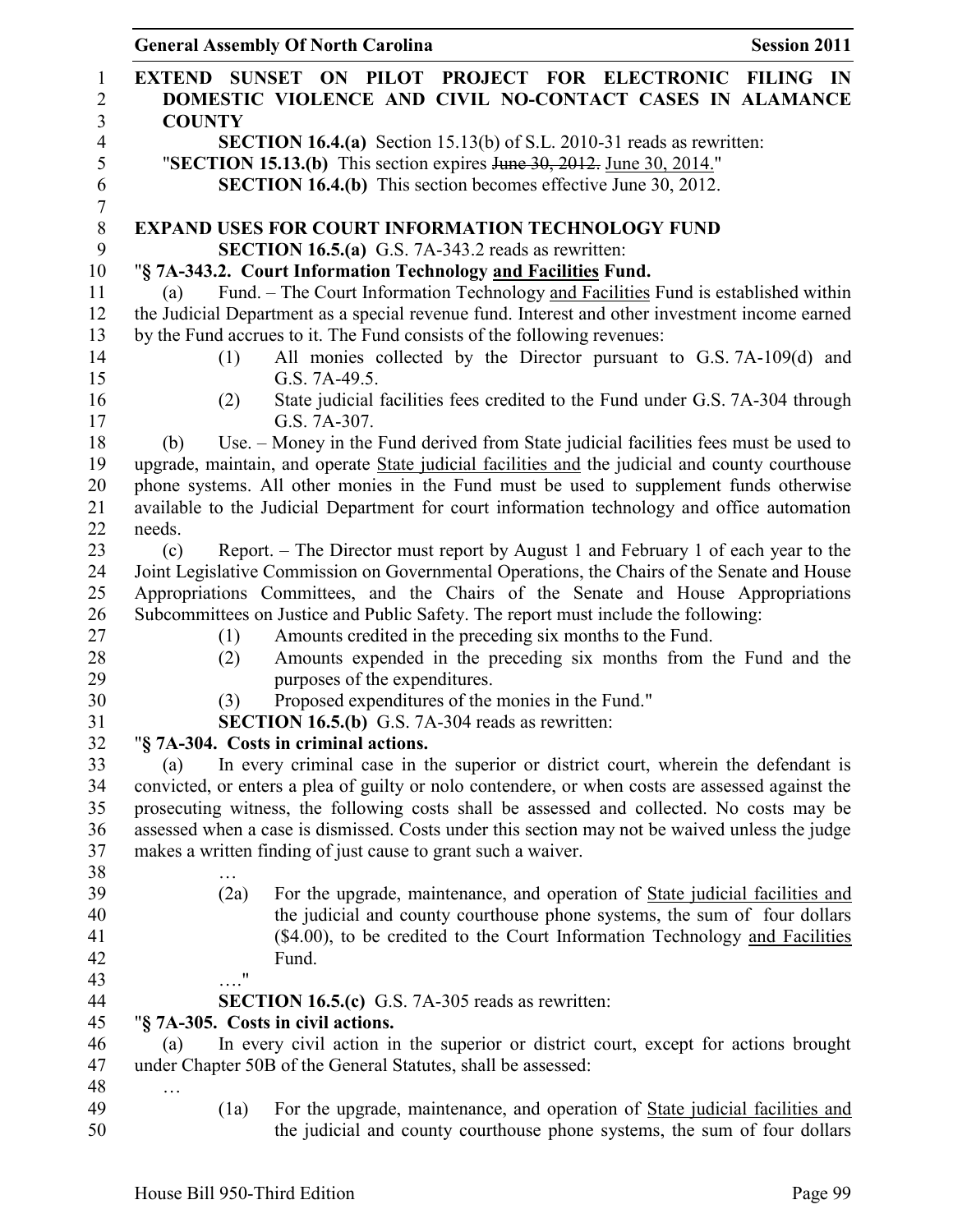|                  | <b>General Assembly Of North Carolina</b>                                                                                                                                                                                                                                                                                                                            | <b>Session 2011</b> |
|------------------|----------------------------------------------------------------------------------------------------------------------------------------------------------------------------------------------------------------------------------------------------------------------------------------------------------------------------------------------------------------------|---------------------|
|                  | (\$4.00), to be credited to the Court Information Technology and Facilities<br>Fund.                                                                                                                                                                                                                                                                                 |                     |
| (a5)             | In every civil action in the superior or district court wherein a party files a pleading<br>containing one or more counterclaims or cross-claims, except for counterclaim and cross-claim<br>actions brought under Chapter 50B of the General Statutes for which costs are assessed<br>pursuant to subsection (a1) of this section, the following shall be assessed: |                     |
| (2)              | For the upgrade, maintenance, and operation of State judicial facilities and<br>the judicial and county courthouse phone systems, the sum of four dollars<br>(\$4.00), to be credited to the Court Information Technology and Facilities<br>Fund.                                                                                                                    |                     |
|                  | 11                                                                                                                                                                                                                                                                                                                                                                   |                     |
|                  | <b>SECTION 16.5.(d)</b> G.S. 7A-306 reads as rewritten:<br>"§ 7A-306. Costs in special proceedings.                                                                                                                                                                                                                                                                  |                     |
| (a)<br>assessed: | In every special proceeding in the superior court, the following costs shall be                                                                                                                                                                                                                                                                                      |                     |
|                  | For the upgrade, maintenance, and operation of State judicial facilities and<br>(1a)<br>the judicial and county courthouse phone systems, the sum of four dollars<br>(\$4.00), to be credited to the Court Information Technology and Facilities<br>Fund.<br>11                                                                                                      |                     |
|                  |                                                                                                                                                                                                                                                                                                                                                                      |                     |
|                  | <b>SECTION 16.5.(e)</b> G.S. 7A-307 reads as rewritten:<br>"§ 7A-307. Costs in administration of estates.                                                                                                                                                                                                                                                            |                     |
| (a)              | In the administration of the estates of decedents, minors, incompetents, of missing                                                                                                                                                                                                                                                                                  |                     |
|                  | persons, and of trusts under wills and under powers of attorney, in trust proceedings under<br>G.S. 36C-2-203, in estate proceedings under G.S. 28A-2-4, and in collections of personal<br>property by affidavit, the following costs shall be assessed:                                                                                                             |                     |
|                  |                                                                                                                                                                                                                                                                                                                                                                      |                     |
| (1a)             | For the upgrade, maintenance, and operation of State judicial facilities and<br>the judicial and county courthouse phone systems, the sum of four dollars<br>(\$4.00), to be credited to the Court Information Technology and Facilities                                                                                                                             |                     |
|                  | Fund.                                                                                                                                                                                                                                                                                                                                                                |                     |
|                  | $\ldots$ "                                                                                                                                                                                                                                                                                                                                                           |                     |
| " $(d)$          | <b>SECTION 16.5.(f)</b> G.S. 7A-49.5(d) reads as rewritten:<br>Any funds received by the Administrative Office of the Courts from the vendor                                                                                                                                                                                                                         |                     |
|                  | selected pursuant to subsection (c) of this section, other than applicable statutory court costs, as                                                                                                                                                                                                                                                                 |                     |
|                  | a result of electronic filing, shall be deposited in the Court Information Technology and                                                                                                                                                                                                                                                                            |                     |
|                  | Facilities Fund in accordance with G.S. 7A-343.2."                                                                                                                                                                                                                                                                                                                   |                     |
|                  | <b>SECTION 16.5.(g)</b> G.S. 7A-109(d) reads as rewritten:                                                                                                                                                                                                                                                                                                           |                     |
| " $(d)$          | In order to facilitate public access to court records, except where public access is                                                                                                                                                                                                                                                                                 |                     |
|                  | prohibited by law, the Director may enter into one or more nonexclusive contracts under                                                                                                                                                                                                                                                                              |                     |
|                  | reasonable cost recovery terms with third parties to provide remote electronic access to the                                                                                                                                                                                                                                                                         |                     |
|                  | records by the public. Costs recovered pursuant to this subsection shall be remitted to the State<br>Treasurer to be held in the Court Information Technology and Facilities Fund established in                                                                                                                                                                     |                     |
| G.S. 7A-343.2."  |                                                                                                                                                                                                                                                                                                                                                                      |                     |
|                  | <b>SECTION 16.5.(h)</b> G.S. 7A-455.1(f) reads as rewritten:                                                                                                                                                                                                                                                                                                         |                     |
| " $(f)$          | Of each appointment fee collected under this section, the sum of fifty-five dollars<br>(\$55.00) shall be credited to the Indigent Persons' Attorney Fee Fund and the sum of five                                                                                                                                                                                    |                     |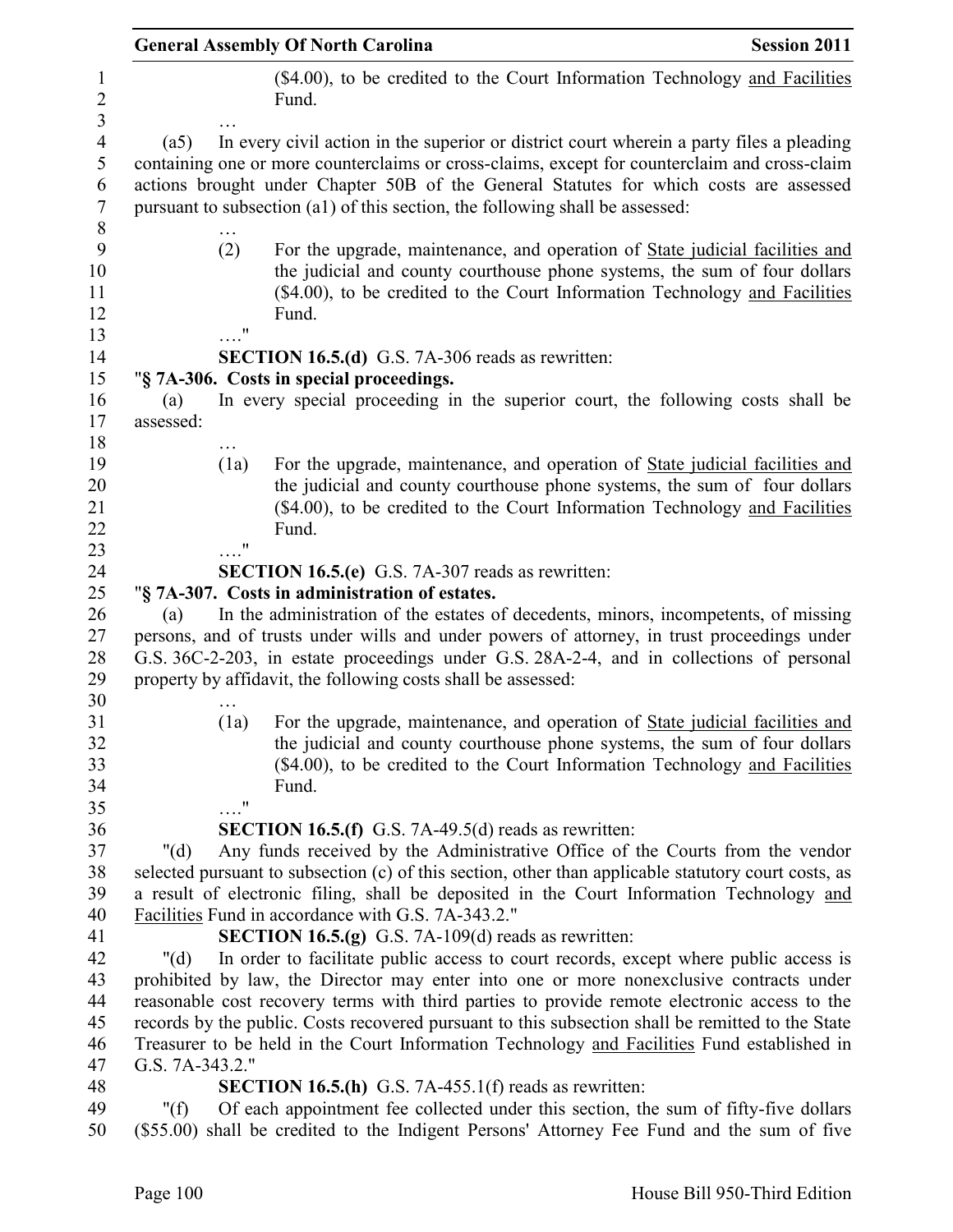|                |      | <b>General Assembly Of North Carolina</b>                                                                                                                      | <b>Session 2011</b> |
|----------------|------|----------------------------------------------------------------------------------------------------------------------------------------------------------------|---------------------|
| 1              |      | dollars (\$5.00) shall be credited to the Court Information Technology and Facilities Fund under                                                               |                     |
| $\overline{2}$ |      | G.S. 7A-343.2. These fees shall not revert."                                                                                                                   |                     |
| 3              |      | <b>SECTION 16.5.(i)</b> This section is effective when it becomes law.                                                                                         |                     |
| $\overline{4}$ |      |                                                                                                                                                                |                     |
| 5              |      | WAIVER OF MEDIATION FEES TO REQUIRE FINDING OF JUST CAUSE                                                                                                      |                     |
| 6              |      | <b>SECTION 16.6.(a)</b> G.S. 7A-38.7 reads as rewritten:                                                                                                       |                     |
| $\overline{7}$ |      | "§ 7A-38.7. Dispute resolution fee for cases resolved in mediation.                                                                                            |                     |
| $8\,$          | (a)  | In each criminal case filed in the General Court of Justice that is resolved through                                                                           |                     |
| 9              |      | referral to a community mediation center, a dispute resolution fee shall be assessed in the sum                                                                |                     |
| 10             |      | of sixty dollars (\$60.00) per mediation to support the services provided by the community                                                                     |                     |
| 11             |      | mediation centers and the Mediation Network of North Carolina. Fees assessed under this                                                                        |                     |
| 12             |      | section shall be paid to the clerk of superior court in the county where the case was filed and                                                                |                     |
| 13             |      | remitted by the clerk to the Mediation Network of North Carolina. The Mediation Network                                                                        |                     |
| 14             |      | may retain up to three dollars (\$3.00) of this amount as an allowance for its administrative                                                                  |                     |
| 15             |      | expenses. The Mediation Network must remit the remainder of this amount to the community                                                                       |                     |
| 16             |      | mediation center that mediated the case. The court may waive or reduce a fee assessed under                                                                    |                     |
| 17             |      | this section only upon entry of a written order, supported by findings of fact and conclusions of                                                              |                     |
| 18             |      | law, determining there is just cause to grant the waiver or reduction.                                                                                         |                     |
| 19             | (b)  | Before providing the district attorney with a dismissal form, the community                                                                                    |                     |
| 20             |      | mediation center shall require proof that the defendant has paid the dispute resolution fee as                                                                 |                     |
| 21             |      | required by subsection (a) of this section and shall attach the receipt to the dismissal form."                                                                |                     |
| 22             |      | <b>SECTION 16.6.(b)</b> G.S. 7A-304(a) reads as rewritten:                                                                                                     |                     |
| 23             | "(a) | In every criminal case in the superior or district court, wherein the defendant is                                                                             |                     |
| 24             |      | convicted, or enters a plea of guilty or nolo contendere, or when costs are assessed against the                                                               |                     |
| 25             |      | prosecuting witness, the following costs shall be assessed and collected. No costs may be                                                                      |                     |
| 26             |      | assessed when a case is dismissed. Costs under this section may not be waived unless the judge                                                                 |                     |
| 27             |      | makes a written finding of just cause to grant such a waiver. Only upon entry of a written order,                                                              |                     |
| 28             |      | supported by findings of fact and conclusions of law, determining that there is just cause, the                                                                |                     |
| 29             |      | court may (i) waive costs assessed under this section or (ii) waive or reduce costs assessed                                                                   |                     |
| 30             |      | under subdivisions $(7)$ or $(8)$ of this section.                                                                                                             |                     |
| 31             |      |                                                                                                                                                                |                     |
| 32             | (7)  | For the services of the North Carolina State Crime Laboratory facilities, the                                                                                  |                     |
| 33             |      | district or superior court judge shall, upon conviction, order payment of the                                                                                  |                     |
| 34             |      | sum of six hundred dollars (\$600.00) to be remitted to the Department of                                                                                      |                     |
| 35             |      | Justice for support of the State Bureau of Investigation. This cost shall be                                                                                   |                     |
| 36             |      | assessed only in cases in which, as part of the investigation leading to the                                                                                   |                     |
| 37             |      | defendant's conviction, the laboratories have performed DNA analysis of the                                                                                    |                     |
| 38             |      | crime, tests of bodily fluids of the defendant for the presence of alcohol or                                                                                  |                     |
| 39             |      | controlled substances, or analysis of any controlled substance possessed by                                                                                    |                     |
| 40             |      | the defendant or the defendant's agent. The court may waive or reduce the                                                                                      |                     |
| 41             |      | amount of the payment required by this subdivision upon a finding of just                                                                                      |                     |
| 42             |      | cause to grant such a waiver or reduction.                                                                                                                     |                     |
| 43             | (8)  | For the services of any crime laboratory facility operated by a local                                                                                          |                     |
| 44             |      | government or group of local governments, the district or superior court                                                                                       |                     |
| 45             |      | judge shall, upon conviction, order payment of the sum of six hundred                                                                                          |                     |
| 46             |      | dollars (\$600.00) to be remitted to the general fund of the local                                                                                             |                     |
| 47<br>48       |      | governmental unit that operates the laboratory to be used for law                                                                                              |                     |
| 49             |      | enforcement purposes. The cost shall be assessed only in cases in which, as<br>part of the investigation leading to the defendant's conviction, the laboratory |                     |
| 50             |      | has performed DNA analysis of the crime, test of bodily fluids of the                                                                                          |                     |
| 51             |      | defendant for the presence of alcohol or controlled substances, or analysis of                                                                                 |                     |
|                |      |                                                                                                                                                                |                     |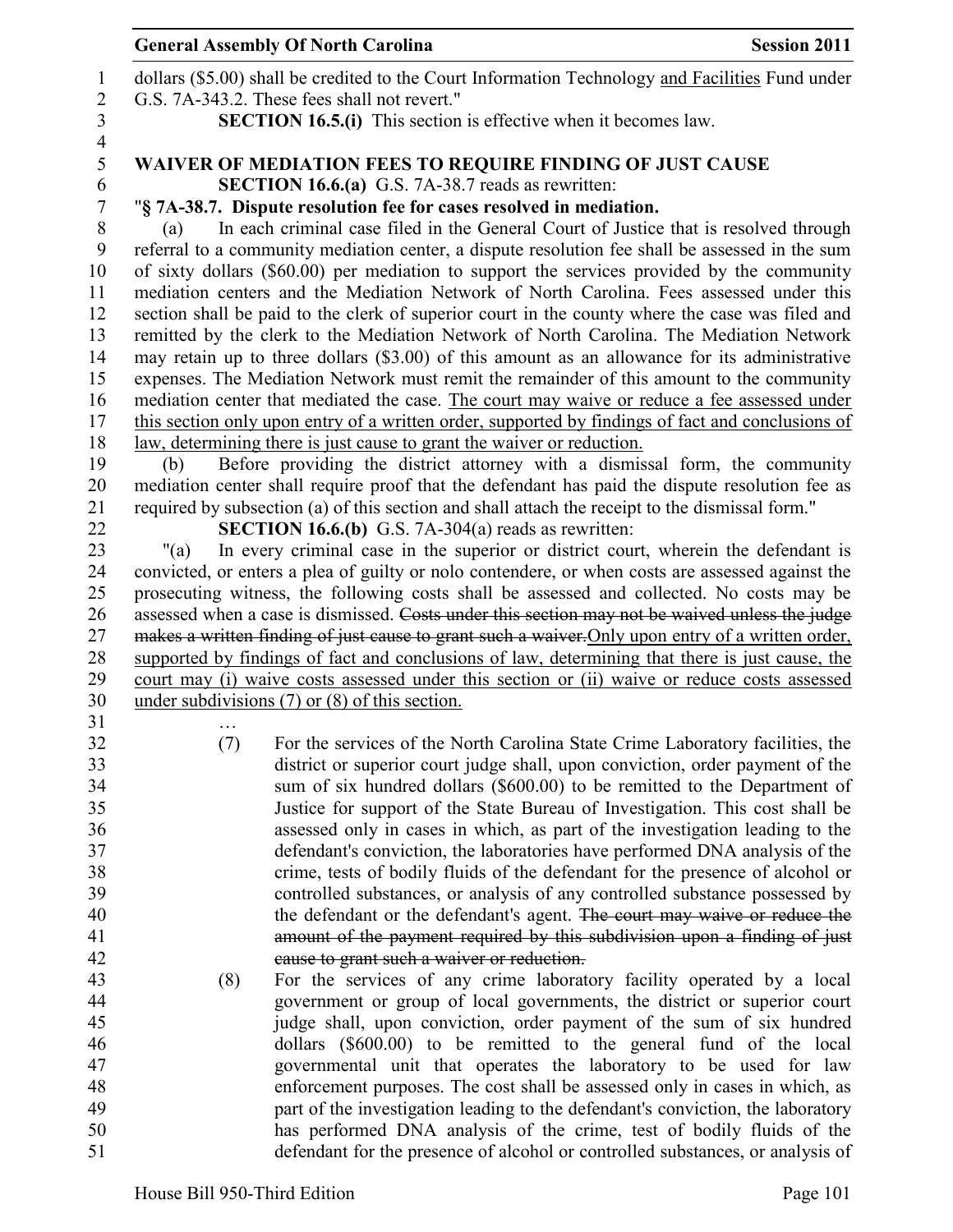| <b>General Assembly Of North Carolina</b> |                                                                                       | <b>Session 2011</b>                                                                                                                                                                                                                                                                                                                                                                                                                                                                                                                                                                                                                                                                                                                                                         |
|-------------------------------------------|---------------------------------------------------------------------------------------|-----------------------------------------------------------------------------------------------------------------------------------------------------------------------------------------------------------------------------------------------------------------------------------------------------------------------------------------------------------------------------------------------------------------------------------------------------------------------------------------------------------------------------------------------------------------------------------------------------------------------------------------------------------------------------------------------------------------------------------------------------------------------------|
| (9)<br>$\pmb{\mathsf{H}}$                 | cause to grant such a waiver or reduction.<br>does not apply to infractions.          | any controlled substance possessed by the defendant or the defendant's<br>agent. The costs shall be assessed only if the court finds that the work<br>performed at the local government's laboratory is the equivalent of the same<br>kind of work performed by the State Bureau of Investigation under<br>subdivision (7) of this subsection. The court may waive or reduce the<br>amount of the payment required by this subdivision upon a finding of just<br>For the support and services of the State Bureau of Investigation DNA<br>Database and DNA Databank, the sum of two dollars (\$2.00). This amount<br>is annually appropriated to the Department of Justice for this purpose.<br>Notwithstanding the provisions of subsection (e) of this section, this cost |
|                                           |                                                                                       |                                                                                                                                                                                                                                                                                                                                                                                                                                                                                                                                                                                                                                                                                                                                                                             |
| waived on or after that date.             |                                                                                       | <b>SECTION 16.6.(c)</b> This section becomes effective July 1, 2012, and applies to fees                                                                                                                                                                                                                                                                                                                                                                                                                                                                                                                                                                                                                                                                                    |
|                                           |                                                                                       |                                                                                                                                                                                                                                                                                                                                                                                                                                                                                                                                                                                                                                                                                                                                                                             |
|                                           | <b>COLLECTION OF WORTHLESS CHECK FUNDS</b>                                            |                                                                                                                                                                                                                                                                                                                                                                                                                                                                                                                                                                                                                                                                                                                                                                             |
|                                           | <b>SECTION 16.7.</b> Section 15.4 of S.L. 2011-145 reads as rewritten:                |                                                                                                                                                                                                                                                                                                                                                                                                                                                                                                                                                                                                                                                                                                                                                                             |
|                                           |                                                                                       | "SECTION 15.4. Notwithstanding the provisions of G.S. 7A-308(c), the Judicial                                                                                                                                                                                                                                                                                                                                                                                                                                                                                                                                                                                                                                                                                               |
|                                           |                                                                                       | Department may use any balance remaining in the Collection of Worthless Checks Fund on                                                                                                                                                                                                                                                                                                                                                                                                                                                                                                                                                                                                                                                                                      |
|                                           |                                                                                       | June 30, 2011, June 30, 2012, for the purchase or repair of office or information technology                                                                                                                                                                                                                                                                                                                                                                                                                                                                                                                                                                                                                                                                                |
|                                           |                                                                                       | equipment during the 2011-2012 fiscal year. 2012-2013 fiscal year. Prior to using any funds                                                                                                                                                                                                                                                                                                                                                                                                                                                                                                                                                                                                                                                                                 |
|                                           |                                                                                       | under this section, the Judicial Department shall report to the Joint Legislative Commission on                                                                                                                                                                                                                                                                                                                                                                                                                                                                                                                                                                                                                                                                             |
|                                           |                                                                                       | Governmental Operations and Operations, the Chairs of the House of Representatives and                                                                                                                                                                                                                                                                                                                                                                                                                                                                                                                                                                                                                                                                                      |
|                                           |                                                                                       | Senate Appropriations Subcommittees on Justice and Public Safety-Safety, and the Office of                                                                                                                                                                                                                                                                                                                                                                                                                                                                                                                                                                                                                                                                                  |
|                                           |                                                                                       | State Budget and Management on the equipment to be purchased or repaired and the reasons                                                                                                                                                                                                                                                                                                                                                                                                                                                                                                                                                                                                                                                                                    |
| for the purchases."                       |                                                                                       |                                                                                                                                                                                                                                                                                                                                                                                                                                                                                                                                                                                                                                                                                                                                                                             |
|                                           | OFFICE OF INDIGENT DEFENSE SERVICES EXPANSION FUNDS                                   |                                                                                                                                                                                                                                                                                                                                                                                                                                                                                                                                                                                                                                                                                                                                                                             |
|                                           | <b>SECTION 16.8.</b> Section 15.16(a) of S.L. 2011-145 reads as rewritten:            |                                                                                                                                                                                                                                                                                                                                                                                                                                                                                                                                                                                                                                                                                                                                                                             |
|                                           |                                                                                       | "SECTION 15.16.(a) The Judicial Department, Office of Indigent Defense Services, may                                                                                                                                                                                                                                                                                                                                                                                                                                                                                                                                                                                                                                                                                        |
|                                           |                                                                                       | use up to the sum of two million one hundred fifty thousand dollars $(\$2,150,000)$ in                                                                                                                                                                                                                                                                                                                                                                                                                                                                                                                                                                                                                                                                                      |
|                                           |                                                                                       | appropriated funds during the 2011-2012 fiscal year for the expansion of existing offices                                                                                                                                                                                                                                                                                                                                                                                                                                                                                                                                                                                                                                                                                   |
|                                           |                                                                                       | currently providing legal services to the indigent population under the oversight of the Office of                                                                                                                                                                                                                                                                                                                                                                                                                                                                                                                                                                                                                                                                          |
|                                           |                                                                                       | Indigent Defense Services, for the creation of new public defender offices within existing                                                                                                                                                                                                                                                                                                                                                                                                                                                                                                                                                                                                                                                                                  |
|                                           |                                                                                       | public defender programs, or for the establishment of regional public defender programs.                                                                                                                                                                                                                                                                                                                                                                                                                                                                                                                                                                                                                                                                                    |
|                                           |                                                                                       | Notwithstanding the defender districts established by G.S. 7A-498.7, the Office of Indigent                                                                                                                                                                                                                                                                                                                                                                                                                                                                                                                                                                                                                                                                                 |
|                                           |                                                                                       | Defense Services may use a portion of these funds to create positions within existing public                                                                                                                                                                                                                                                                                                                                                                                                                                                                                                                                                                                                                                                                                |
|                                           |                                                                                       | defender programs to handle cases in adjacent counties or districts. These funds may be used to                                                                                                                                                                                                                                                                                                                                                                                                                                                                                                                                                                                                                                                                             |
|                                           |                                                                                       | create up to 50 new attorney positions and 25 new support staff positions during the 2011-2012                                                                                                                                                                                                                                                                                                                                                                                                                                                                                                                                                                                                                                                                              |
|                                           |                                                                                       | fiscal year 2011-2013 biennium and for the salaries, benefits, equipment, and related expenses                                                                                                                                                                                                                                                                                                                                                                                                                                                                                                                                                                                                                                                                              |
|                                           |                                                                                       | for these positions in both years of the biennium. Positions creation will be staggered across the                                                                                                                                                                                                                                                                                                                                                                                                                                                                                                                                                                                                                                                                          |
|                                           |                                                                                       | two years of the biennium. Prior to using funds for this purpose, the Office of Indigent Defense                                                                                                                                                                                                                                                                                                                                                                                                                                                                                                                                                                                                                                                                            |
|                                           |                                                                                       | Services shall report to the Chairs of the House of Representatives and the Senate                                                                                                                                                                                                                                                                                                                                                                                                                                                                                                                                                                                                                                                                                          |
|                                           | Appropriations Subcommittees on Justice and Public Safety on the proposed expansion." |                                                                                                                                                                                                                                                                                                                                                                                                                                                                                                                                                                                                                                                                                                                                                                             |
|                                           | <b>OFFICE OF INDIGENT DEFENSE SERVICES/STATE MATCH FOR GRANTS</b>                     |                                                                                                                                                                                                                                                                                                                                                                                                                                                                                                                                                                                                                                                                                                                                                                             |
|                                           |                                                                                       | <b>SECTION 16.9.</b> Notwithstanding G.S. 143C-6-9, the Office of Indigent Defense                                                                                                                                                                                                                                                                                                                                                                                                                                                                                                                                                                                                                                                                                          |
|                                           |                                                                                       | Services may use the sum of up to fifty thousand dollars (\$50,000) from funds available to                                                                                                                                                                                                                                                                                                                                                                                                                                                                                                                                                                                                                                                                                 |

 provide the State matching funds needed to receive grant funds. Prior to using funds for this purpose, the Office shall report to the Chairs of the House of Representatives and Senate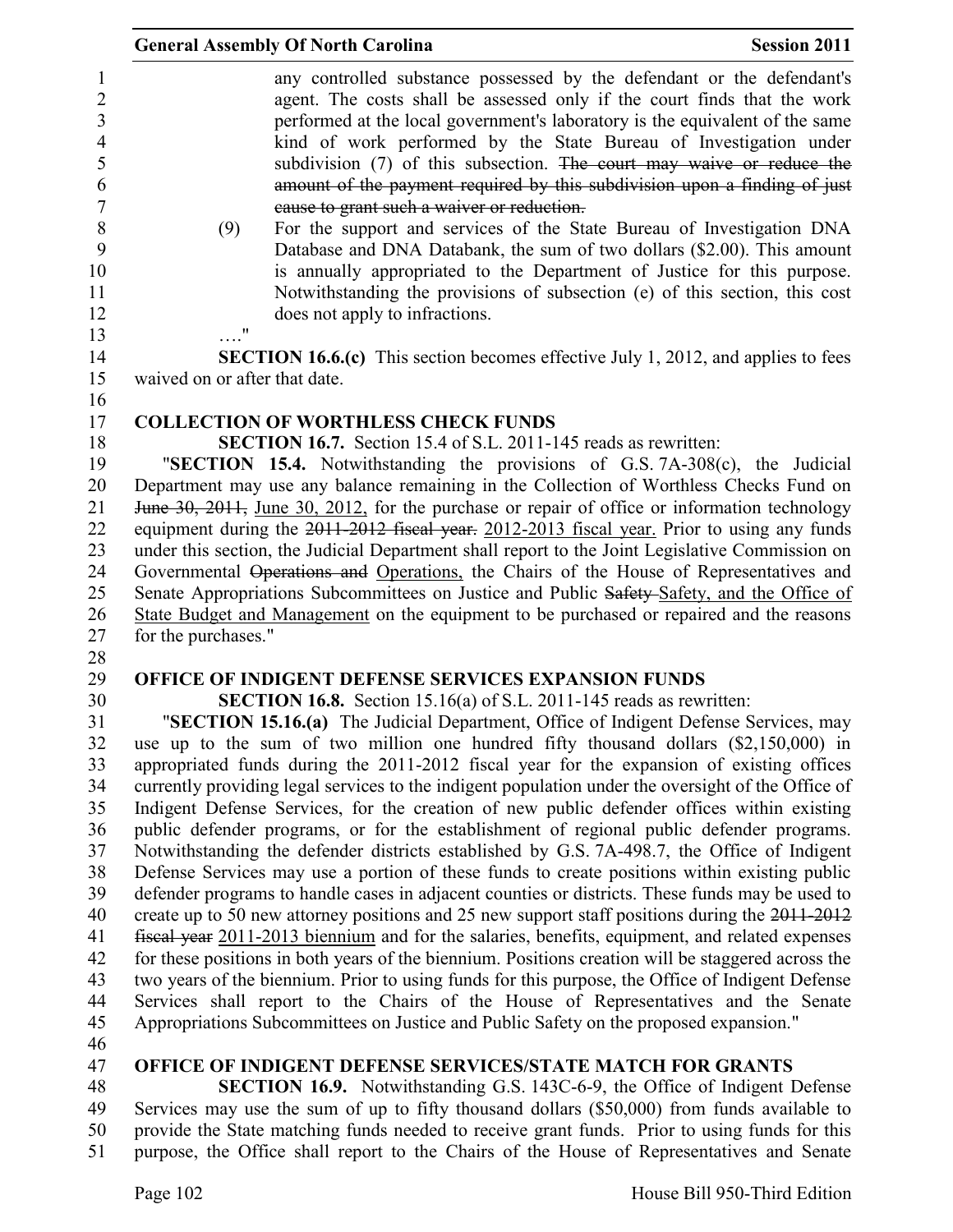| <b>General Assembly Of North Carolina</b>                                                                                                                                         | <b>Session 2011</b> |
|-----------------------------------------------------------------------------------------------------------------------------------------------------------------------------------|---------------------|
| Appropriations Subcommittees on Justice and Public Safety and the Joint Legislative<br>Commission on Governmental Operations on the grants to be matched using these funds.       |                     |
| PART XVII. OFFICE OF THE STATE AUDITOR                                                                                                                                            |                     |
| EXEMPT OCCUPATIONAL LICENSING BOARDS FROM PAYING FOR AUDITS<br><b>UNDER CERTAIN CIRCUMSTANCES</b><br><b>SECTION 17.1.</b> G.S. 93B-4 reads as rewritten:                          |                     |
|                                                                                                                                                                                   |                     |
| "§ 93B-4. Audit of Occupational Licensing Boards; payment of costs.                                                                                                               |                     |
| The State Auditor shall audit occupational licensing boards from time to time to<br>(a)<br>ensure their proper operation. The books, records, and operations of each occupational |                     |
| licensing board shall be subject to the oversight of the State Auditor pursuant to Article 5A of                                                                                  |                     |
| Chapter 147 of the General Statutes. In accordance with G.S. 147-64.7(b), the State Auditor                                                                                       |                     |
| may contract with independent professionals to meet the requirements of this section.                                                                                             |                     |
| The cost of all audits shall be paid from funds of the occupational licensing board audited.                                                                                      |                     |
| Each occupational licensing board with a budget of at least fifty thousand dollars<br>(b)                                                                                         |                     |
| $(\$50,000)$ shall conduct an annual financial audit of its operations and provide a copy to the                                                                                  |                     |
| State Auditor."                                                                                                                                                                   |                     |
|                                                                                                                                                                                   |                     |
| SPECIAL RESPONSIBILITY CONSTITUENT INSTITUTIONS - AUDIT                                                                                                                           |                     |
| SECTION 17.2. G.S. 116-30.8 reads as rewritten:                                                                                                                                   |                     |
| "§ 116-30.8. Special responsibility constituent institutions: annual audit by State Auditor                                                                                       |                     |
| or certified public accountant.                                                                                                                                                   |                     |
| Each special responsibility constituent institution shall be audited annually. The Chancellor                                                                                     |                     |
| of the special responsibility constituent institution may use State funds to contract with the                                                                                    |                     |
| State Auditor or with a certified public accountant to perform the audit. The contract for audit                                                                                  |                     |
| services may be for up to three years in duration. The audit shall be provided to the Chancellor                                                                                  |                     |
| and Board of Trustees of the special responsibility institution, the Board of Governors of The                                                                                    |                     |
| University of North Carolina, and the State Auditor. The audit shall also be included in the                                                                                      |                     |
| State's Comprehensive Annual Financial Report (CAFR).                                                                                                                             |                     |
| The Board of Governors of The University of North Carolina shall ensure that all special                                                                                          |                     |
| responsibility constituent institutions are audited in accordance with this section."                                                                                             |                     |
| <b>AUDITOR PUBLISH COST OF AUDITS</b>                                                                                                                                             |                     |
| <b>SECTION 17.3.</b> Article 5A of Chapter 147 of the General Statutes is amended by                                                                                              |                     |
| adding a new section to read:                                                                                                                                                     |                     |
| "§ 147-64.6C. Cost of audit report published.                                                                                                                                     |                     |
| Each audit report shall itemize the number of staff hours used in conducting the audit and in                                                                                     |                     |
| preparation of the audit report and the total cost of conducting the audit and preparing the audit                                                                                |                     |
| report."                                                                                                                                                                          |                     |
|                                                                                                                                                                                   |                     |
| PART XVIII. DEPARTMENT OF CULTURAL RESOURCES                                                                                                                                      |                     |
|                                                                                                                                                                                   |                     |
| ROANOKE ISLAND COMMISSION REPORTING REQUIREMENT                                                                                                                                   |                     |
| SECTION 18.1. G.S. 143B-131.4 reads as rewritten:                                                                                                                                 |                     |
| "§ 143B-131.4. Commission reports.                                                                                                                                                |                     |
| Before July 1, 1995, the Commission shall submit to the General Assembly a                                                                                                        |                     |
| comprehensive report incorporating specific recommendations of the Commission for                                                                                                 |                     |
| development and promotion of the Elizabeth II State Historic Site and Visitor Center. After the                                                                                   |                     |
| initial report, the Commission shall submit a quarterly report to the General Assembly within                                                                                     |                     |
| 30 days of the convening of each Regular Session of the General Assembly. Chairs of the                                                                                           |                     |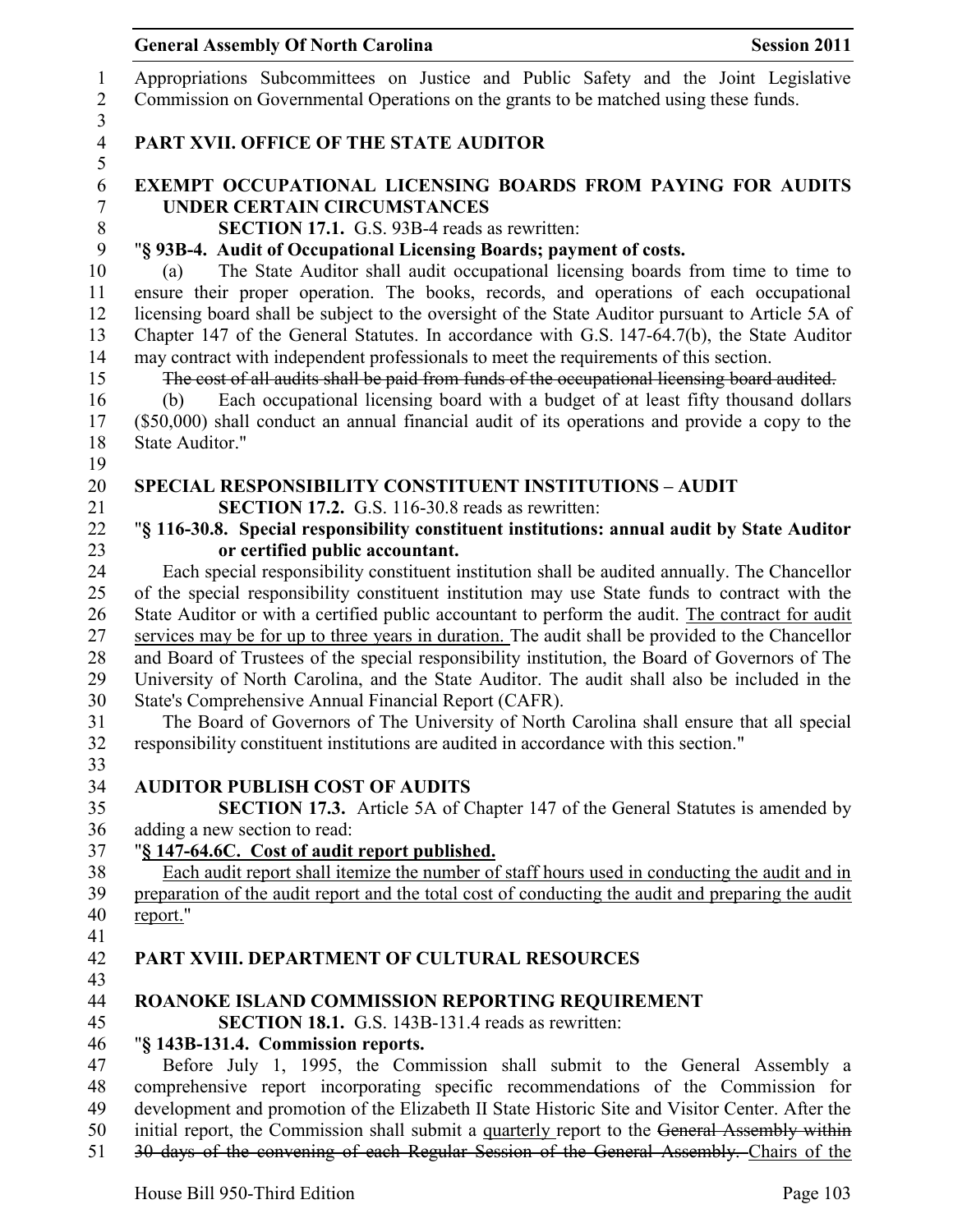|                     | <b>Session 2011</b><br><b>General Assembly Of North Carolina</b>                                                                                    |
|---------------------|-----------------------------------------------------------------------------------------------------------------------------------------------------|
| $\mathbf{1}$        | <u>House Appropriations Subcommittee on General Government and the Chairs of the Senate</u>                                                         |
| $\overline{2}$      | Appropriations Committee on General Government and Information Technology and to the                                                                |
| $\overline{3}$      | Fiscal Research Division of the General Assembly. The report shall include:                                                                         |
| $\overline{4}$      | A summary of actions taken by the Commission consistent with the powers<br>(1)                                                                      |
| 5                   | and duties of the Commission set forth in G.S. 143B-131.2.                                                                                          |
| 6<br>$\overline{7}$ | Recommendations for legislation and administrative action to promote and<br>(2)<br>develop the Elizabeth II State Historic Site and Visitor Center. |
| 8                   | An accounting of funds received and expended."<br>(3)                                                                                               |
| 9                   |                                                                                                                                                     |
| 10                  | MODIFY STATE HISTORIC SITES SPECIAL FUND TO INCLUDE STATE                                                                                           |
| 11                  | <b>HISTORY MUSEUMS</b>                                                                                                                              |
| 12                  | <b>SECTION 18.2.</b> G.S. 121-7.7 reads as rewritten:                                                                                               |
| 13                  | "§ 121-7.7. State Historic Sites and Museums special fund.                                                                                          |
| 14                  | Fund. - The State Historic Sites and Museums Fund is created as a special,<br>(a)                                                                   |
| 15                  | interest-bearing revenue fund in the Division of State Historic Sites. Sites and the Division of                                                    |
| 16                  | State History Museums. The Fund consists of all receipts derived from the lease or rental of                                                        |
| 17                  | property or facilities, disposition of structures or products of the land, private donations, and                                                   |
| 18                  | admissions and fees collected at the State Historic Sites. Sites, State History Museums, and                                                        |
| 19                  | Maritime Museums. The revenues in the Fund may be used only for the operation,                                                                      |
| 20                  | interpretation, maintenance, preservation, development, and expansion of the individual State                                                       |
| 21                  | Historic Site–Site, State History Museum, and Maritime Museum where the receipts are                                                                |
| 22                  | generated. The respective Division and the staff from each State Historic SiteSite, State History                                                   |
| 23                  | Museum, and Maritime Museum will determine how the funds will be used at that Historic                                                              |
| 24                  | <b>Site.</b> Site, State History Museum, and Maritime Museum.                                                                                       |
| 25                  | Application. - This section applies to the individual State Historic Sites and State<br>(b)                                                         |
| 26                  | History and Maritime Museums owned by or under the control of the Division of State Historic                                                        |
| 27                  | Sites, Sites and the Division of State History Museums, with the exception of the Bentonville                                                       |
| 28                  | Battlefield State Historic Site-Site and the North Carolina Transportation Museum. The                                                              |
| 29                  | Bentonville Battlefield State Historic Site is subject to G.S. 121-7.5. The North Carolina                                                          |
| 30                  | Transportation Museum is subject to G.S. 121-7.6.                                                                                                   |
| 31                  | Reports. – The Department of Cultural Resources must submit to the Joint<br>(c)                                                                     |
| 32                  | Legislative Commission on Governmental Operations, the House of Representatives and                                                                 |
| 33                  | Senate Appropriations Subcommittees on General Government, and the Fiscal Research                                                                  |
| 34                  | Division by September 30 of each year a report on the Fund that includes the source and                                                             |
| 35                  | amounts of all funds credited to the Fund and the purpose and amount of all expenditures from                                                       |
| 36                  | the Fund during the prior fiscal year."                                                                                                             |
| 37                  |                                                                                                                                                     |
| 38                  | PART XIX. GENERAL ASSEMBLY                                                                                                                          |
| 39                  |                                                                                                                                                     |
| 40                  | PROGRAM EVALUATION DIVISION TO STUDY THE DUTIES AND SERVICES OF                                                                                     |
| 41                  | THE NORTH CAROLINA HUMAN RELATIONS COMMISSION AND THE                                                                                               |
| 42                  | <b>CIVIL RIGHTS DIVISION OF THE OFFICE OF ADMINISTRATIVE HEARINGS</b>                                                                               |
| 43                  | <b>SECTION 19.1.</b> Section 20.2 of S.L. 2011-145, as amended by Section 45(b) of                                                                  |
| 44                  | S.L. 2011-391, reads as rewritten:                                                                                                                  |
| 45                  | The Legislative Research Commission is authorized toProgram<br>"SECTION $20.2(a)$                                                                   |
| 46                  | Evaluation Division shall study the duties and services of the North Carolina Human Relations                                                       |
| 47                  | Commission and the Civil Rights Division of the Office of Administrative Hearings to                                                                |
| 48                  | determine whether there is unnecessary overlap and duplication of services and recommend the                                                        |
| 49                  | placement of the Commission and Division in the appropriate agency or agencies.                                                                     |
| 50                  | "SECTION 20.2.(b) The Legislative Research Commission may make an interim report                                                                    |
| 51                  | by May 1, 2012, to the Chairs of the House Appropriations Subcommittee on General                                                                   |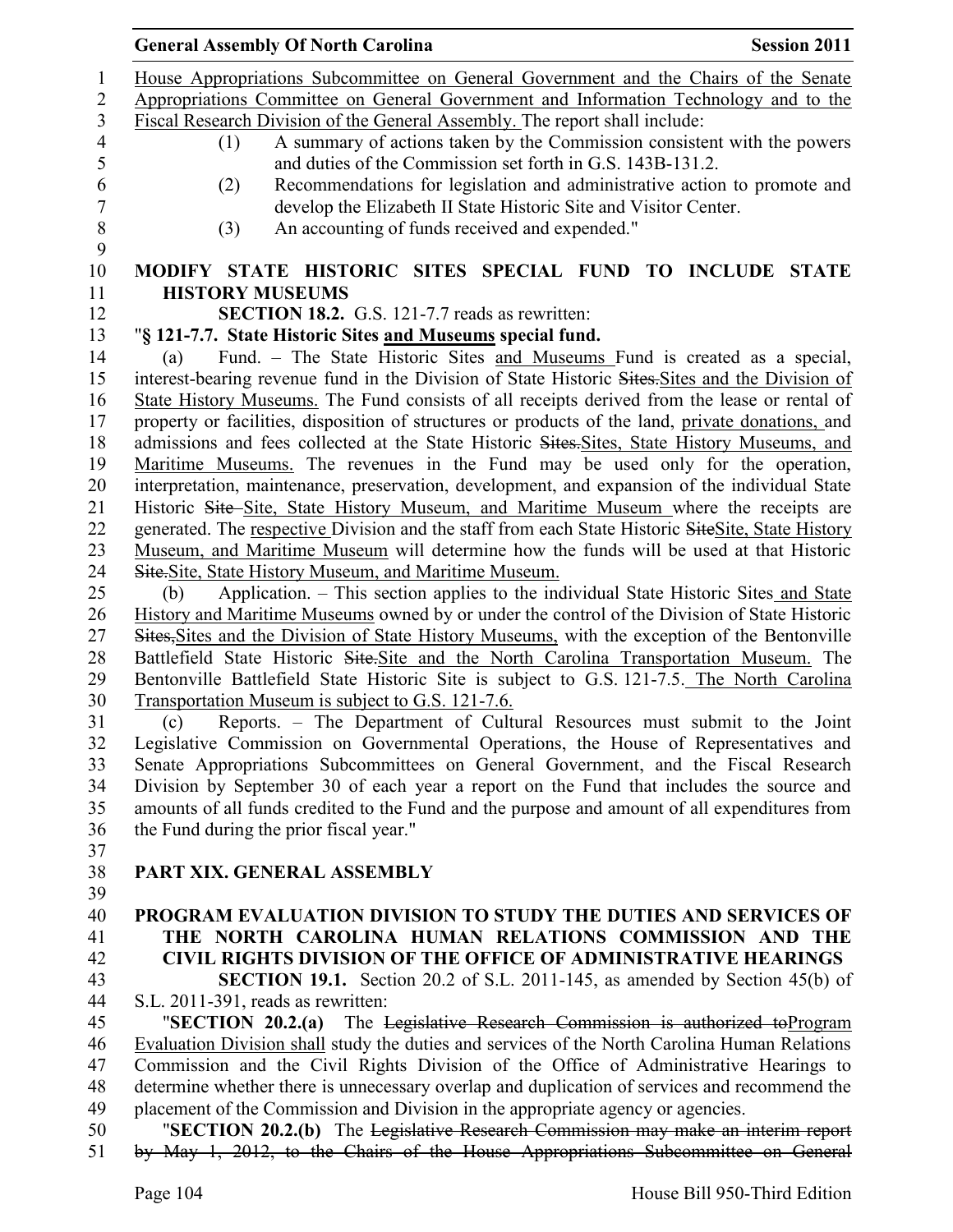|                                                                                                                                                                                                    | <b>General Assembly Of North Carolina</b>                                                          | <b>Session 2011</b>                              |  |
|----------------------------------------------------------------------------------------------------------------------------------------------------------------------------------------------------|----------------------------------------------------------------------------------------------------|--------------------------------------------------|--|
|                                                                                                                                                                                                    | Government and the Chairs of the Senate Appropriations Committee on General Government             |                                                  |  |
|                                                                                                                                                                                                    | and Information Technology. Program Evaluation Division shall report its findings upon the         |                                                  |  |
|                                                                                                                                                                                                    | convening of the 2013 General Assembly.                                                            |                                                  |  |
|                                                                                                                                                                                                    | "SECTION 20.2.(c) This section is effective when it becomes law."                                  |                                                  |  |
|                                                                                                                                                                                                    | PART XX. DEPARTMENT OF INSURANCE                                                                   |                                                  |  |
|                                                                                                                                                                                                    |                                                                                                    |                                                  |  |
|                                                                                                                                                                                                    | <b>DOI TO STUDY FIRE PROTECTION GRANT FUND</b>                                                     |                                                  |  |
|                                                                                                                                                                                                    | <b>SECTION 20.1.(a)</b> The Department of Insurance shall study how the fund                       |                                                  |  |
|                                                                                                                                                                                                    | distribution method for the State Fire Protection Grant Fund could more fully meet the             |                                                  |  |
|                                                                                                                                                                                                    | requirement of G.S. 58-85A-1(b) that the distribution method be equitable and uniform. The         |                                                  |  |
|                                                                                                                                                                                                    | study shall consider the following factors, as well as any other factors the Department finds      |                                                  |  |
| relevant:                                                                                                                                                                                          |                                                                                                    |                                                  |  |
| (1)                                                                                                                                                                                                | Whether the basis for determining the amount of compensation due a local                           |                                                  |  |
|                                                                                                                                                                                                    | fire district or political subdivision for providing local fire protection to                      |                                                  |  |
|                                                                                                                                                                                                    | State-owned buildings and their contents actually reflects the cost to the                         |                                                  |  |
|                                                                                                                                                                                                    | local fire district or political subdivision of providing the fire protection                      |                                                  |  |
|                                                                                                                                                                                                    | services.                                                                                          |                                                  |  |
| (2)                                                                                                                                                                                                | How the division in funds among properties supported by the General Fund,                          |                                                  |  |
|                                                                                                                                                                                                    | properties supported by the Highway Fund, and properties supported by The                          |                                                  |  |
|                                                                                                                                                                                                    | University of North Carolina receipts required by G.S. 58-85A-1(c) should                          |                                                  |  |
|                                                                                                                                                                                                    | be revised to support fire protection services provided to State-owned                             |                                                  |  |
|                                                                                                                                                                                                    | properties not receiving support from those Funds or receipts.<br>SECTION 20.1(b)                  | The Department shall report its findings and any |  |
|                                                                                                                                                                                                    |                                                                                                    |                                                  |  |
| recommendations for revision of the fund distribution method to the House and Senate<br>Appropriations Subcommittees on General Government and to the Fiscal Research Division on                  |                                                                                                    |                                                  |  |
| or before October 1, 2012.                                                                                                                                                                         |                                                                                                    |                                                  |  |
|                                                                                                                                                                                                    |                                                                                                    |                                                  |  |
|                                                                                                                                                                                                    | <b>INCREASE CONSUMER PROTECTION FUND RETAINED AMOUNT</b>                                           |                                                  |  |
|                                                                                                                                                                                                    | <b>SECTION 20.2.</b> G.S. 58-2-215 reads as rewritten:                                             |                                                  |  |
|                                                                                                                                                                                                    | "§ 58-2-215. Consumer Protection Fund.                                                             |                                                  |  |
|                                                                                                                                                                                                    |                                                                                                    |                                                  |  |
| (c)                                                                                                                                                                                                | Moneys appropriated by the General Assembly shall be deposited in the Fund and                     |                                                  |  |
|                                                                                                                                                                                                    | shall become a part of the continuation budget of the Department of Insurance. Such                |                                                  |  |
| continuation budget amount shall equal the actual expenditures drawn from the Fund during the                                                                                                      |                                                                                                    |                                                  |  |
|                                                                                                                                                                                                    | prior fiscal year plus the official inflation rate designated by the Director of the Budget in the |                                                  |  |
|                                                                                                                                                                                                    | preparation of the State Budget for each ensuing fiscal year; provided that if interest income on  |                                                  |  |
|                                                                                                                                                                                                    | the Fund exceeds the amount yielded by the application of the official inflation rate, such        |                                                  |  |
|                                                                                                                                                                                                    | continuation budget amount shall be the actual expenditures drawn from the Fund, except that       |                                                  |  |
| the appropriation for the 1995-96 fiscal year shall not exceed the sum of seven hundred fifty                                                                                                      |                                                                                                    |                                                  |  |
| thousand dollars (\$750,000) and for the 1996-97 fiscal year shall not exceed the sum of two                                                                                                       |                                                                                                    |                                                  |  |
| hundred fifty thousand dollars (\$250,000). Fund. In the event the amount in the Fund exceeds                                                                                                      |                                                                                                    |                                                  |  |
| two hundred fifty thousand dollars (\$250,000) five hundred thousand dollars (\$500,000) at the<br>end of any fiscal year, beginning with the 1995-96 fiscal year, such excess shall revert to the |                                                                                                    |                                                  |  |
| General Fund.                                                                                                                                                                                      |                                                                                                    |                                                  |  |
| 11                                                                                                                                                                                                 |                                                                                                    |                                                  |  |
| . '                                                                                                                                                                                                |                                                                                                    |                                                  |  |
|                                                                                                                                                                                                    | FUNDING OF BUILDING CODE REVIEWS FOR STATE BUILDINGS                                               |                                                  |  |
| <b>SECTION 20.3.</b> Section 7 of Session Law 2009-474 reads as rewritten:                                                                                                                         |                                                                                                    |                                                  |  |
|                                                                                                                                                                                                    | "SECTION 7. The Department of Insurance shall transfer to the Department of                        |                                                  |  |
|                                                                                                                                                                                                    | Administration four building code review positions selected by the Department of                   |                                                  |  |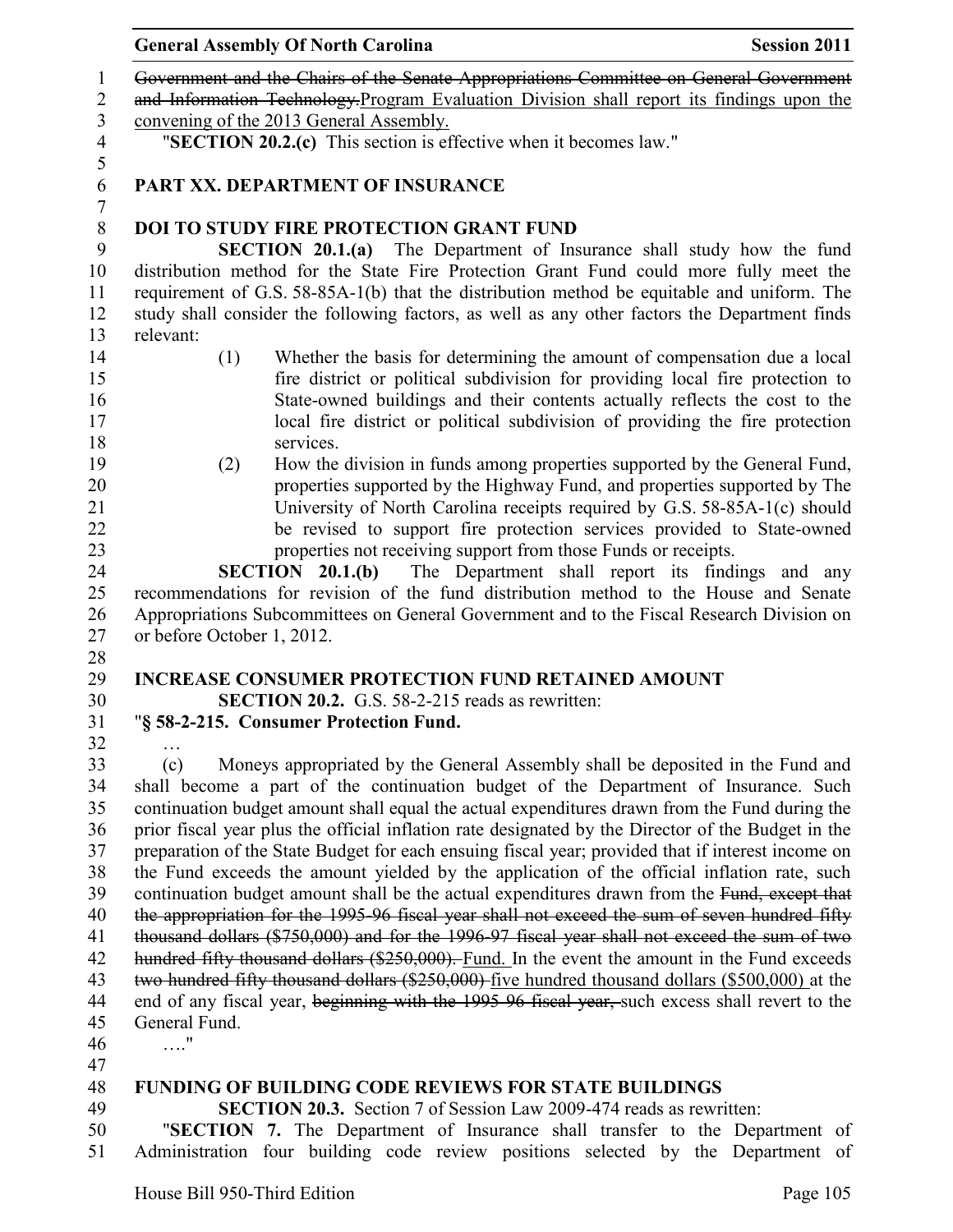Administration for the purpose of assisting the Department of Administration in administering G.S. 143-341(3) and G.S. 143-139(e). These positions shall be supported by the Insurance Regulatory Fund at one hundred percent (100%) of the full budgeted amount for each position from fiscal year 2009-2010 through fiscal year 2011-2012. Beginning fiscal year 2012-2013, 5 the State Treasurer, as custodian of the State Property Fire Insurance Fund, shall support those positions out of the State Property Fire Insurance Fund.position." **DOI TO ASSESS VOLUNTEER SAFETY WORKERS COMPENSATION FUND**<br>9 **SECTION 20.4.** The Department of Insurance, from funds available to i **SECTION 20.4.** The Department of Insurance, from funds available to it, shall contract with an independent actuary to assess the Volunteer Safety Workers Compensation Fund. The assessment shall include the following components: (1) Recommendations as to the level of funding required to ensure that the Fund can meet its financial obligations. (2) The level and duration of funding required for the Fund to become self-sufficient in the future. (3) The nature of the claims paid by the Fund and any claims-related trends that impact the health of the Fund. (4) Recommendations as to the appropriate level of premiums to be paid by members or their departments. (5) A projection of revenues to the Fund from sources other than State funding. (6) A comparison of the projected timing and risk of the cash flow from 22 investments with the cash flow needed to pay claims.<br>23 No later than October 1 2012 the Department shall report the No later than October 1, 2012, the Department shall report the independent actuary's assessment and findings and also provide a comparison of the premiums paid into the Fund and premiums paid by municipal fire departments for their employees' workers compensation insurance to the Chairs of the House of Representatives and Senate Appropriations Committees, the Chairs of the House of Representatives and Senate Appropriations Subcommittees on General Government, and the Fiscal Research Division. **PART XXI. DEPARTMENT OF THE SECRETARY OF STATE TREAT FEES COLLECTED BY CHARITABLE LICENSING DIVISION LIKE OTHER FEES COLLECTED BY THE SECRETARY OF STATE SECTION 21.1.** Fees collected under Chapter 131F of the General Statutes shall be deposited into the General Fund. **PART XXII. OFFICE OF STATE BUDGET AND MANAGEMENT NC SYMPHONY FUNDING SECTION 22.1.** Section 25.2 of S.L. 2011-145 reads as rewritten: "**SECTION 25.2.(a)** Of the funds appropriated in this act to the Office of State Budget and 42 Management-Special Appropriations, the sum of one million five hundred thousand dollars (\$1,500,000)two million dollars (\$2,000,000) in nonrecurring funds for the 2011-20122012-2013 fiscal year shall be allocated to the North Carolina Symphony in accordance with this section. "**SECTION 25.2.(b)** It is the intent of the General Assembly that the NC Symphony 47 achieve its goal of raising the sum of eight-nine million dollars  $(\$8,000,000)(\$9,000,000)$  in non-State funding to support the operations of the Symphony. To that end, upon demonstrating to the Office of State Budget and Management that the NC Symphony has reached fund-raising targets in the amounts set forth in this subsection, the NC Symphony shall receive allocations from the Office of State Budget and Management as follows: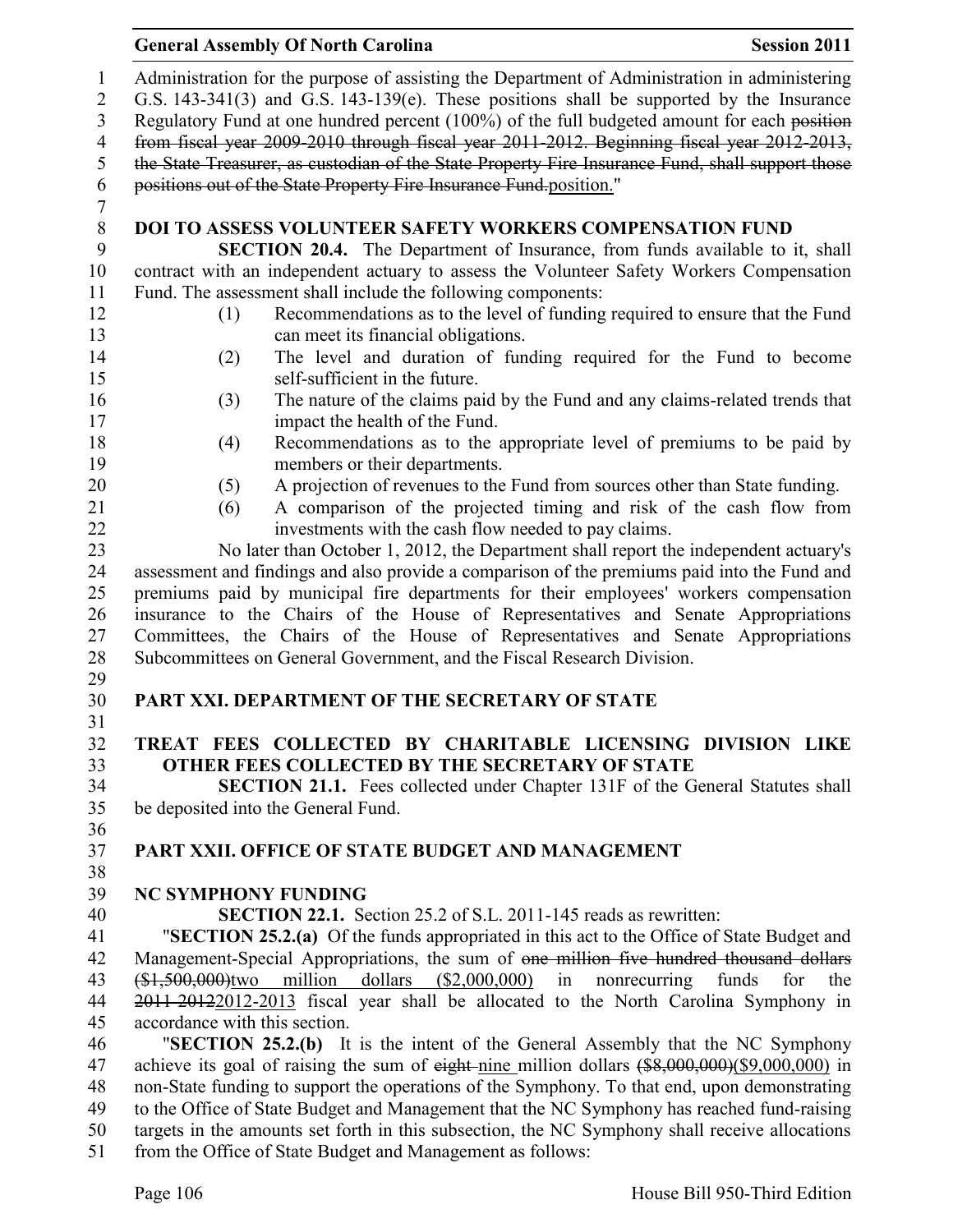|                                                                                           | <b>General Assembly Of North Carolina</b>                                                                                                                                                         | <b>Session 2011</b> |  |  |
|-------------------------------------------------------------------------------------------|---------------------------------------------------------------------------------------------------------------------------------------------------------------------------------------------------|---------------------|--|--|
| (1)                                                                                       | Upon raising the initial sum of four million dollars $(\$4,000,000)$ in non-State                                                                                                                 |                     |  |  |
|                                                                                           | funding, the NC Symphony shall receive the sum of five hundred thousand                                                                                                                           |                     |  |  |
|                                                                                           | dollars (\$500,000).                                                                                                                                                                              |                     |  |  |
| (2)                                                                                       | Upon raising an additional sum of two million dollars $(\$2,000,000)$ in                                                                                                                          |                     |  |  |
|                                                                                           | non-State funding for a total amount of six million dollars (\$6,000,000) in                                                                                                                      |                     |  |  |
|                                                                                           | non-State funds, the NC Symphony shall receive the sum of five hundred                                                                                                                            |                     |  |  |
|                                                                                           | thousand dollars (\$500,000).                                                                                                                                                                     |                     |  |  |
| (3)                                                                                       | Upon raising an additional sum of two million dollars $(\$2,000,000)$ in                                                                                                                          |                     |  |  |
|                                                                                           | non-State funding for a total sum of eight million dollars (\$8,000,000) in                                                                                                                       |                     |  |  |
|                                                                                           | non-State funds, the NC Symphony shall receive the final-sum of five                                                                                                                              |                     |  |  |
|                                                                                           | thousand<br>dollars (\$500,000) for the 2011-2012 fiscal<br>hundred                                                                                                                               |                     |  |  |
|                                                                                           | $\frac{year.($500,000)}{$ .                                                                                                                                                                       |                     |  |  |
| $\left(4\right)$                                                                          | Upon raising an additional sum of one million dollars $($1,000,000)$ in                                                                                                                           |                     |  |  |
|                                                                                           | non-State funding, for a total sum of nine million dollars (\$9,000,000) in                                                                                                                       |                     |  |  |
|                                                                                           | non-State funds, the NC Symphony shall receive the final sum of five                                                                                                                              |                     |  |  |
|                                                                                           | hundred thousand dollars (\$500,000) for the 2012-2013 fiscal year.                                                                                                                               |                     |  |  |
|                                                                                           | "SECTION 25.2.(c) Funds allocated pursuant to this section are in addition to any other<br>funds allocated to the NC Symphony in this act."                                                       |                     |  |  |
|                                                                                           |                                                                                                                                                                                                   |                     |  |  |
|                                                                                           | PART XXIII. STATE BOARD OF ELECTIONS                                                                                                                                                              |                     |  |  |
|                                                                                           |                                                                                                                                                                                                   |                     |  |  |
|                                                                                           | <b>HAVA FUNDS/DISABILITY ACCESS</b>                                                                                                                                                               |                     |  |  |
|                                                                                           | SECTION 23.1.(a) The State Board of Elections shall not expend any Help                                                                                                                           |                     |  |  |
|                                                                                           | America Vote Funds (HAVA) Title II Funds for the 2011-2012 fiscal year and, unless                                                                                                                |                     |  |  |
| prohibited by federal law, shall retain those funds until Maintenance of Effort funds are |                                                                                                                                                                                                   |                     |  |  |
|                                                                                           | appropriated, except that voting accessibility funds granted by the Secretary of Health and                                                                                                       |                     |  |  |
|                                                                                           | Human Services under Section 261 of HAVA may be applied for and expended by the State                                                                                                             |                     |  |  |
|                                                                                           | Board of Elections to improve voting accessibility for the disabled.                                                                                                                              |                     |  |  |
|                                                                                           | <b>SECTION 23.1.(b)</b> This section is effective when it becomes law.                                                                                                                            |                     |  |  |
|                                                                                           |                                                                                                                                                                                                   |                     |  |  |
|                                                                                           | <b>HAVA FUNDS/STATE SUPPORT OF COUNTY BDS OF ELECTIONS</b>                                                                                                                                        |                     |  |  |
|                                                                                           | <b>SECTION 23.2.(a)</b> Effective July 1, 2013, G.S. 163-82.28 reads as rewritten:<br>"§ 163-82.28. The HAVA Election Fund.                                                                       |                     |  |  |
|                                                                                           | There is established a special fund to be known as the Election Fund. All funds received for                                                                                                      |                     |  |  |
|                                                                                           | implementation of the Help America Vote Act of 2002, Public Law 107-252, shall be deposited                                                                                                       |                     |  |  |
|                                                                                           | in that fund. The State Board of Elections shall use funds in the Election Fund only to                                                                                                           |                     |  |  |
|                                                                                           | implement HAVA. No HAVA funds may be granted to or used by counties for the operation of                                                                                                          |                     |  |  |
|                                                                                           | elections or for expenses which by this Chapter are borne by the counties, except that HAVA                                                                                                       |                     |  |  |
|                                                                                           | funds may be used for local infrastructure of SEIMS (State Elections Information Management                                                                                                       |                     |  |  |
|                                                                                           | System), which is necessary for the State to administer the elections. The State Board of                                                                                                         |                     |  |  |
|                                                                                           | Elections shall annually report to the House and Senate Committees on Appropriations, to the                                                                                                      |                     |  |  |
|                                                                                           | Fiscal Research Division, and to the Joint Legislative Commission on Governmental                                                                                                                 |                     |  |  |
|                                                                                           | Operations on implementation of this section."                                                                                                                                                    |                     |  |  |
|                                                                                           | <b>SECTION 23.2.(b)</b> Effective July 1, 2013, Article 4 of Chapter 163 of the General                                                                                                           |                     |  |  |
|                                                                                           | Statutes is amended by adding a new section to read:                                                                                                                                              |                     |  |  |
|                                                                                           | "§ 163-37.1. No State funds for county election expenses.                                                                                                                                         |                     |  |  |
|                                                                                           | No State funds shall be appropriated to counties, or allocated to them by the State Board of                                                                                                      |                     |  |  |
|                                                                                           | Elections, for expenses of the county boards of elections, except that State funds may be used                                                                                                    |                     |  |  |
|                                                                                           | for local infrastructure of SEIMS (State Elections Information Management System), which is                                                                                                       |                     |  |  |
|                                                                                           | necessary for the State to administer the elections. The State Board of Elections shall annually<br>report to the House and Senate Committees on Appropriations, to the Fiscal Research Division, |                     |  |  |
|                                                                                           |                                                                                                                                                                                                   |                     |  |  |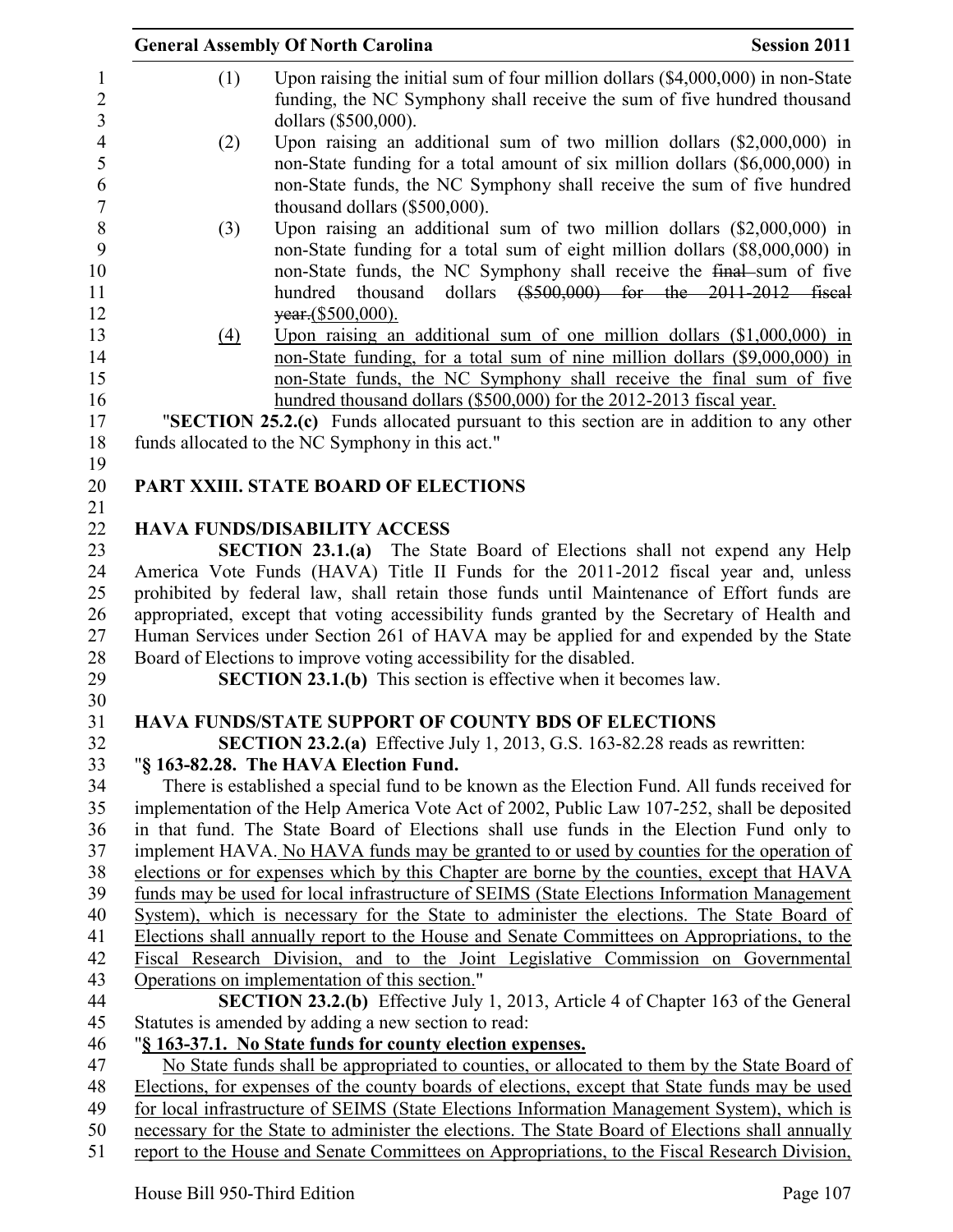|                | <b>General Assembly Of North Carolina</b>                                                                                                                    | <b>Session 2011</b>                                                                    |  |  |  |
|----------------|--------------------------------------------------------------------------------------------------------------------------------------------------------------|----------------------------------------------------------------------------------------|--|--|--|
| $\mathbf{1}$   | and to the Joint Legislative Commission on Governmental Operations on implementation of                                                                      |                                                                                        |  |  |  |
| $\overline{2}$ | this section."                                                                                                                                               |                                                                                        |  |  |  |
| $\overline{3}$ |                                                                                                                                                              |                                                                                        |  |  |  |
| $\overline{4}$ | PART XXIV. DEPARTMENT OF TRANSPORTATION                                                                                                                      |                                                                                        |  |  |  |
| 5              |                                                                                                                                                              |                                                                                        |  |  |  |
| 6              | <b>CASH FLOW HIGHWAY FUND AND HIGHWAY TRUST FUND APPROPRIATIONS</b>                                                                                          |                                                                                        |  |  |  |
| $\tau$         | <b>SECTION 24.1.(a)</b> Section 28.1 of S.L. 2011-145 is repealed.                                                                                           |                                                                                        |  |  |  |
| $8\,$          |                                                                                                                                                              | <b>SECTION 24.1.(b)</b> For planning and programming purposes, the Department of       |  |  |  |
| 9              | Transportation shall assume a maximum gas tax rate of thirty-five cents $(35¢)$ a gallon for                                                                 |                                                                                        |  |  |  |
| 10<br>11       | fiscal years 2013-2014 through 2016-2017.                                                                                                                    |                                                                                        |  |  |  |
| 12             | SECTION 24.1.(c) The General Assembly authorizes and certifies anticipated<br>revenues for the Highway Fund as follows:                                      |                                                                                        |  |  |  |
| 13             | For Fiscal Year 2013-2014                                                                                                                                    | \$1,945.0 million                                                                      |  |  |  |
| 14             | For Fiscal Year 2014-2015                                                                                                                                    | \$1,974.1 million                                                                      |  |  |  |
| 15             | For Fiscal Year 2015-2016                                                                                                                                    | \$2,005.5 million                                                                      |  |  |  |
| 16             | For Fiscal Year 2016-2017                                                                                                                                    | \$2,027.5 million                                                                      |  |  |  |
| 17             |                                                                                                                                                              | <b>SECTION 24.1.(d)</b> The General Assembly authorizes and certifies anticipated      |  |  |  |
| 18             | revenues for the Highway Trust Fund as follows:                                                                                                              |                                                                                        |  |  |  |
| 19             | For Fiscal Year 2013-2014                                                                                                                                    | \$1,047.6 million                                                                      |  |  |  |
| 20             | For Fiscal Year 2014-2015                                                                                                                                    | \$1,092.9 million                                                                      |  |  |  |
| 21             | For Fiscal Year 2015-2016                                                                                                                                    | \$1,150.1 million                                                                      |  |  |  |
| 22             | For Fiscal Year 2016-2017                                                                                                                                    | \$1,171.5 million                                                                      |  |  |  |
| 23             |                                                                                                                                                              |                                                                                        |  |  |  |
| 24             | <b>FURTHER PRIVATIZATION OF PRE-CONSTRUCTION ACTIVITIES</b>                                                                                                  |                                                                                        |  |  |  |
| 25             |                                                                                                                                                              | SECTION 24.2. For fiscal year 2013-2014, the Department of Transportation shall        |  |  |  |
| 26             | increase the outsourcing of preliminary engineering projects from fifty percent (50%) of the                                                                 |                                                                                        |  |  |  |
| 27             | total funds in the annual work plan, as required by Section 28.9.(3) of S.L. 2011-145, to sixty                                                              |                                                                                        |  |  |  |
| 28             | percent $(60\%)$ of the total funds in the annual work plan.                                                                                                 |                                                                                        |  |  |  |
| 29             |                                                                                                                                                              |                                                                                        |  |  |  |
| 30             | FUNDS FROM INSPECTION PROGRAM ACCOUNT FOR OTHER HIGHWAY                                                                                                      |                                                                                        |  |  |  |
| 31             | <b>FUND USES</b>                                                                                                                                             |                                                                                        |  |  |  |
| 32             |                                                                                                                                                              | <b>SECTION 24.3.</b> Notwithstanding G.S. 20-183.7(d), the sum of ten million dollars  |  |  |  |
| 33             | (\$10,000,000) from the Inspection Program Account within the Highway Fund, as established                                                                   |                                                                                        |  |  |  |
| 34             | under G.S. 20-183.7(d), is appropriated and allocated as shown in this act.                                                                                  |                                                                                        |  |  |  |
| 35             |                                                                                                                                                              |                                                                                        |  |  |  |
| 36             | REPEAL AUTOMATIC AVIATION DIVISION BUDGET ADJUSTMENT                                                                                                         |                                                                                        |  |  |  |
| 37             | SECTION 24.4. G.S. 136-16.4 is repealed.                                                                                                                     |                                                                                        |  |  |  |
| 38             |                                                                                                                                                              |                                                                                        |  |  |  |
| 39             | REENACT STATUTORY ALLOCATION TO THE L.U.S.T. FUND FROM THE                                                                                                   |                                                                                        |  |  |  |
| 40             |                                                                                                                                                              | EXCESS PROCEEDS OF THE MOTOR FUEL INSPECTION TAX AND                                   |  |  |  |
| 41             | <b>TRANSFER FUNDS TO THE NONCOMMERCIAL L.U.S.T. FUND</b>                                                                                                     |                                                                                        |  |  |  |
| 42             | <b>SECTION 24.5.(a)</b> G.S. 119-18(b) reads as rewritten:                                                                                                   |                                                                                        |  |  |  |
| 43             | " $(b)$                                                                                                                                                      | Proceeds. – The proceeds of the inspection tax levied by this section shall be applied |  |  |  |
| 44             | first to the costs of administering this Article and Subchapter V of Chapter 105 of the General                                                              |                                                                                        |  |  |  |
| 45             | Statutes. The remainder of the proceeds shall be credited on a monthly basis as follows:                                                                     |                                                                                        |  |  |  |
| 46             | (1)                                                                                                                                                          | From the remainder of the proceeds, a credit shall be made to the Highway              |  |  |  |
| 47             |                                                                                                                                                              | Fund to be used for system preservation under the Department of                        |  |  |  |
| 48             | Transportation in the highway maintenance program. The amount of the                                                                                         |                                                                                        |  |  |  |
| 49<br>50       | monthly credit under this subdivision shall be calculated so as to provide a<br>total of up to one million eight hundred six thousand four hundred forty-six |                                                                                        |  |  |  |
| 51             | dollars (\$1,806,446) per year to the Highway Fund.                                                                                                          |                                                                                        |  |  |  |
|                |                                                                                                                                                              |                                                                                        |  |  |  |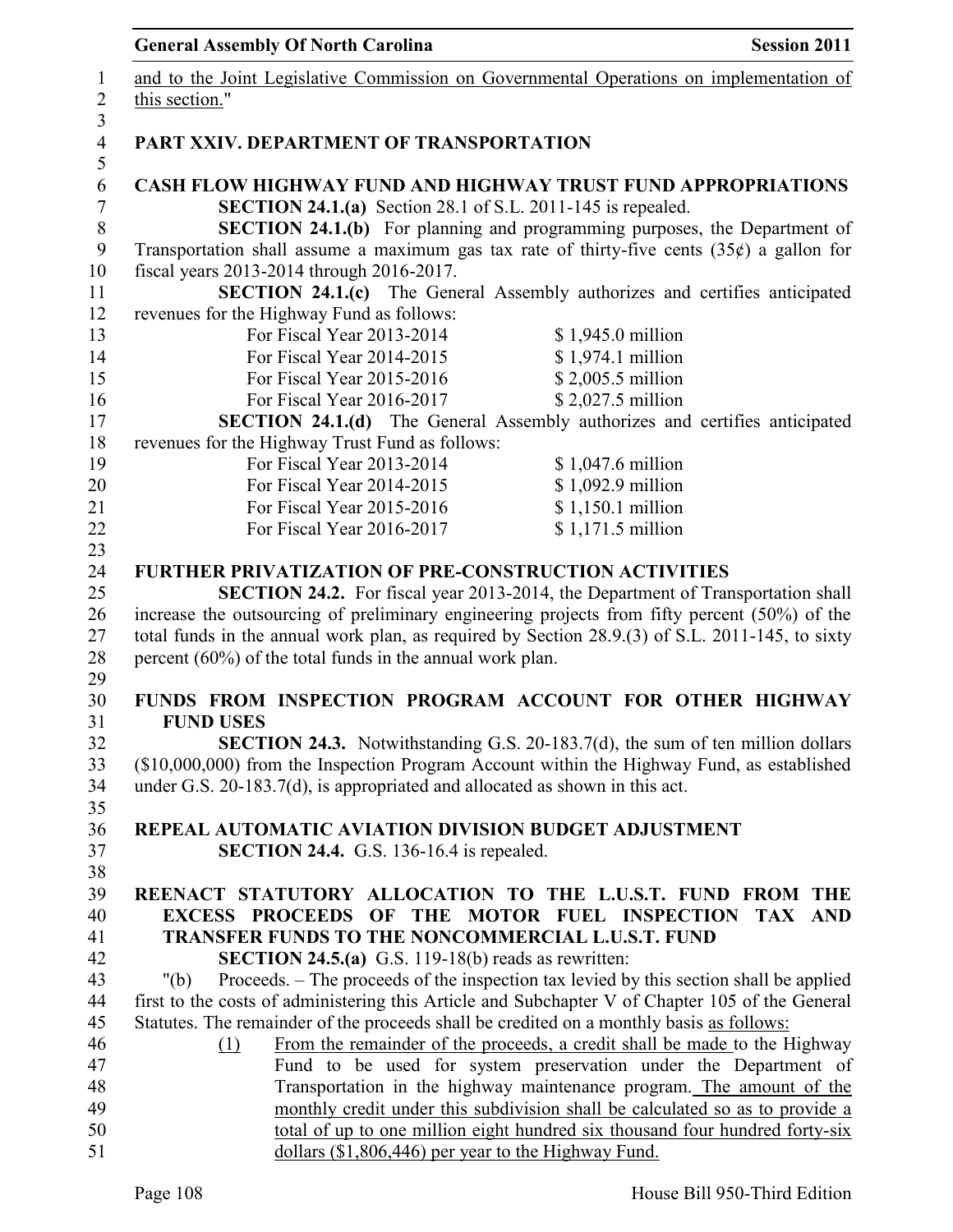| <b>General Assembly Of North Carolina</b><br><b>Session 2011</b>                                                                                                                            |
|---------------------------------------------------------------------------------------------------------------------------------------------------------------------------------------------|
| After crediting funds under subdivision (1) of this subsection, any proceeds<br>(2)                                                                                                         |
| remaining shall be credited to the Commercial Leaking Petroleum                                                                                                                             |
| Underground Storage Tank Cleanup Fund and the Noncommercial Leaking                                                                                                                         |
| Petroleum Underground Storage Tank Cleanup Fund, to be distributed as                                                                                                                       |
| follows:                                                                                                                                                                                    |
| If the amount of revenue in the Noncommercial Fund at the end of a<br><u>a.</u>                                                                                                             |
| month is at least five million dollars (\$5,000,000), one-half of the                                                                                                                       |
| remainder of the proceeds shall be credited to the Noncommercial                                                                                                                            |
| Fund, and one-half of the remainder of the proceeds shall be credited                                                                                                                       |
| to the Commercial Fund.                                                                                                                                                                     |
| If the amount of revenue in the Noncommercial Fund at the end of a<br><u>b.</u>                                                                                                             |
| month is less than the threshold amount in subdivision (1) of this                                                                                                                          |
| subsection, all of the remainder of the proceeds shall be credited to                                                                                                                       |
| the Noncommercial Fund."                                                                                                                                                                    |
| <b>SECTION 24.5.(b)</b> Notwithstanding any other provision of law to the contrary, the                                                                                                     |
| sum of two million one hundred seventy-one thousand eight hundred ninety-eight dollars                                                                                                      |
| (\$2,171,898) from the Highway Fund shall be transferred to the Noncommercial L.U.S.T. Fund                                                                                                 |
| (Fund Code 64305, Budget Code 6371).                                                                                                                                                        |
|                                                                                                                                                                                             |
| <b>CLARIFY USE OF CREDIT RESERVE BALANCE IN HIGHWAY FUND</b>                                                                                                                                |
| <b>SECTION 24.6.</b> G.S. 136-44.2 reads as rewritten:                                                                                                                                      |
| "§ 136-44.2. Budget and appropriations.                                                                                                                                                     |
| The Director of the Budget shall include in the "Current Operations Appropriations"<br>(a)                                                                                                  |
| Act" an enumeration of the purposes or objects of the proposed expenditures for each of the                                                                                                 |
| construction and maintenance programs for that budget period for the State primary, secondary,                                                                                              |
| State parks road systems, and other transportation systems. The State primary system shall                                                                                                  |
| include all portions of the State highway system located both inside and outside municipal                                                                                                  |
| corporate limits that are designated by N.C., U.S. or Interstate numbers. The State secondary                                                                                               |
| system shall include all of the State highway system located both inside and outside municipal                                                                                              |
| corporate limits that is not a part of the State primary system. The State parks system shall                                                                                               |
| include all State parks roads and parking lots that are not also part of the State highway system.                                                                                          |
| The transportation systems shall include State-maintained, nonhighway modes of transportation                                                                                               |
| as well.                                                                                                                                                                                    |
| All construction and maintenance programs for which appropriations are requested<br>(b)                                                                                                     |
| shall be enumerated separately in the budget. Programs that are entirely State funded shall be                                                                                              |
| listed separately from those programs involving the use of federal-aid funds. Proposed                                                                                                      |
| appropriations of State matching funds for each of the federal-aid construction programs shall                                                                                              |
| be enumerated separately as well as the federal-aid funds anticipated for each program in order                                                                                             |
| that the total construction requirements for each program may be provided for in the budget.                                                                                                |
| Also, proposed State matching funds for the highway planning and research program shall be                                                                                                  |
| included separately along with the anticipated federal-aid funds for that purpose.                                                                                                          |
| Other program categories for which appropriations are requested, such as, but not<br>(c)<br>limited to, maintenance, channelization and traffic control, bridge maintenance, public service |
| and access road construction, transportation projects and systems, and ferry operations shall be                                                                                            |
| enumerated in the budget.                                                                                                                                                                   |
| The Department of Transportation shall have all powers necessary to comply fully<br>(d)                                                                                                     |
| with provisions of present and future federal-aid acts. For purposes of this section, "federally                                                                                            |
|                                                                                                                                                                                             |

 eligible construction project" means any construction project except secondary road projects 49 developed pursuant to G.S. 136-44.7 and 136-44.8 eligible for federal funds under any federal-aid act, whether or not federal funds are actually available. federal-aid act, whether or not federal funds are actually available.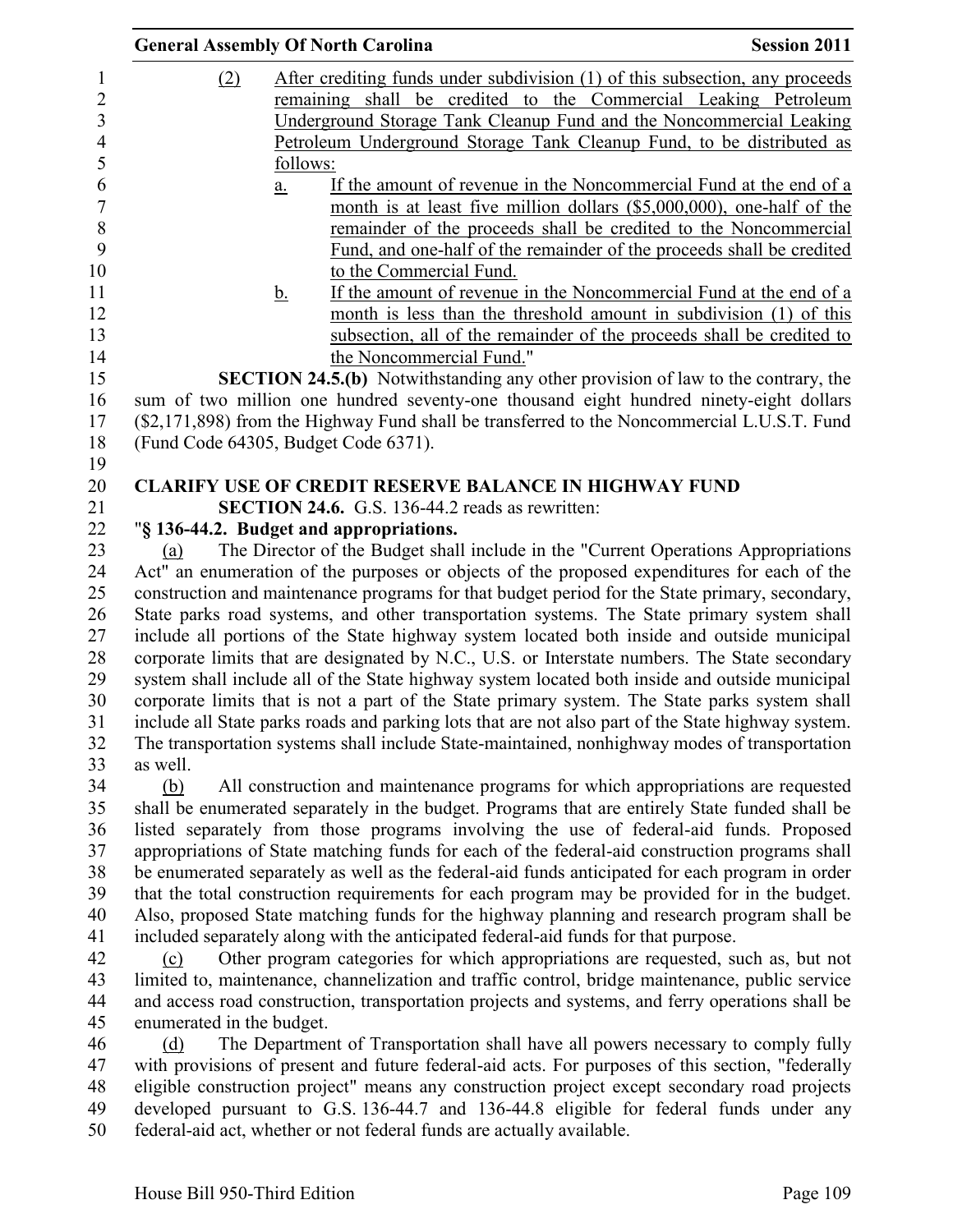| 1              | (e)                         | The "Current Operations Appropriations Act" shall also contain the proposed                                                                   |
|----------------|-----------------------------|-----------------------------------------------------------------------------------------------------------------------------------------------|
| $\overline{2}$ |                             | appropriations of State funds for use in each county for maintenance and construction of                                                      |
| 3              |                             | secondary roads, to be allocated in accordance with G.S. 136-44.5 and 136-44.6. State funds                                                   |
| $\overline{4}$ |                             | appropriated for secondary roads shall not be transferred nor used except for the construction                                                |
| 5              |                             | and maintenance of secondary roads in the county for which they are allocated pursuant to                                                     |
| 6              | G.S. 136-44.5 and 136-44.6. |                                                                                                                                               |
| $\tau$         | (f)                         | If the unreserved credit balance in the Highway Fund on the last day of a fiscal year                                                         |
| 8              |                             | is greater than the amount estimated for that date in the Current Operations Appropriations Act                                               |
| 9              |                             | for the following fiscal year, the excess shall be used in accordance with this-paragraph.                                                    |
| 10             |                             | subsection. The Director of the Budget mayshall allocate part or all of the excess-among                                                      |
| 11             |                             | reserves to a reserve (i) for access and public-roads, for unforeseen events requiring prompt                                                 |
| 12             |                             | action, roads or (ii) for other urgent needs. The amount not allocated to any of these reserves by                                            |
| 13             |                             | the Director of the Budget shall be credited to a reserve for maintenance. The Board of                                                       |
| 14             |                             | Transportation shall report monthly to the Joint Legislative Transportation Oversight                                                         |
| 15             |                             | Committee and the Fiscal Research Division on the use of funds in the maintenance reserve.                                                    |
| 16             |                             | The use of this reserve shall be subject to the following:                                                                                    |
| 17             | (1)                         | <u>Restrictions on use. – No more than two million dollars <math>(\\$2,000,000)</math> from</u>                                               |
| 18             |                             | this reserve may be spent on a single project. Funds from this reserve being                                                                  |
| 19             |                             | used for an "other urgent need" project cannot be used for administrative                                                                     |
| 20             |                             | costs, information technology costs, or economic development.                                                                                 |
| 21             | (2)                         | <u> Approval. – The Department of Transportation shall submit for approval to</u>                                                             |
| 22             |                             | the Director of the Budget all expenditures from the reserve established                                                                      |
| 23             |                             | under this subsection.                                                                                                                        |
| 24             |                             | <u>Reporting. – At least five days, not including State holidays or weekend</u>                                                               |
| 25             | (3)                         |                                                                                                                                               |
| 26             |                             | days, prior to submitting an expenditure request to the Director of the<br>Budget under subdivision (2) of this subsection, the Department of |
| 27             |                             |                                                                                                                                               |
| 28             |                             | Transportation shall submit a report on the expenditure request to the Fiscal                                                                 |
|                |                             | Research Division and to the members of the House Appropriations                                                                              |
| 29             |                             | Subcommittee on Transportation and the Senate Appropriations Committee                                                                        |
| 30             |                             | on Department of Transportation. Such report shall be certified by the chief                                                                  |
| 31             |                             | financial officer of the Department of Transportation and shall contain (i) a                                                                 |
| 32             |                             | project description, (ii) whether the project is for access and public roads or                                                               |
| 33             |                             | for other urgent needs, (iii) justification of the project, (iv) the total project                                                            |
| 34             |                             | cost, (v) the amount of funding for the project coming from the reserve, and                                                                  |
| 35             |                             | (vi) other funding sources for the project.                                                                                                   |
| 36             | $\left(4\right)$            | Carryforward. – If on the last day of the fiscal year the balance in the reserve                                                              |
| 37             |                             | established by this subsection is greater than five million dollars                                                                           |
| 38             |                             | $($5,000,000)$ , then the Director of the Budget shall transfer the amount in                                                                 |
| 39             |                             | excess of that sum to the Reserve for General Maintenance in the Highway                                                                      |
| 40             |                             | Fund.                                                                                                                                         |
| 41             | (g)                         | The Department of Transportation may provide for costs incurred or accrued for                                                                |
| 42             |                             | traffic control measures to be taken by the Department at major events which involve a high                                                   |
| 43             |                             | degree of traffic concentration on State highways, and which cannot be funded from regular                                                    |
| 44             |                             | budgeted items. This authorization applies only to events which are expected to generate                                                      |
| 45             |                             | 30,000 vehicles or more per day. The Department of Transportation shall provide for this                                                      |
| 46             |                             | funding by allocating and reserving up to one hundred thousand dollars (\$100,000) before any                                                 |
| 47             |                             | other allocations from the appropriations for State maintenance for primary, secondary, and                                                   |
| 48             |                             | urban road systems are made, based upon the same proportion as is appropriated to each                                                        |
| 49             | system."                    |                                                                                                                                               |
| 50             |                             |                                                                                                                                               |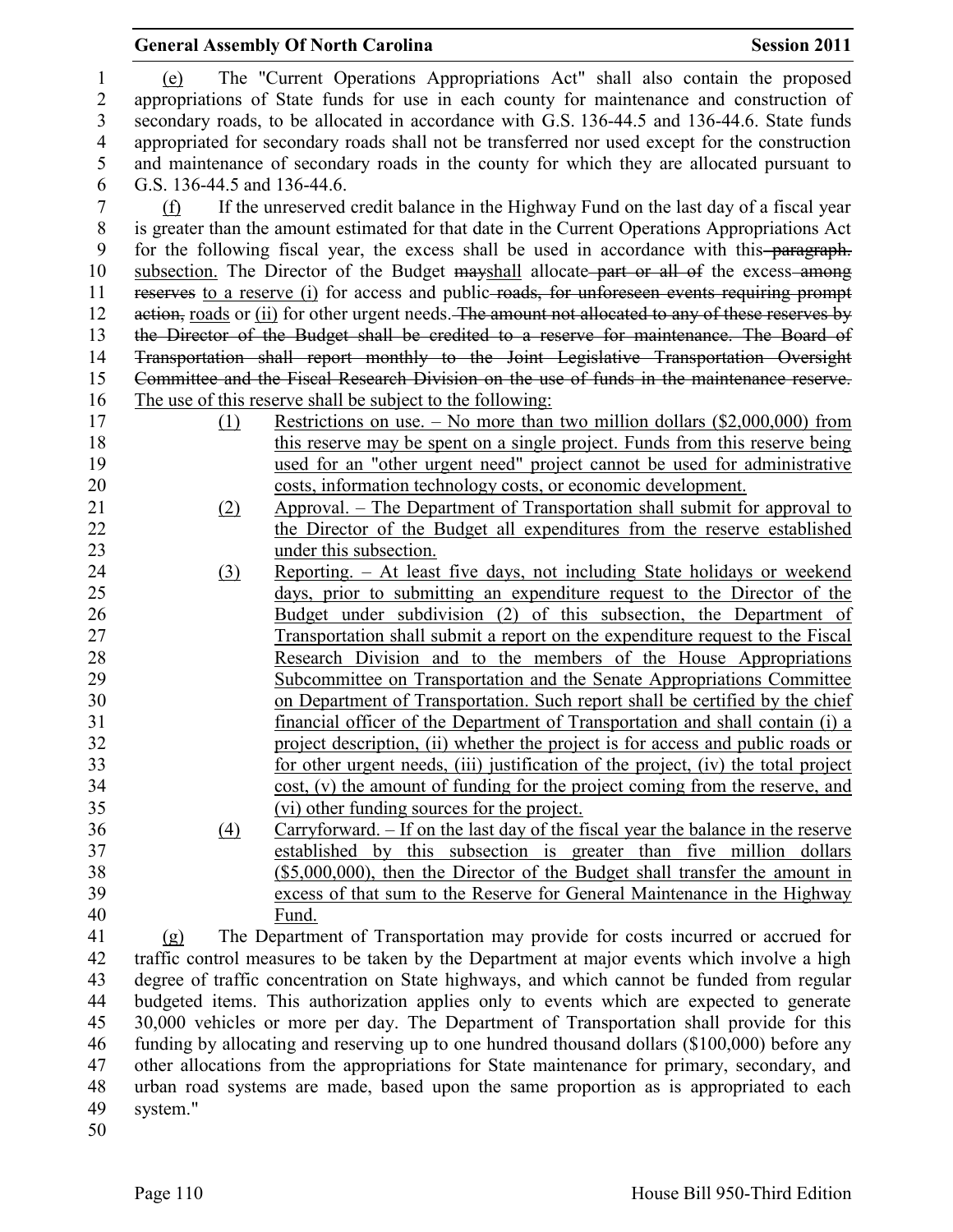|                                |                          | <b>General Assembly Of North Carolina</b>                                                                                                                                             | <b>Session 2011</b> |
|--------------------------------|--------------------------|---------------------------------------------------------------------------------------------------------------------------------------------------------------------------------------|---------------------|
| $\mathbf{1}$<br>$\overline{2}$ | <b>TRUST FUND</b>        | <b>TRANSFER UNEXPENDED MID-CURRITUCK GAP FUNDS BACK TO HIGHWAY</b>                                                                                                                    |                     |
| 3                              |                          |                                                                                                                                                                                       |                     |
| $\overline{4}$                 |                          | <b>SECTION 24.7.</b> Any funds appropriated to the North Carolina Turnpike Authority<br>under G.S. 136-176(b2) to cover debt service or related financing costs for the Mid-Currituck |                     |
| 5                              |                          | Bridge project and that remain unencumbered at the end of fiscal year 2011-2012 are hereby                                                                                            |                     |
| 6                              |                          | transferred back to the Highway Trust Fund to be appropriated and allocated as shown in this                                                                                          |                     |
| $\overline{7}$                 | act.                     |                                                                                                                                                                                       |                     |
| 8                              |                          |                                                                                                                                                                                       |                     |
| 9                              |                          | CODIFY MOBILITY FUND FORMULA DEVELOPED BY DEPARTMENT OF                                                                                                                               |                     |
| 10                             | <b>TRANSPORTATION</b>    |                                                                                                                                                                                       |                     |
| 11                             |                          | SECTION 24.8.(a) G.S. 136-188 reads as rewritten:                                                                                                                                     |                     |
| 12                             |                          | "§ 136-188. Use of North Carolina Mobility Fund.                                                                                                                                      |                     |
| 13                             | (a)                      | The Department of Transportation shall use the Mobility Fund to fund                                                                                                                  |                     |
| 14                             |                          | transportation projects, selected by the Department, of statewide and regional significance that                                                                                      |                     |
| 15                             |                          | relieve congestion and enhance mobility across all modes of transportation. The Department of                                                                                         |                     |
| 16                             |                          | Transportation shall establish project selection criteria based on the provisions of this Article.                                                                                    |                     |
| 17                             | (b)                      | The Notwithstanding subsections (c) and (d) of this section, the initial project                                                                                                      |                     |
| 18                             |                          | funded from the Mobility Fund shall be the widening and improvement of Interstate 85 north of                                                                                         |                     |
| 19                             | the Yadkin River Bridge. |                                                                                                                                                                                       |                     |
| 20                             | (c)                      | To be eligible for funding from the Mobility Fund, a project must meet the                                                                                                            |                     |
| 21                             | following requirements:  |                                                                                                                                                                                       |                     |
| 22                             | (1)                      | The project must be on statewide or Regional tier facilities.                                                                                                                         |                     |
| 23                             | (2)                      | The project must be ready to have funds obligated for construction within                                                                                                             |                     |
| 24                             |                          | five years.                                                                                                                                                                           |                     |
| 25                             | (3)                      | The project must be (i) consistent with MPO/RPO transportation planning                                                                                                               |                     |
| 26                             |                          | efforts, (ii) included in an adopted transportation plan, and (iii) found to be                                                                                                       |                     |
| 27                             |                          | consistent with local land-use plans, where available. As used in this                                                                                                                |                     |
| 28                             |                          | subdivision, "MPO" means metropolitan planning organization and "RPO"                                                                                                                 |                     |
| 29                             |                          | means rural planning organization.                                                                                                                                                    |                     |
| 30                             | (4)                      | The project must be in a conforming transportation plan if the project is in a                                                                                                        |                     |
| 31                             |                          | non-attainment or maintenance area.                                                                                                                                                   |                     |
| 32                             | (5)                      | Only the project's capital costs, including right-of-way acquisition and                                                                                                              |                     |
| 33                             |                          | construction, may be funded. Maintenance, operation, and planning costs                                                                                                               |                     |
| 34                             |                          | may not be funded from the Mobility Fund.                                                                                                                                             |                     |
| 35                             | (6)                      | There is no minimum project capital cost as a threshold for funding a                                                                                                                 |                     |
| 36                             |                          | project.                                                                                                                                                                              |                     |
| 37                             | (d)                      | Eligible projects shall be scored and ranked, with the highest scored projects                                                                                                        |                     |
| 38                             | receiving                | funding priority. Ranking scores shall be determined according to the following                                                                                                       |                     |
| 39                             | formula:                 |                                                                                                                                                                                       |                     |
| 40                             | $\Omega$                 | Mobility benefit-cost. $-$ Eighty percent (80%) of the ranking score shall be                                                                                                         |                     |
| 41                             |                          | the estimated travel time savings in vehicle hours that the project will                                                                                                              |                     |
| 42                             |                          | provide over 30 years divided by the cost of the project to the Mobility                                                                                                              |                     |
| 43                             |                          | Fund.                                                                                                                                                                                 |                     |
| 44                             | (2)                      | Multimodal/intermodal. $-$ Twenty percent (20%) of the ranking score shall                                                                                                            |                     |
| 45                             |                          | be based on whether the project provides an improvement to more than one                                                                                                              |                     |
| 46                             |                          | mode of transportation and what types of other modes of transportation are                                                                                                            |                     |
| 47                             |                          | involved in the project. Using a scale from zero to 100, the Department of                                                                                                            |                     |
| 48<br>49                       |                          | Transportation shall provide for the assignment of points under this<br>subdivision. The Department's determination of a point system under this                                      |                     |
| 50                             |                          | subdivision shall not be subject to rulemaking under Chapter 150B of the                                                                                                              |                     |
| 51                             |                          | General Statutes."                                                                                                                                                                    |                     |
|                                |                          |                                                                                                                                                                                       |                     |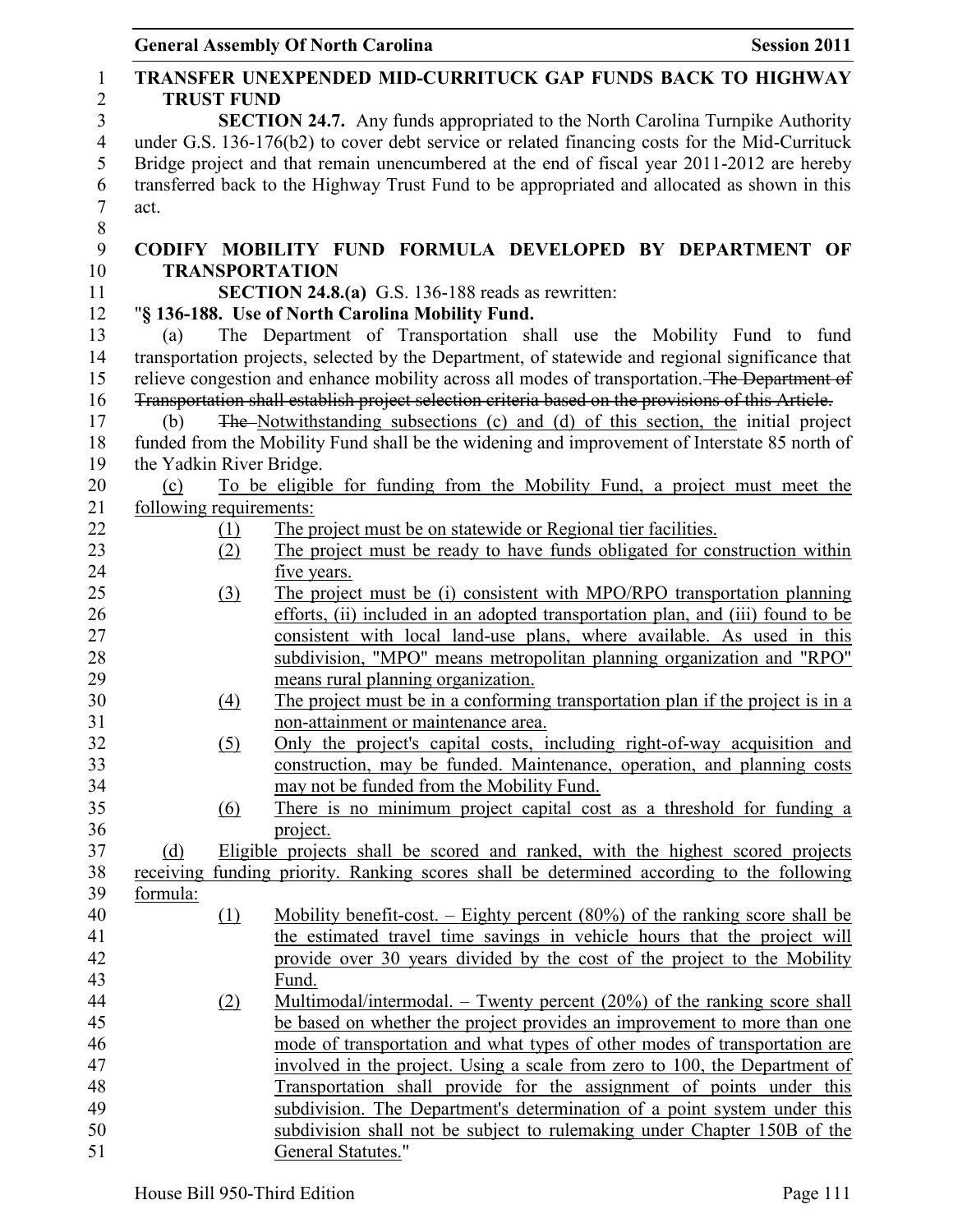**SECTION 24.8.(b)** Section 28.33(c) of S.L. 2011-145 is repealed.

# **CIVIL PENALTIES TO BE TREATED AS RECEIPTS FOR TRANSFER TO CIVIL**  4 **PENALTY AND FORFEITURE FUND**<br>5 **SECTION 24.9.** The clear process

 **SECTION 24.9.** The clear proceeds of all civil penalties, civil forfeitures, and civil fines collected by the Department of Transportation for transfer to the Civil Penalty and Forfeiture Fund and which are currently recorded as revenue in the Highway Fund (Budget 8 Code 84210) shall be eliminated from the Estimated Revenue for the Highway Fund. The corresponding Highway Fund appropriation in Fund 150889 shall also be eliminated. corresponding Highway Fund appropriation in Fund 150889 shall also be eliminated.

 Rather than recording the proceeds as revenue, the clear proceeds of all civil penalties, civil forfeitures, and civil fines collected by the Department of Transportation for transfer to the Civil Penalty and Forfeiture Fund shall be recorded as receipts and budgeted in a totally receipt-supported fund center (150889) in the Highway Fund (Budget Code 84210) for transfer to the Civil Penalty and Forfeiture Fund.

### **POSITIONS IN SUPPORT OF THE COMBINED MOTOR VEHICLE REGISTRATION AND PROPERTY TAX COLLECTION SYSTEM**

 **SECTION 24.10.(a)** Upon request from the Department of Transportation and notwithstanding any other provision of law to the contrary, the Office of State Budget and Management may authorize the creation of time-limited, full-time equivalent positions within the Department of Transportation and its Division of Motor Vehicles in excess of the positions 22 authorized by this act for the sole purposes of implementing and administering the combined<br>23 motor vehicle registration and property tax collection system in accordance with the funding motor vehicle registration and property tax collection system, in accordance with the funding authorizations in G.S. 105-330.5 and G.S. 105-330.10. Positions created under this authorization shall terminate no later than June 30, 2014. Following the approval of a request, the Office of State Budget and Management shall direct the transfer of funds from the Combined Motor Vehicle and Registration Account, also known as the Division of Motor Vehicles Taxation Interest Fund for Integrated Computer System, to support personnel and related operating costs for the positions approved under this section.

 **SECTION 24.10.(b)** Beginning October 1, 2012, the Office of State Budget and Management shall report quarterly on all transfers of funds from the Combined Motor Vehicle and Registration Account (Combined Account) and positions supported by the Combined Account during the 2012-2013 fiscal year to the House Appropriations Subcommittee on Transportation, the Senate Appropriations Committee on Department of Transportation, the Joint Legislative Transportation Oversight Committee, and the Fiscal Research Division. The report shall include, at a minimum, the following:

- 
- (1) A summary of activities funded by the Combined Account to date.
- 
- (2) Amounts transferred from the Combined Account and expended per activity.
- (3) A detailed listing of positions funded by receipts to the Combined Account, identifying the position number, title, effective date and duration, cost, functions performed, and organizational unit to which the position is assigned.

 **SECTION 24.10.(c)** No later than May 1, 2013, the Department of Revenue and the Department of Transportation shall jointly report on the status of the Memorandum of Understanding required by G.S. 105-330.11 to the Joint Legislative Transportation Oversight Committee and Joint Legislative Oversight Committee on Information Technology. The report shall identify the estimated recurring costs of system administration and proposed administrative fees to support the costs of combined notice generation and collection of registration fees and vehicle property taxes.

### **PART XXV. SALARIES AND BENEFITS**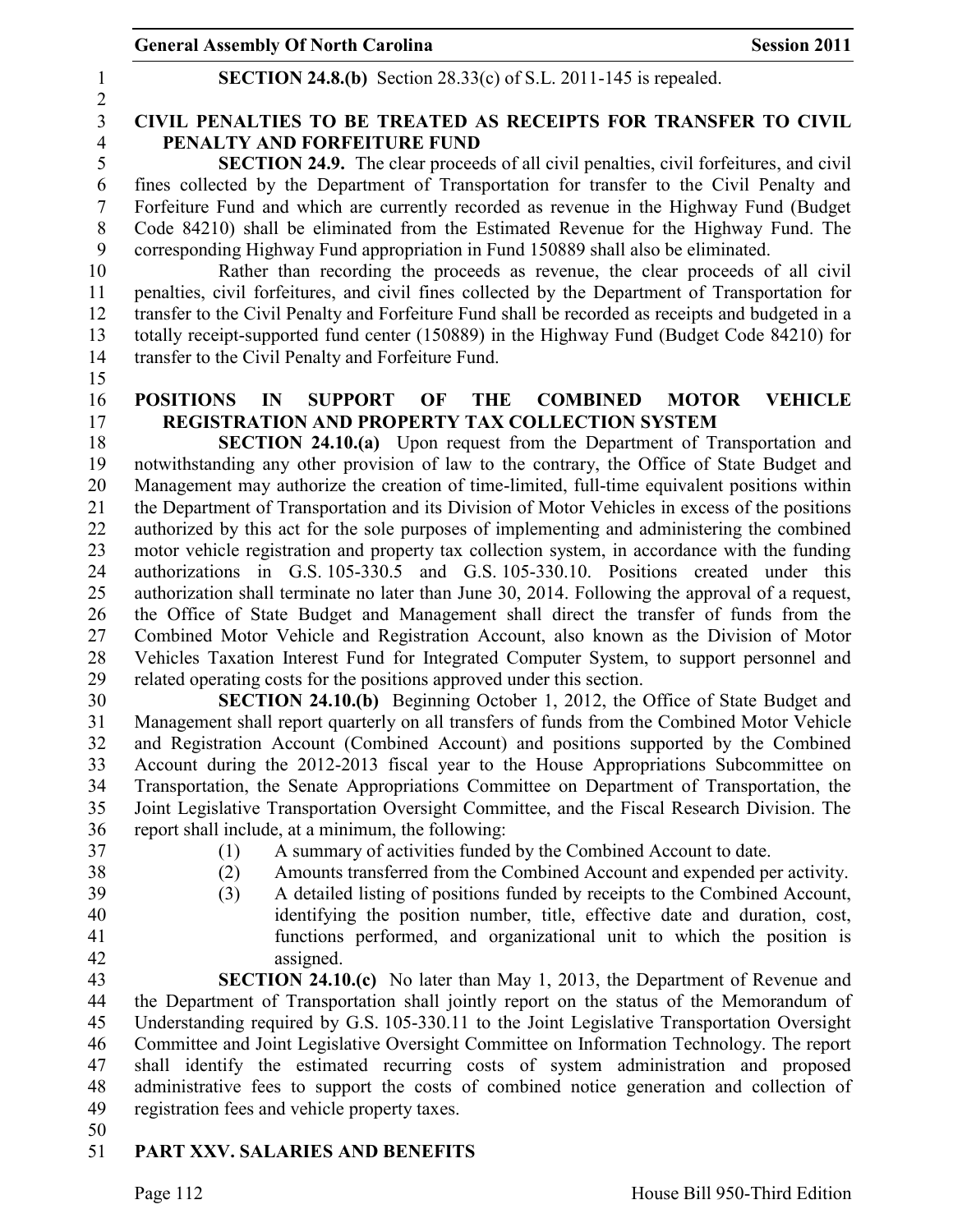| $\mathbf{1}$   |                                                                                                  |                      |
|----------------|--------------------------------------------------------------------------------------------------|----------------------|
| $\overline{2}$ | <b>CERTAIN EXECUTIVE BRANCH OFFICIALS</b>                                                        |                      |
| $\overline{3}$ | <b>SECTION 25.1.(a)</b> Section 29.3 of S.L. 2011-145 reads as rewritten:                        |                      |
| $\overline{4}$ | "SECTION 29.3. Effective for the 2011-2013 fiscal biennium, 2012-2013 fiscal year, the           |                      |
| 5              | annual salaries, payable monthly, for the following executive branch officials shall remain      |                      |
| 6              | unchanged as follows:                                                                            |                      |
| 7              | <b>Executive Branch Officials</b>                                                                | <b>Annual Salary</b> |
| 8              | Chairman, Alcoholic Beverage Control Commission                                                  | \$109,553            |
| 9              | <b>State Controller</b>                                                                          | 153,319              |
| 10             | <b>Commissioner of Motor Vehicles</b>                                                            | 109,553              |
| 11             | <b>Commissioner of Banks</b>                                                                     | 123,198              |
| 12             | Chairman, Employment Security Commission                                                         | 120,363              |
| 13             | Chair, Board of Review, Division of Employment Security                                          | 120,805              |
| 14             | Members, Board of Review, Division of Employment Security                                        | 119,305              |
| 15             | <b>State Personnel Director</b>                                                                  | 120,363              |
| 16             | Chairman, Parole Commission                                                                      | 100,035              |
| 17             | Full-time members of the Parole Commission                                                       | 92,356               |
| 18             | Members-Part-time members of the Parole Commission                                               | 46,178               |
| 19             | Chairman, Utilities Commission                                                                   | 137,203              |
| 20             | Members of the Utilities Commission                                                              | 123,198              |
| 21             | <b>Executive Director, Agency for</b>                                                            |                      |
| 22             | <b>Public Telecommunications</b>                                                                 | 92,356               |
| 23             | Director, Museum of Art                                                                          | 112,256              |
| 24             | Executive Director, North Carolina                                                               |                      |
| 25             | <b>Agricultural Finance Authority</b>                                                            | 106,635              |
| 26             | <b>State Chief Information Officer</b>                                                           | 153,227."            |
| 27             | <b>SECTION 25.1.(b)</b> Effective July 1, 2012, G.S. 143B-721 reads as rewritten:                |                      |
| 28             | "§ 143B-721. Post-Release Supervision and Parole Commission – members; selection;                |                      |
| 29             | removal; chairman; compensation; quorum; services.                                               |                      |
| 30             | Effective August 1, 2005, the Post-Release Supervision and Parole Commission shall               |                      |
| 31             | consist of one full-time member and two half-time members. The three members shall be            |                      |
| 32             | appointed by the Governor from persons whose recognized ability, training, experience, and       |                      |
| 33             | character qualify them for service on the Commission. The terms of office of any members         |                      |
| 34             | serving on the Commission on June 30, 2005, shall expire on that date.                           |                      |
| 35             | Effective July 1, 2012, (i) an additional full-time member shall be appointed by the             |                      |
| 36             | Governor, (ii) the half-time member who was first appointed to the Commission in 2005 and        |                      |
| 37             | reappointed February 13, 2011, shall begin serving as a full-time member of the Commission,      |                      |
| 38             | and the Post-Release Supervision and Parole Commission shall consist of three full-time          |                      |
| 39             | members and one half-time member. The additional full-time member appointed July 1, 2012,        |                      |
| 40             | shall serve a term expiring February 28, 2013, and a successor shall be appointed as provided in |                      |
| 41             | this section. The half-time member who begins serving as a full-time member effective July 1,    |                      |
| 42             | 2012, shall serve a term expiring June 30, 2013, and a successor shall be appointed as provided  |                      |
| 43             | in this section.                                                                                 |                      |
| 44             | Effective February 28, 2013, the term of the half-time member who was appointed to the           |                      |
| 45             | Commission on November 2, 2009, shall expire; a full-time member of the Commission shall         |                      |
|                | be appointed by the Governor to begin serving March 1, 2013; and the Post-Release                |                      |
| 46<br>47       | Supervision and Parole Commission shall consist of four full-time members. The full-time         |                      |
| 48             | member appointed March 1, 2013, shall serve a term expiring February 28, 2017, and a             |                      |
| 49             | successor shall be appointed as provided in this section.                                        |                      |
| 50             | The term of the member serving as chair of the Commission on July 1, 2012, shall expire          |                      |
| 51             | on June 30, 2013, and a successor shall be appointed as provided in this section.                |                      |
|                |                                                                                                  |                      |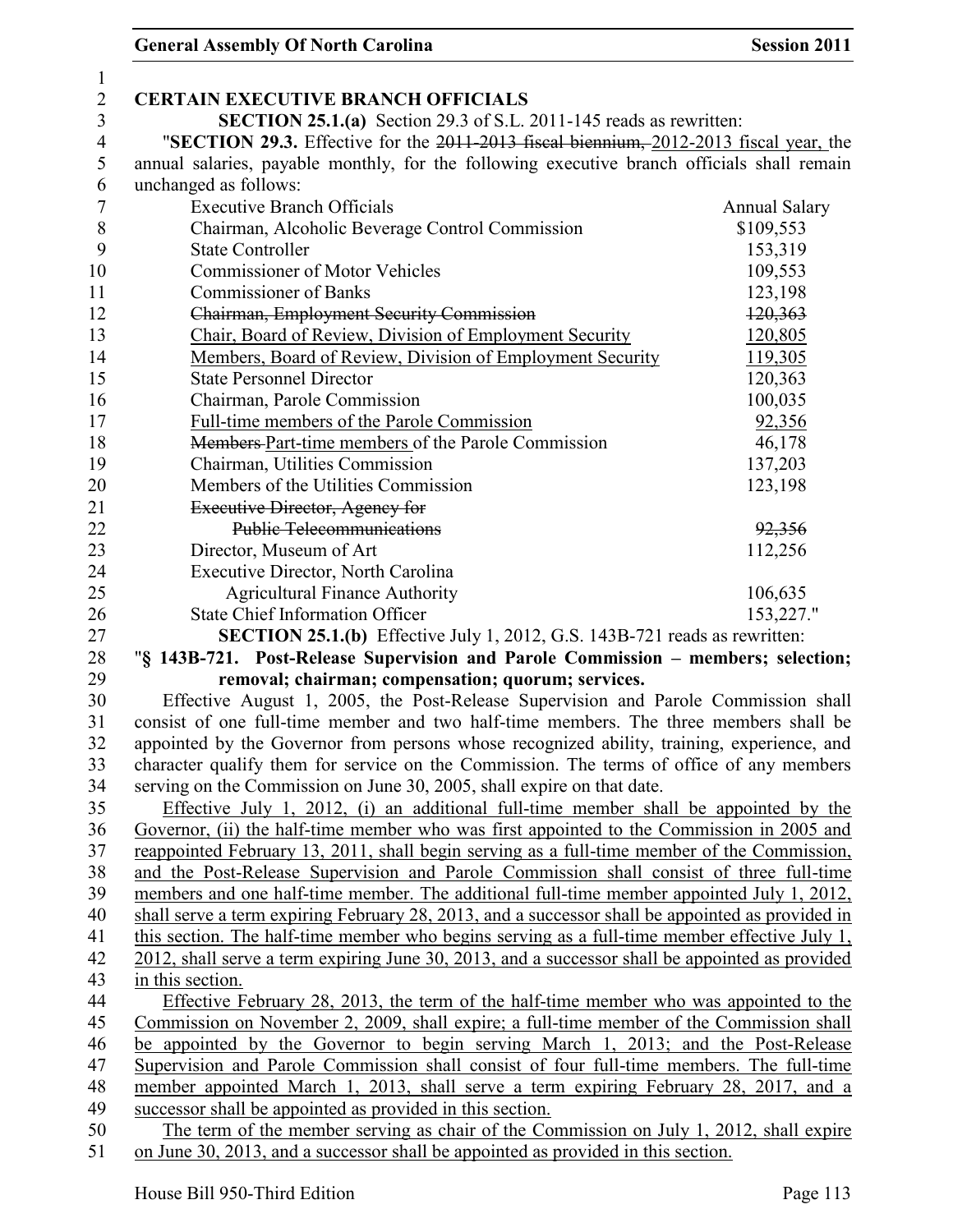General Assembly Of North Carolina Session 2011 All members of the Commission shall be appointed by the Governor from persons whose recognized ability, training, experience, and character qualify them for service on the Commission. The Except as otherwise provided in this section, the terms of office of persons appointed by the Governor as members of the Commission shall be for four years or until their successors are appointed and qualify. Any appointment to fill a vacancy on the Commission created by the resignation, removal, death or disability of a member shall be for the balance of the unexpired term only. The Governor shall have the authority to remove any member of the Commission from office for misfeasance, malfeasance or nonfeasance, pursuant to the provisions of G.S. 143B-13. The Governor shall designate a member of the Commission to serve as chair of the Commission at the pleasure of the Governor. The granting, denying, revoking, or rescinding of parole, the authorization of work-release privileges to a prisoner, or any other matters of business coming before the Commission for consideration and action shall be decided by majority vote of the full Commission. The members of the Commission shall receive the salary fixed by the General Assembly in the Current Operations Appropriations Act and shall receive necessary travel and subsistence expenses in accordance with the provisions of G.S. 138-6. Notwithstanding any other provision of law, the half-time members of the Commission shall not be subject to the provisions of 20 G.S.  $135-3(8)(c)$ . All clerical and other services required by the Commission shall be supplied by the Secretary of Public Safety." **SALARY ADJUSTMENTS FOR SPECIAL CIRCUMSTANCES ONLY/NO AUTOMATIC INCREASES SECTION 25.2.(a)** Section 29.8 of S.L. 2011-145, as amended by Section 59A of S.L. 2011-391, reads as rewritten: "**SECTION 29.8.(a)** The annual pay of all State employees for the 2011-2013 fiscal biennium shall remain unchanged from that authorized on June 30, 2011, or the last date in pay status during the 2010-2011 fiscal year, if earlier, except that an increase may be allowed during fiscal year 2011-2012 under the following special circumstances: (1) For all State employees regardless of funding source, and for employees of the North Carolina Community College System and local school boards who are paid from State funds, salaries may be increased for reallocations or promotions, in-range adjustments for job change, career progression adjustments for demonstrated competencies, or any other adjustment related to an increase in job duties or responsibilities, none of which are subject to the salary freeze otherwise provided by this Part. All other salary increases are prohibited. (1a) For employees of the North Carolina Community College System, notwithstanding subdivision (1) of this subsection, salaries may be increased if the increase is funded from local funding sources. (2) For The University of North Carolina, (i) faculty using funds from the Faculty Recruiting and Retention Fund, the Distinguished Professors Endowment Fund, or the University Cancer Research Fund in the case of faculty involved in cancer research supported by that fund and (ii) faculty, nonfaculty, and other employee adjustments, including retention adjustments, funded from non-State funding sources. (3) For employees of the judicial branch, for local supplementation as 50 authorized by G.S. 7A-300.1.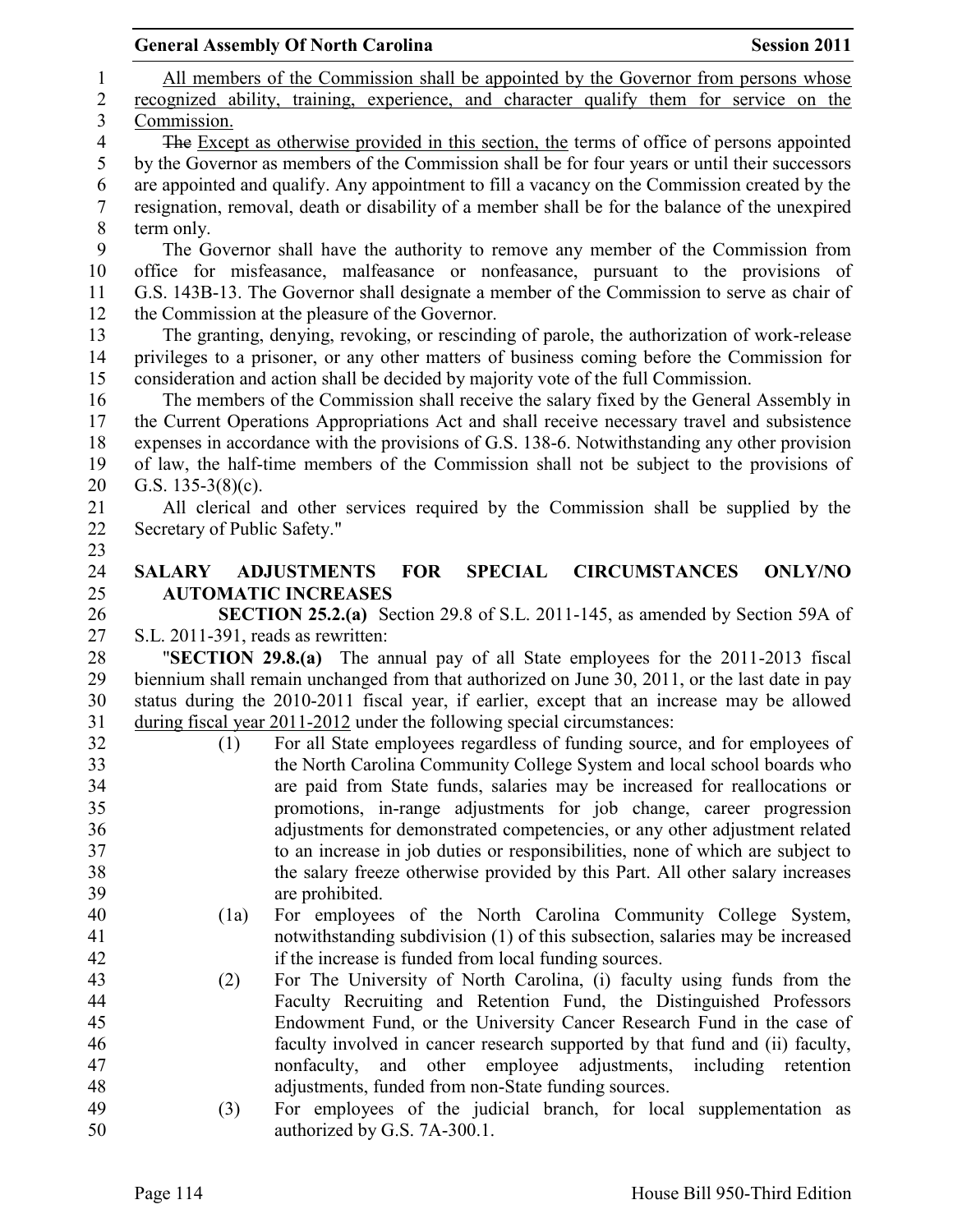### **General Assembly Of North Carolina Session 2011**  The cumulative salary adjustment allowed under this subsection for the 2011-2012 fiscal year may exceed ten percent (10%) of annual salary only if the adjustment is approved in advance by the Office of State Budget and Management, The University of North Carolina Board of Governors, the Board of the North Carolina Community College System, the Legislative Services Commission, the local board of education, or other authorized body as appropriate. "**SECTION 29.8.(a1)** The annual pay of all State employees for the 2012-2013 fiscal year shall remain unchanged from that authorized on June 30, 2012, or the last date in pay status during the 2011-2012 fiscal year, if earlier, except that an increase may be allowed during fiscal year 2012-2013 under the following special circumstances: (1) For all State employees, regardless of funding source, and for employees of 11 the North Carolina Community College System and local school boards who are paid from State funds, salaries may be increased as specifically authorized by personnel policy established on or before April 30, 2012, for (i) reallocations; (ii) promotions; (iii) in-range adjustments for job change, equity, or labor market; (iv) career progression adjustments, or (v) any other adjustment authorized under that personnel policy. (2) For The University of North Carolina, (i) EPA faculty using funds from the Faculty Recruiting and Retention Fund, the Distinguished Professors Endowment Fund, or the University Cancer Research Fund in the case of 20 faculty involved in cancer research supported by that fund, (ii) EPA faculty any adjustment specifically authorized under Board of Governors policy established on or before April 30, 2012, (iii) EPA nonfaculty any adjustment funded from non-State funding sources and specifically authorized under Board of Governors policy established on or before April 30, 2012, and (iv) SPA employees only as provided under subdivision (1) of this subsection. (3) For employees of the judicial branch, for local supplementation as authorized by G.S. 7A-300.1 or as otherwise authorized under personnel 28 policy established on or before April 30, 2012, excepting automatic step increases for assistant and deputy clerks of court and magistrates that are suspended under subsection (b) of this section. The cumulative salary adjustment allowed under this subsection for the 2012-2013 fiscal year may exceed ten percent (10%) of annual salary only if the adjustment is approved in advance by the Office of State Budget and Management, The University of North Carolina Board of Governors, the Board of the North Carolina Community College System, the Legislative Services Commission, the local board of education, or other authorized body as appropriate. "**SECTION 29.8.(b)** The automatic salary step increases for assistant and deputy clerks of superior court and magistrates are suspended for the 2011-2013 fiscal biennium. "**SECTION 29.8.(c)** The salary increase provisions of G.S. 20-187.3 are suspended for the 2011-2013 fiscal biennium. "**SECTION 29.8.(d)** Notwithstanding G.S. 53-96.1, and except as provided by subdivision (1) of subsection (a) (a1) of this section, employees of the Office of the Commissioner of Banks shall not be awarded compensation increases or bonuses during the 2011-2013 fiscal biennium. "**SECTION 29.8.(e)** Employees of the Lottery Commission shall not receive compensation bonuses during the 2011-2013 fiscal biennium. "**SECTION 29.8.(f)** No employee of any other State agency or constituent institution of The University of North Carolina, excluding employees of the University of North Carolina Health Care System and employees participating in a constituent institution's medical faculty

practice plan, shall receive compensation bonuses."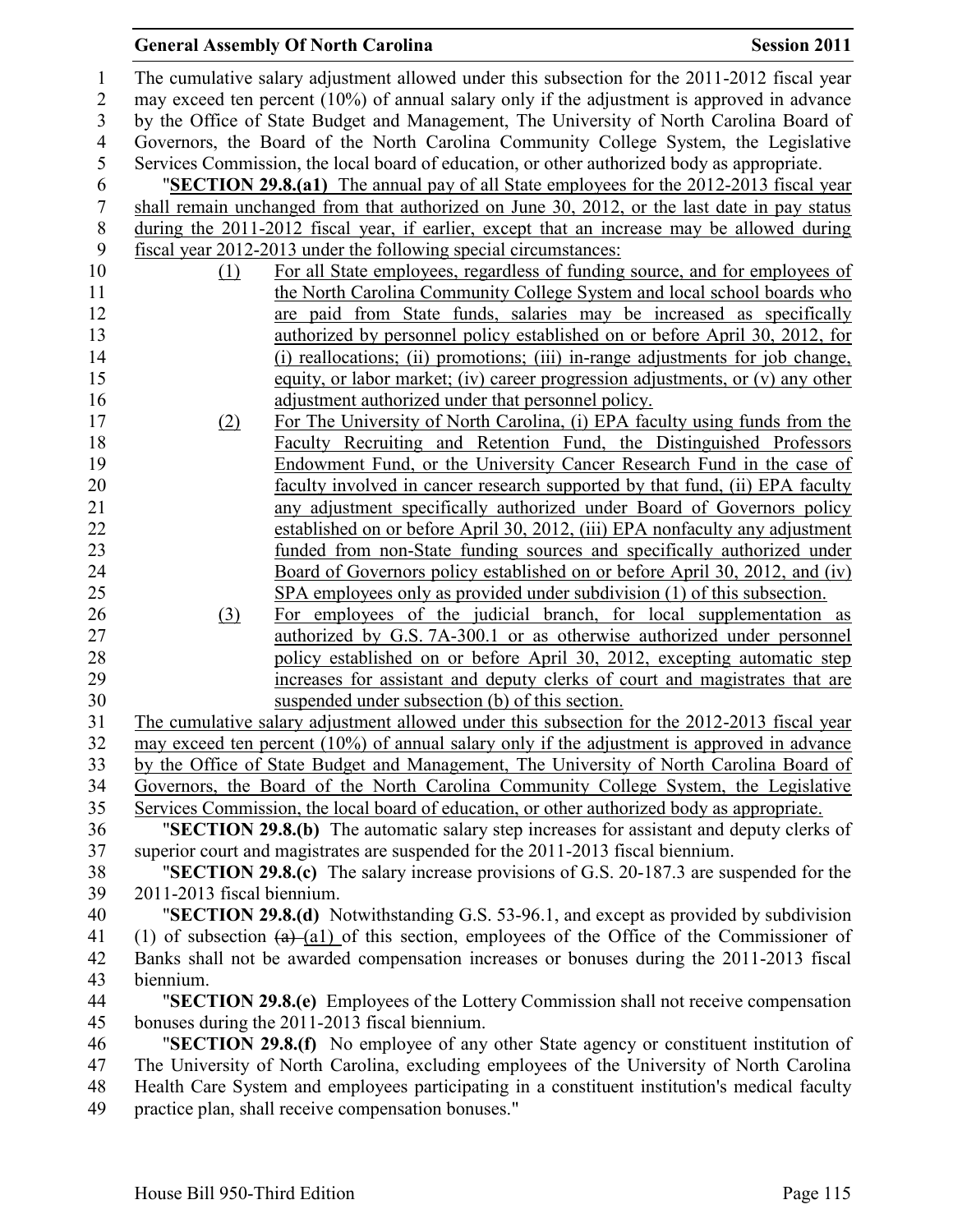**SECTION 25.2.(b)** The provisions of Section 25.4 of this act apply to persons for whom bonuses or compensation bonuses are prohibited by Sections 29.8.(d) through (f) of S.L. 2011-145. **UNIVERSITY FACULTY RECRUITING AND RETENTION FUND SECTION 25.3.** The Faculty Recruiting and Retention Fund under the Office of the President of The University of North Carolina is reestablished for the 2012-2013 fiscal the President of The University of North Carolina is reestablished for the 2012-2013 fiscal year. Allocations from the fund shall be made for salary increases at the discretion of the President of The University of North Carolina only for the purpose of recruiting and retaining faculty members as necessary at constituent institutions. This section is subject to the provisions of Section 29.8.(a1) of S.L. 2011-145 as added by this act. **COMPENSATION BONUS FOR FISCAL YEAR 2012-2013 SECTION 25.4.(a)** Except as provided by subsection (b) of this section, any person (i) whose salary is set pursuant to the State Personnel Act, State law, or under this Part, (ii) who was employed in a State-funded position on April 30, 2012, and (iii) who is employed in a State-funded position on October 1, 2012, shall be awarded a one-time, lump-sum compensation bonus for the 2012-2013 fiscal year in the amount of two hundred fifty dollars (\$250.00). The compensation bonus shall be adjusted pro rata for permanent part-time employees. **SECTION 25.4.(b)** The following persons shall not be eligible for the compensation bonus authorized by this section: (1) Any person whose salary is set under Section 29.1, Section 29.2, Section 29.3, or Section 29.4(a) of S.L. 2011-145. (2) Any member of the General Assembly whose salary is set under Section 26 29.5(1) of S.L. 2011-145. (3) Any person whose salary is set under Section 29.4(b)(2) of S.L. 2011-145. **SECTION 25.4.(c)** The compensation bonus shall be awarded in accordance with subsection (b) of this section to eligible employees without regard to an employee's placement within the salary range, including employees at the top of the salary range. The compensation bonus shall not be administered under G.S. 126-7. **SECTION 25.4.(d)** The compensation bonus provided by this section is compensation under Article 1 of Chapter 135 of the General Statutes, the Teachers' and State Employees' Retirement System. **SECTION 25.4.(e)** The compensation bonuses provided by this section shall be paid in the employee's first payroll of October 2012, and are not awarded to any person who separated from State service due to termination, resignation, dismissal, reduction in force, death, or retirement prior to that date. The Director of the Budget shall transfer all funds necessary for the compensation bonus provided by this section, including funds for the employer's retirement and social security contributions. Salaries and related benefits for positions that are funded partially from the General Fund or Highway Fund and partially from sources other than the General Fund or Highway Fund shall be increased from the General Fund or Highway Fund appropriation only to the extent of the proportionate part of the compensation bonus paid from the General Fund or Highway Fund. The Director of the Budget may allocate out of special operating funds or from other sources of the employing agency, except tax revenues, sufficient funds to allow the compensation bonus in accordance with subsection (b) of this section, including funds for the employer's retirement and social security contributions, for the permanent full-time and part-time employees of the agency, provided the employing agency elects to make available the

necessary funds.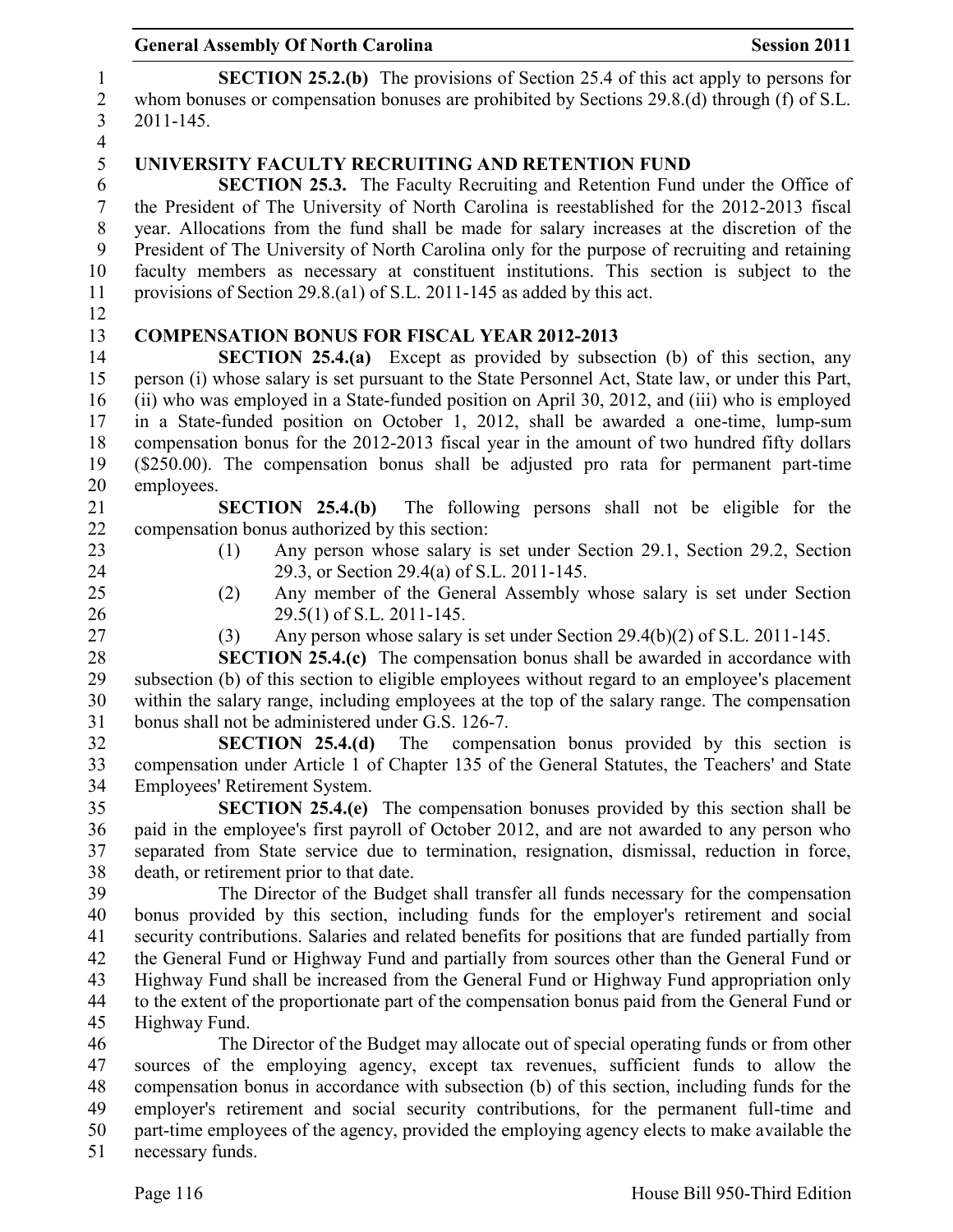### 2 **SPECIAL ANNUAL LEAVE BONUS**

 **SECTION 25.5.** Any person (i) who was on April 30, 2012, a full-time permanent employee of the State, a community college institution, or a local board of education, (ii) was either still employed in such status on July 1, 2012, or is under contract for the 2012-2013 school year, and (iii) who is eligible to earn annual leave, shall have a one-time additional five days of annual leave credited on July 1, 2012. The additional leave shall be accounted for either 8 separately or together with the leave provided by Section 28.3A of S.L. 2002-126, by Section 30.12B(a) of S.L. 2003-284, and by Section 29.14A of S.L. 2005-276, and shall remain 30.12B(a) of S.L. 2003-284, and by Section 29.14A of S.L. 2005-276, and shall remain available until used, notwithstanding any other limitation on the total number of days of annual leave that may be carried forward. Part-time permanent employees shall receive a pro rata amount of the five days.

13

 $\frac{1}{2}$ 

### 14 **TEACHER SALARY SCHEDULES**

 **SECTION 25.6.(a)** The following monthly salary schedules shall apply for the 2012-2013 fiscal year to certified personnel of the public schools who are classified as teachers. The schedules contain 36 steps, with each step corresponding to one year of teaching experience. Public school employees paid according to this salary schedule and receiving NBPTS certification or obtaining a master's degree shall not be prohibited from receiving the appropriate increase in salary. Provided, however, teachers employed during the 2011-2012 school year who did not work the required number of months to acquire an additional year of 22 experience shall not receive a decrease in salary as otherwise would be required by the salary<br>23 schedule below. schedule below.

 $\frac{24}{25}$ 

| 25 |                         | 2012-2013 Monthly Salary Schedule |                            |
|----|-------------------------|-----------------------------------|----------------------------|
| 26 |                         | "A" Teachers                      |                            |
| 27 | Years of Experience     | "A" Teachers                      | <b>NBPTS</b> Certification |
| 28 | $\boldsymbol{0}$        | \$3,043                           | N/A                        |
| 29 | 1                       | \$3,043                           | N/A                        |
| 30 | $\overline{2}$          | \$3,043                           | N/A                        |
| 31 | $\overline{\mathbf{3}}$ | \$3,043                           | \$3,408                    |
| 32 | $\overline{4}$          | \$3,043                           | \$3,408                    |
| 33 | 5                       | \$3,085                           | \$3,455                    |
| 34 | 6                       | \$3,129                           | \$3,504                    |
| 35 | 7                       | \$3,264                           | \$3,656                    |
| 36 | 8                       | \$3,404                           | \$3,812                    |
| 37 | 9                       | \$3,538                           | \$3,963                    |
| 38 | 10                      | \$3,667                           | \$4,107                    |
| 39 | 11                      | \$3,771                           | \$4,224                    |
| 40 | 12                      | \$3,819                           | \$4,277                    |
| 41 | 13                      | \$3,868                           | \$4,332                    |
| 42 | 14                      | \$3,918                           | \$4,388                    |
| 43 | 15                      | \$3,967                           | \$4,443                    |
| 44 | 16                      | \$4,018                           | \$4,500                    |
| 45 | 17                      | \$4,069                           | \$4,557                    |
| 46 | 18                      | \$4,122                           | \$4,617                    |
| 47 | 19                      | \$4,176                           | \$4,677                    |
| 48 | 20                      | \$4,231                           | \$4,739                    |
| 49 | 21                      | \$4,286                           | \$4,800                    |
| 50 | 22                      | \$4,345                           | \$4,866                    |
| 51 | 23                      | \$4,403                           | \$4,931                    |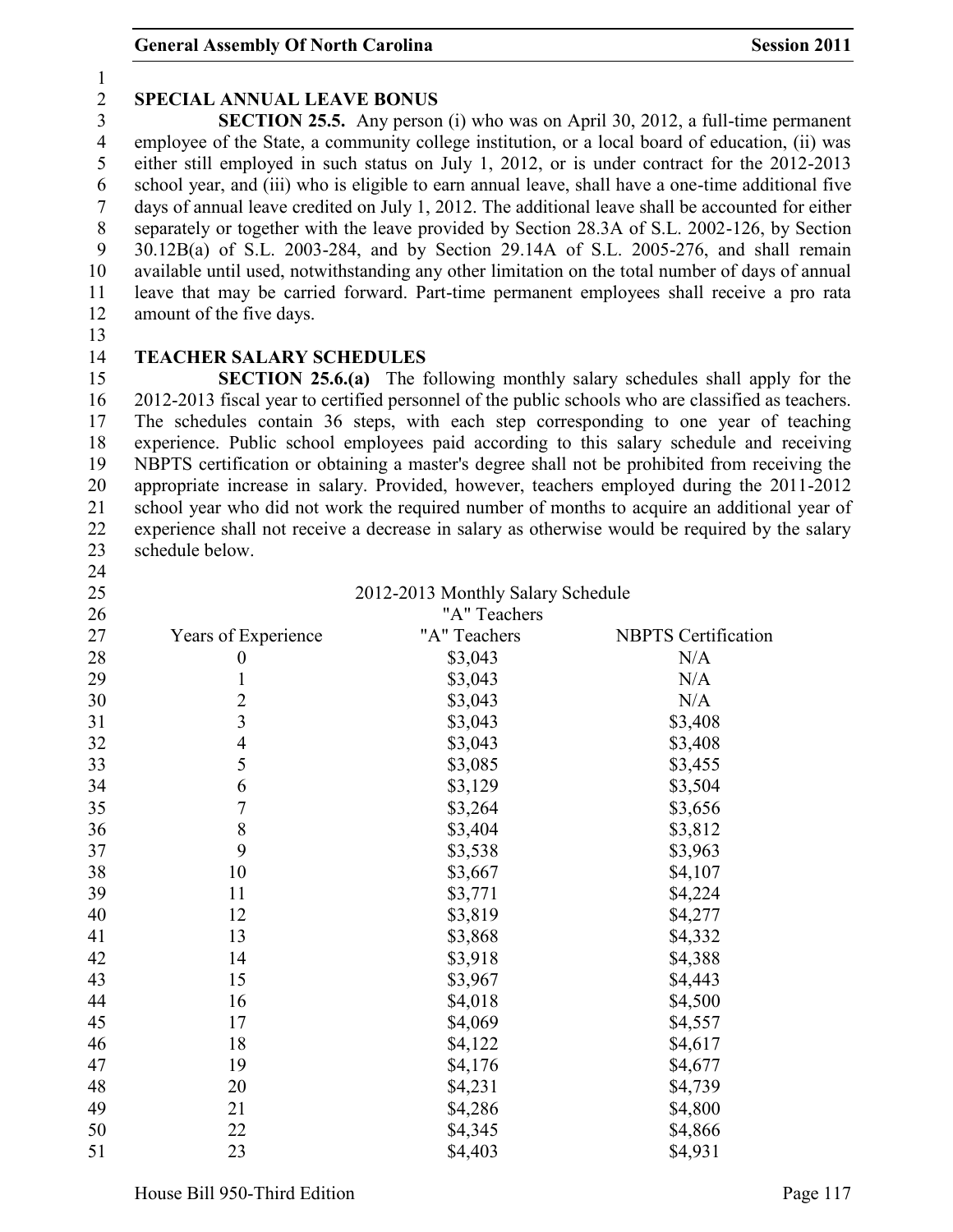| <b>General Assembly Of North Carolina</b> | <b>Session 2011</b>               |                            |  |
|-------------------------------------------|-----------------------------------|----------------------------|--|
| 24                                        | \$4,461                           | \$4,996                    |  |
| 25                                        | \$4,523                           | \$5,066                    |  |
| 26                                        | \$4,584                           | \$5,134                    |  |
| 27                                        | \$4,650                           | \$5,208                    |  |
| 28                                        | \$4,714                           | \$5,280                    |  |
| 29                                        | \$4,779                           | \$5,352                    |  |
| 30                                        | \$4,845                           | \$5,426                    |  |
| 31                                        | \$4,913                           | \$5,503                    |  |
| 32                                        | \$4,984                           | \$5,582                    |  |
| 33                                        | \$5,055                           | \$5,662                    |  |
| 34                                        | \$5,153                           | \$5,771                    |  |
| $35+$                                     | \$5,255                           | \$5,886                    |  |
|                                           |                                   |                            |  |
|                                           |                                   |                            |  |
|                                           | 2012-2013 Monthly Salary Schedule |                            |  |
|                                           | "M" Teachers                      |                            |  |
| Years of Experience                       | "M" Teachers                      | <b>NBPTS</b> Certification |  |
| $\boldsymbol{0}$                          | \$3,347                           | N/A                        |  |
| $\mathbf{1}$                              | \$3,347                           | N/A                        |  |
| 2                                         | \$3,347                           | N/A                        |  |
| 3                                         | \$3,347                           | \$3,749                    |  |
| $\overline{4}$                            | \$3,347                           | \$3,749                    |  |
| 5                                         | \$3,394                           | \$3,801                    |  |
| 6                                         | \$3,442                           | \$3,855                    |  |
| 7                                         | \$3,590                           | \$4,021                    |  |
| 8                                         | \$3,744                           | \$4,193                    |  |
| 9                                         | \$3,892                           | \$4,359                    |  |
| 10                                        | \$4,034                           | \$4,518                    |  |
| 11                                        | \$4,148                           | \$4,646                    |  |
| 12                                        | \$4,201                           | \$4,705                    |  |
| 13                                        | \$4,255                           | \$4,766                    |  |
| 14                                        | \$4,310                           | \$4,827                    |  |
| 15                                        | \$4,364                           | \$4,888                    |  |
| 16                                        | \$4,420                           | \$4,950                    |  |
| 17                                        | \$4,476                           | \$5,013                    |  |
| 18                                        | \$4,534                           | \$5,078                    |  |
| 19                                        | \$4,594                           | \$5,145                    |  |
| 20                                        | \$4,654                           | \$5,212                    |  |
| 21                                        | \$4,715                           | \$5,281                    |  |
| 22                                        | \$4,780                           | \$5,354                    |  |
| 23                                        |                                   |                            |  |
|                                           | \$4,843                           | \$5,424                    |  |
| 24                                        | \$4,907                           | \$5,496                    |  |
| 25                                        | \$4,975                           | \$5,572                    |  |
| 26                                        | \$5,042                           | \$5,647                    |  |
| 27                                        | \$5,115                           | \$5,729                    |  |
| 28                                        | \$5,185                           | \$5,807                    |  |
| 29                                        | \$5,257                           | \$5,888                    |  |
| 30                                        | \$5,330                           | \$5,970                    |  |
| 31                                        | \$5,404                           | \$6,052                    |  |
| 32                                        | \$5,482                           | \$6,140                    |  |
| 33                                        | \$5,561                           | \$6,228                    |  |
| 34                                        | \$5,668                           | \$6,348                    |  |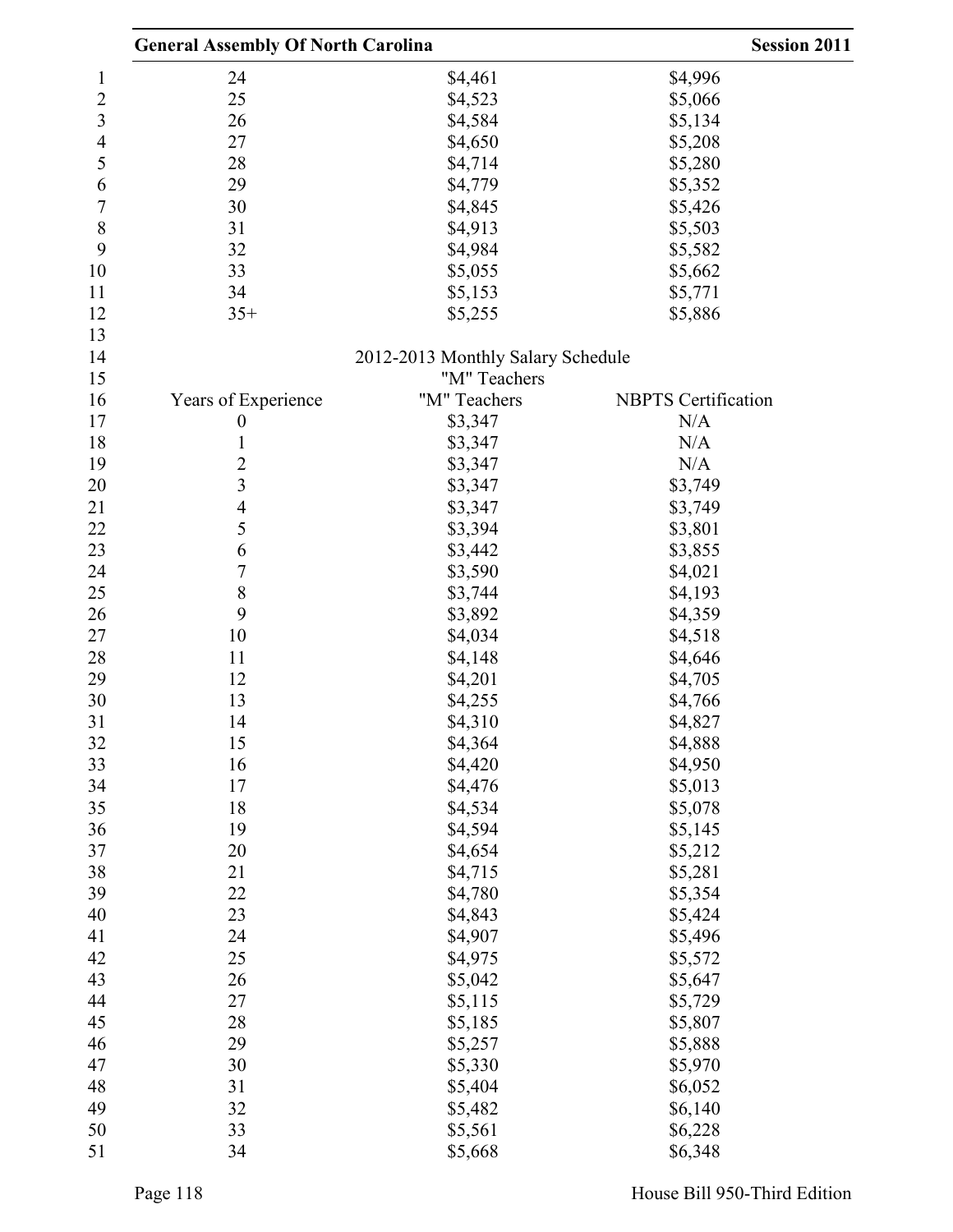| <b>General Assembly Of North Carolina</b>                                                        |         |         | <b>Session 2011</b> |
|--------------------------------------------------------------------------------------------------|---------|---------|---------------------|
| $35+$                                                                                            | \$5,781 | \$6,475 |                     |
| <b>SECTION 25.6.(b)</b> Section 29.12(d) of S.L. 2011-145 reads as rewritten:                    |         |         |                     |
| "SECTION 29.12.(d) The first step of the salary schedule for school psychologists shall          |         |         |                     |
| be equivalent to Step 5, Step 9, corresponding to five-nine years of experience, on the salary   |         |         |                     |
| schedule established in this section for certified personnel of the public schools who are       |         |         |                     |
| classified as "M" teachers. Certified psychologists shall be placed on the salary schedule at an |         |         |                     |
| appropriate step based on their years of experience. Certified psychologists shall receive       |         |         |                     |
| longevity payments based on years of State service in the same manner as teachers.               |         |         |                     |
| Certified psychologists with certification based on academic preparation at the six-year         |         |         |                     |

 degree level shall receive a salary supplement of one hundred twenty-six dollars (\$126.00) per month in addition to the compensation provided for certified psychologists. Certified psychologists with certification based on academic preparation at the doctoral degree level shall receive a salary supplement of two hundred fifty-three dollars (\$253.00) per month in addition to the compensation provided for certified psychologists."

15

# 16 **SCHOOL-BASED ADMINISTRATOR SALARY SCHEDULE**<br>17 **SECTION 25.7.(a)** The following base salary s

**SECTION 25.7.(a)** The following base salary schedule for school-based 18 administrators shall apply only to principals and assistant principals. This base salary schedule 19 shall apply for the 2012-2013 fiscal year, commencing July 1, 2012. Provided, however, 20 school-based administrators (i) employed during the 2011-2012 school year who did not work 21 the required number of months to acquire an additional year of experience and (ii) employed 22 during the 2012-2013 school year in the same classification shall not receive a decrease in salary as otherwise would be required by the salary schedule below salary as otherwise would be required by the salary schedule below.

24

# 25 2012-2013 Principal and Assistant Principal Salary Schedules

| 26 |              |           |          | Classification |           |           |
|----|--------------|-----------|----------|----------------|-----------|-----------|
| 27 | Years of Exp | Assistant | Prin I   | Prin II        | Prin III  | Prin IV   |
| 28 |              | Principal | $(0-10)$ | $(11-21)$      | $(22-32)$ | $(33-43)$ |
| 29 | $0 - 8$      | \$3,781   |          |                |           |           |
| 30 | 9            | \$3,931   |          |                |           |           |
| 31 | 10           | \$4,074   |          |                |           |           |
| 32 | 11           | \$4,189   |          |                |           |           |
| 33 | 12           | \$4,243   | \$4,243  |                |           |           |
| 34 | 13           | \$4,298   | \$4,298  |                |           |           |
| 35 | 14           | \$4,353   | \$4,353  | \$4,408        |           |           |
| 36 | 15           | \$4,408   | \$4,408  | \$4,464        |           |           |
| 37 | 16           | \$4,464   | \$4,464  | \$4,521        | \$4,579   |           |
| 38 | 17           | \$4,521   | \$4,521  | \$4,579        | \$4,640   | \$4,701   |
| 39 | 18           | \$4,579   | \$4,579  | \$4,640        | \$4,701   | \$4,762   |
| 40 | 19           | \$4,640   | \$4,640  | \$4,701        | \$4,762   | \$4,828   |
| 41 | 20           | \$4,701   | \$4,701  | \$4,762        | \$4,828   | \$4,891   |
| 42 | 21           | \$4,762   | \$4,762  | \$4,828        | \$4,891   | \$4,956   |
| 43 | 22           | \$4,828   | \$4,828  | \$4,891        | \$4,956   | \$5,025   |
| 44 | 23           | \$4,891   | \$4,891  | \$4,956        | \$5,025   | \$5,092   |
| 45 | 24           | \$4,956   | \$4,956  | \$5,025        | \$5,092   | \$5,166   |
| 46 | 25           | \$5,025   | \$5,025  | \$5,092        | \$5,166   | \$5,237   |
| 47 | 26           | \$5,092   | \$5,092  | \$5,166        | \$5,237   | \$5,310   |
| 48 | 27           | \$5,166   | \$5,166  | \$5,237        | \$5,310   | \$5,383   |
| 49 | 28           | \$5,237   | \$5,237  | \$5,310        | \$5,383   | \$5,458   |
| 50 | 29           | \$5,310   | \$5,310  | \$5,383        | \$5,458   | \$5,537   |
| 51 | 30           | \$5,383   | \$5,383  | \$5,458        | \$5,537   | \$5,617   |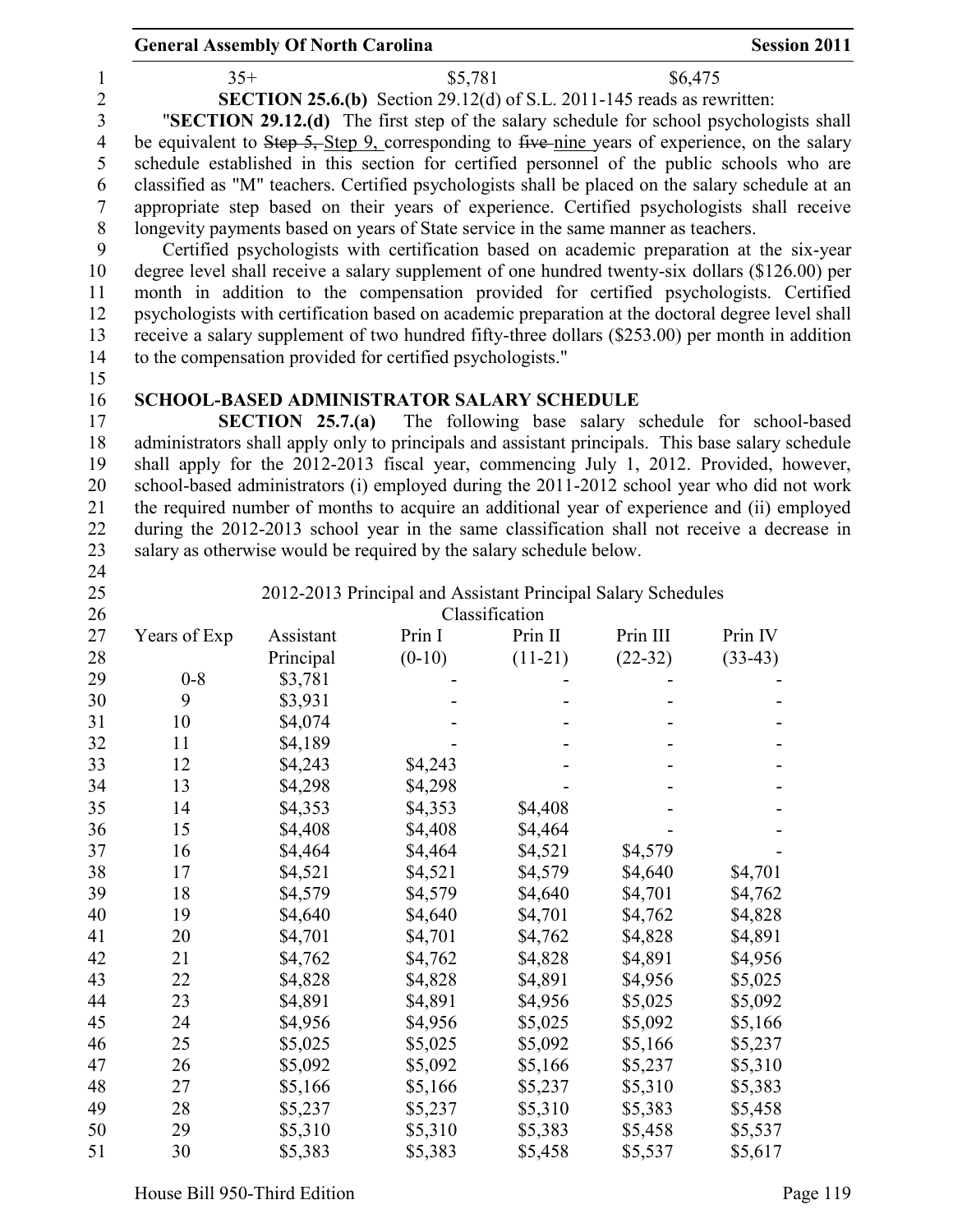|              | <b>General Assembly Of North Carolina</b>                                  |                                                              |                |           | <b>Session 2011</b>                                                                                    |
|--------------|----------------------------------------------------------------------------|--------------------------------------------------------------|----------------|-----------|--------------------------------------------------------------------------------------------------------|
| 31           | \$5,458                                                                    | \$5,458                                                      | \$5,537        | \$5,617   | \$5,725                                                                                                |
| 32           | \$5,537                                                                    | \$5,537                                                      | \$5,617        | \$5,725   | \$5,839                                                                                                |
| 33           | \$5,617                                                                    | \$5,617                                                      | \$5,725        | \$5,839   | \$5,956                                                                                                |
| 34           | \$5,725                                                                    | \$5,725                                                      | \$5,839        | \$5,956   | \$6,075                                                                                                |
| 35           | \$5,839                                                                    | \$5,839                                                      | \$5,956        | \$6,075   | \$6,197                                                                                                |
| 36           |                                                                            | \$5,956                                                      | \$6,075        | \$6,197   | \$6,321                                                                                                |
| 37           |                                                                            |                                                              | \$6,197        | \$6,321   | \$6,447                                                                                                |
| 38           |                                                                            |                                                              | \$6,321        | \$6,447   | \$6,576                                                                                                |
| 39           |                                                                            |                                                              |                | \$6,576   | \$6,708                                                                                                |
| 40           |                                                                            |                                                              |                | \$6,708   | \$6,842                                                                                                |
| 41           |                                                                            |                                                              |                |           | \$6,979                                                                                                |
|              |                                                                            | 2012-2013 Principal and Assistant Principal Salary Schedules |                |           |                                                                                                        |
|              |                                                                            |                                                              | Classification |           |                                                                                                        |
| Years of Exp | Prin <sub>V</sub>                                                          | Prin VI                                                      | Prin VII       | Prin VIII |                                                                                                        |
|              | $(44-54)$                                                                  | $(55-65)$                                                    | $(66-100)$     | $(101+)$  |                                                                                                        |
| $0 - 18$     | \$4,828                                                                    |                                                              |                |           |                                                                                                        |
| 19           | \$4,891                                                                    |                                                              |                |           |                                                                                                        |
| 20           | \$4,956                                                                    | \$5,025                                                      |                |           |                                                                                                        |
| 21           | \$5,025                                                                    | \$5,092                                                      | \$5,237        |           |                                                                                                        |
| 22           | \$5,092                                                                    | \$5,166                                                      | \$5,310        | \$5,383   |                                                                                                        |
| 23           | \$5,166                                                                    | \$5,237                                                      | \$5,383        | \$5,458   |                                                                                                        |
| 24           | \$5,237                                                                    | \$5,310                                                      | \$5,458        | \$5,537   |                                                                                                        |
| 25           | \$5,310                                                                    | \$5,383                                                      | \$5,537        | \$5,617   |                                                                                                        |
| 26           | \$5,383                                                                    | \$5,458                                                      | \$5,617        | \$5,725   |                                                                                                        |
| 27           | \$5,458                                                                    | \$5,537                                                      | \$5,725        | \$5,839   |                                                                                                        |
| 28           | \$5,537                                                                    | \$5,617                                                      | \$5,839        | \$5,956   |                                                                                                        |
| 29           | \$5,617                                                                    | \$5,725                                                      | \$5,956        | \$6,075   |                                                                                                        |
| 30           | \$5,725                                                                    |                                                              | \$6,075        | \$6,197   |                                                                                                        |
|              |                                                                            | \$5,839                                                      |                |           |                                                                                                        |
| 31           | \$5,839                                                                    | \$5,956                                                      | \$6,197        | \$6,321   |                                                                                                        |
| 32           | \$5,956                                                                    | \$6,075                                                      | \$6,321        | \$6,447   |                                                                                                        |
| 33           | \$6,075                                                                    | \$6,197                                                      | \$6,447        | \$6,576   |                                                                                                        |
| 34           | \$6,197                                                                    | \$6,321                                                      | \$6,576        | \$6,708   |                                                                                                        |
| 35           | \$6,321                                                                    | \$6,447                                                      | \$6,708        | \$6,842   |                                                                                                        |
| 36           | \$6,447                                                                    | \$6,576                                                      | \$6,842        | \$6,979   |                                                                                                        |
| 37           | \$6,576                                                                    | \$6,708                                                      | \$6,979        | \$7,119   |                                                                                                        |
| 38           | \$6,708                                                                    | \$6,842                                                      | \$7,119        | \$7,261   |                                                                                                        |
| 39           | \$6,842                                                                    | \$6,979                                                      | \$7,261        | \$7,406   |                                                                                                        |
| 40           | \$6,979                                                                    | \$7,119                                                      | \$7,406        | \$7,554   |                                                                                                        |
| 41           | \$7,119                                                                    | \$7,261                                                      | \$7,554        | \$7,705   |                                                                                                        |
| 42           | \$7,261                                                                    | \$7,406                                                      | \$7,705        | \$7,859   |                                                                                                        |
| 43           |                                                                            | \$7,554                                                      | \$7,859        | \$8,016   |                                                                                                        |
| 44           |                                                                            | \$7,705                                                      | \$8,016        | \$8,176   |                                                                                                        |
| 45           |                                                                            |                                                              | \$8,176        | \$8,340   |                                                                                                        |
|              |                                                                            |                                                              |                |           |                                                                                                        |
|              | <b>SECTION 25.7.(b)</b> G.S. 29.13(h) of S.L. 2011-145 reads as rewritten: |                                                              |                |           |                                                                                                        |
|              |                                                                            |                                                              |                |           | "SECTION 29.13.(h) During the 2011-2012 fiscal year, year and the 2012-2013 fiscal                     |
|              |                                                                            |                                                              |                |           | year, the placement on the salary schedule of an administrator with a one-year provisional             |
|              |                                                                            |                                                              |                |           | assistant principal's certificate shall be at the entry-level salary for an assistant principal or the |
|              | appropriate step on the teacher salary schedule, whichever is higher."     |                                                              |                |           |                                                                                                        |

 $\frac{50}{51}$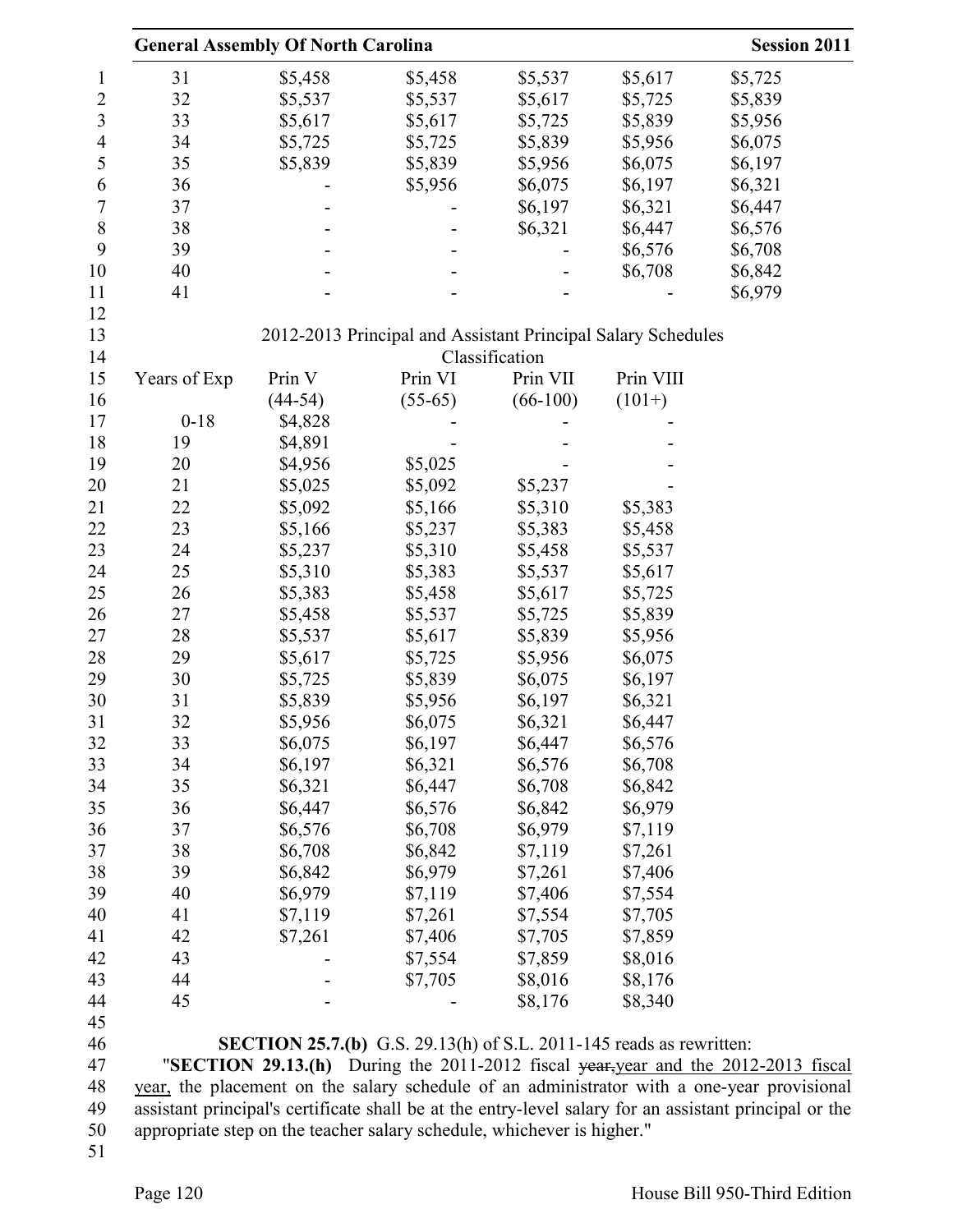# **SALARY STUDY OF SBI LAW ENFORCEMENT PERSONNEL**<br>**2 SECTION 25.8.(a)** The Office of State Personnel shall

**SECTION 25.8.(a)** The Office of State Personnel shall conduct a study of the salary structure and promotion polices for law enforcement officer positions in the State Bureau of Investigation division of the Department of Justice.

 **SECTION 25.8.(b)** In conducting the study required by this section, the Office of State Personnel shall examine the salary structures and promotion policies for law enforcement officers in: (i) other State and local law enforcement agencies in this State; and (ii) law 8 enforcement agencies in other states.<br>9 **SECTION 25.8.(c)** No

**SECTION 25.8.(c)** No later than January 1, 2013, the Office of State Personnel shall report its findings to the Chairs of the House and Senate Appropriations Subcommittees on Justice and Public Safety and to the Chairs of the Joint Legislative Oversight Committee on Justice and Public Safety.

### **OFFICE OF STATE PERSONNEL TO PERFORM CLASSIFICATION STUDIES OF CERTAIN POSITIONS**

 **SECTION 25.9.** The Office of State Personnel shall conduct classification studies, including labor market analyses, of Nursing Branch positions statewide and of the Health Care Technician and Correctional Health Assistant occupational groups. If appropriate, the Office of State Personnel shall recommend to the State Personnel Commission a Salary Range Revision or establishment of a Special Minimum Rate, as those terms are defined in the State Personnel Manual to ensure that current employees are compensated appropriately relative to market rates for similar positions and to enhance the State's ability to recruit and retain qualified employees in these occupational classes. The Office of State Personnel shall report its findings, any actions of the State Personnel Commission, and any related salary increases or adjustments granted or recommended based upon these studies to the Appropriations Committees of the House and Senate no later than two weeks after the convening of the 2013 legislative session.

### **SALARY-RELATED CONTRIBUTIONS**

**SECTION 25.10.** Section 29.22(d) of S.L. 2011-145 reads as rewritten:

 "**SECTION 29.22.(d)** Effective July 1, 2012, the State's employer contribution rates budgeted for retirement and related benefits as percentage of covered salaries for the 2012-2013 fiscal year are: (i) fourteen and thirty-one hundredths percent (14.31%) thirteen and fifty-nine hundredths percent (13.59%) – Teachers and State Employees; (ii) nineteen and thirty-one hundredths percent (19.31%) eighteen and fifty-nine hundredths percent (18.59%) – State Law Enforcement Officers; (iii) twelve and sixty-six hundredths percent (12.66%) twelve and fifty-eight hundredths percent (12.58%) – University Employees' Optional Retirement System; (iv) twelve and sixty-six hundredths percent (12.66%) twelve and fifty-eight hundredths percent (12.58%) – Community College Optional Retirement Program; (v) thirty-one and seventy hundredths percent (31.70%) – Consolidated Judicial Retirement System; and (vi) five and thirty hundredths percent (5.30%) – Legislative Retirement System. Each of the foregoing contribution rates includes five and thirty hundredths percent (5.30%) for hospital and medical benefits. The rate for Teachers and State Employees, State Law Enforcement Officers, Community College Optional Retirement Program, and for the University Employees' Optional 44 Retirement Program includes fifty-two hundredths percent (0.52%) forty-four hundredths percent (0.44%) for the Disability Income Plan. The rates for Teachers and State Employees and State Law Enforcement Officers include sixteen hundredths percent (0.16%) for the Death Benefits Plan. The rate for State Law Enforcement Officers includes five percent (5%) for Supplemental Retirement Income."

### **OPTIONAL RETIREMENT SYSTEM/FORFEITURE FUNDS**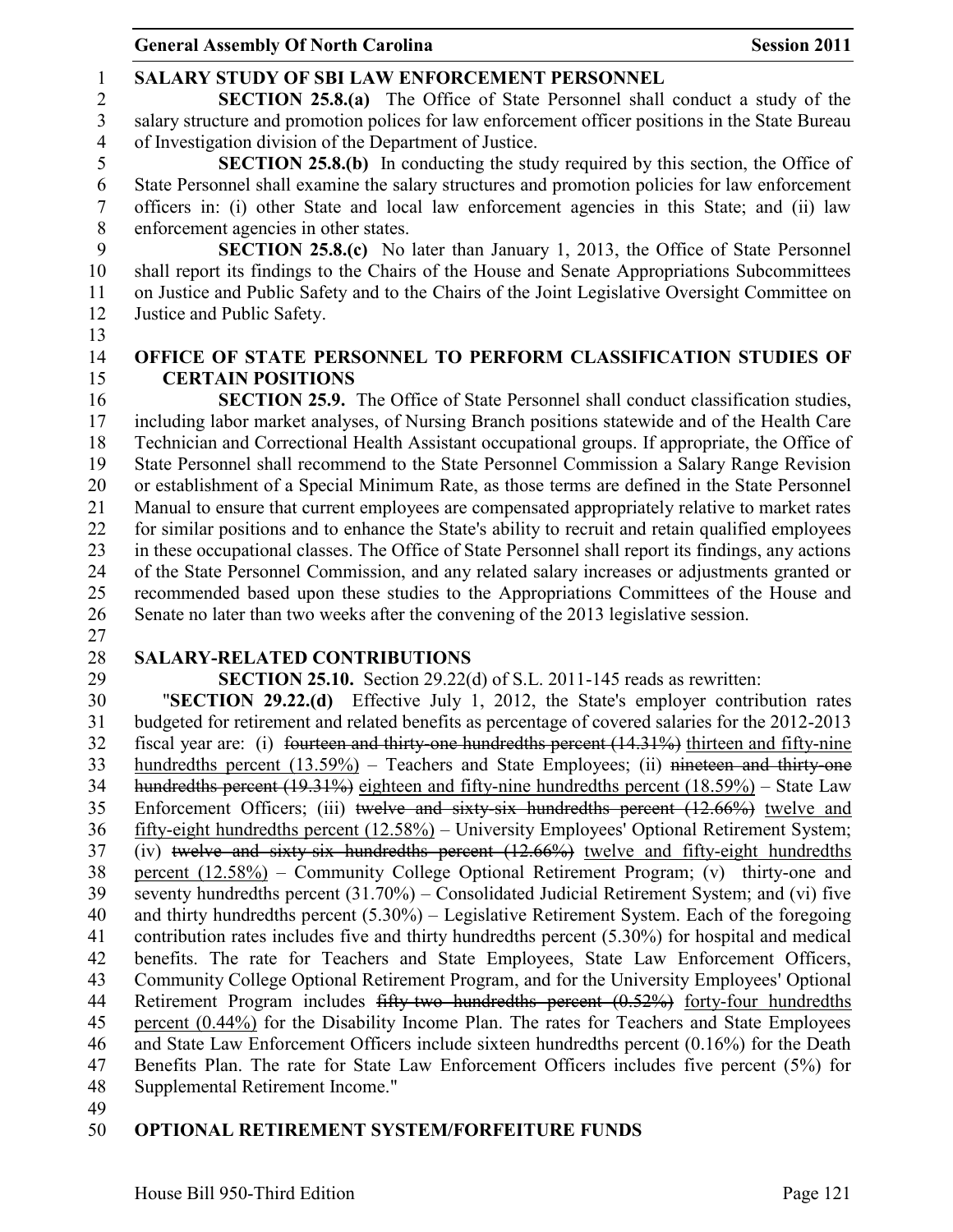**SECTION 25.11.(a)** On or before August 1, 2012, The University of North Carolina General Administration shall forward from its General Fund appropriations, or other available funds, to the Teachers' and State Employees' Retirement System a lump sum amount equal to any unpaid funds owed pursuant to G.S. 135-5.1(b)(5) for the 2011 calendar year, notwithstanding any legal interpretation to the contrary as to whether such forfeited funds could 6 be disbursed directly from a Section 401(a) plan.<br>  $\overline{5}$ <br> **SECTION 25.11.(b)** G.S. 135-5.1(b)

**SECTION 25.11.(b)** G.S. 135-5.1(b)(5) reads as rewritten:

 "(5) If any participant in the Optional Retirement Program having less than five years of total membership service under any combination of the Teachers' and State Employees' Retirement System, the Local Governmental Employees' Retirement System, the Consolidated Judicial Retirement System, or the Optional Retirement Program leaves the employ of The University of North Carolina and either retires or commences employment 14 with an employer not having a retirement program with the same company underwriting the participant's annuity contract, company, regardless of whether the annuity contract is held by the participant, a trust, or the Retirement System, the how the participant's account is held, that participant's entire interest in the Optional Retirement Program attributable to contributions of The University of North Carolina shall be forfeited and shall either (i) be refunded to The University of North Carolina and **forthwith paid by it held by The University of North Carolina**, with an equivalent lump sum amount then forwarded to the Retirement System no later than three months after the end of the calendar year in which the forfeiture occurs and credited to the pension accumulation fund or (ii) be paid directly to the Retirement System and credited to the pension 26 accumulation <del>fund.</del> fund, at the election of The University of North Carolina."

**PART XXVI. CAPITAL APPROPRIATIONS** 

### **CAPITAL APPROPRIATIONS/GENERAL FUND**

 **SECTION 26.1.** There is appropriated from the General Fund for the 2012-2013 fiscal year the following amounts for capital improvements:

| 35 | <b>Capital Improvements – General Fund</b>                                        | 2012-2013    |
|----|-----------------------------------------------------------------------------------|--------------|
| 36 |                                                                                   |              |
| 37 | Department of Environment and Natural Resources                                   |              |
| 38 | Water Resources Development Projects                                              | \$8,722,000  |
| 39 |                                                                                   |              |
| 40 | Department of Justice                                                             |              |
| 41 | Western Regional Crime Lab                                                        | 3,000,000    |
| 42 |                                                                                   |              |
| 43 | Department of Public Safety                                                       |              |
| 44 | Highway Patrol Training Academy – Site Work, Armory, & Cadet                      |              |
| 45 | Dormitory                                                                         | 13,300,000   |
| 46 |                                                                                   |              |
| 47 | <b>TOTAL CAPITAL IMPROVEMENTS - GENERAL FUND</b>                                  | \$25,022,000 |
| 48 |                                                                                   |              |
| 49 | <b>WATER RESOURCES DEVELOPMENT PROJECTS</b>                                       |              |
| 50 | <b>SECTION 26.2.(a)</b> The Department of Environment and Natural Resources shall |              |

use the following funds for water resources development projects, in accordance with the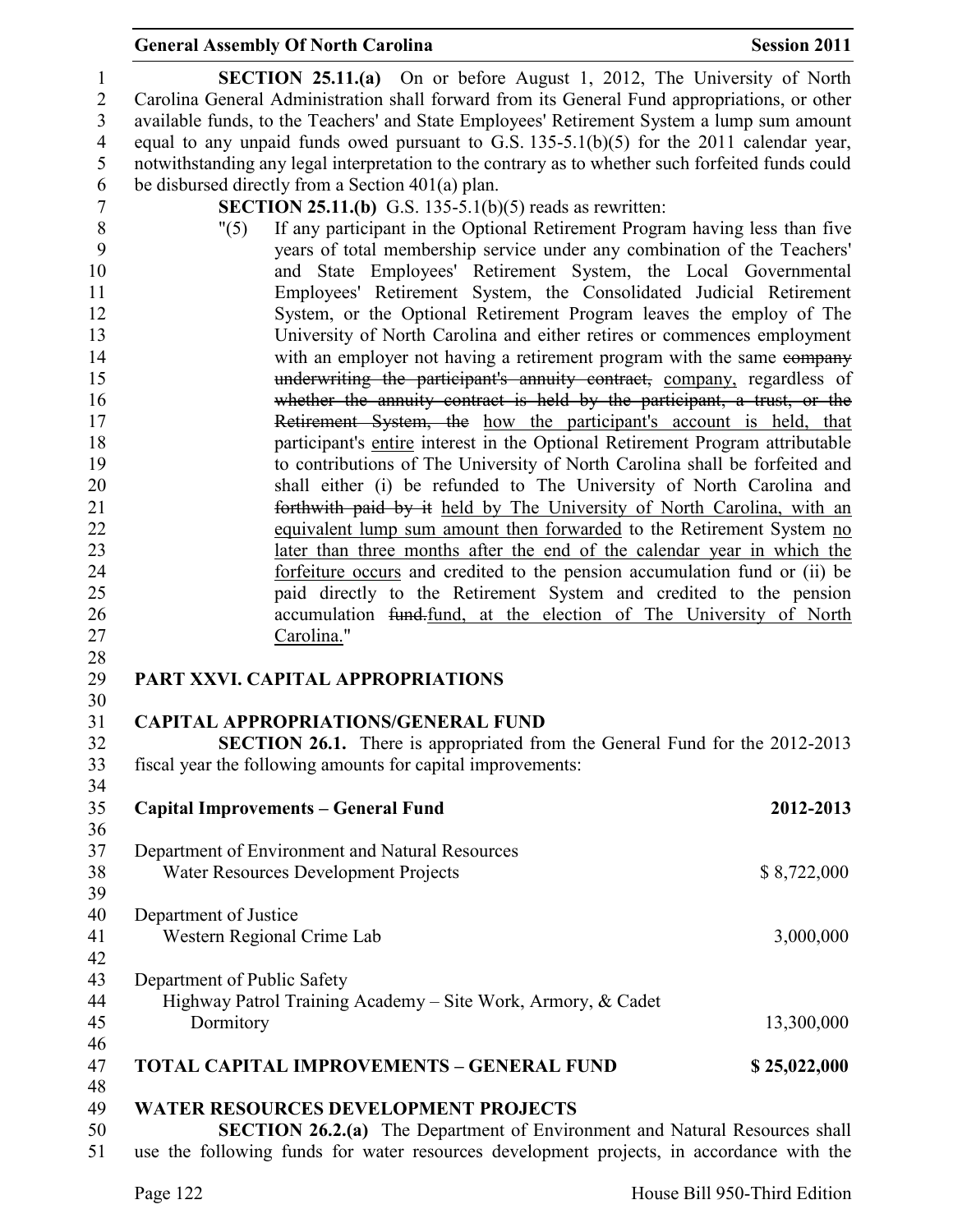|               | <b>General Assembly Of North Carolina</b>                                                                                                                                                                                                                                                          | <b>Session 2011</b>           |
|---------------|----------------------------------------------------------------------------------------------------------------------------------------------------------------------------------------------------------------------------------------------------------------------------------------------------|-------------------------------|
|               | schedule that follows: (i) the funds appropriated in this act for water resources development<br>projects and (ii) funds carried forward from previous fiscal years and designated to be used for<br>water resources development projects. These funds will provide a State match for an estimated |                               |
| funds.        | eighty-seven million eight hundred ninety-eight thousand dollars (\$87,898,000) in federal                                                                                                                                                                                                         |                               |
|               | <b>Name of Project</b>                                                                                                                                                                                                                                                                             | 2012-2013                     |
| (1)           | B. Everett Jordan Lake Water Supply Storage                                                                                                                                                                                                                                                        | \$200,000                     |
| (2)           | Wilmington Harbor Maintenance                                                                                                                                                                                                                                                                      | 1,200,000                     |
| (3)           | Morehead City Harbor Maintenance                                                                                                                                                                                                                                                                   |                               |
| (4)           | Wilmington Harbor Deepening                                                                                                                                                                                                                                                                        | 6,000,000                     |
| (5)           | 2012 Corps Long Term MOA for Dredging                                                                                                                                                                                                                                                              | 1,675,000                     |
| (6)           | Water Resources Planning in support of Session Law 2010-143                                                                                                                                                                                                                                        | 100,000                       |
| (7)           | Carolina Beach Renourishment Project                                                                                                                                                                                                                                                               | 1,184,000                     |
| (8)           | Wilmington Harbor Improvements Feasibility                                                                                                                                                                                                                                                         | 500,000                       |
| (9)           | John H. Kerr Dam and Reservoir Sec. 216                                                                                                                                                                                                                                                            | 200,000                       |
| (10)          | Planning Assistance to Communities                                                                                                                                                                                                                                                                 | 50,000                        |
| (11)          | Aquatic Plant Control, Statewide and Lake Gaston                                                                                                                                                                                                                                                   | 200,000                       |
| (12)          | Bogue Banks Coastal Storm Damage Reduction Study                                                                                                                                                                                                                                                   | 112,000                       |
| (13)          | West Onslow Beach Storm Damage Reduction (Topsail Beach) - PED                                                                                                                                                                                                                                     | 33,000                        |
| (14)          | Surf City/NTB Coastal Storm Damage Reduction Study - PED                                                                                                                                                                                                                                           | 37,000                        |
| (15)          | Neuse River Basin - PED                                                                                                                                                                                                                                                                            | 150,000                       |
| (16)          | <b>Currituck Sound Environmental Restoration Study</b>                                                                                                                                                                                                                                             | 358,000                       |
| (17)          | Concord Streams, NC, Sect 206                                                                                                                                                                                                                                                                      | 500,000                       |
| (18)          | <b>State-Local Projects</b>                                                                                                                                                                                                                                                                        | 1,500,000                     |
| (19)          | Emerald Isle/Pine Knolls Shore Renourishment Project                                                                                                                                                                                                                                               | 2,000,000                     |
| (20)          | North Topsail Beach Renourishment Project                                                                                                                                                                                                                                                          | 1,250,000                     |
|               |                                                                                                                                                                                                                                                                                                    |                               |
| <b>TOTALS</b> |                                                                                                                                                                                                                                                                                                    | \$17,249,000                  |
|               |                                                                                                                                                                                                                                                                                                    |                               |
|               | <b>SECTION 26.2.(b)</b> It is the intent of the General Assembly that funds carried                                                                                                                                                                                                                |                               |
|               | forward from previous fiscal years be used to supplement the eight million seven hundred                                                                                                                                                                                                           |                               |
|               | thousand dollars (\$8,722,000) appropriated for water resources development<br>twenty-two                                                                                                                                                                                                          |                               |
|               | projects in Section 26.1 of this act. Therefore, the following funds carried forward from                                                                                                                                                                                                          |                               |
|               | previous fiscal years shall be used for the following projects:                                                                                                                                                                                                                                    |                               |
|               |                                                                                                                                                                                                                                                                                                    |                               |
|               | <b>Name of Project</b>                                                                                                                                                                                                                                                                             | <b>Amount Carried Forward</b> |
|               |                                                                                                                                                                                                                                                                                                    |                               |
| (1)           | B. Everett Jordan Lake Water Supply Storage                                                                                                                                                                                                                                                        | \$200,000                     |
| (2)           | Wilmington Harbor Maintenance                                                                                                                                                                                                                                                                      | 1,200,000                     |
| (3)           | 2012 Corps MOA for Shallow Draft Inlet Dredging                                                                                                                                                                                                                                                    | 1,675,000                     |
| (4)           | Wilmington Harbor Deepening                                                                                                                                                                                                                                                                        | 3,000,000                     |
| (5)           | Water Resources Planning in support of S.L. 2010-143                                                                                                                                                                                                                                               | 100,000                       |
| (6)           | Wilmington Harbor Improvements Feasibility                                                                                                                                                                                                                                                         | 250,000                       |
| (7)           | Planning Assistance to Communities                                                                                                                                                                                                                                                                 | 40,000                        |
| (8)           | Aquatic Plant Control, Statewide and Lake Gaston                                                                                                                                                                                                                                                   | 100,000                       |
| (9)           | Bogue Banks Coastal Storm Damage Reduction Study                                                                                                                                                                                                                                                   | 50,000                        |
| (10)          | West Onslow Beach Storm Damage Reduction (Topsail Beach) – PED                                                                                                                                                                                                                                     | 25,000                        |
| (11)          | Surf City/NTB Coastal Storm Damage Reduction Study - PED                                                                                                                                                                                                                                           | 37,000                        |

51 (12) Neuse River Basin – PED 50,000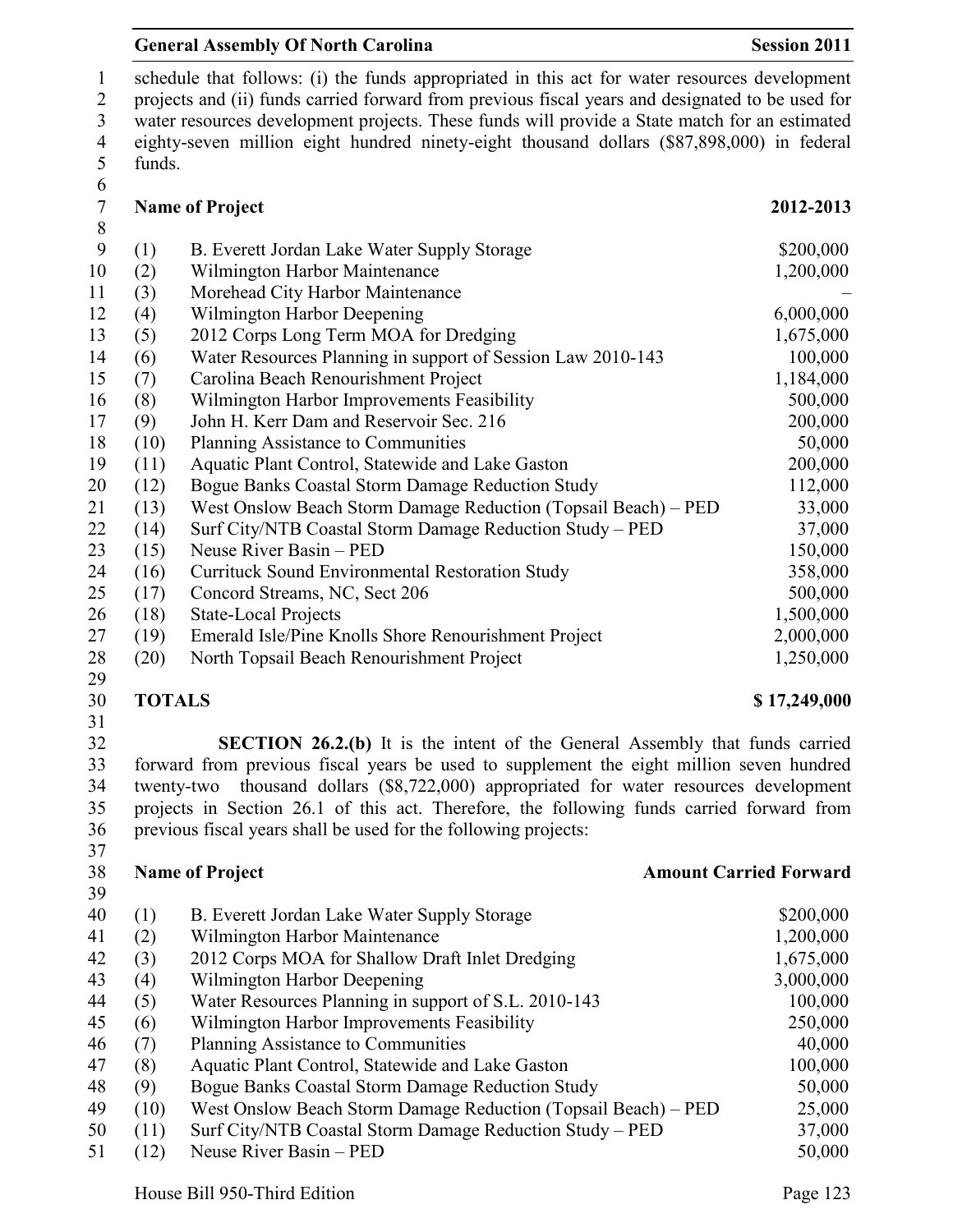|               | <b>General Assembly Of North Carolina</b>                                                          | <b>Session 2011</b> |
|---------------|----------------------------------------------------------------------------------------------------|---------------------|
| (13)          | <b>Currituck Sound Environmental Restoration Study</b>                                             | 300,000             |
| (14)          | Concord Streams, NC, Sect 206                                                                      | 500,000             |
| (15)          | <b>State-Local Projects</b>                                                                        | 1,000,000           |
|               |                                                                                                    |                     |
| <b>TOTALS</b> |                                                                                                    | \$8,527,000         |
|               | <b>SECTION 26.2.(c)</b> Where the actual costs are different from the estimated costs              |                     |
|               | under subsection (a) of this section, the Department may adjust the allocations among projects     |                     |
|               | as needed. If any projects funded under subsection (a) of this section are delayed and the         |                     |
|               | budgeted State funds cannot be used during the 2012-2013 fiscal year, or if the projects funded    |                     |
|               | under subsection (a) of this section are accomplished at a lower cost, the Department may use      |                     |
|               | the resulting fund availability to fund any of the following:                                      |                     |
|               | U.S. Army Corps of Engineers project feasibility studies.<br>(1)                                   |                     |
| (2)           | U.S. Army Corps of Engineers projects whose schedules have advanced and                            |                     |
|               | require State-matching funds in fiscal year 2012-2013.                                             |                     |
| (3)           | State-local water resources development projects.                                                  |                     |
|               | However, fund availability shall not be used to fund the North Carolina International Terminal     |                     |
|               | or any studies related thereto. Funds subject to this subsection that are not expended or          |                     |
|               | encumbered for the purposes set forth in subdivisions (1) through (3) of this subsection shall     |                     |
|               | revert to the General Fund at the end of the 2013-2014 fiscal year.                                |                     |
|               | <b>SECTION 26.2.(d)</b> The Department shall make semiannual reports on the use of                 |                     |
|               | these funds to the Joint Legislative Commission on Governmental Operations, the Fiscal             |                     |
|               | Research Division of the General Assembly, and the Office of State Budget and Management.          |                     |
|               | Each report shall include all of the following:                                                    |                     |
| (1)           | All projects listed in this section.                                                               |                     |
| (2)           | The estimated cost of each project.                                                                |                     |
| (3)           | The date that work on each project began or is expected to begin.                                  |                     |
| (4)           | The date that work on each project was completed or is expected to be                              |                     |
|               | completed.                                                                                         |                     |
| (5)           | The actual cost of each project.                                                                   |                     |
|               | The semiannual reports also shall show those projects advanced in schedule, those                  |                     |
|               | projects delayed in schedule, and an estimate of the amount of funds expected to revert to the     |                     |
| General Fund. |                                                                                                    |                     |
|               | <b>SECTION 26.2.(e)</b> Notwithstanding any provision of law to the contrary, funds                |                     |
|               | appropriated for a water resources development project shall be used to provide no more than       |                     |
|               | fifty percent (50%) of the nonfederal portion of funds for the project. This subsection applies to |                     |
|               | funds appropriated in this act and to funds appropriated prior to the 2011-2013 fiscal biennium    |                     |
|               | that are unencumbered and proposed for reallocation to provide the nonfederal portion of funds     |                     |
|               | for water resources development projects. The limitation on fund usage contained in this           |                     |
|               | subsection applies only to projects in which a local government or local governments               |                     |
| participate.  |                                                                                                    |                     |
|               | <b>SECTION 26.2.(f)</b> The 2012 Long Term Dredging Memorandum of Agreement                        |                     |
|               | with the U.S. Army Corps of Engineers authorized by this section shall provide for all of the      |                     |
| following:    |                                                                                                    |                     |
| (1)           | Prioritization of projects through joint consultation with the State, applicable                   |                     |
|               | units of local government, and the U.S. Army Corps of Engineers.                                   |                     |
| (2)           | Adherence to the requirements of subsection $(e)$ of this section.                                 |                     |
| (3)           | Annual reporting by the Department on the use of funds provided to the U.S.                        |                     |
|               | Army Corps of Engineers under the 2012 Long Term Dredging                                          |                     |
|               | Memorandum of Agreement. These reports shall be made to the Joint                                  |                     |
|               | Legislative Commission on Governmental Operations, the Fiscal Research                             |                     |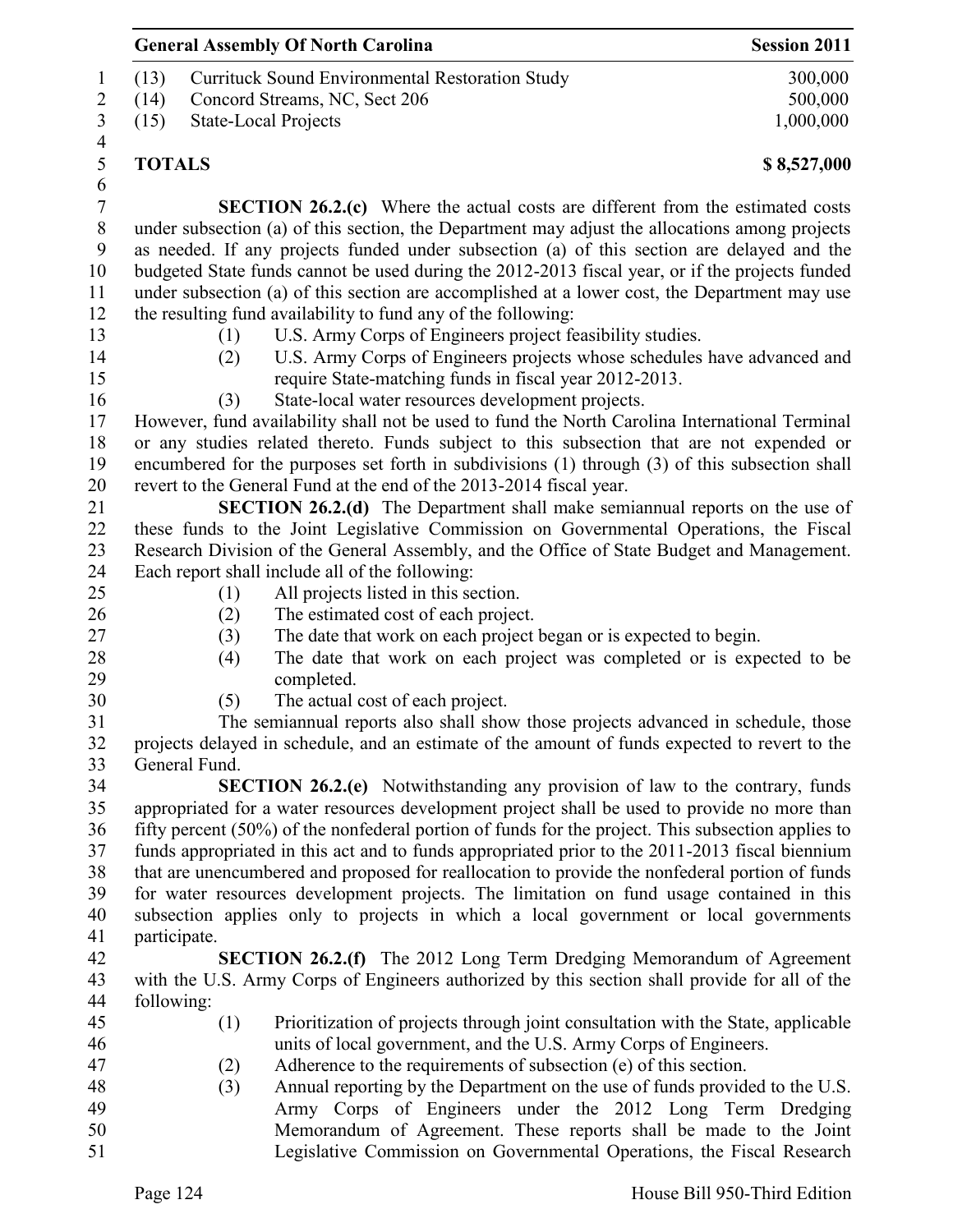|                                                                                                                   |     | <b>General Assembly Of North Carolina</b>                                                                                                                                                                                                                                                                                                                                                          | <b>Session 2011</b> |
|-------------------------------------------------------------------------------------------------------------------|-----|----------------------------------------------------------------------------------------------------------------------------------------------------------------------------------------------------------------------------------------------------------------------------------------------------------------------------------------------------------------------------------------------------|---------------------|
| $\mathbf{1}$<br>$\overline{2}$<br>$\overline{\mathbf{3}}$<br>$\overline{\mathcal{A}}$<br>5<br>6<br>$\overline{7}$ |     | Division of the General Assembly, and the Office of State Budget and<br>Management and shall include all of the following:<br>A list of all projects commenced.<br>a.<br>The estimated cost of each project.<br>b.<br>The date that work on each project commenced or is expected to<br>$\mathbf{c}$ .<br>commence.<br>$d$ .<br>The date that work on each project was completed or is expected to |                     |
| $\,8\,$<br>9<br>10                                                                                                |     | be completed.<br>The actual cost of each project.<br>e.                                                                                                                                                                                                                                                                                                                                            |                     |
| 11                                                                                                                |     | PROHIBIT EXPENDITURES OF STATE FUNDS FOR THE NORTH CAROLINA                                                                                                                                                                                                                                                                                                                                        |                     |
| 12                                                                                                                |     | <b>INTERNATIONAL TERMINAL</b>                                                                                                                                                                                                                                                                                                                                                                      |                     |
| 13                                                                                                                |     | <b>SECTION 26.3.</b> Notwithstanding G.S. 136-253 and any other provision of law,                                                                                                                                                                                                                                                                                                                  |                     |
| 14                                                                                                                |     | State funds, as that term is defined in G.S. 143C-1-1, shall not be used to fund the North                                                                                                                                                                                                                                                                                                         |                     |
| 15                                                                                                                |     | Carolina International Terminal of the North Carolina State Ports Authority.                                                                                                                                                                                                                                                                                                                       |                     |
| 16                                                                                                                |     |                                                                                                                                                                                                                                                                                                                                                                                                    |                     |
| 17                                                                                                                |     | <b>REPAIRS AND RENOVATIONS RESERVE ALLOCATION</b>                                                                                                                                                                                                                                                                                                                                                  |                     |
| 18                                                                                                                |     | <b>SECTION 26.4.(a)</b> Of the funds in the Reserve for Repairs and Renovations for                                                                                                                                                                                                                                                                                                                |                     |
| 19                                                                                                                |     | the 2012-2013 fiscal year, the following allocations shall be made to the following agencies for                                                                                                                                                                                                                                                                                                   |                     |
| 20                                                                                                                |     | repairs and renovations pursuant to G.S. 143C-4-3:                                                                                                                                                                                                                                                                                                                                                 |                     |
| 21<br>22                                                                                                          | (1) | Forty-six percent (46%) shall be allocated to the Board of Governors of The<br>University of North Carolina.                                                                                                                                                                                                                                                                                       |                     |
| 23                                                                                                                | (2) | Fifty-four percent (54%) shall be allocated to the Office of State Budget and                                                                                                                                                                                                                                                                                                                      |                     |
| 24                                                                                                                |     | Management.                                                                                                                                                                                                                                                                                                                                                                                        |                     |
| 25                                                                                                                |     | The Office of State Budget and Management shall consult with the Joint Legislative                                                                                                                                                                                                                                                                                                                 |                     |
| 26<br>27                                                                                                          |     | Commission on Governmental Operations prior to the allocation or reallocation of these funds.<br>The Board of Governors shall report to the Joint Legislative Commission on Governmental                                                                                                                                                                                                           |                     |
| 28                                                                                                                |     | Operations in accordance with G.S. 143C-4-3(d).                                                                                                                                                                                                                                                                                                                                                    |                     |
| 29                                                                                                                |     | SECTION 26.4.(b) Notwithstanding G.S. 143C-4-3(d), of the funds allocated to                                                                                                                                                                                                                                                                                                                       |                     |
| 30                                                                                                                |     | the Board of Governors of The University of North Carolina in subsection (a) of this section, a                                                                                                                                                                                                                                                                                                    |                     |
| 31                                                                                                                |     | portion shall be used by the Board of Governors for the installation of fire sprinklers in                                                                                                                                                                                                                                                                                                         |                     |
| 32                                                                                                                |     | university residence halls. This portion shall be in addition to funds otherwise appropriated in                                                                                                                                                                                                                                                                                                   |                     |
| 33                                                                                                                |     | this act for the same purpose. Such funds shall be allocated among the university's constituent                                                                                                                                                                                                                                                                                                    |                     |
| 34<br>35                                                                                                          |     | institutions by the President of The University of North Carolina, who shall consider the<br>following factors when allocating those funds:                                                                                                                                                                                                                                                        |                     |
| 36                                                                                                                | (1) | The safety and well-being of the residents of campus housing programs.                                                                                                                                                                                                                                                                                                                             |                     |
| 37                                                                                                                | (2) | The current level of housing rents charged to students and how that                                                                                                                                                                                                                                                                                                                                |                     |
| 38                                                                                                                |     | compares to an institution's public peers and other UNC institutions.                                                                                                                                                                                                                                                                                                                              |                     |
| 39                                                                                                                | (3) | The level of previous authorizations to constituent institutions for the                                                                                                                                                                                                                                                                                                                           |                     |
| 40                                                                                                                |     | construction or renovation of residence halls funded from the General Fund,                                                                                                                                                                                                                                                                                                                        |                     |
| 41                                                                                                                |     | or from bonds or certificates of participation supported by the General Fund,                                                                                                                                                                                                                                                                                                                      |                     |
| 42                                                                                                                |     | since 1996.                                                                                                                                                                                                                                                                                                                                                                                        |                     |
| 43                                                                                                                | (4) | The financial status of each constituent institution's housing system,                                                                                                                                                                                                                                                                                                                             |                     |
| 44                                                                                                                |     | including debt capacity, debt coverage ratios, credit rankings, required                                                                                                                                                                                                                                                                                                                           |                     |
| 45                                                                                                                |     | reserves, the planned use of cash balances for other housing system                                                                                                                                                                                                                                                                                                                                |                     |
| 46                                                                                                                |     | improvements, and the constituent institution's ability to pay for the                                                                                                                                                                                                                                                                                                                             |                     |
| 47                                                                                                                |     | installation of fire sprinklers in all residence halls.                                                                                                                                                                                                                                                                                                                                            |                     |
| 48                                                                                                                | (5) | The total cost of each proposed project, including the cost of installing fire                                                                                                                                                                                                                                                                                                                     |                     |
| 49<br>50                                                                                                          |     | sprinklers and the cost of other construction, such as asbestos removal and<br>additional water supply needs.                                                                                                                                                                                                                                                                                      |                     |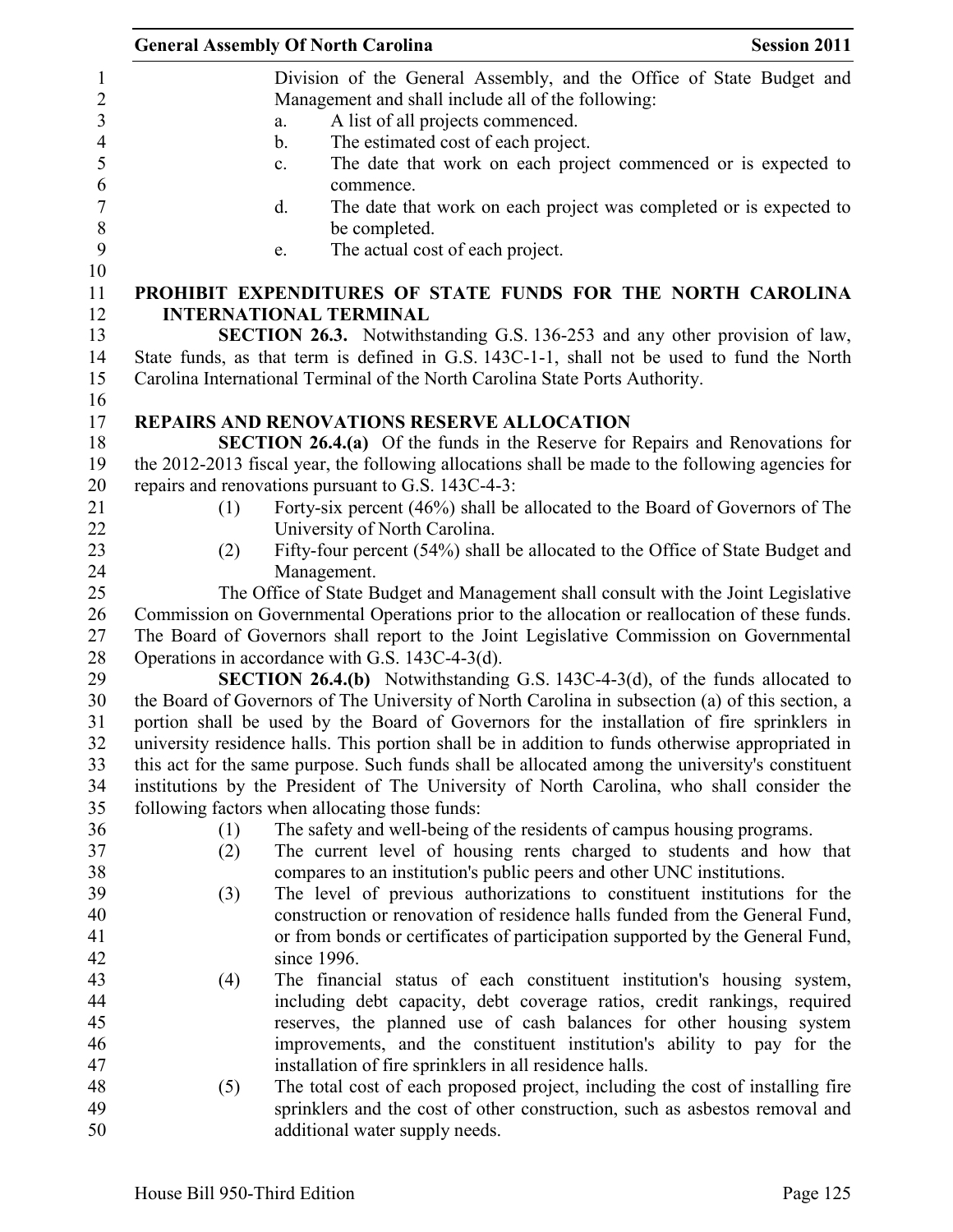| $\mathbf{1}$     |                                                                                                                                                                                                        | The Board of Governors shall submit progress reports to the Joint Legislative                      |  |  |
|------------------|--------------------------------------------------------------------------------------------------------------------------------------------------------------------------------------------------------|----------------------------------------------------------------------------------------------------|--|--|
| $\overline{2}$   | Commission on Governmental Operations. Reports shall include the status of completed,                                                                                                                  |                                                                                                    |  |  |
| $\overline{3}$   | current, and planned projects. Reports also shall include information on the financial status of                                                                                                       |                                                                                                    |  |  |
| $\overline{4}$   | each constituent institution's housing system, the constituent institution's ability to pay for fire                                                                                                   |                                                                                                    |  |  |
| 5                |                                                                                                                                                                                                        | protection in residence halls, and the timing of installation of fire sprinklers. Reports shall be |  |  |
| 6                |                                                                                                                                                                                                        | submitted on January 1 and July 1 until all residence halls have fire sprinklers.                  |  |  |
| $\boldsymbol{7}$ | <b>SECTION 26.4.(c)</b> Notwithstanding G.S. 143C-4-3(d), of the funds allocated to                                                                                                                    |                                                                                                    |  |  |
| $\,8\,$          | the Board of Governors of The University of North Carolina in subsection (a) of this section, a                                                                                                        |                                                                                                    |  |  |
| $\boldsymbol{9}$ | portion shall be used by the Board of Governors for campus public safety improvements                                                                                                                  |                                                                                                    |  |  |
| 10               |                                                                                                                                                                                                        | allowable under G.S. 143C-4-3(b).                                                                  |  |  |
| 11               |                                                                                                                                                                                                        |                                                                                                    |  |  |
| 12               |                                                                                                                                                                                                        | <b>REPORTING ON CAPITAL PROJECTS</b>                                                               |  |  |
| 13               |                                                                                                                                                                                                        | <b>SECTION 26.5.(a)</b> Definitions. $-$ The following definitions apply in this section:          |  |  |
| 14               | (1)                                                                                                                                                                                                    | Capital project. - Any capital improvement, as that term is defined in                             |  |  |
| 15               |                                                                                                                                                                                                        | G.S. 143C-1-1, that is not complete by the effective date of this section and                      |  |  |
| 16               |                                                                                                                                                                                                        | that is funded in whole or in part with either State funds or statutorily or                       |  |  |
| 17               |                                                                                                                                                                                                        | constitutionally authorized indebtedness of any kind.                                              |  |  |
| 18               | (2)                                                                                                                                                                                                    | Construction phase. – The status of a particular capital project as described                      |  |  |
| 19               |                                                                                                                                                                                                        | using the terms customarily employed in the design and construction                                |  |  |
| 20               |                                                                                                                                                                                                        | industries.                                                                                        |  |  |
| 21               | (3)                                                                                                                                                                                                    | New capital project. $-$ A capital project that is authorized in this act or                       |  |  |
| 22               |                                                                                                                                                                                                        | subsequent to the effective date of this act.                                                      |  |  |
| 23               | <b>SECTION 26.5.(b)</b> Reporting. – The following reports are required:                                                                                                                               |                                                                                                    |  |  |
| 24               | (1)                                                                                                                                                                                                    | By October 1, 2012, and every six months thereafter, each State agency shall                       |  |  |
| 25               |                                                                                                                                                                                                        | report on the status of agency capital projects to the Joint Legislative                           |  |  |
| 26               |                                                                                                                                                                                                        | Commission on Governmental Operations and to the Joint Legislative                                 |  |  |
| 27               |                                                                                                                                                                                                        | Oversight Committee on Capital Improvements.                                                       |  |  |
| 28               | (2)                                                                                                                                                                                                    | By October 1, 2012, and quarterly thereafter, each State agency shall report                       |  |  |
| 29               |                                                                                                                                                                                                        | on the status of agency capital projects to the Fiscal Research Division of the                    |  |  |
| 30               |                                                                                                                                                                                                        | General Assembly and to the Office of State Budget and Management.                                 |  |  |
| 31               |                                                                                                                                                                                                        | <b>SECTION 26.5.(c)</b> The reports required by this section shall include at least the            |  |  |
| 32               |                                                                                                                                                                                                        | following information about every agency capital project:                                          |  |  |
| 33               | (1)                                                                                                                                                                                                    | The current construction phase of the project.                                                     |  |  |
| 34               | (2)                                                                                                                                                                                                    | The anticipated time line from the current construction phase to project                           |  |  |
| 35               |                                                                                                                                                                                                        | completion.                                                                                        |  |  |
| 36               | (3)                                                                                                                                                                                                    | Information about expenditures that have been made in connection with the                          |  |  |
| 37               |                                                                                                                                                                                                        | project, regardless of source of the funds expended.                                               |  |  |
| 38               | (4)                                                                                                                                                                                                    | Information about the adequacy of funding to complete the project,                                 |  |  |
| 39               |                                                                                                                                                                                                        | including estimates of how final expenditures will relate to initial estimates                     |  |  |
| 40               |                                                                                                                                                                                                        | of expenditures, and whether or not scope reductions will be necessary in                          |  |  |
| 41               |                                                                                                                                                                                                        | order to complete the project within its budget.                                                   |  |  |
| 42               | (5)                                                                                                                                                                                                    | For new capital projects only, an estimate of the operating costs for the                          |  |  |
| 43               |                                                                                                                                                                                                        | project for the first five fiscal years of its operation.                                          |  |  |
| 44               |                                                                                                                                                                                                        |                                                                                                    |  |  |
| 45               |                                                                                                                                                                                                        | UNCW SOCIAL AND BEHAVIORAL SCIENCES BUILDING                                                       |  |  |
| 46               | <b>SECTION 26.6.</b> Section 29.13(a) of S.L. 2007-323, as amended by Section 27.8(d)                                                                                                                  |                                                                                                    |  |  |
| 47               | of S.L. 2008-107 and Section $2(b)$ of S.L. 2009-209, reads as rewritten:                                                                                                                              |                                                                                                    |  |  |
| 48               | "SECTION 29.13.(a) The State, with the prior approval of the State Treasurer and the                                                                                                                   |                                                                                                    |  |  |
| 49               | Council of State, as provided in Article 9 of Chapter 142 of the General Statutes, is authorized<br>to issue or incur special indebtedness in order to provide funds to the State to be used, together |                                                                                                    |  |  |
| 50               |                                                                                                                                                                                                        | with other available funds, to pay the capital facility costs of the projects described in this    |  |  |
| 51               |                                                                                                                                                                                                        |                                                                                                    |  |  |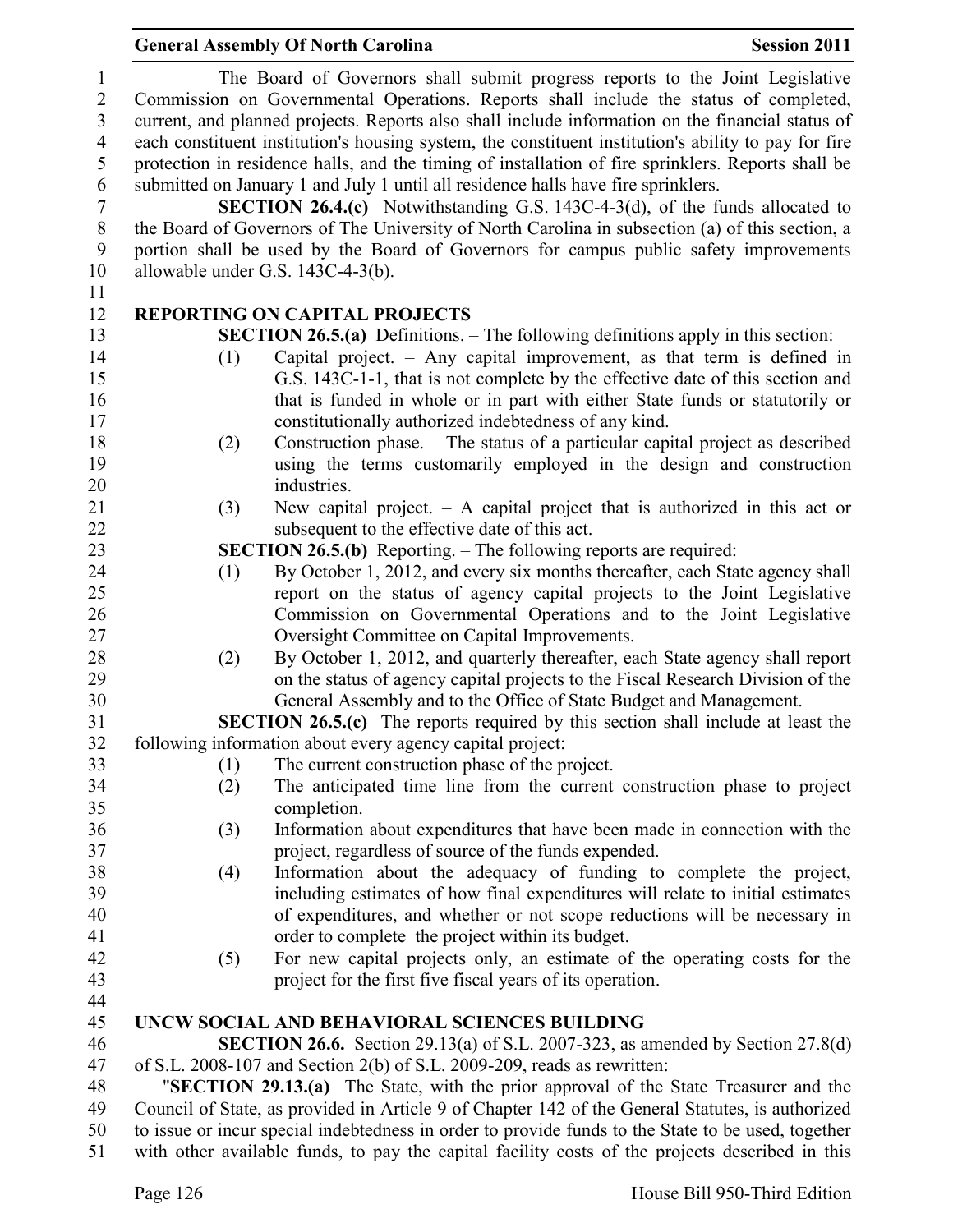|                                                                                                | <b>Session 2011</b><br><b>General Assembly Of North Carolina</b>                                                                                                                                                                                                                                                                                                                                                                                                                                                                                                                                                                                                                                                                                                                                                                                                                 |
|------------------------------------------------------------------------------------------------|----------------------------------------------------------------------------------------------------------------------------------------------------------------------------------------------------------------------------------------------------------------------------------------------------------------------------------------------------------------------------------------------------------------------------------------------------------------------------------------------------------------------------------------------------------------------------------------------------------------------------------------------------------------------------------------------------------------------------------------------------------------------------------------------------------------------------------------------------------------------------------|
| $\mathbf{1}$<br>$\overline{2}$<br>$\overline{\mathbf{3}}$                                      | subsection. In accordance with G.S. 142-83, this subsection authorizes the issuance or<br>incurrence of special indebtedness:                                                                                                                                                                                                                                                                                                                                                                                                                                                                                                                                                                                                                                                                                                                                                    |
| $\overline{4}$<br>5<br>6<br>$\overline{7}$<br>8<br>9<br>10<br>11<br>12<br>13<br>14<br>15<br>16 | (9)<br>In the maximum aggregate principal amount of thirty-two million eight<br>hundred ninety-nine thousand six hundred ninety-nine dollars (\$32,899,699)<br>to finance the capital facility costs of completing a new teaching laboratory<br>at the University of North Carolina at Wilmington and of renovating the<br>Social and Behavioral Science Building at the University of North Carolina<br>at Wilmington. No more than a maximum aggregate amount of two million<br>five hundred thousand dollars (\$2,500,000) of special indebtedness may be<br>issued or incurred under this subdivision prior to July 1, 2008. No more than<br>a maximum aggregate amount of eight million six hundred thirty-one<br>thousand two hundred fifty dollars (\$8,631,250) of special indebtedness may<br>be issued or incurred under this subdivision prior to July 1, 2009.<br>11 |
| 17                                                                                             | <b>TRANSFER FOR PLANT CONSERVATION PROGRAM</b>                                                                                                                                                                                                                                                                                                                                                                                                                                                                                                                                                                                                                                                                                                                                                                                                                                   |
| 18<br>19<br>20<br>21<br>22<br>23<br>24<br>25<br>26                                             | <b>SECTION 26.9.</b> From funds deposited with the State Treasurer in a capital<br>improvement account to the credit of the Department of Agriculture and Consumer Services<br>pursuant to G.S. 146-30, the sum of thirty thousand dollars (\$30,000) for the 2012-2013 fiscal<br>year shall be transferred to the Department of Agriculture and Consumer Services to be used,<br>notwithstanding G.S. 146-30, by the Department for its plant conservation program under<br>Article 19B of Chapter 106 of the General Statutes for costs incidental to the acquisition of<br>land, such as land appraisals, land surveys, title searches, and environmental studies, and for<br>the management of the plant conservation program preserves owned by the Department.                                                                                                             |
| 27                                                                                             | PART XXVII. MISCELLANEOUS PROVISIONS                                                                                                                                                                                                                                                                                                                                                                                                                                                                                                                                                                                                                                                                                                                                                                                                                                             |
| 28                                                                                             |                                                                                                                                                                                                                                                                                                                                                                                                                                                                                                                                                                                                                                                                                                                                                                                                                                                                                  |
| 29<br>30<br>31<br>32<br>33                                                                     | <b>STATE BUDGET ACT APPLIES</b><br>SECTION 27.1. The provisions of the State Budget Act, Chapter 143C of the<br>General Statutes, are reenacted and shall remain in full force and effect and are incorporated in<br>this act by reference.                                                                                                                                                                                                                                                                                                                                                                                                                                                                                                                                                                                                                                      |
| 34                                                                                             | <b>COMMITTEE REPORT</b>                                                                                                                                                                                                                                                                                                                                                                                                                                                                                                                                                                                                                                                                                                                                                                                                                                                          |
| 35<br>36<br>37<br>38<br>39<br>40                                                               | <b>SECTION 27.2.(a)</b> The N.C. House of Representatives Appropriations Committee<br>Report on the Continuation, Expansion and Capital Budgets dated May 29, 2012, which was<br>distributed in the House of Representatives and used to explain this act, shall indicate action by<br>the General Assembly on this act and shall, therefore, be used to construe this act, as provided<br>in the State Budget Act, Chapter 143C of the General Statutes, as appropriate, and for these<br>purposes shall be considered a part of this act and, as such, shall be printed as a part of the                                                                                                                                                                                                                                                                                       |
| 41<br>42<br>43                                                                                 | Session Laws.<br><b>SECTION 27.2.(b)</b> The budget enacted by the General Assembly is for the<br>maintenance of the various departments, institutions, and other spending agencies of the State                                                                                                                                                                                                                                                                                                                                                                                                                                                                                                                                                                                                                                                                                 |
| 44<br>45                                                                                       | for the 2012-2013 budget as provided in G.S. 143C-3-5. This budget includes the<br>appropriations of State funds as defined in G.S. $143C-1-1(d)(25)$ .                                                                                                                                                                                                                                                                                                                                                                                                                                                                                                                                                                                                                                                                                                                          |
| 46                                                                                             | The Director of the Budget submitted recommended adjustments to the budget to                                                                                                                                                                                                                                                                                                                                                                                                                                                                                                                                                                                                                                                                                                                                                                                                    |
| 47                                                                                             | the General Assembly in May 2012 in the document "Investing in Our Future/Recommended                                                                                                                                                                                                                                                                                                                                                                                                                                                                                                                                                                                                                                                                                                                                                                                            |
| 48                                                                                             | Adjustments 2012-2013 North Carolina State Budget" for the 2012-2013 fiscal year for the                                                                                                                                                                                                                                                                                                                                                                                                                                                                                                                                                                                                                                                                                                                                                                                         |
| 49<br>50                                                                                       | various departments, institutions, and other spending agencies of the State. The adjustments to<br>these documents made by the General Assembly are set out in the Committee Report.                                                                                                                                                                                                                                                                                                                                                                                                                                                                                                                                                                                                                                                                                             |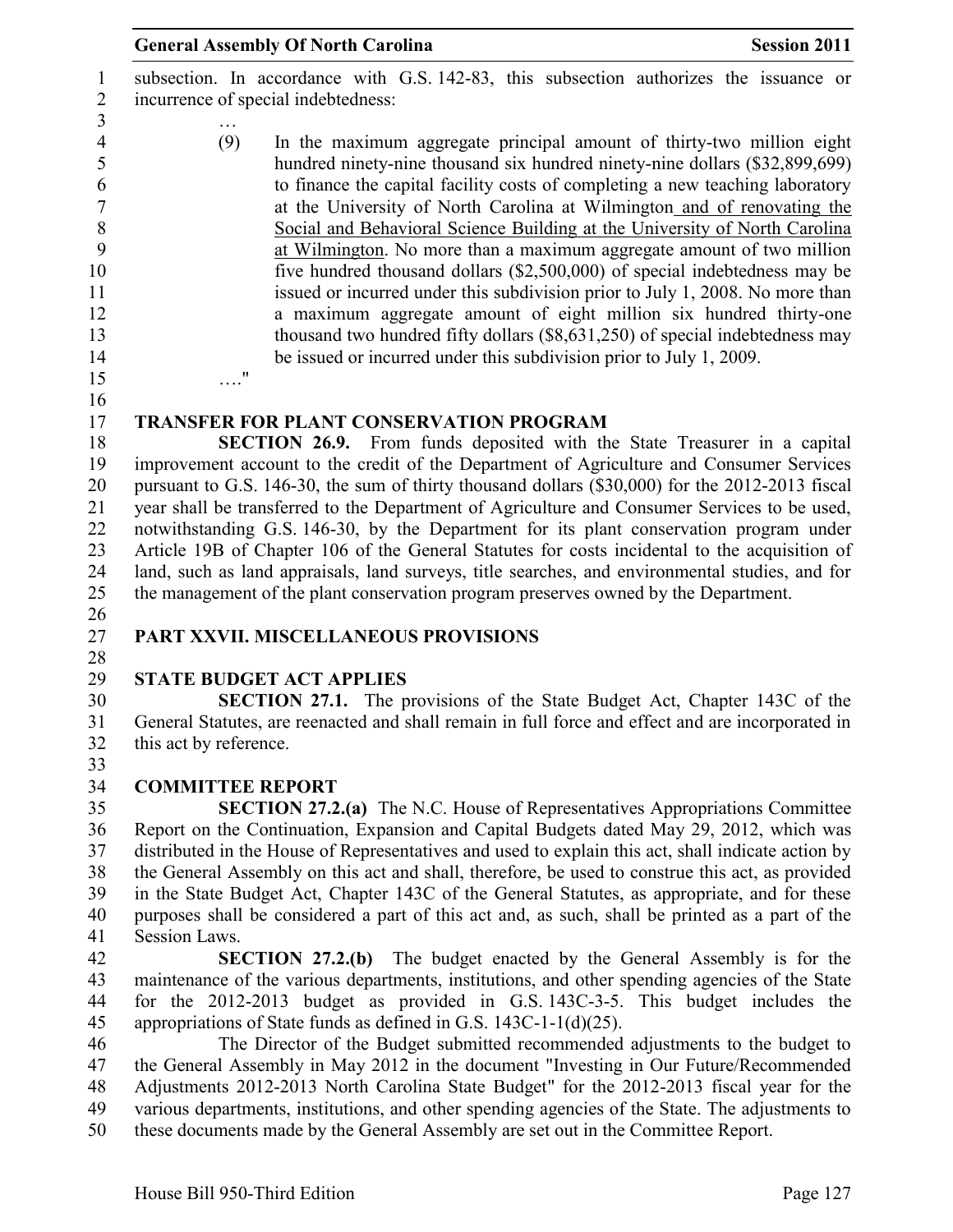General Assembly Of North Carolina **Session 2011 SECTION 27.2.(c)** The budget enacted by the General Assembly shall also be interpreted in accordance with G.S. 143C-5-5, the special provisions in this act, and other appropriate legislation. In the event that there is a conflict between the line-item budget certified by the Director of the Budget and the budget enacted by the General Assembly, the budget enacted by the General Assembly shall prevail. **REPORT BY FISCAL RESEARCH DIVISION ON CHANGES TO 2012-2013 BUDGET/PUBLICATION**<br>10 **SECTION** 27.3.(a) **SECTION 27.3.(a)** The Fiscal Research Division of the Legislative Services Commission shall issue a report on budget actions taken by the 2011 Regular Session of the General Assembly in 2012. The report shall be in the form of a revision of the Committee Report adopted for House Bill 950 pursuant to G.S. 143C-5-5, and shall include all modifications made to the 2012-2013 budget prior to sine die adjournment of the 2011 Regular Session. **SECTION 27.3.(b)** The report issued pursuant to this section, and the Committee Report issued pursuant to G.S. 143C-5-5, shall be construed together with this act in determining the intent of the General Assembly. **SECTION 27.3.(c)** The Director of the Fiscal Research Division of the Legislative Services Commission shall send a copy of the report issued pursuant to this section to the Director of the Budget. The report shall be published on the General Assembly's Internet Web site for public access. **MOST TEXT APPLIES ONLY TO THE 2012-2013 FISCAL YEAR SECTION 27.4.** Except for statutory changes or other provisions that clearly indicate an intention to have effects beyond the 2012-2013 fiscal year, the textual provisions of this act apply only to funds appropriated for, and activities occurring during, the 2012-2013 fiscal year. **EFFECT OF HEADINGS SECTION 27.5.** The headings to the parts and sections of this act are a convenience to the reader and are for reference only. The headings do not expand, limit, or define the text of this act, except for effective dates referring to a part. **APPROPRIATIONS LIMITATIONS AND DIRECTIONS APPLY SECTION 27.6.(a)** Except where expressly repealed or amended by this act, the provisions of S.L. 2011-145, S.L. 2011-315, S.L. 2011-373, S.L. 2011-391, S.L. 2011-419, and S.L. 2012-2 remain in effect. **SECTION 27.6.(b)** Notwithstanding any modifications by this act in the amounts appropriated, except where expressly repealed or amended, the limitations and directions for the 2012-2013 fiscal year in S.L. 2011-145, S.L. 2011-315, S.L. 2011-373, S.L. 2011-391, S.L. 2011-419, and S.L. 2012-2 that applied to appropriations to particular agencies or for particular purposes apply to the newly enacted appropriations and budget reductions of this act for those same particular purposes. **SEVERABILITY SECTION 27.7.** If any section or provision of this act is declared unconstitutional or invalid by the courts, it does not affect the validity of this act as a whole or any part other than the part so declared to be unconstitutional or invalid. 

**EFFECTIVE DATE**